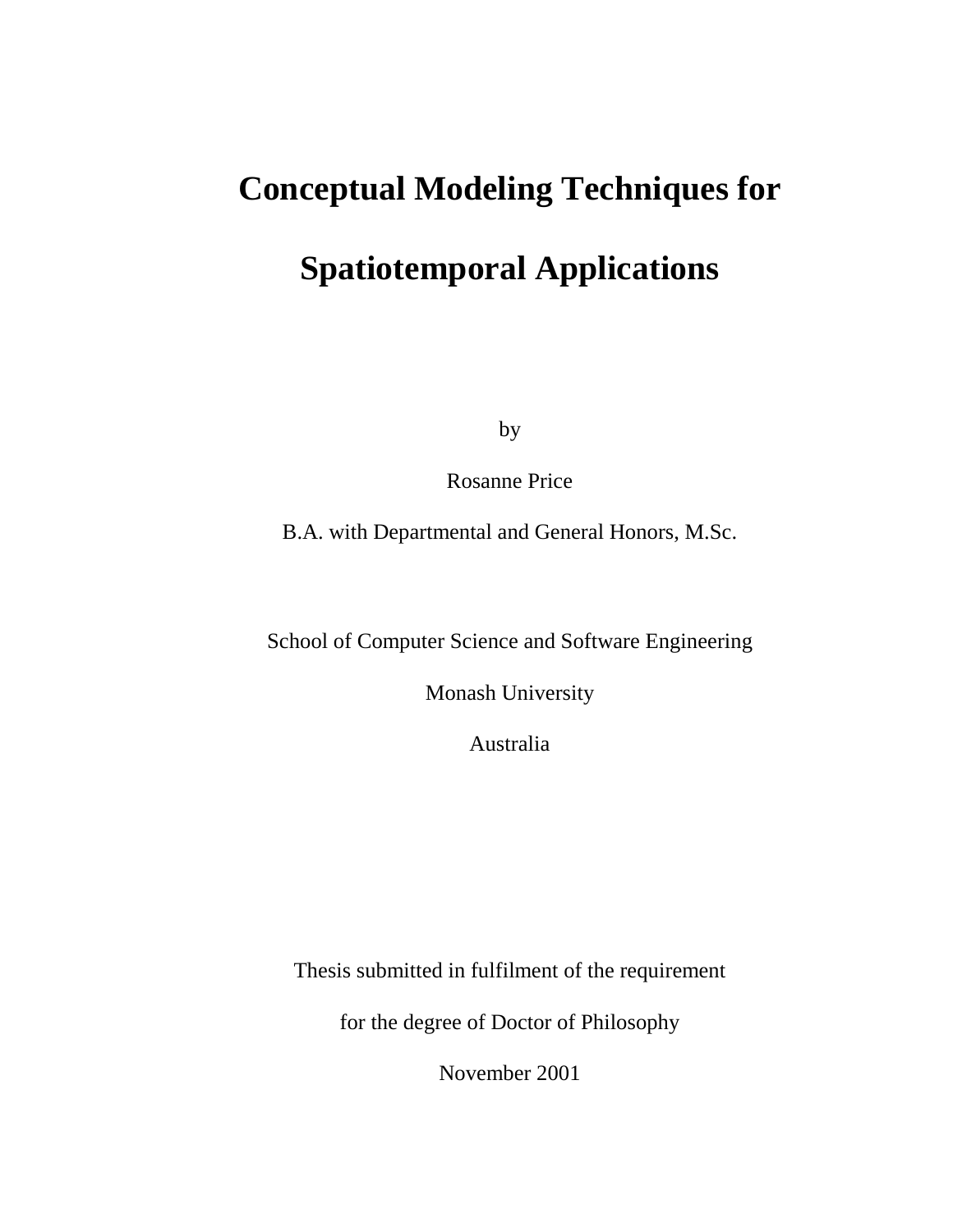# **Table of Contents**

## **1 Thesis Overview**

| 1.2 |  |
|-----|--|
| 1.3 |  |
| 1.4 |  |
| 1.5 |  |
| 1.6 |  |
| 1.7 |  |

## **2 Spatiotemporal Data Models**

| 2.1 |       |                                                     |  |
|-----|-------|-----------------------------------------------------|--|
| 2.2 |       |                                                     |  |
|     | 2.2.1 |                                                     |  |
|     |       | 2.2.2 Space: Conceptual Models and Representation29 |  |
|     | 2.2.3 | Time: Conceptual Models and Representation32        |  |
|     |       |                                                     |  |
|     |       |                                                     |  |
|     |       |                                                     |  |
| 2.3 |       |                                                     |  |
| 2.4 |       |                                                     |  |
| 2.5 |       |                                                     |  |
| 2.6 |       |                                                     |  |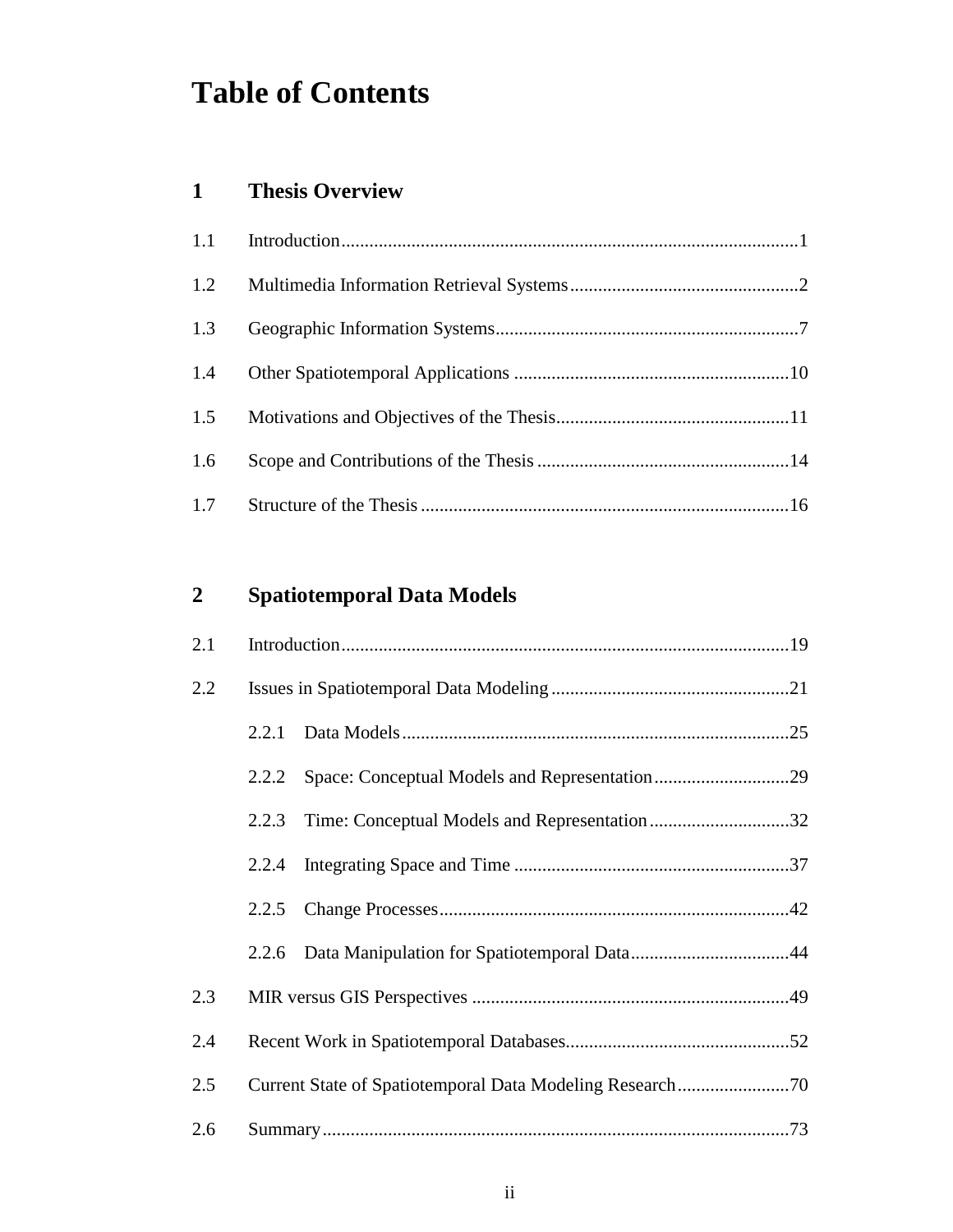| 3   | A Conceptual Modeling Language for Spatiotemporal    |  |  |  |
|-----|------------------------------------------------------|--|--|--|
|     | <b>Applications</b>                                  |  |  |  |
| 3.1 |                                                      |  |  |  |
| 3.2 |                                                      |  |  |  |
| 3.3 |                                                      |  |  |  |
|     | 3.3.1                                                |  |  |  |
|     | 3.3.2                                                |  |  |  |
|     | 3.3.3                                                |  |  |  |
| 3.4 |                                                      |  |  |  |
|     | 3.4.1                                                |  |  |  |
|     | 3.4.2                                                |  |  |  |
|     | 3.4.3                                                |  |  |  |
|     | 3.4.4                                                |  |  |  |
| 3.5 | STUML: Specification Box, Existence Time, Groups 108 |  |  |  |
| 3.6 |                                                      |  |  |  |
| 3.7 |                                                      |  |  |  |
| 3.8 |                                                      |  |  |  |

# **4 Mapping STUML to UML**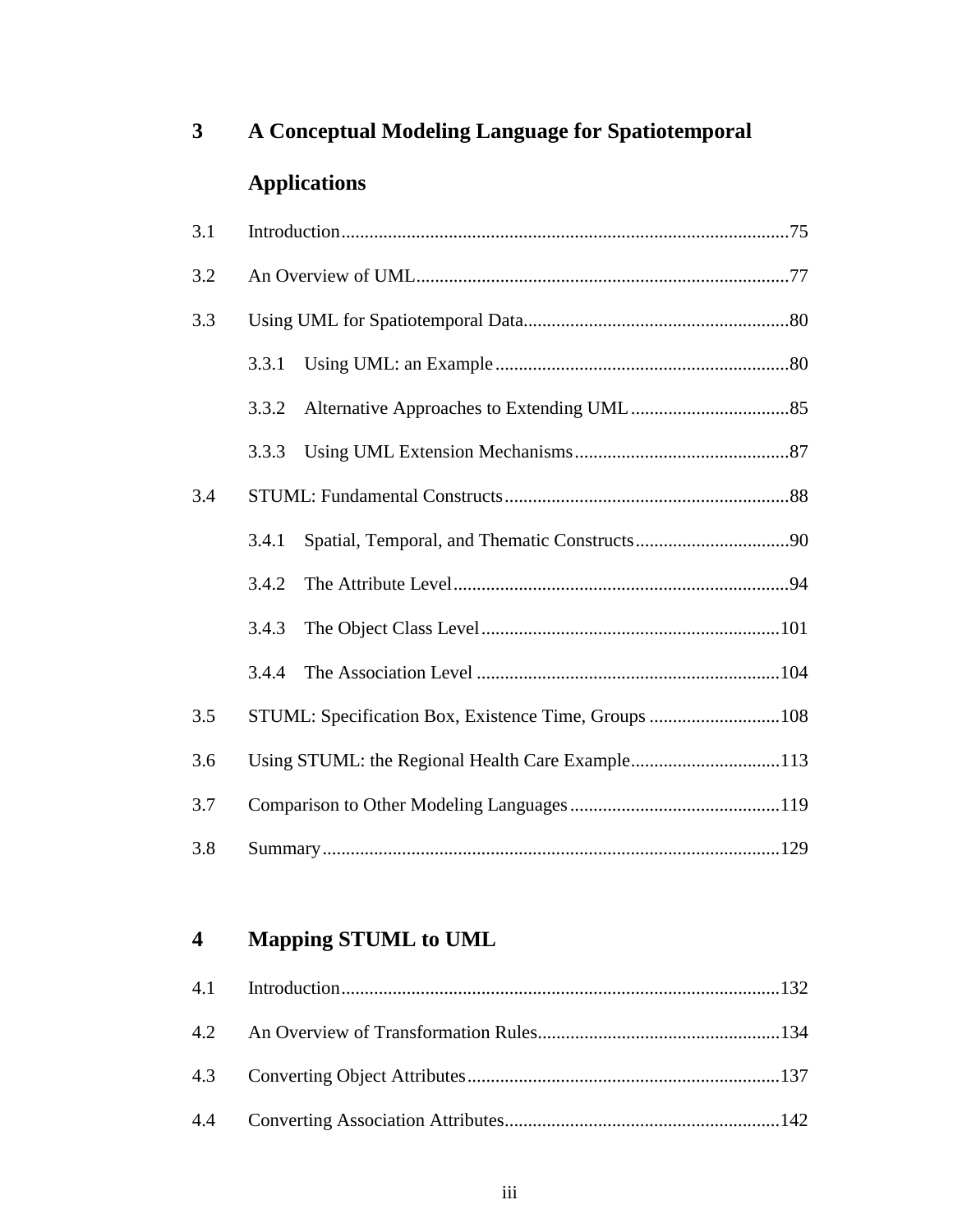# **5 Modeling Part-Whole Relationships for Spatial Data**

| 5.1 |       |                                                                  |
|-----|-------|------------------------------------------------------------------|
| 5.2 |       | Review of Part-Whole Relationships in the Literature156          |
| 5.3 |       |                                                                  |
| 5.4 |       |                                                                  |
| 5.5 |       |                                                                  |
|     | 5.5.1 | Spatial Part Relationships: Primary Characteristics 173          |
|     | 5.5.2 | Spatial Membership Relationships: Primary Characteristics176     |
|     | 5.5.3 | Spatial Derivation Relationships: Secondary Characteristics178   |
| 5.6 |       |                                                                  |
|     | 5.6.1 | Spatial Inclusion Relationships: Primary Characteristics  181    |
|     | 5.6.2 | Spatial Cover Relationships: Primary Characteristics 184         |
|     | 5.6.3 | Spatial Equal Relationships: Primary Characteristics186          |
|     | 5.6.4 | Spatial Constraint Relationships: Secondary Characteristics  189 |
| 5.7 |       | Using Spatial Part-Whole Relationships in STUML191               |
| 5.8 |       |                                                                  |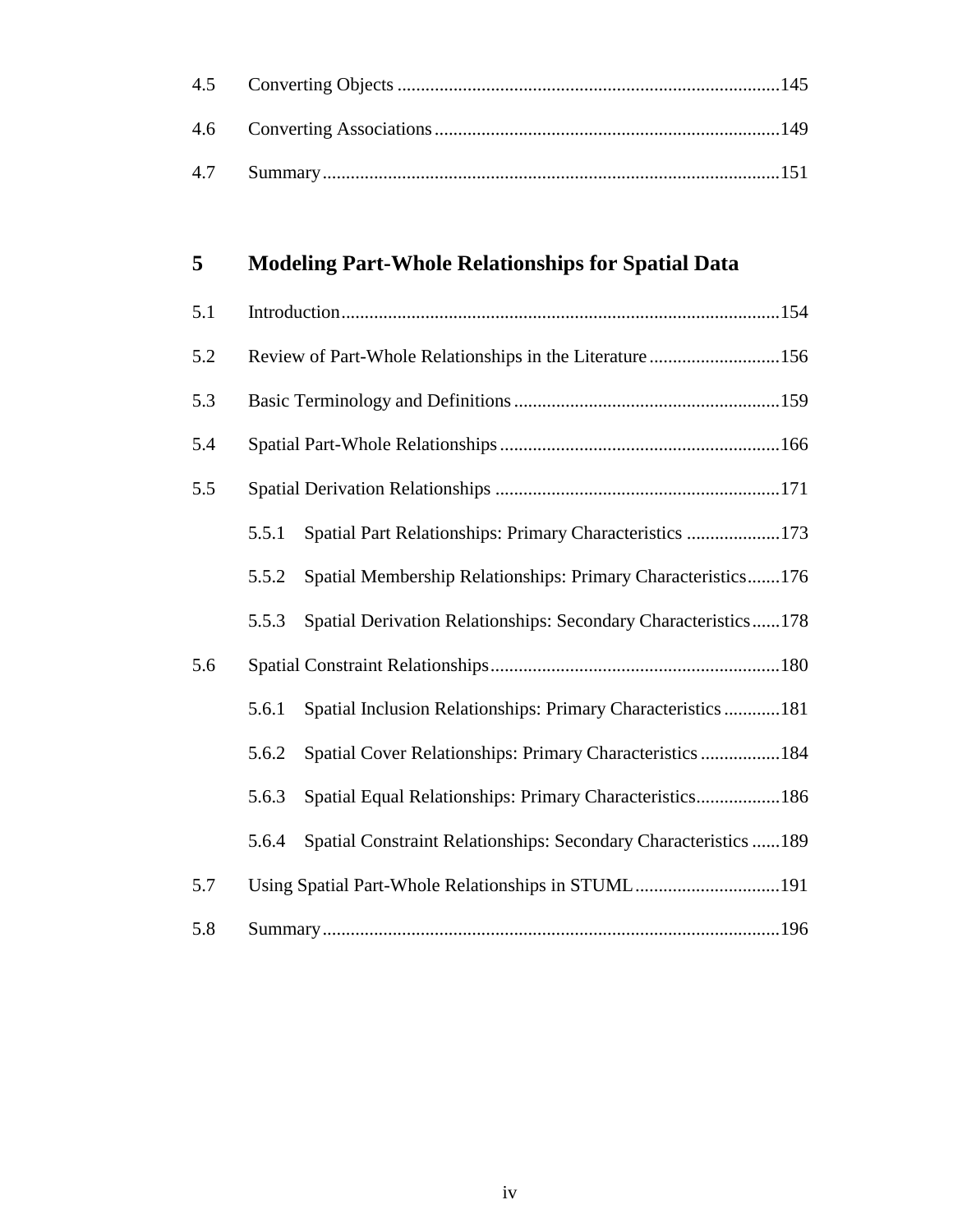| 6   | <b>Topological Constraints in Spatial Part-Whole Relationships</b>    |
|-----|-----------------------------------------------------------------------|
| 6.1 |                                                                       |
| 6.2 |                                                                       |
| 6.3 |                                                                       |
| 6.4 |                                                                       |
|     | Expressing Binary Topological Relationships Using Adverbs219<br>6.4.1 |
| 6.5 |                                                                       |
| 6.6 | Topological Constraints on Spatial Part-Whole Relationships227        |
|     | 6.6.1                                                                 |
|     | 6.6.2                                                                 |
| 6.7 | .234                                                                  |

## **7 Conclusion**

| 7.1 |                                                          |  |
|-----|----------------------------------------------------------|--|
| 7.2 |                                                          |  |
|     |                                                          |  |
|     | 7.2.2 Adding Time to Spatial Part-Whole Relationships241 |  |
|     | 7.2.3 Extending Set-Based Constraint Specification 242   |  |
|     |                                                          |  |
|     |                                                          |  |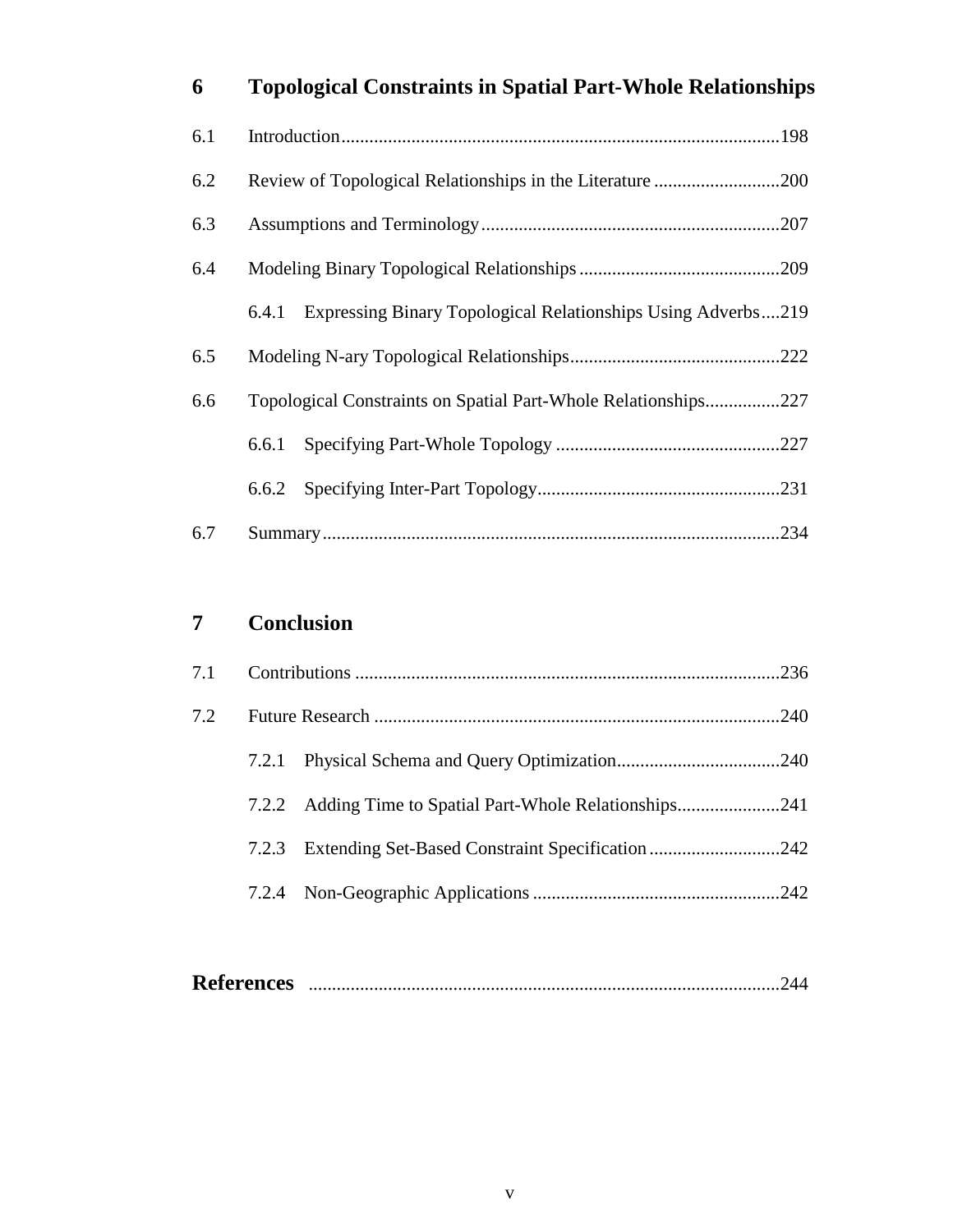# **List of Figures**

| 3.1  |                                                                      |  |
|------|----------------------------------------------------------------------|--|
| 3.2  |                                                                      |  |
| 3.3  |                                                                      |  |
| 3.4  |                                                                      |  |
| 3.5  |                                                                      |  |
| 3.6  |                                                                      |  |
| 3.7  |                                                                      |  |
| 3.8  |                                                                      |  |
| 3.9  |                                                                      |  |
| 3.10 | Regional Health Application Specification in STUML114                |  |
| 3.11 |                                                                      |  |
| 4.1  | Templates for Modeling Spatiotemporal Data in UML136                 |  |
| 4.2  | Modeling Attributes having only Spatial Properties in UML138         |  |
| 4.3  | Modeling Attributes having Spatial and Other Properties in UML139    |  |
| 4.4  | Modeling Attributes having Temporal and Thematic Properties          |  |
|      |                                                                      |  |
| 4.5  | Example of Modeling a Temporally Dependent Thematic Attribute        |  |
|      |                                                                      |  |
| 4.6  | Modeling Spatial (a) or Temporally Dependent Thematic (b) Attributes |  |
|      |                                                                      |  |
| 4.7  | Modeling Objects having only Spatial Properties in UML145            |  |
| 4.8  | Modeling Temporal (a) and Spatiotemporal (b,c) Objects in UML 146    |  |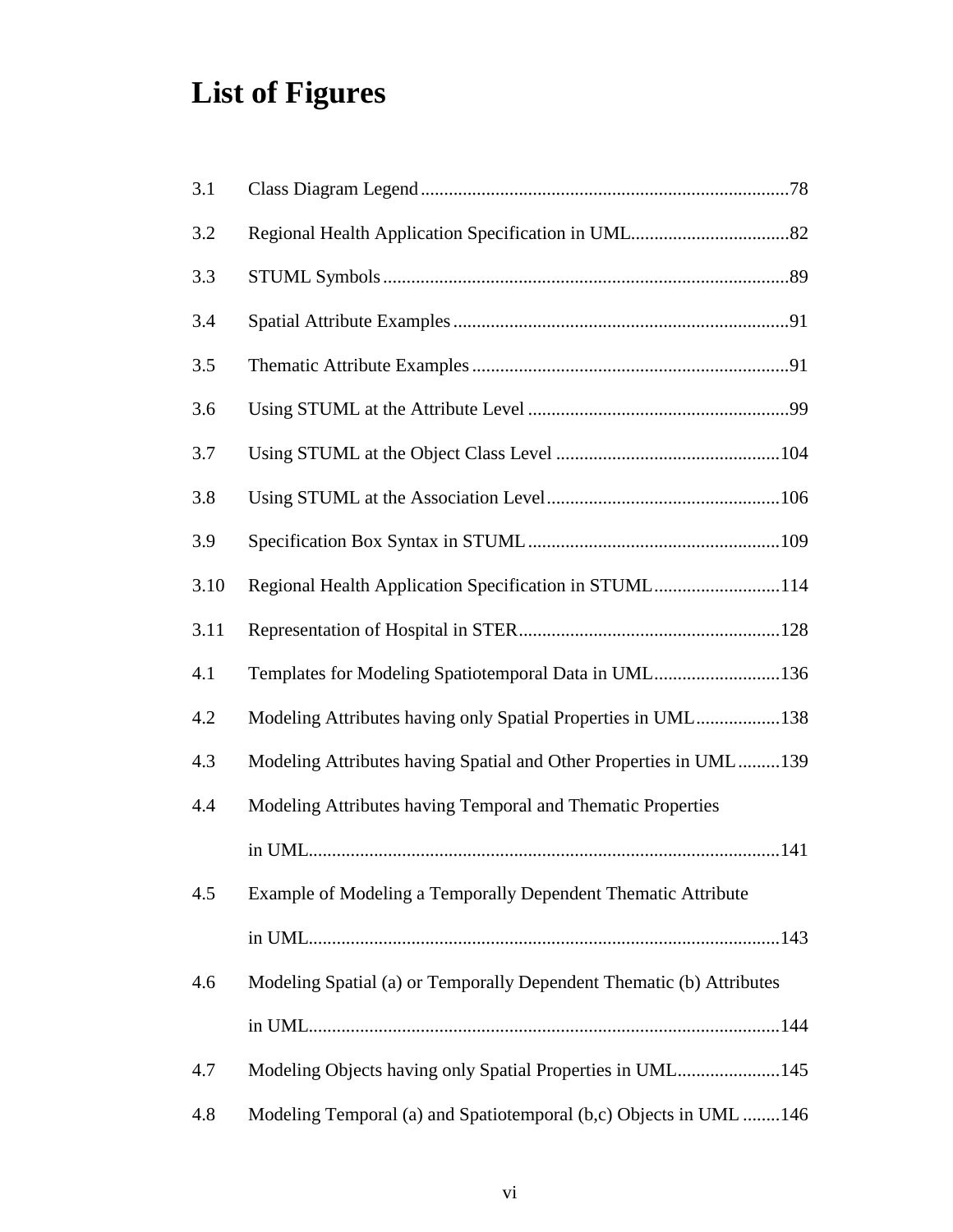| 4.9  | Modeling Temporally Dependent Spatial (a) and Spatiotemporal (b)       |
|------|------------------------------------------------------------------------|
|      |                                                                        |
| 4.10 | Example of Modeling a Temporally Dependent Spatiotemporal Object       |
|      |                                                                        |
| 4.11 | Modeling Spatially or Temporally Dependent (a) and Spatiotemporally    |
|      |                                                                        |
| 5.1  |                                                                        |
| 5.2  | Spatial Part-Whole Relationships (Primary and Derived Characteristics) |
|      |                                                                        |
| 5.3  |                                                                        |
| 5.4  |                                                                        |
| 5.5  |                                                                        |
| 5.6  |                                                                        |
| 5.7  |                                                                        |
| 5.8  |                                                                        |
| 5.9  | Supranational Organization with Spatial Part-Whole Relationship 193    |
| 6.1  |                                                                        |
| 6.2  |                                                                        |
| 6.3  |                                                                        |
| 6.4  | Using Adverbs for Component-Level Topological Constraints 217          |
| 6.5  | Disjoint Relationship Examples with Entirely Separate Components221    |
| 6.6  |                                                                        |
| 6.7  | Topological Constraints in Spatial Part-Whole Relationships 228        |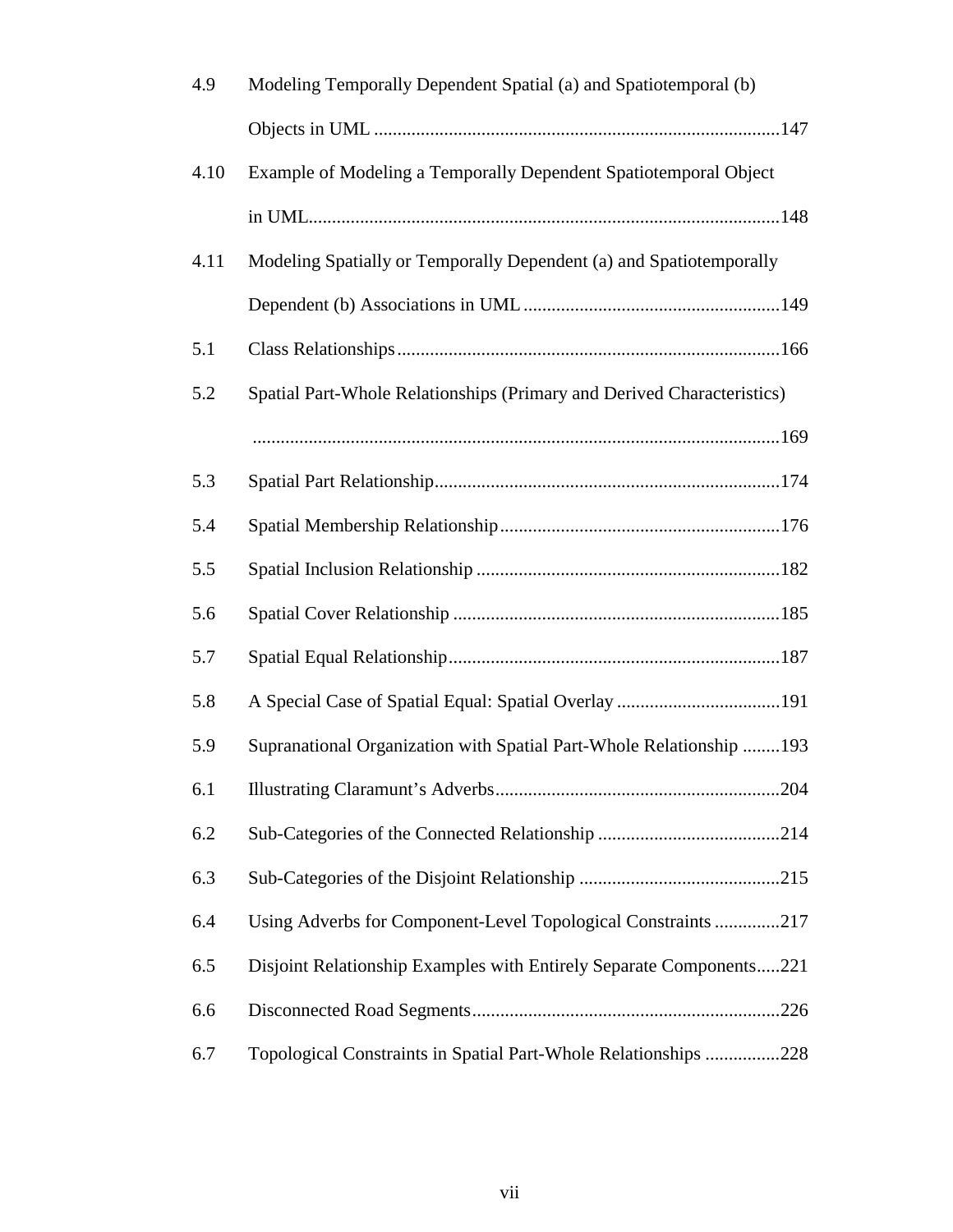# **List of Tables**

| 2.1 |                                                                        |  |
|-----|------------------------------------------------------------------------|--|
| 2.2 |                                                                        |  |
| 3.1 | Explanation of Thematic Attribute Examples from Figure 3.5 92          |  |
| 3.2 | Examples of Semantic Attribute Categories in Figure 3.6 100            |  |
| 3.3 |                                                                        |  |
| 3.4 |                                                                        |  |
| 4.1 | Summary of STUML to UML Transformation Rules 152                       |  |
| 5.1 | Summary of Relationship or Association Characteristics160              |  |
| 6.1 | Binary Topological Relationships using Intersection and Difference 211 |  |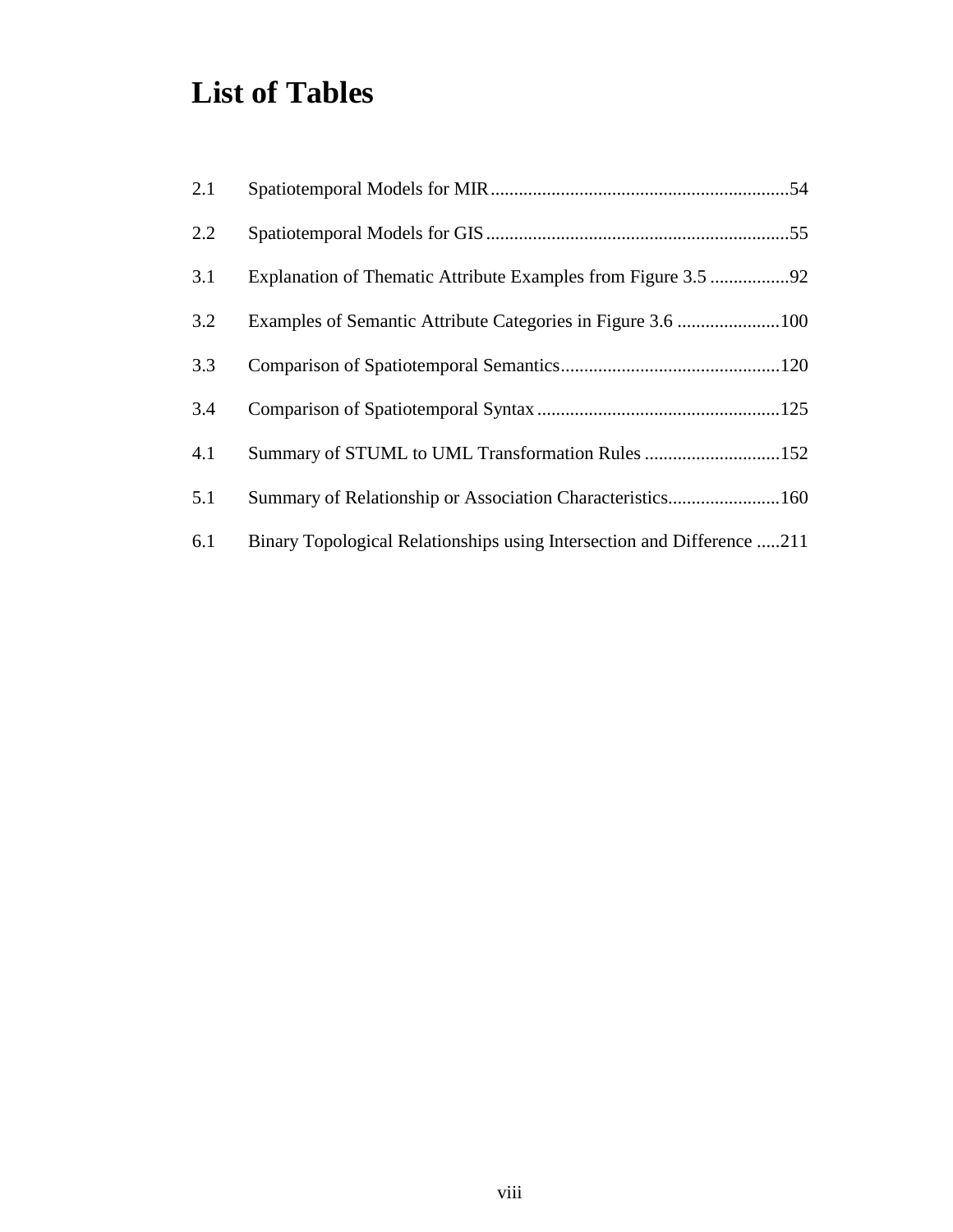## **Abstract**

Spatiotemporal applications manage data with spatial and temporal properties, exemplified by Multimedia Information Retrieval and Geographic Information systems. The former class of applications involves catalog and retrieval of multimedia artifacts in large collections, including image, graphic, and video sequences with spatiotemporal semantics. In addition to such multimedia artifacts, Geographical Information systems manage spatially referenced data such as soil acidity distribution and property boundaries. Temporally referenced data is typically required for trend analysis to support decision making and planning. Such applications are further characterized by the need to manage complex spatial objects formed from spatial sub-units and to specify constraints on their topology, as illustrated by an administrative region divided into non-overlapping land-use zones.

Although specialized software for multimedia and spatial data management exists, currently available commercial products offer very little support for the temporal dimension. There is nothing comparable to the suite of theoretical and practical tools and techniques available for business system development. High level support for modeling complex spatial objects, including both spatial and non-spatial characteristics, and specification of their topological constraints is also missing. For example, current topological classification schemes do not consider the range of spatial object types required to provide general support for spatial applications nor the set-based constraints required for describing the topology between complex object sub-units.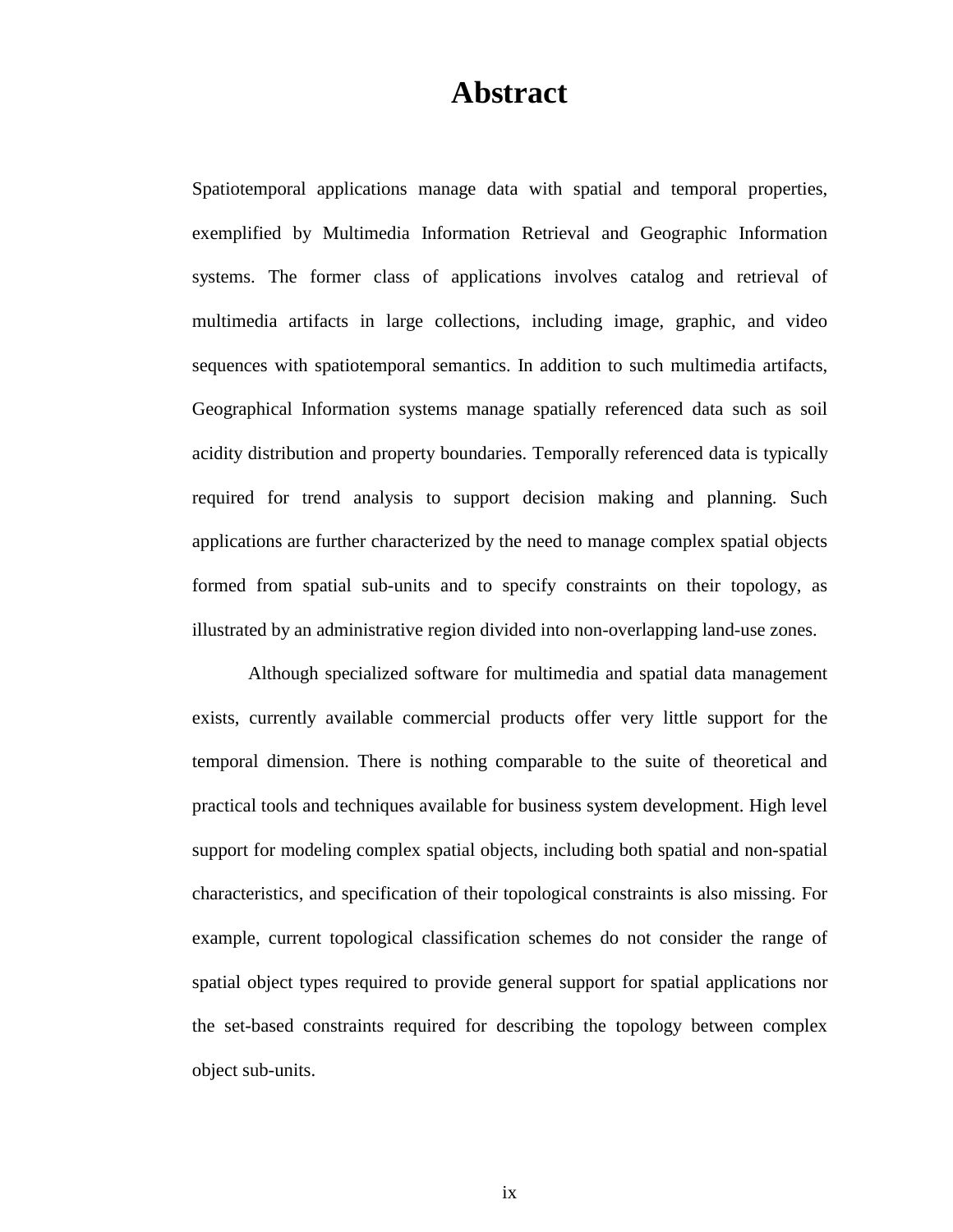This thesis addresses the problem of providing support for conceptual analysis and design of spatiotemporal applications, primarily in the geographic applications context. The goal is to develop modeling techniques that are flexible enough to support a wide range of spatiotemporal applications yet simple enough to be used in the early stages of application development. A graphical modeling language is proposed that offers built-in support for capturing spatially referenced, time-varying information, based on extending the well-accepted and well-supported object-oriented standard for graphical modeling languages, the Unified Modeling Language. Spatiotemporal semantics are modeled by defining a minimal set of base constructs that can be combined and applied in a consistent and orthogonal manner to provide expressive power without sacrificing simplicity or understandability.

The specific problem of modeling complex spatial objects and topological constraints on their spatial sub-units is then further investigated. Five different types of complex spatial relationships that are of general utility in spatial applications are identified based on their implied semantic constraints (both spatial and non-spatial) and formally defined using a consistent classification framework. A practical approach to integrating support for complex spatial objects into conceptual modeling languages is demonstrated using the proposed spatiotemporal language.

Finally, the thesis proposes a simple but comprehensive method of describing topological constraints for a complex spatial object during application analysis and design. The proposed classification scheme and modeling constructs cater for the wide range of irregular and composite spatial object types required for general support of geographic applications. Binary and n-ary (set-based) topological relationships are used to model constraints between the complex spatial object and its sub-units and between sub-units respectively.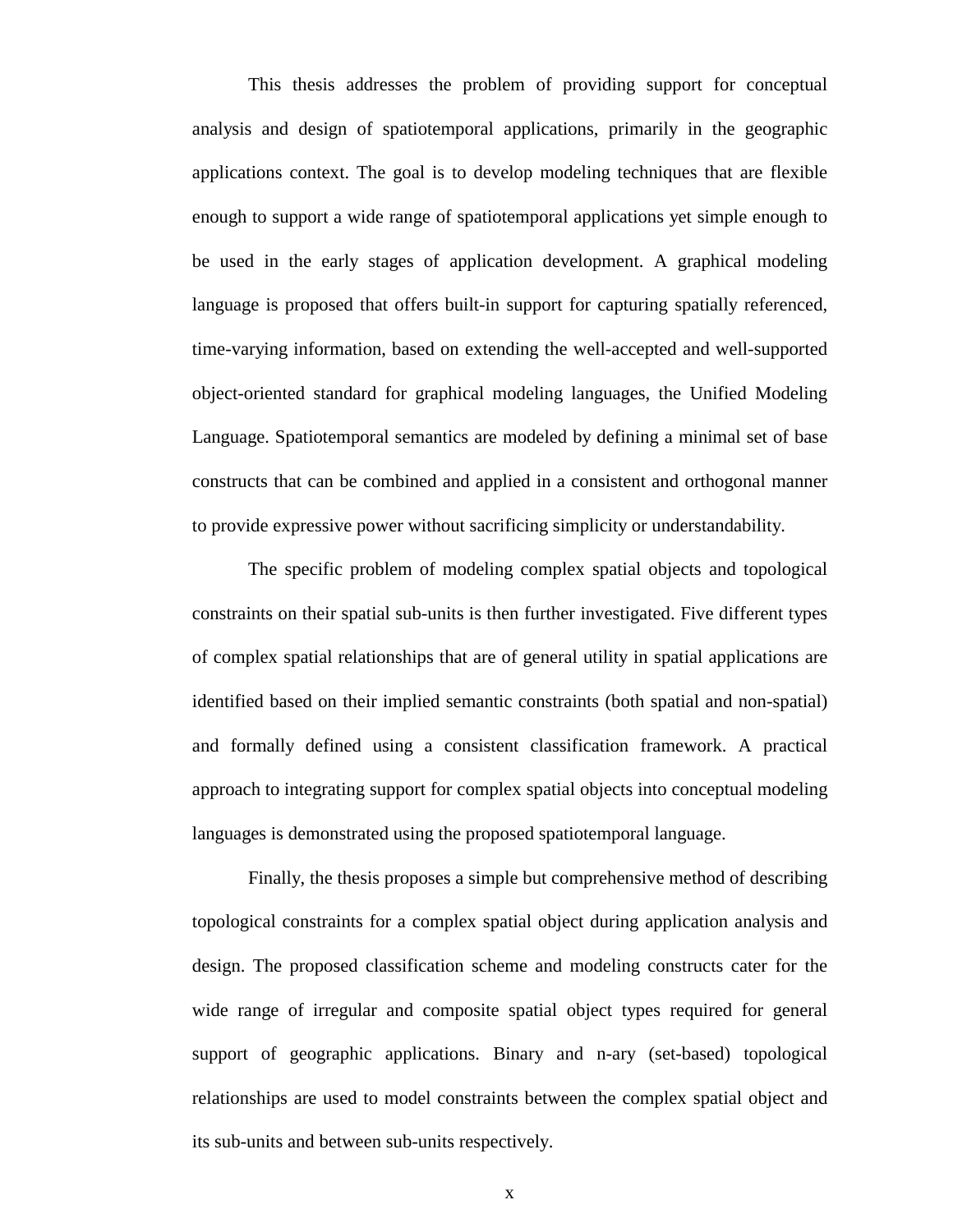# **Declaration**

I declare that the thesis contains no material that has been accepted for the award of any degree or diploma in any university and that, to the best of my knowledge, the thesis contains no material previously published or written by any other person except where due reference is made in the text.

Signed

Date

School of Computer Science and Software Engineering Monash University Caulfield East, Vic. 3145 Australia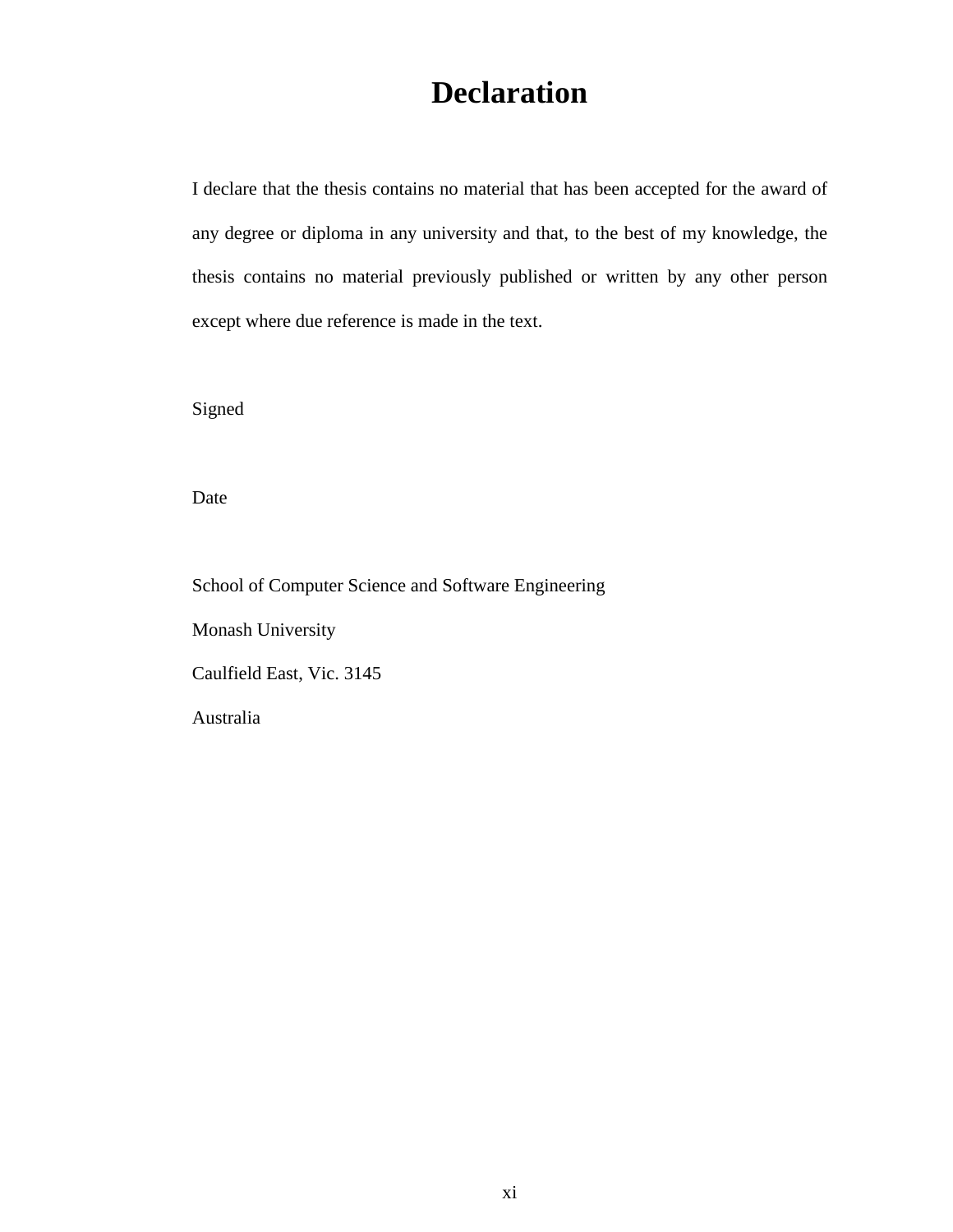# **Acknowledgements**

I would like to thank Dr. Nectaria Tryfona and Professor Christian Jensen from Aalborg University, who hosted my visits to Denmark and whose active support in person during the visit and by email between visits inspired my work. Specifically, I would like to acknowledge the passionate and dedicated guidance, prompt and thorough examination of my work, and valuable feedback of Dr. Nectaria Tryfona and the meticulous attention to detail and inspired trouble-making of Professor Christian Jensen.

Thanks are due to Professor Bala Srinivasan for his feedback and perspicacious advice, especially regarding thesis structure, and his sincere interest in my welfare beyond purely academic concerns, including everything from permanent residency applications to pool maintenance.

I am thankful to Professor Kotagiri Ramamohanaro for his astute suggestions as to direction, invaluable advice, especially in moments of crisis, and consistent encouragement.

I am grateful to all my close friends in Melbourne for their support, caring, generosity, and for the richness and joy they added to my life, to Liz and Joe for sharing their home and warmth, Shonali for her interested discussions of my work, Maria for her survival tricks, Campbell, Murli, Megan, and Vicki, and to all the other rabble-rousers at Monash, Le, Peter G., Peter S., Krisztian, and Salah. I am grateful to my new family, the Pendharkars, for offering sustenance and entertainment while I was working non-stop on the thesis.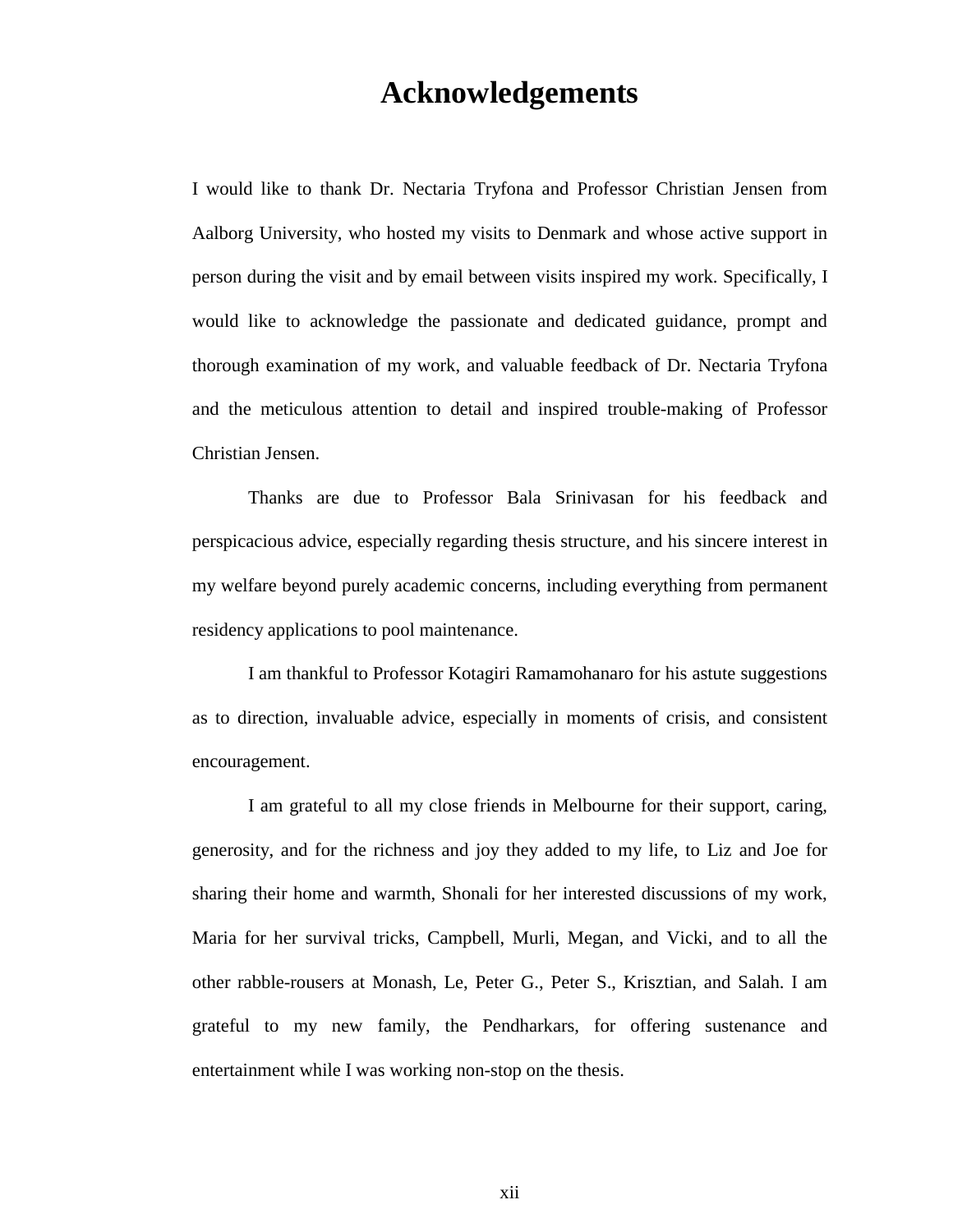I thank my husband, Santosh, for the countless chores and long-distance errands he assumed and is still assuming on my behalf and for always being there when I called despite everything.

Finally, I thank my parents and dedicate this thesis to them as my foremost support through times of trouble. Their constant love, support, encouragement, and faith in me through difficult times enabled me to continue working through all the upheavals of these last few years.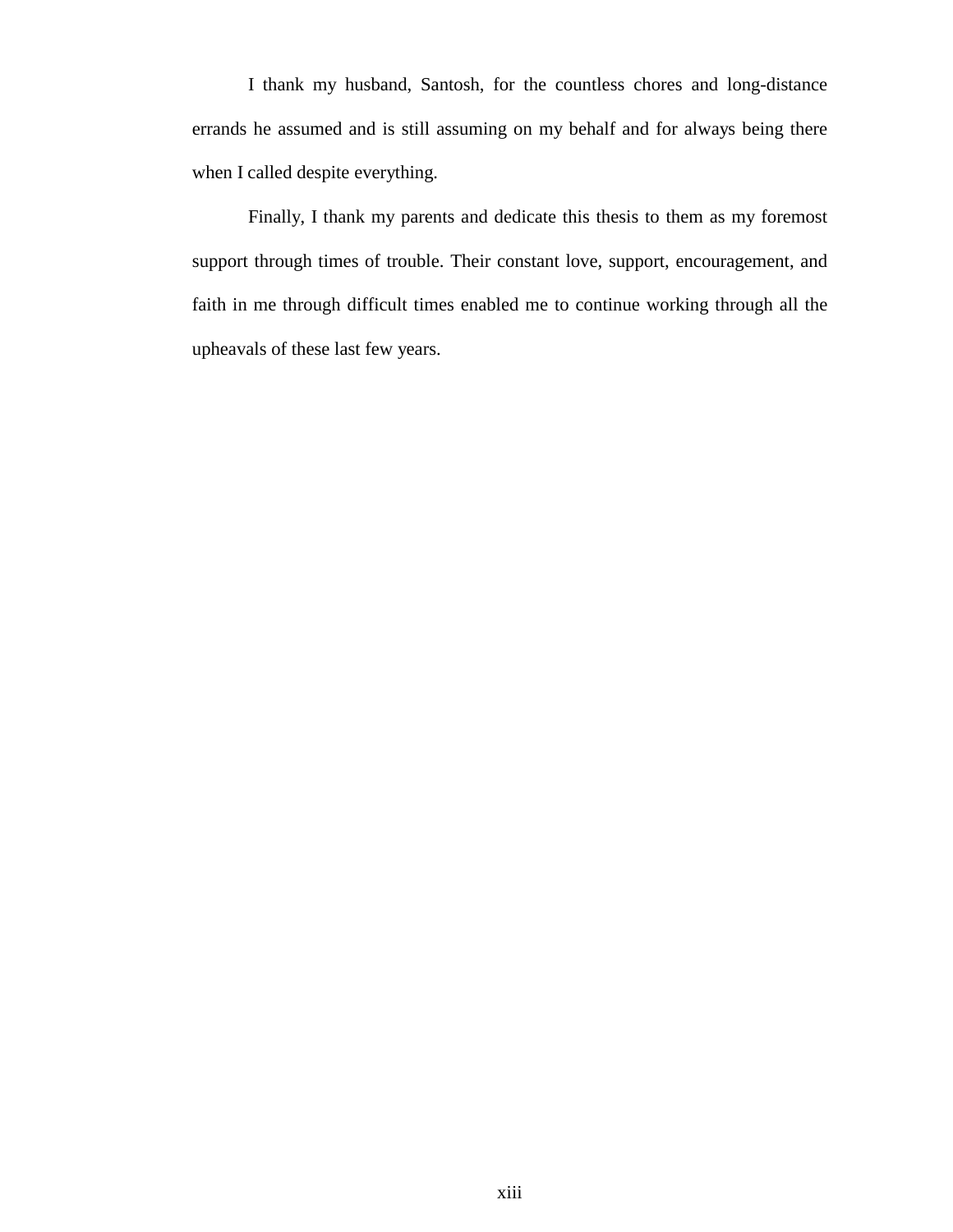# **Chapter 1**

## **Thesis Overview**

## **1.1 Introduction**

Recent interest in spatiotemporal data modeling comes from *Multimedia Information Retrieval Systems* (MIRS) and *Geographic Information System* (GIS) applications, which manage data with spatial and/or temporal properties. Other applications potentially involving spatiotemporal modeling include mobile computing and telephony applications. The spatiotemporal data of interest to an application can include both temporal changes in spatial data and their inter-relationships, thematic (i.e. alphanumeric or non-spatial) data whose values are dependent on location and time, and composite data whose components vary over time and space. For example, the location of an object or spatial relations between objects depicted in a video frame can change in subsequent frames. Similarly, property boundaries recorded in a GIS cadastral system (i.e. land management system) or the location of resources and users in a mobile computing system may vary over time. Geographic applications related to weather forecasting may involve thematic properties such as temperature or humidity whose values depend on the location and time of measurement. Analogously, the components required in an automobile assembly are dictated by administrative regulations in effect for a specific jurisdiction and validity period.

Information systems for such applications must be able to capture and manage spatially and temporally referenced data in order to support efficient retrieval of data based on spatial and/or temporal semantics. For example, in order to satisfy a user

1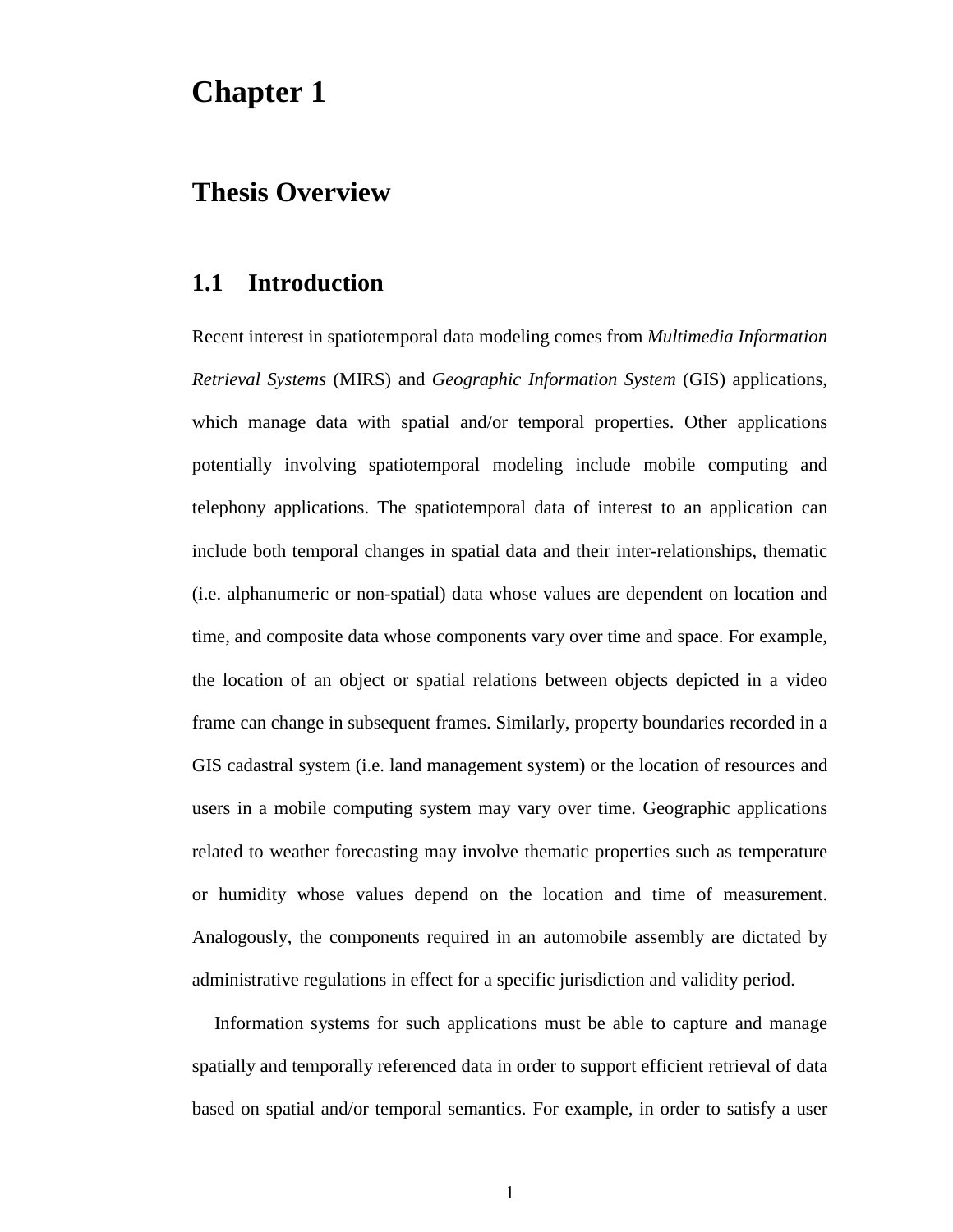request for video sequences that show a person walking across a street and colliding with a car, information regarding dynamic changes in an object's location and its spatial relationships with other objects depicted in the videos are required. Spatiotemporal data is also required for trend analysis to aid decision making and planning. For example, effective urban planning decisions regarding transport infrastructure depend on being able to predict future demographic shifts based on historical and current patterns. Models capable of representing the spatial and temporal semantics of a given application are required for data requirements and constraint specification in information systems development and for data manipulation and visualization in information systems operation. After providing an overview of the application areas driving the development of spatiotemporal models in Sections 1.2 through 1.4, this chapter reviews the motivations, objectives, scope, and contributions of the thesis in Sections 1.5 and 1.6 and describes the thesis structure in Section 1.7.

#### **1.2 Multimedia Information Retrieval Systems**

The term *information retrieval* traditionally referred to the retrieval of large, unstructured data objects—unstructured, that is, from the perspective of the retrieval system—in an extensive collection of such objects [Baez99, Price91, Salt83, Salt89]. For example, *Document Management Systems* traditionally treated each document in a document collection as a set of words with relative word frequencies (within the document versus in the collection as a whole) that could be mechanically matched against text query keywords without further consideration or knowledge of internal document structure or semantics. More advanced systems attempt to provide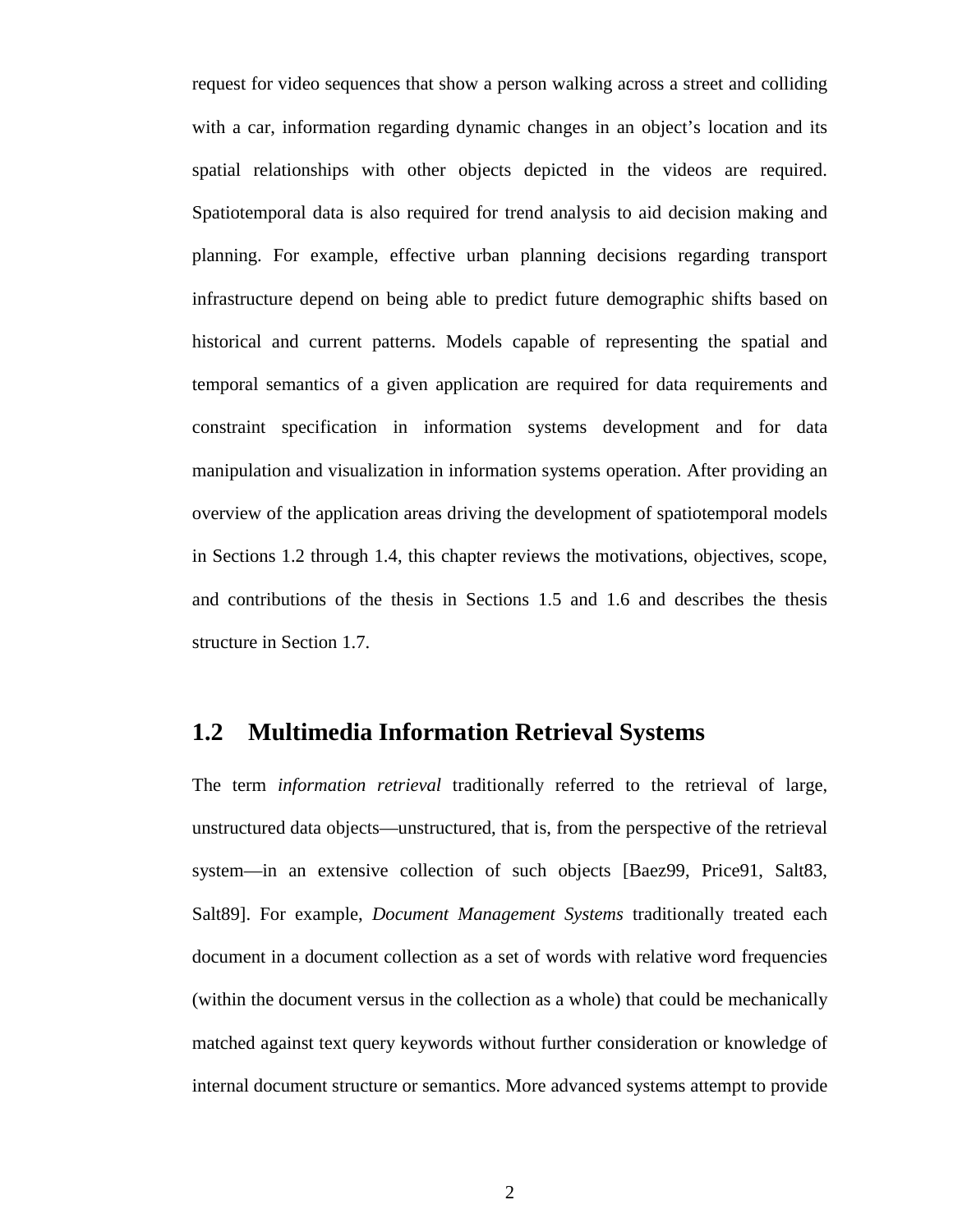some level of interpretation based on word phrases, which can be considered the operative semantic unit for text [AlK99].

In *Image Retrieval Systems*, the non-sequential nature of images means that it is much more difficult to automatically distinguish discrete sub-units that can be meaningfully and easily compared with a user query. Visual semantics are dependent on the spatial properties and inter-relationships of objects, where spatial distributions of low-level features such as color, texture, and intensity are used to identify spatial objects within the image. In some cases, the entire image is required to understand the semantics of any part; i.e. the image itself can be considered the operative semantic unit. Therefore, images were traditionally retrieved by name or through the use of manually entered text annotations.

As the generation and collection of digital information increased, information retrieval systems expanded to include other types of multimedia data, such as image sequences, video, still and animated graphics, and audio. Of these multimedia data types, image sequence, video, and animation are particularly relevant in the context of spatiotemporal applications because of their visual and dynamic nature. The task of retrieving data from such multimedia databases is called *multimedia information retrieval (MIR)* and the systems responsible for this task are called *multimedia information retrieval systems* (*MIRS)* (also called *multimedia information systems*).

The distinguishing characteristics of MIRS, as opposed to database management systems (DBMS), is that (*i*) a single retrieved data object has quite complex and dense semantics whose interpretation and relevance varies considerably between different users and (*ii*) the semantics and internal structure of the data objects have not been extracted or made explicit to the system. Typically, a single collection may be used by a wide variety of users for quite different purposes. Therefore, the user is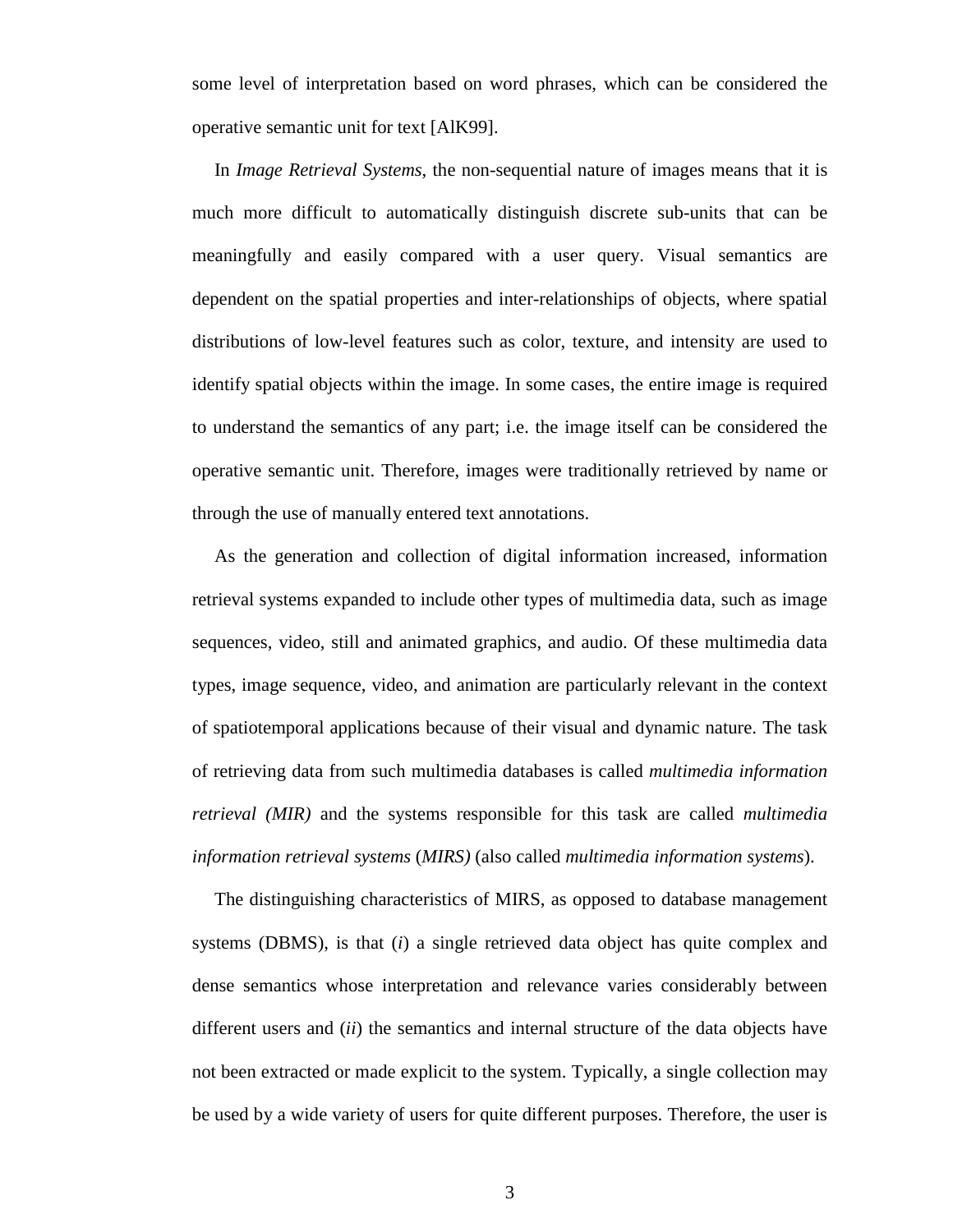primarily responsible for interpreting retrieved data objects to determine the relevant semantic content in the context of a specific application need. In contrast, DBMS traditionally manage a collection of small alphanumeric data objects explicitly extracted and organized on the basis of the semantics relevant to a specific set of applications. For example, in a relational DBMS, employee personal details, salary, and job responsibilities are explicitly maintained as separate attribute columns and related to relevant department information through the foreign key column department number. Matching a user request to relevant data is then quite straightforward.

The basic challenge posed by MIRS—given the variable interpretations, size, and semantic complexity of the data—is finding ways to improve query effectiveness and efficiency through automated or semi-automated methods. Essentially, rather than depending on the use of manual text annotations for retrieval; the new generation of MIR research and systems exploits *content-based retrieval*, i.e. retrieval techniques based directly on the multimedia data contents. Content-based retrieval techniques vary considerably with respect to the semantic level of the content representation [AlK99, Gros97, Yosh99].

At the bottom end of the semantic scale, one approach utilizes low-level features such as image color and texture that can be automatically extracted from both indexed and query images. A sample image or graphic can then be used as a query in an attempt to retrieve *similar* images. However, there is a significant gap between low-level feature-based image descriptions and the semantic-based information needs of users.

More complicated automated or semi-automated image processing techniques can be used to distinguish spatial objects and their inter-relationships within an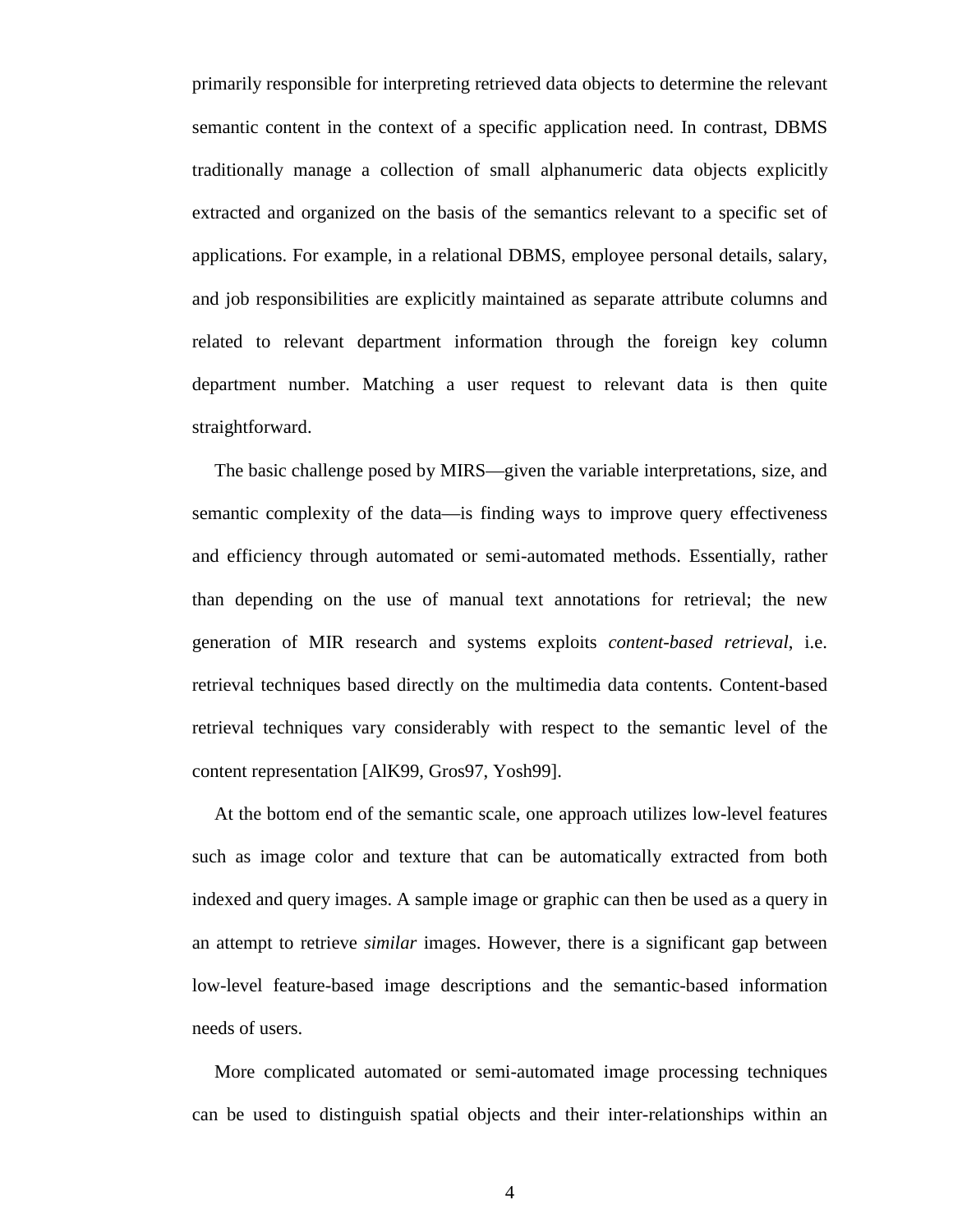image or graphic. Domain-specific knowledge-based techniques, relevance feedback, and automatic or semi-automatic learning techniques can be used both (*i*) to augment image processing techniques to map low-level features to spatial objects and (*ii*) to map spatial objects and object inter-relationships into higher-level domain-specific semantics as described in [AlK99, Yosh99]. In fact, domain knowledge is essential for automated semantics extraction from images and from multimedia in general. For example, a constellation of spatial objects identified in an image or graphic may actually be regarded as a single composite entity semantically, e.g. details of a car or plane assembly. Domain knowledge is required to interpret the constellation of spatial objects as an integrated car or plane assembly. Analysis and subsequent understanding of the spatial relationships between the constituent parts may further aid in semantic interpretation of multimedia data, similarity matching, and subsequent retrieval. Mapping low-level image features to spatial objects and then to higher-level semantics is currrently an active area of research.

In the context of content-based retrieval of multimedia data with a temporal component (image sequences, animated graphics, and video), dynamic changes in spatial objects and their relationships or in higher-level semantics can be also used for cataloguing or querying multimedia databases. For instance, a video can be catalogued based on changing objects and object relationships within each scene of the video, where a scene itself represents a complex abstraction that must be derived from the video. Changes in low-level features are then used in image processing to extract semantics, e.g. as one way to detect a change in scene, rather than directly as a retrieval mechanism.

MIRS typically have management, retrieval, and storage functions, including editing and presentation tools [Chris95, Gros97] for creating and displaying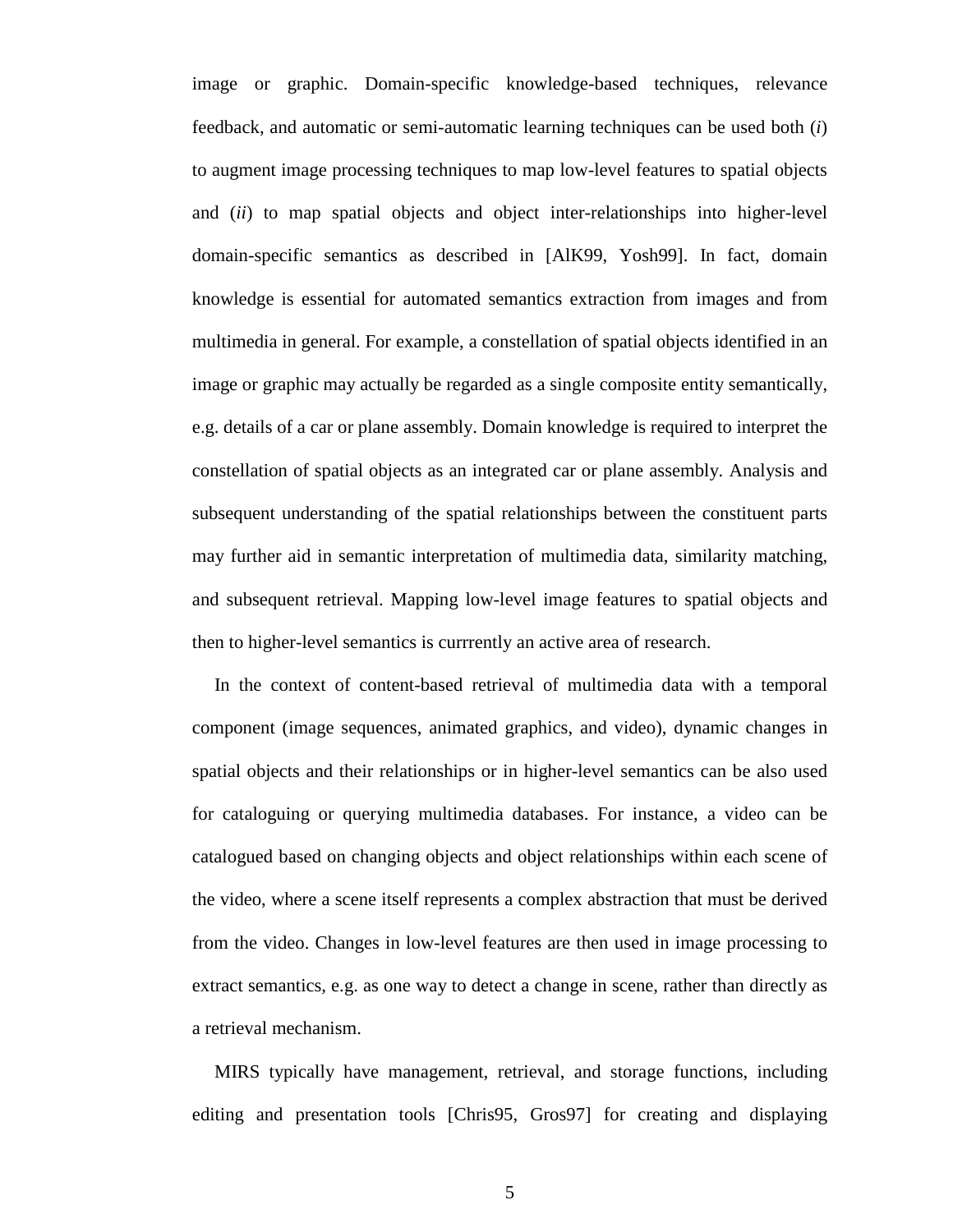multimedia presentations composed from different multimedia types (e.g. a combined image sequence, graphics animation, and audio track). Effective MIRS require the development of specialized image and graphics processing, indexing, modeling, editing, presentation, and storage techniques. For example, the composition and presentation of multimedia presentations requires time-based and space-based media models that can be used for scheduling and controlling synchronized playback of the different elements in the presentation. Rather than describing spatial and temporal properties of multimedia data contents (e.g. observed or recorded time-based changes in spatial or non-spatial data properties); such models (described in [Gibbs97]) are used to represent display and scheduling constraints in multimedia presentations.

In the context of this thesis, the relevant issue is spatiotemporal modeling for representation of multimedia data content. In particular, spatiotemporal semantics extracted from time-based visual multimedia data needs to be modeled at a level of abstraction suitable to facilitate semantic-based query and retrieval. Therefore, modeling techniques are required that can be used to effectively describe spatiotemporally referenced objects, object relationships, and properties. Such modeling techniques are also required for another class of spatiotemporal applications, Geographic Information Systems, that manage geographically referenced data, including both multimedia artifacts (e.g. satellite images) and extracted data values with explicitly recorded spatiotemporal semantics (e.g. soil acidity or humidity measurements).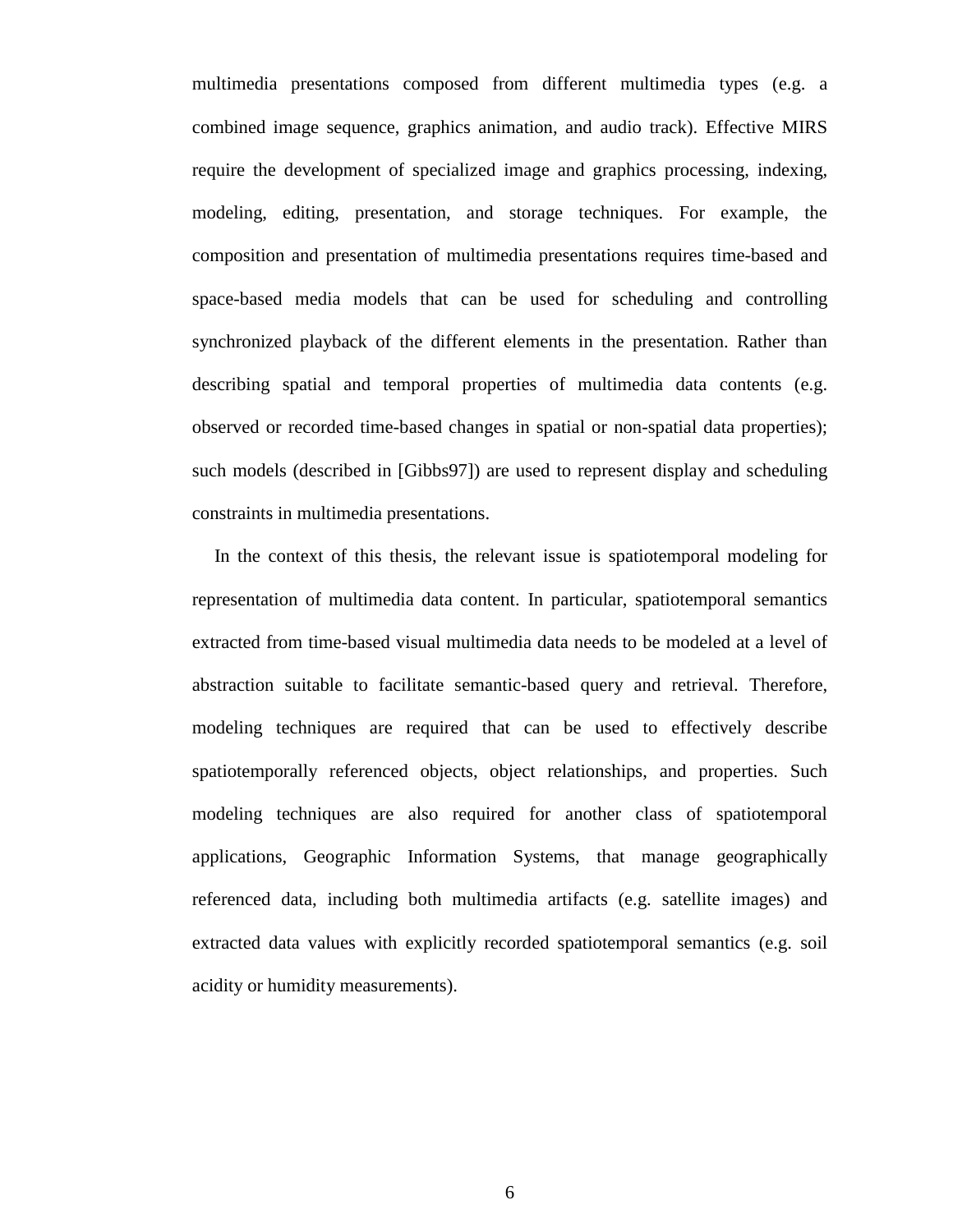#### **1.3 Geographic Information Systems**

GIS can be simply defined as computer-based information systems for geographically referenced data, i.e. spatial data whose position is described with respect to a geographic coordinate system. Alternatively, instead of describing GIS from a database perspective in terms of the types of data being managed, GIS can be defined in terms of functionality, application, components, or domain as illustrated by the various definitions in [Burr98, Haze91, Lang93, Worb95]. For example, a GIS can be defined as a comprehensive management system providing data capture, modeling, manipulation, retrieval, analysis, presentation, and quality control functions for spatial data. From an application perspective, GIS can be regarded primarily as an inventory, mapping, scheduling, simulation, or decision support system. Component-based descriptions refer to an integrated combination of hardware, software, data, people, and organizational procedures [Burr98, Haze91]. A domain-based perspective leads to distinctions between *spatial information systems* (SIS), *land information systems* (LIS), and *geographic information systems* (GIS).

Although usage of these terms vary, SIS applications are usually regarded as a super-set of GIS applications in that they include data with non-geographic spatial references. Examples include application data on molecular configurations in chemical applications or pathological anatomy in medical applications. Although such systems have basically the same functionality as GIS, the term *LIS* generally refers to cadastral systems (i.e. survey or land management systems) tracking land parcel information (e.g. ownership, dimensions) over a wide area and intended to be continuously used over a long period of time. In contrast, the term *GIS* is often used for systems dealing with environmental land management issues focused on a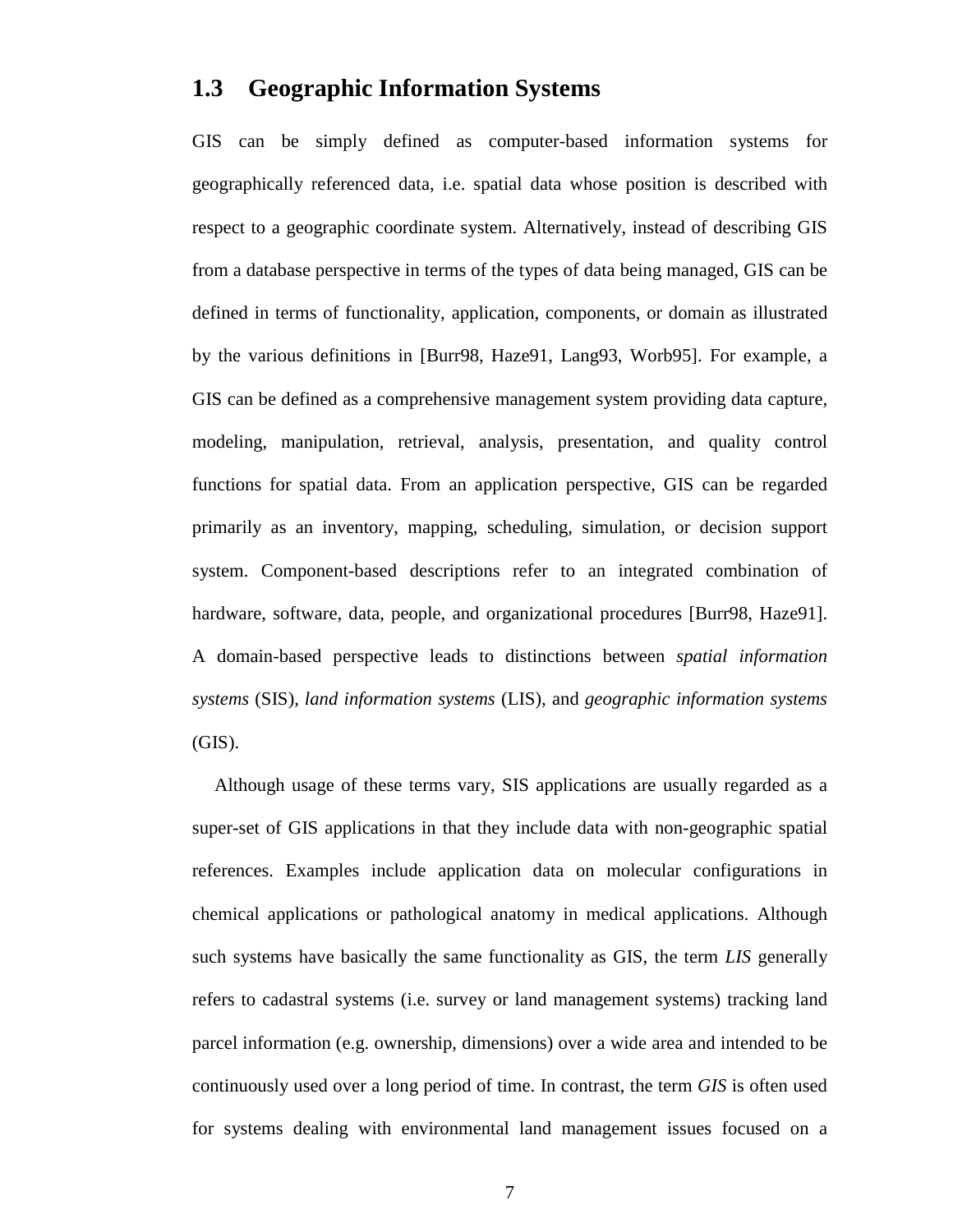smaller geographic area and narrow topic of interest usually associated with a specific short-term project. In this thesis, the term *GIS* is used as a general term encompassing both cadastral and non-cadastral applications.

As compared to MIRS, GIS include data from a much wider variety of sources, including not only multimedia artifacts such as maps and aerial photographs, but also data entered as a result of field observations or sensors. Image processing and analysis techniques are relevant to both MIRS and GIS; however, additional data analyses techniques are required for GIS. These include:

- network analysis to determine optimal routing,
- terrain analysis to aid siting (i.e. positioning) decisions and understand location-based visibility,
- location analysis to determine neighborhood and proximity relations, and
- layer-based analysis to satisfy complex queries or constraints on multiple types of spatially referenced thematic attributes (e.g. vegetation type, slope, soil acidity).

Multimedia composition and editing is relevant to GIS as well as MIRS. For example, it is important in the context of GIS map production and data visualization.

A further distinction between multimedia databases and spatial or geographic databases is that the former traditionally consisted of uninterpreted multimedia artifacts whereas the latter included explicit semantic information relevant in a given application context. For example, explicit information on topological features and relationships between spatial objects can be extracted from multimedia artifacts and stored in a geographic database. However, advanced MIRS today may also incorporate semantic information describing the contents of the multimedia artifact from which it was extracted.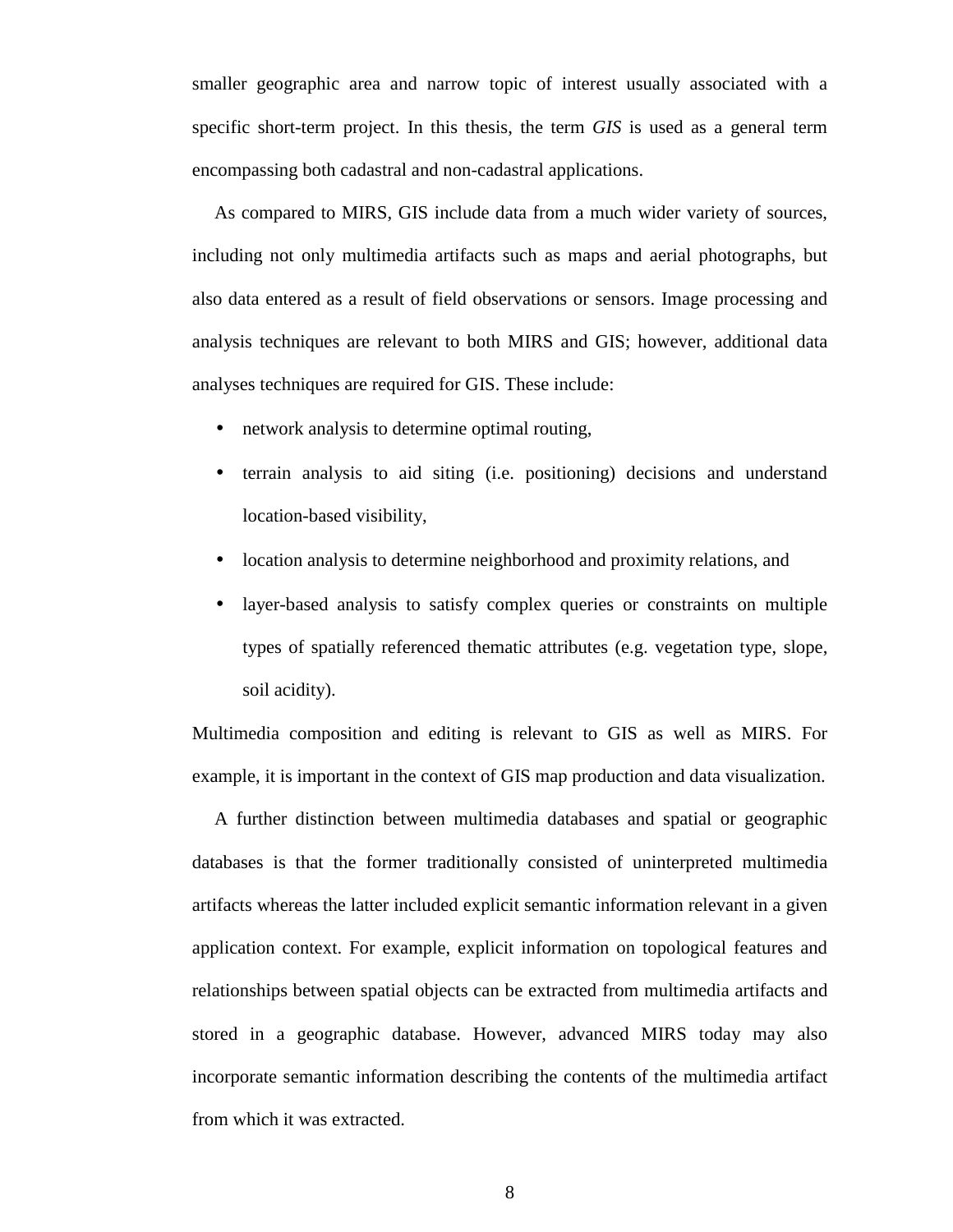An understanding of the spatial relationships between components of a composite object is of even more importance in GIS than in traditional MIRS applications, since the analysis functions required and range of data types managed are typically much more extensive in GIS than MIRS. Management of composite spatial objects and their spatial sub-units is an important characteristic of many GIS applications. For example, GIS may be used to manage land use zones (e.g. residential, agricultural, industrial) or electoral districts within an administrative region or components of an electrical utility or transportation network. An understanding of topological, geometric, and orientation relationships between the components in such composite objects is often essential to their effective management.

As with MIRS, including a temporal dimension is important for retrieval of data based on spatiotemporal patterns. The temporal dimension is of further importance in GIS both to answer historical queries and to enable trend analysis, predictive modeling, and simulation of dynamic processes to support planning and decision making. The temporal dimension is particularly important to GIS in the context of managing complex spatial objects, since the identity of the components and their spatial relationships may vary over time. While spatiotemporal data modeling concerns in MIRS are mostly related to time-based changes in spatial data and their inter-relationships; GIS must also consider thematic attributes that vary over time or space.

The collection of multimedia artifacts in a GIS can be viewed as a multimedia database [AlK99, Yosh99]. However, the range of data sources, spatial data types, analyses, and associated semantic information typically handled by GIS is far more comprehensive than that traditionally considered in MIRS. To illustrate typical applications, GIS systems are important for urban and regional planners, civil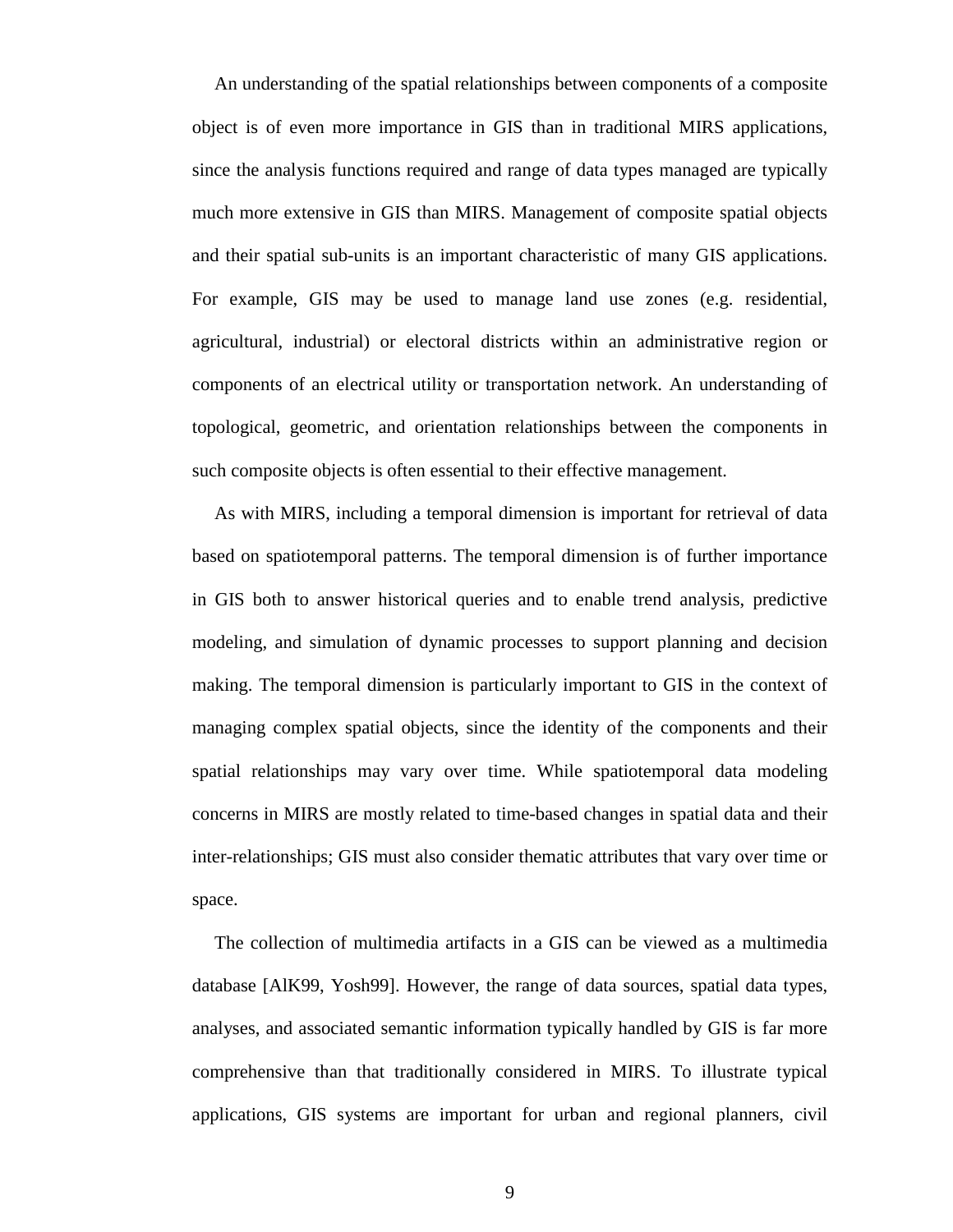engineers responsible for public utilities, epidemiologists studying disease distribution and spatiotemporally correlated factors, police and criminologists, military organizations, and tourism authorities and agents. Two new classes of applications with geographically referenced data, mobile computing and telephony, have become active areas of research on their own merit and are discussed next.

#### **1.4 Other Spatiotemporal Applications**

There has been dramatic increase in the use of mobile computing and mobile phones in recent years. In mobile telephony, users can use their mobile phone to access telephone services from any location within the broadcast range of a phone service cell, where an array of phone service cells provides coverage over a wide area. Similarly, using a combination of wireless and traditional wire networks, mobile computing allows users to have continuous access to networked services as they travel, using a lap-top or other mobile computing device. The fundamental characteristic differentiating mobile computing from traditional distributed computing systems is the frequent movement of computers between locations and concomitant changes in network connections to access resources in the new location. In addition, limitations of the mobile devices with respect to power and screen size require that mobile computing techniques be adapted to account for these restrictions. Frequent reconnection and mobile device limitations have implications for authorization, billing, addressing and communication, security, transaction management, concurrency control, backup, recovery, resource search and selection, and execution functions [Barb99, Form94, Imiel93].

Modeling mobile telephony and computing is fundamentally an exercise in spatiotemporal data modeling, since the locations of both the resources to be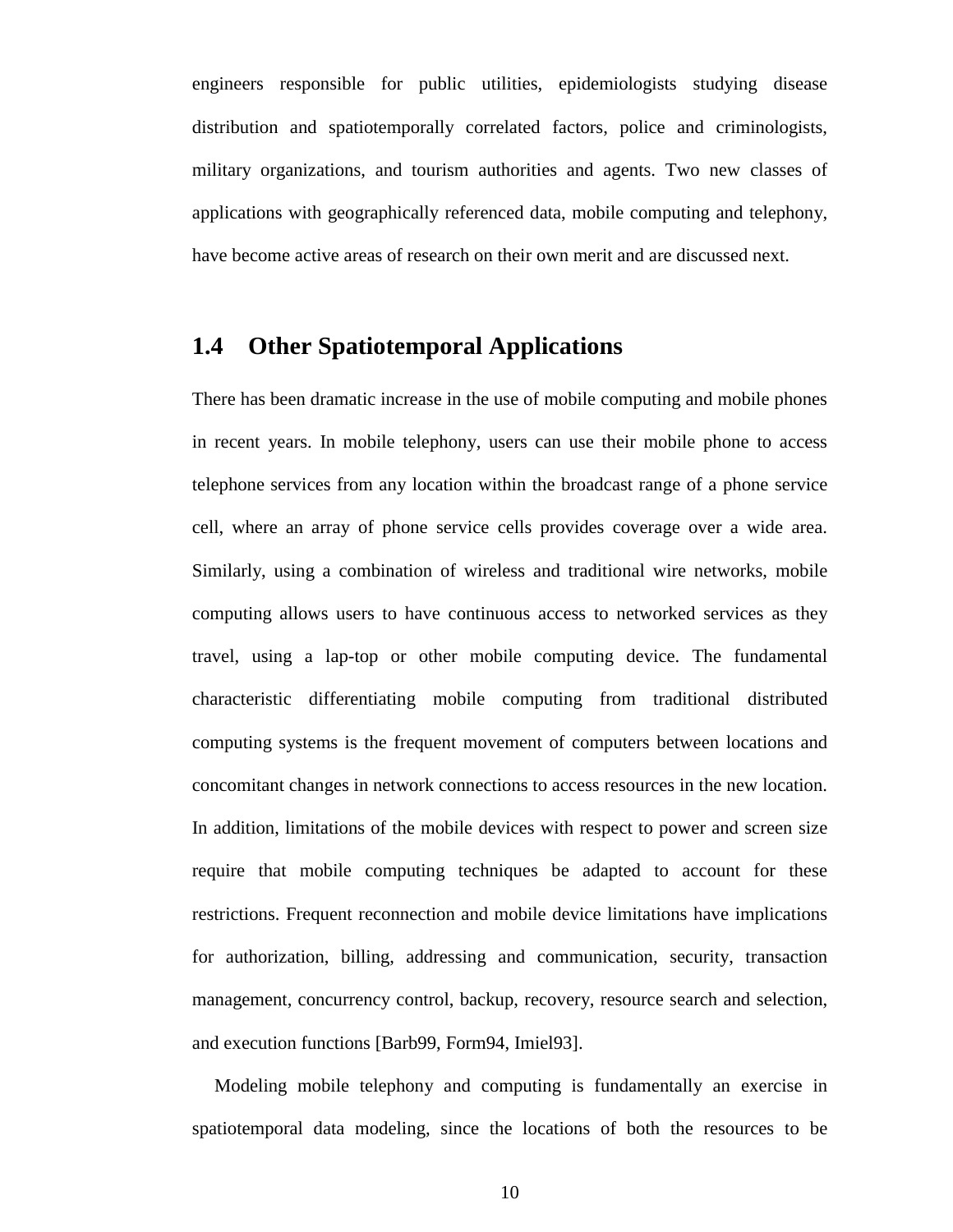accessed (e.g. phone service cells or computing resources) and mobile users can change over space and time. Although the majority of current commercial and research work focuses primarily on current rather than historical data [Barb99]; companies concerned with trend analysis, performance, evaluation/tuning, and security issues are beginning to consider these applications in a wider context. In order to improve planing and decision-making, historical data regarding usage and movement patterns, security violations, and response time can be regarded as a valuable resource. However, exploitation of this resource requires effective conceptual modeling techniques to facilitate effective conceptualization and manipulation of spatiotemporal data.

#### **1.5 Motivations and Objectives of the Thesis**

Historically, early origins of current GIS can be traced to the science of cartography and the requirements of map making. In general, commercially available GIS still reflect the limitations of their paper map predecessors in that they are designed to handle two-dimensional and static views of discrete spatial entities. As noted in [Burr98], although GIS capable of handling three-dimensional geographic data are now available; the challenges posed by complex (i.e. composite spatial objects formed from multiple spatial sub-units), continuous, and temporally dependent spatial data remain problematic. For example, support for modeling both spatial and non-spatial properties of complex spatial objects and their topological constraints<sup>1</sup> is lacking in current GIS systems and proposed models. It is further noted that "It becomes obvious from current developments and reported research that there is still

l

<sup>1</sup> Since topology is an easily distinguished and relatively stable characteristic, it is of particular significance in modeling complex spatial objects.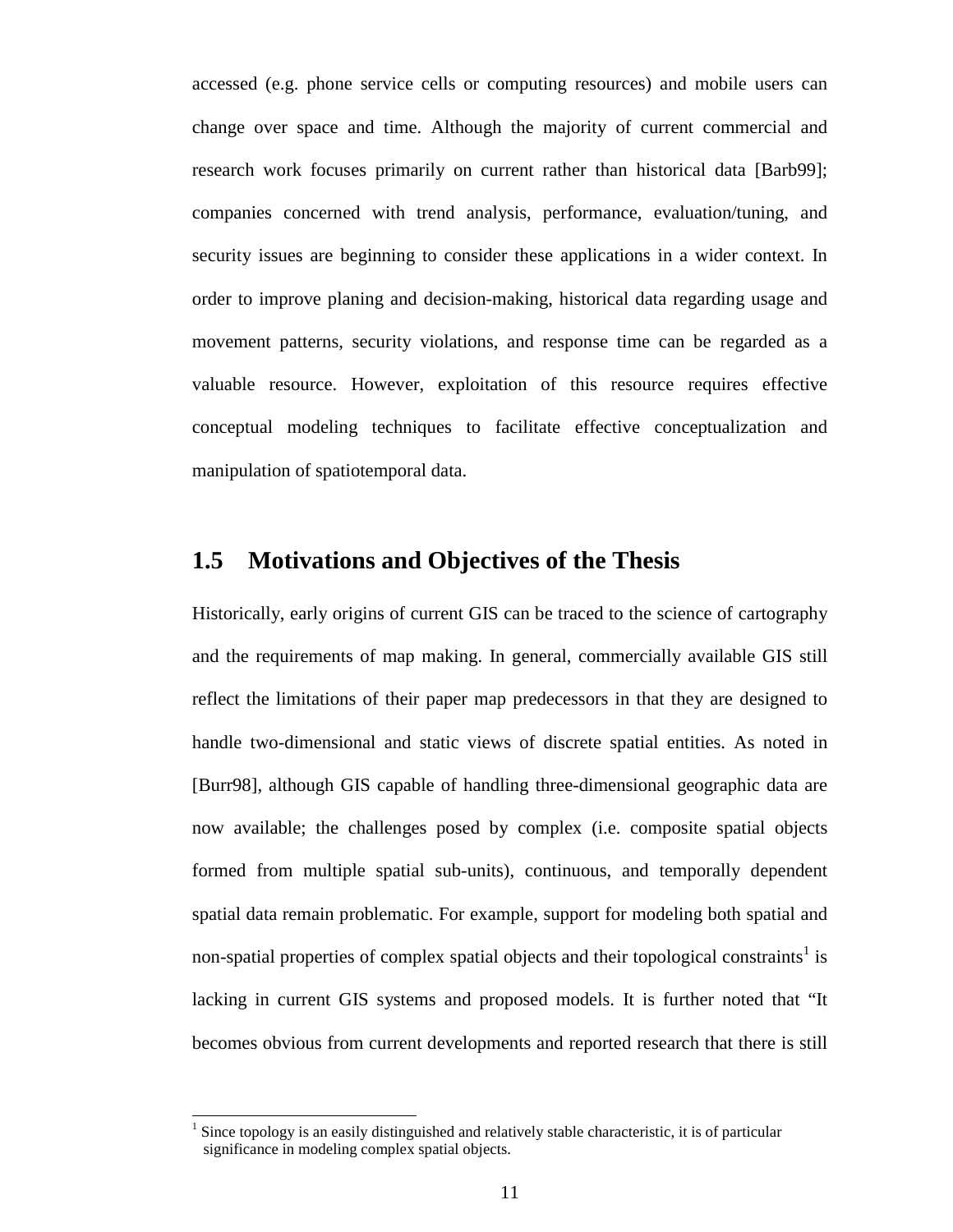considerable need for theoretical and technical developments in the modelling of geographical phenomena" [Burr98, p. 294].

As with GIS, commercial MIRS for image, graphic, and video data are based primarily on static features and semantics and do not support queries based on spatiotemporal properties. There has been relatively little research in the area of content-based retrieval of multimedia data based on spatiotemporal semantics. For example, Dimitrova [Dimit97] noted that existing models of video semantics depended either on manual text annotations, static semantics derived through image analysis on individual image frames, or iconic representations derived from automatic methods of detecting scene changes. In the last case, limited temporal information is used in the analysis process to derive representative icons for video scenes; however, there is no further provision for modeling or query based on temporal semantics. Another model, described in [Oomo97], associates a time interval and a manually entered text description with a video segment. Any video segment can then inherit the description from another video segment if the time interval associated with the first segment is contained in that of the second. Although this model makes some provision for the temporal dimension of video semantics, it does not model spatial or spatiotemporal semantics.

MIR research that does directly model spatiotemporal semantics [Arit97, Day95, DelB96, Dimit97, Dion98], described in the next chapter of the thesis, considers only temporal changes in spatial objects. Consideration of spatiotemporally dependent thematic attributes is the provenance of GIS rather than traditional MIR applications. Developing spatiotemporal models for multimedia data semantics, especially at a high level, is described as an area requiring further research in [AlK99, Yosh99]. Spatiotemporal data modeling of other applications with spatial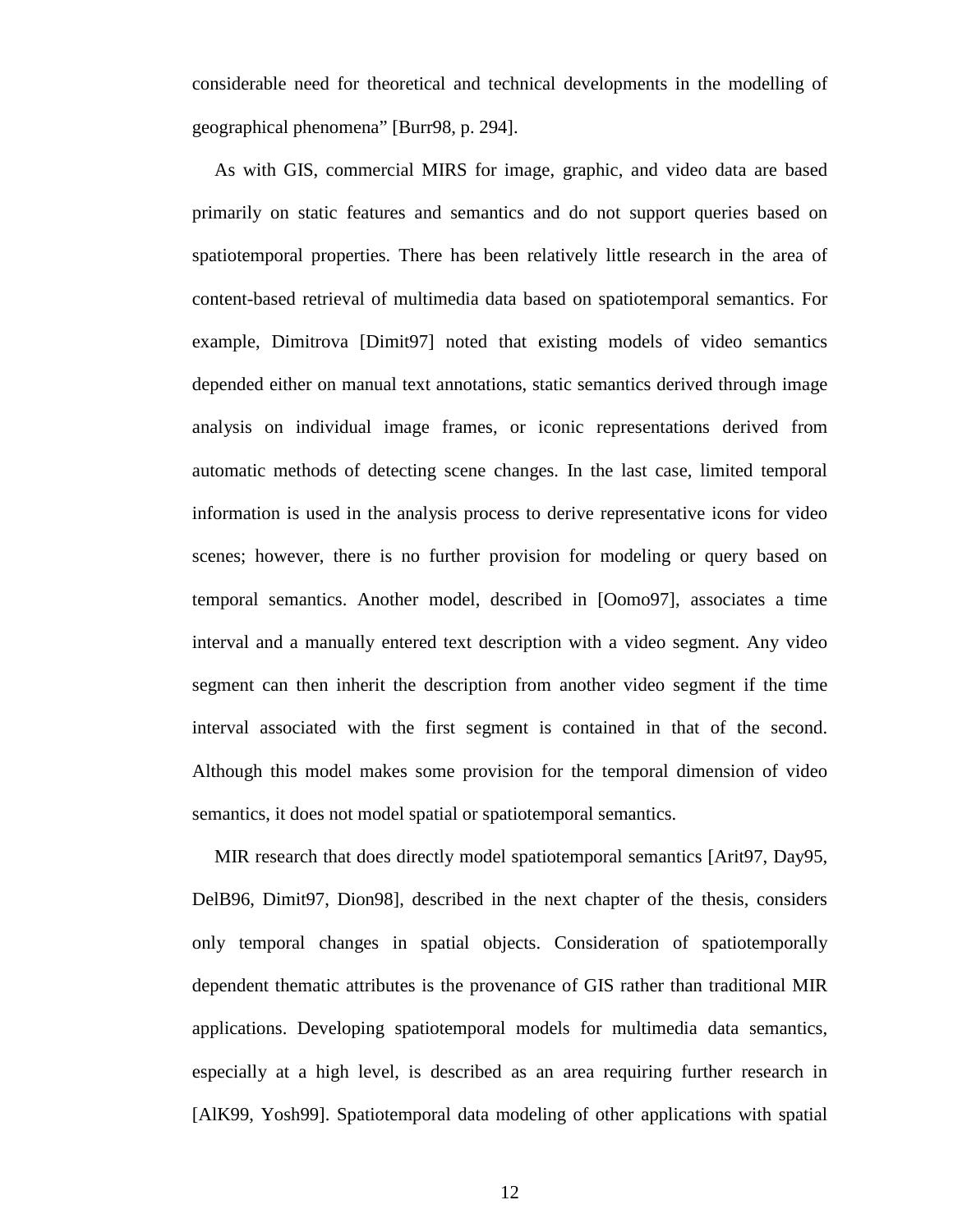and temporal dimensions, such as mobile computing and telephony, has yet to be addressed.

Although an extensive literature for spatial databases and for temporal databases is already available, efforts to integrate the two in a consistent framework, understand the semantics of spatiotemporal data, and develop spatiotemporal data models are of far more recent origin. Initial research in this area, primarily from the GIS community, focused on efficient representation and access to spatiotemporal data [AITa93, AlTa94, Lang89, Lang93]. More recent work focuses on higher-level data models [Arit97, Beck96, Brod00, Clar95, Day95, DelB96, Dimit97, Dion98, Erwig99, Faria98, Golsh94, Guti98, Paren99, Tryf99, Worb92], described in detail in the next chapter of the thesis. However, there is nothing comparable to the theoretical and practical support available for the development of business systems, i.e. conceptual data models such as the entity relationship or object-oriented data models for analysis and design; logical data models such as the relational model; implemented software tools such as case tools providing automatic translation between the conceptual and logical phases; and relational DBMS automating data management tasks.

This thesis addresses the problem, discussed above, of providing support for the requirements analysis and conceptual design phases of spatiotemporal application development. The research perspective adopted is that of GIS applications, since they generally involve a wider range of spatiotemporal data types and sources than MIR or mobile applications and have a longer history in terms of considering spatiotemporal representations. The goal is to develop modeling techniques that are flexible enough to support a wide range of spatiotemporal applications yet simple and intuitive enough to be used by both developers and clients in the early stages of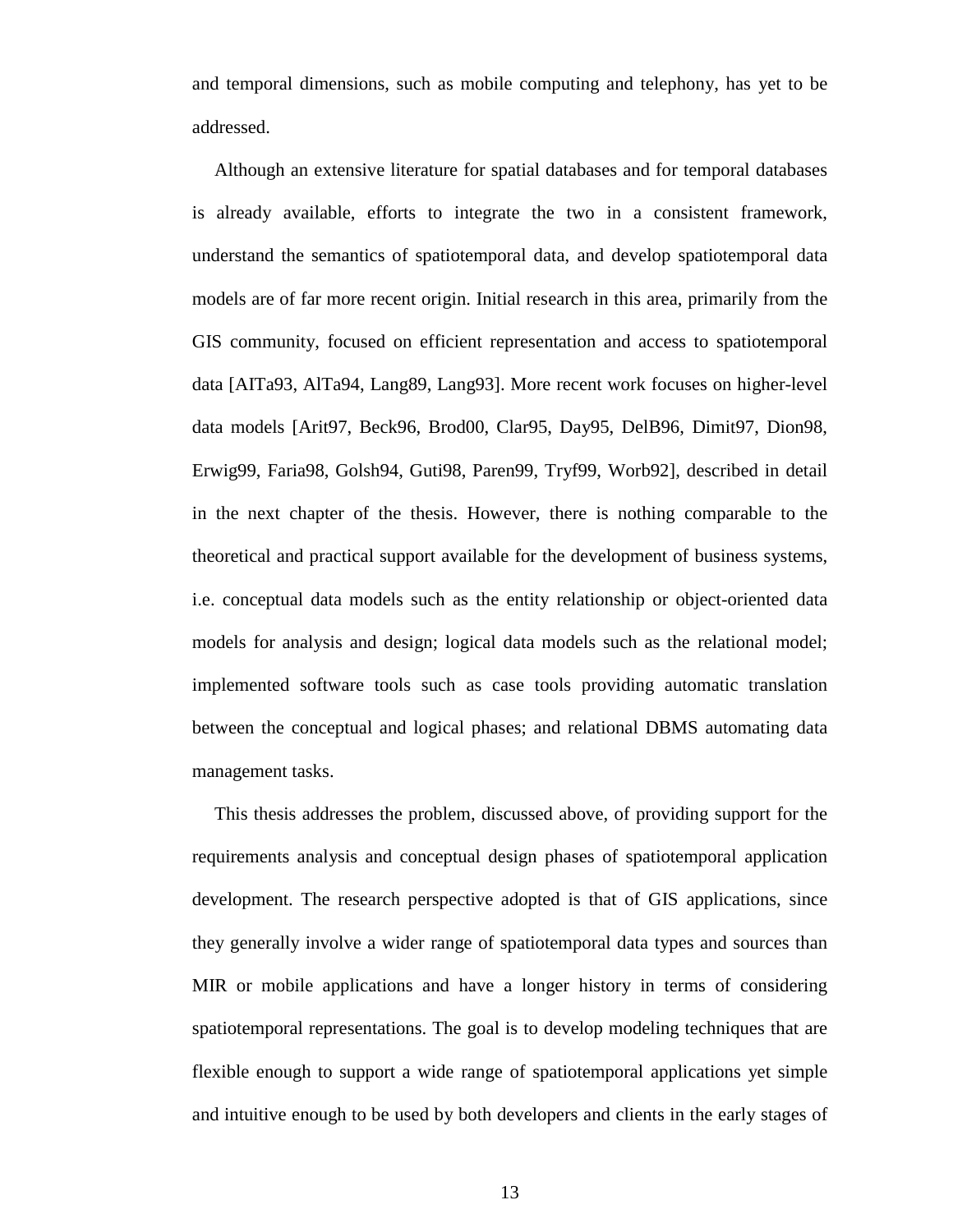application development. The focus is practical and utilitarian, i.e. developing techniques and modeling constructs that can serve as useful aids in spatiotemporal application analysis and design, rather than strictly theoretical exercises in conceptual modeling. However, the proposed techniques and constructs should be supported by formal definitions to allow for their unambiguous specification and provide a basis for automatically converting conceptual level schemas to implementable forms in later stages of development.

#### **1.6 Scope and Contributions of the Thesis**

This thesis first considers the general problem of providing a conceptual data model suitable for spatiotemporal analysis and design in the same way that the entity relationship and object oriented data models serve as modeling and communication tools in business applications. The specific problems of providing support for modeling complex spatial objects and their topological relationships is then considered in depth. Based on this overview, the main contributions of the thesis are as follows.

• A graphical modeling language is proposed that offers built-in support for capturing spatially referenced, time-varying information. The language is based on extending the well-known object-oriented standard, the Unified Modeling Language (UML), to capture the semantics of spatiotemporal data. The resulting extension, *SpatioTemporal Unified Modeling Language (STUML)*, maintains language clarity and simplicity by introducing only a small base set of fundamental modeling constructs: *spatial*, *temporal*, and *thematic*. These three constructs can then be combined and applied as required at attribute, association,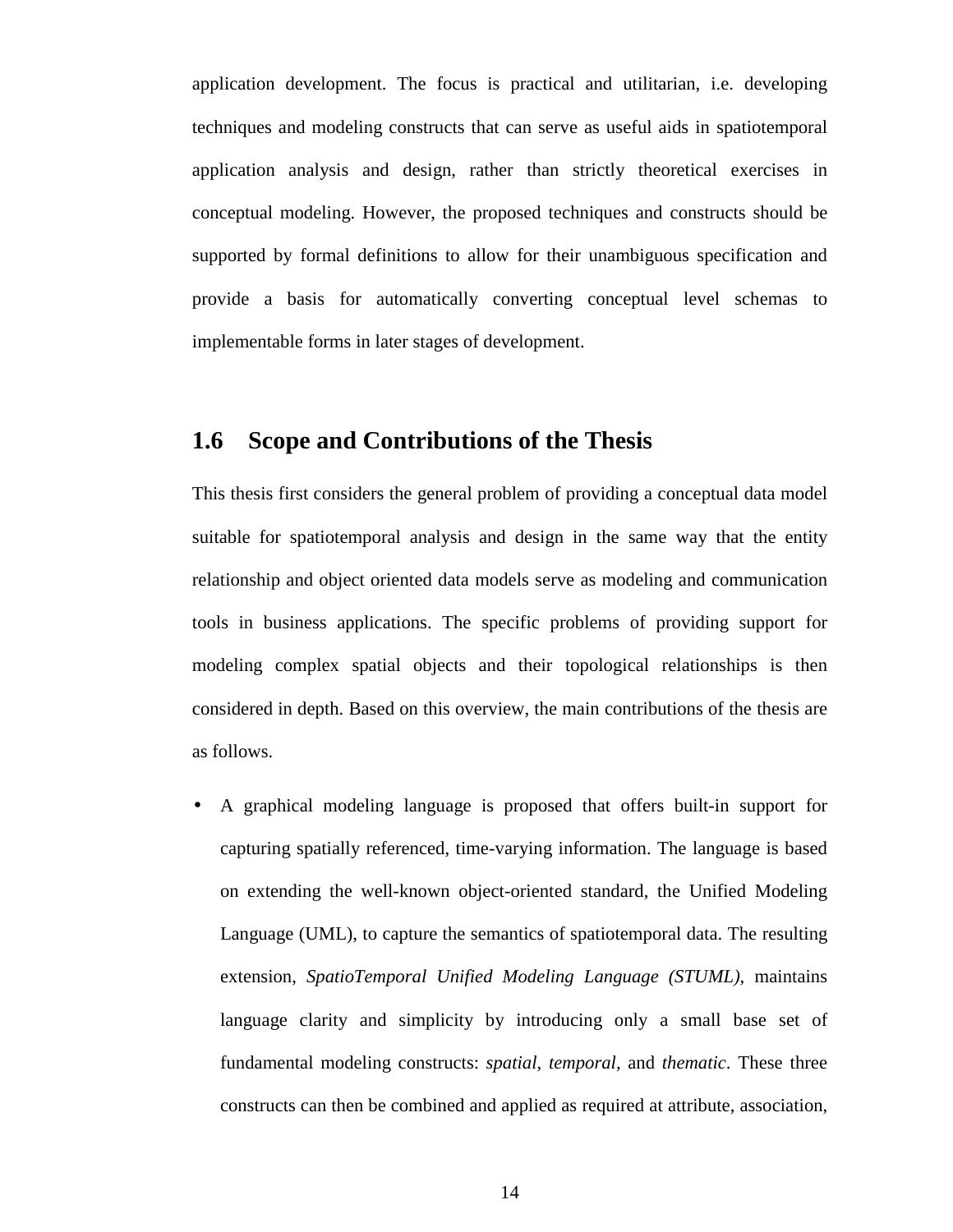or class levels of the object-oriented model based on a few simple rules. A formal functional specification of the fundamental semantic modeling constructs and their symbolic combinations is given, ensuring that the proposed language has a sound theoretical basis. Explicit provision is made for modeling common spatiotemporal properties in a group of related attributes, application-dependent existence dependencies, and different levels of abstraction based on the degree of specification detail required.

- A set of transformation rules is given for mapping STUML to UML schemas. This provides a theoretical basis for implementing STUML schemas using tools and products developed for UML. The conversion rules could also be used as a basis for implementing spatiotemporal extensions to existing UML case tools such as Rational Rose, which are used to automatically convert a conceptual into a logical (implementable) and then a physical (implemented) schema.
- A classification framework and modeling constructs are proposed to facilitate modeling of complex spatial objects, based on the concept of *spatial Part-Whole (PW) relationships* describing asymmetric relationships between spatial objects. The classification framework is based on spatial derivation and constraint relationships between the whole and its parts. This framework can then be used as a basis for defining specific constructs as needed for different applications. To illustrate, five different types of spatial PW relationships that are of general utility in spatial applications are identified based on their implied semantic constraints (both spatial and non-spatial) and formally defined using the classification framework. These are *spatial part, spatial membership*, *spatial inclusion*, *spatial cover*, and *spatial equal*. STUML is used to demonstrate the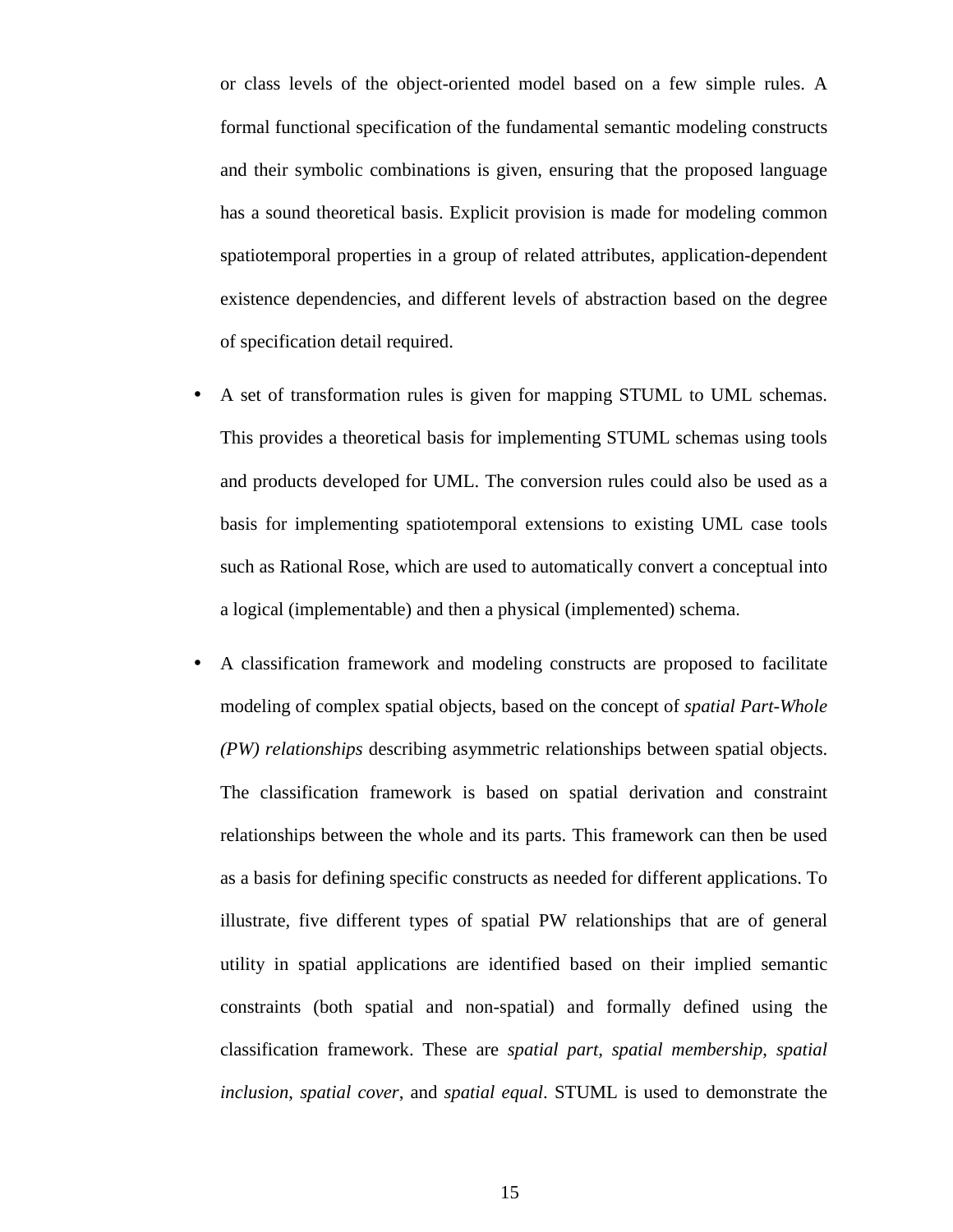feasibility of integrating the proposed constructs into an existing conceptual modeling language to provide support for modeling complex spatial objects.

• A comprehensive method of describing topological constraints on the spatial sub-units of a complex spatial object is proposed, which is suitable for high-level application modeling and considers the range of spatial data types required for geographic applications. A classification scheme for describing binary topological relationships is proposed based on the simple and intuitive concepts of intersection and difference. This can be used to describe topological relationships between the whole and its parts in spatial PW relationships. Setbased topological relations are then proposed to model topological relationships between *n* spatial objects, as for instance between the parts in a spatial PW relationship. As an illustration of the utility of this approach, it is used to extend the classification framework and modeling constructs for spatial PW relationships based on topological constraints.

#### **1.7 Structure of the Thesis**

The thesis is organized into seven chapters. Chapter 2 provides the background necessary for the rest of the thesis. First, the research issues relevant in the context of spatiotemporal data modeling are discussed in detail and a comparison of GIS and MIR perspectives and models are given based on these issues. Recent work from both research communities are reviewed and evaluated. Representative examples are selected to illustrate the range of different approaches found in the literature. Three graphical models developed contemporaneously with the work in this thesis for conceptual analysis and design are previewed. They are examined in greater depth later in the thesis (in Chapter 3) as a comparison to the graphical spatiotemporal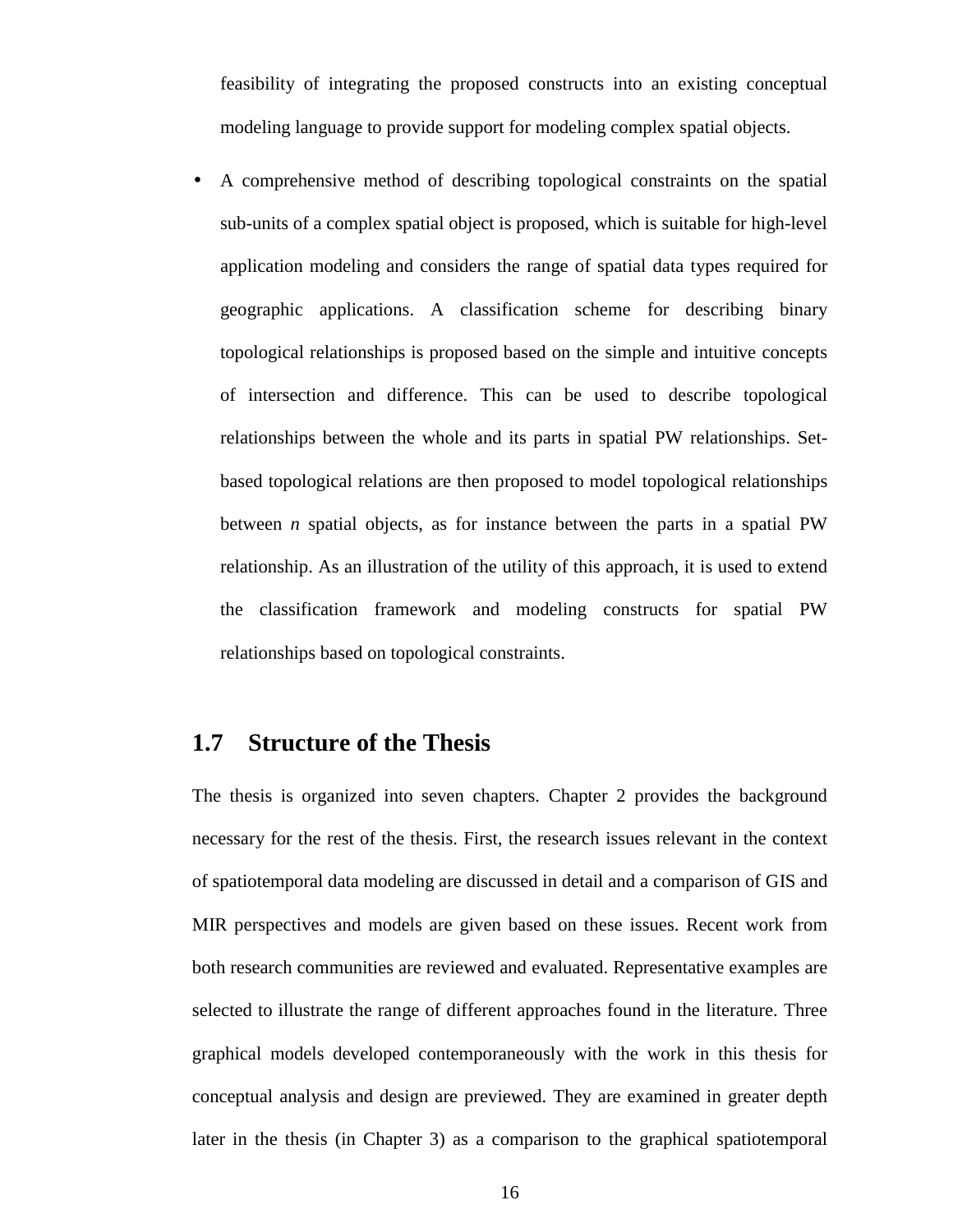modeling language proposed in this thesis. Chapter 2 concludes by summarizing recent trends and describing open research problems in spatiotemporal data modeling.

The graphical SpatioTemporal Unified Modeling Language (STUML) is described in Chapter 3. After considering the requirements of such a language, the problems inherent in using general graphical modeling languages to model spatiotemporal data semantics are demonstrated using UML. Alternative approaches to supporting spatiotemporal data modeling are evaluated and the rationale for adopting the approach used in this thesis, viz., extending UML, is explained. With this background, the proposed spatiotemporal extension to UML—STUML—is described.

An overview of STUML is followed by an informal description of the use and semantics of the base language elements, the *spatial, temporal, and thematic* constructs. Formal definitions for the constructs and their legal combinations at each model level (e.g. attribute, object, association) are given and illustrated by example. Additional modeling constructs are described that support modeling of common spatiotemporal properties in a group of related attributes, application-dependent existence dependencies between model elements, and application-dependent details of the space and time models assumed.

The advantages of using STUML for spatiotemporal applications are illustrated by comparing the UML and STUML schemas for the same application. Finally, we present a detailed comparison of STUML with the three other graphical modeling languages for spatiotemporal applications that were introduced in Chapter 2.

Chapter 4 provides a comprehensive set of transformation rules for mapping a STUML schema to a UML schema. The suggested conversion mechanisms are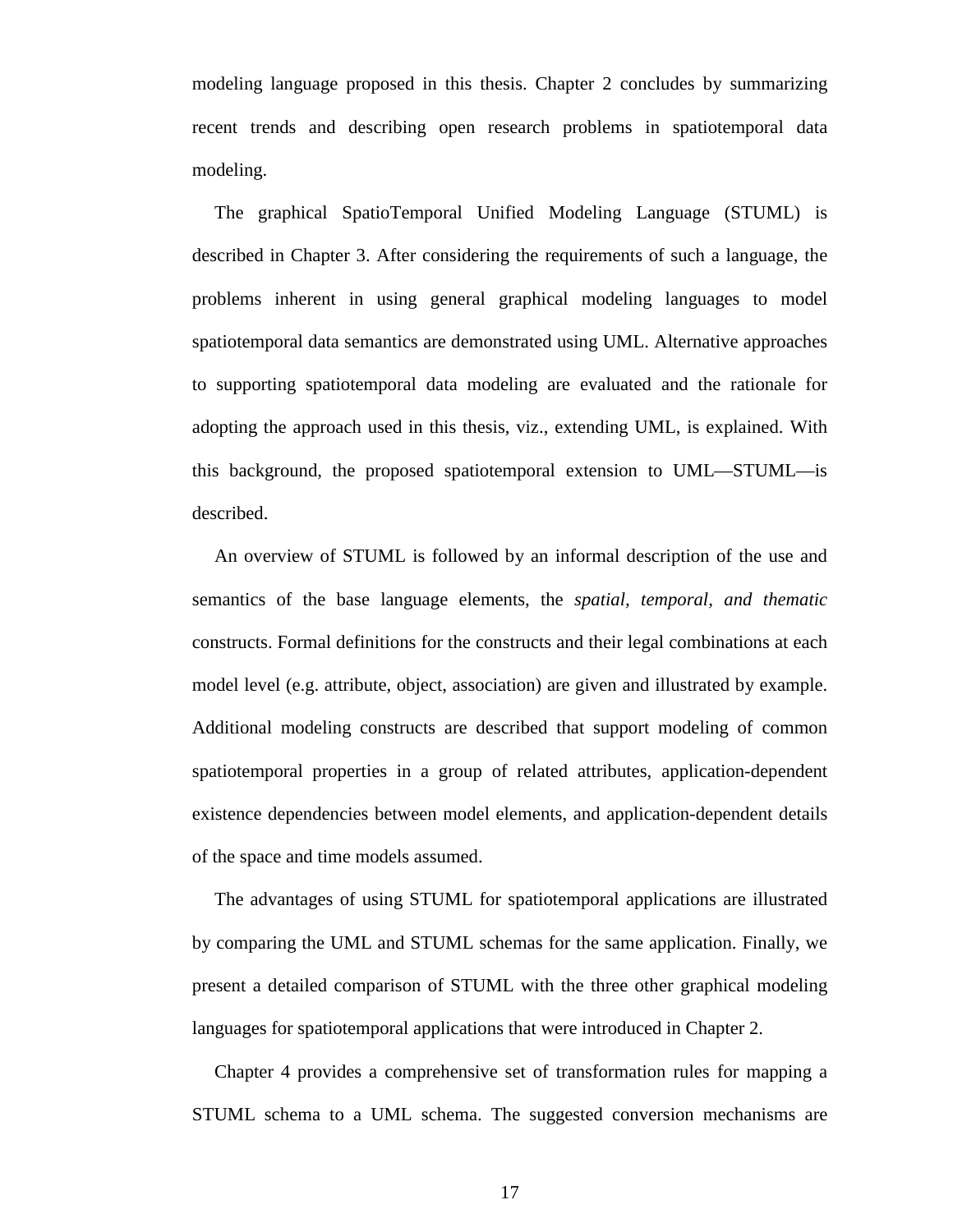intended to provide a general solution that can be used as a basis for implementing STUML schemas using case tools developed for UML or for extending these case tools.

The use of spatial PW relationships to model complex spatial objects is discussed in Chapter 5. Since this work integrates efforts from the object-oriented and spatial research communities, relevant research from both communities is reviewed. After introducing basic terminology and definitions, a classification framework for spatial PW relationships is proposed. Five specific spatial PW relationship types of general utility in modeling spatiotemporal applications are identified, illustrated by example, and defined. Incorporation of the proposed modeling constructs for spatial PW relationships into a conceptual modeling language is then demonstrated with STUML.

In Chapter 6, one important characteristic of spatial PW relationships, topological constraints between spatial parts, is investigated in further depth. First, relevant research in the literature is reviewed and its limitations in the current context discussed. Application design techniques and modeling constructs suitable for modeling binary and set-based topological relationships are proposed and used to further illustrate and extend the work on spatial PW relationships.

The thesis is summarized in Chapter 7 and final conclusions presented. The contributions of the thesis are given and future research directions in the area of spatiotemporal modeling discussed. Finally, we note that much of the information contained in the literature survey presented in Chapter 2 and the research work described in Chapters 3, 5, and 6 have also been reported in the literature [Price99a, Price99b, Price99c, Price00a, Price00b, Price01a, Price01b].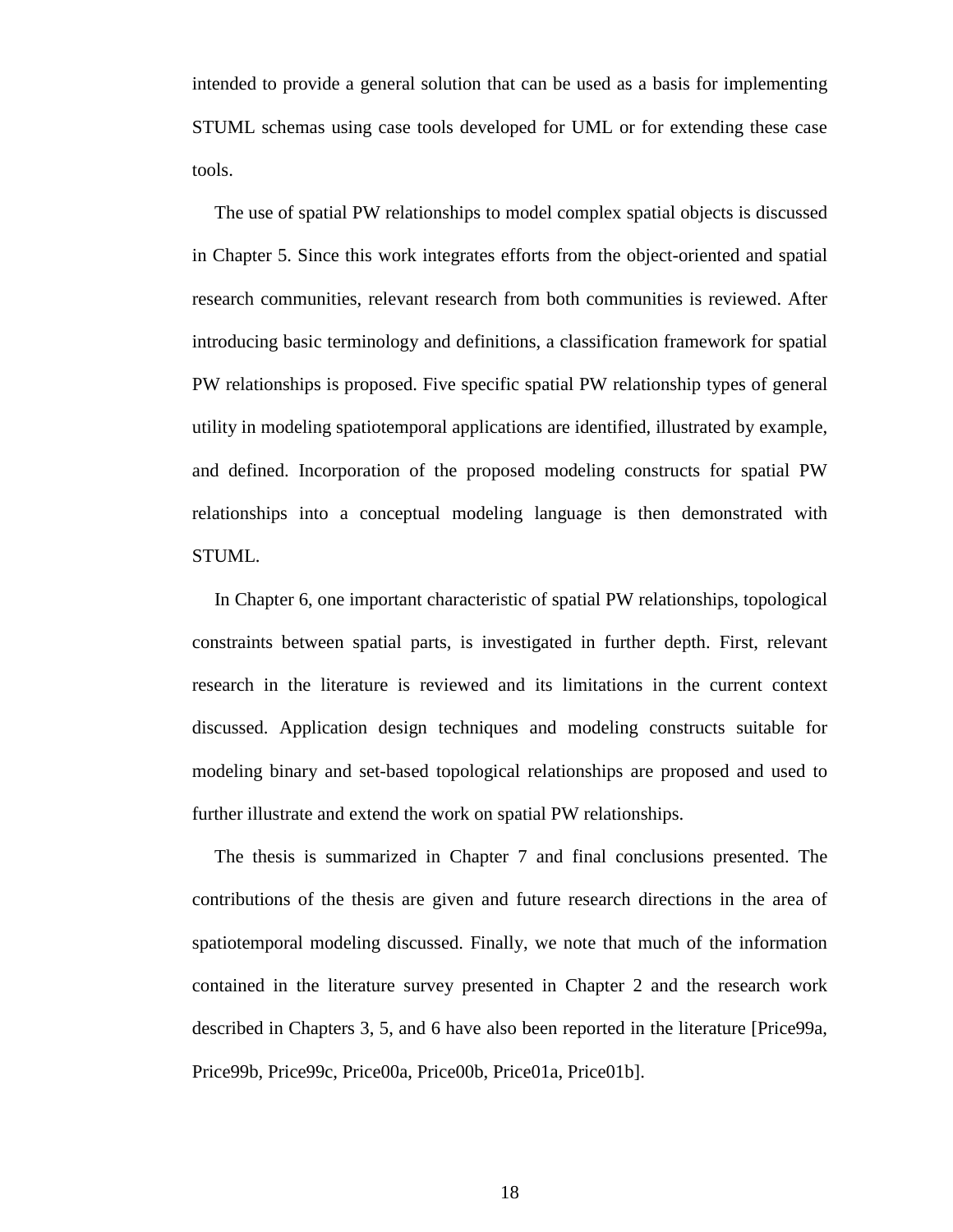## **Chapter 2**

#### **Spatiotemporal Data Models**

#### **2.1 Introduction**

Early surveys of spatiotemporal research were biased towards representational and implementation concerns of geographic and cartographic applications [AlTa93, AlTa94, Lang89, Lang93], with the emphasis on change in thematic attribute values across time and space. More recent surveys consider a range of spatiotemporal data models from the *Geographic Information Systems* (GIS) community [Abra99, Pavl98]. These discuss the current implementation approach generally used by those few commercial GIS today that have any temporal support: successive snapshots of the database state at pre-determined time intervals. Spatiotemporal changes must then be derived by calculating differences between snapshots. Since this method is entirely impractical for answering spatiotemporal queries, the GIS research community is motivated to find data models suited to spatiotemporal data.

With the advent of image and video databases, the *Multimedia Information Retrieval* (MIR) community began to show interest in this area, as evidenced by reviews of MIR systems [AlK99, Asla99, Gros97, Yosh99]. Traditionally attention has been focused on image/video processing techniques and retrieval using text annotations (see [Price91]) or low-level image features such as color and texture (see [Asla99]). Recently, however, there has been increasing recognition in the MIR community of the need for higher-level conceptual data models to support contentbased retrieval at a higher semantic level. Some of the proposed data models also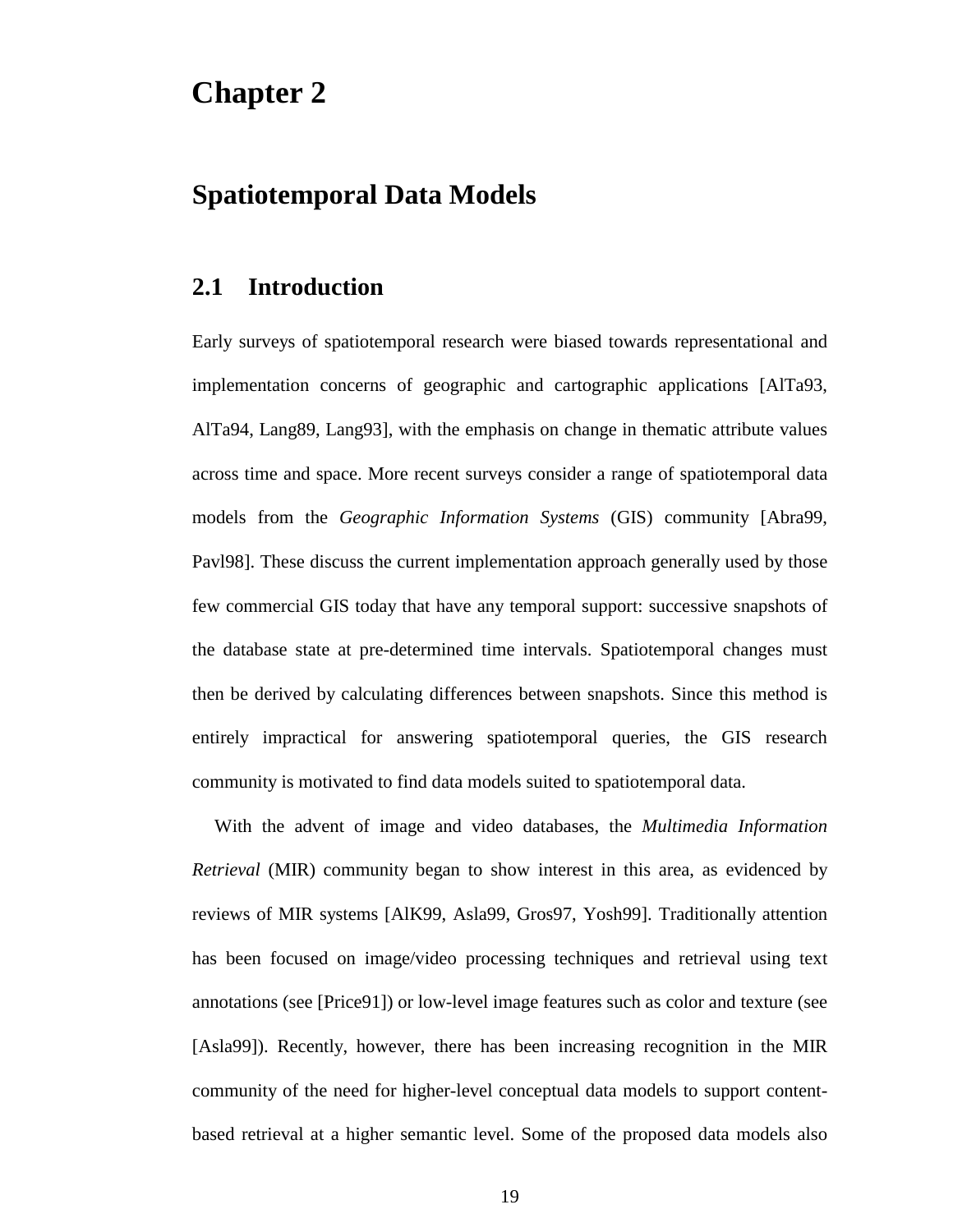consider the incorporation of knowledge bases to facilitate automated or semiautomated data classification from images and videos [AlK99, Day95, DelB95, Dion98, Yosh99]. A few of these higher-level and knowledge-based models incorporate spatiotemporal semantics to support queries based on spatial and/or temporal properties of objects represented in animations, image sequences or video.

Although both GIS and MIR are essentially examples of *multimedia information systems*, the two communities have remained fairly distinct and there are no major systematic and comprehensive reviews of spatiotemporal data research intended specifically to compare work from both research communities. However, these communities have overlapping concerns in the representation and modeling of spatiotemporal data.

In this chapter, we review recent efforts from both communities to develop data models for spatiotemporal data. The focus is on modeling spatiotemporal data. Questions of indexing and efficiency are generally outside the scope of this thesis, but are discussed extensively in [Lang93, Zani97]. Representation efficiency is considered only in qualitative terms to highlight differences between research approaches. Analysis and presentation of spatiotemporal data (i.e. user-interfaces) are other areas of enough importance to deserve separate treatment [MacD91, Mitas95, Sloc93], but are not considered here. Spatial, temporal, data modeling, and data representation issues are discussed insofar as they are relevant to provide a background for understanding current research in spatiotemporal data models. Therefore, the emphasis is on conceptual and logical models for spatiotemporal data (i.e. those which consider both spatial and temporal properties), particularly the structural and data manipulation components, as they have received the most attention in the literature to date.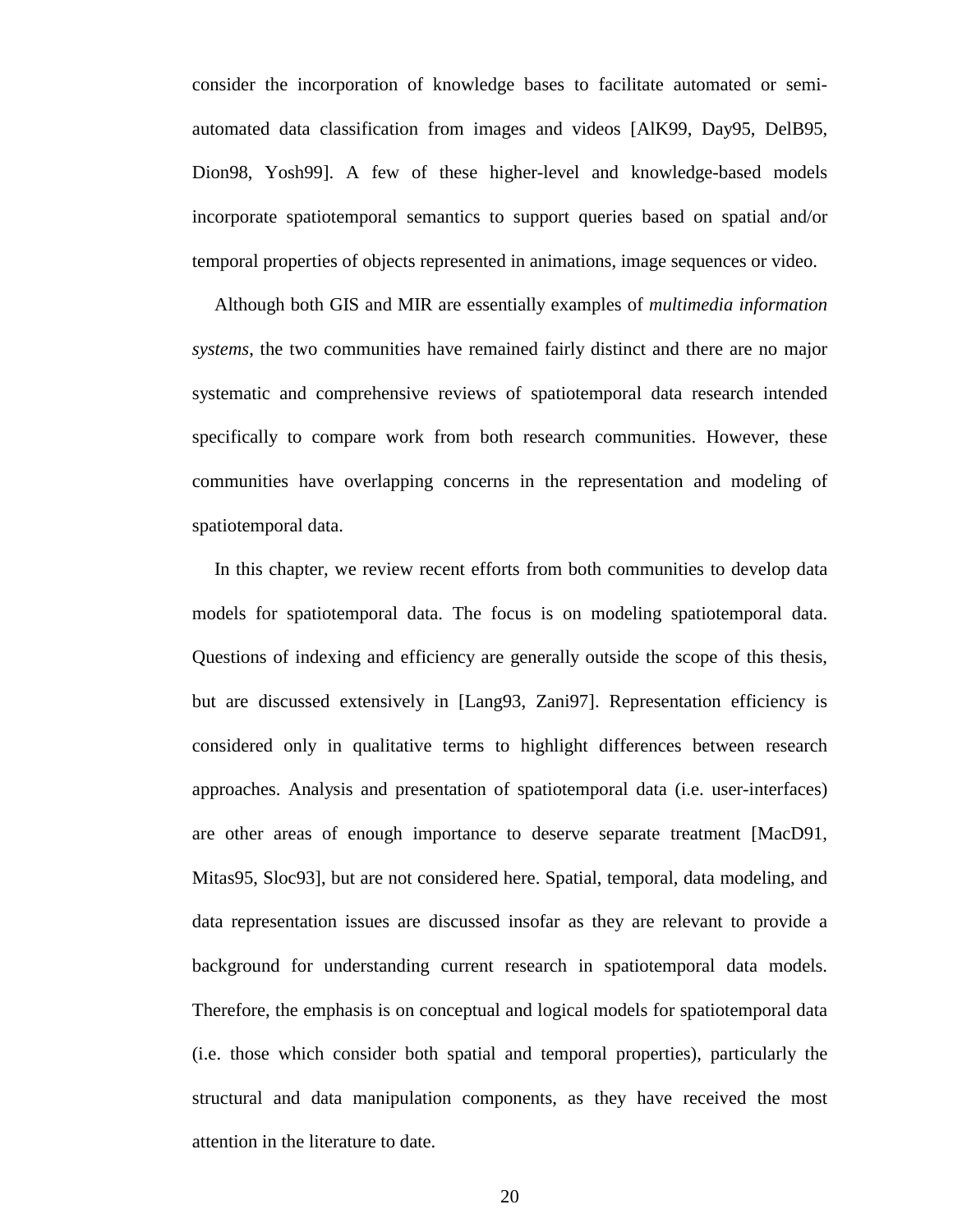The objectives of this chapter are to:

- highlight the fundamental research issues relevant to spatiotemporal data modeling, particularly at the logical and conceptual levels,
- review and compare current research efforts in this area from both GIS and MIR communities, evaluating the work with respect to the fundamental research issues, and
- assess the current state of spatiotemporal data modeling research in terms of recent trends and future priorities.

The organization of the chapter is as follows. Section 2.2 provides the background for understanding research in spatiotemporal data modeling by examining the relevant issues. Section 2.3 compares the perspective of the two research communities active in this area, viz., GIS and MIR. Recent work is reviewed in Section 2.4 using representative spatiotemporal data models, based on issues and perspectives discussed in Sections 2.2 and 2.3. Section 2.5 summarizes the recent trends demonstrated in the area of spatiotemporal data modeling research and the open problems that provide motivation for the work reported in this thesis and directions for future research. The chapter is summarized in Section 2.6.

#### **2.2 Issues in Spatiotemporal Data Modeling**

Although having in common a need to manage *spatial data* and their *changes over time*, spatiotemporal applications may vary considerably with respect to (*i*) the types of spatiotemporal data and operators required and (*ii*) the models for space, time, integrated space-time, data organization, and change processes assumed.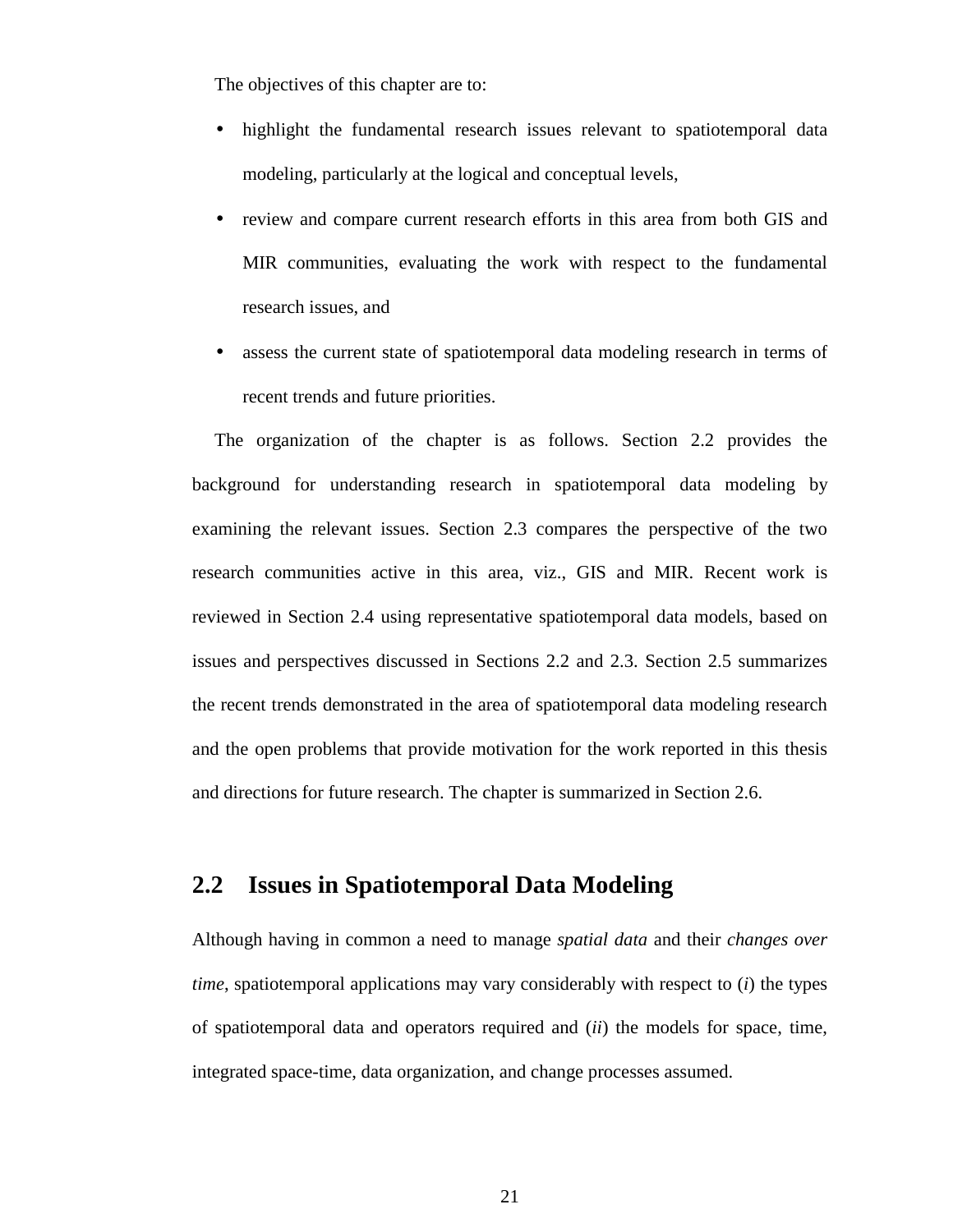The term *spatiotemporal data* is used to refer both to *temporal changes in an object's spatial properties* and *variation of thematic (i.e. alphanumeric) attributes across time and space*. These represent different types of spatiotemporal data. An example of temporal change in an object's spatial properties is the revision of voting precinct boundaries or object position changes in a video. An example of temporal or spatial variation in thematic attributes is variation in soil acidity or air temperature based on the measurement time and location. In the context of this thesis, these two types of spatiotemporal data are referred to as *temporally dependent spatial objects* and *spatiotemporally dependent thematic attributes* respectively. The term *spatially dependent thematic attribute* is used to refer to changes in a thematic attribute's value over space and *temporally dependent thematic attribute* to changes in a thematic attribute's value over time.

Note that the term *spatially dependent thematic attribute* is adopted to describe spatial variation in thematic attribute values rather than employing terms often used for this concept in the GIS community, such as *spatial attribute* or *thematic layer*. The reason for this is (*i*) to ensure consistent naming conventions for both spatial and temporal variation in thematic attributes and (*ii*) to avoid any possible confusion as to whether an attribute has spatially dependent thematic values (i.e. a thematic domain) or a spatial value (i.e. a spatial domain). This is discussed further later in this section in the context of the specific data model adopted.

The distinction between spatial objects and spatially dependent thematic attributes generally corresponds to an object-based versus a field-based view of space, i.e. discrete, identifiable objects having spatial properties versus thematic attributes whose values vary continuously across a spatial field. Spatial objects are most often represented using vectors to approximate boundaries. Spatially dependent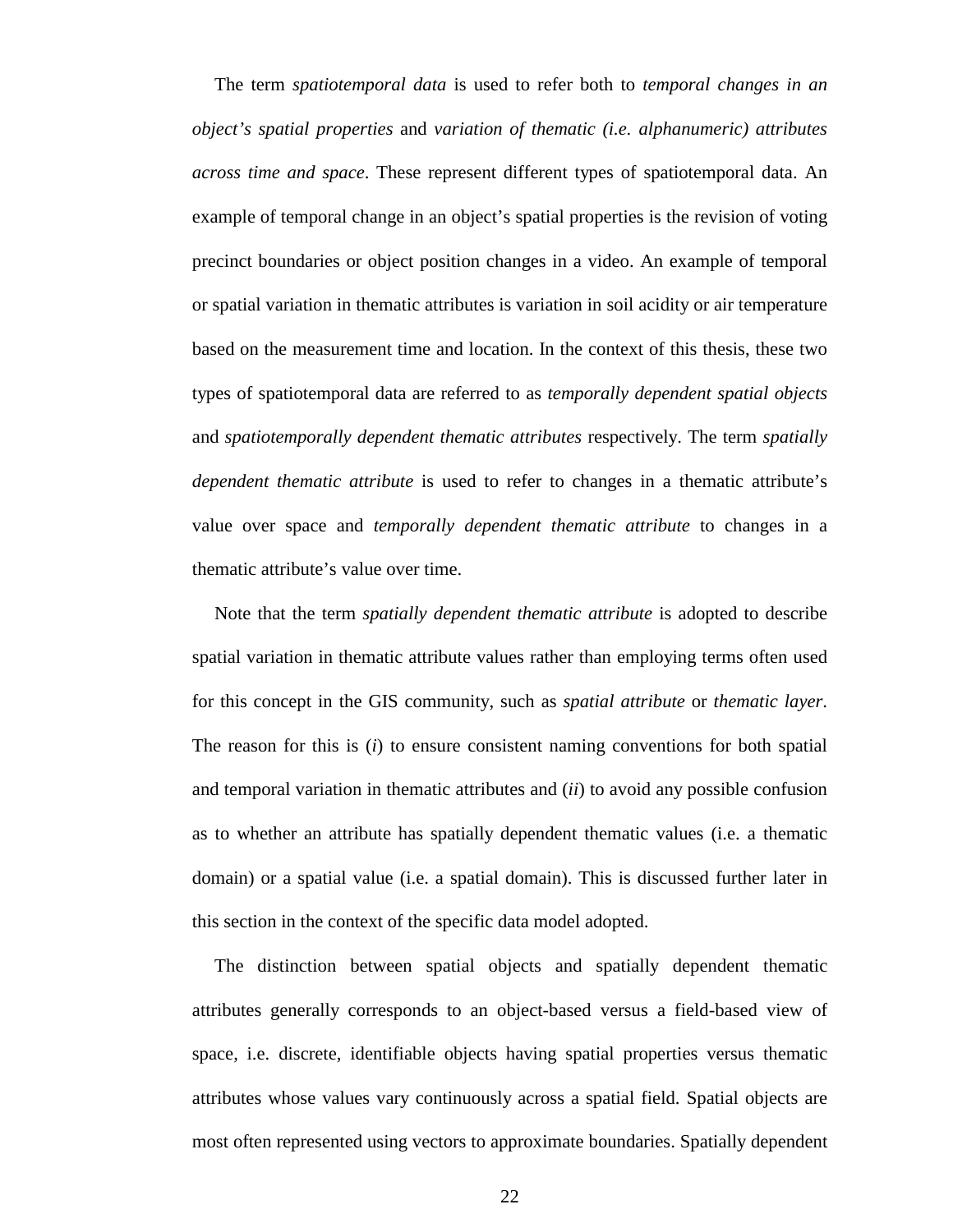thematic attributes are most often represented with grids of spatial locations (e.g. points or regions) associated with thematic attribute values. In the context of spatiotemporal applications, the object-based versus field-based view of space generally corresponds to the distinction between *temporally dependent spatial objects* versus *spatiotemporally dependent thematic attributes*. A spatiotemporal application may be concerned with either or both data types; this, in turn, is likely to influence the underlying model of space and representations employed.

Another type of spatiotemporal data is *composite data whose components depend on time and/or location*. This means that particular components are associated with a composite only in conjunction with a specific time or location. That is, the identity of the components associated with a composite depends on time and location. For instance, a car model may be designed with different types of components for different localities, e.g. to accommodate the strict anti-polluting regulations in a given state such as California. Thus the car model is location dependent. A car accident, consisting of all the vehicles or other objects involved in the collision, is associated with a specific time and location. Although the components of a particular accident do not vary, they are only associated with the accident at the time and location associated with the accident. An example whose components vary temporally and spatially is the minimum combination of equipment and wards required in a certain category of hospital (e.g. general, maternity, psychiatric), where the relevant regulations determining the applicable base standards vary by locality and time period.

Note that the actual modeling construct used to represent spatial objects or composite data depends on the specific data model employed. In a data model such as the *object-oriented* (OO) model that allows composite attribute domains, an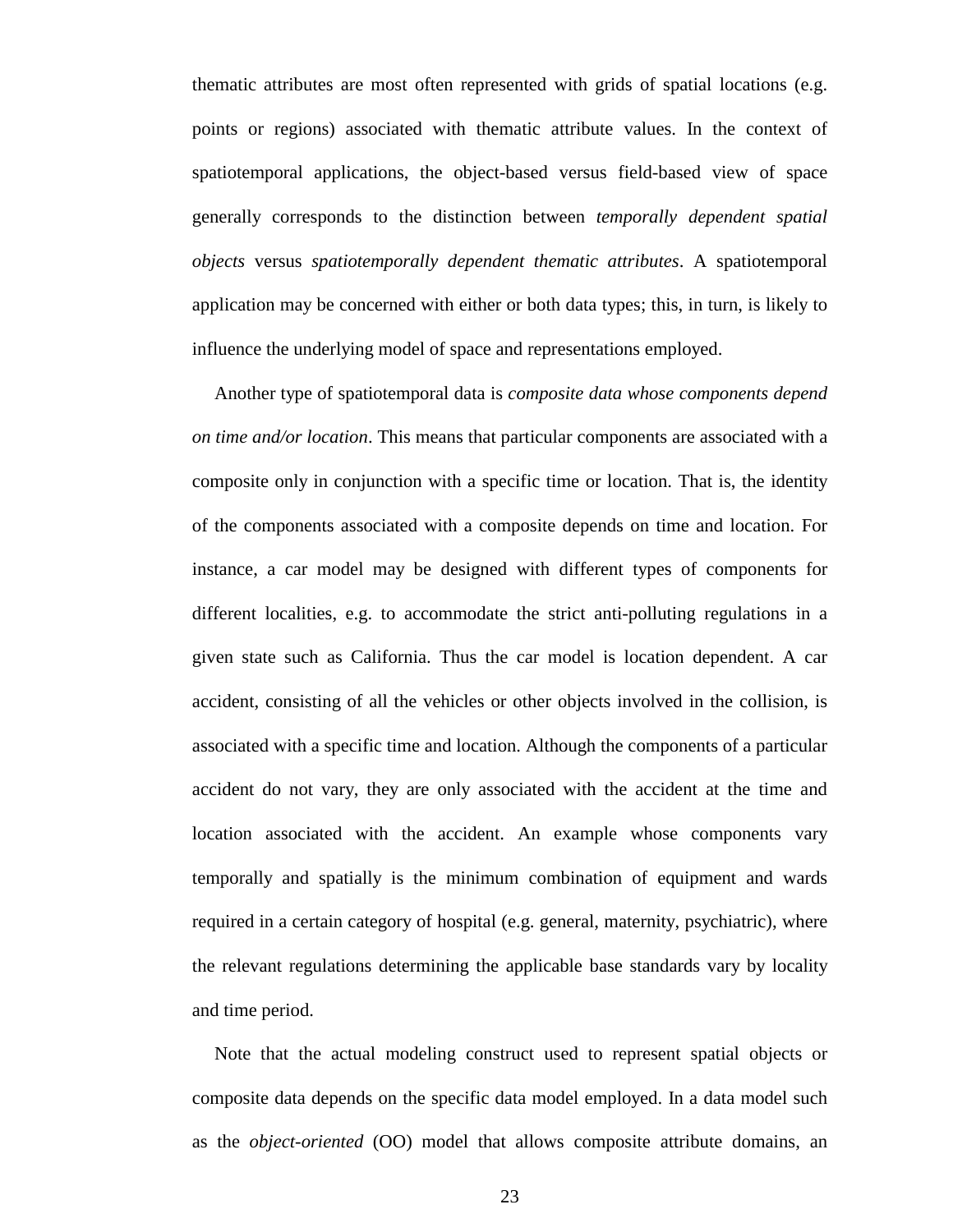object's spatial properties could theoretically be modeled at the attribute level instead of the object level of the model. In this case, the term *spatial attribute* is used instead of *spatial object*. Or, if the spatial properties change over time, the term *temporally dependent spatial attribute* is used instead of *temporally dependent spatial object*. Composite data are represented as relationships in the *Entity-Relationship* (ER) data model, whereas they are represented as associations and/or class-valued attributes in the OO data model. For example, in this thesis, the terms *spatially*, *temporally*, or *spatiotemporally dependent association* are used to refer to composite data with spatial, temporal, or spatiotemporal dependencies respectively. Therefore, when comparing research proposals for spatiotemporal data models, consideration must be given to the basic *data model* (e.g. OO, ER, relational) used to organize and manage the data.

Consideration of higher-level data models such as the OO model further elucidates the earlier discussion on the naming conventions adopted in this thesis. In particular, a naming convention is required that distinguishes between (*i*) an attribute having a thematic domain, whose specific thematic values are dependent on the spatial location, called a *spatially dependent thematic attribute* in this thesis, and (*ii*) an attribute having a spatial domain, called a *spatial attribute* in this thesis.

A further distinction between spatiotemporal applications can be made based on the view of time and change processes. Depending on the application domain, time may be viewed as continuous or discrete. Continuous data may be understood in terms of either a functional mapping from time to a data value domain or an interpolation function between recorded data values. If discrete, data may be sampled and recorded at regular time intervals or only recorded irregularly when change events occur. Change processes are very much related to the integration of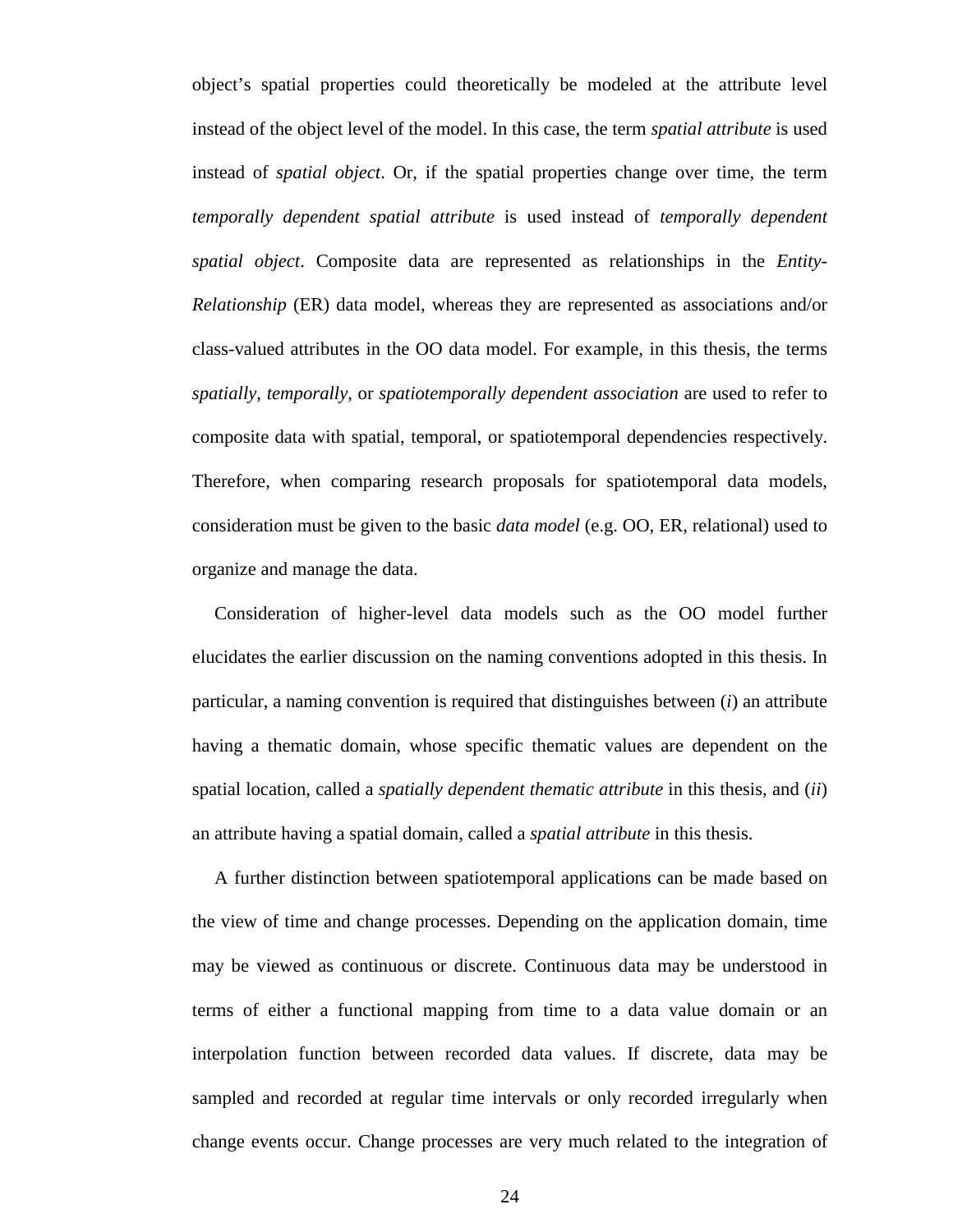space and time, e.g. temporal changes in spatial data. In some cases, the spatiotemporal data to be recorded represents discrete, instantaneous changes or *events*. An example would be a revision to voting precinct boundaries or composite data whose components depend on time or location. However, other phenomena such as moving objects or spatiotemporally dependent thematic attributes such as soil acidity are better represented as a process of continuous change.

Another consideration for spatiotemporal applications is the types of operators and data manipulation required. This will be influenced by the choice of spatial data model, since spatial objects require different operators from those used for spatial fields. The integrity dimension of spatiotemporal applications is also important; however, there has been very little discussion of it in the literature to date.

The preceding discussion highlights the important issues relevant to the development of a spatiotemporal data model. Subsequent sections consider specific issues in greater depth, viz., data models in Section 2.2.1, space in Section 2.2.2, time in section 2.2.3, integration of space and time in Section 2.2.4, change processes in Section 2.2.5, and spatiotemporal data manipulation in Section 2.2.6.

### **2.2.1 Data Models**

The term *data model* refers to the organizational basis or metaphor used for managing the data, e.g. relations for a *relational* data model; entities and their relationships for the *ER* and *extended ER* (EER) models; object classes encapsulating structural and behavioral properties for the *OO* model, or Abstract Data Types (ADT) (a precursor to object classes but typically without inheritance, polymorphism, or identity). Essentially, the *data model* provides a conceptual or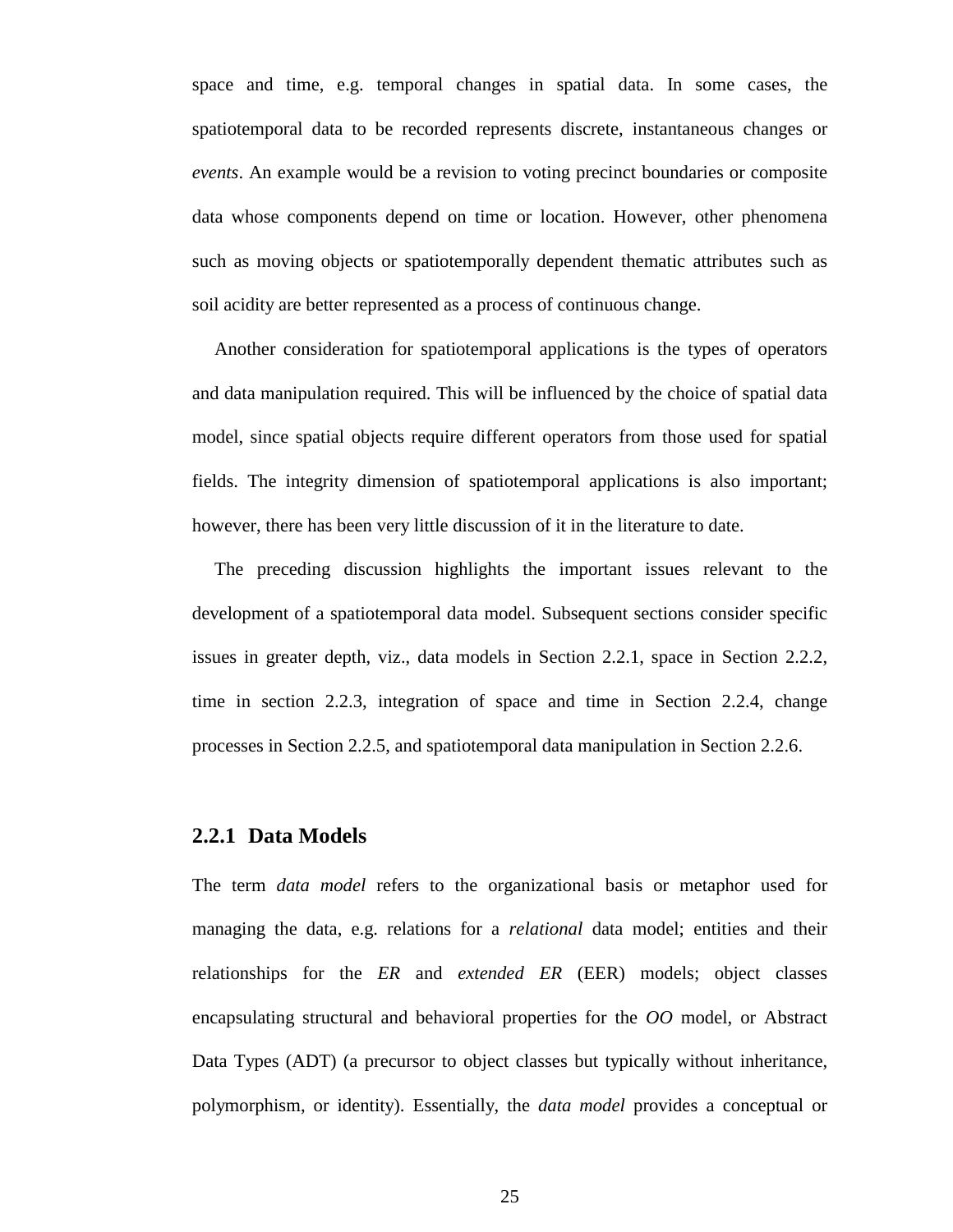logical framework for organizing, manipulating, and maintaining related data in a database. Besides the data models mentioned above, graph or network-based and logic-based frameworks have been used as the conceptual basis for organizing spatiotemporal data.

Data models and organizational frameworks may be at different levels of abstraction depending on whether they are closer to the user or computer perspective. Although it is sometimes difficult to draw a fixed line between different levels of data modeling, generally the assumption here is that the conceptual data model is concerned with semantic clarity and expressiveness and is independent of the particular implementation to be used. In contrast, the primary concern at the physical level is finding data representations and structures which can be efficiently implemented.

Higher-level *object-based models* such as the ER, EER, and OO models and ADT are more suitable for analysis and conceptual design. In some cases, database management systems (DBMS) based on the high-level model exist and therefore the conceptual design can be implemented without changing metaphors. An example is the OO model where OODBMS are available. In other cases (e.g. the ER model), the development process requires a translation into another lower-level model such as the relational or network model. Spatiotemporal database research that focuses on conceptual analysis and design generally uses the OO or ER models. [Guti98, Paren99, Tryf99]. Relational and network models have been used primarily at the logical levels [Clar95, Day95]. As noted by Worboys [Worb95], decomposing spatiotemporal information into tuples may have disadvantages in terms of analysis (i.e. pattern detection) and manipulation. Therefore, the use of a higher level model may have advantages in terms of usability.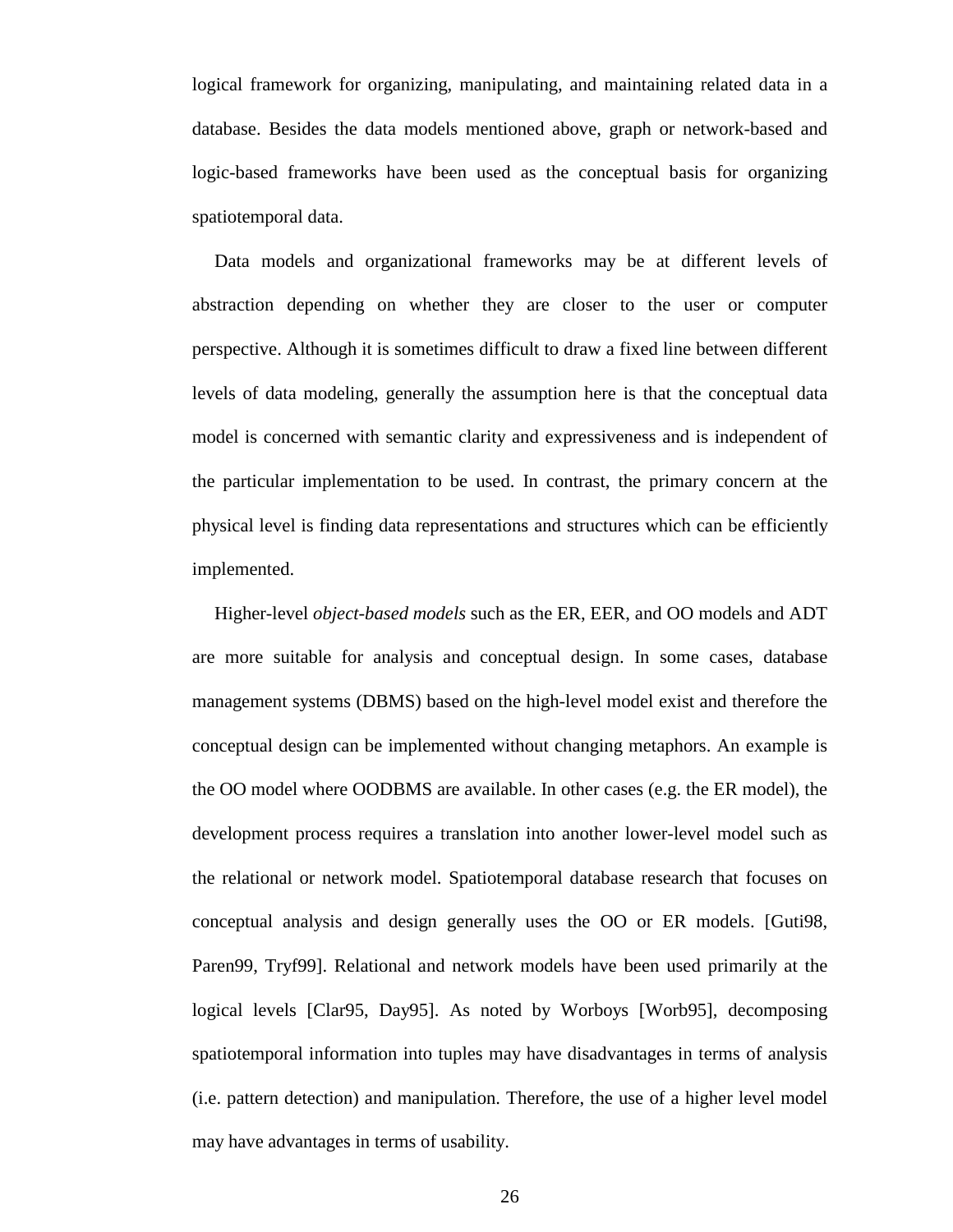Lower-level models operate at the physical level and are concerned primarily with efficient representations of spatiotemporal data. Research in this area has concentrated primarily on support for spatially dependent thematic attributes [Haze91, Lang88, Lang93, Pequ95]. Each different thematic attribute is represented in a separate structure. The structure consists of a complete base map to represent the initial state (i.e. the spatial distribution of thematic attribute values for a given attribute) and temporally ordered amendments.

Pequet [Pequ95] classifies these models based on their *primary level of organization* and *space representation* as follows.

• *Feature-based organization, Vector representation:*

Approaches based on vector representation or its extension use geographical features as the primary level of organization [Haze91, Lang93]. The classic example of this is the proposal in [Lang93] using temporally-ordered amendment vectors to show boundary changes to spatial regions, where each spatial region corresponds to a single thematic attribute value.

• *Location-based organization, Grid representation:*

Langran [Lang88] proposed that each grid location be associated with a linked list of temporally ordered and timestamped thematic attribute values for that location. This approach relies on spatial location as the primary level of organization.

• *Time-based organization, Grid representation:*

The event-based spatiotemporal data model (ESTDM) is proposed in [Pequ95]. This model consists of a temporally ordered and timestamped linked-list of events. During each event, some locations acquire a new attribute value. For each distinct new attribute value for an event, the set of locations changing to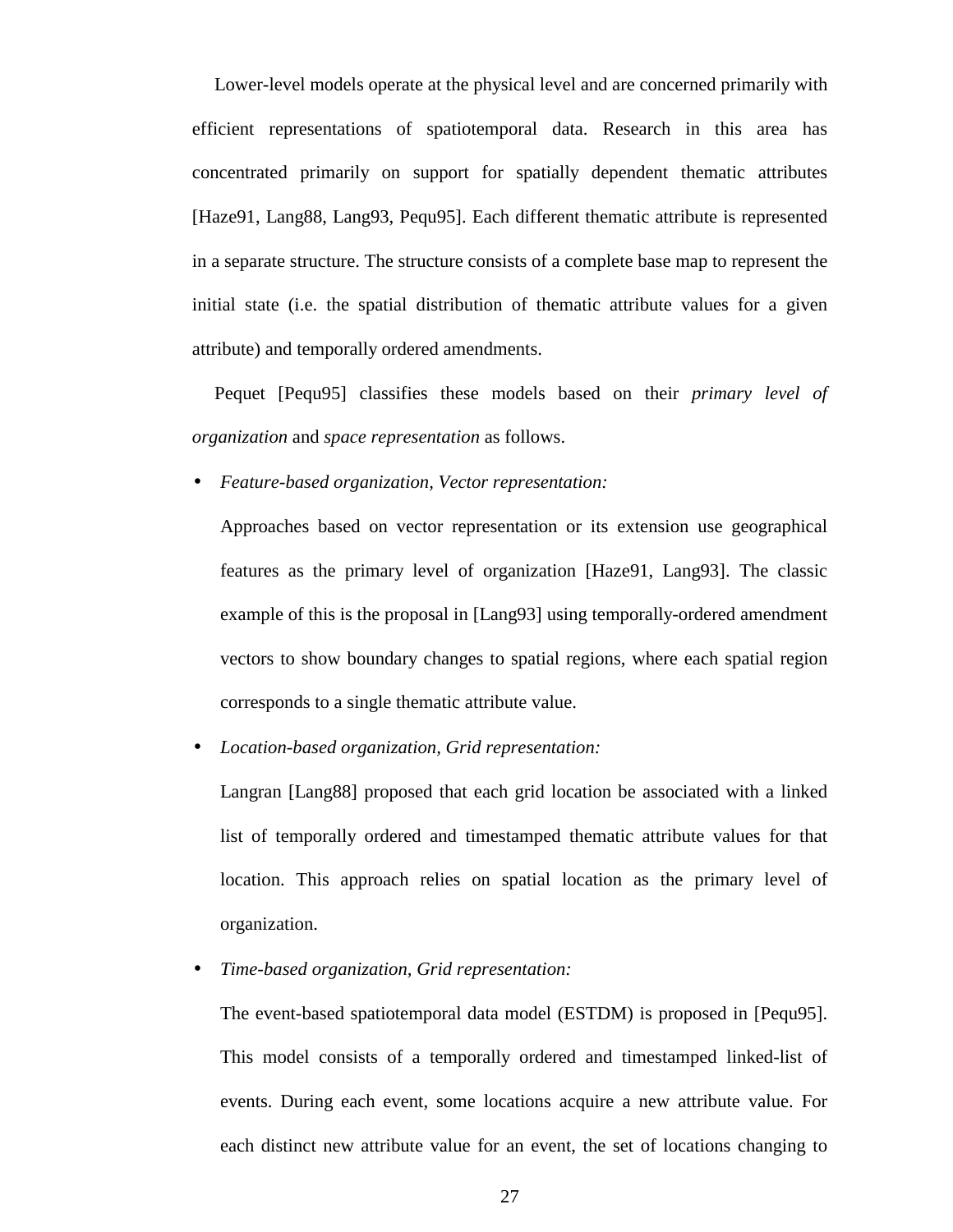that value is associated with the event. Therefore, we have a hierarchy of time $\rightarrow$ new attribute value $\rightarrow$ location (i.e. the set of locations assigned that new attribute value at that time).

Retrieval algorithms are presented in [Pequ95] to evaluate the relative efficiency of answering different types of spatiotemporal queries for each model. Clearly, these three alternative approaches will favor feature-based, location-based, and time-based queries respectively. The use of a base state with amendments in these models has advantages in terms of limiting redundant storage of high-volume spatial information. However, there are several problems with this approach, the most significant being the cumbersome need to reconstruct the state for a requested time period by incrementally assembling it from the base state and previous amendments.

Traditionally, a data model consists of three parts: structure, manipulation, and integrity. Extending a data model with spatiotemporal semantics has implications for all three parts of the data model. Some spatiotemporal research, especially that which explicitly intended to facilitate conceptual analysis and design of spatiotemporal applications, has focused mainly on the structural aspect [Brod00, Paren99, Tryf99]. Other conceptual-level and logical-level spatiotemporal models proposed have also considered data manipulation [Arit97, Beck96, Clar95, Day95, DelB96, Dimit97, Dion98, Faria98, Guti98, Worb92]. Because this requires understanding of the models and representations used, a detailed discussion of spatiotemporal data manipulation is deferred to Section 2.2.6

The integrity component has received the least attention to date in the spatiotemporal community. There has been some discussion of general integrity constraints associated with specific spatiotemporal models, especially temporal constraints between an object and its attributes or between related objects. For

28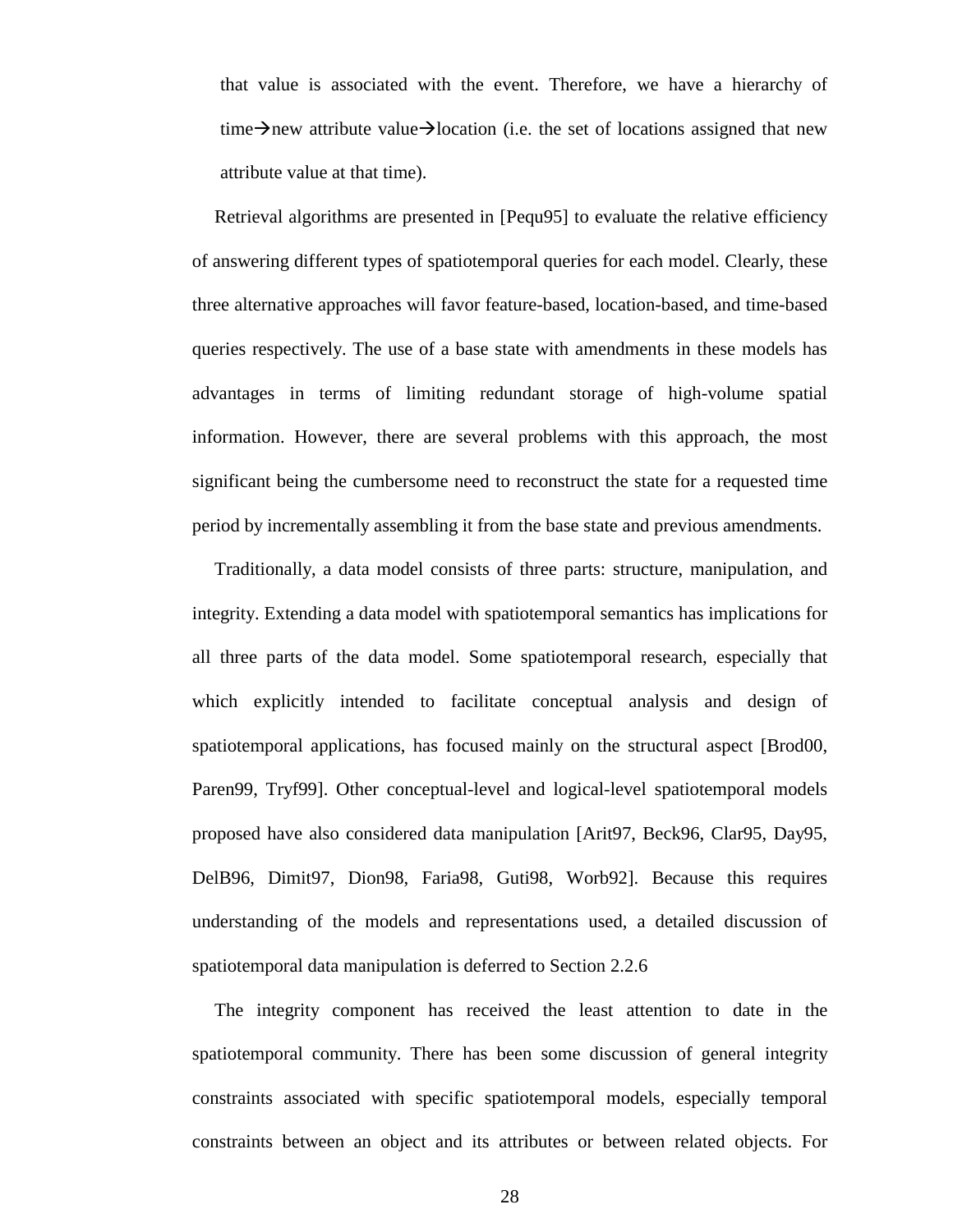example, Parent [Paren99] and Tryfona [Tryf99] consider the representation of topological integrity constraints between related objects. Most integrity research to date has been restricted to the separate domains of time [Bohl94, Schw98] and space [Cock97, Hadz92]. Considerable work is still needed to understand the important categories of spatiotemporal constraints and develop techniques to provide automated integrity support for spatiotemporal data. In the rest of the chapter, we concentrate on specific conceptual or logical spatiotemporal models proposed that include both structural and manipulation components. These models are discussed in detail and compared in Section 2.4.

### **2.2.2 Space: Conceptual Models and Representation**

Models of space discussed in the literature for spatial applications include a setbased model [Worb95] for hierarchical and/or containment spatial relationships, a topological model [Arms79, Gibl77, Suth75] for spatial properties which are invariant over a set of transformations, network spaces [Harar69] based on nodes and edges, and metric spaces [Suth75] having a standard distance function (i.e. obeying a specified set of conditions such as the condition of symmetry). However, a more specific and precise model, upon which all of the above mentioned models can be superimposed, is the Euclidean model. The Euclidean model of space, with a coordinate system allowing standardized metric measurements, is the most natural model of space in the modern world and is the basis of most spatial and spatiotemporal research. This will be the model assumed in the rest of the thesis.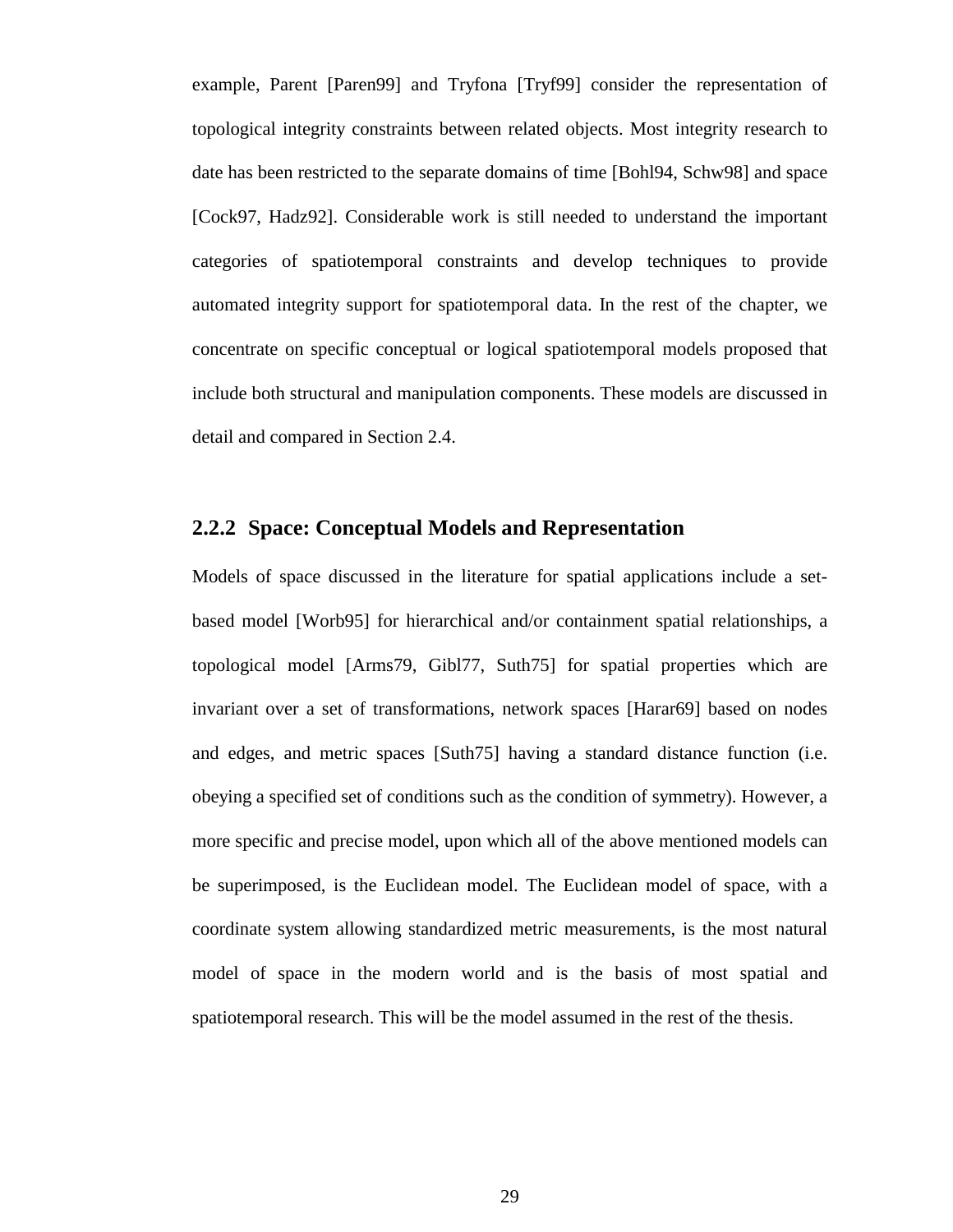### *Object and Field Based Models of Space*

There are two alternative views of space even assuming a coordinatized, Euclidean model [Worb95]. One approach derives from an object-based view of space, i.e. that discrete, identifiable objects exist which have spatial (or spatiotemporal) properties and relations with other objects. However, some spatial (or spatiotemporal) phenomena are not fundamentally comprised of interacting objects with defined shapes and separate identities. For example, the science of oceanography or climatology involves the study of elements which have constantly shifting shapes without clearly demarcated boundaries and which exhibit continuous spatial variation in their properties, e.g. waves, clouds, air streams as discussed in [Jähne93]. A field-based view of space, with functions relating location to a given thematic property value, is more congruous with such phenomena. Field-based approaches to spatiotemporal modeling are discussed in [Lang93, Pequ95].

It should be noted that the two views do not necessarily imply use of a particular data model and are not necessarily mutually exclusive. An object-based model of space does not *necessarily* imply the use of an OO data model nor does a field-based model of space *necessarily* preclude the use of an OO model. It is important to distinguish between conceptual models of physical space as objects or fields and conceptual models of data organization using relations, objects, etc. as the organizing metaphor. A spatial object could be modeled as a relation in the relational data model and a spatial field as an object class in the OO model. In other cases, a single application may involve both spatial objects and spatial fields that are modeled using a single data model (e.g. both as relations or both as object classes). For instance, Worboys [Worb95] discusses example applications such as regional health systems that are most naturally modeled by a combination of objects for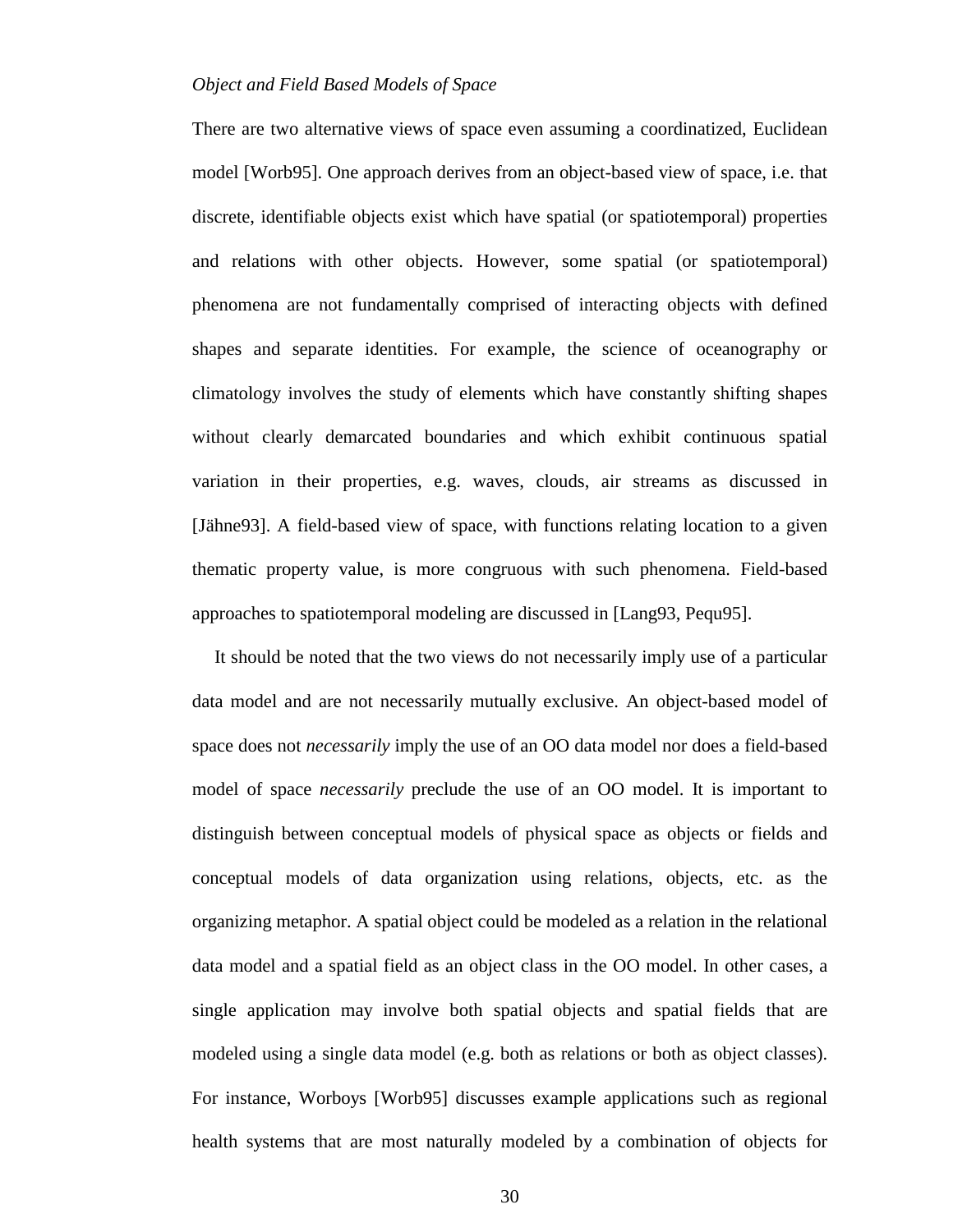hospitals or health clinics and fields for disease epidemiology. If an OO data model is used to model the application, object classes can be used to model both spatial objects (e.g. having an attribute with a spatial domain) and fields (e.g. having a composite attribute with both thematic and spatial components). However, the choice of which model of space is adopted can have implications in terms of data representation and manipulation in the implementation phase of application development (see the discussion on *Representation* below).

### *Dimensionality*

Another issue to consider when modeling space is the question of dimensionality, i.e. the number of spatial axes or coordinates. Both the dimensions of the underlying search space and the objects or fields being modeled within that space can be considered, e.g. zero-dimensional (0D) points, one-dimensional (1D) lines, twodimensional (2D) polygons, or three-dimensional (3D) volumes in three-dimensional (3D) space. Most research integrating spatial and temporal data focuses on a 2D embedding space. This partly reflects the 2D nature of the artifacts that have been traditionally used to represent and record space, i.e. paper maps, images, and video. Technical and implementation difficulties associated with storing information about 3D space and the challenge of presenting and visualizing 3D space on 2D computer output devices present additional challenges and explain the common simplification of considering only 2D space. However, 2D models of space have limitations in their ability to accurately represent spatial objects and attributes in a 3D world. For instance, Hazelton [Haze91] points out the problems associated with recording multiple values for spatiotemporally dependent thematic attributes at the same time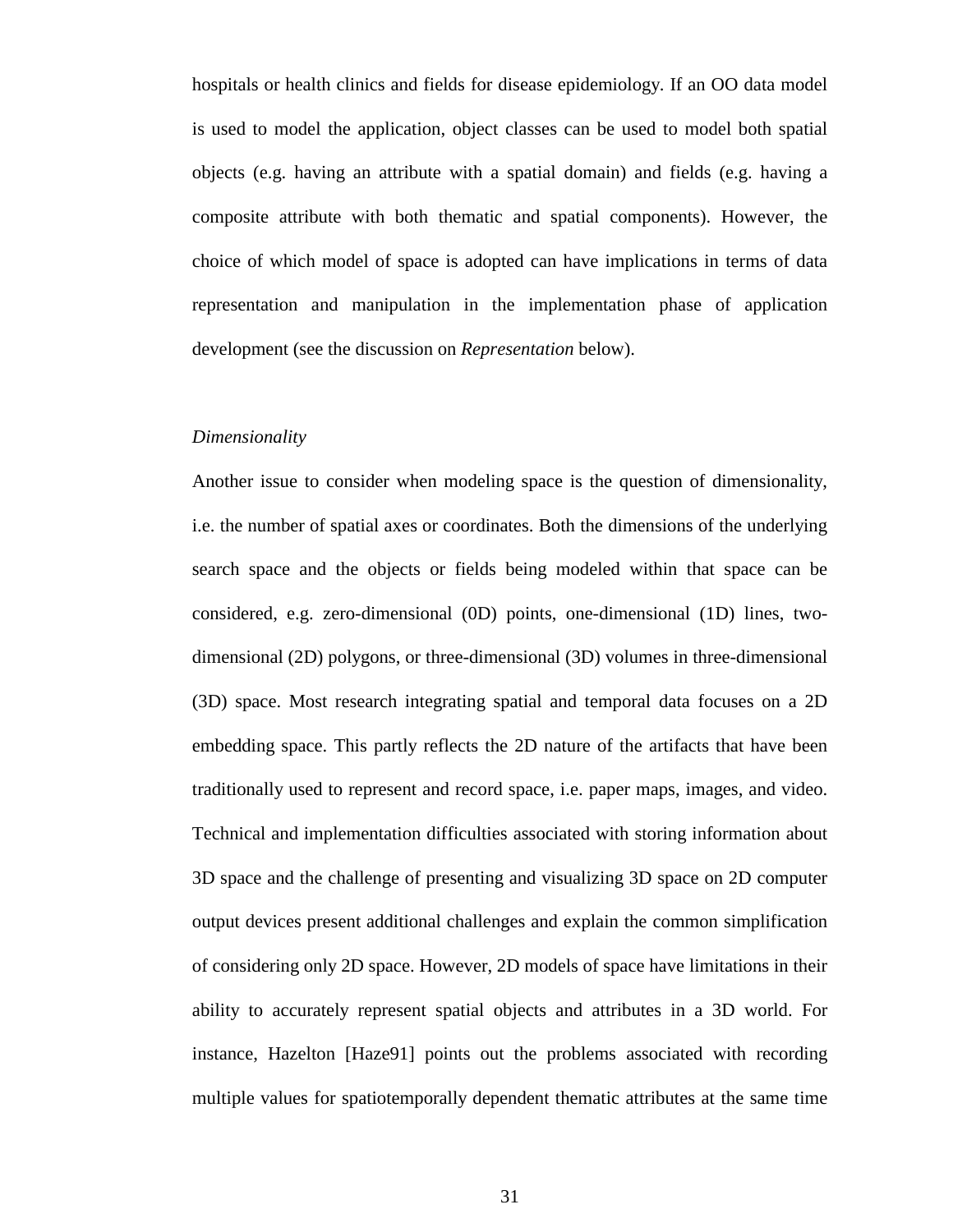and 2D location but at different elevations. An example would be recording air temperatures at multiple elevations.

#### *Representation*

The dichotomy in field-based versus object-based models of space discussed earlier generally corresponds to a raster versus vector representation. More generally, fieldbased models employ some type of grid or spatial framework to partition a region. If the partitioning is regular and the sub-divisions correspond to pixels, the result is termed a raster data structure. Although a grid representation is usual for the fieldbased view of space, it is not always true that a spatial object will be represented by vectors, especially in image sequence or video applications. Assuming an objectbased view of space, the basic unit could be interval projections of a 2D minimum bounding rectangle (MBR) or 3D minimum bounding cuboid (MBC) on the coordinate axes, a vector representation of a polygon, or even a raster-based representation of a region. Raster-based representations are sometimes parameterized with thematic data, so that the values of attributes across space can be maintained. Constraint databases have also been used as a higher-level representation of space. This is discussed in section 2.2.4.

### **2.2.3 Time: Conceptual Models and Representation**

Models of time are generally classified as linear, branching, or cyclical. The simplest assumption is a linear and unidirectional model of time. In this model, time advances to the future with complete ordering and no branching. Many authors have noted the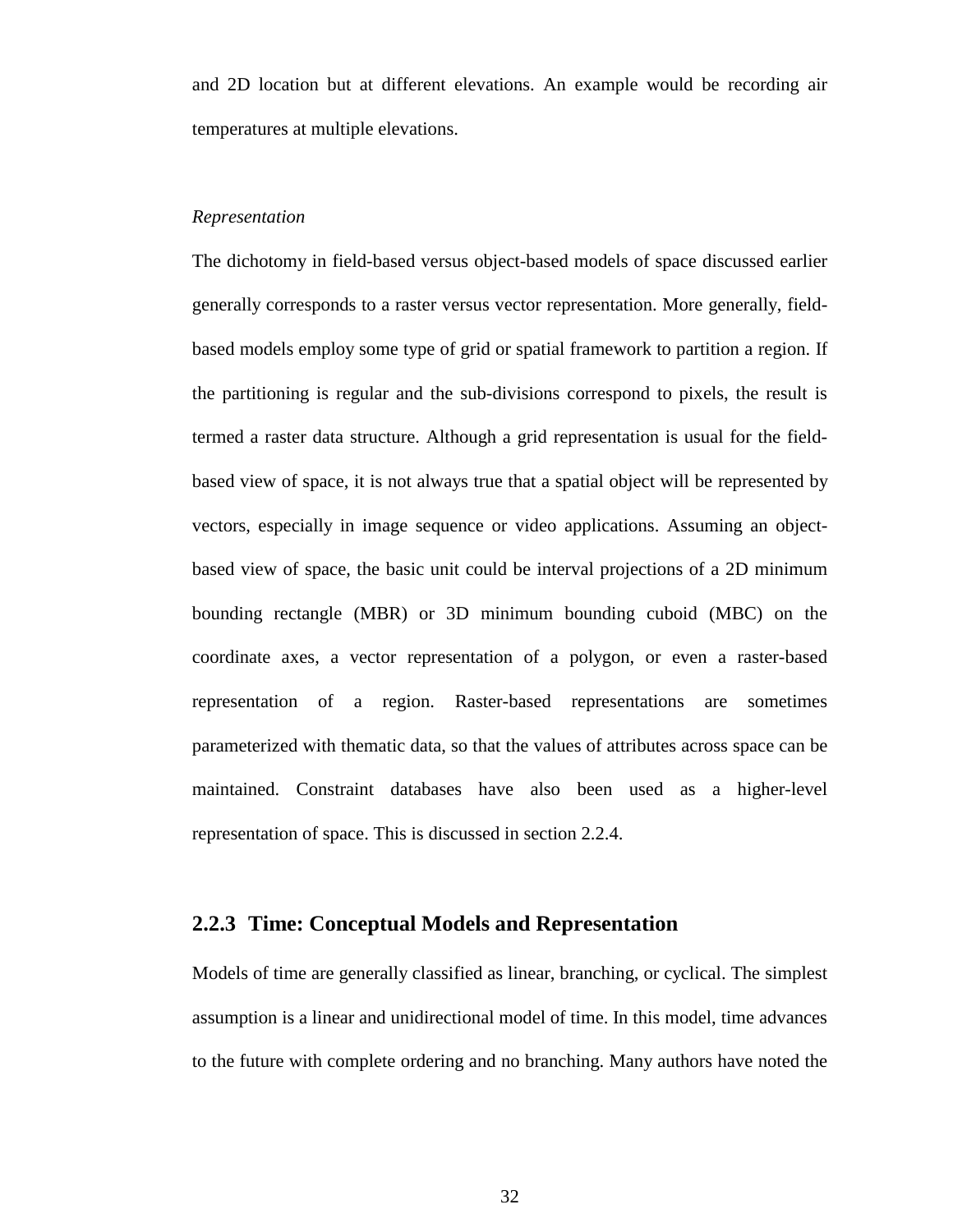need for research into more complex time models, especially in spatiotemporal and GIS applications [Clar95, Lang89, Leban86, Zani97].

An alternative model of time allows branches, i.e. alternative time lines, in the past or future. A time line with past branching is required for applications which require hypotheses of possible causality relationships based on current data, i.e. to theorize as to sequences of previous events which could explain currently observed patterns. The need for retroactive data correction while maintaining the original, erroneous data for reference is another motivation for considering a time model which allows branching in the past. Future or hypothetical branches are required for exploring or recording possible alternative courses of action.

Another model of time formally incorporates the idea of periodicity. Many temporal phenomena are cyclic in nature, e.g. the seasons, animal mating. In fact, our everyday model of time is cyclical in nature and consists of nested cycles: e.g. 4 year cycles of years with a leap year each cycle and, within each year, months, weeks, days, hours, minutes, and seconds. For applications primarily concerned with cyclic phenomena or calendar time (e.g. appointment scheduling applications), a cyclic time model would clearly be advantageous. It would also be necessary to account for irregularities in these cycles; e.g. daylight savings time in calendar applications, El Ninjo effects on seasonal cycles in weather applications.

Finally, some applications may require a combination of these time models (i.e. involve alternative time lines and cycles) or even multiple, coexistent time models. For instance, applications recording and comparing events occurring in parts of the world located in different time zones and with different daylight savings practices may best be modeled by several different, asynchronous time lines. The multiple time lines represent concurrent rather than alternative time models.

33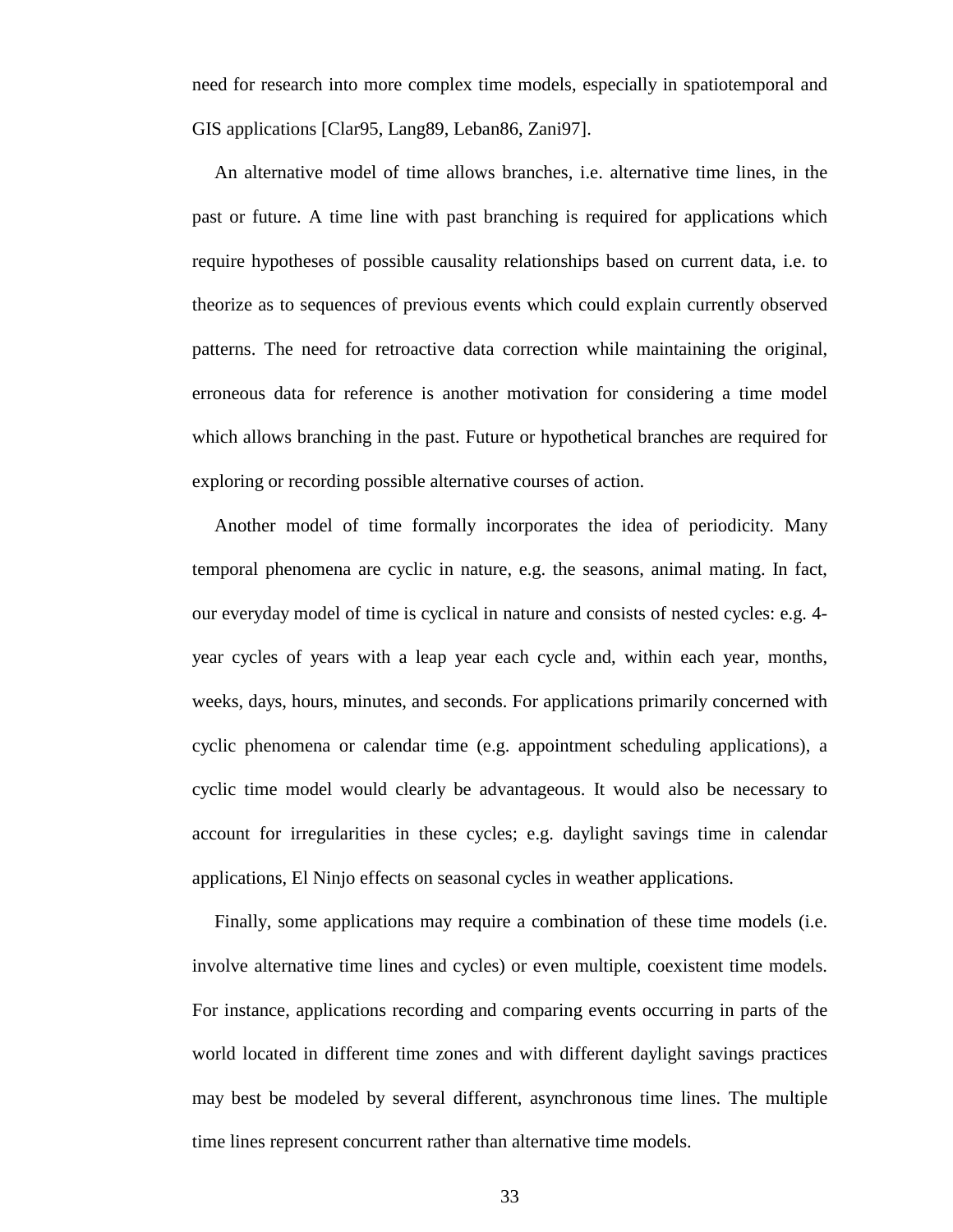### *Time Density*

Another consideration is the density with which the time line is to be modeled. Intuitively, we regard time as continuous (i.e. isomorphic to the real numbers); however, this may not lead to the most suitable representation for implementation purposes and may be difficult to map into any physical system. Other possibilities are dense (i.e. isomorphic to the rational numbers) or discrete (i.e. isomorphic to the natural numbers) representations.

#### *Dimensionality*

Although less intuitively obvious than with space, a conceptual model of time may also need to be able to support multiple time dimensions, as highlighted by several authors [Barr91, Lang89, Lang93, Xiao89]. The 1D model of time corresponds to the time that some event occurs or fact is true. Although the terms *world* and *logical* time have also been used for this time dimension, the standard term now adopted by the temporal database community [Jens98] is *valid* time. Any reference to time is generally assumed to be valid time unless otherwise noted.

The most important additional time dimension is *transaction* time (previously referred to as *database, system,* or *physical* time in some papers), which corresponds to the time a fact or object is current in the database. Transaction time can be important for establishing accountability, auditing data modifications, and/or facilitating recovery processes in the event of database failure. Transaction time is well-researched in a purely temporal context with thematic data and has been addressed by several spatiotemporal researchers.

In the context of spatiotemporal, and in particular, GIS applications, other types of time may also need to be considered. *Existence* time of an object may be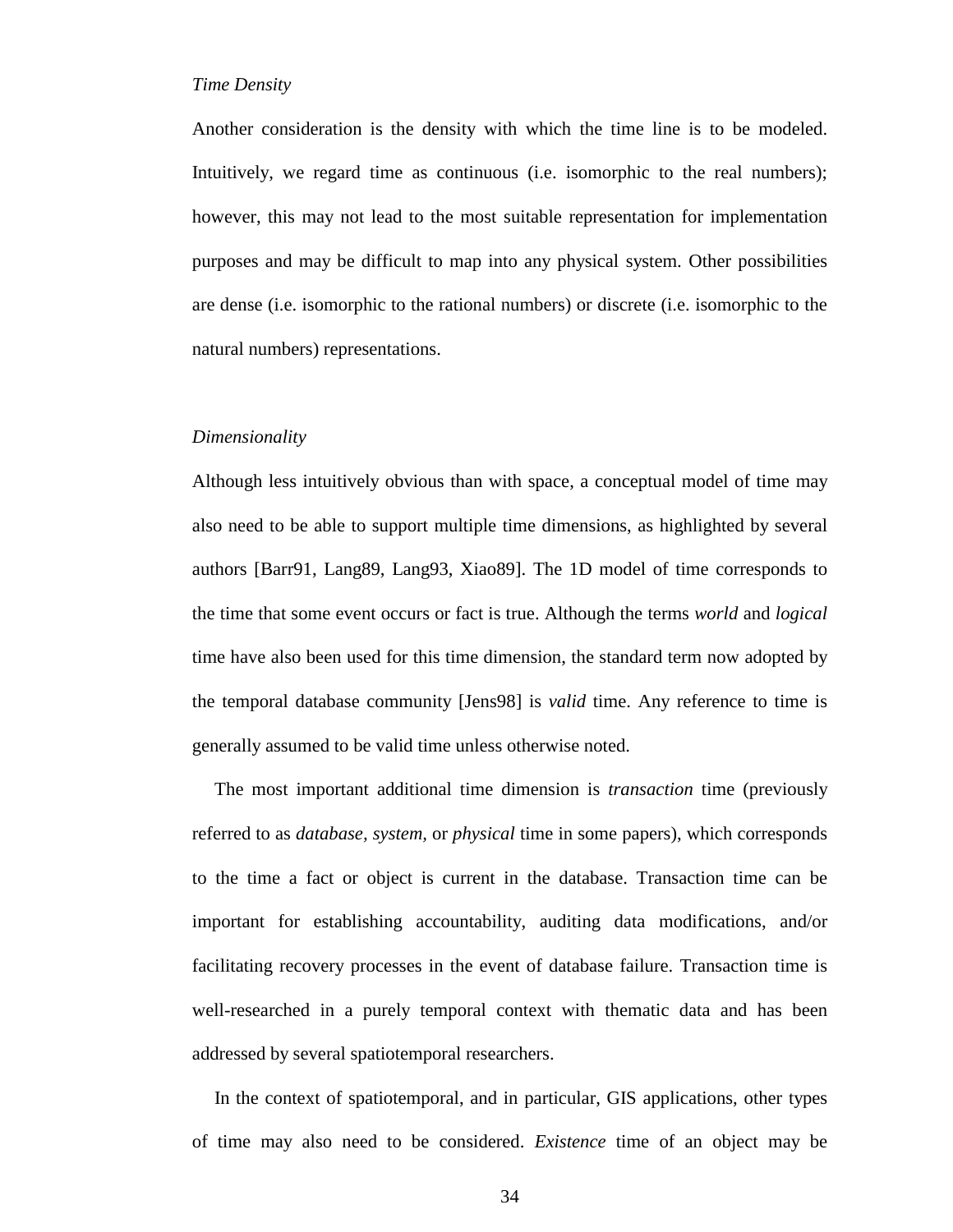important for constraining the valid time of that object's attributes and relationships with other objects or for recording knowledge of pre-determined object lifespans. *Survey* time, *display* or *read* time*,* and *estimated* or *predicted* time are mentioned in literature evaluating temporal requirements of GIS systems [Barr91], although rarely considered in proposed systems to date. Survey-time is related to when measurements were made, which may not correspond to when the measured data was actually first valid. Display or read time shows the time that data was actually seen by users: this can be important in establishing accountability, especially in the context of dynamic systems. For example, checks could be made that users regularly scanned change and error notifications and, if not, they could be held legally accountable for any mistakes resulting from this obsolete understanding. Estimated or predicted times can be used for interpolations of missing data based on theoretical application models, especially in applications relying on imprecise or variable quality image data (e.g. satellite photographs).

For some MIR applications, time is important only in the context of individual multimedia artifacts; e.g. time is expressed relative to an individual video as a frame number. This does not match any of the dimensions described above and represents a time dimension we term *artificial* time.

Despite the possible utility of alternative models, spatiotemporal research work has, almost exclusively, relied on a discrete and linear model of time. This is due to the relative simplicity of this conceptual model and its ease of representation and implementation. Any model incorporating temporality considers either valid or artificial time. Object existence time has primarily been considered in research focusing on conceptual analysis and design [Paren99, Tryf99]; however, the concept has not been clearly defined in the literature. The only other alternative time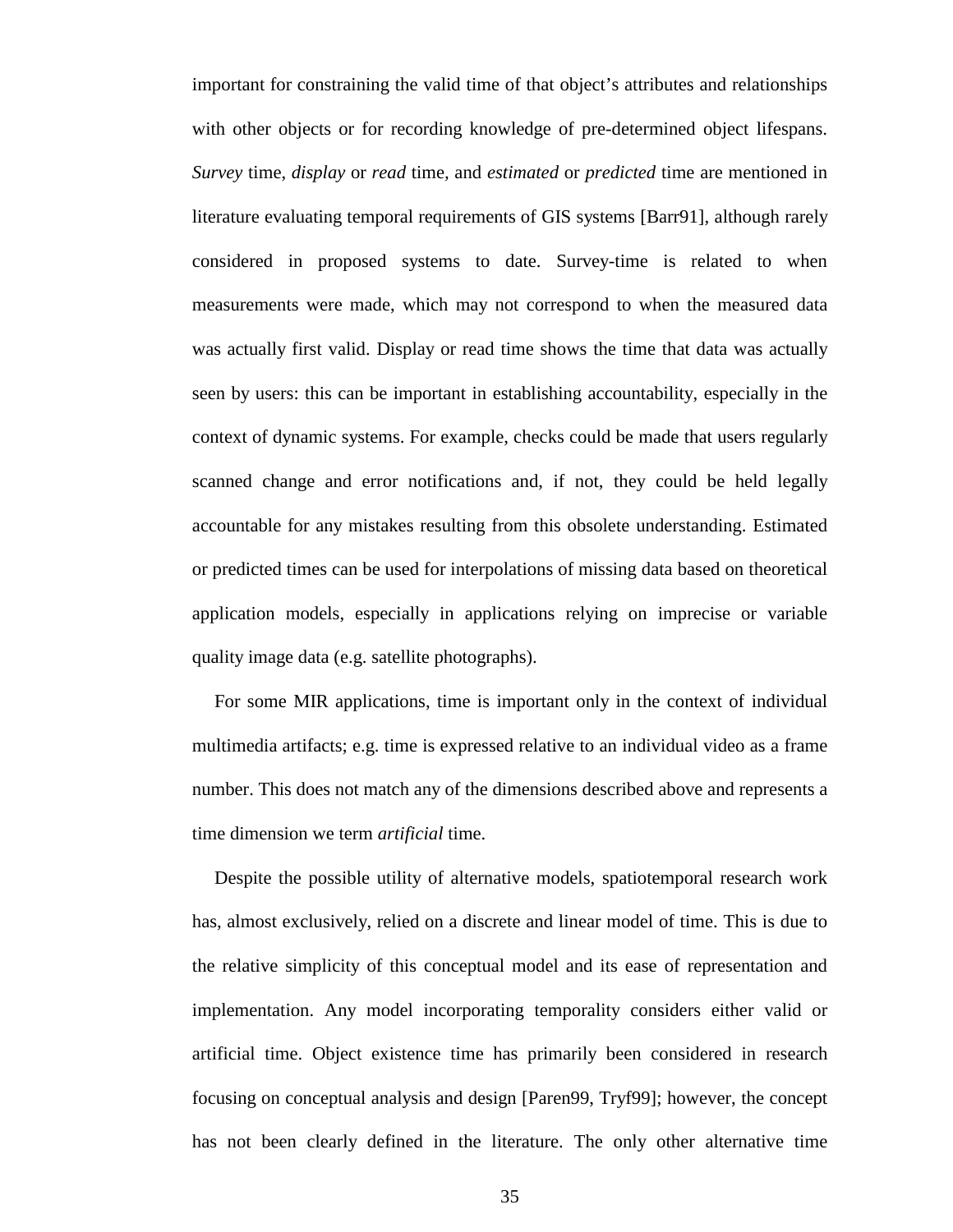dimension judged generally applicable enough to be incorporated in spatiotemporal models to date is transaction time.

#### *Representation*

The most common time representation is that of timestamping. Data can be associated with a unit of time, i.e. a timestamp, to indicate fact validity, event occurrence, recording time, etc. The standard representational units for time [Jens98] are *instants* (previously called *time points* in some sources), *intervals* or *periods* (i.e. the time between two instants), and *elements* (i.e. a finite union of intervals). In the context of SQL-92 (also called SQL2) [ANSI92, Conn02, Jens98], an *INTERVAL* type is a time duration of known length but with no fixed beginning or end instants. *DATE*, *TIME*, and *TIMESTAMP* data types are used to represent a date, time, and the combination of date plus time in SQL-92. Other units that can be found in the literature but are not listed in the standard temporal glossary [Jens98] include *time point sets* (i.e. sets of instants) and *time sequences* (i.e. ordered sequences of instants or intervals). Intervals can be represented as being open (end-points not included in the interval), closed (end-points included in the interval), bounded, or unbounded (without any end-points). This thesis adopts the temporal terminology and definitions of instants, intervals, and elements found in [Jens98].

The time interval is the most common time representation found in spatiotemporal research, partially because it has a natural symmetry with the interval projection representation often used for spatial data. As a primary means of representation and/or basis of temporal reasoning, instants have the disadvantage of leading to paradoxes and being less suitable for representing hierarchical time relations than intervals, as explained in [Allen83]. However, in some cases it is more

36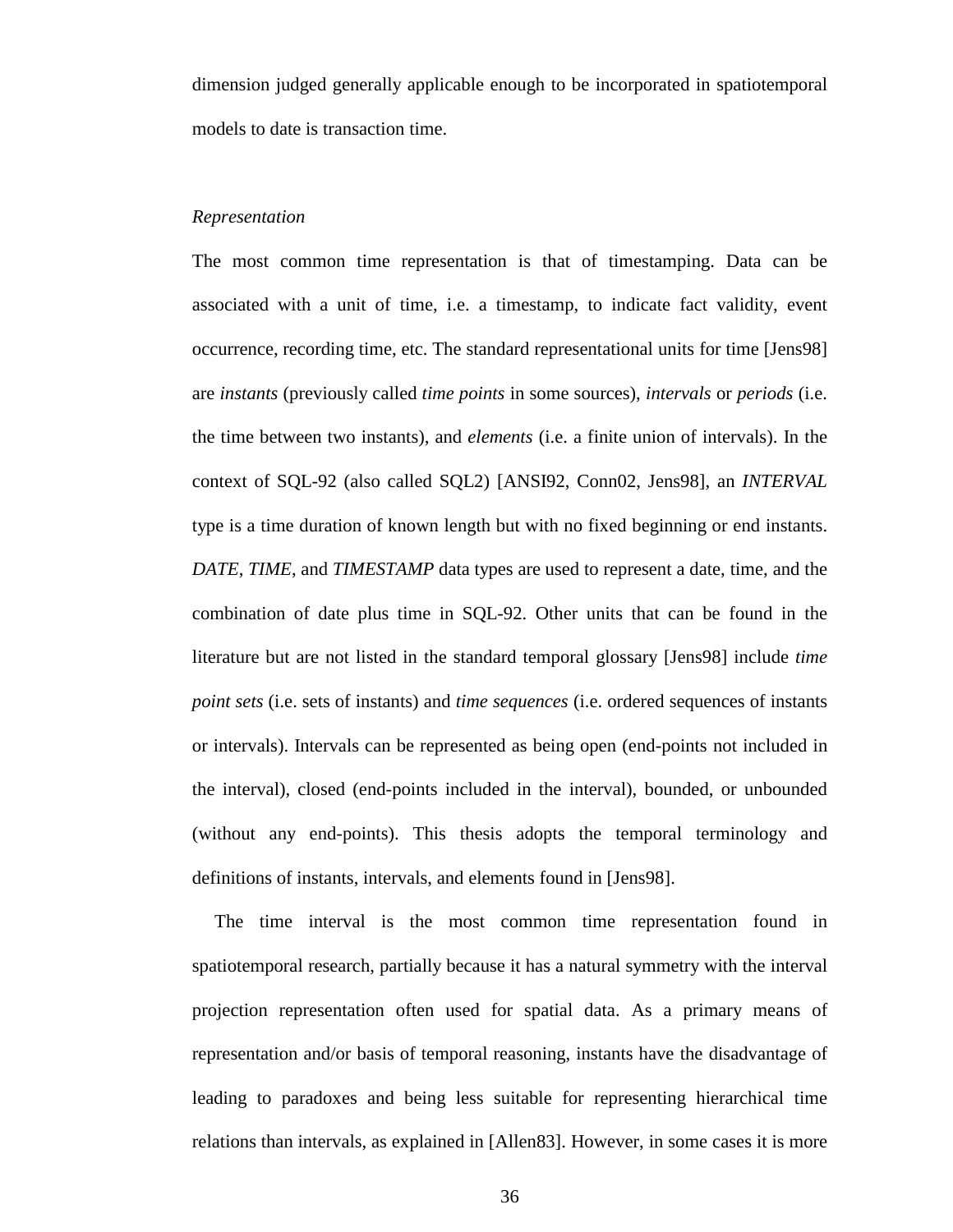natural to allow either an instant or interval to be associated with data. For this reason, instants are often represented by *chronons,* i.e. indivisible time intervals of a fixed, minimum duration determined by the application. Chronons are the smallest unit that can be represented in a discrete time model.

Regardless of the time unit employed, the granularity of timestamping is also an issue involving the usual trade-offs of precision and flexibility (at high-granularity) versus efficiency and simplicity (at low-granularity). Depending on the application, time dimension (type of time), and implementation, timestamps may be assigned to an attribute, entity (e.g. tuple, object), entity-aggregation (e.g. relation, object hierarchy), or even an entire schema. Attribute and entity timestamping are the most common. Timestamping entity-aggregations can result in unacceptable levels of redundancy unless only incremental representations are used, which would have implications for run-time efficiency as discussed in Section 2.2.1. Schema timestamping is used to maintain historical information regarding changes in database structure rather than contents: this has only been investigated in the temporal and not at all in the spatiotemporal context.

### **2.2.4 Integrating Space and Time**

The majority of temporal research has been concerned only with thematic data; while the majority of spatial research has been ahistorical. A combined model of space and time may depend not only on the specific models of space and time adopted but also on the nature of the relationship between space and time being considered. For example, the relationship between space and time in a given application depends on the nature of the change processes (e.g. continuous, discrete)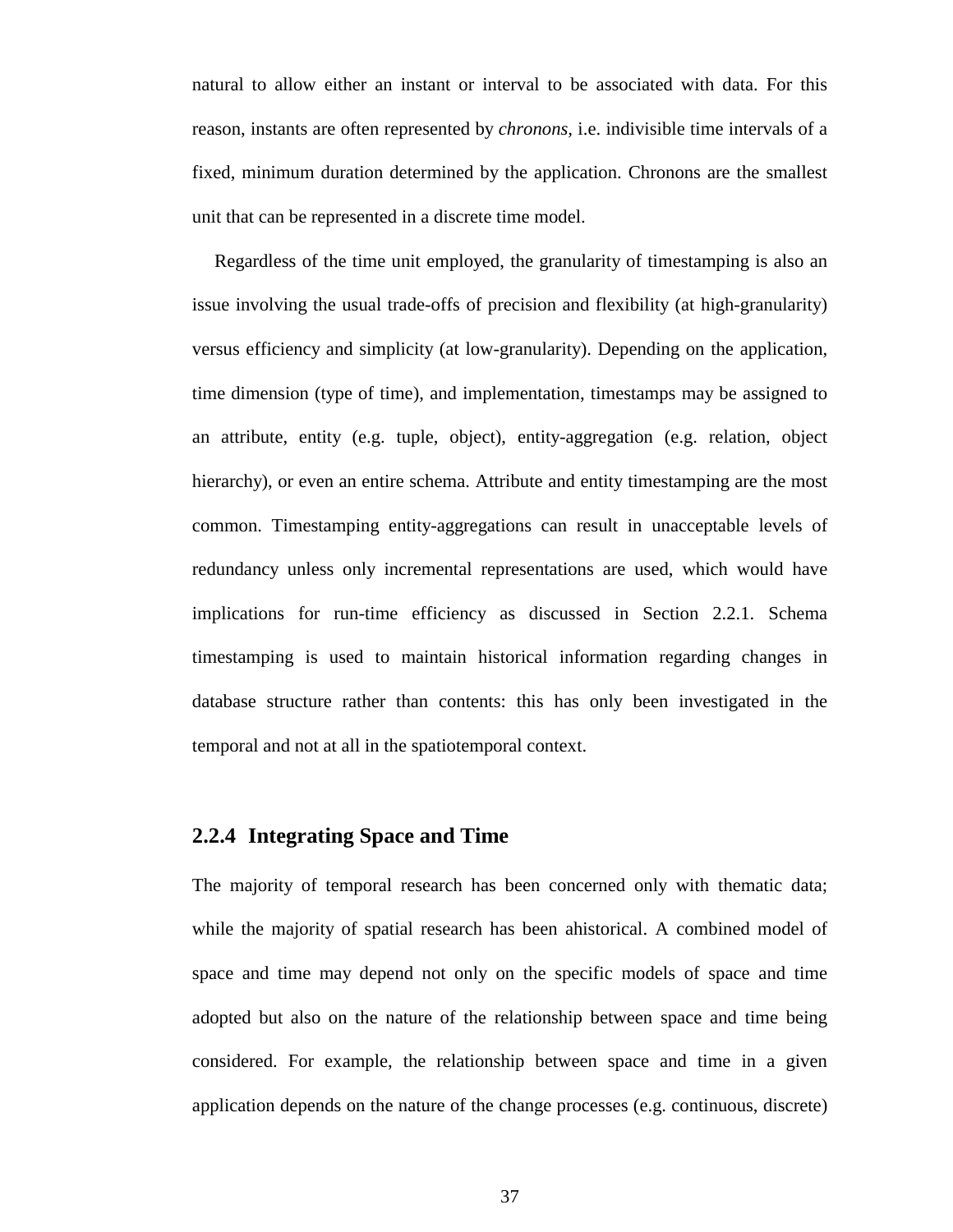characterizing the application. Change processes are discussed later: here the focus is on different approaches to modeling integrated space-time data.

As discussed earlier, current spatiotemporal work assumes a 2D Euclidean space and unidirectional, linear model of time. Therefore, one spatiotemporal model would be an extension of Euclidean space with a temporal dimension, sometimes called a *space-time cube*. Researchers adopting this approach to spatiotemporal data modeling have usually assumed a 2D model of space and 1D model of time because of the difficulties of visualizing more than three dimensions. This approach has been adopted in [Arit97, Dimit97, Golsh94, Erwig99, Guti98, Worb95]. In particular, Erwig [Erwig99] and Güting [Guti98] explore the semantics of a generalized moving object using this approach. However, in general, the resulting semantics (e.g. types, data manipulation, integrity) of such a model are less well researched and understood than those of the component space and time models.

Another approach is a change-based model (sometimes called an event-based model) of space and time. In this model, spatial data and changes are not modeled continuously over time (i.e. along a time axis) but instead at discrete points corresponding to some type of transformation event (which may be instantaneous or have duration). Data is considered to be constant between events; therefore, only transformation events and their associated changes need to be modeled. This spatiotemporal model uses timestamps to indicate the time a change or event occurred, i.e. when a spatial data value is valid. In some cases, the changes may be modeled as separate temporally ordered sequences of events or versions for each data entity (e.g. image, object, attribute, etc.). This means that sequence information is maintained explicitly in the model either through forward links, backward links, or an ordered list. In this chapter, we will distinguish between the general change-based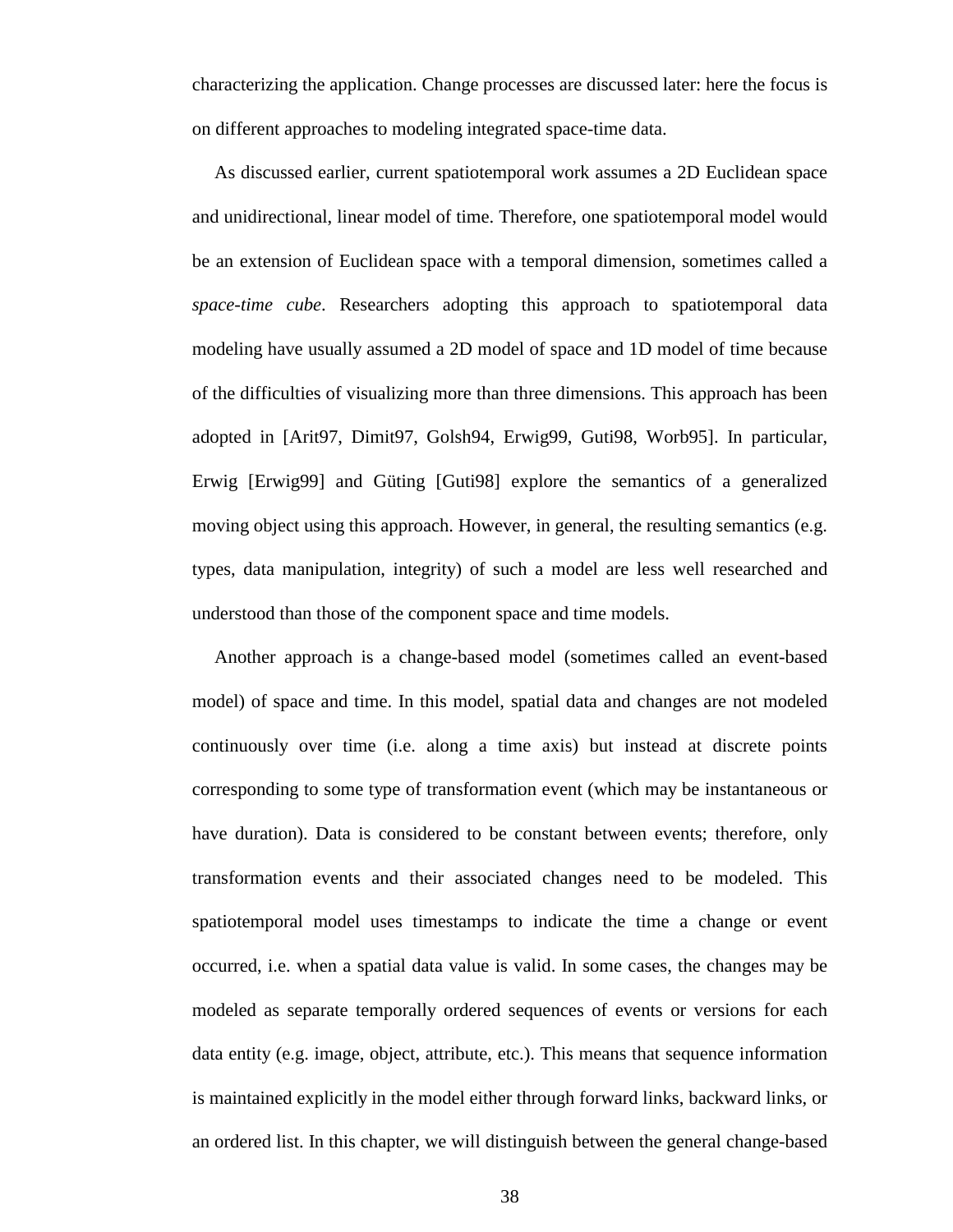model with timestamped events or object versions [Beck96, Faria98] and the sequence-based model of change maintaining explicit ordering information [Clar95, Day95, Dion98] by using the terms *change-based* and *change-sequence* models respectively. A variation on the *change-sequence* model is one where the sequence of object versions is defined based on fixed time intervals rather than spatial transformation events. For multimedia applications involving video data, the spatial properties of an object can be recorded for each video frame regardless of whether they have actually changed between frames, as in [Day95]. Such models are called *time-sequence* models in this thesis.

Another variation on the conceptual spatiotemporal model represents an effort to address uncertainty or imprecision in spatiotemporal information through the use of relative temporal and/or spatial ordering of objects [DelB95, DelB96]. The models described previously assume a complete ordering of time and precise spatial locations. They allow an object, property, or event to be associated with a specific time and location. In some cases, it may be only possible or may be more appropriate to use a model of time and space which specifies only a relative spatiotemporal ordering, i.e. a space-time domain with direction and relative ordering but no specific measurements. A classic example would be in information retrieval functions, where similarity measures are designed to account for congruence in image or video data: metric measurement would tend to obscure rather than aid in the identification of similar patterns. We will refer to this space/time model using the term *relative ordering*.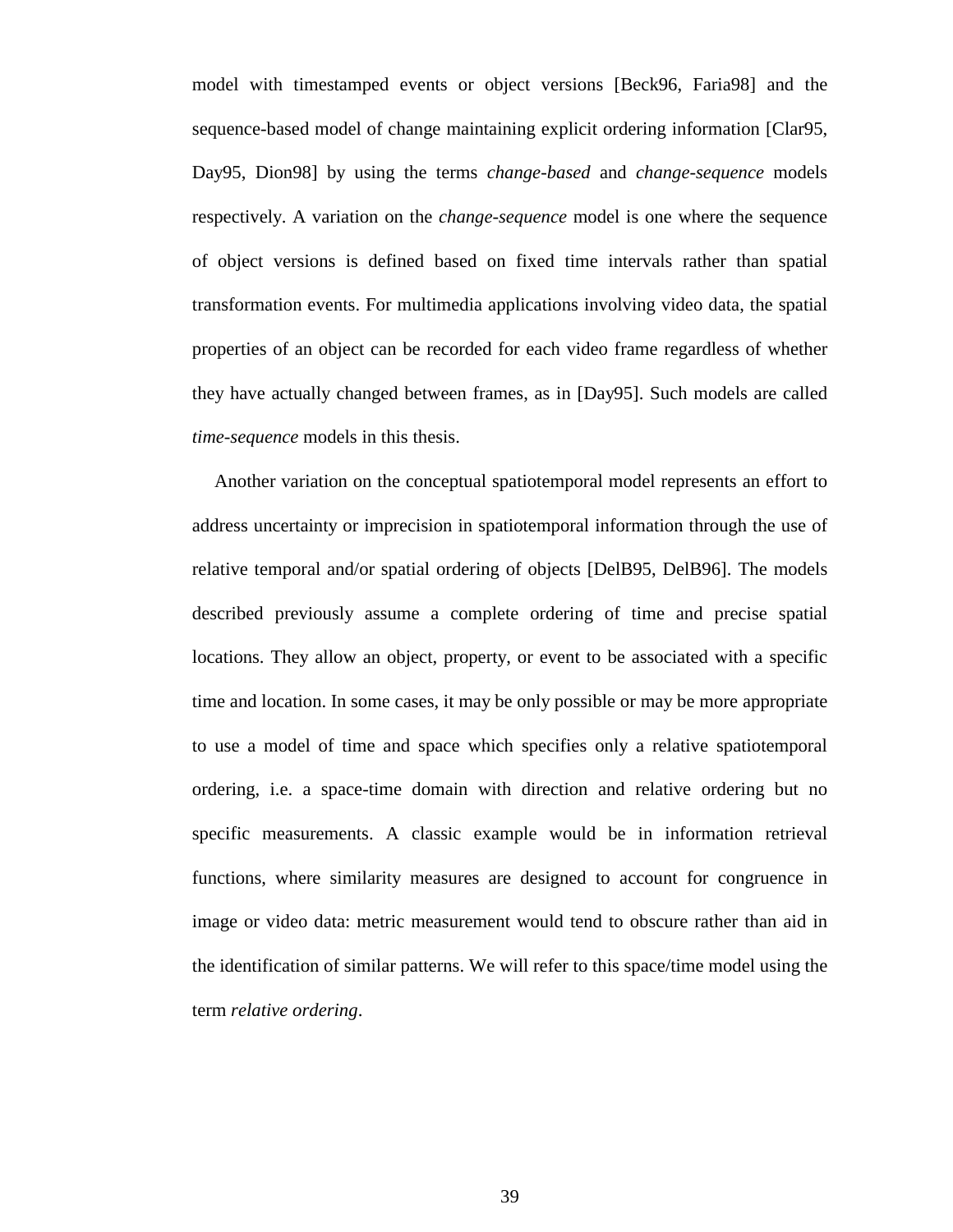### *Dimensionality*

It is evident from the previous discussion that spatiotemporal systems are multidimensional. In fact, inclusion of more than one time dimension, three space dimensions, and/or possibly even different thematic attribute dimensions would result in more than three dimensions. Therefore, research in multi-dimensional systems (particularly with respect to indexing) can be directly applied to spatiotemporal systems.

However, space and time have unique properties, distinct from properties of thematic data, which require special consideration. In the same way that attributes are defined having a thematic domain, attributes can have spatial or temporal domains because their values have to do with space (e.g. property boundary) or time (e.g. appointment time) respectively. However, spatiotemporal data can also be a result of historical or location-based variation in thematic data. So, in addition to properties specific to space or time (e.g. space topology), it is important to note that thematic attributes will, in general, be dependent on time and, in some cases, may dependent on space as well. The value of any thematic attribute which is at all dynamic (i.e. subject to modification) will vary with time. The value of thematic attributes that are space related (e.g. geographical properties that vary with elevation or ground cover) will vary with space. Thus, thematic attributes can be represented as a function of time and possibly space. This effectively increases the dimensionality of fully integrated spatiotemporal-thematic systems.

### *Representation*

Integrating time and space representations involves some of the same issues as with maintaining temporal records of thematic data, i.e. granularity and implementation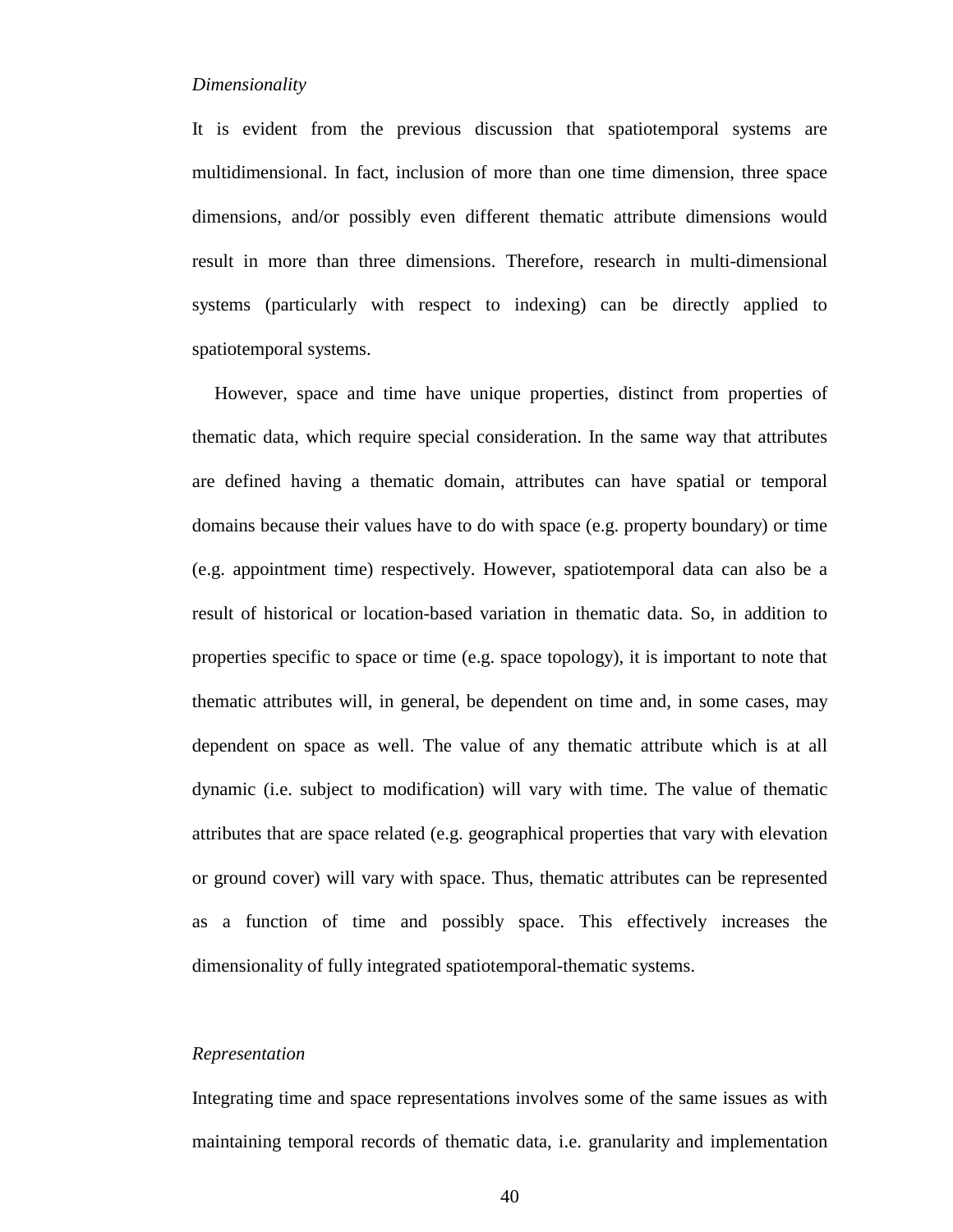issues related to the volume of data (e.g. storage, access efficiency, obsoletion policy). Implementation issues are outside the scope of this paper but are discussed in [Lang89, Lang93]. Granularity, however, relates to data modeling and representation. Temporal information can be associated with a whole spatial object and used to trace changes in an object's spatial properties over time. Alternatively, temporal information could be maintained for spatial sub-units of the object. The finest granularity would be an extension of the parameterization by thematic data described above for raster-based object representations, where the history of individual raster point values is maintained. If the parameterized thematic data is timestamped, then attribute values become a function of both time and spatial location. This is the approach followed in [Beck96], as described in Section 2.4.

A recent approach to representing spatial data in a very compact and spaceefficient manner is using constraint databases, which represent a spatial extent as a conjunction of constraints on the coordinate values [Belu97]. For example,  $2 \le x \le 5$  $\cap$  3<=y<=6 describes a rectangle with diagonal corner points (2,3) and (5,6). Spatial data is then queried using constraint manipulations. This work has been extended to spatiotemporal databases in [Chom97]. Actually, the constraint database approach could also be viewed as a conceptual model, i.e. a combination of the multidimensional *space-time cube* and *change-based* models described above. Erwig [Erwig99] compares constraint database approaches to the ADT model of spatiotemporal data. Constraint databases offer the advantages of dimension independence and consistent mathematical formalisms for data manipulation. However, two major disadvantages of constraint databases over ADT are described: (*i*) some important operations cannot be expressed because of the limitations of the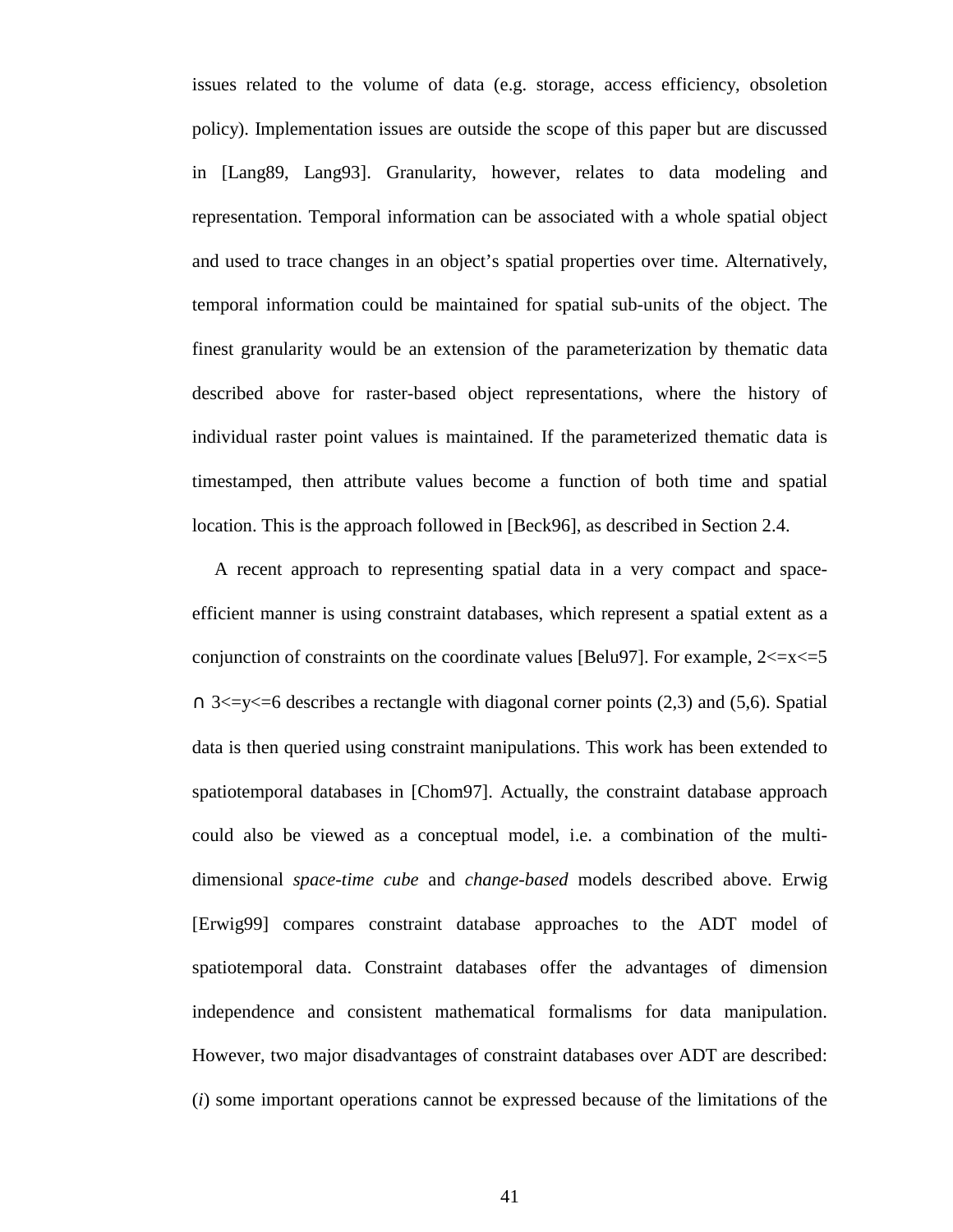formalism selected and (*ii*) this formalism results in a less natural (i.e. understandable) operational model from the user's perspective.

Another representation used to model sequential changes in a single object is called a *stream*. Streams are sequences of elements, where each element consists of a data value and associated timestamp. Data values may be composite and/or have spatial properties. In fact, Dionisio [Dion98] proposes a model that allows streams of streams. Streams have also been employed to represent information related to composition and presentation of multimedia artifacts such as video or multimedia documents. This is discussed further in [Dion98, Gros97].

### **2.2.5 Change Processes**

Any temporal system can be viewed in terms of change processes. In the context of spatiotemporal systems, we must consider not only temporal changes in thematic data, but also changes in spatial data and composites. Spatiotemporal change processes can be categorized according to the unit (e.g. dimension and data type) and timing (e.g. discrete or continuous) of change.

For example, the unit of change may be an attribute, an object, or a composite (e.g. an event consisting of several objects in [Clar95] or a constellation of spatial sub-units in [Worb92]). The data type involved may be thematic and/or spatial, and if spatial, may be of different dimensions, e.g. 0D points or 2D regions.

The timing of change processes in a given application may be characterized as sudden and separately distinguishable transformations such as property divisions or gradual and incremental transformations such as shifts in soil acidity or air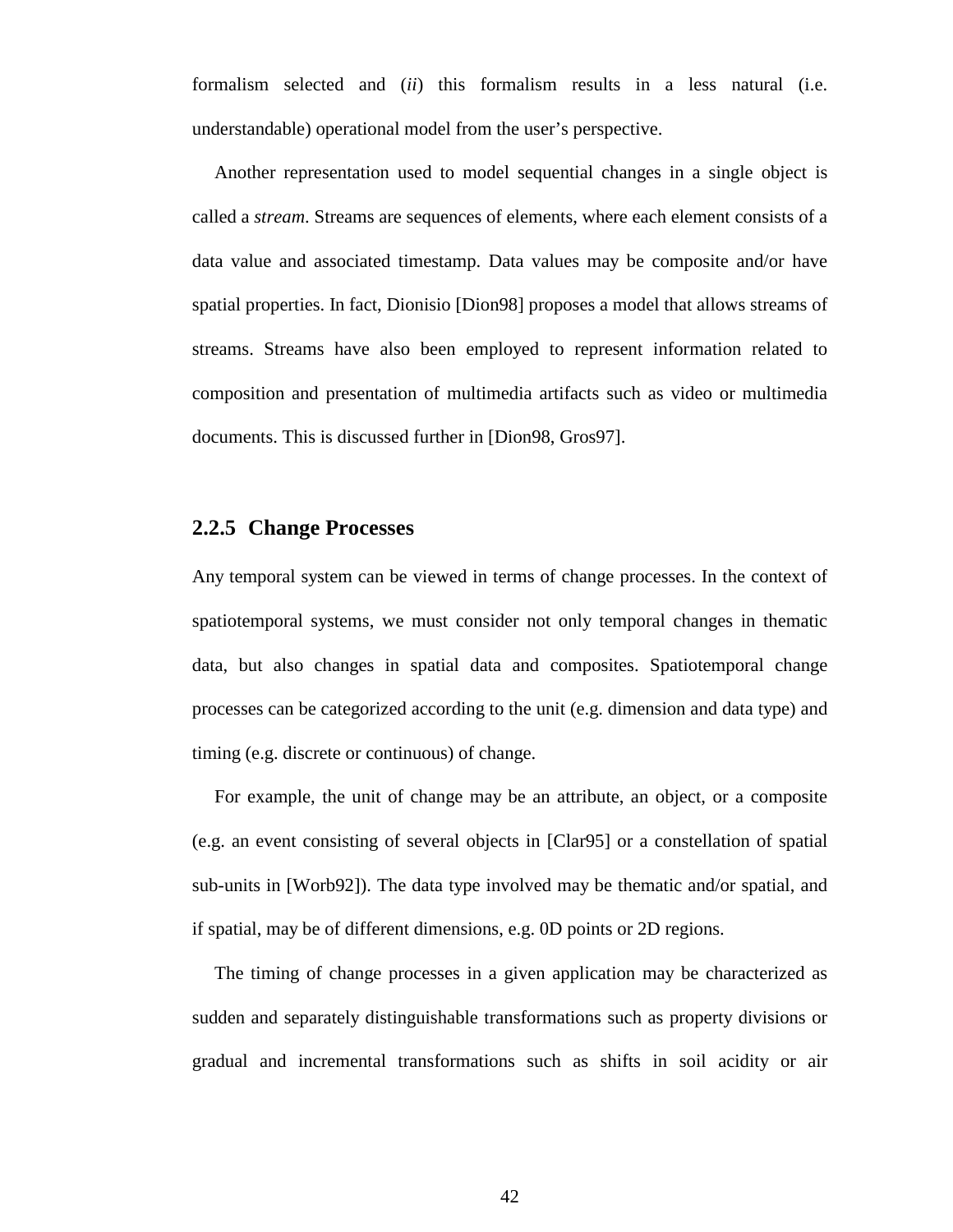temperature. These two types of change processes are called *discrete* or *continuous* change respectively.

Discrete change events can be modeled as instantaneous, having duration, or having only a relative temporal ordering. Instantaneous changes are typically represented by associating each data version with a timestamp instant whereas discrete changes with duration have an associated timestamp interval (or timestamp instant with a specified duration). Relative temporal ordering can be represented by the use of version sequences or temporal logic expressions.

Continuous change is essentially a function from a time domain of instants to another domain, e.g. thematic values for a temporally dependent thematic attribute or spatial values (representing object dimensions) for a temporally dependent spatial object. For example, the metropolitan pollution index, a temporally dependent thematic attribute, can be considered a function from time to pollution index values. For a temporally dependent spatial object, the dimensions of the spatial object may be defined, e.g. a 0D point or 2D region. For spatially dependent thematic attributes, each domain value consists of a set of (spatial extent, thematic attribute value) pairs, where a spatial extent is a set of points in space (i.e. a spatial value). Therefore, a spatiotemporally dependent thematic attribute could be considered a function from a time domain to this composite domain. Alternatively, we could use a simpler function that maps an arbitrary time instant and spatial point to a thematic attribute value.

As pointed out in [Erwig99, Guti98], it is important to recognize that such abstract models of continuous change with arbitrary functional mappings are not practical to implement since computer representations must always be discrete. Other conceptual models that can be more easily translated into implementable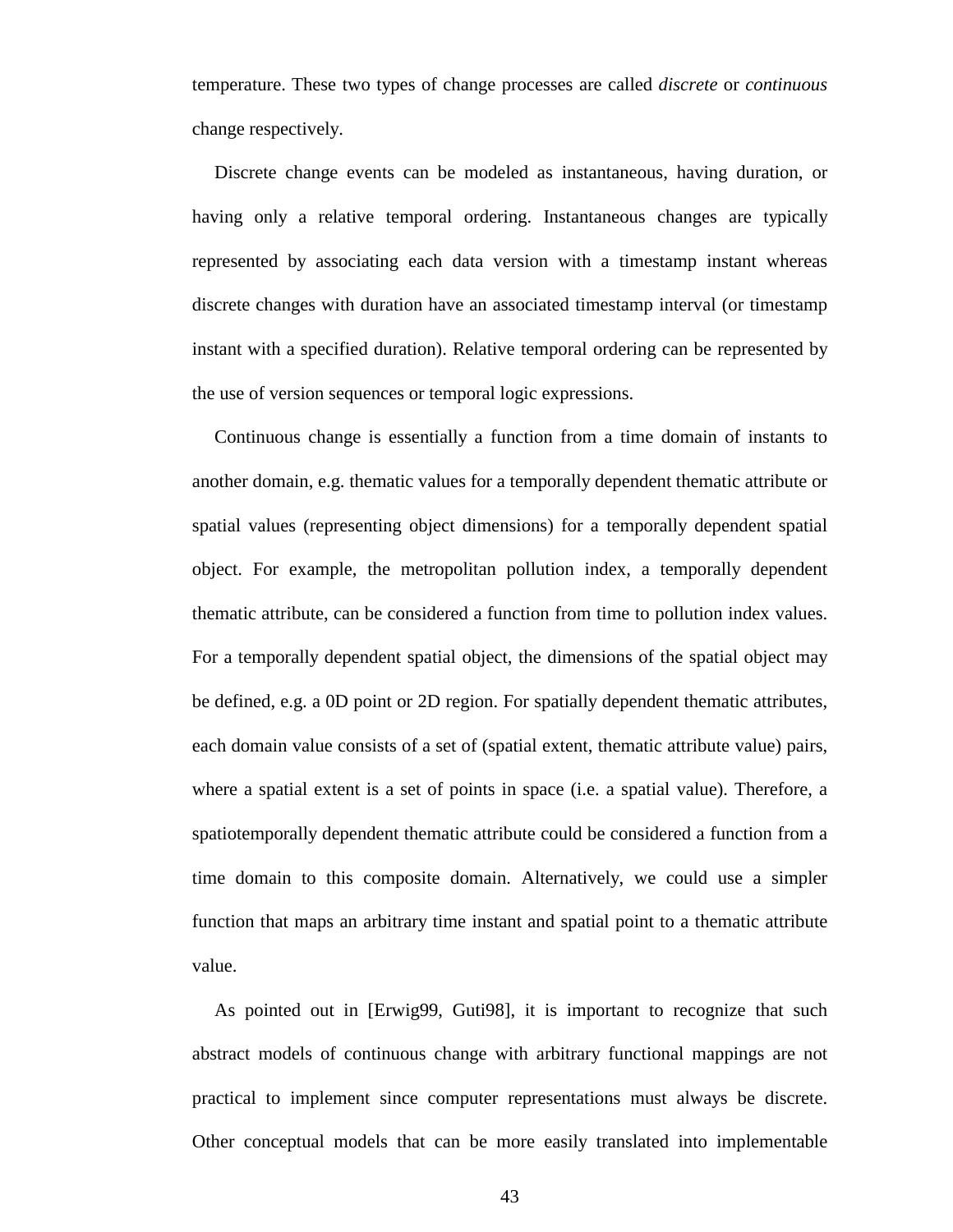designs may be required to approximate continuous change. One way to do this is to combine the discrete model of change with interpolation methods which can be used to return values between measured points.

Egenhofer [Egen92] and Yeh [Yeh92] consider possible interpolation methods for spatiotemporal data. Egenhofer [Egen92] analyzes the relative distance between different topological relationships of spatial objects based on the intermediate steps that would be required to transform one relationship to another. This relative distance is then used to predict the topological relationships likely to occur between two observed configurations. Yeh [Yeh92] discusses different types of interpolation useful for spatiotemporal data. For example, we could use a step function if the last measured value is considered to be valid; an average, minimum, or maximum of the neighboring points; linear or spline estimations; or specific functions based on the underlying mathematical model if known. Discrete semantics implies no interpolation, i.e. values can be returned only at measured points. However, finding appropriate interpolation techniques is not a trivial task, as pointed out in [Erwig99]. The difficulties can be illustrated by the challenge of interpolating between two recorded geometries of a moving region, which would not be easy to solve even for a specific application domain.

### **2.2.6 Data Manipulation for Spatiotemporal Data**

Operators, queries, and query languages relevant to spatiotemporal systems are discussed in this section. Three types of operators (where operators include predicates) must be considered in addition to the traditional thematic operators: temporal, spatial, and spatiotemporal operators.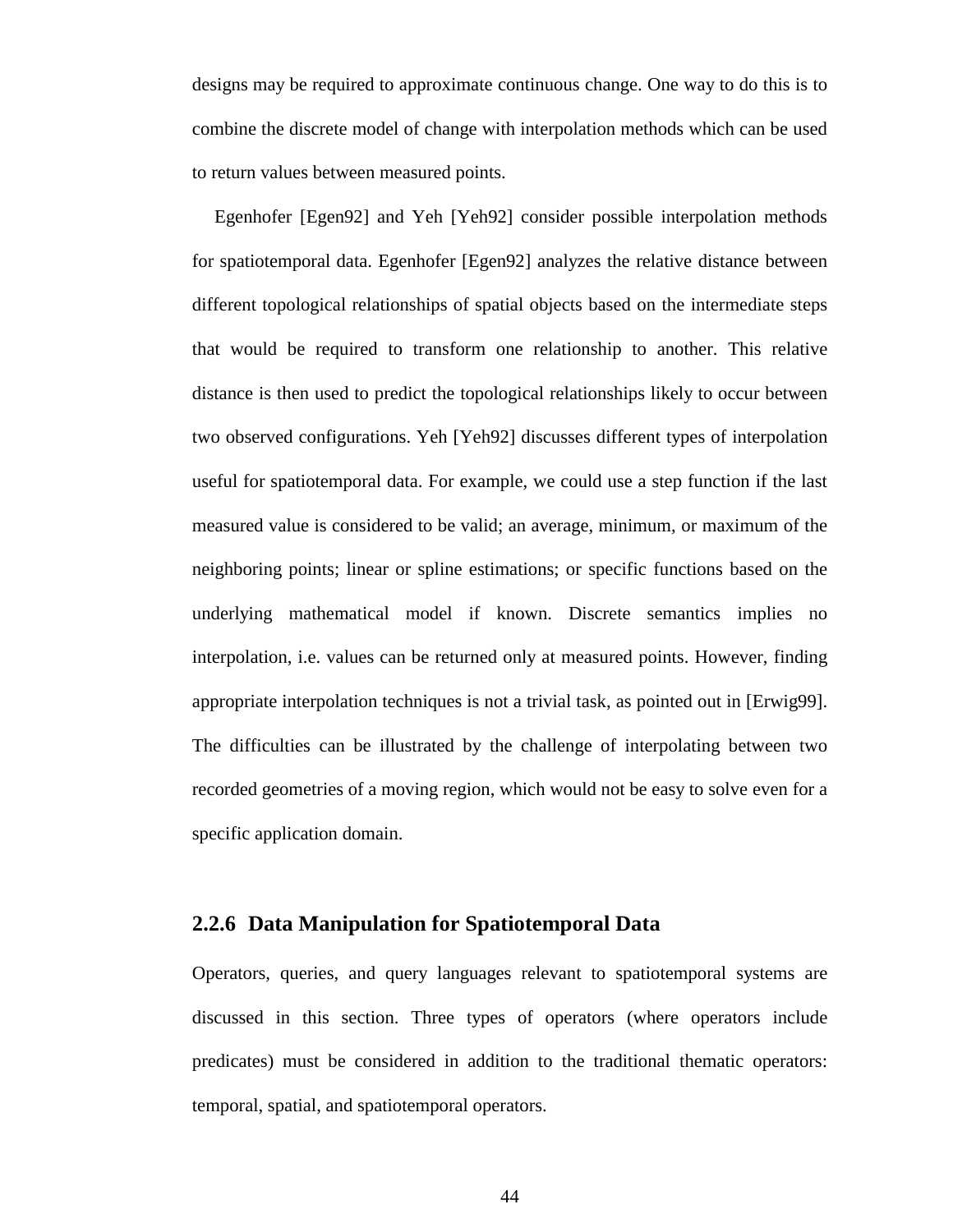### *Temporal Operators*

Temporal operators have been well researched in the context of temporal intervals and their binary relations [Allen83]. Thirteen basic interval relations have been defined and can be divided into the following three groups:

- before, meets, overlaps, during, starts, finishes,
- their inverses (after, met-by, overlapped-by, contains, started-by, finished-by), and
- equals.

In fact, these operators refer more generally to relations between any type of intervals and are also applied, for example, to interval projections of spatial objects' MBRs or MBCs on coordinate axes of Euclidean space. In fact, parallels can be drawn between Allen's relations and the topological relations (e.g. disjoint, touch, overlap) discussed in the next section. Both are concerned with relations between two objects. The difference lies in the dimensionality of the objects, i.e. 1D for Allen's relations and 2D or more for topological relations. Analogously, some metric operations (e.g. distance, duration) and set operations (e.g. union, intersection, difference) have applicability both for spatial data and temporal intervals. Additional temporal operators such as aggregation (summation over time), accumulation (averages over time), or interpolation (of intermediate or missing objects or attribute values) have also been mentioned in the literature [Lang89].

### *Spatial Operators*

Spatial operators have been extensively studied for both fields and objects, especially in the context of GIS systems. Field-operations can be differentiated from object-based operations in that they exhibit the property of closure; i.e. both input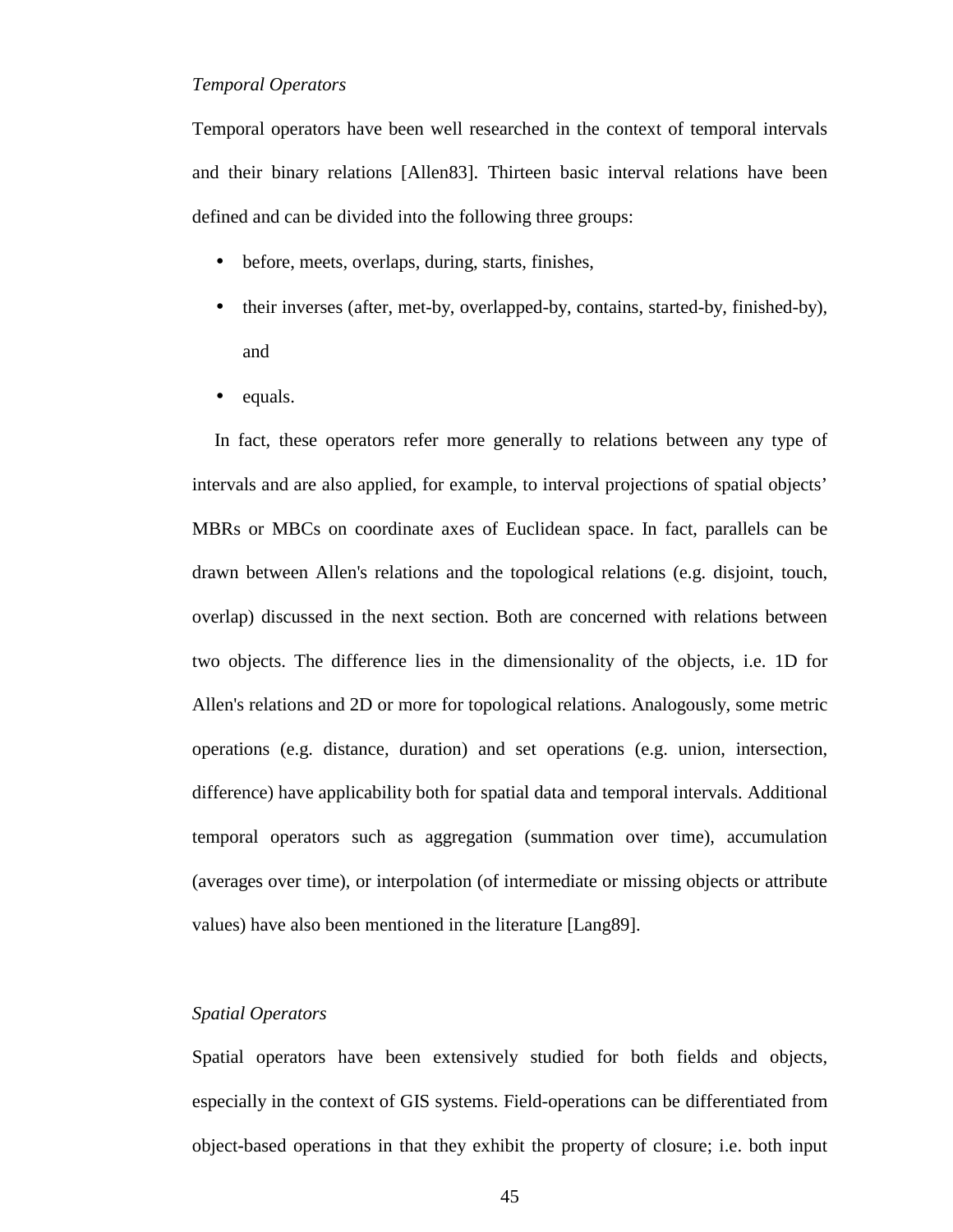and output are fields. Field operations are classified as local, focal, or zonal based on whether the output value at one location is dependent on input from the same location, nearby locations, or aggregated input from a larger set of locations (called a zone).

In contrast to field operations that always return fields, object operations can return different types of results including numbers, booleans, or sets of objects. They can be roughly categorized as being geometric, topological, set-based, or some combination thereof. Geometric operations involve a quantitative measurement. Some are dimension dependent, e.g. length for 1D objects, area for 2D objects, volume for 3D objects, and others are dimension independent, e.g. distance. Topological operations relate to the study of form or shape, including object and inter-object orientation. This includes (*i*) unary topological operators for a single object such as closed/open predicates (based on whether the object extent includes its boundary), boundary, interior, extreme points (for polygons and their 3D equivalents), and direction (i.e. orientation such as north, east, etc.) and (*ii*) binary topological relations between two objects such as disjoint, touch, inside, overlap, and equals. Finally, set-based operators include single-set operators (e.g. membership, cardinality, power-set), multi-set operators (e.g. union, intersection, difference, complement), and set-relation operators (e.g. product or function).

### *Spatiotemporal and Other Operators*

Integration of spatial and temporal data requires an understanding of properties and operators that are not solely spatial or temporal, but are relevant only in the context of both types of data. There is a need for considerably more exploration in this area. Pequet [Pequ95] discusses grid-based spatiotemporal operators to retrieve locations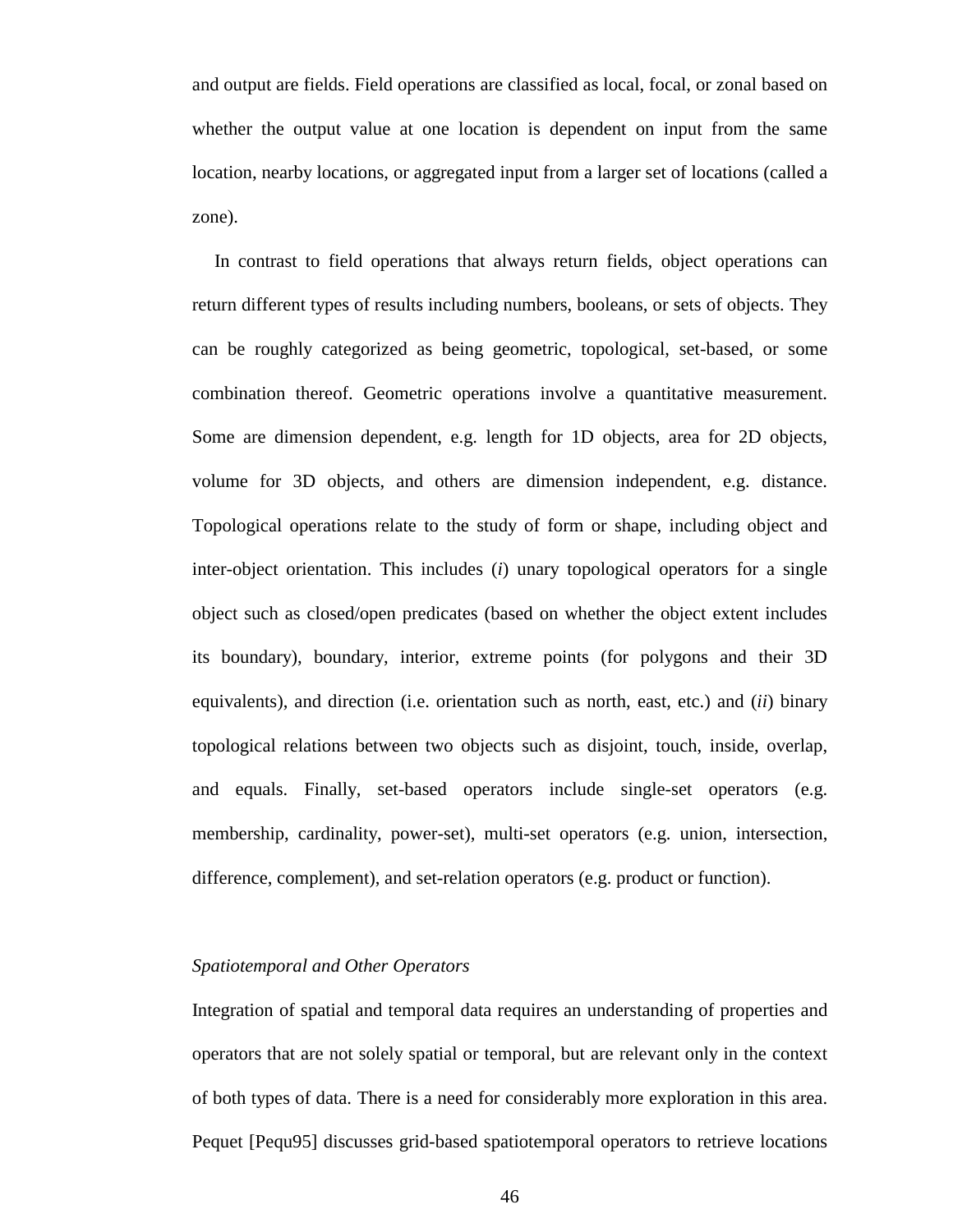having a given thematic value during an instant or period of time and to calculate the difference in extents over time for that value. Otherwise, most of the work in this area has been based on the object-based rather than the field-based view of space.

Spatiotemporal operators for a single object can be categorized as existential or transformational, and transformations further sub-divided into changes in shape, size, position, or some combination thereof. Existential operators include operators returning the value of an object or attribute at a given time and/or spatial location and related predicates related to object existence or attribute values.

Topological, metric (called geometric in the context of spatial data), orientation, or functional spatiotemporal relations between objects can also be considered. Topological changes in object relations over time include moving away, moving towards, or temporal sequences of object relations (e.g. first touched, then overlapped, then disjoint). Metric operators include such measures as the speed with which an object is moving. Güting [Guti98] systematically explores generic types and operations required to model spatial and temporal properties of data, especially those involving continuous movement of geometric entities.

Functional relationships represent one of the more interesting areas to be explored, as they can potentially incorporate a higher level of semantics than other spatiotemporal operators can. Claramunt [Clar95], in particular, considers the need to incorporate cause-and-effect relationships explicitly and considers operators representing processes such as production (i.e. generation of similar objects), transmission (i.e. transmission of properties to other objects), and re-structuring (e.g. union of two objects). The relevant functional operators would need to be considered in the context of a particular application domain and its semantics.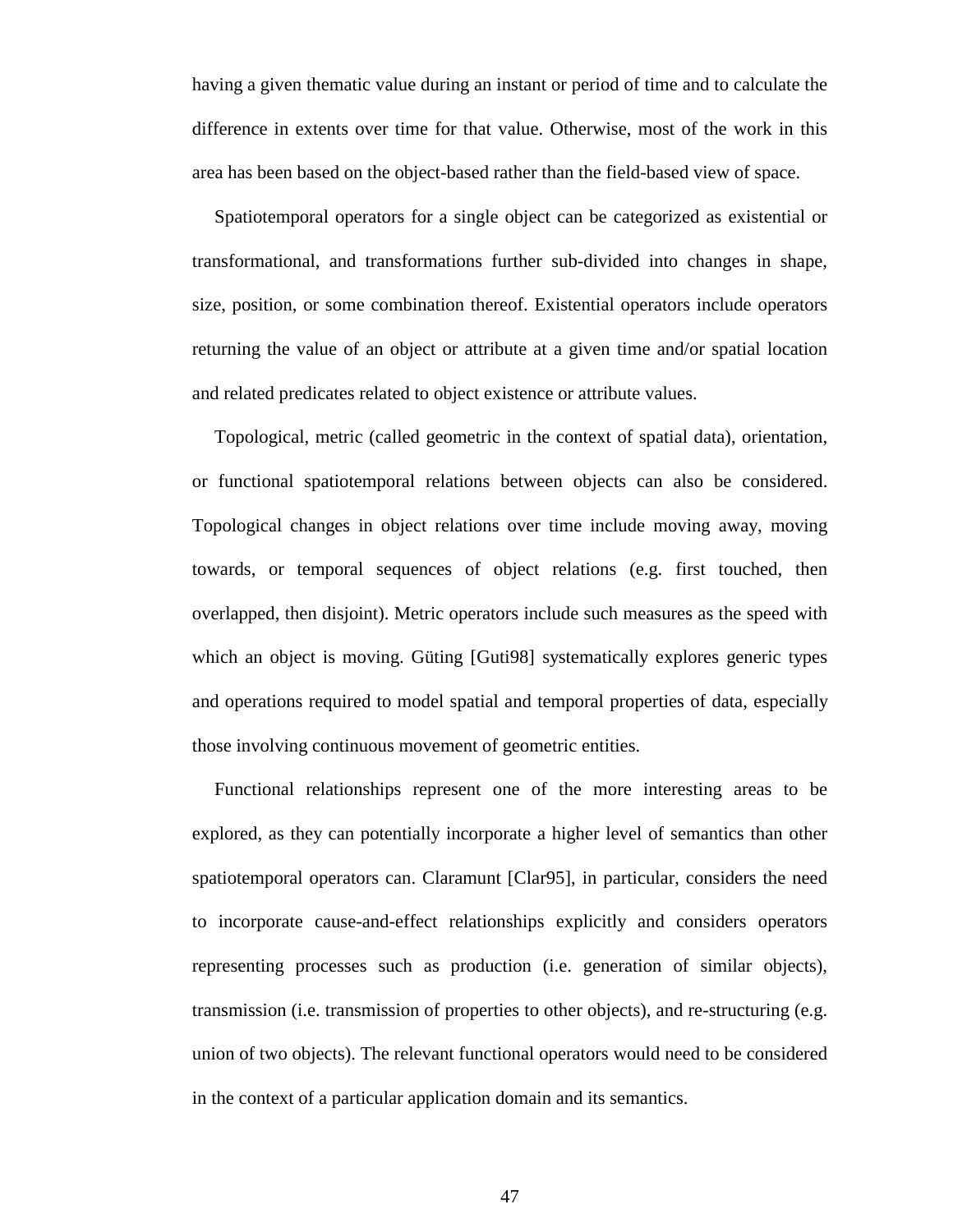Other operators are dependent on the specific database model used, e.g. relational operators such as project and join, and may need to be extended for multidimensional queries involving time and/or space. For further discussion of the extension of relational operators see Langran [Lang89].

### *Queries and Query Languages*

Query classes can be roughly divided into spatial, temporal, thematic, or combination [Arit97, Jain94]. Within these categories, queries can be further subdivided based on whether they are point-based or range-based and by the specific operators required. Other classifications are possible. For instance, queries can be at different levels of granularity, e.g. object-based (during which periods did this object exist and in what shape?) or attribute value-based (what objects existed at this time in this region of space?).

Semantics, operations, and effective data structures for modeling and representation of integrated spatiotemporal data are current areas of active research and not yet well understood, so development of general or standard spatiotemporal query languages is largely an issue for the future. However, some initial efforts have been made to propose generic spatiotemporal extensions to use for a variety of query languages [Guti98], to extend SQL-based languages (e.g. TSQL2 or OQL) [Beck96], or to develop formal logic-based, algebraic-based, or constraint-based query languages as described in [DelB95], [Dimit97, Golsh94], and [Chom97] respectively.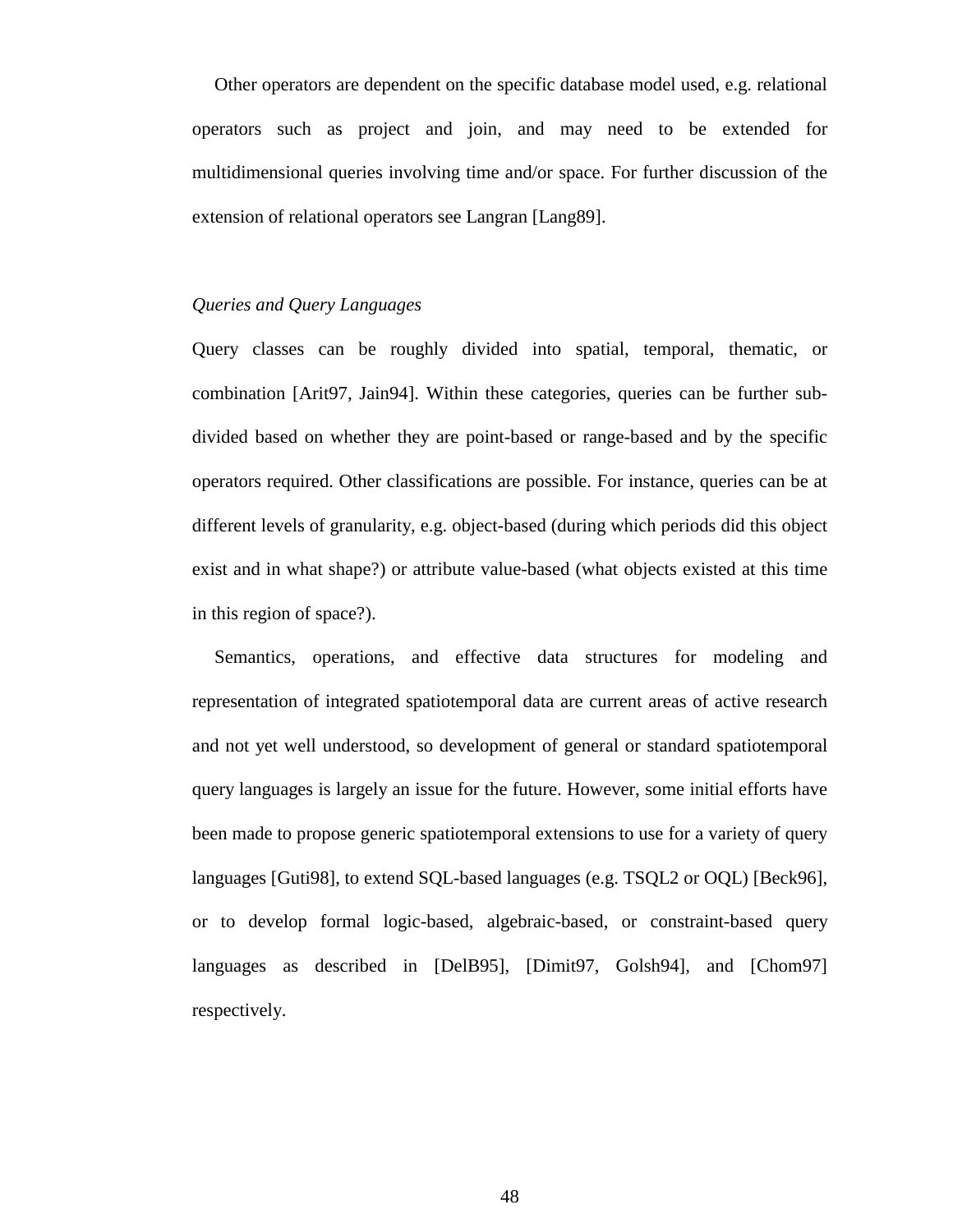## **2.3 MIR versus GIS Perspectives**

Although there is considerable overlap and common interests between MIR and GIS research communities, some general distinctions can be made between their typical spatiotemporal research perspectives and interests. GIS are primarily intended to model the real world. While images, graphic maps, and other multimedia artifacts form an essential part of GIS, they are treated as means of discovering or recording actual geographic data. In addition, GIS systems contain spatiotemporal data that is directly entered without reference to any multimedia artifact, e.g. cadastral information related to changes in land deeds and their boundaries.

In contrast, the MIR community is primarily concerned with spatiotemporal data contained in multimedia artifacts and in the contents of the multimedia artifacts for their own sake, rather than just as a means of building an accurate model of the real world. The graphics and image sequences of a video or multimedia documents often represent the final product to be retrieved from the multimedia database by the information system. These artifacts are often deliberately constructed and their components re-assembled. Therefore, the MIR community has concerns, not relevant in the context of GIS, related to the synchronization and composition of the actual multimedia artifacts, e.g. the synchronization of audio and visual tracks in a video. These concerns are outside the scope of this thesis but are covered in [AlK99, Gros97]. However, the semantics of the constructed artifact resulting from the composition process is relevant in the context of this thesis. The construction represents a created semantics, e.g. video segments corresponding to meaningful scenes. Unless these semantics are explicitly associated with the artifact using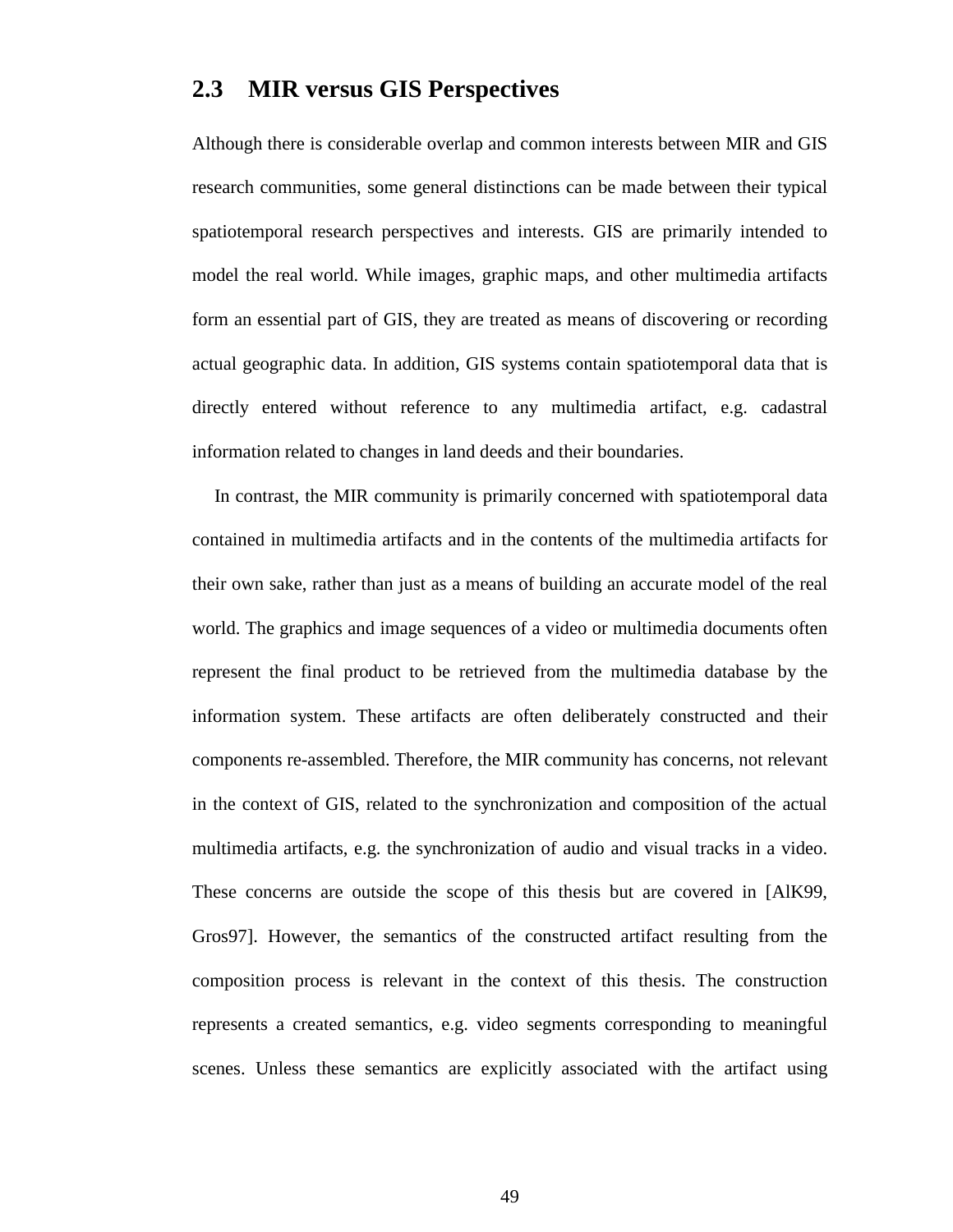manual annotations (as in [Zetts97]), semantic-based retrieval requires an extraction and mapping of the low-level features (e.g. color, texture) to higher-level objects.

Both communities share an interest in the spatiotemporal properties of the data represented (i.e. the contents) in multimedia artifacts; however, basic differences in the sources and intended uses of the data have implications for the preferred models, representations, and priorities of each community.

Researchers working in image and video retrieval generally assume that spatial data is input in terms of MBRs or MBCs and therefore rely on coordinate axes interval projection to represent spatial objects. The same technique can be applied to spatiotemporal objects if time is treated as another coordinate axis. Allen's interval relations can then be applied to both spatial and temporal intervals in a consistent manner and spatiotemporal operations decomposed into operations on constituent interval projections. This greatly simplifies queries compared to those typical of GIS and facilitates the development of relative order models based on temporal intervals, discussed in [AlK99].

In contrast, there are many GIS applications involving input data consisting of irregular spatial objects where the geometry and topology of the object is of specific interest. In some cases, researchers try to classify objects on the basis of pre-defined spatial classes using vector or raster representations. In other cases, it is assumed that the exact spatial extent of the objects is entered, e.g. for land deeds, where the exact dimensions and locations of property boundaries must be specified. Spatial and temporal data can no longer be treated uniformly as interval projections and the full complement of topological and geometric operations must be considered.

Another difference is that MIR spatiotemporal research is exclusively objectbased, whereas both field-based and object-based approaches are required for GIS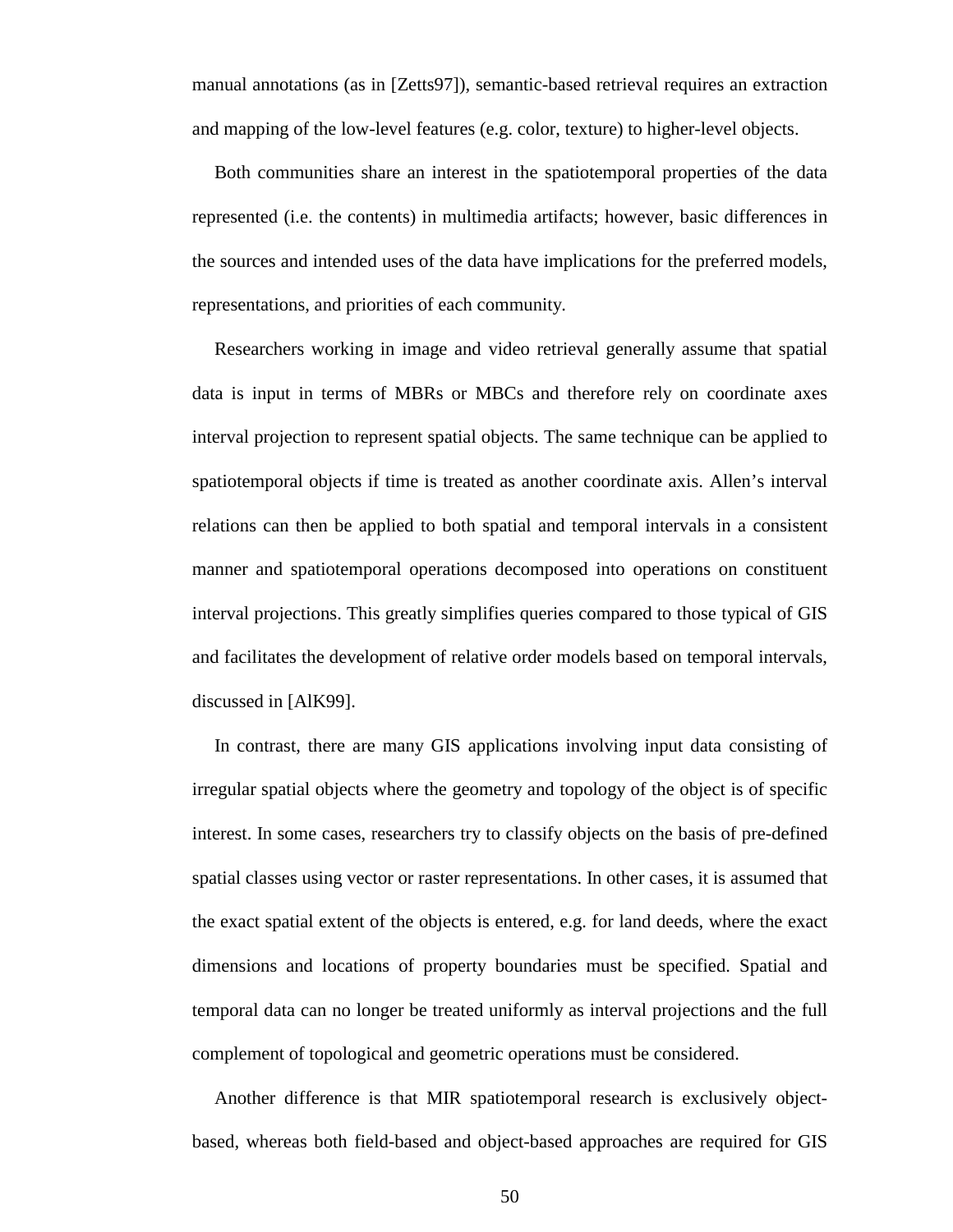research. In addition, multimedia research specifically focuses on changes in spatial objects and their spatial inter-relationships over time; whereas GIS research is also concerned with changes in thematic data over space and time. There are differences in perspective even with respect to continuous changes in spatial objects, where MIR applications typically involve rapid and visible position change (i.e. real-time motion) and many—although not all—GIS applications model gradual changes in position, orientation, shape, and/or size. Therefore, there is generally more focus on motion trajectories in the MIR than the GIS research community.

MIR applications are primarily interested in retrieval based on some type of pattern matching, using low-level features such as color or texture derived automatically from image processing or higher-level semantics. Classifying image sequences or video in terms of their semantic content is generally manual or only semi-automated (e.g. with the help of knowledge bases in a limited domain). Queries are often based on examples. In the context of scene retrieval based on spatiotemporal properties, relative temporal order and spatial relations are generally more useful than quantitative criteria. This explains the importance of integrated space-time models and representations with explicit temporal ordering (e.g. sequence-based, stream-based, and graph-based representations) for MIR applications [Day95, DelB96, Dion98]. Another characteristic of MIR research is the use of multi-layer models and/or representations to facilitate the mapping of lowerlevel feature information to higher-level semantics; e.g. the two-level model described in [Day95]. In contrast, change-based models and representations with timestamps are more common in GIS research.

MIR time measures are often expressed in terms of frames or sampling intervals, especially in video research. For example, in [Dion98], time is expressed with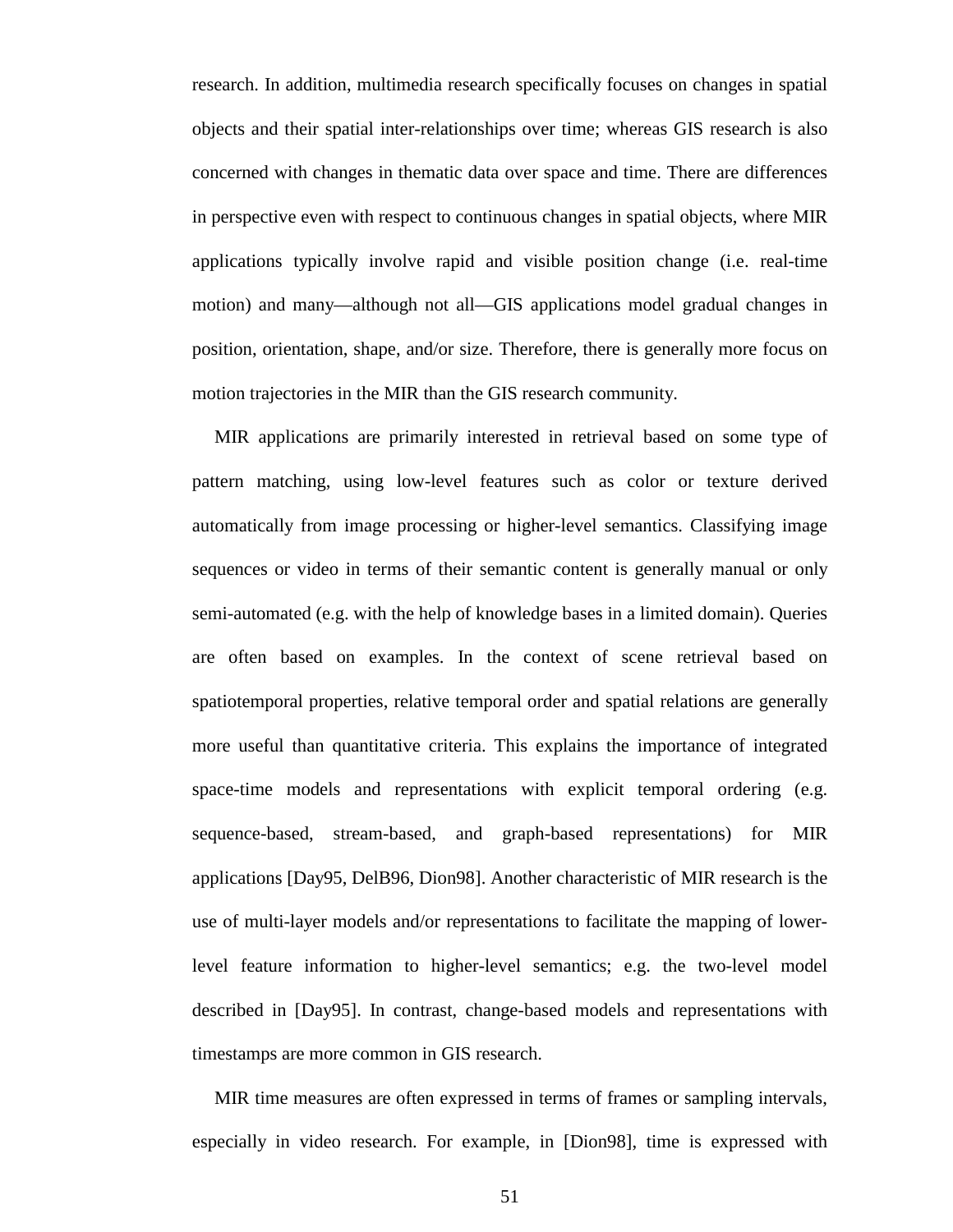reference to a time line internal to a specific object using time ticks. This time dimension does not fit into the categories usual for GIS applications, i.e. valid, transaction, and existence time. Rather than being concerned with multiple time dimensions and valid or transaction time, MIR applications are concerned with relative time ordering within the multimedia artifact itself. Essentially, an artificial time scale is used which expresses time relative to the multimedia artifact or a specific object. These characteristics of MIR multimedia information systems can be understood in terms of the importance of relative temporal order and the focus on multimedia artifacts discussed earlier. In contrast, the goal of GIS applications is to model the real world. Therefore, data is timestamped with a specific time value referencing a *universal* time line approximating real world time, i.e. a time line external to and shared by to all objects in the database. Specific application examples illustrating these differences are discussed further in the next section.

## **2.4 Recent Work in Spatiotemporal Databases**

A comparison of recent research efforts will serve to illustrate current spatiotemporal research issues and directions. As is generally true of spatiotemporal research to date, all of the work discussed here is based on an Euclidean model of space and a linear model of time. The focus is on research proposals that consider both structure and manipulation data model components. The models described here are representative of the different research approaches that have been used in developing a high-level model for spatiotemporal applications in the context of MIRS and GIS.

Fundamental differences between the research projects can best be understood by comparing them with respect to the logical framework (conceptual data model)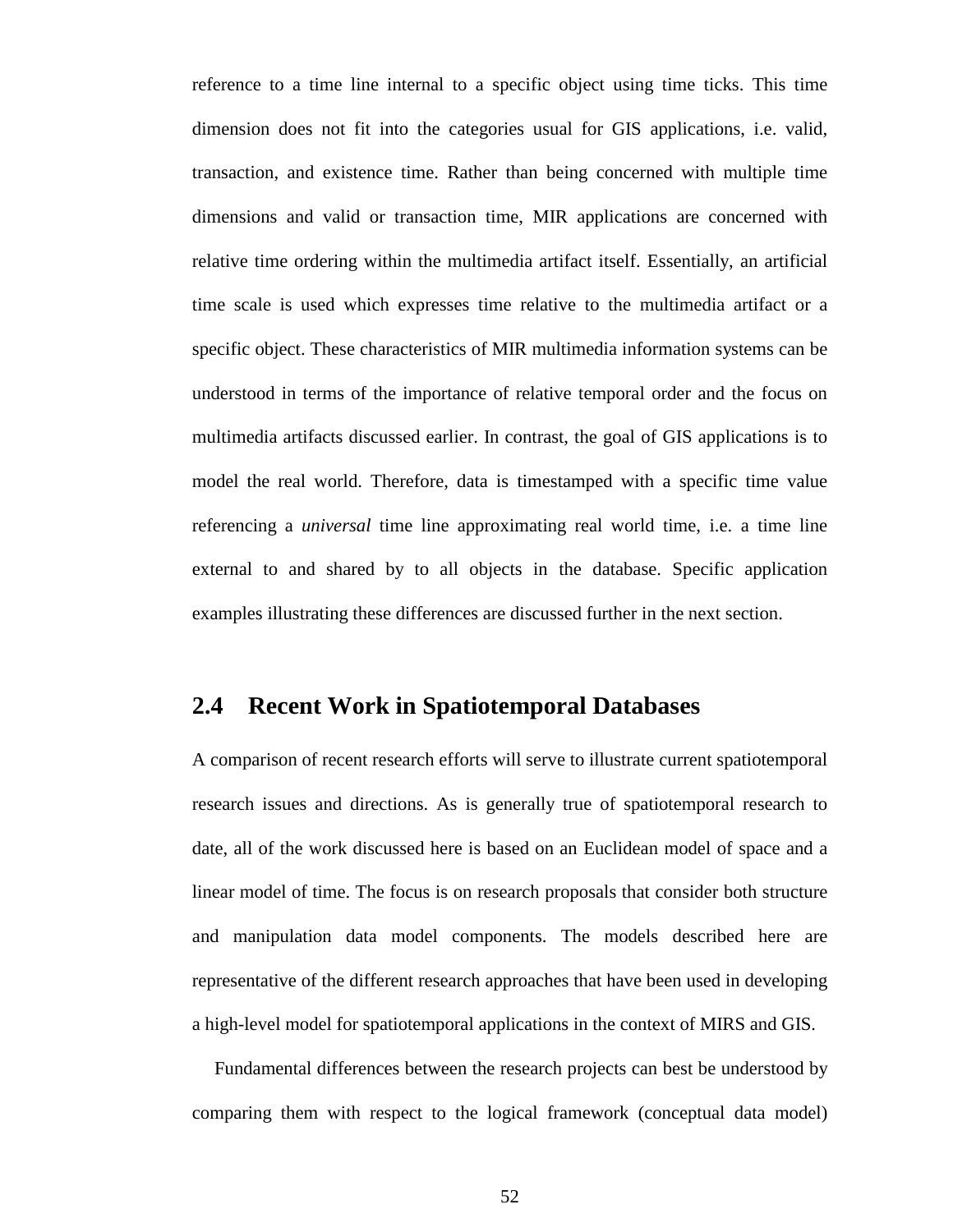adopted and the intended application domain. As we will see, the application domain has clear implications for the space representation used, the time dimensions considered, and the integration of thematic data in the model. Whereas current approaches to spatiotemporal research can be classified based on the intended application domain and its underlying logical framework; other issues, such as data manipulation, are less related to fundamental differences in approach then to an individual researcher's particular interests or focus.

Tables 2.1 and 2.2 summarize the characteristics of MIR and GIS models respectively, based on the issues discussed in Sections 2.2 and 2.3. An examination of the tables shows that the intended application domain is strongly related to the *space representation*, *time dimensions*, and *integration of thematic data* and related to the *space-time model* and *space-time representation*. All of the GIS applications shown except Güting [Guti98] offer a vector representation for spatial properties, all integrate thematic data, and some have more than one time dimension [Beck96, Clar95]. In contrast, image sequence and video applications generally use interval projections to represent spatial data [Arit97, Day95, DelB95], generally do not have any integration of thematic data (except [Dion98]), and all, except DelBimbo [DelB95], have a single time dimension based on artificial time. This is because the focus in image sequence and video processing is on identifying objects using MBRs or MBCs and tracing changes in the object's location or form over time with respect to multimedia artifacts. For the same reasons and as discussed in Section 2.3, spacetime models and representations with explicit ordering are more common in MIR than GIS applications. Finally, the approach of integrating spatiotemporal data into current data models is common to both research communities. This will be discussed further with respect to individual projects below.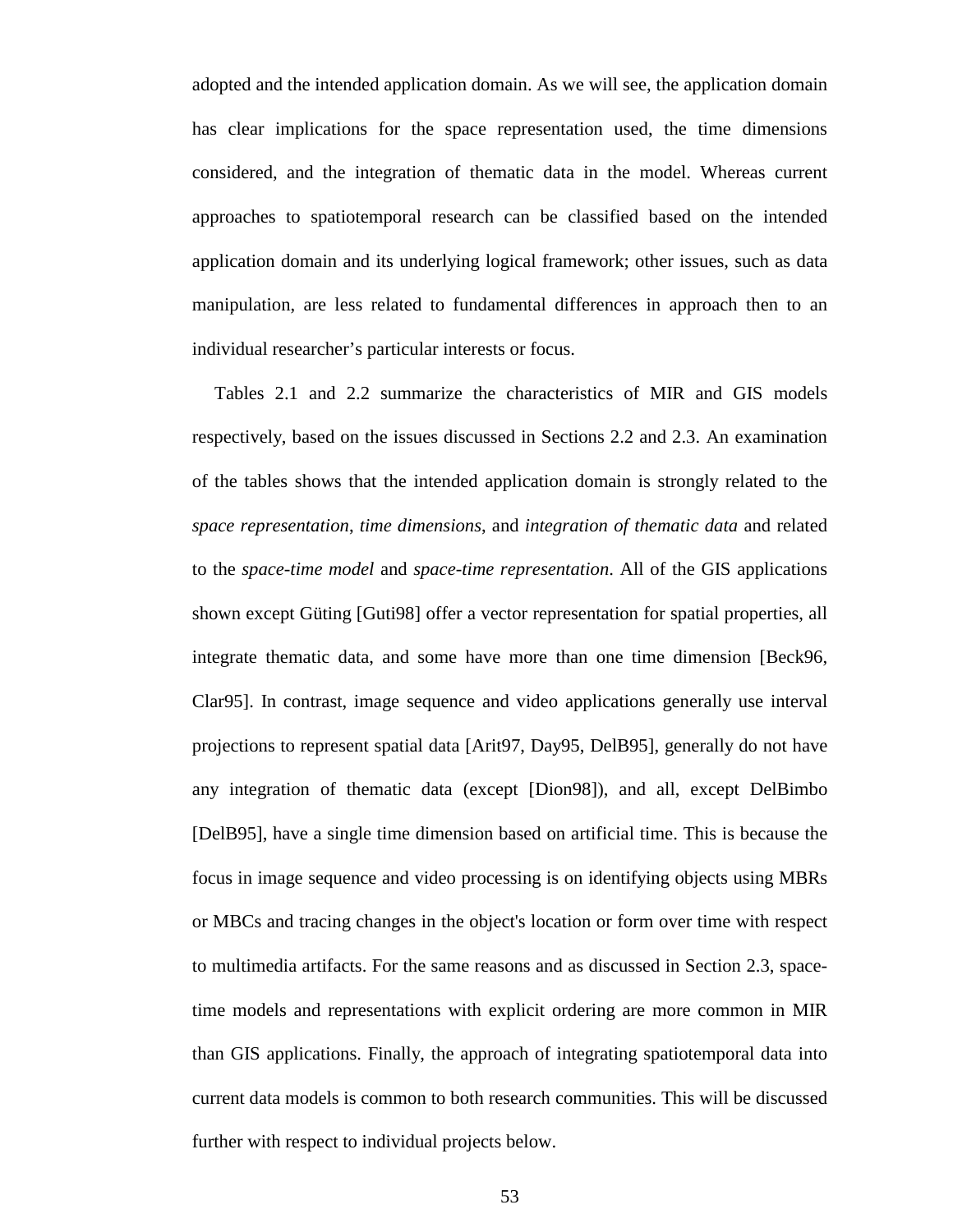# **Table 2.1 Spatiotemporal Models for MIR**

# **(Abbreviations: s. = spatial, t. = temporal, s.t. = spatiotemporal)**

| <b>Author</b>          |                              | Arit97      | Day95           | DelB96      | Dimit97       | Dion98      |  |  |
|------------------------|------------------------------|-------------|-----------------|-------------|---------------|-------------|--|--|
| <b>Application</b>     |                              | image       | video           | image       | video         | multimedia  |  |  |
|                        |                              | sequence    |                 | sequence    |               |             |  |  |
| Data Model             |                              | none        | $\overline{O}O$ | logic       | algebraic     | <b>EER</b>  |  |  |
|                        | <b>Space-Time</b>            | space/time  | time-           | relative    | space/time    | change-     |  |  |
|                        | <b>Model</b>                 | cube        | sequence        | ordering    | cube          | sequence    |  |  |
|                        | Spatiotemporal               | object      | object          | object      | object        | object &    |  |  |
| <b>Support</b>         |                              |             |                 |             |               | attribute   |  |  |
|                        | <b>Thematic Data?</b>        | no          | no              | no          | no            | yes         |  |  |
| <b>Dimensions:</b>     |                              |             |                 |             |               |             |  |  |
|                        | time                         | 1D          | 1D              | 1D          | 1D            | 1D          |  |  |
|                        | space                        | 2D          | 3D              | 3D          | 2D            | 2D          |  |  |
| <b>Representation:</b> |                              |             |                 |             |               |             |  |  |
|                        | space                        | interval    | interval        | interval    | vector/raster | raster      |  |  |
|                        |                              | projections | projections     | projections | combined      |             |  |  |
|                        | time                         | interval    | instant         | relative    | interval      | instant     |  |  |
|                        |                              |             |                 | order       |               |             |  |  |
|                        | integrated                   | composite   | directed        | frame/      | object        | stream      |  |  |
|                        | space-time                   | x, y, t     | graph           | sequence    | motion        | (sequence   |  |  |
|                        |                              | cuboid      | segment         | logic       | trajectory    | of entities |  |  |
|                        | (base s.t. unit)             |             | node            | assertion   |               | or values)  |  |  |
| <b>Timestamp</b>       |                              |             |                 |             |               |             |  |  |
| <b>Granularity:</b>    |                              |             |                 |             |               |             |  |  |
|                        | artificial time              | object      | object          | none        | object        | stream      |  |  |
|                        |                              |             |                 |             |               | element     |  |  |
|                        | transaction-time             | none        | none            | none        | none          | none        |  |  |
|                        | Query                        | no          | no              | logic/      | algebraic/    | logic       |  |  |
| Language               |                              |             |                 | iconic      | trajectory    |             |  |  |
|                        |                              |             |                 | example     | example       |             |  |  |
| <b>Operators</b>       |                              |             |                 |             |               |             |  |  |
|                        |                              |             |                 |             |               |             |  |  |
|                        | metric                       | s.,t.       | s., t., s.t.    | no          | yes           | s.,t.,s.t.  |  |  |
|                        | topological                  | S.          | s.              | $s$ .:      | S.            | S.          |  |  |
|                        | (s. & s.t.)                  |             |                 | expressible |               |             |  |  |
|                        | orientation                  | no          | no              | no          | S.            | no          |  |  |
|                        | (s. & s.t.)                  |             |                 |             |               |             |  |  |
|                        | <b>Allens</b><br>(intervals) | s.,t.       | s., t.          | s., t.      | t.            | no          |  |  |
|                        | set                          | s., t.      | S.              | no          | yes           | yes         |  |  |
|                        | transformation               | yes         | no              | no          | no            | no          |  |  |
|                        | functional                   | no          | no              | no          | no            | no          |  |  |
|                        | other                        | no          | no              | no          | composition   | stream      |  |  |
|                        |                              |             |                 |             |               |             |  |  |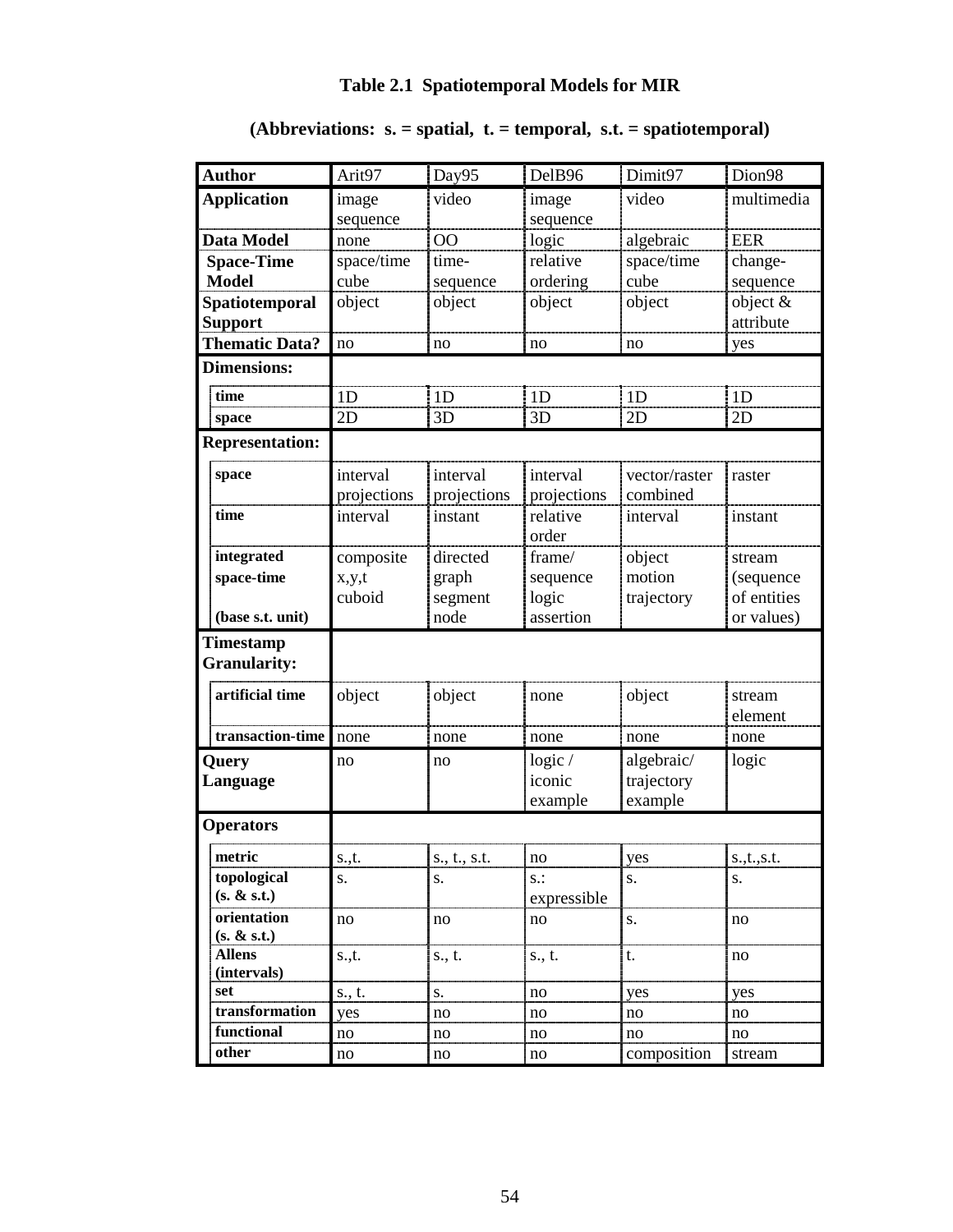## **Table 2.2 Spatiotemporal Models for GIS**

# **(Abbreviations: s. = spatial, t. = temporal, s.t. = spatiotemporal)**

| <b>Author</b>                           |                            | Beck96                  | Clar <sub>95</sub>     | Guti98                   | Faria98                             | Worb92                  |  |
|-----------------------------------------|----------------------------|-------------------------|------------------------|--------------------------|-------------------------------------|-------------------------|--|
| <b>Application</b>                      |                            | <b>GIS</b>              | <b>GIS</b>             | $GIS++$                  | <b>GIS</b>                          | <b>GIS</b>              |  |
| Data Model                              |                            | O <sub>O</sub>          | relational             | any (ADTs)               | 0 <sup>0</sup>                      | OO                      |  |
| <b>Space-Time</b>                       |                            | change-based            | change-                | space/time               | change-                             | space/time              |  |
| <b>Model</b>                            |                            |                         | sequence               | cube                     | based                               | cube                    |  |
| Spatiotemporal                          |                            | attribute &             | object                 | object $&$               | object                              | object                  |  |
| <b>Support</b>                          |                            | composite               |                        | attribute                |                                     |                         |  |
| Thematic data?                          |                            | yes                     | yes                    | yes                      | yes                                 | yes                     |  |
| <b>Dimensions:</b>                      |                            |                         |                        |                          |                                     |                         |  |
|                                         | time                       | 2D                      | 2D                     | 1D                       | 1D                                  | 1D                      |  |
|                                         | space                      | 3D                      | 2D                     | 2D                       | 2D                                  | 2D                      |  |
| <b>Representation:</b>                  |                            |                         |                        |                          |                                     |                         |  |
|                                         | space                      | vector/<br>raster       | vector                 | functional/<br>set-based | vector                              | vector                  |  |
|                                         | time                       | interval or<br>instant  | interval or<br>instant | instant                  | instant,<br>interval, or<br>element | interval                |  |
|                                         | integrated                 | object                  | linked                 | abstract                 | object                              | composite               |  |
|                                         | space-time                 | class                   | relational             | data                     | class                               | x, y, t                 |  |
|                                         | (base s.t. unit)           |                         | tuples                 | type                     |                                     | right                   |  |
|                                         |                            |                         |                        |                          |                                     | prism                   |  |
| <b>Timestamp</b><br><b>Granularity:</b> |                            |                         |                        |                          |                                     |                         |  |
|                                         | valid-time                 | attribute<br>(or raster | object &<br>event      | not<br>applicable        | object                              | spatial<br>unit (object |  |
|                                         |                            | pixel)                  |                        | (continuous)             |                                     | component)              |  |
|                                         | transaction-time           | object                  | object                 | none                     | none                                | none                    |  |
|                                         | <b>Query Language</b>      | OQL/                    | no                     | any (extend              | no                                  | no                      |  |
|                                         |                            | TSQL2                   |                        | w/operators)             |                                     |                         |  |
| <b>Operators</b>                        |                            |                         |                        |                          |                                     |                         |  |
|                                         | metric                     | s.                      | ${\bf S}$ .            | s.,t.,s.t.               | s., s.t.                            | S.                      |  |
|                                         | topological                | S.                      | S.                     | S.                       | s., s.t.                            | S.                      |  |
|                                         | (s. & s.t.)<br>orientation |                         |                        |                          |                                     |                         |  |
|                                         | (s. & s.t.)                | no                      | no                     | no                       | s., s.t.                            | no                      |  |
|                                         | Allens (intervals)         | t.                      | t.                     | no                       | t.                                  | $\mathbf{t}$ .          |  |
|                                         | set                        | S.                      | ${\bf S}$ .            | no                       | $\rm no$                            | S.                      |  |
|                                         | transformation             | no                      | yes                    | no                       | no                                  | no                      |  |
|                                         | functional                 | no                      | yes                    | no                       | no                                  | no                      |  |
|                                         | other                      | no                      | no                     | no                       | no                                  | $\overline{p}$          |  |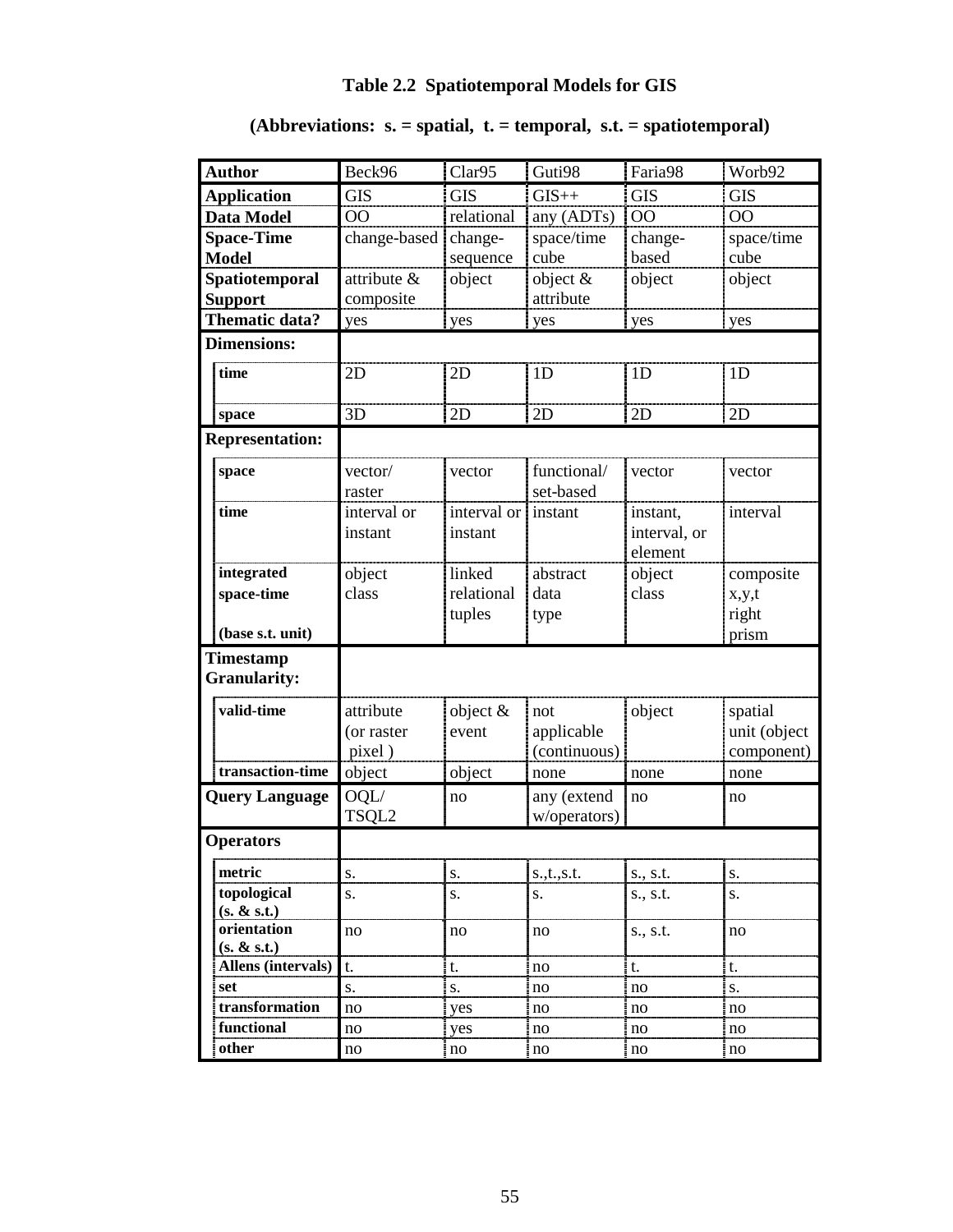An exception to the general trend of extending existing conceptual data models, Aritsugi [Arit97] considers only the representation of spatiotemporal data. Changes in an object's shape, size, position, or existence over time are modeled graphically as a composite MBC (cMBC) with each change represented by a separate MBC on the x, y, and time axes. Each MBC is equivalent to a single MBR extended along the time axis to represent the time period for which the object had that shape. Spatial, temporal, and spatiotemporal queries can then be answered by a sequence of operations on spatial or temporal interval projections. In addition to projection operators, Allen's interval relations, metric operators (start, finish, difference for intervals; area, gravity, difference for MBRs), and basic topological operators for MBRs (disjoint, meet, contain, overlap, equal, direction) are also provided. An additional operator is used to merge temporal interval projections from different spatial versions of an object to answer questions about object (as opposed to version) existence. This method of representation is clearly more optimal for object-based queries (e.g. when did a given object exist?) rather than time-based queries (e.g. what objects existed during a given time period?).

Day [Day95] has a similar approach to that described in [Arit97], i.e. storing a sequence of time and space coordinates for each object. However, computational efficiency is optimized at the cost of significantly increased storage by: (*i*) specifying spatial coordinates of all extant entities at sampled time intervals rather than only after a spatial transformation, (*ii*) pre-computing the total duration of each object, and (*iii*) pre-computing inter-object topological relations at sampled time intervals. Since topological relations and time durations are pre-computed, there is no need to rely on topological operators or an interval merge operator to answer existence queries during run-time. The organizational approach is more sophisticated, with a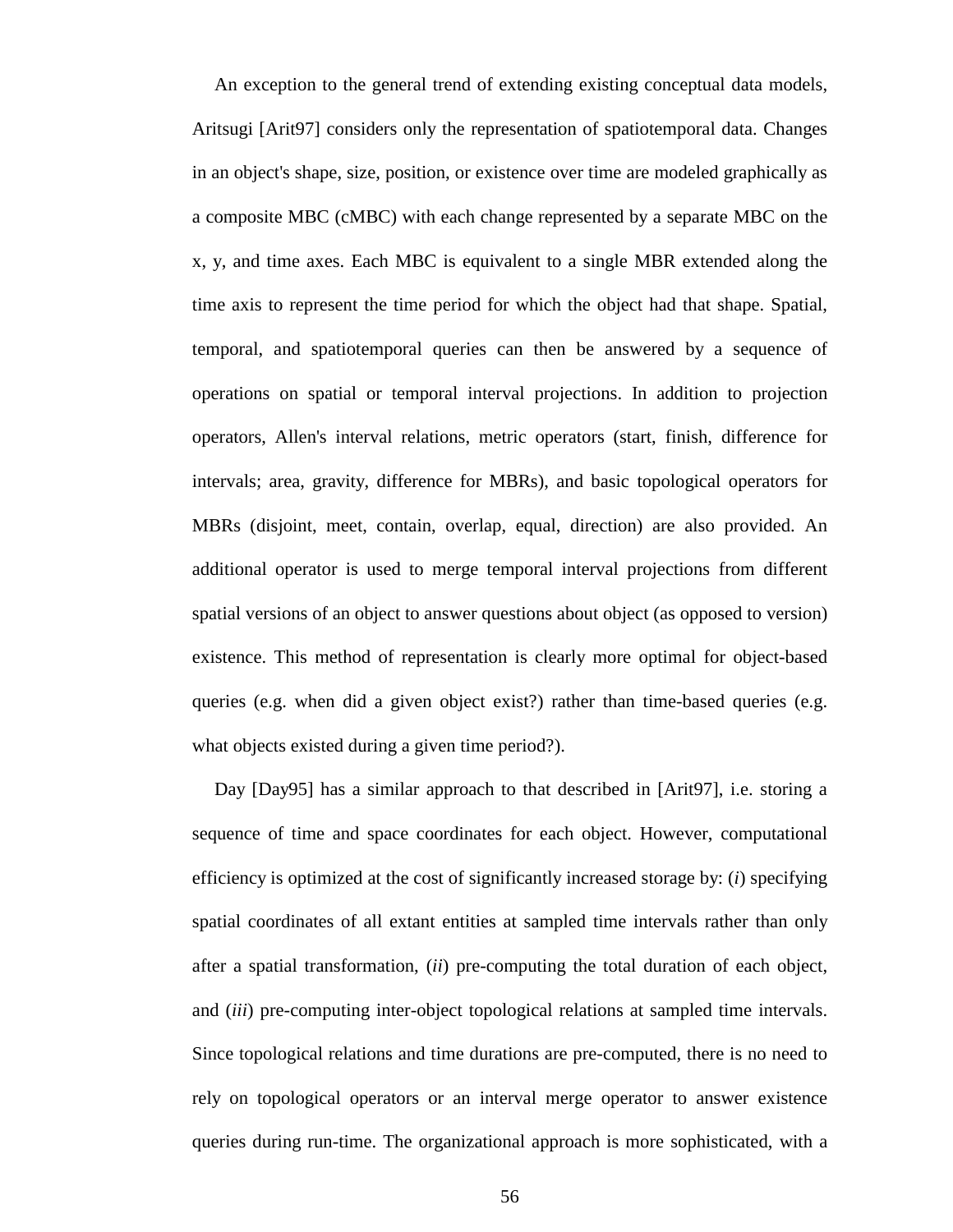directed graph used to index objects (and object versions) by video segment, defined by having a consistent set of extant objects throughout. The appearance of a new object indicates the start of a new video segment. Again, the representation has implications for query efficiency, especially for queries that span multiple video segments. Day [Day95] describes operators similar to those in [Arit97], except for the omission of the merge operator and the addition of spatiotemporal metric operators (displacement and speed). A method of specifying temporal predicates is also provided to allow identification of a video sequence exhibiting a particular sequence of spatiotemporal relations between objects.

An important advantage of the approach described in [Day95] is the attempt to provide a conceptual as well as a representational data model and a mapping between the two. An OO model consisting of a user-defined abstraction hierarchy of logical objects and a schema mapping from logical to physical (i.e. graphed) objects is used to express application-specific semantic spatiotemporal concepts and manipulate data using these concepts. For example, *sinking a basketball* would be mapped into two physical objects (the net and the ball) and related by the topological operator *contain*.

Another MIR model based on change-sequences focuses on change in composite entities and continuous change processes rather than on changing topological relationships. Dionisio [Dion98] generalizes a time-based stream model for multimedia and simulation applications. An ER model extended with OO features such as complex attributes, aggregation, and methods is extended further with multimedia and stream types. Multimedia types include image, image sequence, video, free text, audio, and speech.

57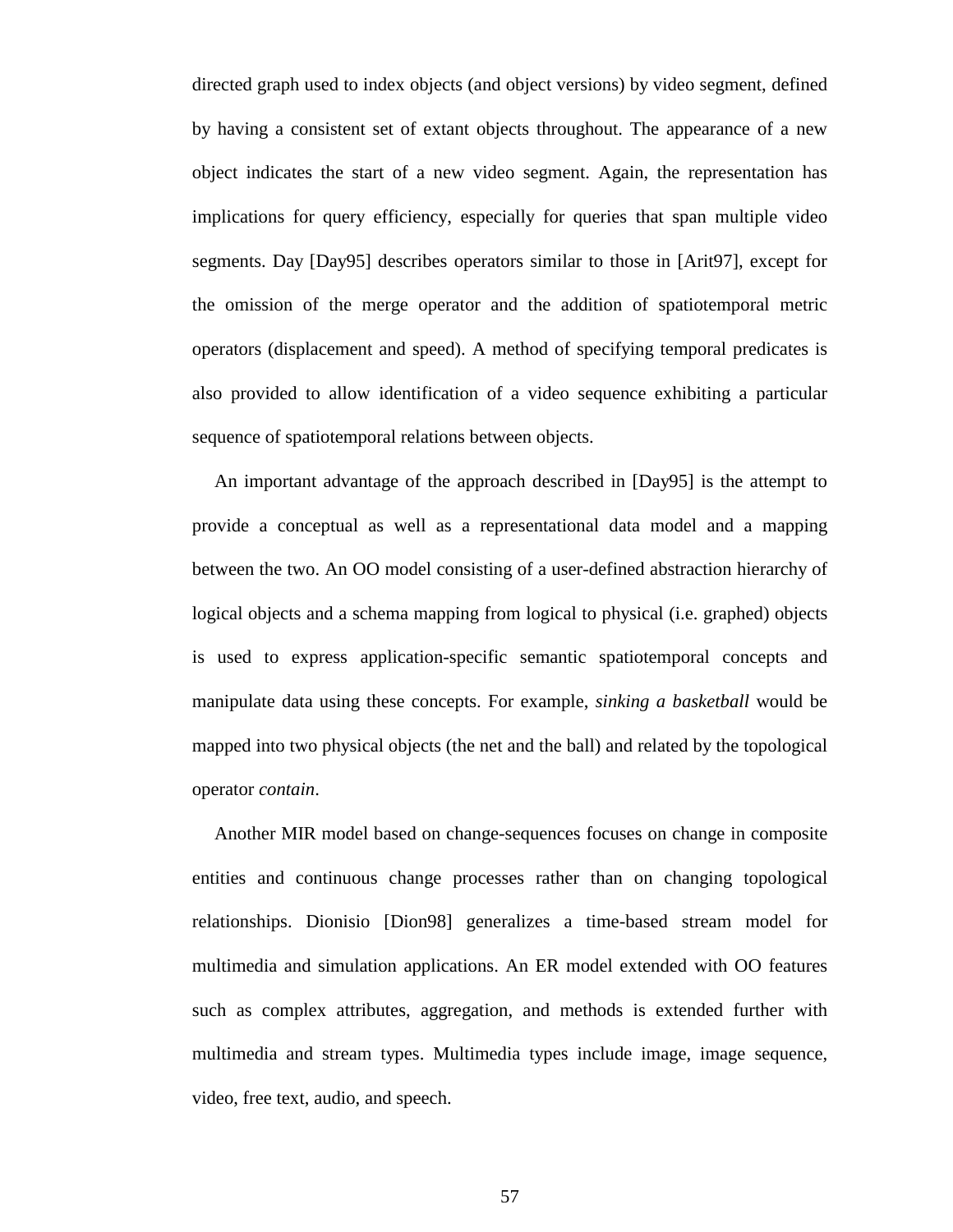Stream types, which are either discrete or continuous, consist of timing information for the stream and data elements. The data elements in a discrete stream consist of finite sequence of ordered (i.e. indexed) and timestamped data values. Data values corresponding to intermediate times may be assumed to be stepwise constant (e.g. between frames of a video) or be determined by an interpolation function (e.g. for simulation). The data elements in a continuous stream consist of a function from a closed, bounded interval of indices to an infinite number of timestamped data values. Special stream operators are defined to return new stream(s) whose elements satisfy specified predicate(s).

Time is modeled relative to an individual stream, i.e. the time associated with a data value is in ticks or seconds elapsed since the beginning of the stream. The stream's timing information maps ticks to seconds (i.e. frequency of ticks per second). The data value can be atomic or composite, where each composite could be of multimedia or stream type. In this way, streams of streams can be defined. A multiple stream type for synchronization of a set of streams is also defined, consisting of synchronization information and the stream set.

Aritsugi [Arit97], Day [Day95], and Dionisio [Dion98] all store specific time values for object versions. In contrast, Del Bimbo [DelB95] records only relative temporal orderings and provides a model that easily copes with both relative and exact specifications of spatial data. Spatial object data is recorded using a variation of interval projections (expressed in terms of regions). A spatiotemporal logic is described using static assertions to represent object locations and spatial relationships within a frame which are then combined into temporal sequence assertions using temporal logic (i.e. booleans and temporal operators such as *until*, *eventually*, and *always*). Relative ordering of space or time can easily be expressed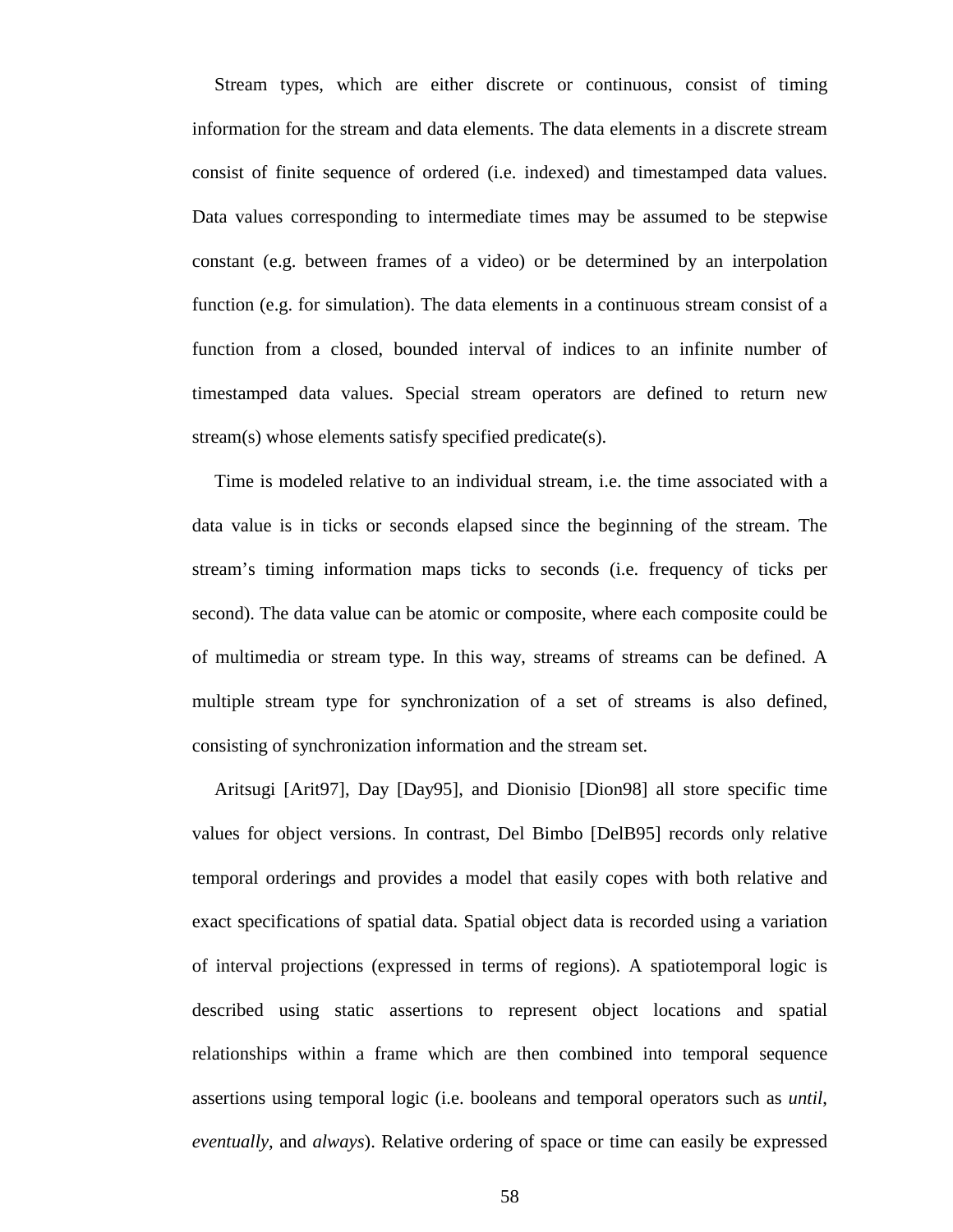using this logic. Since the work is directed mainly towards content-based image retrieval, this relative ordering facilitates matching pictorial query to database sequences. This is especially important for the query by example facility, where graphic sketches of desired image sequences are automatically converted to spatiotemporal logic assertions and compared for similarity with existing assertions in the database. As discussed previously in Sections 2.2.4 and 2.3, the use of exact measures would tend to obscure rather than aid in identification of similar spatiotemporal patterns, especially considering the additional imprecision introduced by the use of graphic rather than image data. The major contribution of this work is providing a formal language for expressing spatiotemporal concepts. However, there are serious questions as to processing and storage efficiency of a logic-based approach to spatiotemporal data modeling, especially as regards algorithms used to match logic assertions. In addition, the relative ordering used by this model precludes the possibility of metric measurements for time.

In later work, Del Bimbo [DelB96] introduces spatial and temporal markers (a point on an object and a frame index respectively) to increase the expressiveness of his model by allowing qualitative expression of metric distance relations in space (e.g. near, far) and time (e.g. soon, not-soon). Spatial properties of objects are then represented by a set of representative points instead of interval projections. However, this is an awkward solution since representative points and markers must be explicitly specified and raises further questions of efficiency depending on the number of representative points used for an object. Furthermore, since no exact measurements are stored, only qualitative metric measurements are possible.

The most significant difference between the model proposed in [Dimit97, Golsh94] and other MIR models reviewed, is that spatiotemporal video semantics is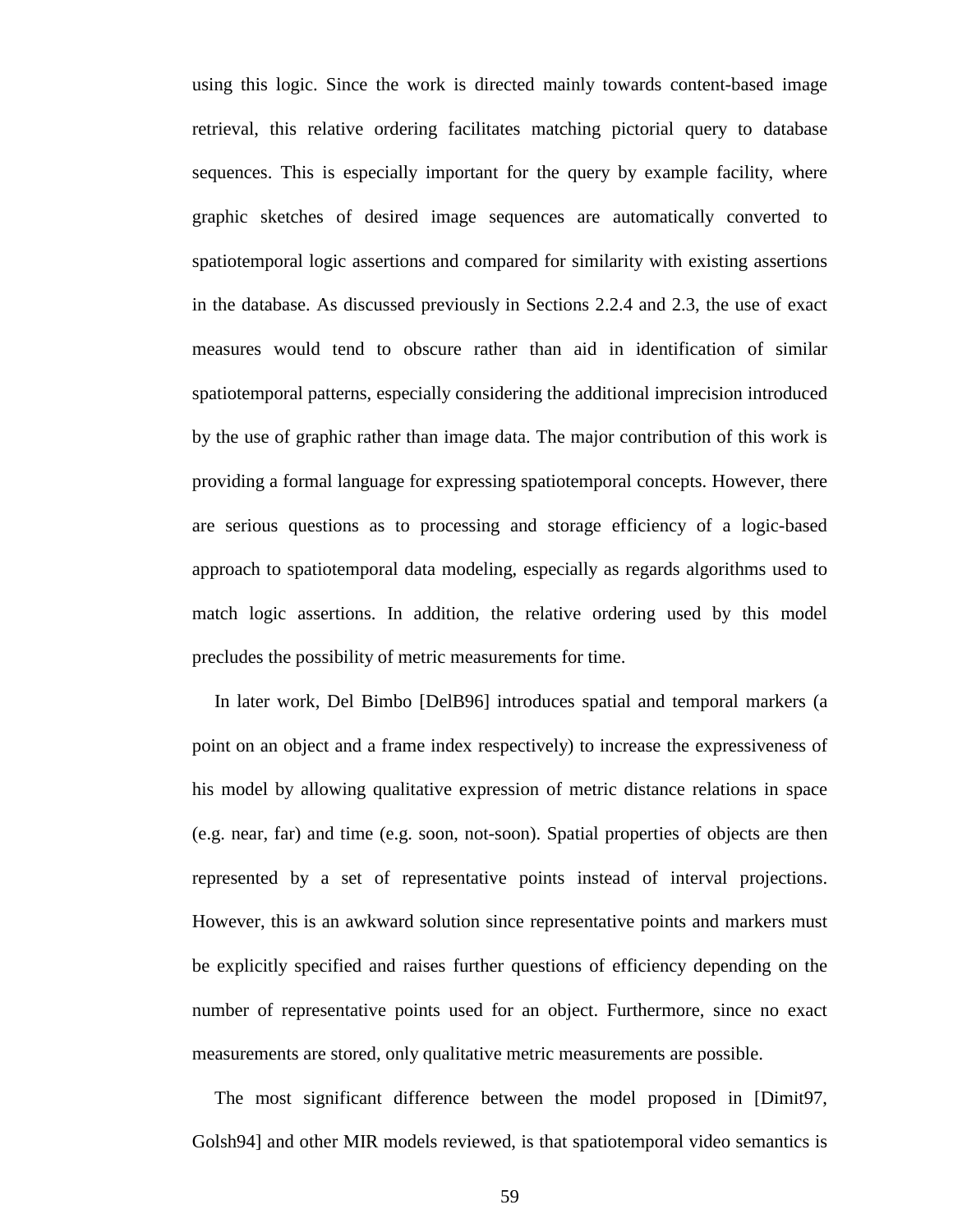captured in terms of object trajectories. The trajectory curve is interpolated and trajectory attributes (i.e. path length, velocity, and acceleration) estimated from point samples, assuming both discrete objects with rigid boundaries and continuous motion. The trajectory is calculated using the object centroid. Knowledge-based inferences of higher-level motion semantics are then used to associate object trajectories with domain-specific activities such as driving a car in a straight line. To do this, the activities of composite semantic entities consisting of multiple spatial object sub-parts are considered by combining information on the sub-parts' relative spatial positions, relative timing of their motion trajectories, and interactions. An algebraic query language is defined consisting of system defined object types and operators and user defined (domain specific) object types and operators, where a set of object instances is associated with each specified type. Formal algebraic expressions can then be composed based on a set constructor specifying the objects of interest and selection conditions, including spatial, temporal, and spatiotemporal selection criteria. An iconic visual query language based on the same algebraic framework allows users to specify queries based directly on an input (i.e. sketched) object trajectory.

Worboys' work [Worb92], although for GIS rather than MIR applications, is most similar to that proposed by Aritsugi [Arit97], in that he proposes that queries be decomposed into operations on spatial and temporal projections. Since the spatial data investigated consists of irregular polygons rather than MBRs, spatial properties are represented by vectors instead of interval projections and an object version is represented by a right prism rather than a cuboid. In addition, Worboys [Worb92] provides a more comprehensive model at a higher conceptual level which can model spatial and thematic aggregation (including collections) and inheritance. An OO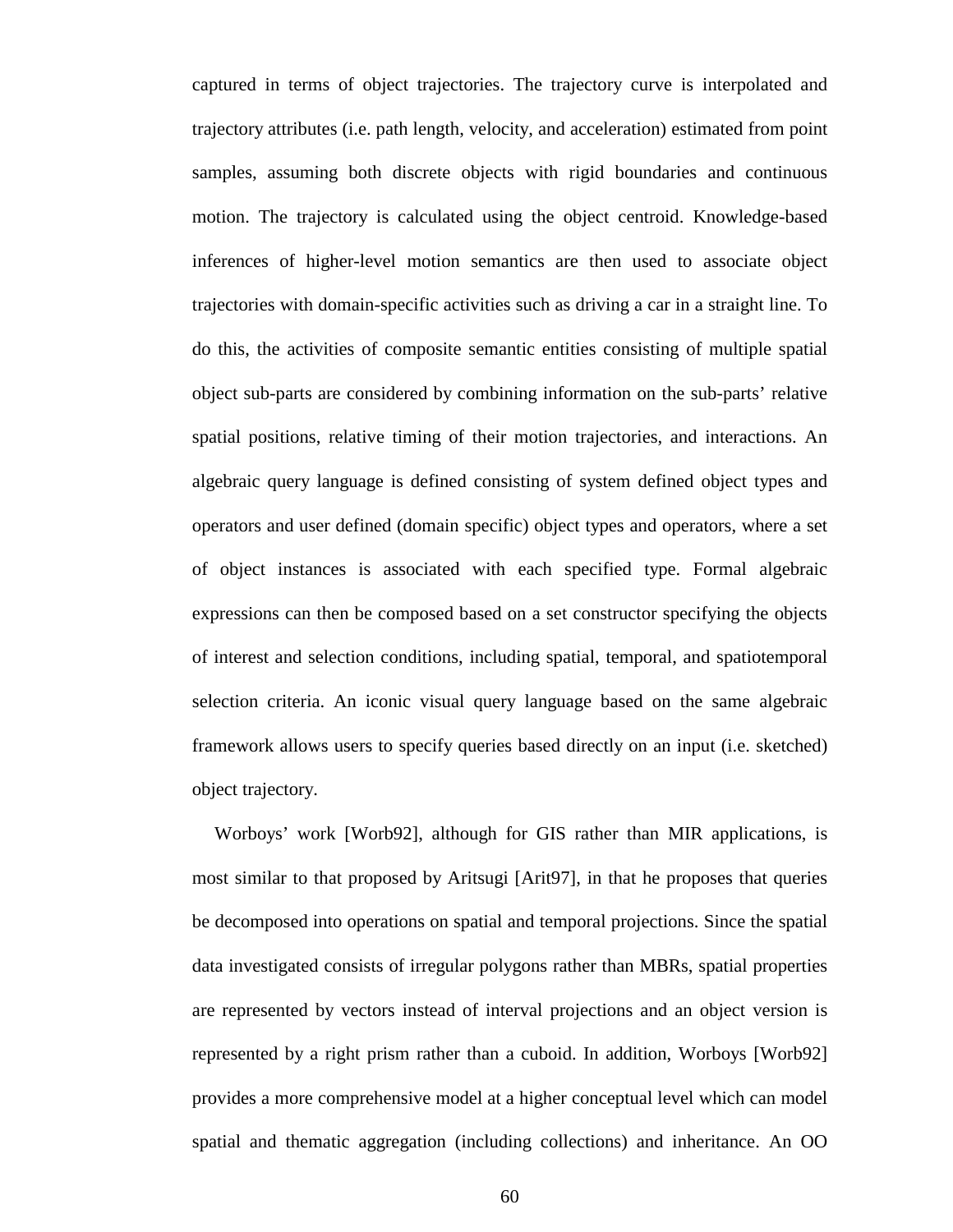model is used to represent a real world object consisting of multiple spatial sub-units and thematic attributes and to allow definition of new object-types using inheritance. He also gives an extensive classification of 0D-2D spatial object types and operations including a full range of topological, set-based, and geometric operators.

Since queries cannot be completely decomposed into operations on space and time interval projections in models intended for the GIS domain, other operations must be explicitly provided to describe spatial and spatiotemporal manipulations. Hence, the development of higher level operators is important for these applications. Whereas the previous models discuss only interval intersection, Worboys [Worb92] includes a more complete range of set-based operators (i.e. equality, membership, subset, intersection, union, difference, cardinality). Additional topological and geometric operators relevant to a vector-based rather than interval-based space representation, such as interior, boundary, extremes, inside and perimeter, are also discussed. For the same reason, Allen's interval relation operators are only provided for time and not space. Overall, Worboys [Worb92] clearly provides a more comprehensive conceptual model. However, a weakness of this model is the oversimplifying assumptions that thematic attributes are constant throughout spatial components and that only spatial components have temporal properties. No provision is made for modeling historical thematic data.

In [Faria98], spatial and temporal properties are added to an object class definition by associating it with pre-defined temporal and spatial object classes. As in [Worb92], this solution is not suitable for representing spatially or spatiotemporally dependent thematic attributes, as the timestamp and spatial locations are defined only at the object component level. Operators are defined for retrieving temporal properties of an object and spatial properties (including metric

61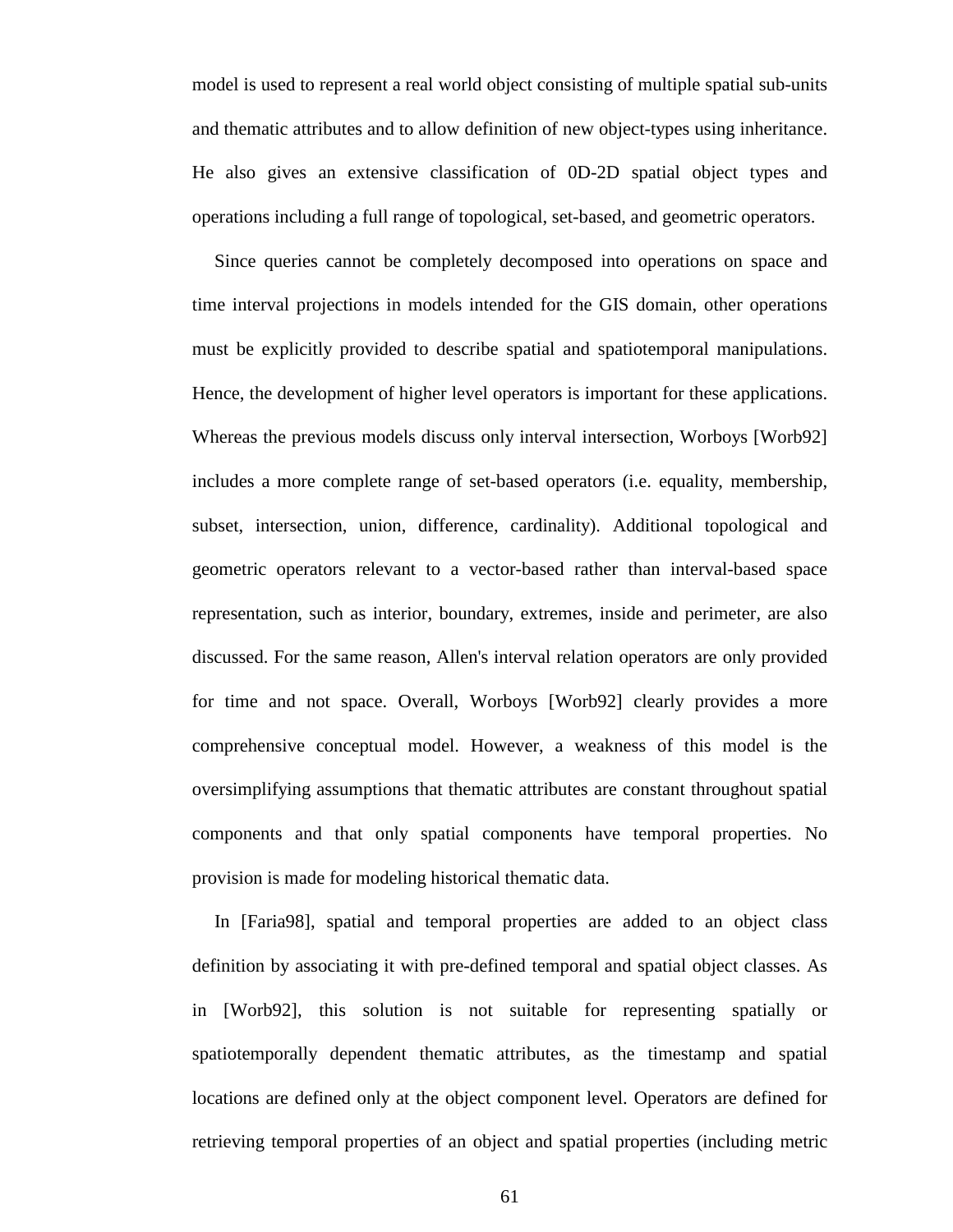properties) of an object, possibly at a specific time. Temporal operators based on Allen's interval relations [Allen83] and metric, orientation, and topological spatial and spatiotemporal operators are defined for pairs of objects.

Becker [Beck96] proposes an OO model with more powerful spatiotemporal modeling than in [Faria98, Worb92]. It supports flexible association of temporal properties with spatial and thematic data. In [Worb92], a time interval can be associated only with a whole spatial unit (which may be a sub-unit of an object). Temporal concepts are generalized and formally incorporated into the OO model in [Beck96] by allowing timestamps to be associated (*i)* with any attribute, whether simple or complex (i.e. aggregated objects), spatial or thematic, or (*ii*) with any relationship between objects. Timestamps can be either intervals or instants. Furthermore, temporal, thematic, and temporal-thematic properties can be specified across spatial extents through parameterized raster representations of space. This is achieved by associating thematic data with each byte location of the raster array. Temporal variation is then modeled through timestamps associated with spatial and thematic data at each raster array location. This means that a single raster location can be associated with both historical spatial contents (e.g. indicating intensity and color at that location) and associated thematic information. Vector representations are used to model cases where thematic data is constant within each spatial version of an object.

An extensive hierarchy of base spatial classes are pre-defined for zero to three dimensions (0D-3D) and for both vector and raster representations in [Beck96]. Spatial application classes can then be defined as extensions of these classes through the use of inheritance and method redefinition. Both object-based and field-based spatial models can be accommodated through the use of geometric and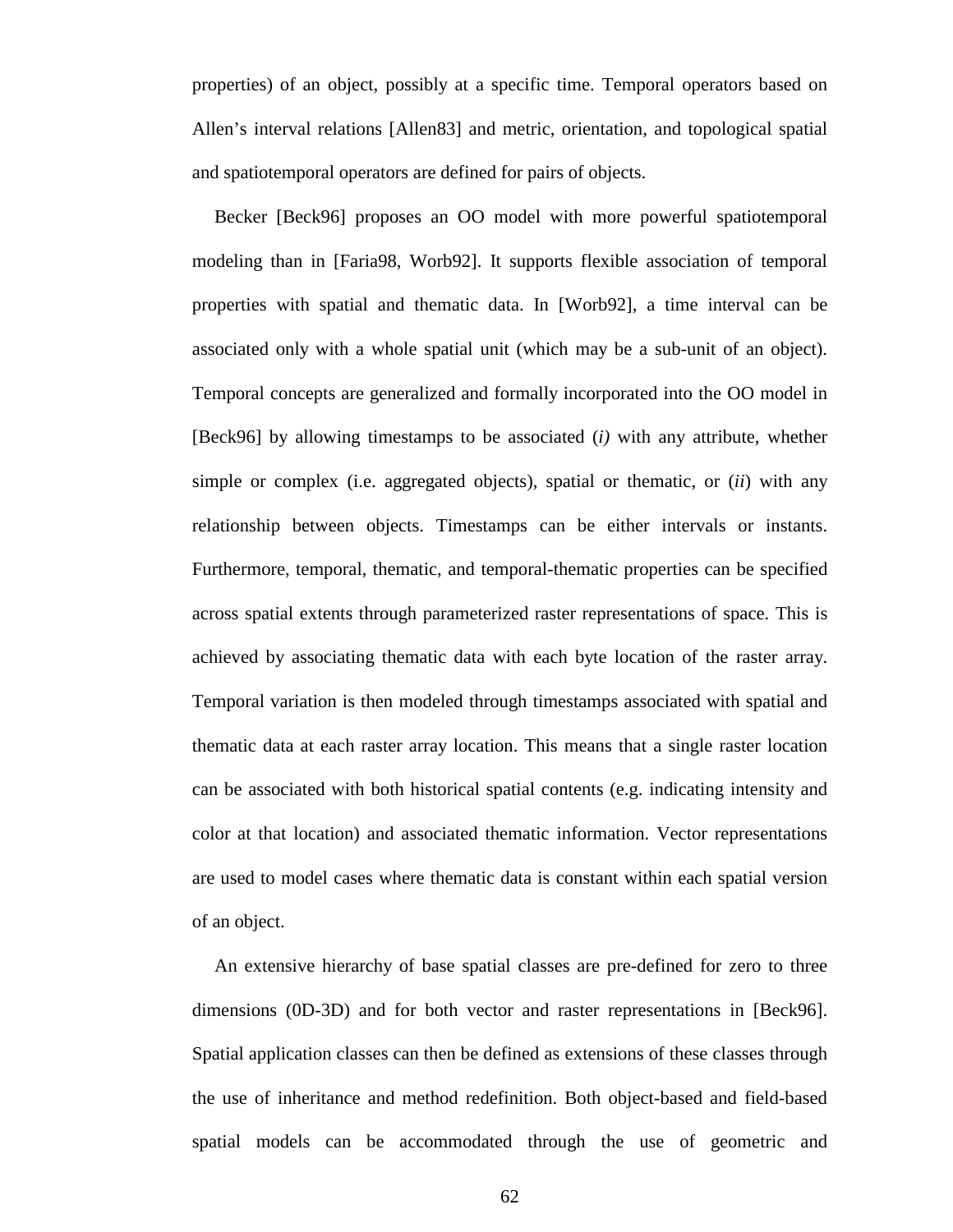parameterized thematic attributes. Basic topological and geometric, center, bounding-box, and intersection operations are extended for 3D objects (e.g. volume) and Allen's interval relations are incorporated for time intervals.

Erwig [Erwig99] and Güting [Guti98] systematically explore generic types and operations required to model spatiotemporal data, especially data involving continuous movement of geometric entities. Both spatiotemporally dependent attributes and temporally dependent spatial objects are supported. They define ADTs to be used to extend existing models with spatiotemporal semantics. Functions are used to define the semantics of operations on moving objects.

Claramunt [Clar95] uses the relational model to integrate thematic, temporal, and spatial data organized using the principal of an event-based model of change. Thematic, spatial, and temporal data are stored in separate tables with bi-directional domain links between these tables to represent objects and events. Temporality (i.e. temporal data) is represented through the combined use of object versions and events, stored in separate tables. Therefore, the thematic properties of objects, the spatial properties of objects, temporally ordered objects with timestamps, and temporally ordered events with timestamps are each represented in a separate relational table. Each object version is represented as a separate tuple in the object table with domain links to the spatial and thematic attributes associated with that version. Each event is represented as a separate tuple in the event table with bidirectional links to the object-versions involved in that event.

The event-based view of time assumes that every new object version is the result of some event, which may or may not involve multiple objects. Therefore, the event is adopted as the central organizing principal and timestamps are associated with both events and object versions. Descriptive information associated with each event

63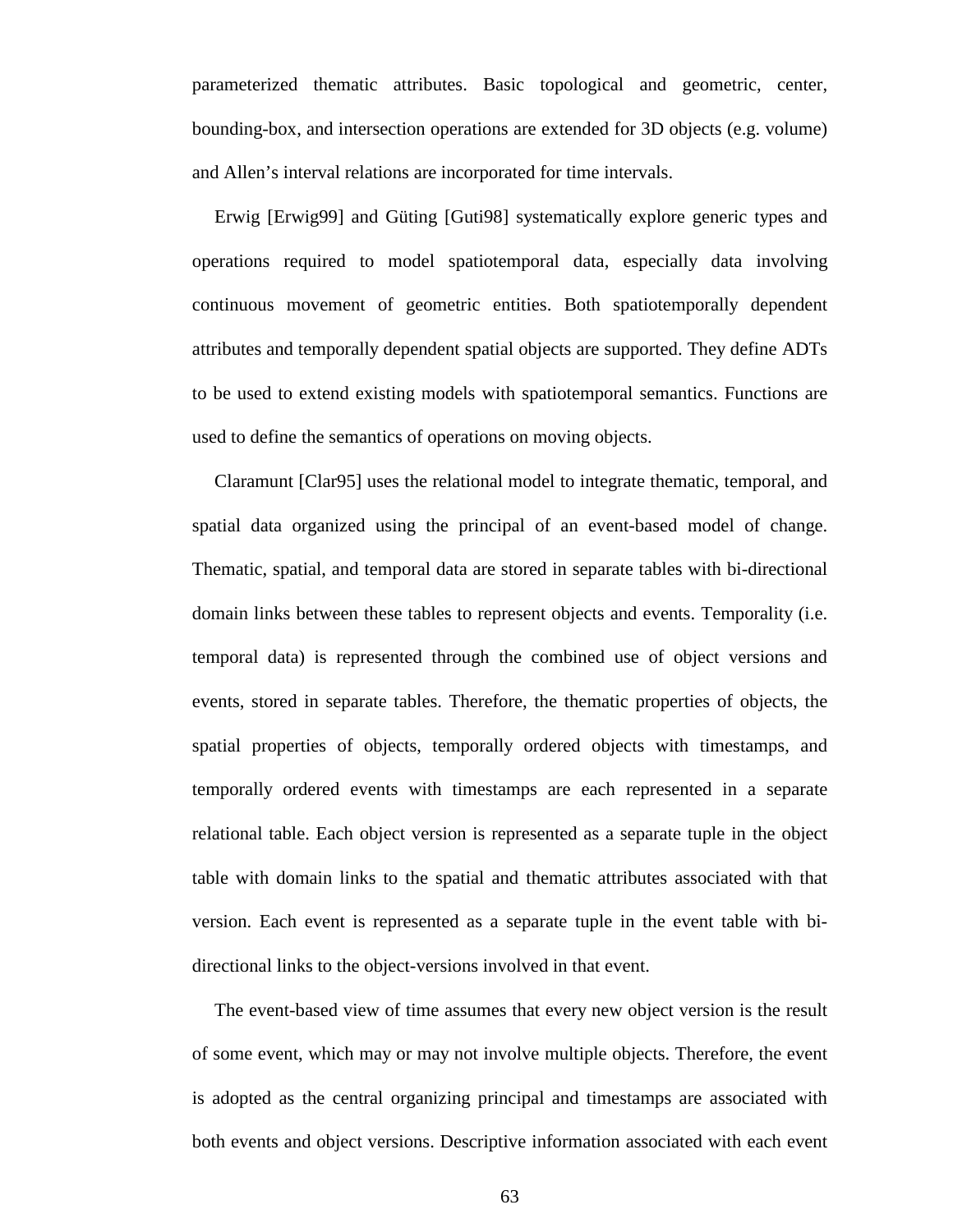serves to explicitly record the functional relationships underlying the creation of the resulting object versions. In this way, time is associated only indirectly with attributes through object-version links.

Past, present, and future data are stored in separate tables to ensure that the volume of historical data does not affect access to current data. This is the only one of the spatiotemporal models discussed to consider future time; however, it still assumes a linear model of time since it requires that different versions of an object be discrete.

Spatial and temporal operations are mentioned; however, the focus is on spatiotemporal operations including object transformations and inter-object functional relationships. Spatiotemporal transformation operators include singleobject transformations and multiple-object restructuring. Single-object transformations are further subdivided into changes in shape (e.g. deformation), size (e.g. shrink, expand), position (e.g. move), or existence (e.g. appearance, disappearance). Restructuring includes union, split, and re-allocation. Functional operators are used to model the underlying semantics of inter-object relationships. A set of functional relationships classified as replacement or diffusion functions are enumerated specifically for describing event cause-and-effect semantics in GIS applications.

This spatiotemporal model is unique in its ability to model the underlying causes of change. However, it may be awkward for those application domains where certain attributes may vary continuously in time (or where the underlying functional relationships causing change are not well understood or extremely complex) to model each change as a separate event and object version.

64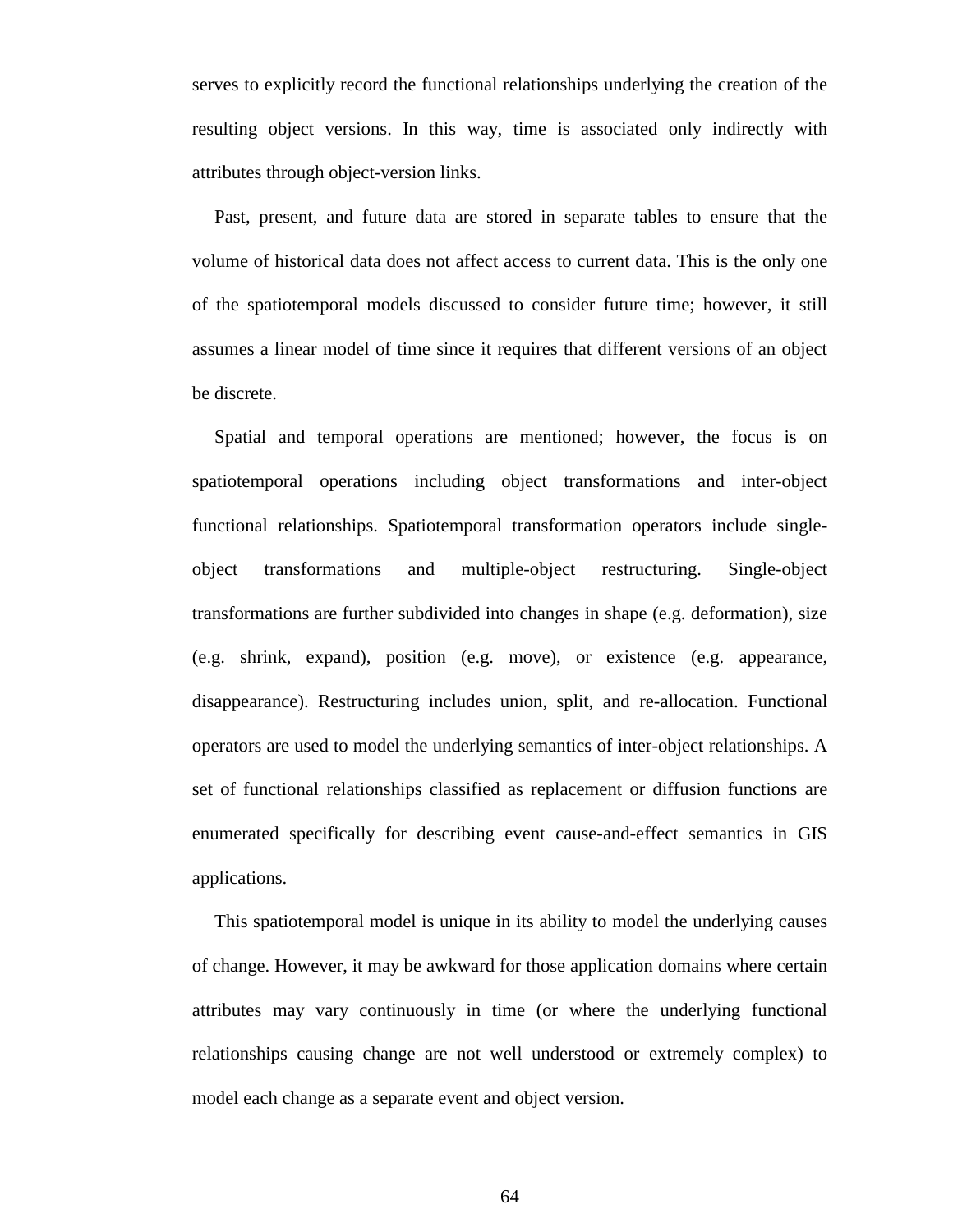#### *Timestamp Granularity and Time Dimensions*

Of all the projects using timestamps, only Becker [Beck96] and Dionisio [Dion98] are able to timestamp at the attribute level (equivalent to the stream element for [Dion98]). Becker [Beck96] uses attribute level timestamps for valid-time. These include timestamps for complex and multi-valued attributes (i.e. timestamping class relationship links and attribute collection members respectively). Claramunt [Clar95] timestamps at the object and event level and Worboys [Worb92] at the object component level. All others timestamp only at the object level, i.e. each different object version has a timestamp.

Only two papers [Beck96, Clar95] address the issue of multidimensional time. Becker [Beck96] distinguishes between suitable levels of timestamp granularity for valid (attribute level) versus transaction (object level) time. He recognizes, on the one hand, the need to minimize redundancy for versions involving change in just one or two attributes and, on the other, the need to facilitate rollback and recovery and take advantage of implemented OO versioning mechanisms to implement transaction timestamps. Obviously these justifications are somewhat contradictory. Application domains where transaction time is potentially queried (rather than just being used for recovery) might require a finer level of granularity for transaction timestamps as well.

Claramunt [Clar95] associates two different timestamps with each object version. However, only one sequence of object versions is defined by the version links, so there is no provision made for possible differences in ordering in valid versus transaction time. By assuming that the ordering in both time dimensions is identical, the value of the modeling technique for multiple time dimensions is effectively weakened.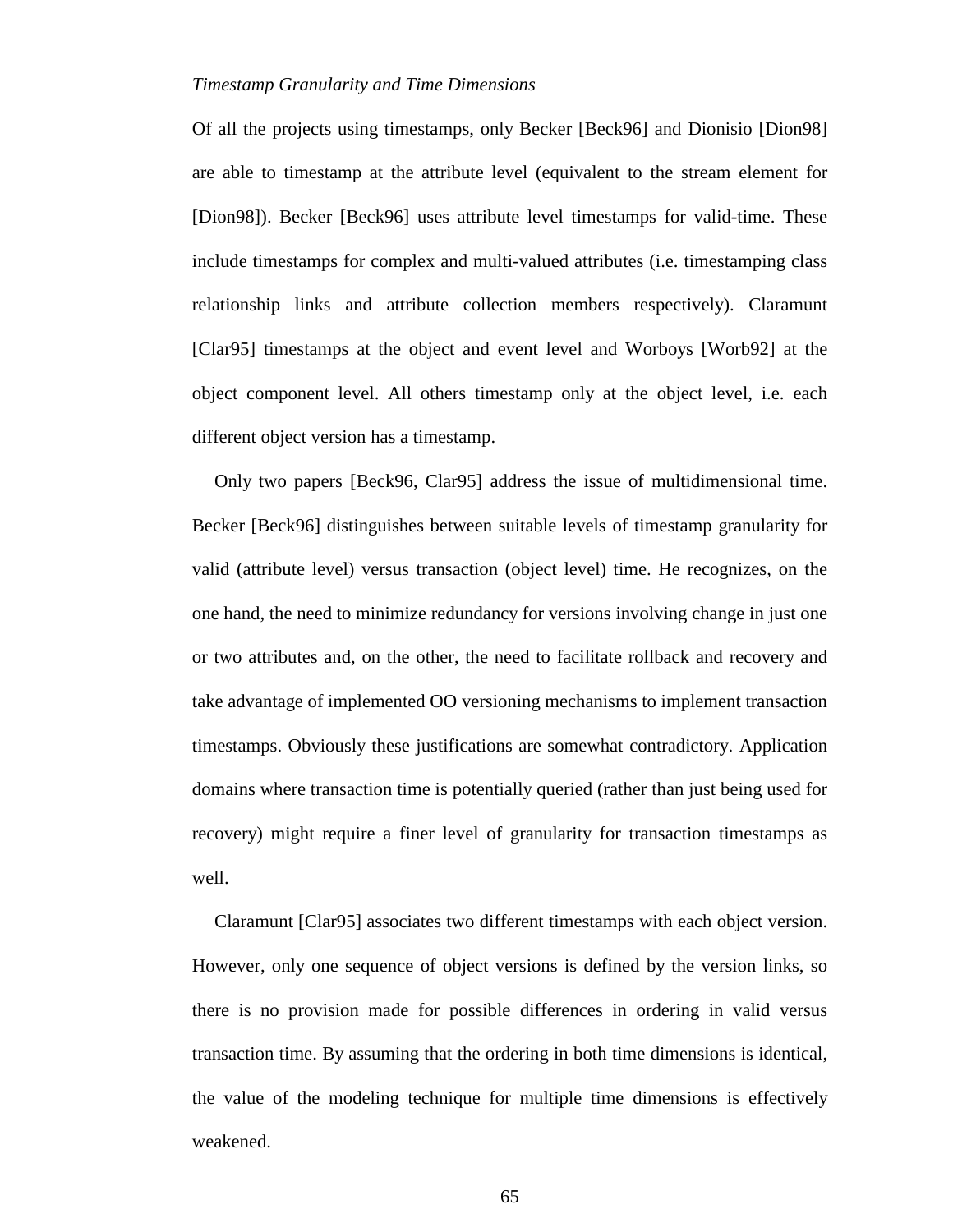#### *Operators*

With the exception of Del Bimbo [DelB95], all of the models provide some metric operators. Day [Day95] considers spatial, temporal, and spatiotemporal metric operators (e.g. displacement and speed). Basic topological operators and the setbased intersection operation are considered by most of the authors, although they would have to be expressed using logic assertions in [DelB95]. The most comprehensive discussion of geometric and topological operators can be found in [Worb92]. All models use Allen's relations for time. Research in multimedia application domains, which uses interval projections to represent space, also applies the relations to time.

The most extensive discussions of spatiotemporal operators, including higher level operators incorporating underlying spatiotemporal semantics, are provided in [Clar95, Faria98, Guti98]. The introduction of functional relationships in [Clar95] is based on the claim in [Pequ95] that timestamps alone are not sufficient for representation of underlying spatiotemporal semantics of GIS applications involving cause-and-effect data relationships. Instead, there must be explicit logical representation of the transformation events themselves including information on the entities involved, event duration, and the nature of the underlying transformation process. Pequet's work [Pequ95] is based on a field-based spatiotemporal model. Claramunt's primary contributions [Clar95] are (*i*) providing an analysis of which functional relationships were important for GIS and (*ii*) incorporating an explicit model of events into an existing object-based spatiotemporal model. Güting [Guti98] and Erwig [Erwig99] provide generic operators for moving objects. Faria [Faria98] focuses on retrieval of object geometries and metric measurements at a given time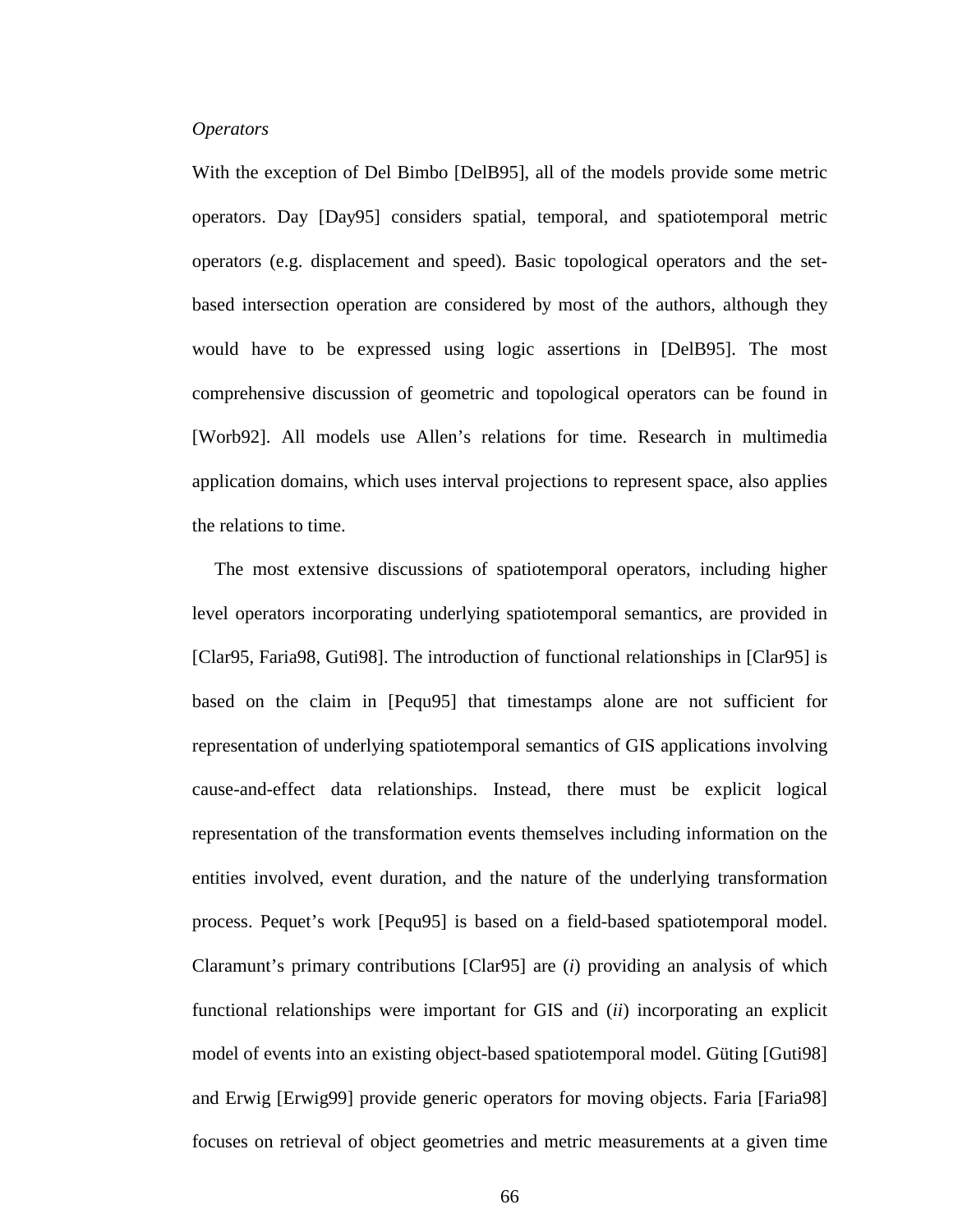and predicates relating to the orientation or topological relationships of two objects at a given time.

#### *Representation, Query and Query Languages*

Representational organization of spatial, temporal, and, in some cases, thematic data affects not only the range of query types that can be answered, but may also affect the relative efficiency for different query types. A detailed discussion is beyond the scope of this thesis, but an example will serve as an illustration. For example, a representation that facilitates retrieval of object inter-relations at a particular point in time, as in [Day95], will be less suitable for tracing change in the spatial characteristics of a given object over time. The latter task might require search and retrieval across non-contiguous graph segments in [Day95], but would be contained in a single cMBC in [Arit97] or composite right prism in [Worb92].

Spatiotemporal query languages developed to date tend to reflect the application domain and functionalities of interest to the given researcher. The development of a formal logic-based spatiotemporal query language in [DelB95, DelB96] is very expressive and highly suitable for pattern-matching. However, it is not suitable as a user query language due to the complexity of query formulation and raises questions of efficiency even as a basis for automated icon-based description generation and similarity matching. The textual and visual algebraic query languages defined for the spatiotemporal model proposed in [Dimit97, Golsh94] are similar to those proposed in [DelB95, DelB96] in that their focus is pattern-based retrieval from a multimedia database, although the query language in [Dimit97, Golsh94] further provides for video composition and editing. The query languages described in [DelB95, DelB96, Dimit97, Golsh94] require some degree of manual user assistance to specify the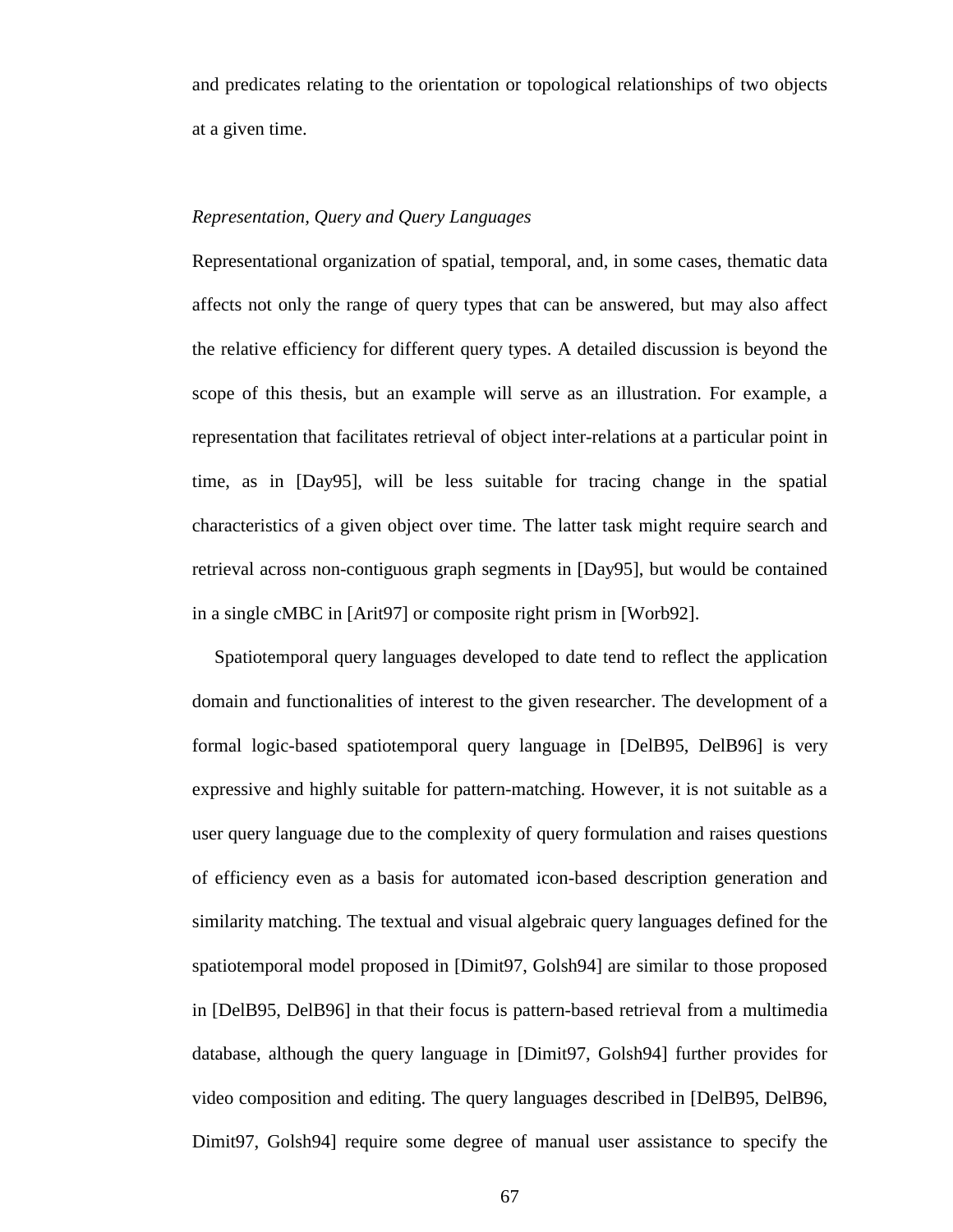spatiotemporal semantics of the data, which is problematic in the case of large multimedia databases. This user assistance involves drawing graphic sketches that can automatically be converted to spatiotemporal logic expressions for each catalogued or query image in [DelB95], selecting representative point markers in [DelB96], and specifying the user-defined data types and operators for a given domain in [Dimit97, Golsh94]. In addition, these query languages share the same problem typical of formal algebraic or logical query languages: users find it difficult to formulate or understand logic or algebraic query expressions as noted in [AlK99].

Another more intuitive query option is query by example, involving similarity matching between query and catalogued graphics or images. In the spatiotemporal context, a query example can consist either of several graphic sketches showing discrete changes in relative object positions and inter-relationships [DelB95] or sketched trajectories representing continuous object motion [Dimit97, Golsh94]. Other spatiotemporal models not reviewed here that allow trajectory-based retrieval from video are discussed in [AlK99, Yosh99]. Of these, the model proposed by Dagtas [Dagt98] is notable in that it allows specification of multiple object trajectories using petri-nets whose places represent individual object trajectories and hierarchical organization reflects the relations [Allen83] between their associated temporal intervals.

Although more intuitive for the user than the use of formal query languages, measuring similarity based on examples can be more difficult since the specific information needs of the user are not explicitly expressed. For example, if two objects move apart and change orientation in the example sketches, are both changes relevant to the specific user query?. Furthermore, *query-by-example* is suitable for only certain classes of spatiotemporal queries relating to changes in spatial objects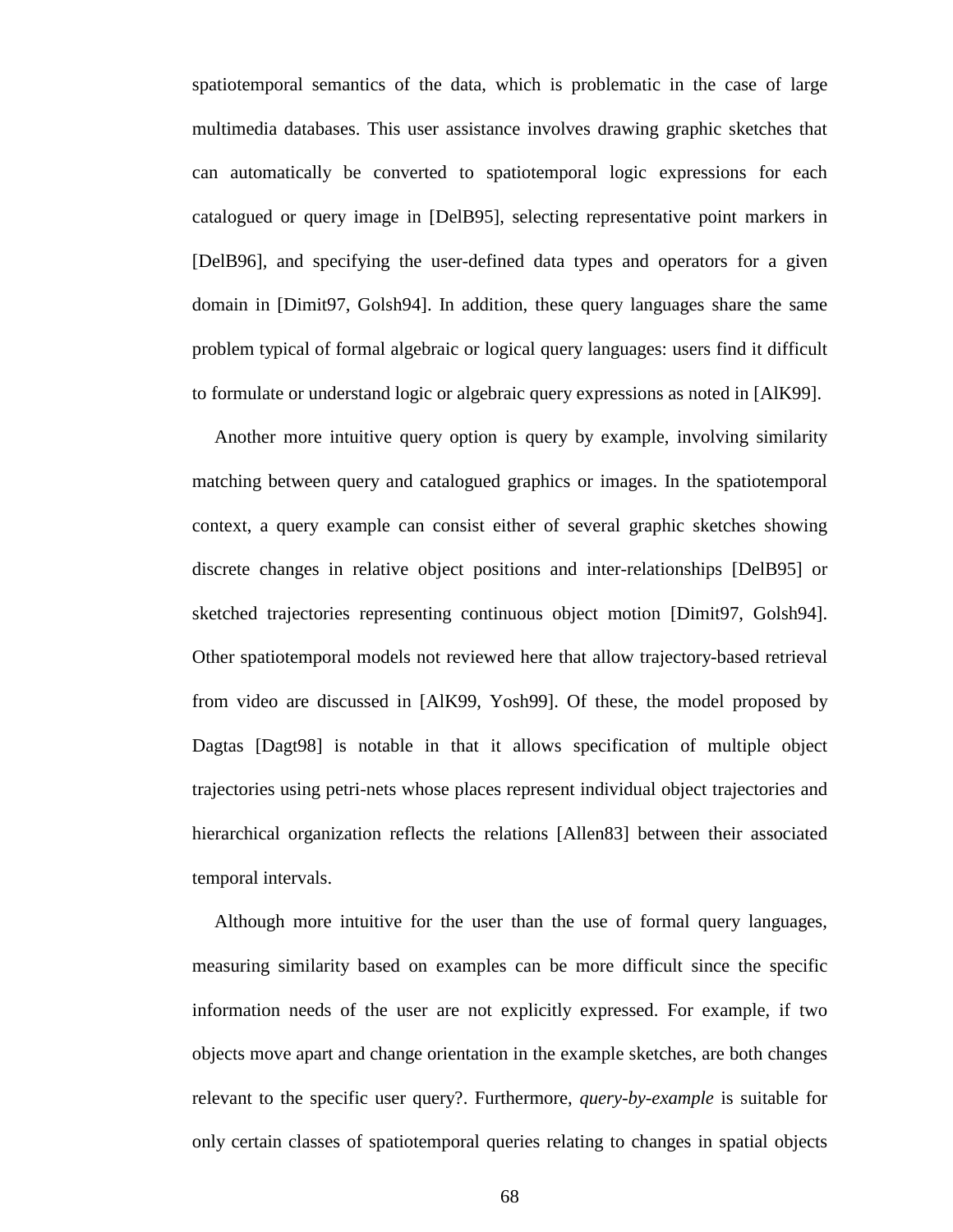and would not be suitable, for example, for queries based on changing values in spatially distributed thematic attributes.

In contrast, Becker [Beck96] proposes a textual query language, T/OOGQL, designed to facilitate formulation of spatiotemporal queries on both objects and attributes. A spatial query language based on ODMG's proposed OO standard Object Query Language (OQL) was extended in a manner analogous to TSQL2's temporal extensions to SQL, i.e. valid-clause for valid-time projections, select clause *snapshot* option for non-historical queries, and temporal predicates for use in the where clause. Temporal properties are incorporated in the data definition language component of T/OOGQL by adding instant and interval timestamp keywords. The ADTs in [Erwig99, Guti98] provide a formal basis for an extension to existing query languages.

#### *Space/Time Integration with Thematic Data*

Because GIS applications often involve changes in thematic attributes across space and time, logical frameworks incorporating thematic attributes with spatiotemporal data are found in all of the GIS models. Object aggregation (i.e. whole-part relationships between objects) is used to add temporal and/or spatial properties to traditional object classes with thematic data in [Faria98]. Similarly, Worboys [Worb92] includes only minimal incorporation of thematic data into the logical OO framework with no treatment of spatial or temporal variation of thematic data. Thematic data can be associated with an object; however, thematic attributes are assumed to be constant across spatial and temporal extents and across different object versions. Claramunt [Clar95] provides a higher degree of integration by associating thematic data with different object versions. This provides a mechanism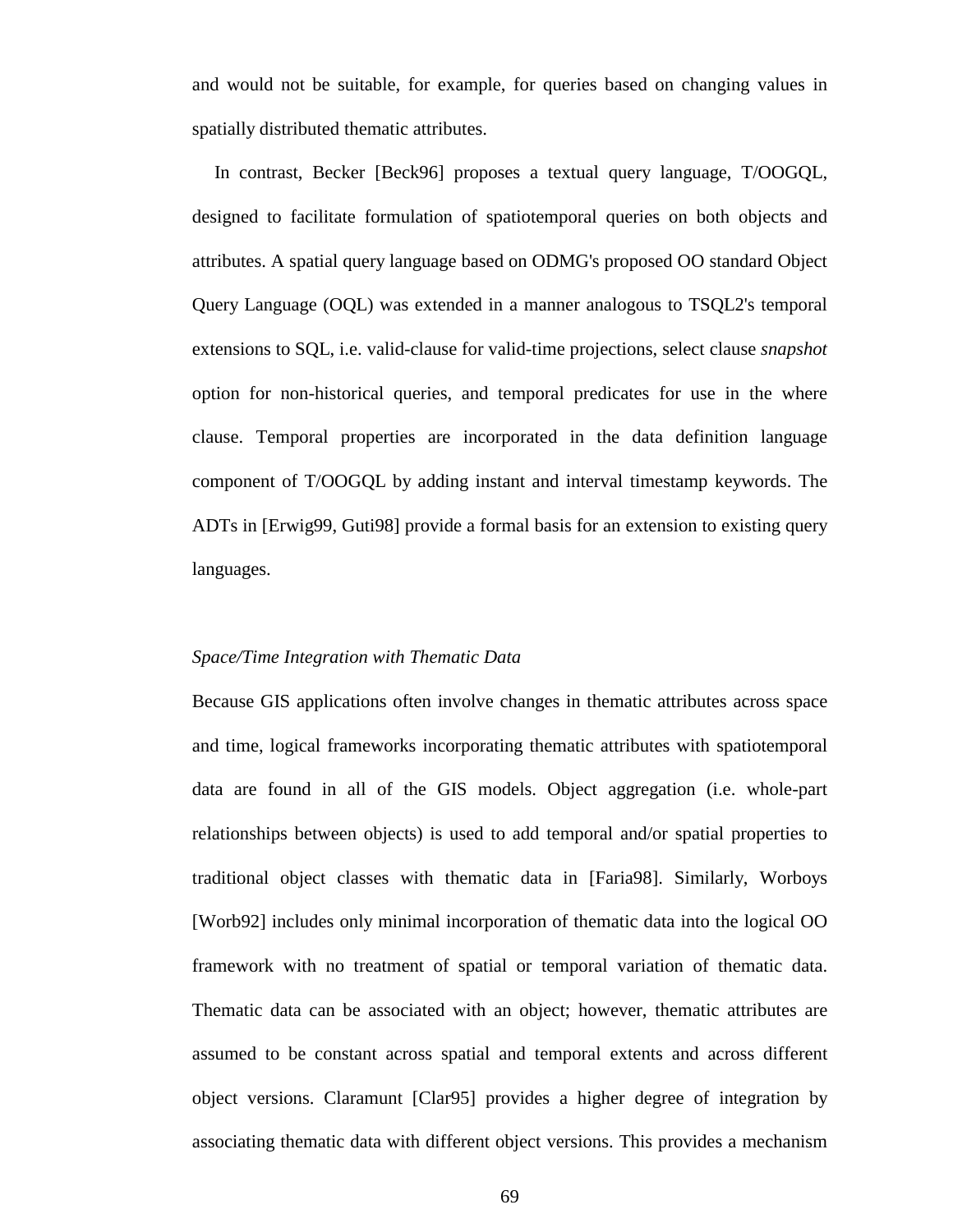for modeling temporal variation in thematic data at least at the level of object versions. Becker [Beck96] and Güting [Guti98] provide the highest degree of integration by providing for thematic data history at the attribute (rather than object) level and incorporating thematic variation across space as well as time in the OO model. Although Day [Day95] does not address the need to integrate thematic with spatiotemporal data, he does provide a logical framework intended to allow users to specify domain specific concepts and map them to spatiotemporal properties of video objects.

#### *Data Models*

Comparing the choice of conceptual data models used for spatiotemporal data, object-based models (OO, ER, EER, ADTs) are the most common, especially for GIS. The relational model does not offer the same range of modeling constructs, especially with respect to aggregation, collections, and inheritance. These features are of potential importance for describing the complex data characterizing spatiotemporal research. The logic model, while it offers important advantages for reasoning and for expressing imprecision or uncertainty, is cumbersome to use as a data model. Both the algebraic and logic models have limitations with respect to their practicality for large databases and usability for naive users.

## **2.5 Current State of Spatiotemporal Modeling Research**

Considerable progress has been made in developing high-level conceptual models integrating spatial, temporal, and thematic data: object-based models have played a dominant role in this context [Beck96, Day95, Dion98, Faria98, Guti98, Worb92].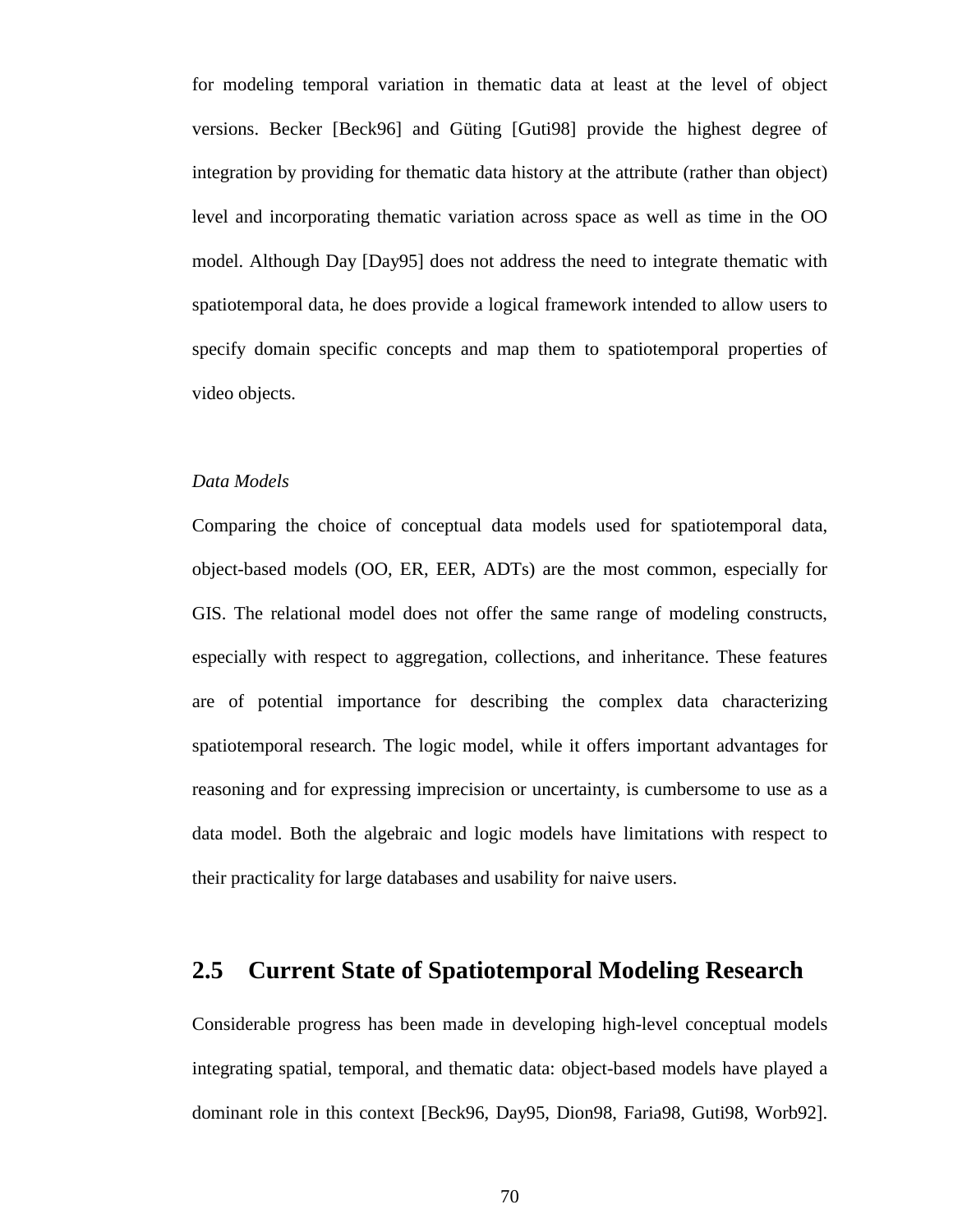Several models provide a high level of integration and support both spatiotemporal objects and attributes [Beck96, Dion98, Guti98]. Support for continuous as well as discrete models of spatiotemporal change is much less common but has been addressed in [Dimit97, Dion98, Erwig99, Golsh94, Guti98]. Most research efforts address the issue of spatiotemporal modeling and data manipulation either from the GIS or the MIR perspective; however, Güting [Guti98] and Erwig [Erwig99] adopt a generic approach intended to identify fundamental spatiotemporal types and operations from any application domain.

Although there has been increasing focus on the development of high-level spatiotemporal data models, none of the models reviewed has as a priority support for the early stages of application development, i.e. requirements analysis and design. For example, consider a high-level conceptual framework such as those found in [Beck96, Erwig99, Guti98] that integrate a range of spatial, temporal, and thematic data and include a textual high-level query language capable of specifying spatiotemporal entity types. Although the data definition component of the query language has some potential for use in modeling spatiotemporal applications, the non-graphical query language of this model reduces its suitability for conceptual modeling.

In a clear indication that the need for a spatiotemporal graphical modeling language has been well-recognized, there have been several concurrent efforts to develop such a language recently reported in the literature. The MADS model [Paren99] extends a hybrid ER and object-based model with pre-defined hierarchies of spatial and temporal abstract data types represented by icons and special complex data types. A spatiotemporal ER model, STER, is proposed in [Tryf99] that adds temporal and spatial icons to entities, attributes, and relationships to support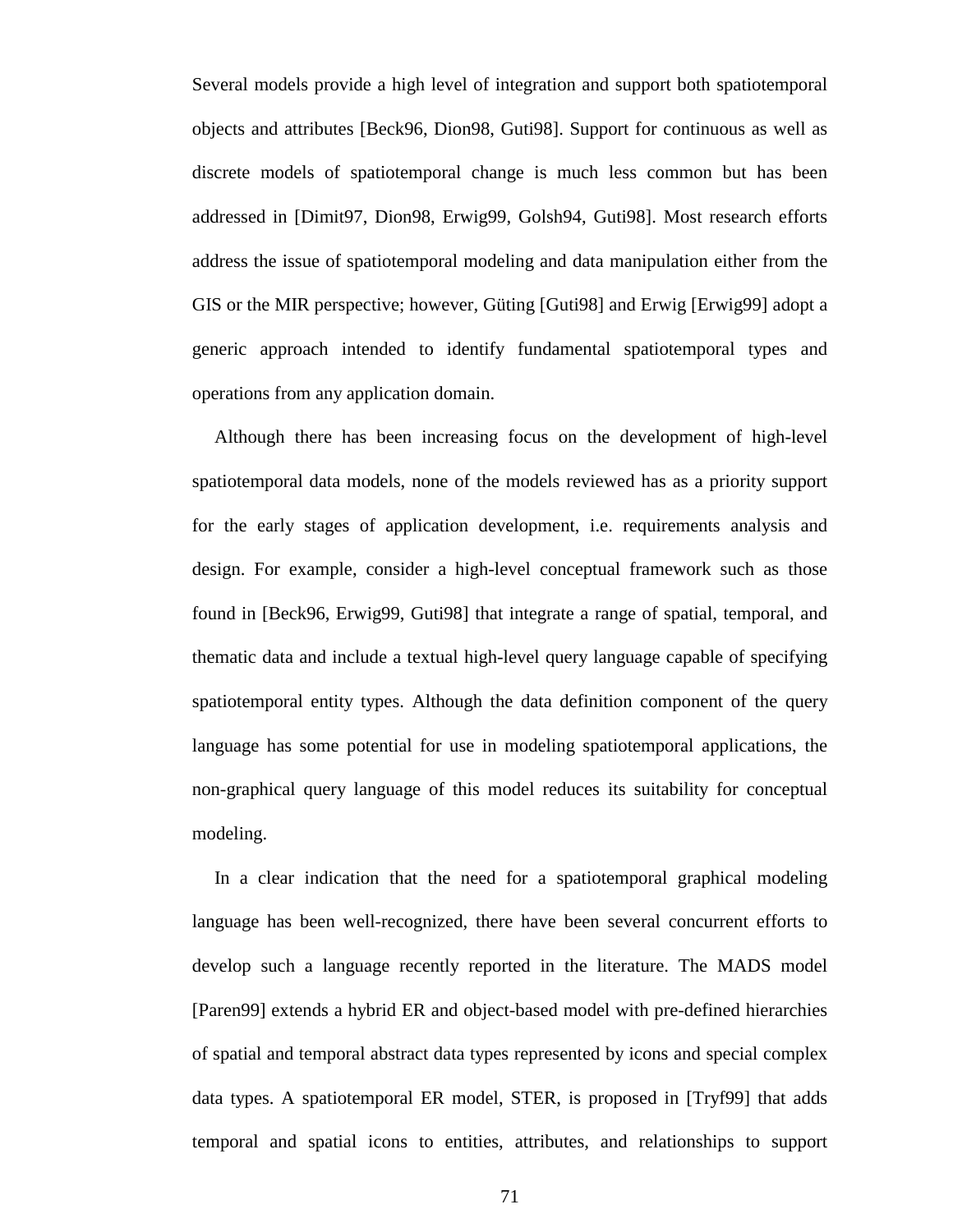timestamped spatial objects and attributes. Peceptory [Brod00] is a spatiotemporal model and CASE tool aligned with both geographic and OO standards, based on adding spatial and temporal stereotypes to objects in UML. All four of the models these three models and that proposed in this thesis—offer a graphical query language for spatiotemporal data modeling and concentrate on structural rather than data manipulation aspects. However, they differ with respect to the specific features supported and modeling mechanisms adopted. The differences will be discussed in detail in Chapter 3 as a comparison to the spatiotemporal graphical modeling language proposed in this thesis and described in that chapter.

With respect to the data manipulation component of modeling, more work is needed to come up with a comprehensive approach to spatiotemporal data manipulation and to synthesize or reconcile domain-specific and generic views of data manipulation. Although defined in the spatial database community, to our knowledge, field-operations such as those described in [Worb95] and discussed in Section 2.2.6 have yet to be incorporated in a spatiotemporal model. A related topic is support for continuous models of spatiotemporal change. Although some initial efforts have been made to provide support for continuous change using functional definitions for operations [Dion98, Erwig99, Guti98] and interpolation [Dion98, Yeh92], this is very much an open problem requiring further research.

Other issues have been raised for consideration [Barr91, Haze91, Jain94, Lang89], but have yet to be seriously addressed in the context of spatiotemporal systems, e.g. integrity, alternative time models, views. Integrity aspects of spatiotemporal data models have received minimal attention to date. Research into classes of spatiotemporal integrity constraints will be required before this lack can be remedied.

72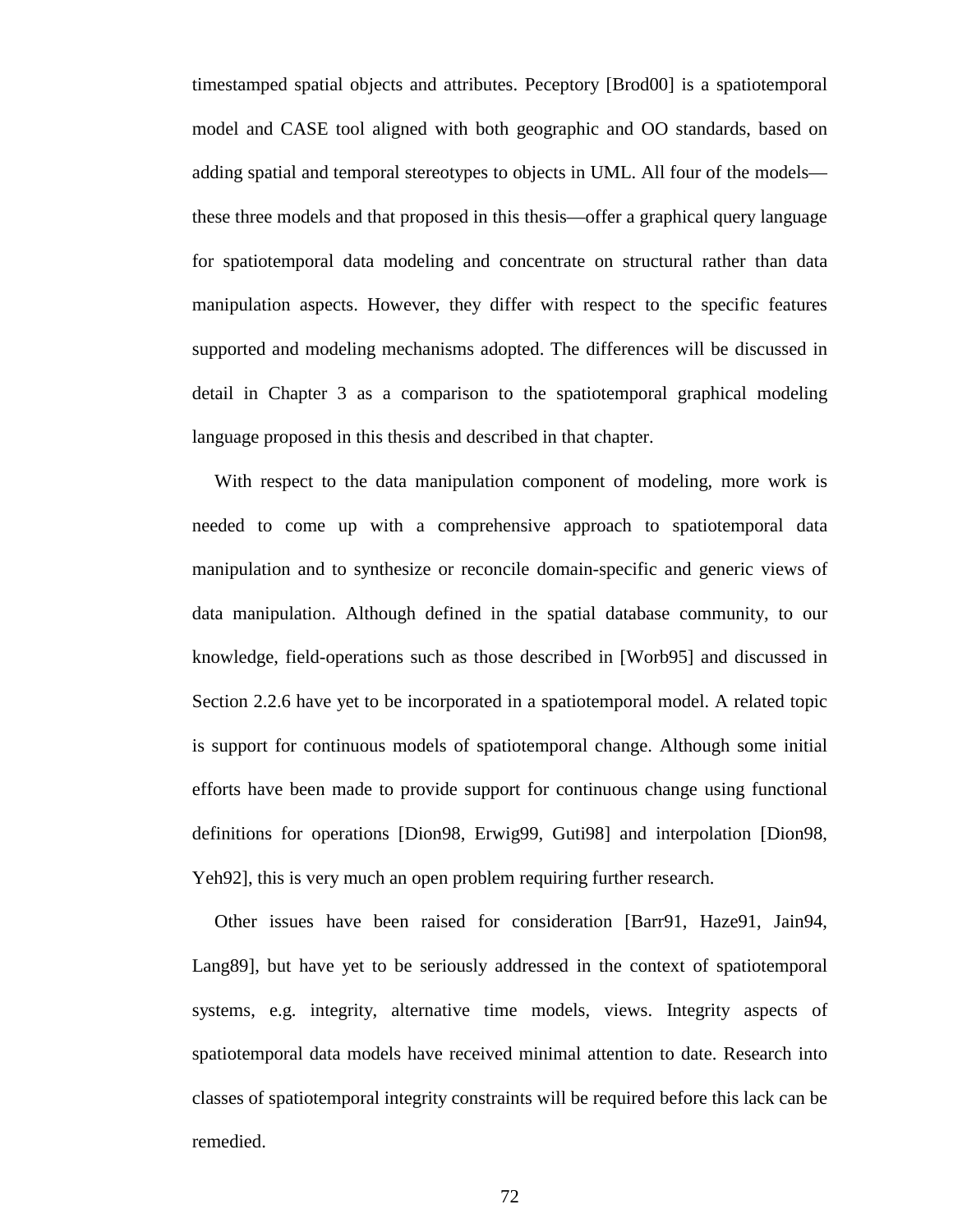Finally, as both are essentially multimedia information systems, GIS and MIR systems have considerable overlap and could benefit from more exchange between the different research communities. It is true that different application perspectives may lead to different answers and priorities, as illustrated by the comparisons between spatiotemporal research in the MIR and GIS communities. However, reviewing research efforts across application domains represents an important part of the process contributing to a more complete understanding of spatiotemporal data modeling.

## **2.6 Summary**

In this chapter, we reviewed the fundamental issues relevant in the context of spatiotemporal data modeling, compared and contrasted data models from GIS and MIR communities with respect to those issues, and identified current research trends and priorities. The concepts discussed in this chapter serve as a reference for the rest of the thesis and provide the rationale for the research focus of this thesis and the specific research approach adopted.

Specifically, we noted two notable themes in spatiotemporal data modeling research:

- the move towards integration of different data types and representations in one model to provide general support for spatiotemporal applications, and
- the increasing use of higher-level data models and the OO data model in particular.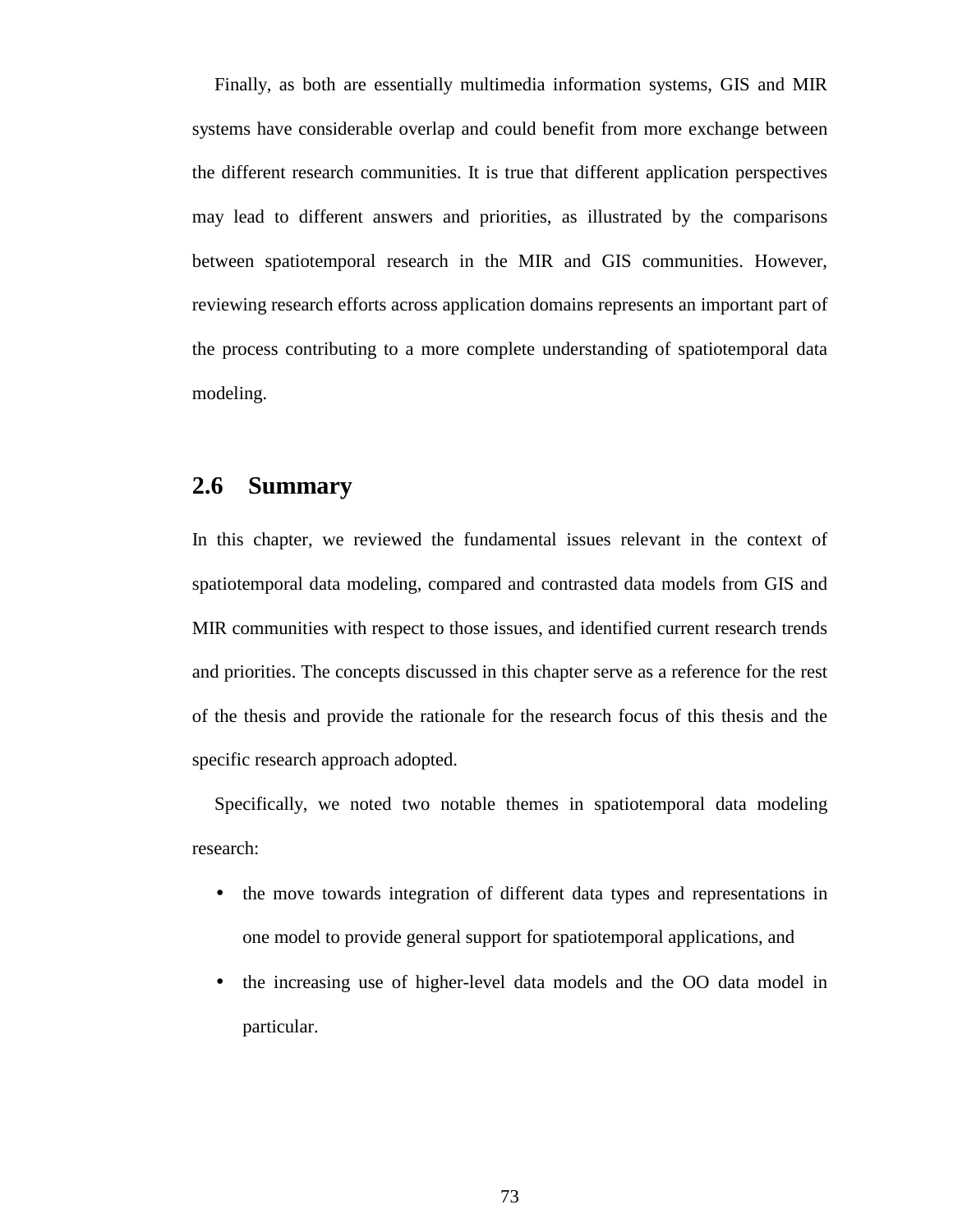It was further noted that open issues include the development of high-level graphical spatiotemporal languages, integrity, views, alternate time models, and data manipulation.

This thesis concentrates on the first two research areas mentioned above: graphical language development and—in the context of composite spatial objects integrity constraint specification, with the goal to provide support for analysis and conceptual design of spatiotemporal applications. The specific approach adopted is motivated by the recognition of the advantages of the OO data model and by the requirement for an integrated model providing general support for a range of spatiotemporal applications. The proposed conceptual modeling techniques utilize the standard OO graphical modeling language UML and support a range of spatial, temporal, and spatiotemporal data types and representations. As will be discussed in Chapters 3, 5, and 6 respectively; the thesis proposes a spatiotemporal extension to UML, a framework and modeling constructs for representing common types of complex spatial object configurations differentiated by their implied semantic constraints; and a technique for specifying topological relationships (i.e. constraints) in such configurations.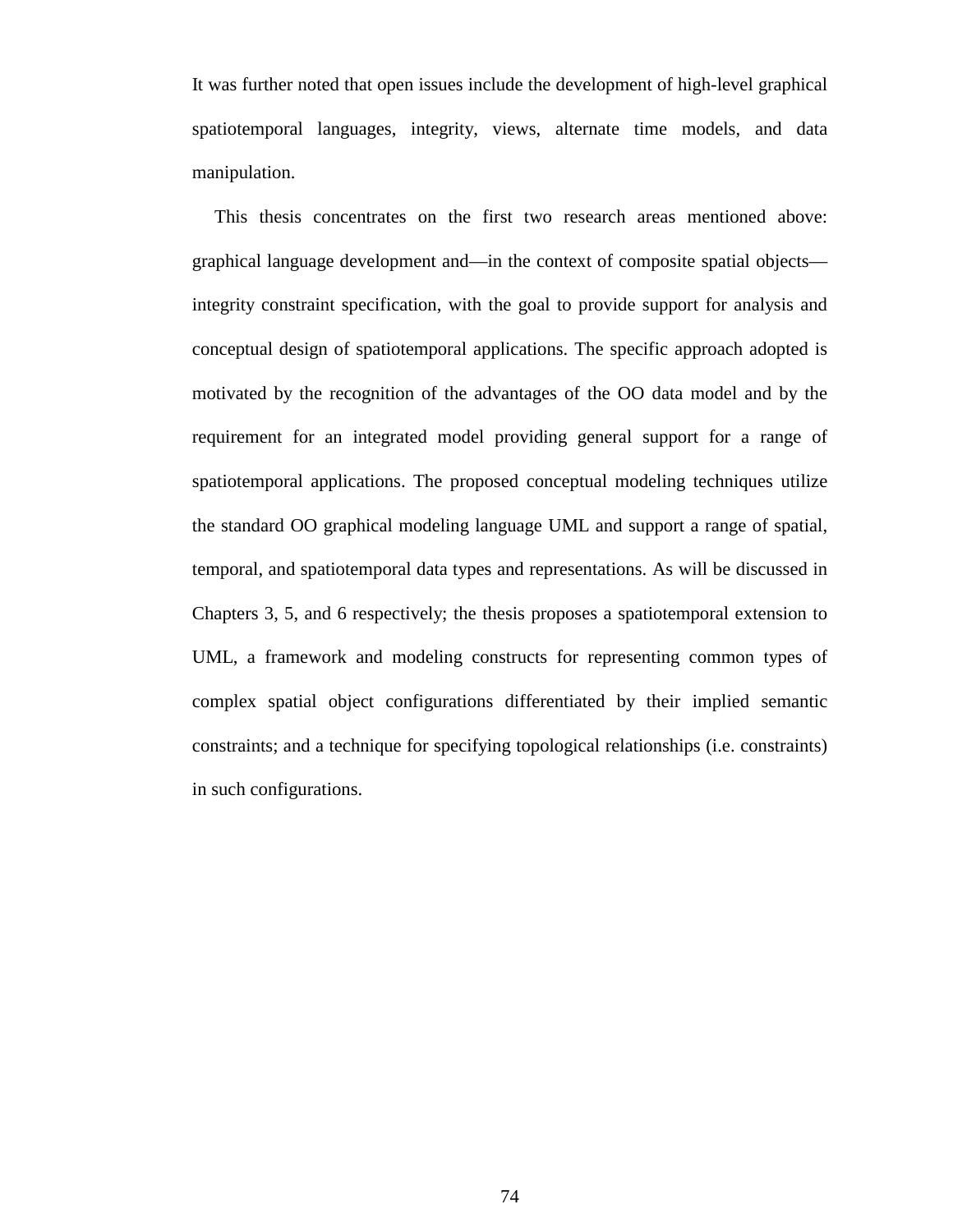# **Chapter 3**

# **A Conceptual Modeling Language for Spatiotemporal Applications**

## **3.1 Introduction**

This chapter addresses the problem of developing a graphical data modeling language to support requirements analysis and conceptual design of spatiotemporal applications. From the discussion in the preceding chapter, it is clear that spatiotemporal applications vary considerably with respect to the types of spatiotemporal data managed and assumed models of space, time, and change. Therefore, in order to serve as a general tool for spatiotemporal application design, any such data modeling language should provide a clear, simple, and consistent notation to capture the semantics of different spatiotemporal data types and alternative models of space, time, and change. In particular, the language should be able to model the following spatiotemporal data types:

- temporal changes in an object's spatial properties (*temporally dependent spatial objects* and *temporally dependent spatial attributes*),
- variation of thematic attributes across space and/or time (*spatially, temporally,* and *spatiotemporally dependent thematic attributes*),
- composite data whose components depend on space and/or time (*spatially, temporally,* and *spatiotemporally dependent associations*).

The language should also support instant-based and interval-based time semantics; object-based and field-based spatial models; and instantaneous, discrete, and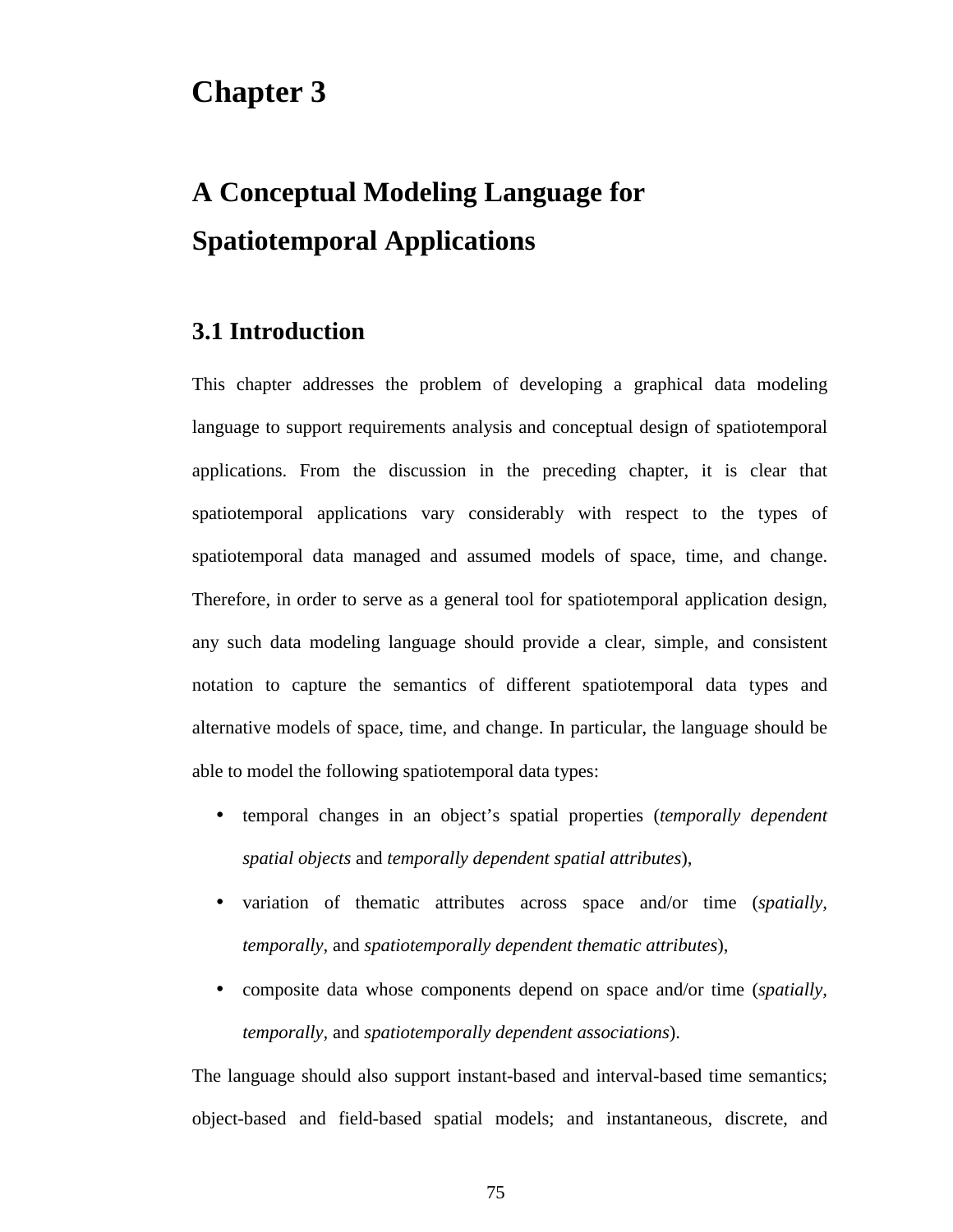continuous views of change processes. Multiple dimensions for time and space should also be supported.

In this chapter, we propose an extension of UML intended to address these goals. Extending the OMG standard for OO modeling [OMG99] was selected as the best approach given its high level of acceptance, tool support, understandability, and extensibility. Although the applicability of the proposed model is not necessarily limited to the GIS domain; the focus is primarily on GIS concerns and application examples in this thesis. We introduce a small base set of modeling constructs for spatiotemporal data that can be combined and applied to different levels of the object-oriented model in a consistent manner, guided by the same simple principles. The result is *SpatioTemporal UML*, abbreviated as *STUML*. A formal functional specification of the semantic modeling constructs and symbolic combinations are provided in the chapter.

The chapter is organized as follows. UML is used to illustrate the problems of using a general-purpose data modeling language for spatiotemporal applications. To this end, Section 3.2 gives a brief overview of UML. Section 3.3 illustrates the problems of modeling spatiotemporal data with UML, using a regional health application example; considers possible solutions; and justifies the approach adopted in this thesis. Sections 3.4 through 3.6 present the solution proposed in this thesis: a spatiotemporal extension to UML called STUML. Section 3.4 describes the syntax and semantics of the fundamental new constructs introduced—the *spatial*, *temporal*, and *thematic* symbols. Section 3.5 discusses three other symbols: the attribute group symbol (used to model common spatiotemporal properties), the existence-dependent symbol (used to model temporal constraints between an object and its attributes or relationships), and the specification box (used to specify details of the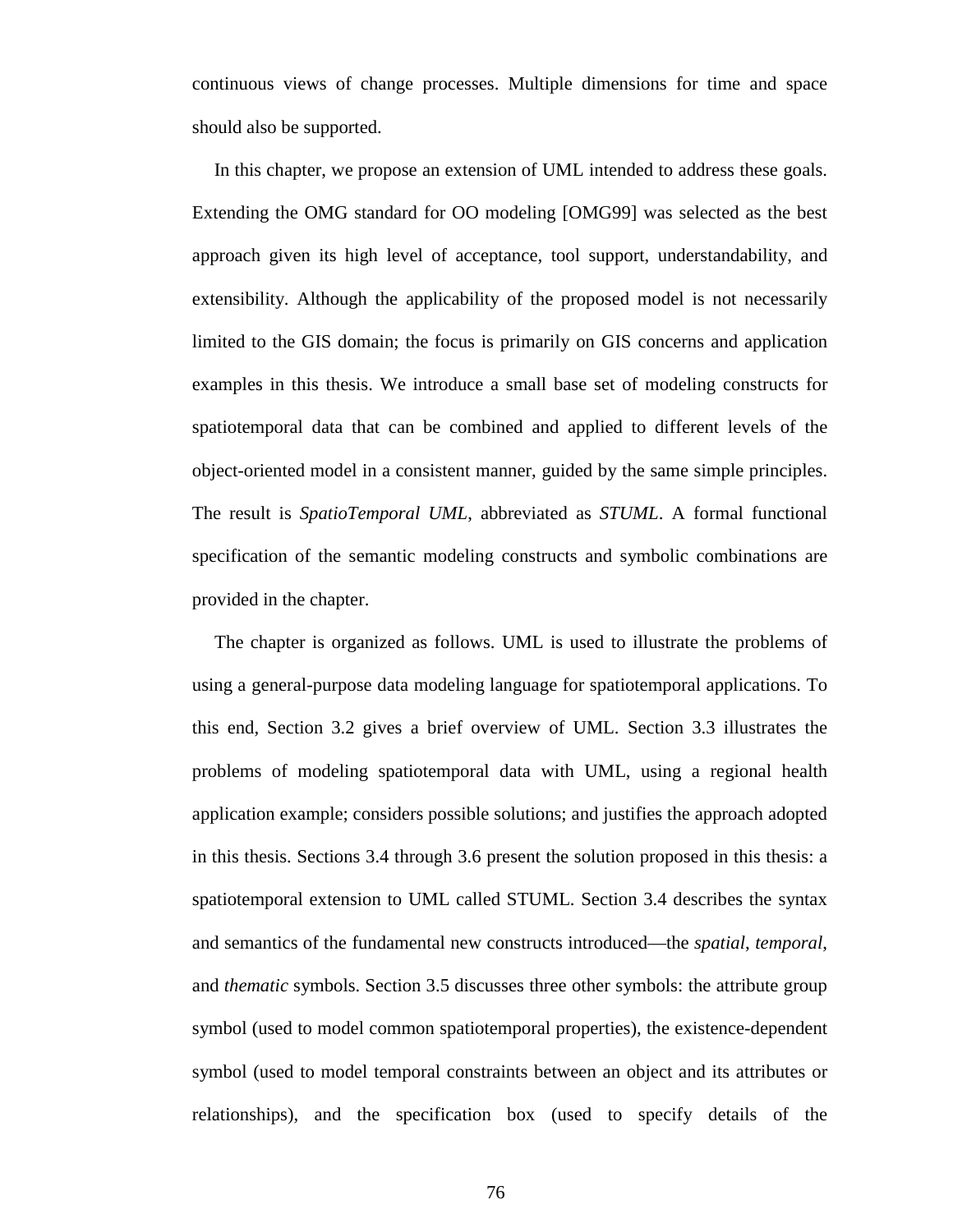spatiotemporal semantics). Section 3.6 shows how the regional health application example described in Section 3.3 can be modeled using STUML and compares it to the UML schema from Section 3.3. Section 3.7 compares STUML to three other graphical spatiotemporal languages reported in the literature. The chapter is summarized in Section 3.8.

## **3.2 An Overview of UML**

UML [Booch99, OMG99, Rumb99] consists of (*i*) nine types of diagrams specifying structure or behavior of a system and its data elements, (*ii*) notational conventions based on the OO paradigm, and (*iii*) built-in extension mechanisms for supplementing UML's core meta-model. Class diagrams and their specialization, Object diagrams, describe the structure of classes and object instances, respectively. Component diagrams describe implemented system software component structure and dependencies. Deployment diagrams describe the hardware and software configurations of delivered systems. Behaviors within the business process model are described by Use Case (system functionality), Sequence, and Collaboration diagrams. The latter two diagrams give a chronological versus procedural view of object interactions within a single system function. Class behavior is specified by State and Activity diagrams for external and internal events, respectively.

The diagram most relevant to the support of spatiotemporal data modeling is the Class diagram, since it captures the static structure of a database design. Those Class diagram components that are pertinent to this thesis are illustrated in Figure 3.1. Unless otherwise noted, the UML usage and notation employed in this thesis is based on Rumbaugh [Rumb99]: readers are referred to that source for further details of the Class diagram not shown in Figure 3.1.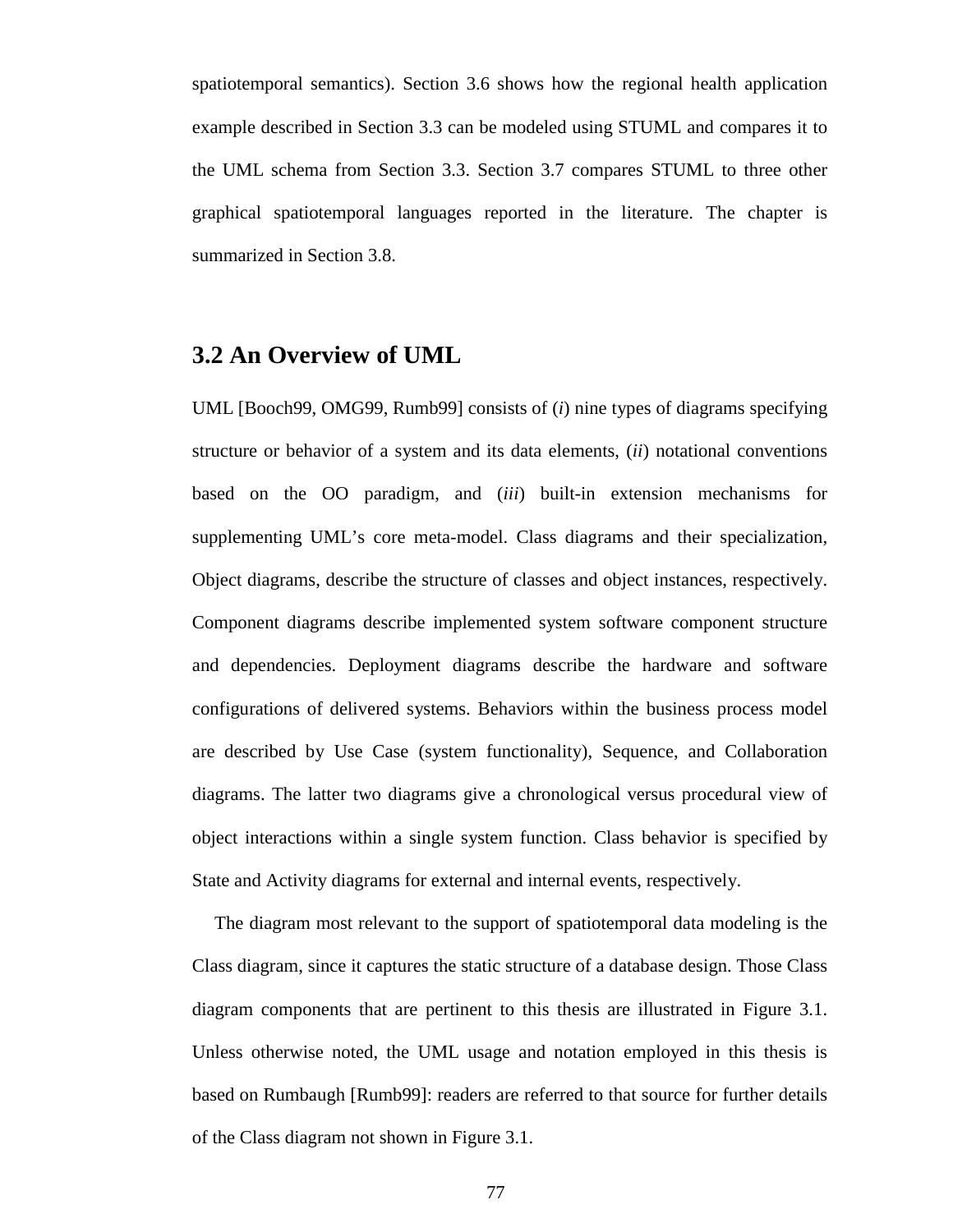The fundamental element of this diagram is the object *class description*, consisting of the class name and its properties, i.e. attribute descriptions and operation signatures. Attribute descriptions consist of the name, multiplicity (assumed to be *exactly one* if not specified), types<sup>1</sup>, and default values (optional) for class attributes, where an attribute type can be an atomic or complex data type (whose values do not have a separate identity) or a class. In this thesis, we follow the default UML attribute string syntax specified in [Rumb99, p.168]. UML multiplicity and complex data type expressions from a standard programming language such as C or C++ can be used to specify attribute domains, as described in [Rumb99, p. 248]. However, we prefer to use informal descriptions of attribute domains in this thesis, for the sake of readability. Operation signatures consist of the name, parameters, and return types for class operations. Visibility (scope) can be indicated for attributes or operations.



**Figure 3.1 Class Diagram Legend**

Classes can be connected by different types of standard OO links, including *generalization* (sub-classes defined based on a super-class) and *association* (semantic relationships between object classes). Generalization facilitates incremental design and extensibility through inheritance of common properties (i.e.

l

<sup>&</sup>lt;sup>1</sup> The terms *type* and *domain* are treated as synonyms for the purposes of this thesis.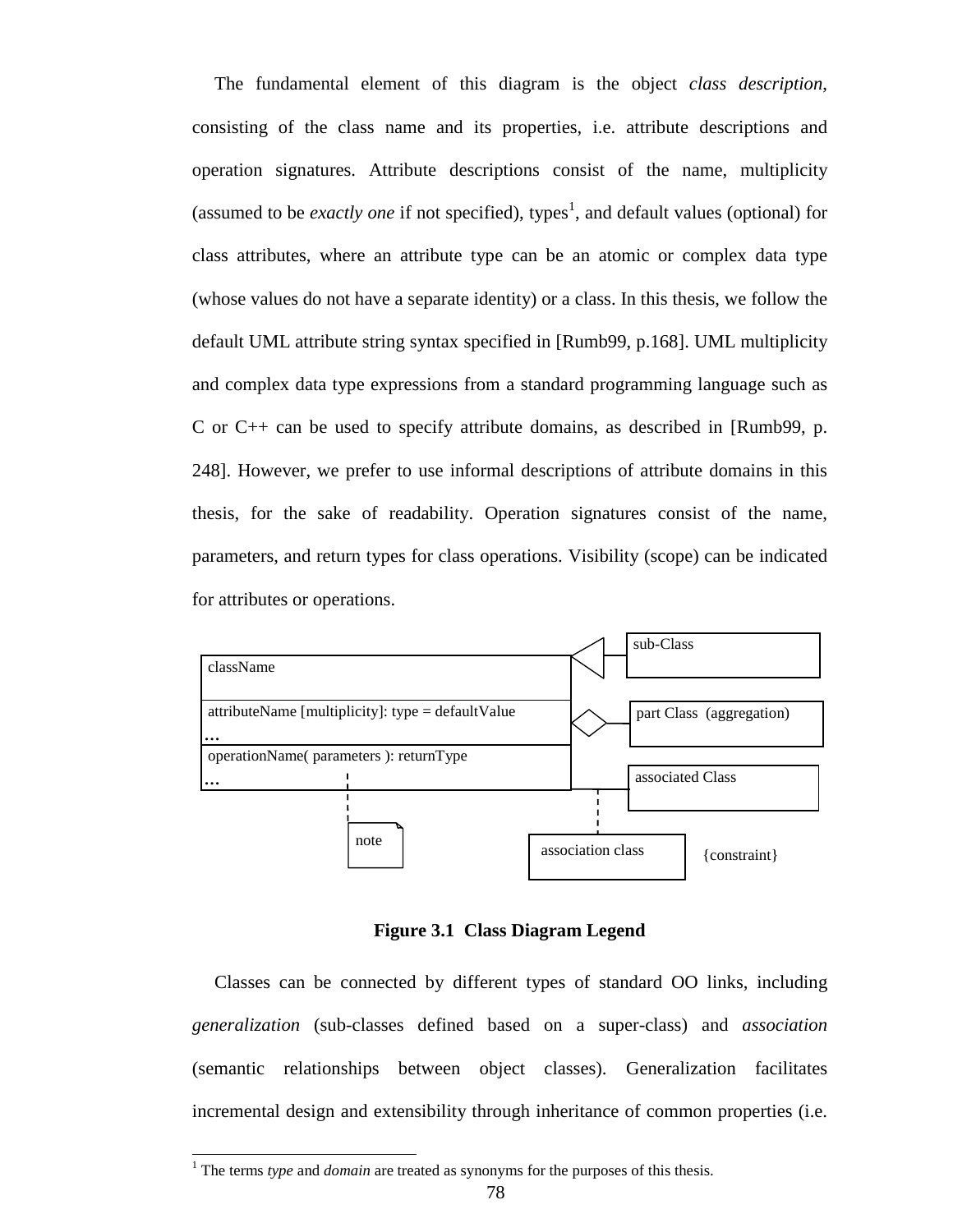attributes and operations) from existing classes. In contrast, association represents semantic connections between instances of classes whose properties may be completely different. Associations, like classes, will be instantiated and their instances must be uniquely identifiable.

*Associations* are similar to attributes, except that the domain is instead modeled as a separately defined class and typically uses reference-based data semantics (i.e. identifiable and shared instances) rather than value-based data semantics (i.e. owned and copied instances). An association is usually represented by a line between classes. However, an association can also have its own properties, e.g. attributes. In this case, the association is *promoted* to a special *association class* that is then connected by a dotted line to the original association line. Specializations of associations with specific properties exist. *Aggregation* is used to describe an association relationship with part-whole semantics. *Composition*<sup>2</sup> is an aggregation relationship further constrained in having the part instance owned by only one composite object at a time, i.e., part instances cannot be shared. The representation for *composition* is identical to that of *aggregation* except that a black diamond is used instead of the white diamond shown for aggregation in Figure 3.1.

Constraints may be enclosed in curly braces. Notes may be included in an icon with a folded corner. The constraint or note icon is then placed next to the relevant model element as shown in Figure 3.1. Although UML provides its own notational language, the Object Constraint Language; the general philosophy is to allow the use of any textual language for constraints or explanatory notes. In this thesis, we use informal descriptions for constraints and the widely understood Backus-Naur Form (BNF) for specific explanations of syntax or terminology.

l

<sup>2</sup> *Composition* has a specific meaning in UML, whereas *composite* is a general term describing something with parts, e.g. an attribute with a complex data type, an object, an association.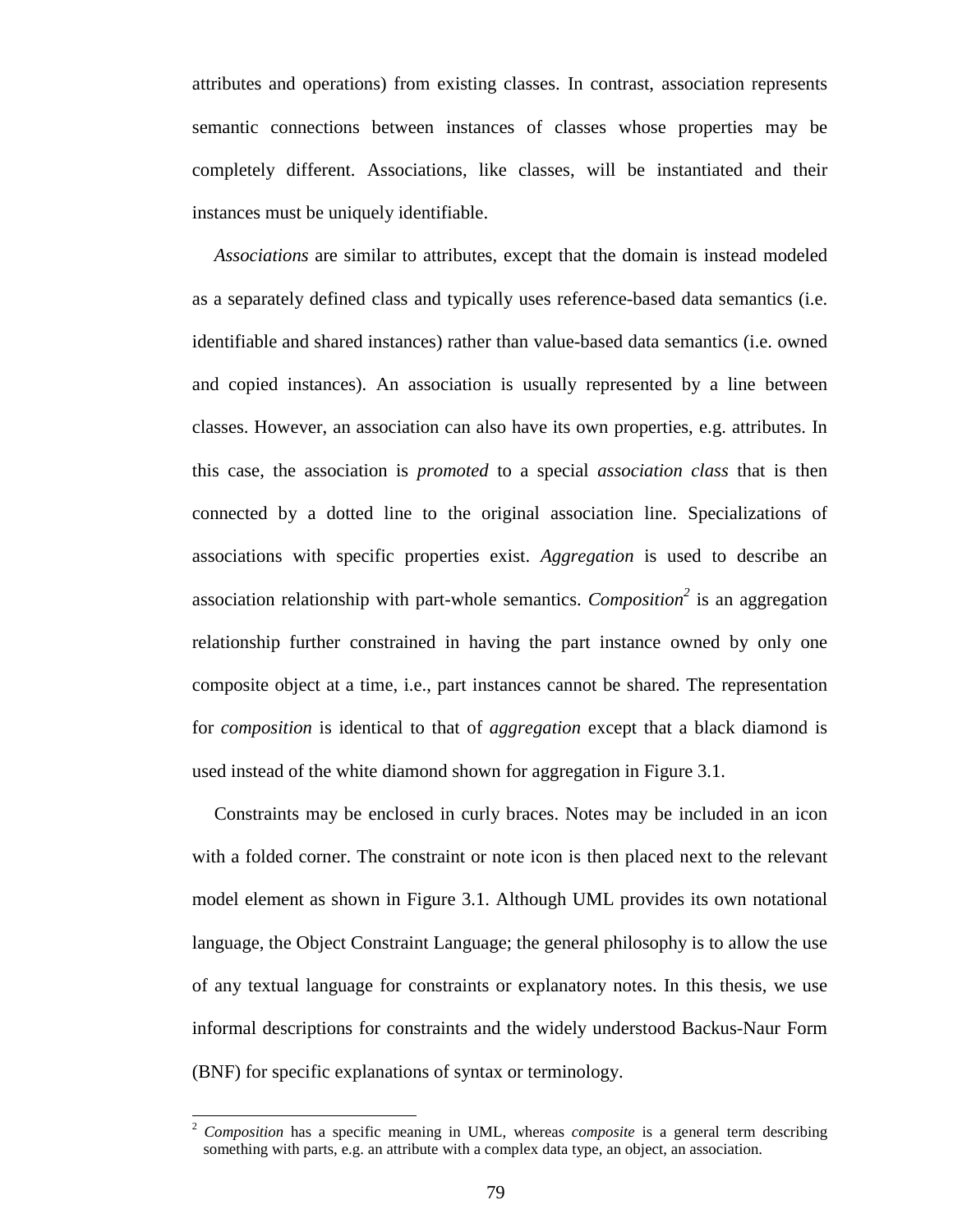## **3.3 Using UML for Spatiotemporal Data**

In this section, we evaluate the core constructs and extension mechanisms defined in UML [Booch99, OMG99, Rumb99] in terms of their suitability for modeling spatiotemporal data and defining a UML extension to facilitate such modeling respectively. The UML usage and notation used is based on Rumbaugh [Rumb99], except that we use informal textual descriptions for complex attribute domains and constraints for the sake of readability. We use Backus-Naur Form (BNF) for specific explanations of syntax or terminology. Section 3.3.1 uses an application example to demonstrate some of the problems associated with modeling spatiotemporal data using only the core model of UML. We evaluate alternative approaches to providing support for spatiotemporal data modeling and explain the rationale for choosing to extend UML in Section 3.3.2. Finally, UML's extension mechanisms are evaluated for their potential utility in defining such an extension in Section 3.3.3.

#### **3.3.1 Using UML: an Example**

The following regional health application will be used to illustrate the use of UML to model spatiotemporal data. Assume an application measuring health statistics of different provinces, in terms of average lifespan, as related to the location (i.e. a point in 2D space), number of beds, accessibility (i.e. points in a half-hour travel zone), and surrounding population densities of a province's hospitals. A hospital is classified by category, where a given category is required to have a minimum number of beds in specific kinds of wards. However, category definitions may differ between regions due to local regulations.

For properties dependent on time and/or location, we want to record information about when (using time intervals unless otherwise specified) and/or where a given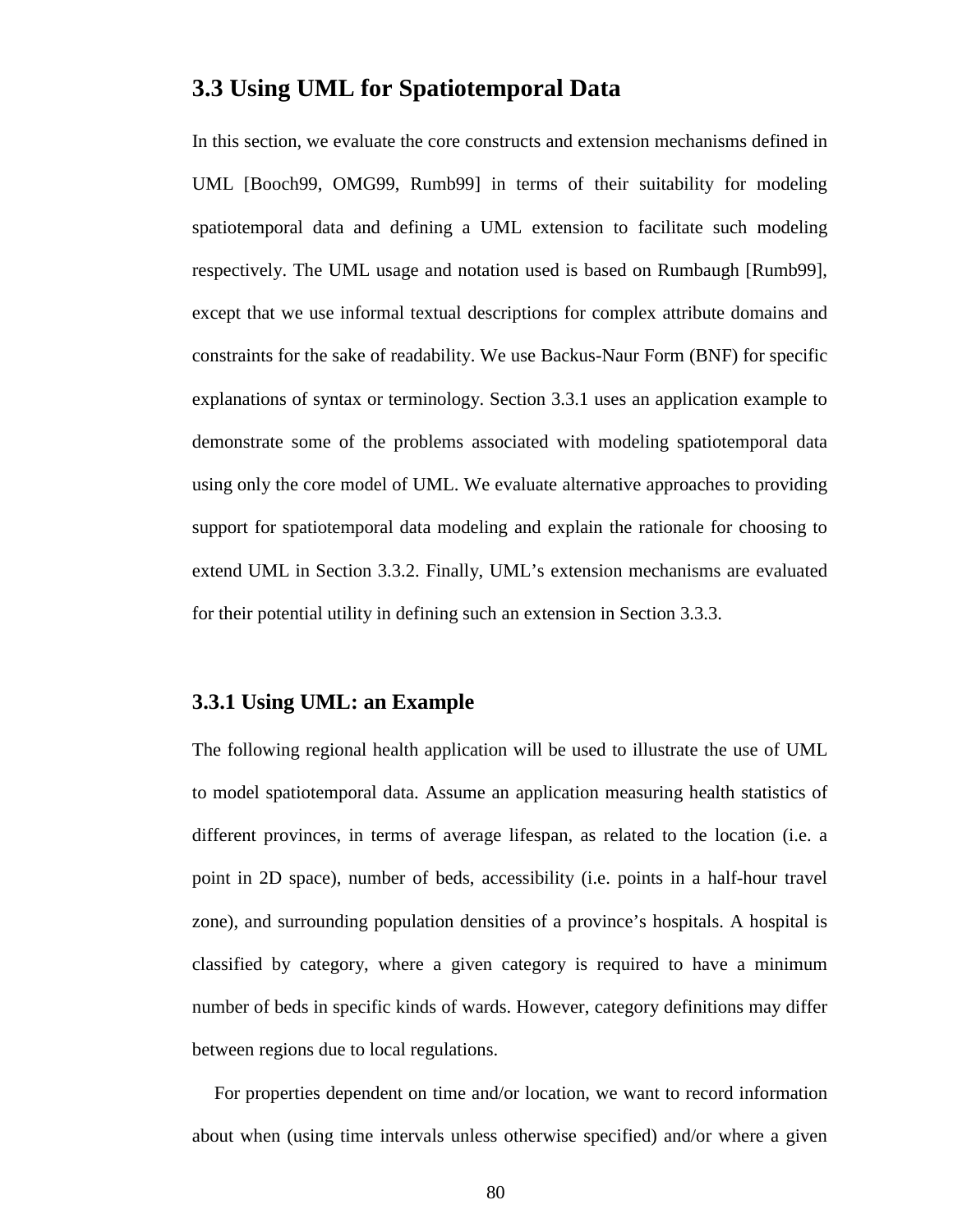value is valid (i.e. valid time) or current (i.e. transaction time). For example, a province's population densities and average lifespans can vary and are recorded yearly at the same time instants (values are averaged between yearly measurements) and for the same regions. The number of hospital beds, the hospital's half-hour travel zone, the hospital's category, and the regional definition of hospital categories may change over time as well. We want to record existence and transaction time for hospitals, valid time and transaction time for a hospital's category, and valid time for all of the other time dependent properties. The time unit for the half-hour travel zone is not yet specified, demonstrating incremental design specification. Time elements are used to model hospital existence time since hospitals may sometimes be closed and later re-opened based on changes in local population density. Note that the number of beds, half-hour travel zone, and hospital category are only defined when the hospital is open.

Representation of spatiotemporal concepts using the core constructs of UML is not straightforward, as is illustrated using the regional health example in Figure 3.2. Figure 3.2 uses the following BNF definitions:

spatial-extent<sup>3</sup> := { point | line | region | volume }<sup>n</sup>

timestamp :=  $\{$  instant  $|$  interval  $|$  element  $\}$ 

An object with spatial and/or temporal properties (e.g. hospital location or existence time) can be modeled using a separate attribute with a spatial or temporal domain (e.g. *location* or *hospital-existence-time* attributes, respectively). Object or association attributes with spatial and/or temporal properties can be modeled using composite attribute domains consisting of a set of tuples, where each tuple consists of a thematic value, spatial extent, and/or timestamp(s). For example, the half-hour

l

 $3$  Note that this definition does not limit the type of spatial extent, which can be discontinuous, have mixed dimensions, have holes or other irregularities, be unbounded, etc.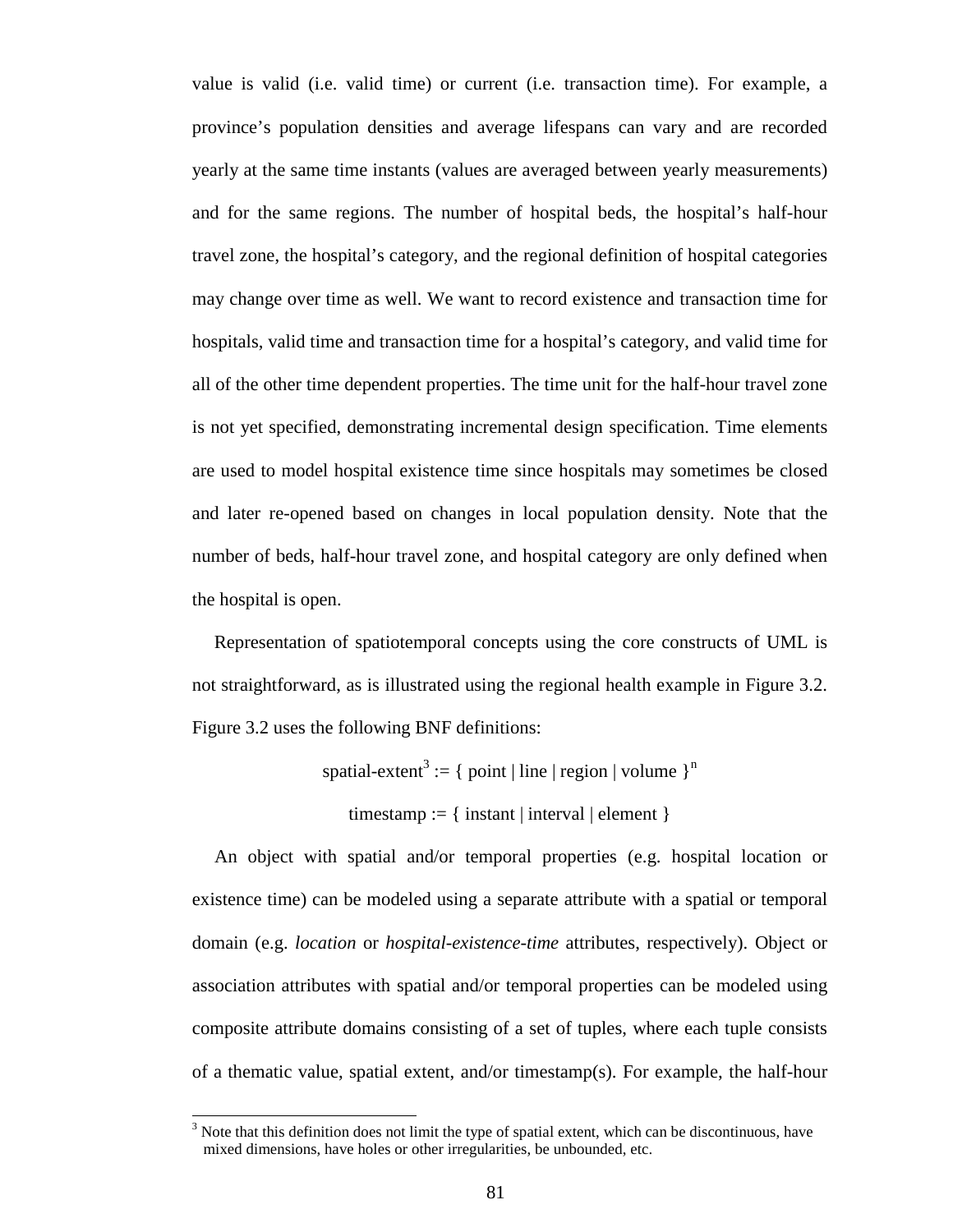travel zone and number of hospital beds are modeled by the *halfHourZone* and *numBeds* attributes respectively. This is the most compact representation and is useful whenever the attribute values are likely to be unique across object instances.



**Figure 3.2 Regional Health Application Specification in UML**

Alternatively, any attribute with spatial and/or temporal properties (e.g. population density or average lifespan in a province) could be promoted to a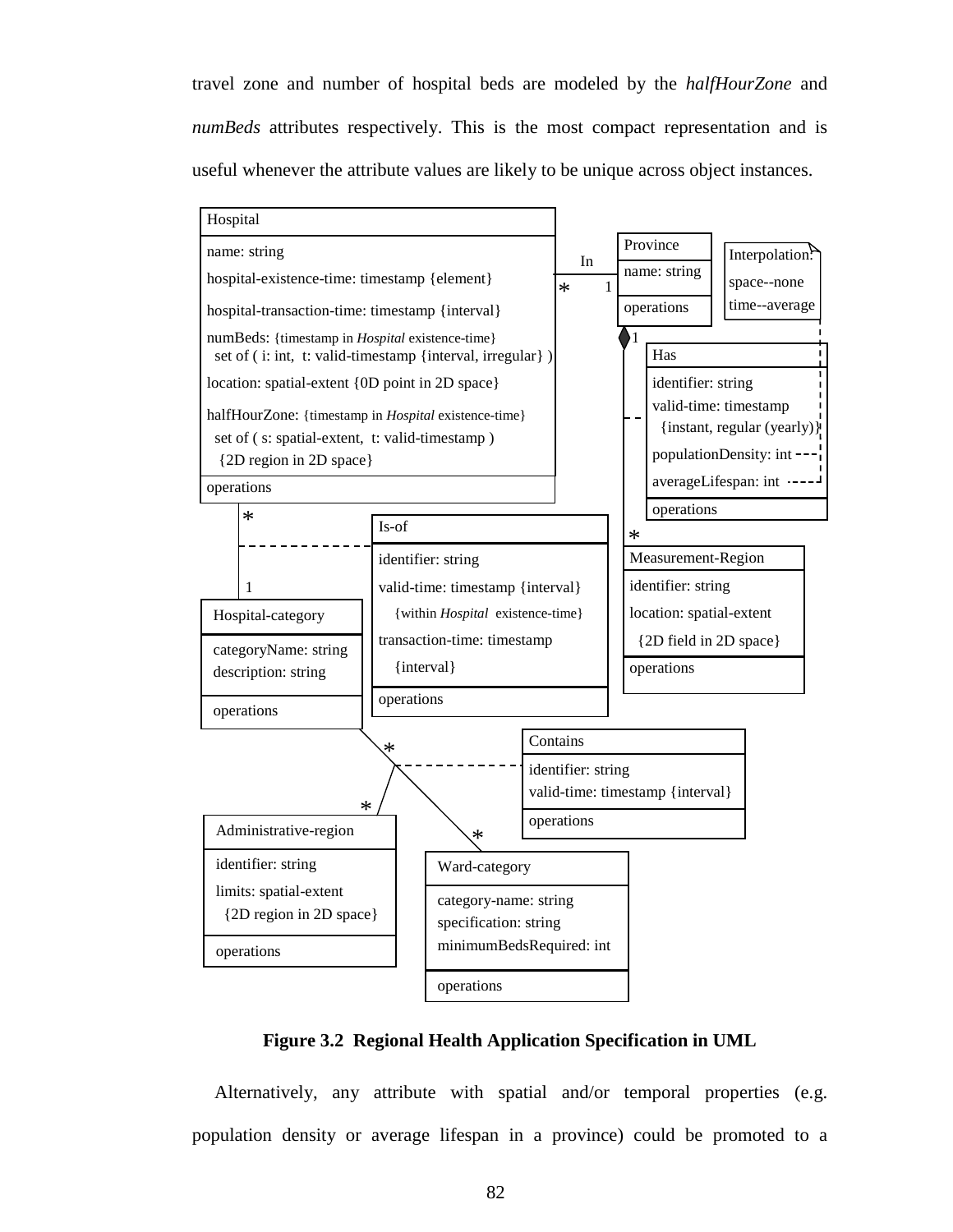separate but associated class with the same information added to the new class. This approach could be useful, for example, whenever attribute domains were restricted to being atomic. Although not required by the semantics of the example application, we must also create an artificial *identifier* attribute for the new class because its instances must be uniquely identified [Rumb99, pp. 304, 307]. Of more concern, both of these approaches (composite attribute domains or a new associated class) could lead to redundancy whenever the same attribute value is repeated for different object instances, times, and/or spatial extents. This is especially significant for spatial data because of their size.

A more correct approach, in general, would be to promote the association to an association class<sup>4</sup> (e.g. *Has*) with spatial data in the *associated* class (e.g. *Measurement-Region*) and thematic and/or timestamp data (e.g. *populationDensity, averageLifespan,* and *valid-time*) in the *association* class. This still does not solve the problem of the artificial identifier or the extra complexity introduced for adding classes. However, this approach is preferred when (*i*) the same spatial extent is associated with different object, attribute, or timestamp instances or (*ii*) several different attribute types share the same timestamps or spatial extents. For example, the same measurement region may be associated with different population density or average lifespan values over time. Furthermore, these two thematic attributes are measured at the same time and locations (i.e. share the same timestamps and spatial extents).

Associations (e.g. *Is-of*) with temporal and/or spatial properties can be treated similarly by promoting the association to an association class and adding timestamp and/or spatial attributes to the new association class. In fact, standard UML notation

l

<sup>&</sup>lt;sup>4</sup> More complex examples where an association class already exists are discussed in Section 4.4.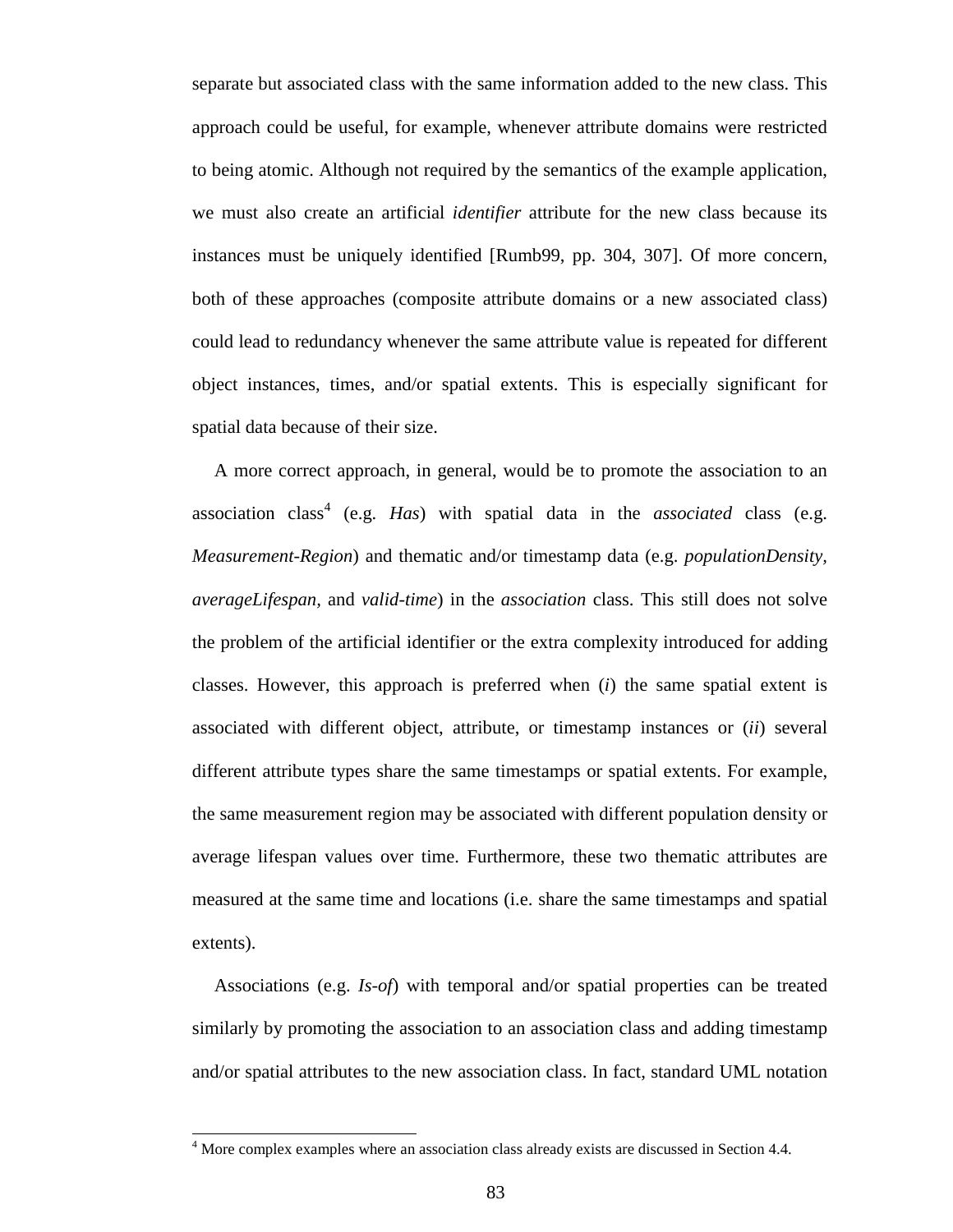requires that any association with its own properties have a linked association class. So even without any considerations of redundancy, each association with spatial and/or temporal properties requires the creation of a new association class.

There could be some cases where it was advantageous to carry the decomposition process into separate object classes even further. Consider the case of an association with both spatial and temporal properties where different association instances are likely to have the same spatial attribute value. For example, the regional definition of hospital categories described previously implies that a single administrative region (e.g. *limits*) is associated with a set of regulations dictating the categories of wards required for each category of hospital during a given time period. Therefore, the value of the *limits* attribute could be the same for different hospital categories, ward-categories, or different timestamps. Creating a completely separate object class for the spatial attribute (i.e. distinct from the association class containing the association's temporal properties, the existing object class for hospital, and the existing object class for each ward category), allows the same spatial extent to be shared rather than duplicated in such cases. The new class would then be added to an existing binary aggregation between *Hospital-category* and *Ward-category*, resulting in the conversion of the binary aggregation to a ternary association. This approach is illustrated by the *Contains* association class and ternary association (between *Hospital-category*, *Ward-category*, and *Administrative-region*) shown in Figure 3.2. Note that this approach obscures the original part-whole semantics (modeled using aggregation in UML) between ward and hospital categories, which can no longer be represented in the new ternary association since an administrative region is not part of a hospital category.

84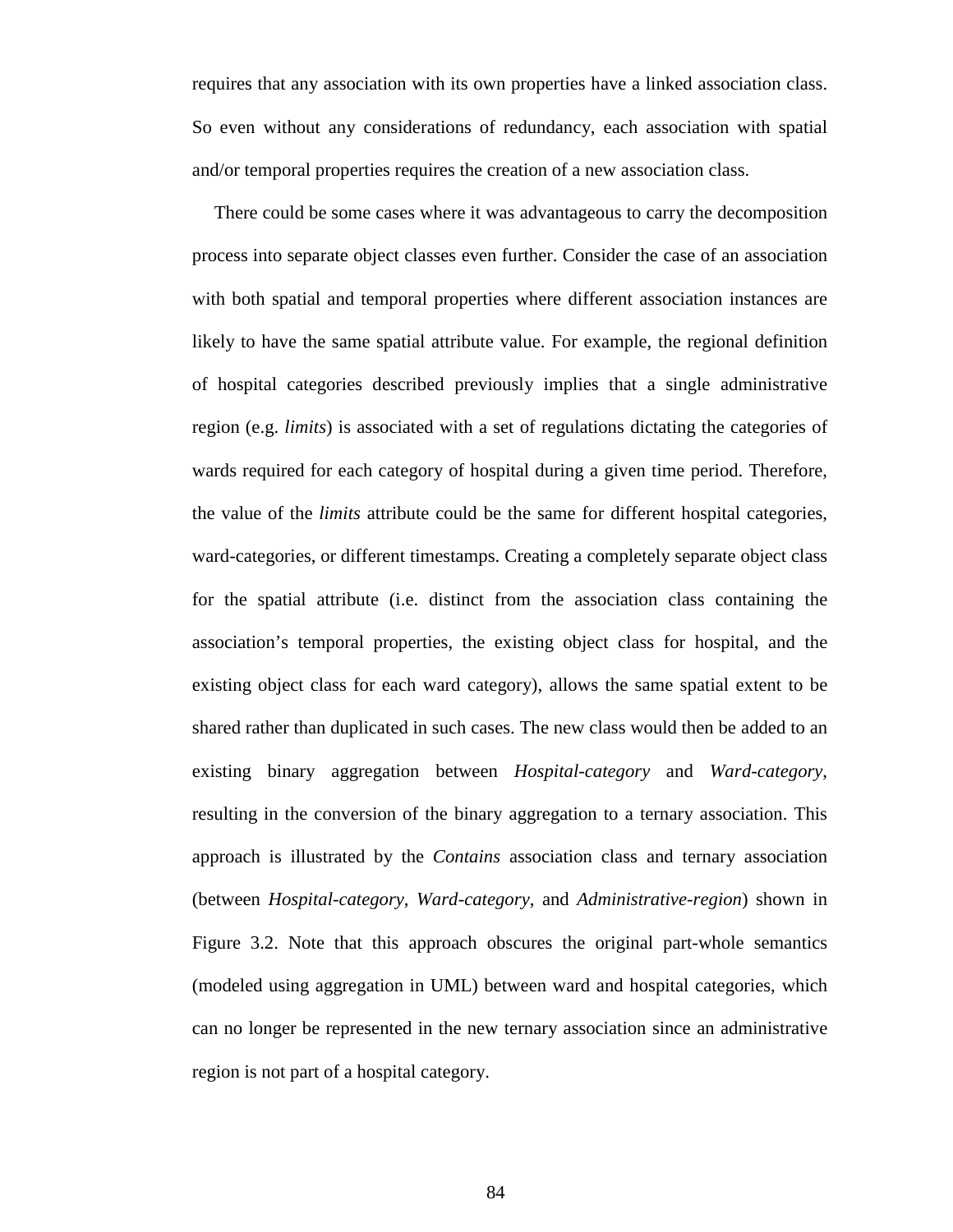Constraints are used to indicate the time units for timestamps, the time model, the dimensions of spatial extents, and the existence-dependencies described for the application example. Notes are used to show interpolation semantics. Association, rather than generalization, is used to represent a hospital's category since its definition varies regionally and does not affect the attributes defined for the hospital.

Figure 3.2 shows that modeling objects, attributes, and associations with spatial and/or temporal properties in UML results in the creation of new object and association classes, leading to the creation of a host of artificial constructs that significantly complicate the schema diagram. Furthermore, there is no single, easily visible notation representing spatiotemporal properties. This violates the requirement that the notation be simple, clear, and consistent. A better approach is to extend the fundamental characteristics of the existing UML elements to meet the spatiotemporal requirements. We consider several alternative methods of extending UML and discuss the advantages and disadvantages of each approach.

### **3.3.2 Alternative Approaches to Extending UML**

Three different ways of extending a high-level data model to incorporate additional semantics are discussed in [Greg99]:

- implicit extension by redefining the semantics of existing notation,
- explicit extension by representing the additional semantics using existing constructs, i.e. essentially defining standard patterns in the style of Fowler [Fowl97b] for temporal data and Gordillo [Gord97, Gord98] for spatial data, or
- explicit extension by adding additional constructs to the modeling language.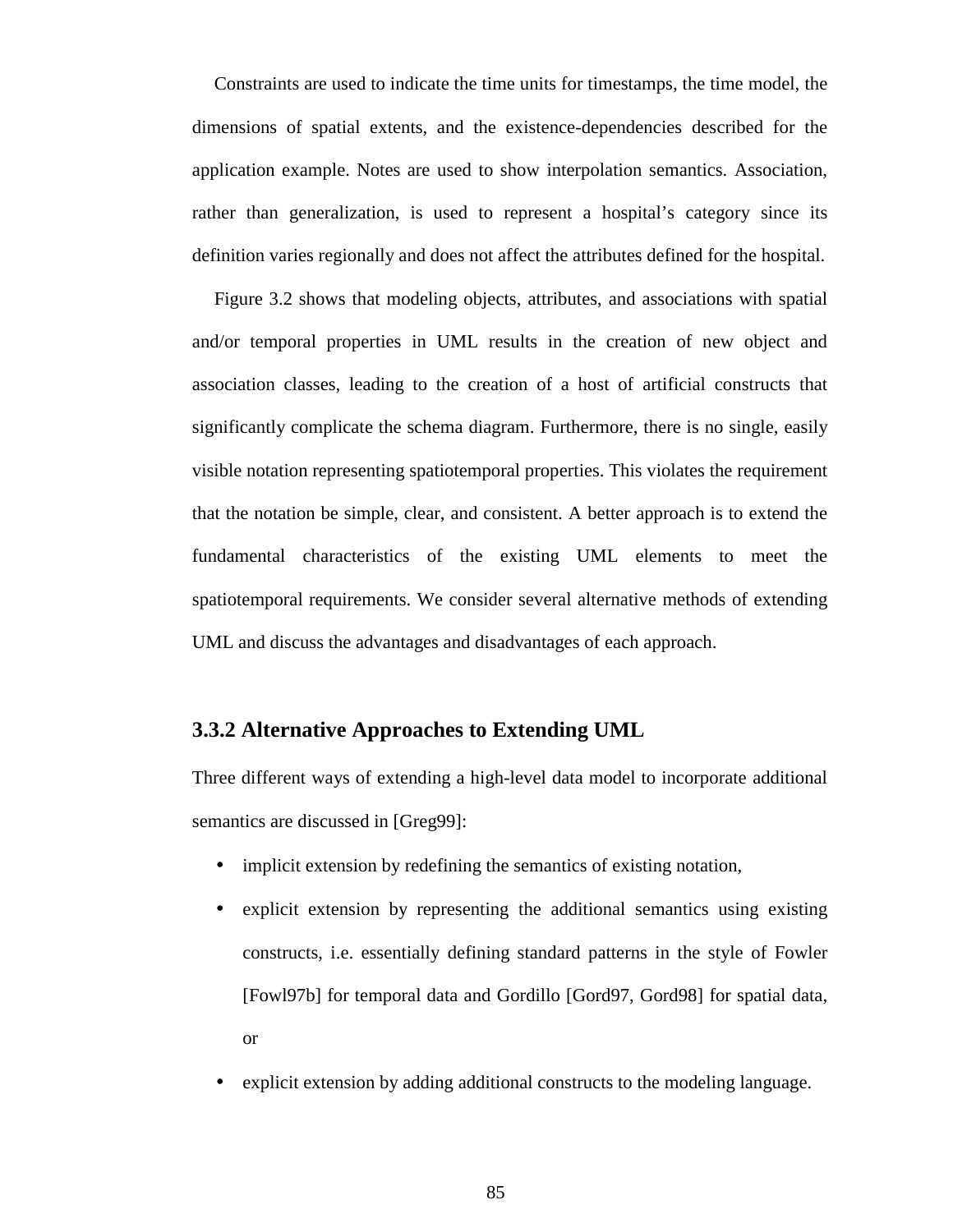Another explicit approach would be to define new data types (or ADT) incorporating the semantics that could then be used to describe attribute domains as needed, as in [Erwig99, Guti98].

While the implicit approach may require less initial training for users than the explicit approaches, it results in problems of incompatibility with the original model (i.e. pre-existing schemas now have different semantics) and lack of flexibility (i.e. since the new extended model is no longer suitable for applications not requiring the additional semantic support).

With respect to the explicit approaches, we can see that the pattern-based approach, illustrated in Figure 3.2, has the disadvantage of producing awkward and overloaded schemas; whereas the other two options add to the constructs or data types that must be learned by the user. Essentially, the additional complexity introduced by the new semantics is evident at the level of the schema for the pattern approach and at the level of the modeling language for the other two approaches. This essentially involves a trade-off between ease of initial use versus regular use.

It is our contention that (*i*) the priority should be for facilitating regular use (i.e. production of simple and clear schemas) and that (*ii*) new constructs can be designed to minimize learning time by taking advantage of orthogonality. Furthermore, conversion of new constructs that have equivalents in the original model can be automated for implementation or reference purposes. In the OO context, if the spatiotemporal additional semantics impact the object or association levels, then the definition of new data types for attribute domains is not sufficient: some new constructs will be required. Restricting modeling of spatiotemporal semantics to the attribute level would unnecessarily limit the flexibility of the modeling language;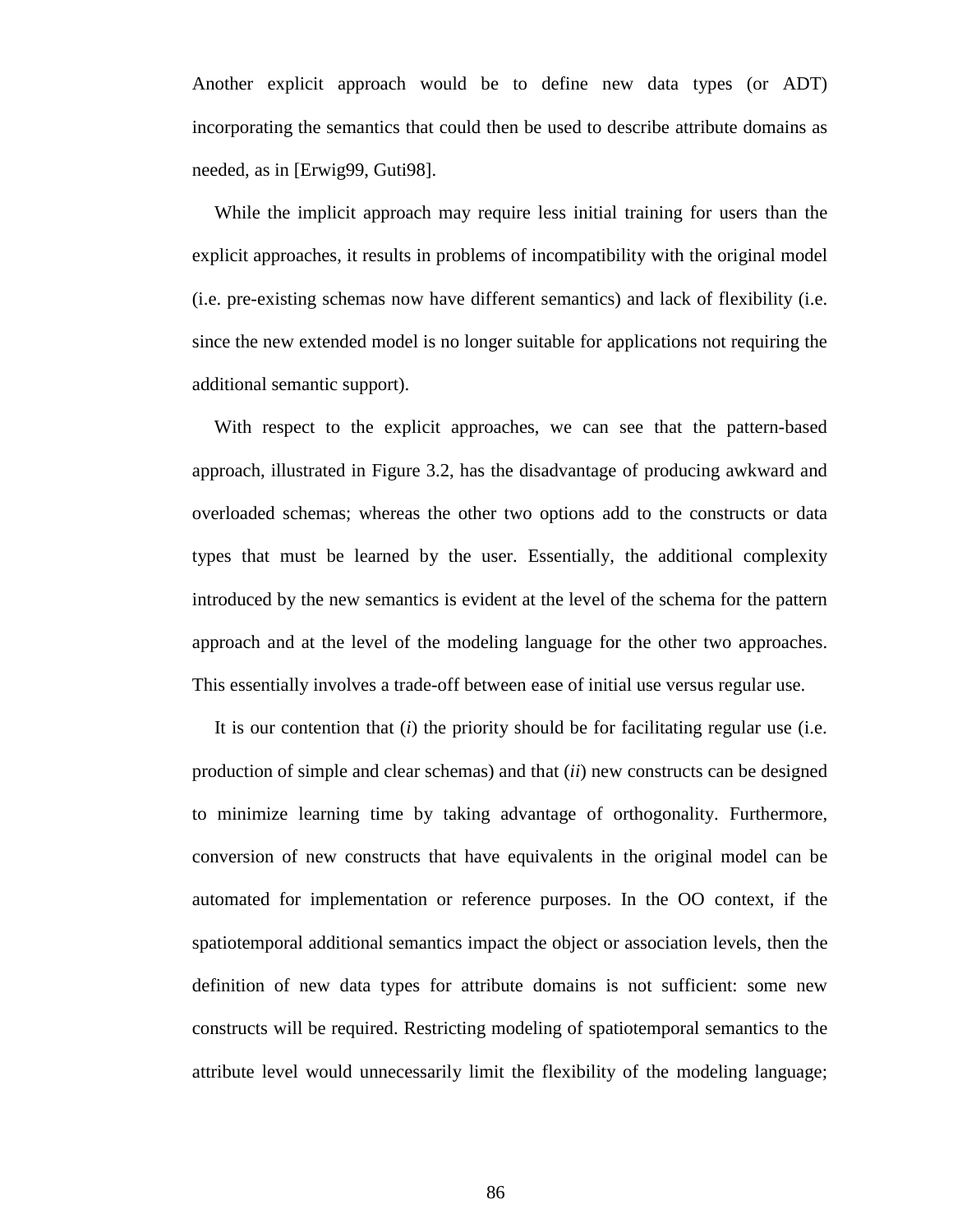therefore, we adopt the approach of defining new constructs. Next, we examine the potential use of existing UML extension mechanisms to define such constructs.

#### **3.3.3 Using UML Extension Mechanisms**

Stereotypes, tagged values, and constraints are advanced features of UML intended to support extensions to the UML meta-model; therefore, they provide a potential basis for defining a spatiotemporal extension. One problem with these mechanisms, as with some other aspects of UML such as aggregation and composition, is that they are inconsistently described in the main sources for UML [Booch99, OMG99, Rumb99]. A detailed discussion of these and other inconsistencies in UML can be found in [Hend99b].

Stereotypes are used to indicate a variation in usage or meaning for an existing UML model element. Tagged values and constraints can be attached to the stereotype to define its additional properties and semantics respectively. A set of standard stereotypes has been defined for UML [Booch99, pp. 442], but none is defined as applying both to attributes and composite model elements having identity (i.e. classes and associations versus composite attribute domains) or used for both spatial and temporal properties. Fowler [Fowl97a] suggests using a *history* stereotype to model historical associations between classes by adding a temporal subtype to one of the classes. But this seems to imply that a new stereotype should be added for each different level of granularity and does not account for spatial or spatiotemporal attribute variation.

Even if we introduce new stereotypes for spatiotemporal semantics, a strict adherence to the definition of UML extension mechanisms can be problematic. According to Rumbaugh [Rumb99, p. 450], a model element can have at most one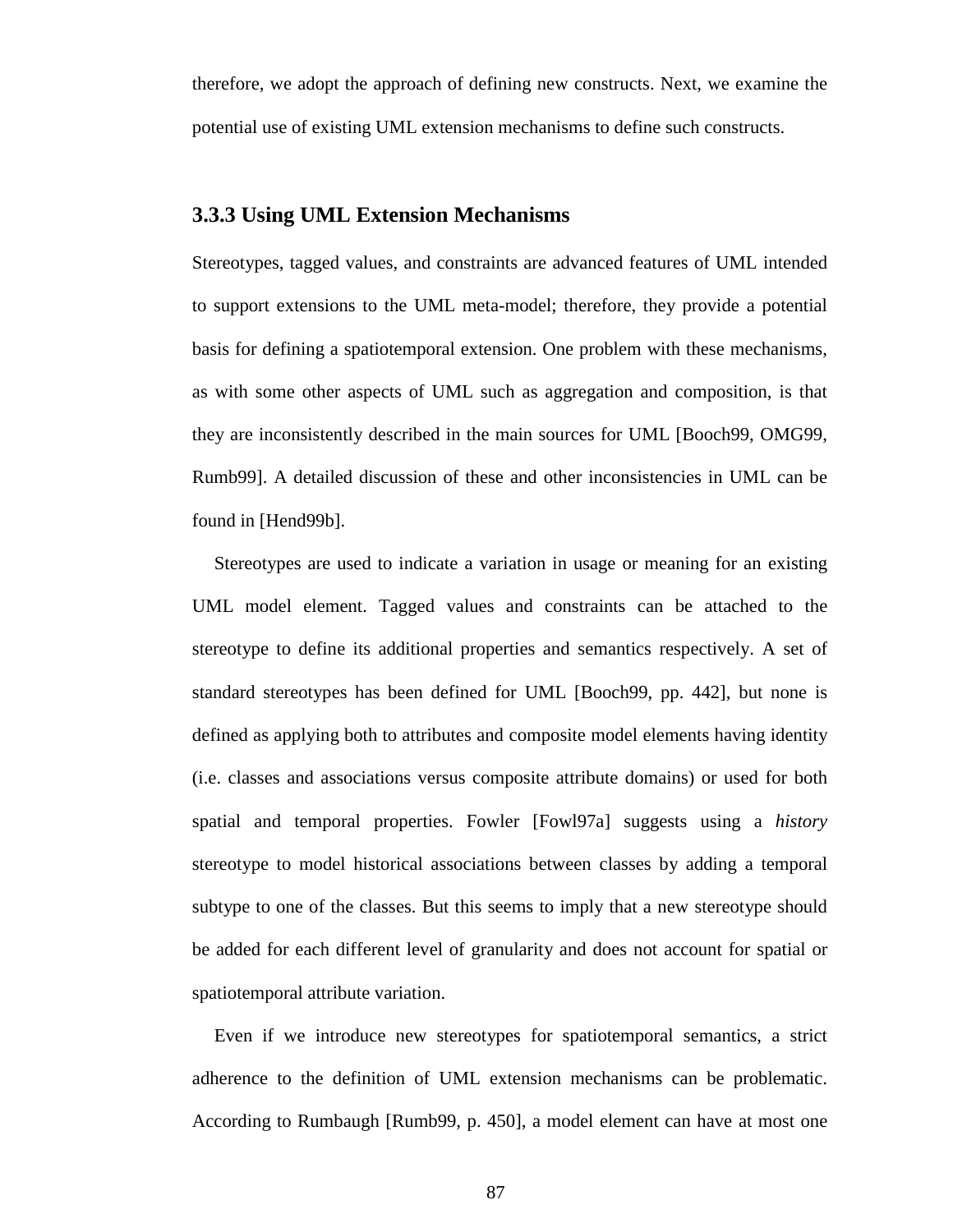stereotype. Instead of defining a model element with multiple stereotypes, a new composite stereotype should be defined using generalization and multiple inheritance, e.g. one for each meaningful combination of spatial, temporal, and thematic data semantics. However, this leads to a proliferation of modeling constructs and a less intuitive representation. Defining a small set of basic constructs that can be combined in a simple and semantically meaningful manner is a much more elegant way to add expressive power to a modeling language without sacrificing understandability or simplicity. Therefore, there are strong arguments for allowing a spatiotemporal extension to violate the strict definition of UML stereotypes by allowing model elements to have more than one stereotype.

Furthermore, Rumbaugh [Rumb99, pp. 449] states that "stereotypes may extend the semantics but not the structure of pre-existing metamodel classes", with the exception that tagged values can be used to change the structure of a model element (but not its instantiations). Thus, they do not allow specification of types or domains (all tagged values are text strings) and are not intended for "serious semantic extensions to the modeling language itself" [Rumb99, pp. 469]. However, spatiotemporal semantics require a change in the structure of model elements and their instantiations to allow relevant time periods and/or spatial extents to be associated with the model element's instances or values. Based on this discussion, it is clear that constructs added to extend UML with spatiotemporal semantics will necessarily go beyond the extension mechanisms defined for UML.

## **3.4 STUML: Fundamental Constructs**

The proposed extension to UML, called *SpatioTemporal UML* (*STUML*), is based on the addition of five new symbols, illustrated in Figure 3.3, and a *specification box*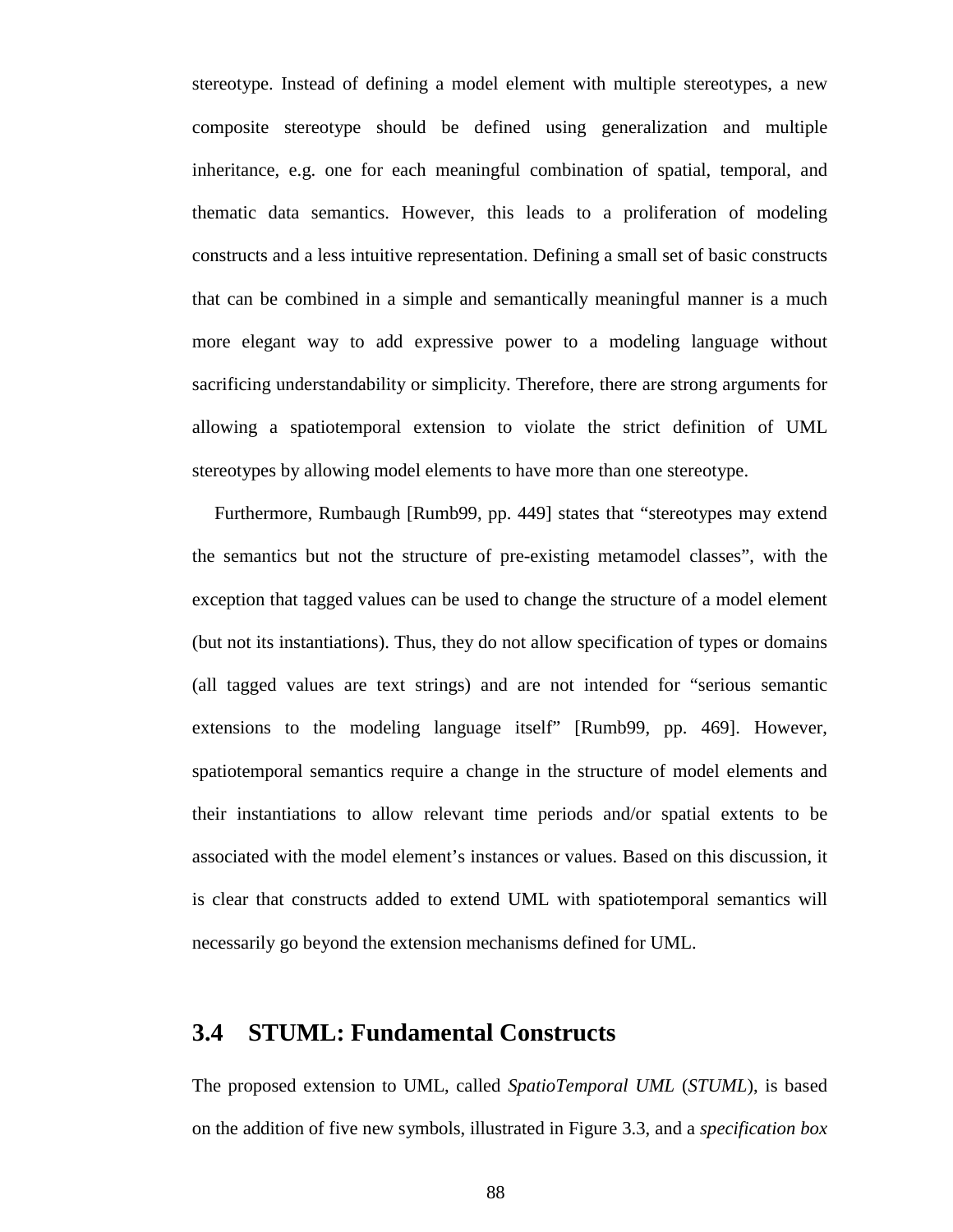describing the detailed semantics of the spatiotemporal data represented using the five symbols. The basic approach is to extend UML by adding a minimal set of constructs for spatial, temporal, and thematic data, represented respectively by *spatial, temporal,* and *thematic* symbols. These constructs can then be applied at different levels of the UML class diagram and in different combinations to add spatiotemporal semantics to a UML model element.<sup>5</sup> In addition, the *group* symbol is used to group attributes with common spatiotemporal properties or inter-attribute constraints and the *existence-dependent* symbol is used to describe attributes and associations dependent on object existence.

As discussed previously, although these new symbols can be roughly described as stereotypes; they do not adhere strictly to the UML definition. For improved readability, we use the alternative graphical notation for stereotypes described in [Rumb99, pp. 451]. These symbols can be annotated with a unique label used to reference the associated specification box. The first four symbols can optionally be used without the abbreviations shown in the figure (i.e. *S, T, Th,* and *G* respectively). The specific alphanumeric domain for a thematic attribute can be optionally indicated, e.g. *Th: int* for a thematic attribute having an integer domain.



#### **Figure 3.3 STUML Symbols**

The *group* symbol, *existence-dependent* symbol and *specification box* are discussed in Section 3.5. The *spatial, temporal,* and *thematic* symbols are described

<sup>&</sup>lt;sup>5</sup> In this way, expressive power is gained without sacrificing simplicity.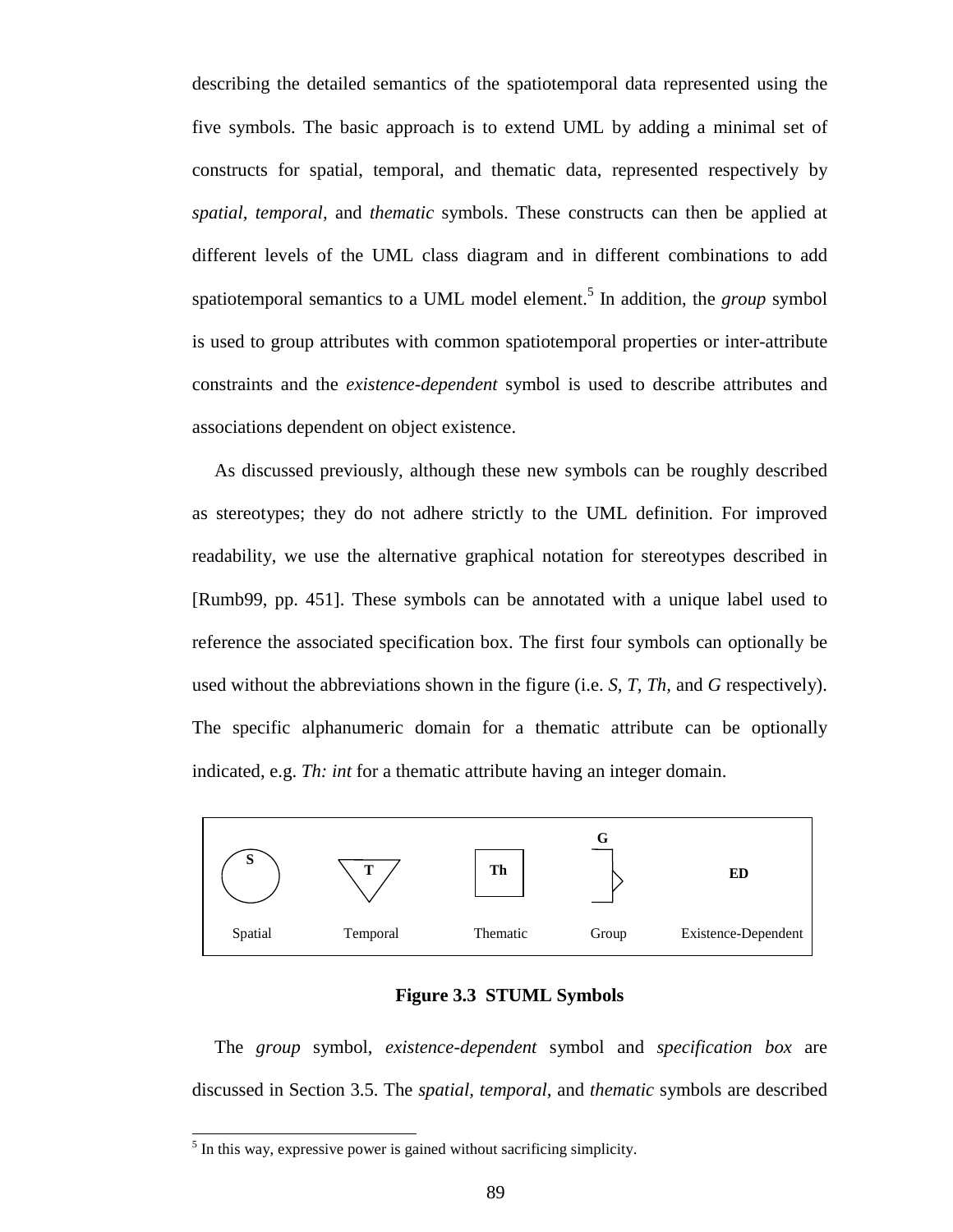in this section. Section 3.4.1 provides a general overview of the meaning and use of these three symbols. Sections 3.4.2 through 3.4.4 explain the use and associated semantics of these symbols at the attribute (and attribute group), object class, and association levels respectively.

#### **3.4.1 Spatial, Temporal, and Thematic Constructs**

These constructs can be used to model spatial extents, object existence or transaction time, and the three different types of spatiotemporal data previously discussed (i.e. *temporal changes in spatial extents*; *changes in the values of thematic data across time or space*; and *composite data whose components vary depending on time or location*). To understand the use and semantics of the *spatial, temporal,* and *thematic* constructs, we first discuss the interpretation of each individual symbol separately.

The *spatial* symbol represents a spatial extent, which consists of an arbitrary set of points, lines, regions, or volumes. The spatial extent may be associated with thematic, temporal, or composite data or used to define an attribute domain. For example, Figure 3.4 (a) illustrates the use of the spatial symbol to define an attribute with a spatial domain (i.e. a *spatial attribute*). The *temporal* symbol represents a temporal extent, or timestamp, which may be associated with thematic, spatial, or composite data. For example, Figure 3.4 (b) illustrates the use of the temporal symbol to associate a timestamp with spatial data (i.e. a *temporally dependent spatial attribute*). Timestamps may represent existence time for objects; valid time for associations or attributes; and transaction time for objects, associations, or attributes. Timestamps can also represent valid or transaction time for an object's spatial extent (see Section 3.4.3). The *thematic* symbol represents thematic data.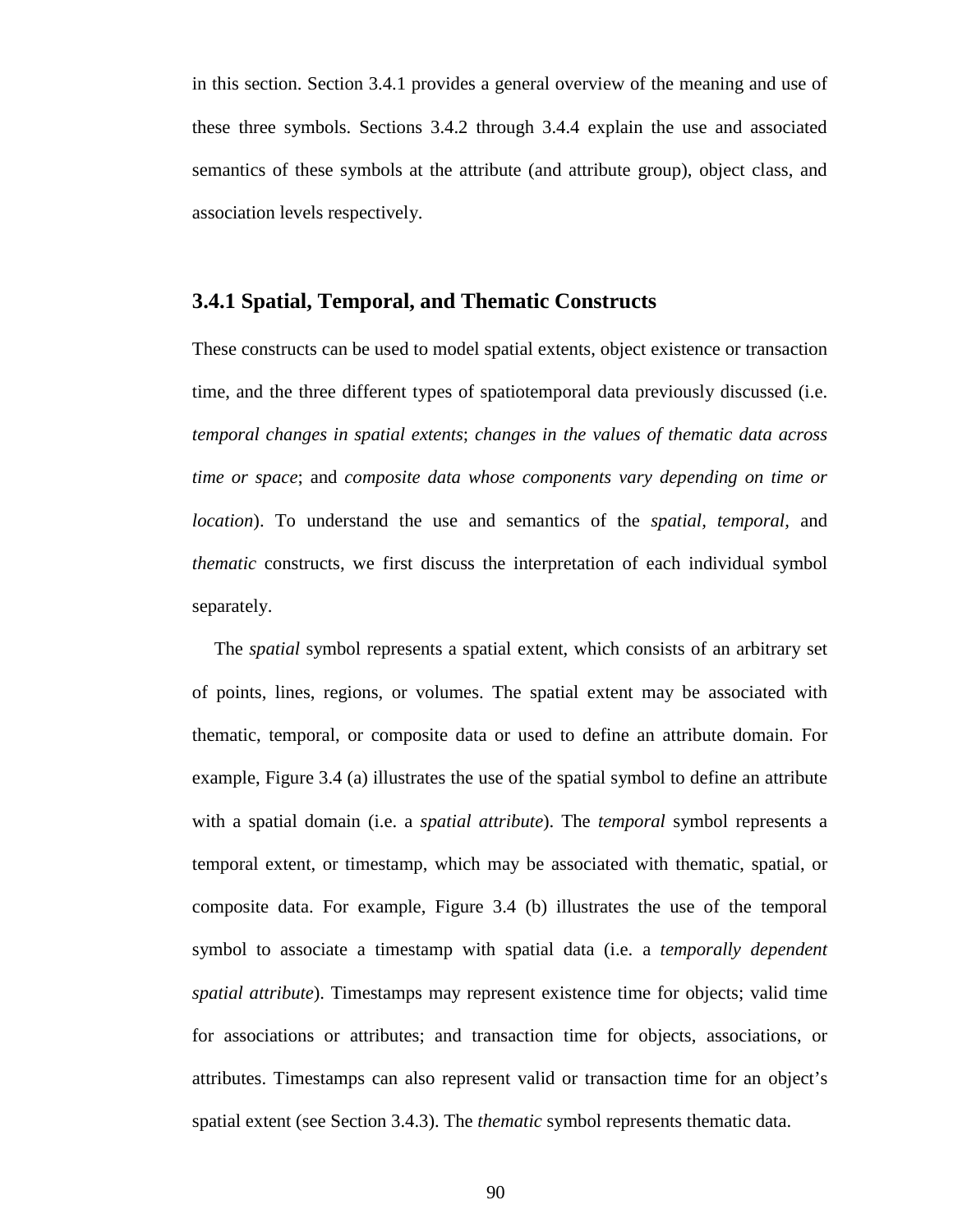

**Figure 3.4 Spatial Attribute Examples**

The *thematic* symbol can only be used at the attribute level and only in conjunction with one of the other two symbols to describe an attribute with temporal or spatial properties. A thematic attribute domain with no spatial or temporal properties uses standard UML notation, i.e. *<attribute-name>*: *<domain>*. When a thematic domain has additional spatial or temporal properties, either this notation can be used to indicate the specific thematic domain or it can be indicated inside the *thematic* symbol as shown in Figure 3.5.



**Figure 3.5 Thematic Attribute Examples**

Figure 3.5 illustrates by example the four possible cases for a thematic attribute. Table 3.1 lists the terminology used (i.e. semantic attribute category) and the additional spatiotemporal properties for each thematic attribute case. Adjectives are used to describe the attribute domain (e.g. *thematic* attribute) and adverbs with the word *dependent* to describe additional attribute properties for composite attribute domains (e.g. *temporally dependent* thematic attribute). Note that case 3.5 (c) represents the field-based (as opposed to the object-based) view of space; therefore the terms *spatially dependent attribute* and *spatial field* are semantically equivalent.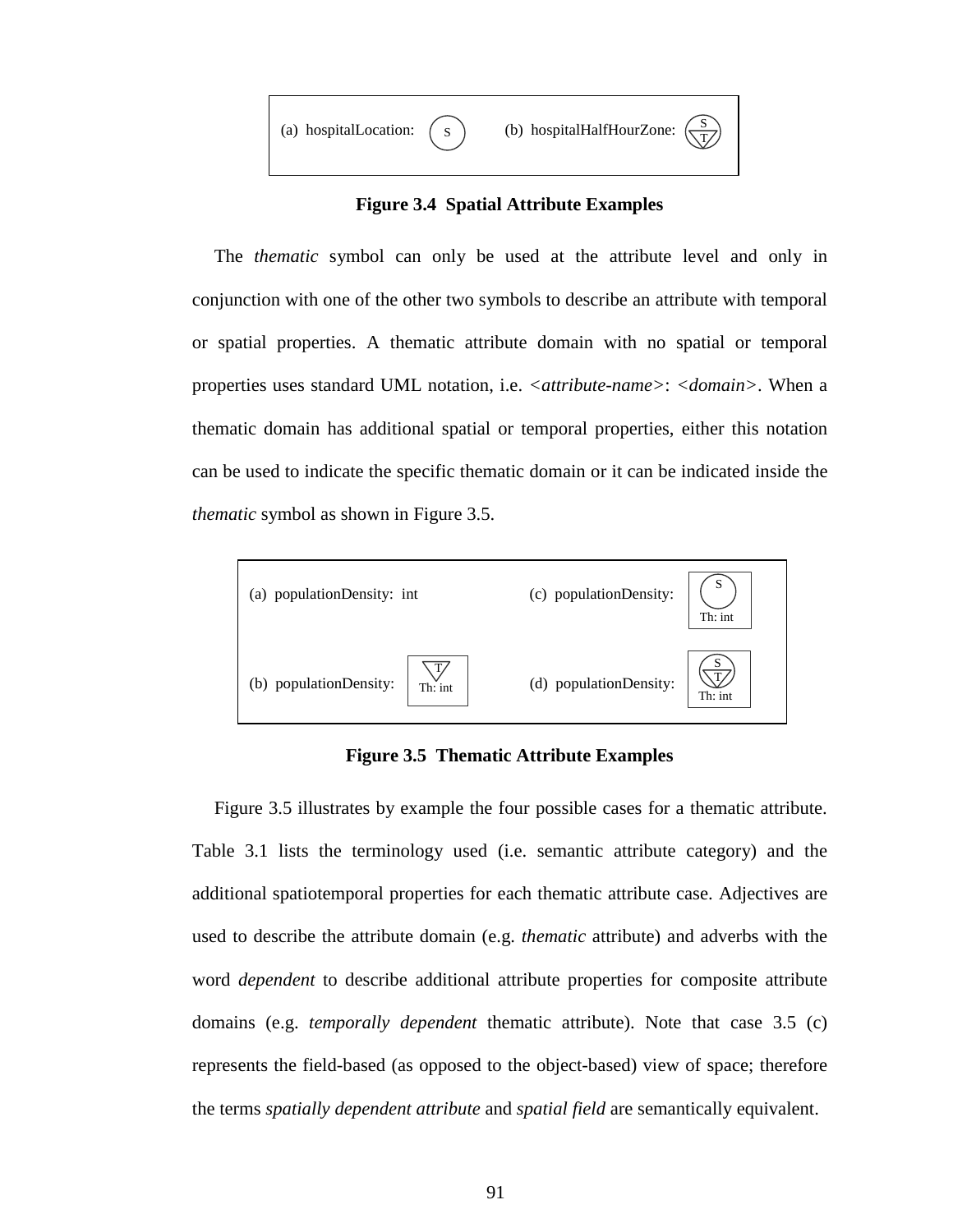| Figure 3.5<br>example | Semantic attribute category (case)            | <b>Spatiotemporal</b><br>property(s) added |
|-----------------------|-----------------------------------------------|--------------------------------------------|
|                       |                                               | to thematic domain                         |
| (a)                   | thematic attribute                            | none                                       |
| (b)                   | temporally dependent thematic attribute       | temporal                                   |
| (c)                   | spatially dependent thematic attribute        | spatial                                    |
| (d)                   | spatiotemporally dependent thematic attribute | temporal and spatial                       |

**Table 3.1 Explanation of Thematic Attribute Examples from Figure 3.5**

The full expressive power of the three base constructs described above are realized by applying them in combination and at different levels of the object model. Therefore, the semantics of STUML depend on three factors: (*i*) the symbol used, (*ii*) the model element described by the symbol (i.e. object, association, or attribute), and (*iii*) whether the symbol is combined with other symbols. The general rules for combining symbols can be summarized as follows.

• *Nesting one symbol inside another* represents mathematically a function from the domain represented by the inner symbol to the domain represented by the outer symbol. Therefore, different orders of nesting symbols correspond to different functional expressions and represent different perspectives of the data.

For example, Figure 3.5 (b) represents a function from the time to the integer domain for a given object or association instance. If we reverse the order of the symbol nesting, this would represent the inverse function from the integer to the time domain. However, from the conceptual design and schema perspective, both represent the same semantic modeling category and would result in the same conceptual and logical schema, i.e. a temporally dependent, thematic attribute.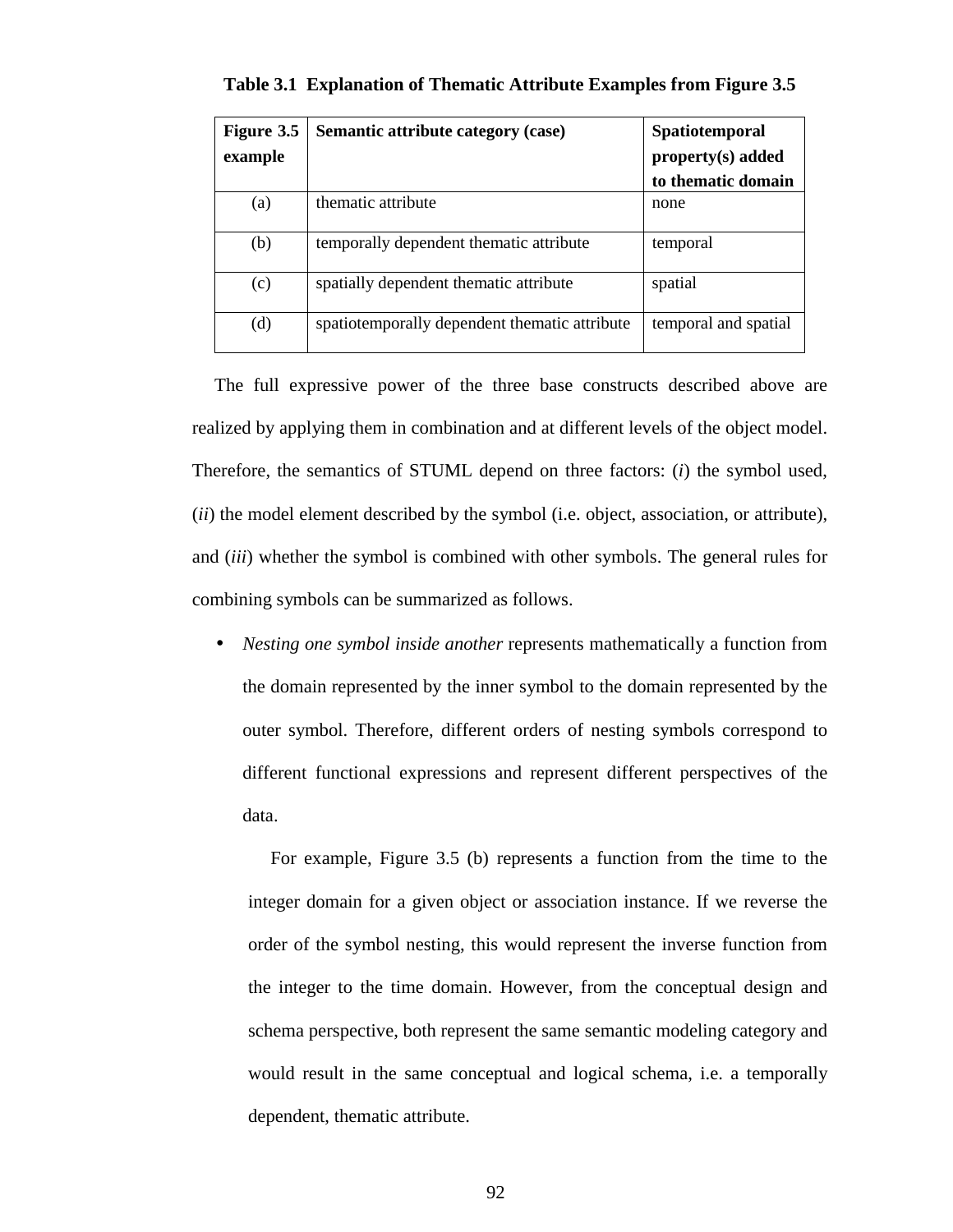Rather than arbitrarily restricting the representation of a semantic modeling category to one order of nesting, we prefer to allow the users to select the order of nesting that best matches their perspective of the application data. Although not explored in this thesis, the different orders of nesting could be exploited for a graphical query language or to indicate preferred clustering patterns to the database management system in generating the physical schema.

Note also that in Figure 3.5 (b), only one integer value is associated with each timestamp; however, several different timestamps may be associated with the same integer value. In Figure 3.5 (d), several integer values will be associated with each timestamp, one for each spatial location.

• *Placing one symbol next to another* symbol represents mathematically two separate functions, one for each symbol. The order in which the two symbols are written is not significant.

We now give the rule for which *symbolic combinations* are legal at each model level (i.e. attribute, object, and association), the *semantic modeling constructs* defined at each level with a textual description of each construct, and a *mapping* between the two. For a given semantic modeling construct, the textual and mathematical definitions are given for each possible symbol nesting that represents that construct.

Note that any reference to a timestamp, timestamps, a time point, or time validity in the definitions for a given symbol nesting could be for any time dimension. That includes transaction time and/or either valid time for attributes, associations, or an object's spatial extent (see Section 3.4.3) or existence time for objects. The first symbol nesting given for each semantic modeling construct is used in the examples.

93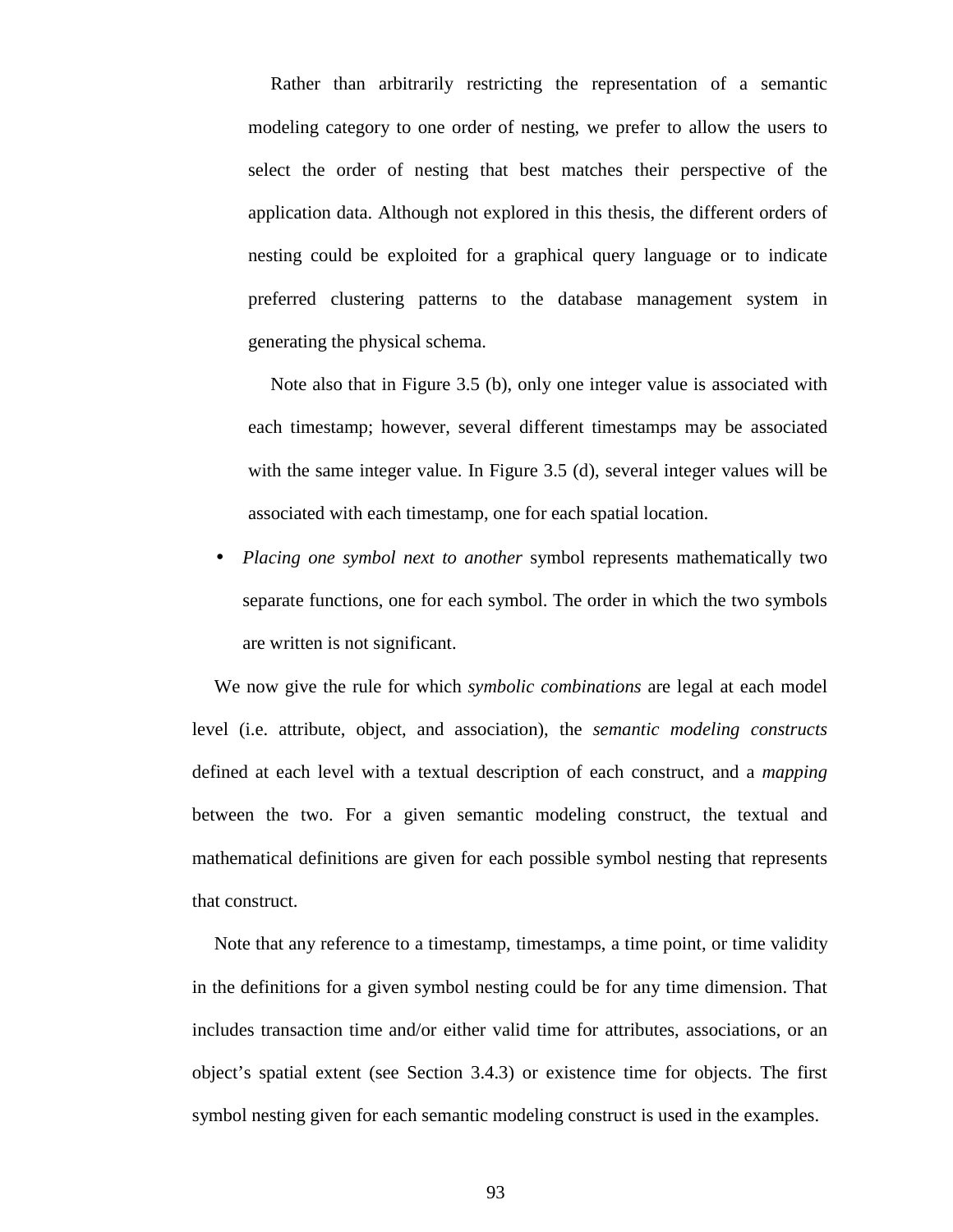We first summarize the *primitives* used in this chapter to denote various time, space, and model elements. Note the distinction between a domain and a power set (i.e. the set of all subsets) in that domain. The former is used to represent individual time instants  $(\langle T \rangle)$  or points in space  $(\langle S \rangle)$  and the latter is used to represent one or more timestamps  $(\langle 2^T \rangle)$  or spatial extents  $(\langle 2^S \rangle)$ . Note also that an association identifier consists of the set of object identifiers for the objects participating in that association.

| $<\hspace{-2.5mm}T\hspace{-2.5mm}>$ $:=$ | domain of time instants                                                                                         |  |
|------------------------------------------|-----------------------------------------------------------------------------------------------------------------|--|
| $\langle 2^T \rangle ::=$                | domain of sets of time instants, where each set of time instants can be                                         |  |
|                                          | considered a timestamp or a set of timestamps                                                                   |  |
| $<\!\!S\!\!>$ ::=                        | domain of points in space                                                                                       |  |
| $\langle 2^{\mathcal{S}} \rangle ::=$    | domain of sets of points in space, where each set of points in space                                            |  |
|                                          | can be considered a spatial extent or a set of spatial extents                                                  |  |
| $\leq$ oid $\geq$ ::=                    | domain of object-identifiers                                                                                    |  |
| $\langle \text{aid} \rangle ::=$         | domain of association-instance identifiers, i.e. $\{\langle \text{oid}\rangle\}^n$ , where $n>1$                |  |
| $< id > ::=$                             | domain of object and association identifiers, i.e. $\{\langle \text{oid}\rangle   \langle \text{aid}\rangle \}$ |  |
| $\langle D \rangle ::=$                  | thematic, i.e. alphanumeric, domain (e.g. integer, string)                                                      |  |
| $\lt d$ : $\gt$ ::=                      | thematic attribute symbol                                                                                       |  |
| $\leq t$ $\geq$ $\leq$ $\leq$            | temporal symbol                                                                                                 |  |
| $<\!\!s\!\!>::=\;$                       | spatial symbol                                                                                                  |  |
| $<$ s&t> ::=                             | any nested combination of a spatial and temporal symbol                                                         |  |
| $<$ s&d> ::=                             | any nested combination of a spatial and thematic symbol                                                         |  |
| $<$ t&d> ::=                             | any nested combination of a temporal and thematic symbol                                                        |  |
| <s&t&d> ::=</s&t&d>                      | any nested combination of a spatial, temporal, and thematic symbol                                              |  |
| $\langle ED \rangle ::=$                 | existence-dependent symbol                                                                                      |  |

## **3.4.2 The Attribute Level**

At the attribute level, we can model *temporal changes in spatial extents*, where the spatial extent represents a property of an object (i.e. spatial attribute), and *changes in*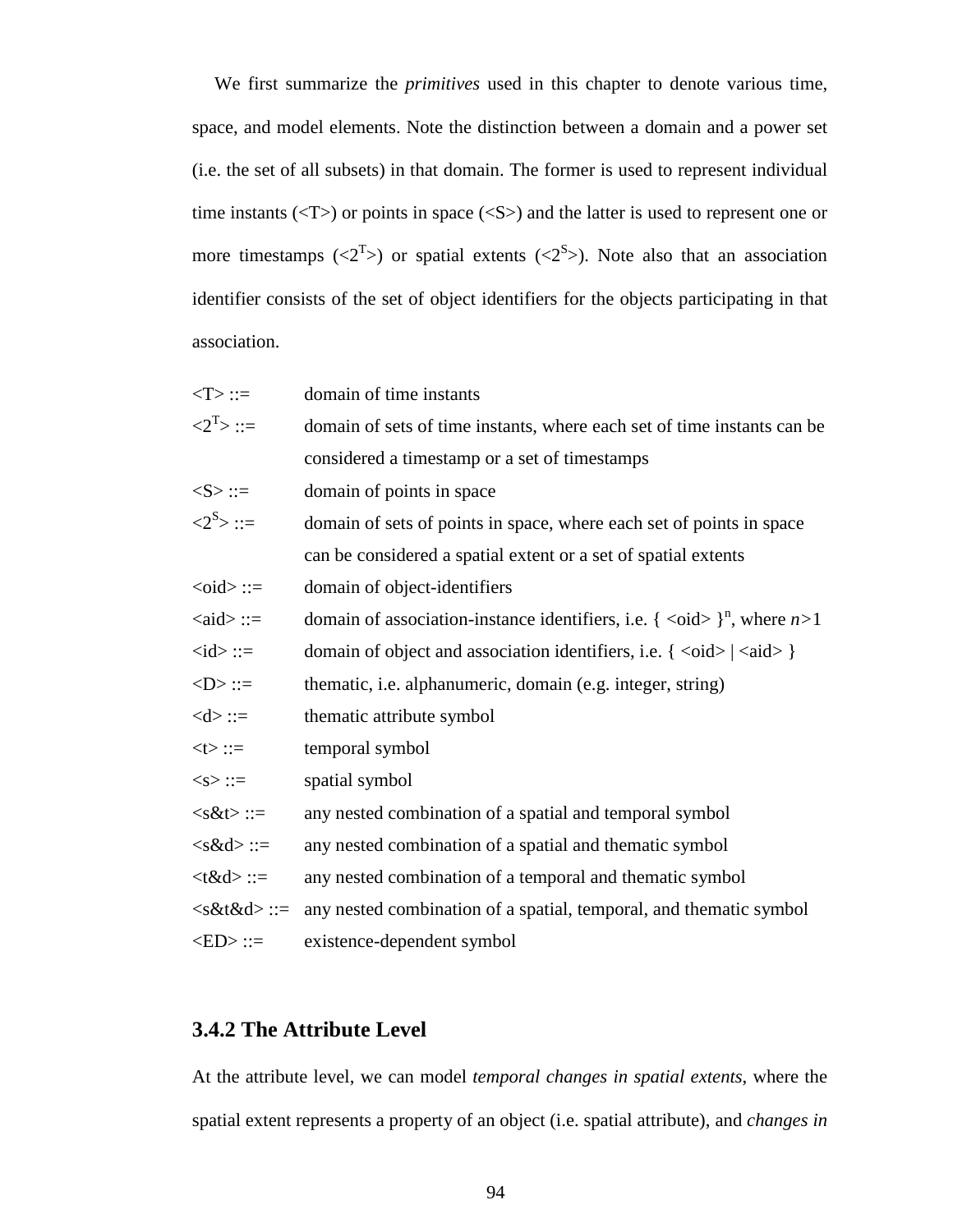*the value of thematic data across time and/or space* (i.e. spatially and/or temporally dependent thematic attributes or attribute groups<sup>6</sup>).

Legal combinations of symbols at the attribute level are any nested combination of a spatial symbol, a temporal symbol, and/or a thematic symbol. The only exception is that the temporal symbol cannot be used alone. An attribute with a temporal domain is treated as thematic data since temporal data types are predefined for popular standard query languages such as SQL (see Section 2.2.3). The attribute domain can optionally be followed by an *existence-dependent* symbol (discussed in Section 3.5). The rule for notation at this level can be defined using BNF notation and the primitives defined previously:

*attribName:* [ <D> | <s&d> | <t&d> | <s&t&d> | <s> | <s&t> ] [<ED>]

Six different attribute domains are possible, corresponding to six different semantic categories of attributes (i.e. modeling constructs). Reading the attribute domain symbols left to right in the above rule, we have:

- <D>: *thematic attributes*, illustrated in Figure 3.5 (a),
- <s&d>: *spatially dependent thematic attributes*, illustrated in Figure 3.5 (c),
- <t&d>: *temporally dependent thematic attributes,* illustrated in Figure 3.5(b),
- <s&t&d>: *spatiotemporally dependent thematic attributes,* illustrated in Figure 3.5 (d)
- <s>: *spatial attributes*, illustrated in Figure 3.4 (a), and

l

• <s&t>: *temporally dependent spatial attributes*, illustrated in Figure 3.4 (b).

Except for thematic attributes, these domains represent extensions for spatiotemporal data modeling.

 $6$  Attribute groups, including their spatiotemporal semantics and syntax, are described in Section 3.5.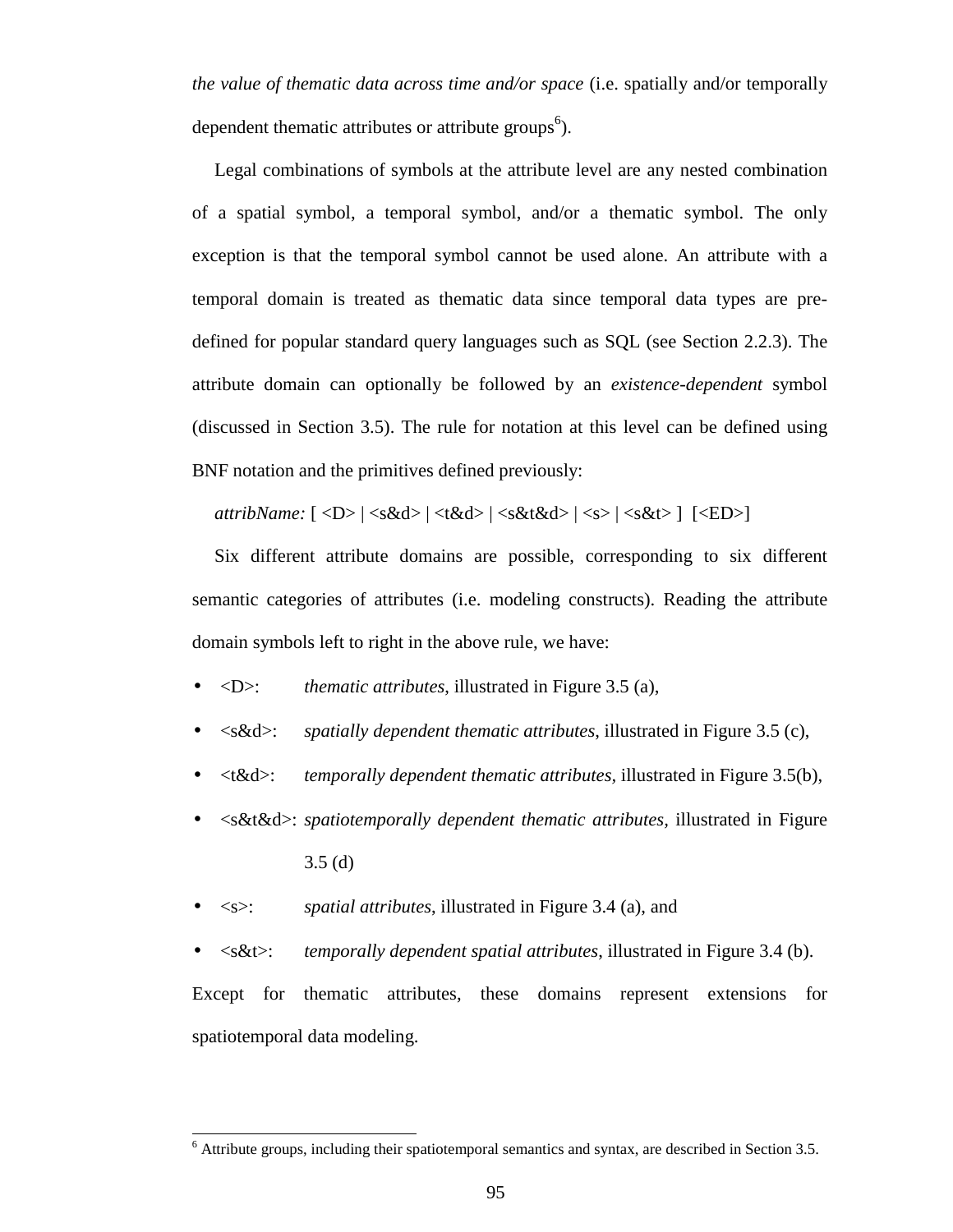For each of the semantic attribute categories listed above, a general textual description and all of the symbolic representations (i.e. symbol nestings) possible for that category are given in graphic form. For each symbolic representation possible, a mathematical definition and textual definition for that representation is given. For example, a spatiotemporally dependent thematic attribute involves a nested combination of three symbols (spatial, temporal, and thematic symbol represented by a circle, triangle, and square respectively). Therefore, there are six possible legal symbol nestings possible, each representing a different perspective of the same semantic attribute category.

Note that *each one of the descriptions and definitions below apply to the identified object or association instance*; therefore, we do not state this explicitly for each case.

• *Thematic Attribute:* This is an attribute having thematic value(s) for the identified object or association (the phrase *for the identified object or association* is assumed for the other semantic attribute categories).

 $\langle D \rangle$  f:  $\langle id \rangle$   $\langle D \rangle$ 

Returns the thematic attribute value for the identified object or association.

• *Spatially dependent Thematic Attribute:* This is a set of thematic attribute values, each associated with a spatial extent representing the location where that attribute value is valid. This implies that the attribute values may change over space and their changed values may be retained.

f:  $\langle id \rangle$   $(\langle S \rangle \langle D \rangle)$ 

Returns a set of spatial points, each with its associated thematic attribute value (valid for that spatial point).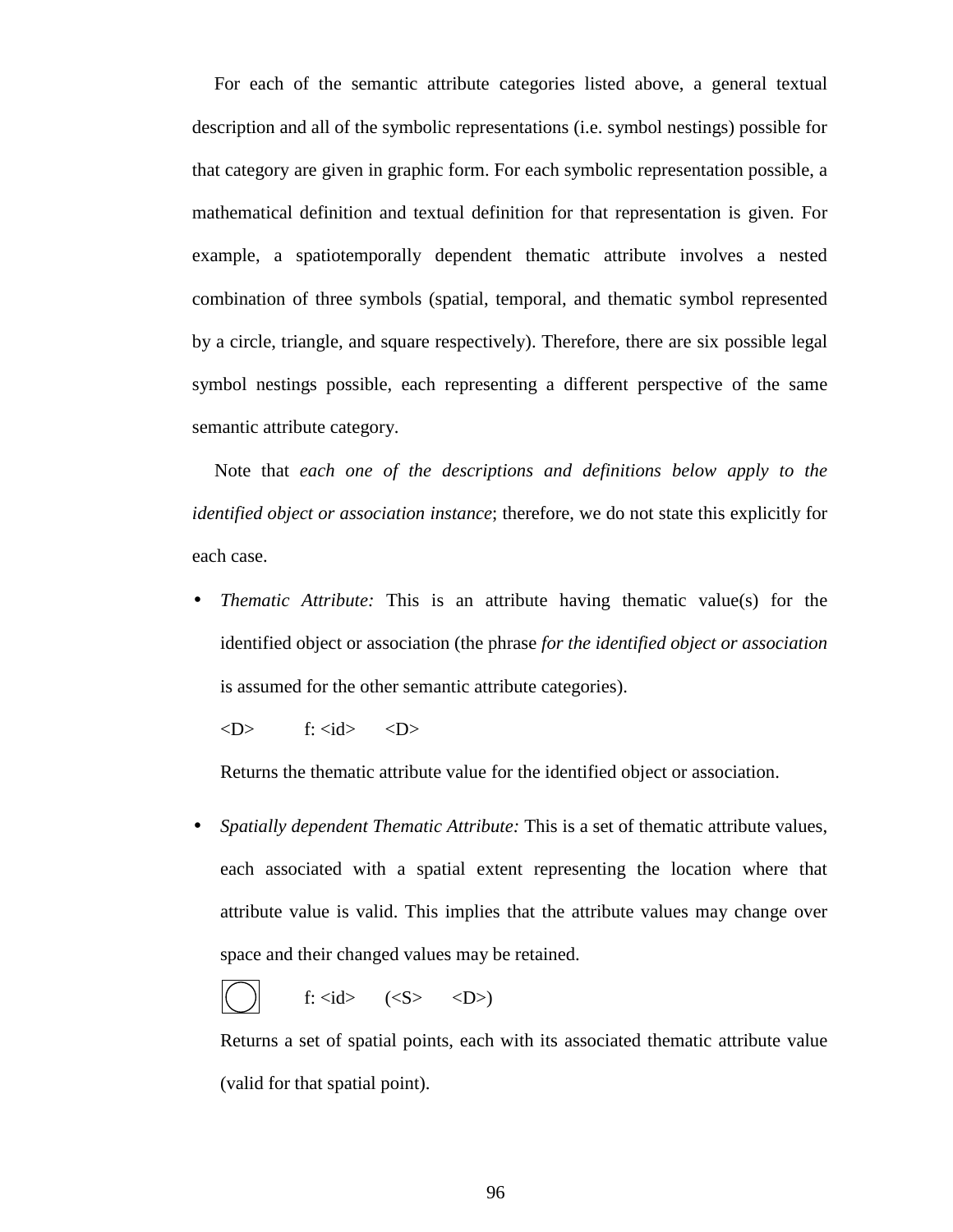f:  $\langle \text{id} \rangle$   $\langle \langle D \rangle$   $\langle 2^{\text{S}} \rangle$ 

Returns a set of thematic attribute values, each with its associated spatial extent (where that thematic attribute value is valid).

• *Temporally dependent Thematic Attribute:* This is a set of thematic attribute values, each associated with one or more timestamps, representing the attribute value's valid and/or transaction time for a given object or association identifier. This implies that the attribute values may change over time and their changed values may be retained.

$$
\boxed{\bigvee} \qquad f: \langle id \rangle \quad (\langle T \rangle \quad \langle D \rangle)
$$

Returns a set of time points, each with its associated thematic attribute value (i.e. valid or current for that time point).

$$
\overrightarrow{L} \qquad \text{f: } \langle \text{d} \rangle \qquad (\langle D \rangle \qquad \langle 2^T \rangle)
$$

Returns a set of thematic attribute values, each with its associated timestamps (i.e. when that thematic attribute value is valid or current).

• *Spatiotemporally dependent Thematic Attribute:* This is a combination of spatially and temporally dependent thematic attributes as defined above, i.e. a set of thematic attribute values, each associated with a spatial extent and one or more timestamps.

$$
\bigotimes f: \langle id \rangle \quad (\langle T \rangle \quad (\langle S \rangle \quad \langle D \rangle))
$$

Returns a set of time points, each with its associated set of spatial points, and, for each spatial point, its associated thematic attribute value (i.e. valid or current for that time and spatial point).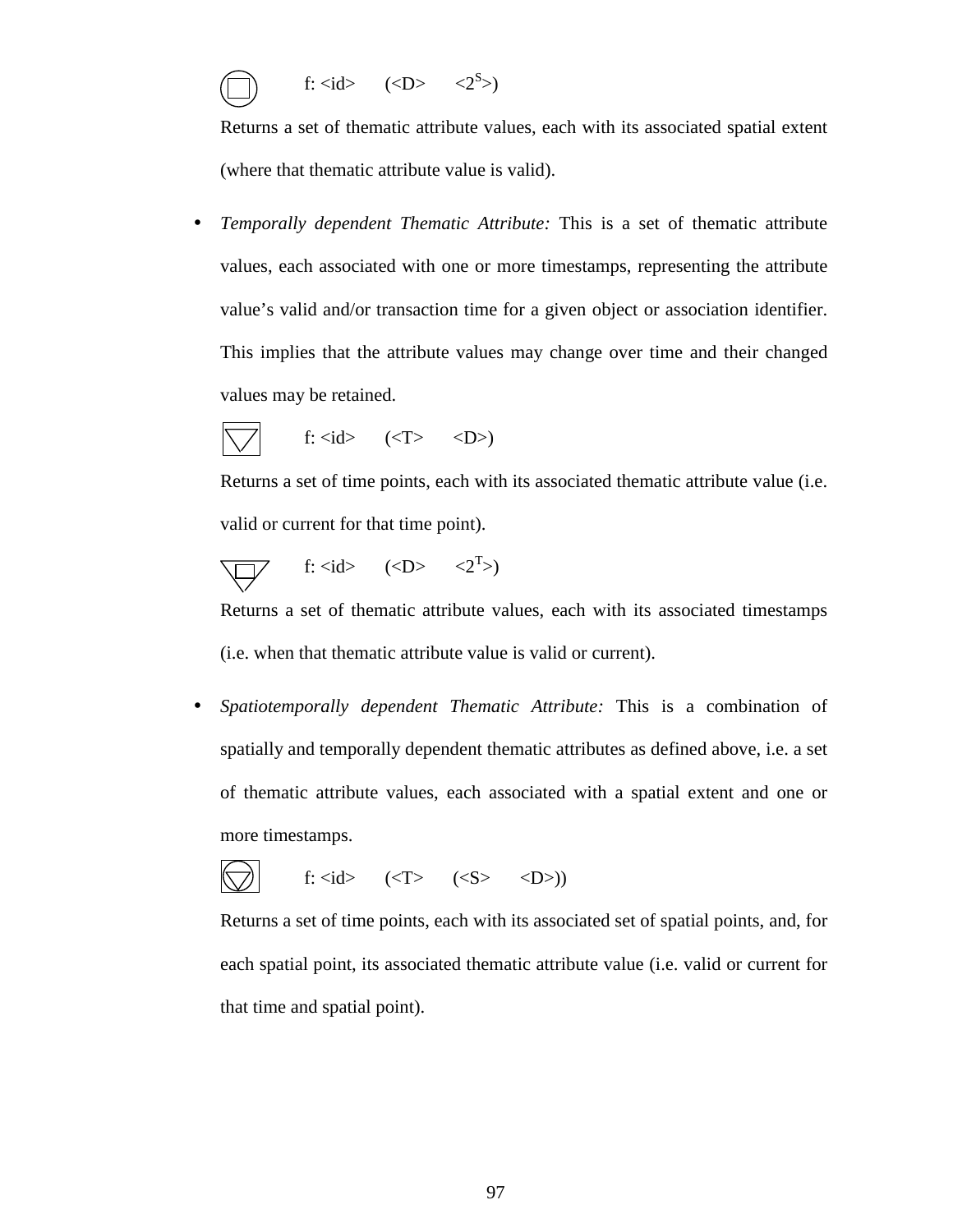f:  $\langle$ id>  $(\langle D \rangle \quad (\langle T \rangle$  $\langle 2^{\mathcal{S}} \rangle$ ))

Returns a set of thematic attribute values, each with its associated set of time points, and, for each time point, its associated spatial extents (i.e. where that thematic value is valid or current for that time point).

$$
\begin{array}{ccc}\n\hline\n\hline\n\hline\n\end{array}\n\quad f: < id> \quad ( ~~\quad (2^T>)~~
$$
)

Returns a set of spatial points, each with its associated set of thematic attribute values, and, for each thematic attribute value, its associated timestamps (i.e. when that thematic attribute value is valid or current for that spatial point).

$$
\boxed{\bigtriangledown} \qquad f: < id> \qquad ( ~~\qquad ( \qquad ))~~
$$

Returns a set of spatial points, each with its associated set of time points, and, for each time point, its associated thematic attribute value (i.e. valid or current for that spatial and time point).

$$
\qquad \qquad \textbf{(a)} \qquad \textbf{f:} < \textbf{id} < \textbf{(a)} \qquad \textbf{(b)} \qquad \textbf{(c)} < 2^{\textbf{S}} > \textbf{))}
$$

Returns a set of time points, each with its associated set of thematic attribute values, and, for each thematic attribute value, its associated spatial extents (i.e. where that thematic attribute value is valid or current for that time point).

$$
\overrightarrow{Q} \qquad f: \langle id \rangle \qquad (\langle D \rangle \qquad (\langle S \rangle \qquad \langle 2^T \rangle))
$$

Returns a set of thematic attribute values, each with its associated set of spatial points, and, for each spatial point, its associated timestamps (i.e. when that thematic attribute value is valid or current for that spatial point).

• *Spatial Attribute:* This is an attribute with a spatial domain, i.e. the attribute value is a spatial extent.

$$
\bigcirc \qquad \qquad f: \text{ } \qquad \text{ <2}^S \text{ >}
$$

Returns the spatial attribute value.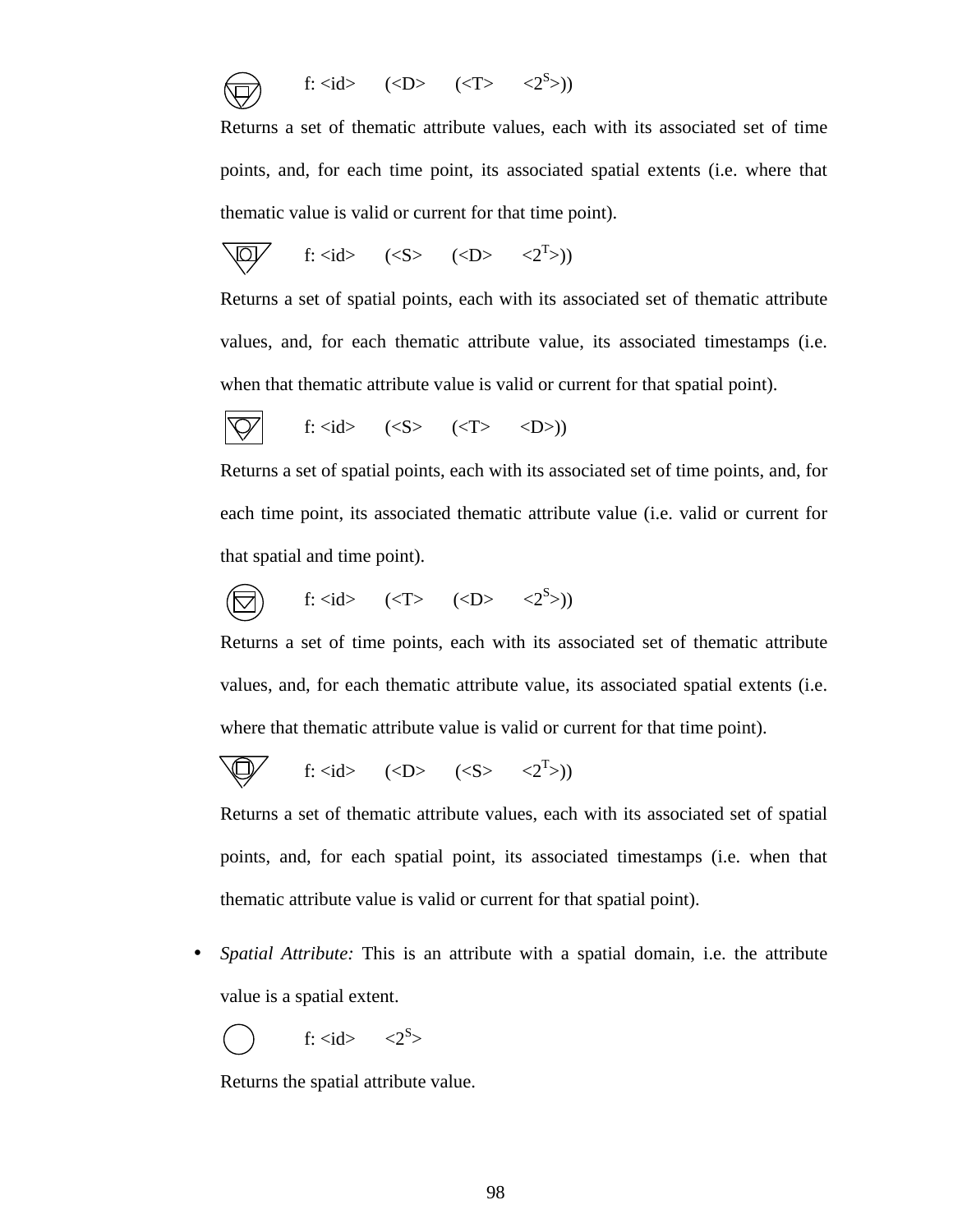• *Temporally dependent Spatial Attribute:* A spatial attribute is associated with one or more timestamps, representing the spatial extent's valid and/or transaction time.

f: <id>  $(\langle T \rangle \quad \langle 2^S \rangle)$  $\leftrightarrow$ 

Returns a set of time points, each with its associated spatial attribute value (i.e. spatial extent).

f:  $\langle \mathrm{d} \rangle$   $(\langle S \rangle \langle 2^T \rangle)$ 

Returns a set of spatial points, each with its associated timestamps (i.e. when the spatial attribute value, i.e. spatial extent, intersects that spatial point).

The use of these symbols at the attribute level is illustrated in Figure 3.6 based on extracts from the regional health application described in Section 3.3.1, with the addition of the *rank* attribute to indicate the performance ranking of a hospital during a specific time period.



**Figure 3.6 Using STUML at the Attribute Level**

The correspondence between a specific semantic attribute category and its attribute example in Figure 3.6 is shown in Table 3.2. All of the examples are object attributes except the *rank* attribute from the *In* association, which illustrates the use of STUML constructs for association attributes.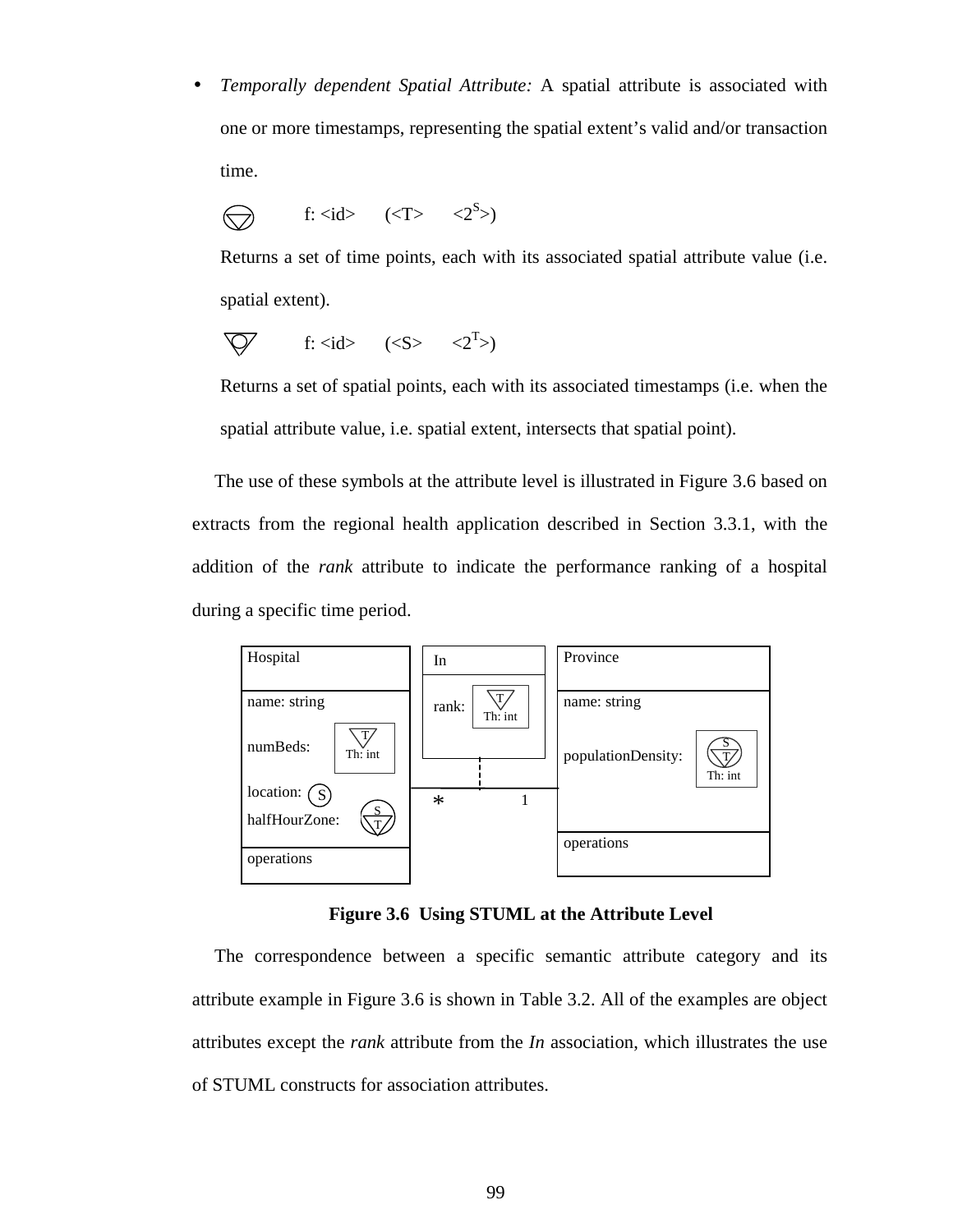| <b>Semantic Attribute Category</b>            | <b>Attribute Example in Figure 3.6</b> |
|-----------------------------------------------|----------------------------------------|
| thematic attribute                            | name (for Hospital and Province),      |
| temporally dependent thematic attribute       | numBeds, rank (association attribute)  |
| spatiotemporally dependent thematic attribute | <i>populationDensity</i>               |
| spatial attribute                             | location                               |
| temporally dependent spatial attribute        | halfHourZone                           |

**Table 3.2 Examples of Semantic Attribute Categories in Figure 3.6**

A thematic attribute domain is indicated as a string after the attribute (as in the *name* attribute) or—if that attribute also has temporal or spatial properties (as with the *numBeds*, *rank*, and *populationDensity* attributes)—by the use of a thematic symbol (a square). If no thematic domain is explicitly specified for an attribute, then the use of the spatial symbol (a circle) indicates that the attribute has a spatial domain. Thus, the *Hospital location* and *halfHourZone* attributes represent spatial data. The nested temporal symbol (a triangle) used for *halfHourZone* indicates that the spatial extent associated with this attribute may change over time and thus should be timestamped. Therefore, an attribute marked by a spatiotemporal symbol (and no thematic symbol) represents a spatial extent that changes over time. In this case, as transport networks change, the geometry of the half-hour travel zone must be updated.

In contrast, an attribute that has a thematic domain with spatial and/or temporal properties represents a spatially and/or temporally dependent thematic attribute. This is indicated graphically by using the thematic symbol with the spatial and/or temporal symbols. Thus the thematic symbol is used to differentiate between two different types of spatiotemporal data: *temporal changes in spatial extents* (without the thematic symbol) and *changes in the value of thematic data across time and*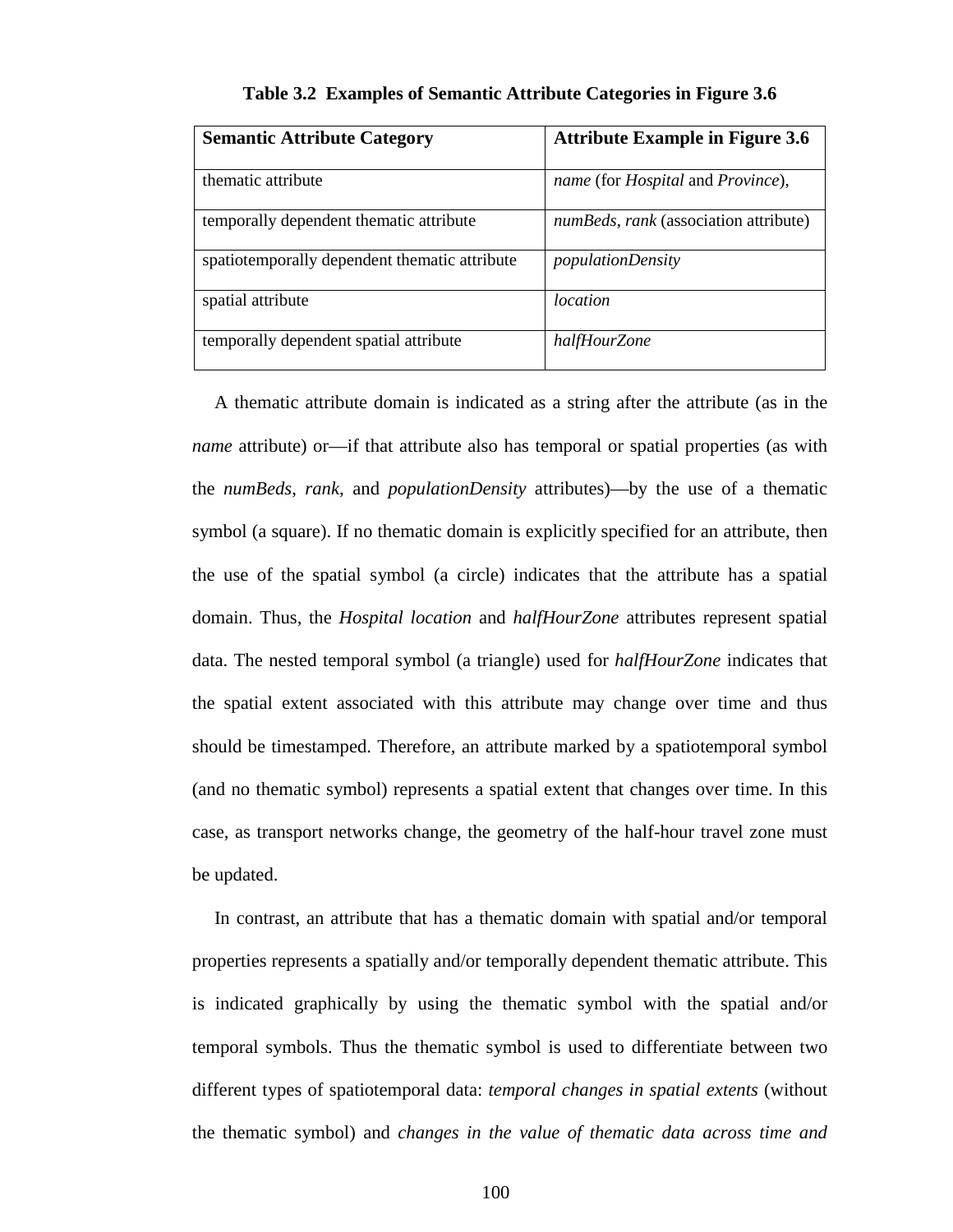*space* (with the thematic symbol). The fact that *numBeds* has an integer domain and thematic symbol associated with a temporal symbol indicates that the integer value of *numBeds* may change over time and should be timestamped. Analogously, the integer value of *populationDensity* may change over time or space and thus each value is associated with a timestamp and spatial extent.

Finally, the thematic integer attribute *rank* (added to the original *many*:*one* association *In* between Hospital and Province from Figure 3.2) illustrates the use of STUML symbols with association attributes. The attribute *rank* indicates the performance ranking of a specific hospital in a province during a specific time period. In order to add attributes to the association *In*, the association must first be raised to an association class, following standard UML notation.

## **3.4.3 The Object Class Level**

At the object class level, we can model *temporal changes in spatial extents*, where the spatial extent is associated with an object instance. We can also model the time an object exists in the real world (i.e. existence time) or is part of the current database state (i.e. transaction time).

An object class can be marked by a temporal symbol, a spatial symbol, or any nested combination of these. In addition, this is the only level where the symbols can be paired; i.e. a temporal symbol can be paired with either a spatial symbol or a nested combination of the two symbols. The separate temporal symbol represents the existence and/or transaction time of the object. The spatial symbol represents the spatial extent associated with that object. If the spatial symbol is combined with a nested temporal symbol, then the spatial extent is timestamped to show the valid or transaction time of the spatial extent. Since the object can exist or be current even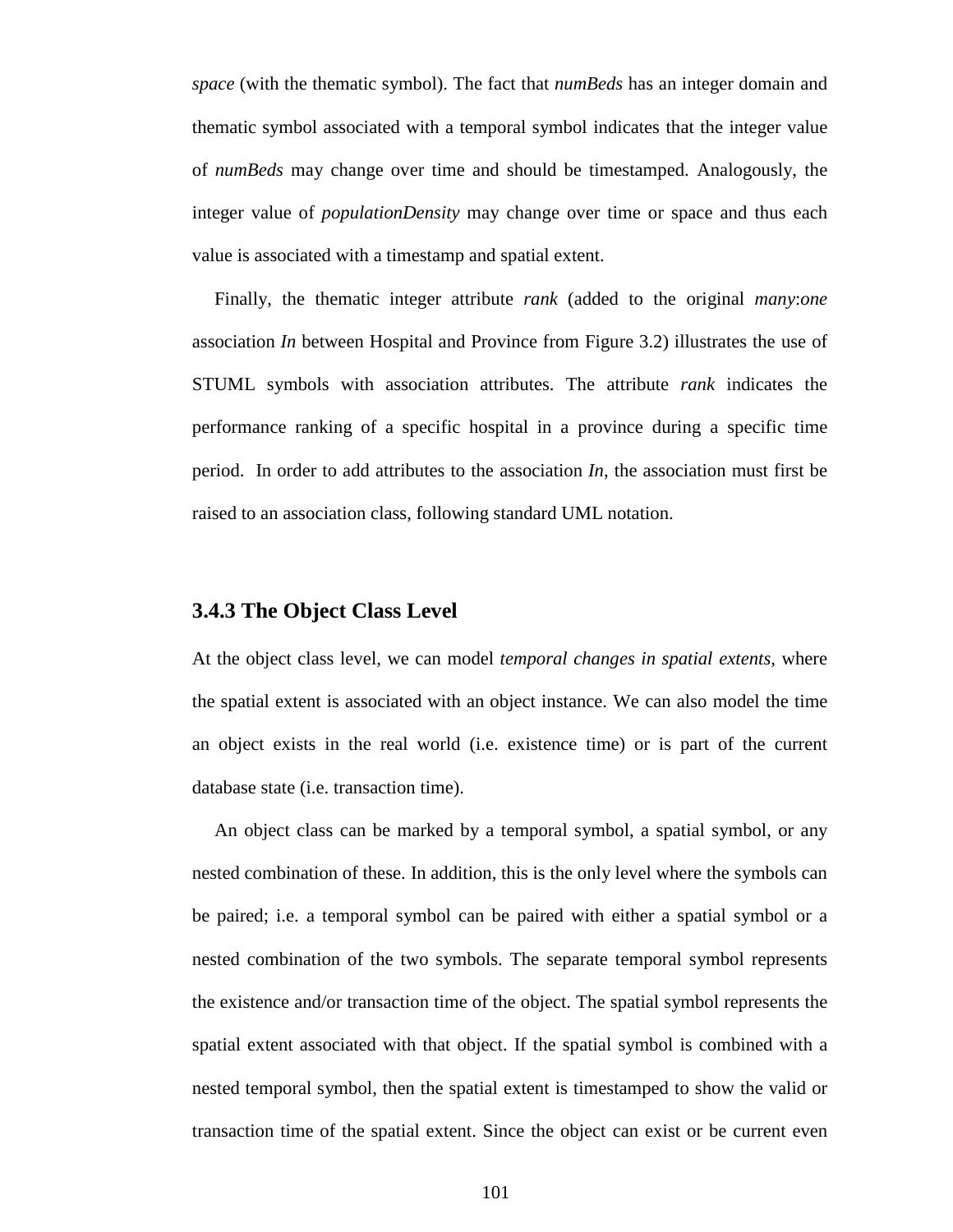when it is not associated with a spatial extent, separate timestamps are required for the object instance and for the object instance's spatial extent. The rule for object level notation can be given using BNF notation and the primitives defined previously as follows:

*className*  $\lceil \langle s \rangle \rangle \langle s \& t \rangle \rceil \langle t \rangle$ 

Corresponding to the five possible instantiations of the rule,  $\langle s \rangle$ ,  $\langle s \& t \rangle$ ,  $\langle t \rangle$ ,  $\langle s \rangle \langle t \rangle$ , and  $\langle s \& t \rangle \langle t \rangle$ ; there are five different semantic categories of object classes. They are *spatial object*, *temporally dependent spatial object*, *temporal object*, *spatiotemporal object*, and *temporally dependent spatiotemporal object* respectively. A general textual description, symbolic representations, mathematical definitions, and textual definitions are given below for each of these semantic categories.

• *Spatial Object (Class):* An object is associated with a spatial extent. This is equivalent to an object having a single spatial attribute except that there is no separate identifier for the spatial extent.

f:  $<$ oid $>$  $\langle 2^{\mathcal{S}} \rangle$ 

Returns the spatial extent of the identified object.

• *Temporally dependent Spatial Object (Class):* The spatial extent associated with a spatial object is also associated with one or more timestamps, representing the spatial extent's valid and/or transaction time.

f: <oid>  $(\langle T \rangle \quad \langle 2^S \rangle)$ 

Returns a set of time points, each associated with the spatial extent of the identified object at that time point.

$$
\bigvee f: <\text{oid}> (~~^{-2^{T}}>)~~
$$

Returns a set of spatial points, each with its associated timestamps (i.e. when the object's spatial extent intersects that spatial point), for the identified object.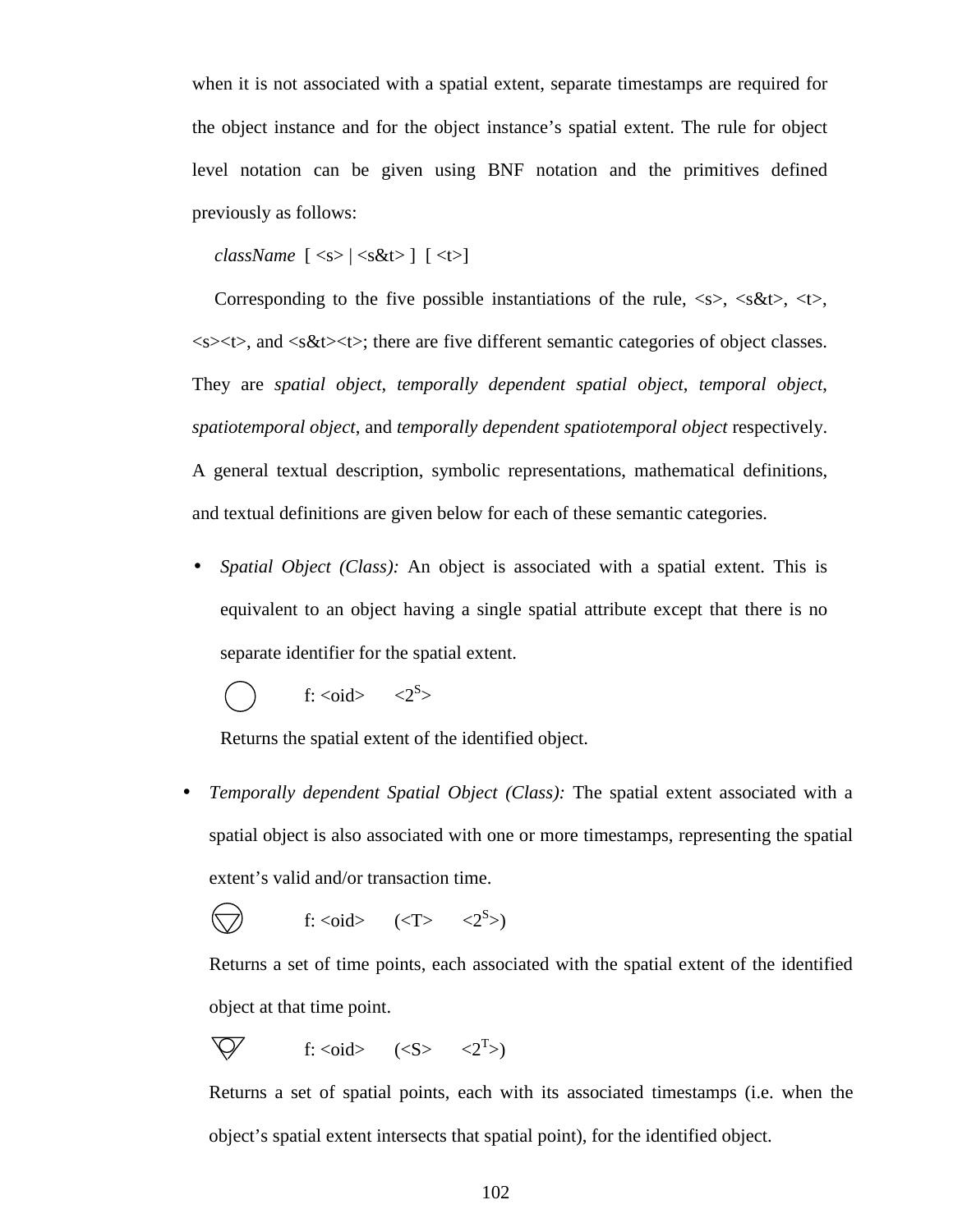• *Temporal Object (Class):* An object is associated with one or more timestamps, representing the object's existence and/or transaction time.

f:  $\langle \text{oid} \rangle$  $\langle 2^T \rangle$  $\bigtriangledown$ 

Returns the timestamp of the identified object.

• *Spatiotemporal Object (Class)*: This is a combination of a spatial and temporal object as defined above, i.e. each object instance is associated with a spatial extent and one or more timestamps representing the object's existence and/or transaction time.

 $\langle 2^T \rangle$  and f:  $\langle \text{oid} \rangle$  $\langle 2^{\mathcal{S}} \rangle$ 77 O  $f:  $\text{oid}$$ 

Returns the timestamp and the spatial extent of the identified object.

• *Temporally dependent Spatiotemporal Object (Class):* This is a combination of a temporally dependent spatial object and a temporal object as defined above, i.e. an object is associated with a spatial extent, one or more timestamps representing the spatial extent's valid and/or transaction time, and one or more timestamps representing the object's existence and/or transaction time.

$$
\nabla \bigotimes \qquad f: < \text{oid} > \quad <2^T> \text{ and } f: < \text{oid} > \quad ( \quad <2^S>)
$$

Returns the timestamp of the identified object and a set of time points, each with its associated spatial extent (i.e. valid at that time point), for the identified object.

$$
\nabla \nabla
$$
 f:  $\langle \text{oid} \rangle$   $\langle 2^T \rangle$  and f:  $\langle \text{oid} \rangle$   $(\langle S \rangle \langle 2^T \rangle)$ 

Returns the timestamp of the identified object and a set of spatial points, each with its associated timestamps (i.e. when the object's spatial extent intersects that spatial point), for the identified object.

The use of symbols at the object class level is illustrated in Figure 3.7. In Figure 3.7 (a), the temporal symbol at the *Hospital* object level represents a temporal object class with existence and transaction time (see Section 3.5). In Figure 3.7 (b), we give an example of a temporally dependent spatial object. This example assumes that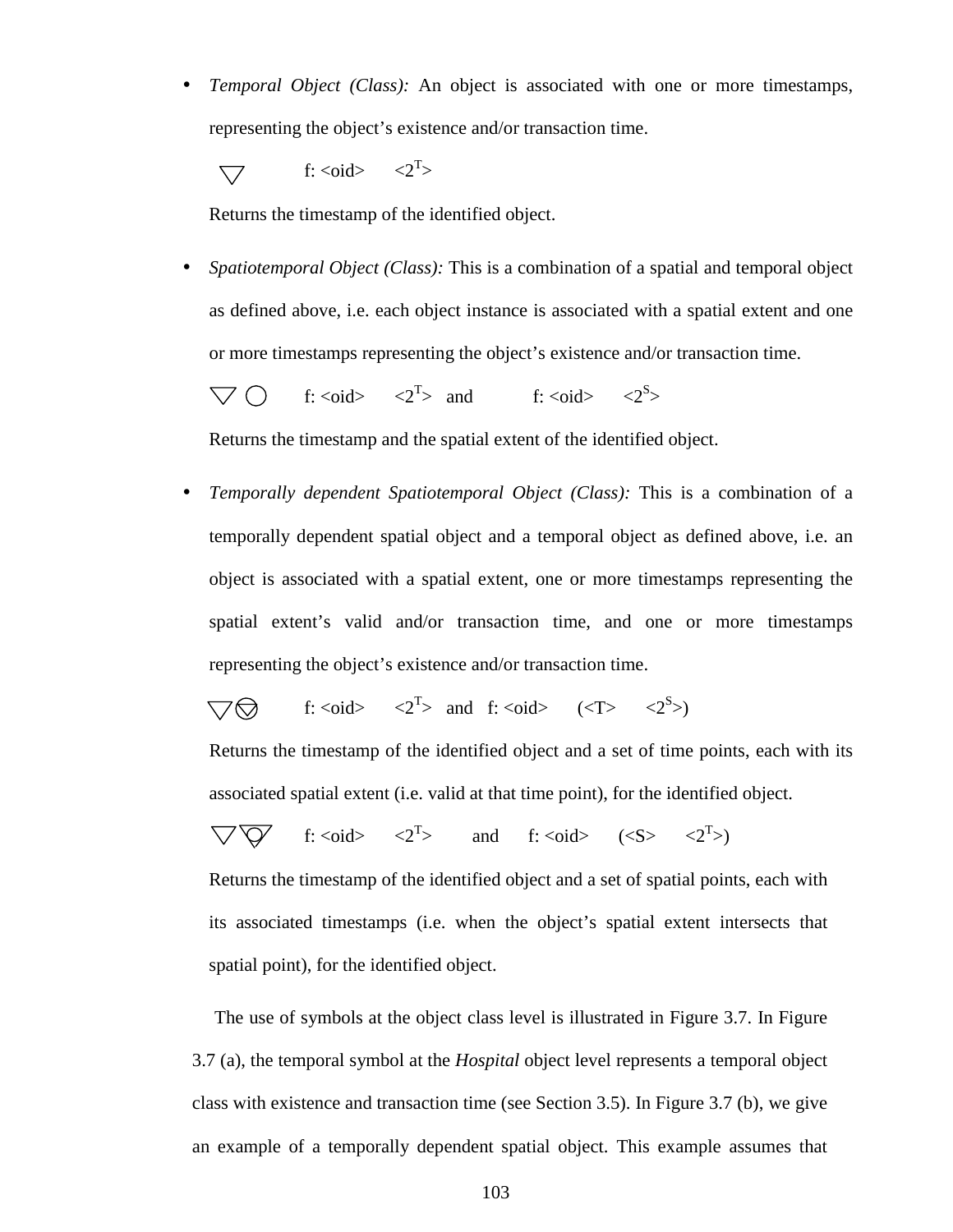there is no need to represent hospital location separately from the half-hour travel zone. Instead, a hospital object is treated as a spatial object with a single associated spatial extent, showing the half-hour travel zone around that hospital. The temporal symbol indicates that the spatial extent should be timestamped, since the half-hour travel zone can change over time. Finally, Figure 3.7 (c) combines 3.7 (a) and 3.7 (b), illustrating a temporally dependent spatiotemporal object. The object is *spatiotemporal* because it has timestamp(s) and a spatial extent; and it is *temporally dependent* because the spatial extent also has timestamp(s). In this case, the value of the spatial extent is dependent on its timestamp(s) but not on the value of the object's timestamp(s) (see Section 3.5 for further explanation).



**Figure 3.7 Using STUML at the Object Class Level**

## **3.4.4 The Association Level**

At the association level, we can model *temporal changes in spatial extents*, where the spatial extent is associated with a relationship between object instances (i.e. spatiotemporal association), and *composite data whose components vary depending on time or location* (i.e. spatiotemporal aggregation or composition)*.* The following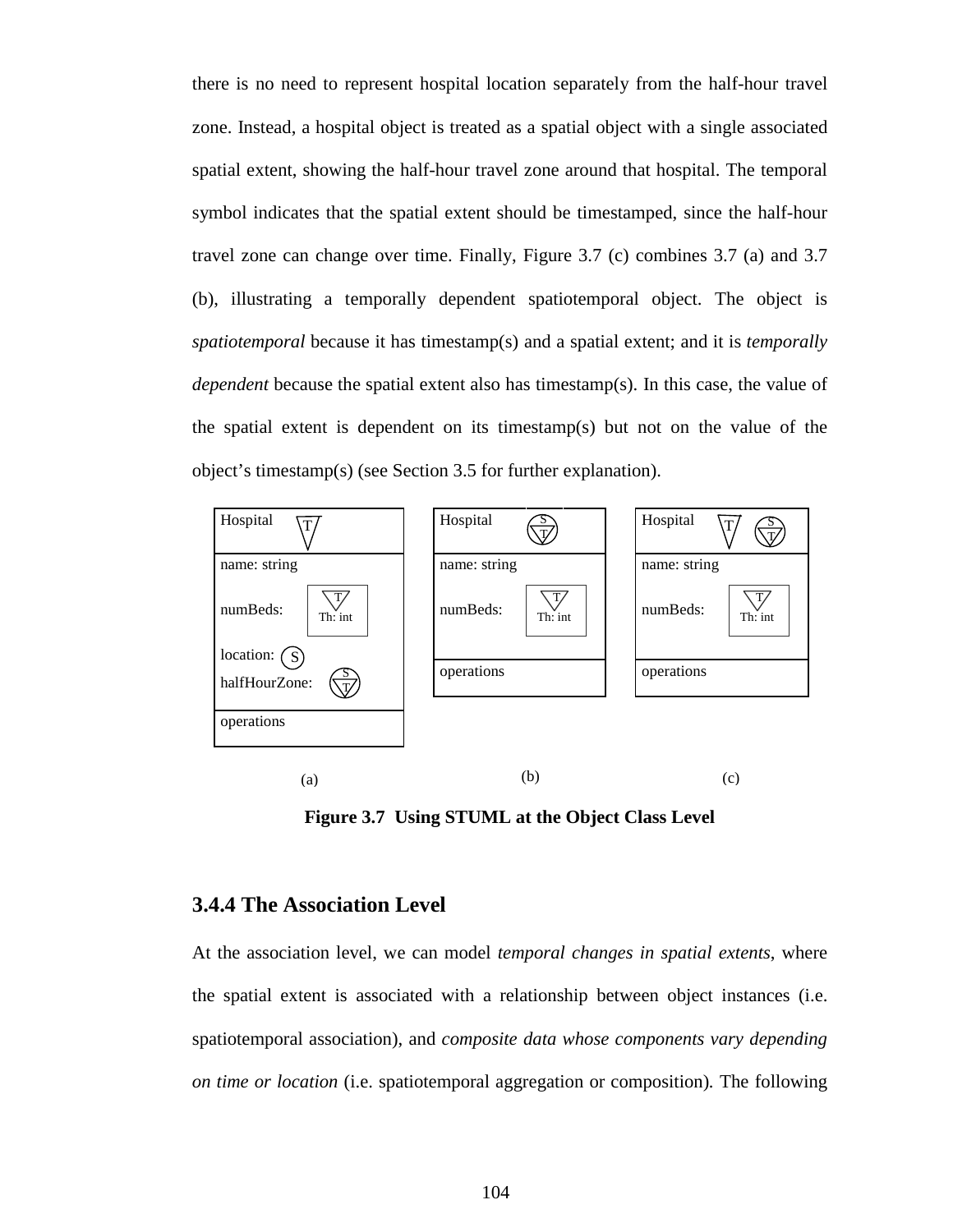discussion applies to any type of association, including aggregation and composition.

At the association level, any nested combination of a spatial and/or a temporal symbol represents a legal combination describing spatiotemporal properties of the association. Except for the omission of the *thematic* symbol, the association level is similar to the attribute level. The association spatiotemporal properties can optionally be followed by an *existence-dependent* symbol (discussed in Section 3.5). The rule for the association level notation can be given in BNF as follows:

*assoc-line* [ <s> | <t> | <s&t> ] [<ED>]

Reading the rule from left to right, the three possible spatiotemporal symbol combinations  $\langle s \rangle$ ,  $\langle t \rangle$ , or  $\langle s \& t \rangle$  correspond to the three different semantic categories of associations. These are *spatially dependent associations*, *temporally dependent associations*, and *spatiotemporally dependent associations* respectively. A general textual description, symbolic representations, mathematical definitions, and textual definitions are given below for each of these semantic categories.

• *Spatially dependent Association:* An association instance is associated with a spatial extent representing the location where the association instance is valid. This implies that the association instances may change over space and their changed instances may be retained.

f:  $\langle \text{aid} \rangle$  $\langle 2^{\mathcal{S}} \rangle$ 

Returns the spatial extent of the identified association.

• *Temporally dependent Association:* An association instance is associated with one or more timestamps, representing the association's valid and/or transaction time. This implies that association instances may change over time and the changed instances may be retained.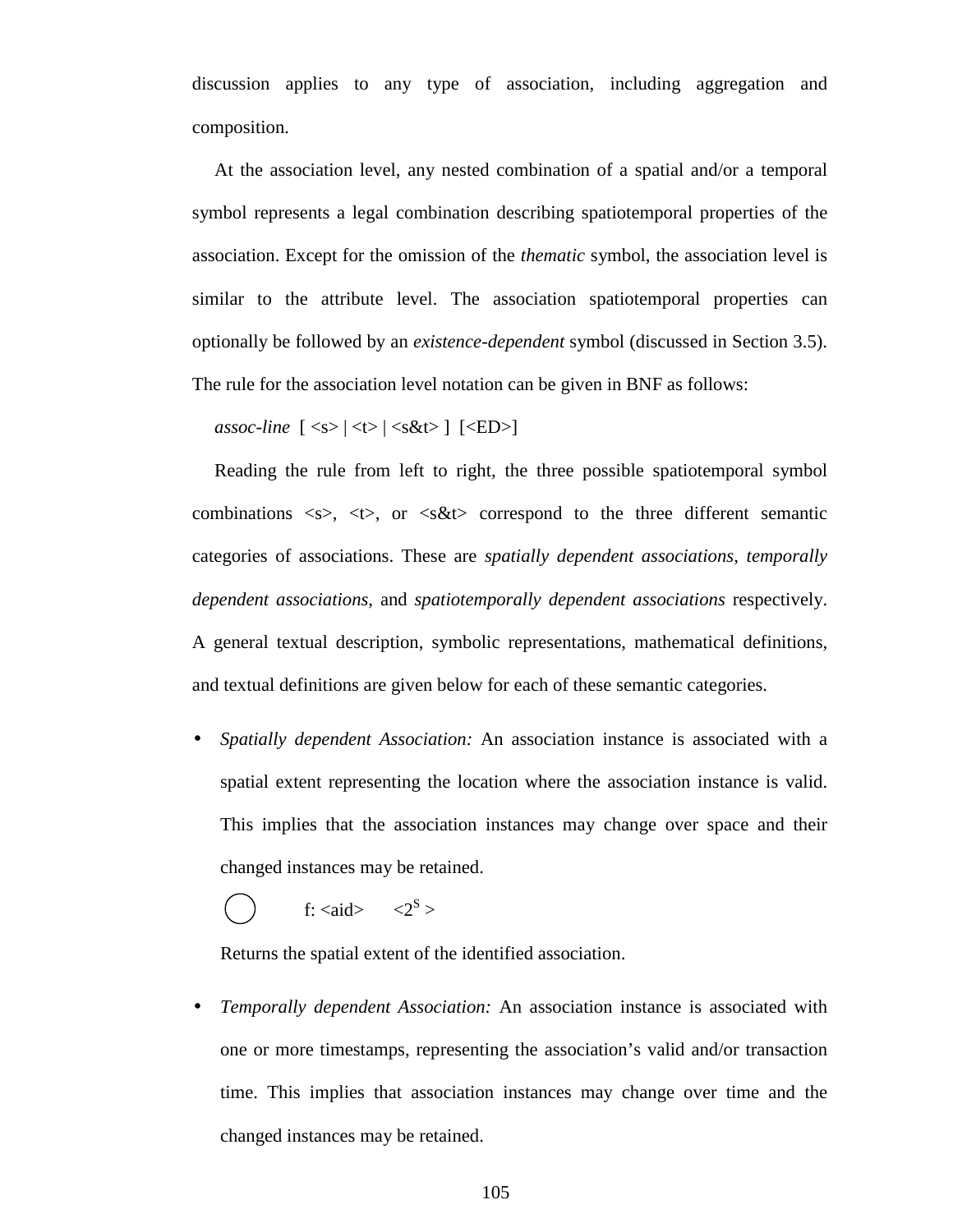$\bigtriangledown$ f:  $\langle \text{aid} \rangle$   $\langle 2^T \rangle$ 

Returns the timestamp(s) of the identified association.

• *Spatiotemporally dependent Association:* This is a combination of spatially and temporally dependent associations as defined above, i.e. an association is associated with a spatial extent and one or more timestamps.

f: <aid>  $(**T** > **2**<sup>S</sup> >)$  $\left(\rightleftharpoons\right)$ 

Returns a set of time points, each with the associated spatial extent for the identified association at that time point.

$$
\bigtriangledown \qquad \text{f: } < \text{aid} < < S < 2^T > \text{)}
$$

Returns a set of spatial points, each with its associated timestamp(s) (i.e. when the association instance's spatial extent intersects that spatial point), for the identified association.

The use of these symbols at the association level is shown in Figure 3.8.

| Hospital                            |                       | Ward-category                                                                           |  |
|-------------------------------------|-----------------------|-----------------------------------------------------------------------------------------|--|
| name: string<br>numBeds:<br>Th: int |                       | categoryName: string<br>specification: string<br>minimumBedsRequired: int<br>operations |  |
|                                     |                       |                                                                                         |  |
| location:<br>halfHourZone:          | T,<br>Is-of<br>$\ast$ | $\ast$<br>Contains<br>∗                                                                 |  |
|                                     |                       | Hospital-category                                                                       |  |
|                                     |                       | categoryName: string<br>description: string                                             |  |
| operations                          |                       | operations                                                                              |  |

**Figure 3.8 Using STUML at the Association Level**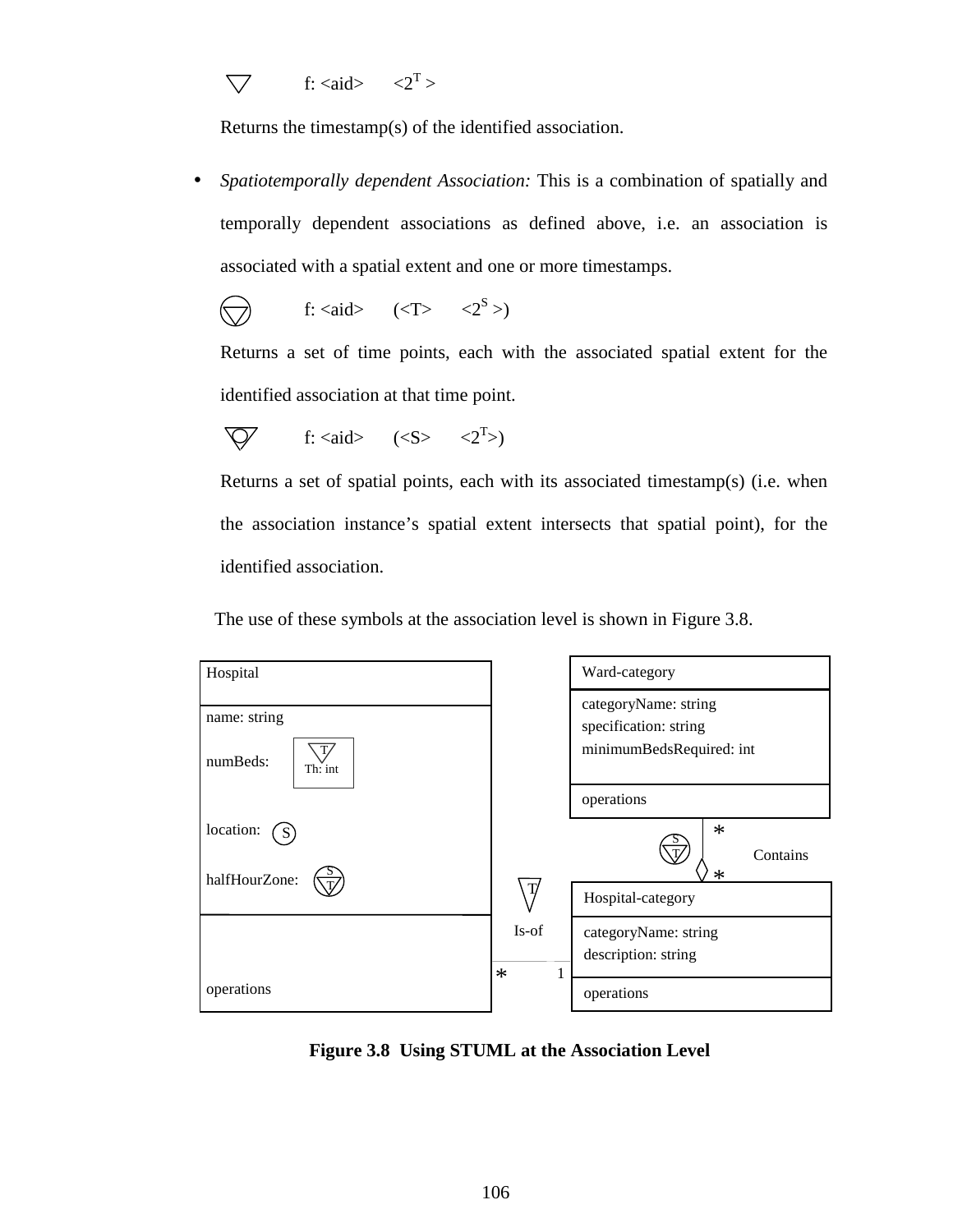Marking the *Is-of* association with a temporal symbol signifies that the category of a hospital may change over time, as local health needs change and wards are opened or closed. Therefore, association instances should be timestamped.

A spatially dependent association is one where an association instance is associated with a spatial extent to show where that instance is valid. For example, the same category of hospital may require different categories of wards in different areas depending on local regulations. Therefore, the *Contains* aggregation association must be spatially dependent. In fact, since the local categories may also change over time, the *Contains* aggregation association is actually spatiotemporally dependent. In this case, both of the associated object classes are purely conceptual. An association between two physical object classes can also be spatiotemporally dependent; e.g. a consultation of a ward doctor with a specialist is scheduled for a specific location and period of time in the hospital.

It is important to consider whether any constraints should be implicitly assumed between the timestamps or spatial extents of participating objects with those of a temporally and/or spatially dependent association, especially in the case of aggregation and composition. The specific constraints that are appropriate depend on the semantics of the particular association. As an illustration, consider a grandparent/grandchild association between two people. Such an association can be defined even outside the existence time of the grandparent. Similarly, the *aggregation* of particular types of car components (i.e. *component class*) in the design of a given car model (i.e. *model class*) may vary regionally. For example, special anti-polluting devices may need to be added to the car model in certain states. However, there are no implied constraints between the spatial extents of the classes and the aggregation.

107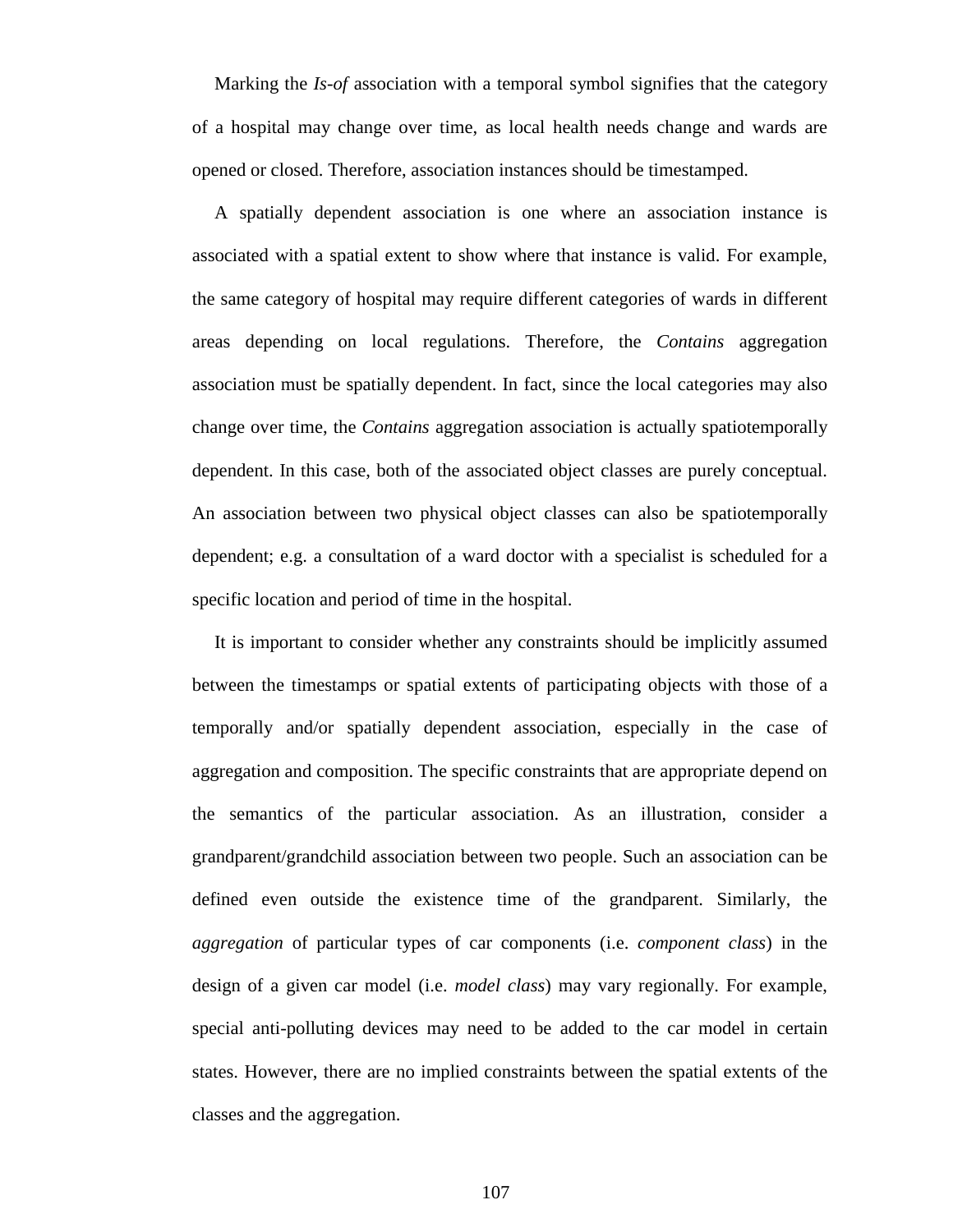These examples show that such constraints are application dependent; therefore, they should not be incorporated as implicit defaults in the modeling language but should be specified explicitly. This can be done either on an ad hoc basis as required using UML constraints or by defining explicit modeling constructs for commonly used constraint patterns. The latter approach is illustrated by the introduction of the existence-dependent construct in Section 3.5 to support the semantics of temporal dependency between associations and their participating objects or between objects or associations and their attributes. Explicit modeling constructs for spatial object associations involving implied spatial constraints (called *spatial Part-Whole relationships)* are described in Chapter 5 and for binary and n-ary topological constraints in Chapter 6.

# **3.5 STUML: Specification Box, Existence Time, Groups**

Section 3.4 described the different types of timestamps that can be associated with an attribute, association, or object class: but where do we specify which types are required for a given application? Detailed spatiotemporal semantics are specified in a *specification box*, which can be associated with any of the icons or combinations using a unique naming convention (used in this thesis) or label. A specification box was adopted instead of standard UML mechanisms such as tagged values or constraints for the reasons discussed in Section 3.3.3. Specification boxes can be inherited from parent classes as with any other class property. The *specification box* syntax is illustrated in Figure 3.9.

Although the exact specifications required may vary between individual applications, it is possible to suggest general guidelines for the common types of information required for spatiotemporal applications based on the issues of time and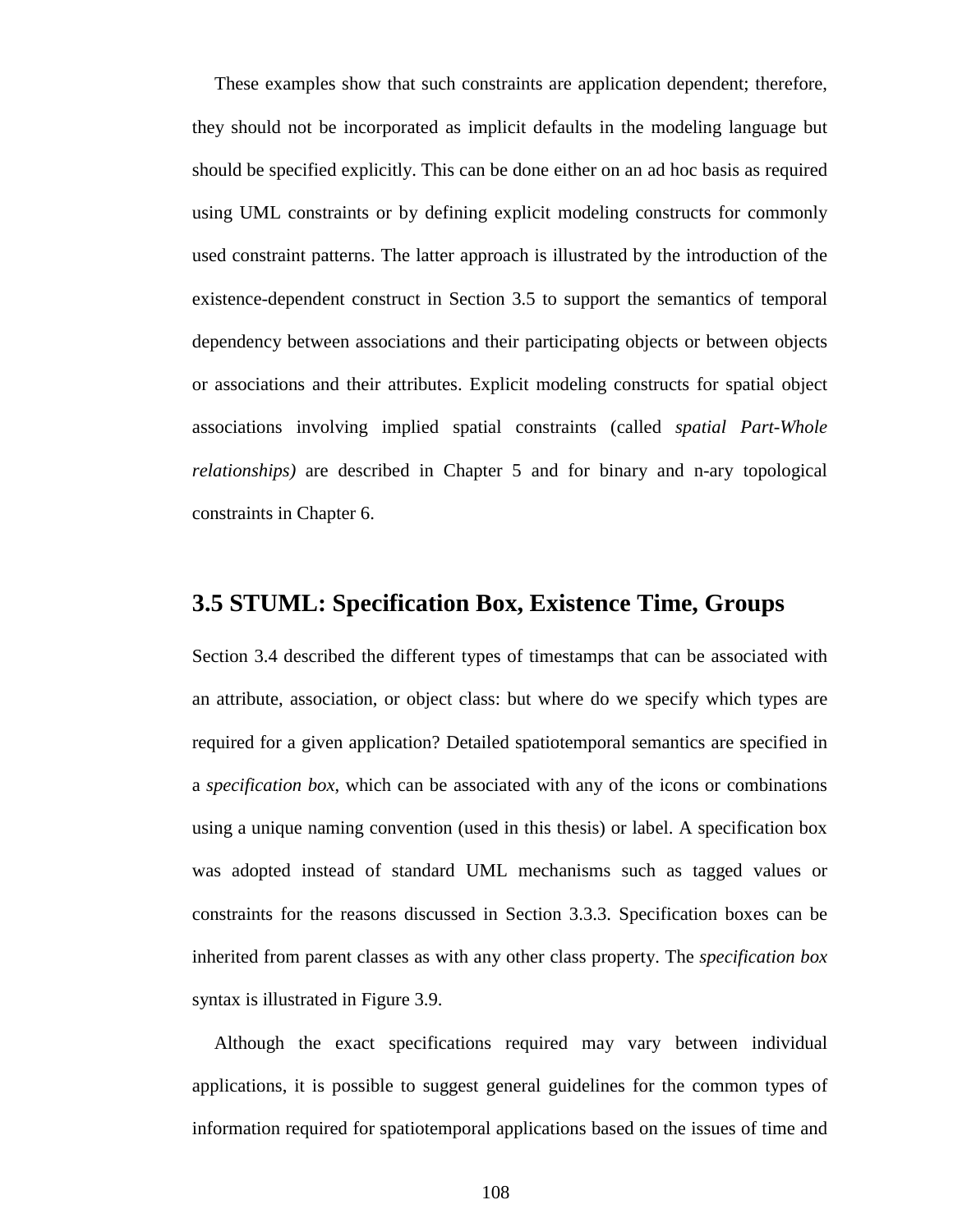space models and representation discussed in Chapter 2. In this context, the specification box construct is intended to serve as a general guide and standardized communications medium for spatiotemporal application developers. The rest of this section examines in detail the different types of information contained in the specification box and two other modeling constructs, the *existence-dependent* and *group* construct, associated with that information.

 SPECIFICATION BOX <Identifier>: TimeDimen. ::= [existence | valid ] [ transaction ] TimeInterpolation ::= discrete | step | min | max | avg | linear | spline |  $\langle$ user-defined> TimeModel ::= irregular | ( regular {<frequency> [ ,<br/>>beginning>,<end> ] } )

TimeUnit [ (<TimeDimen.>) ] ::= instant | interval | element

SpaceInterpolation ::= <same as TimeInterpolation>

SpaceModel ::= '('<max object/field dim>,<max search space dim>')': object | field

Group ::= independent  $\phi$  (dependent (formula  $)$ \*)

### **Figure 3.9 Specification Box Syntax in STUML**

The specification box includes information on the time units and the time and space dimensions, models, and interpolation. Users can specify regular (recorded at regular intervals) or irregular time models and object-based or field-based space models. Interpolation functions can be specified to derive values between recorded spatial locations or timestamps for spatially and/or temporally dependent thematic attributes. The time units (i.e. instant, interval, element) used are defined in [Jens98].

Time dimensions include existence time (for objects), valid time (for attributes, associations, and a spatial object's spatial extent), and transaction time (for objects, attributes, associations, or a spatial object's spatial extent), as defined in [Jens98]. However, object existence time is more precisely defined as the time during which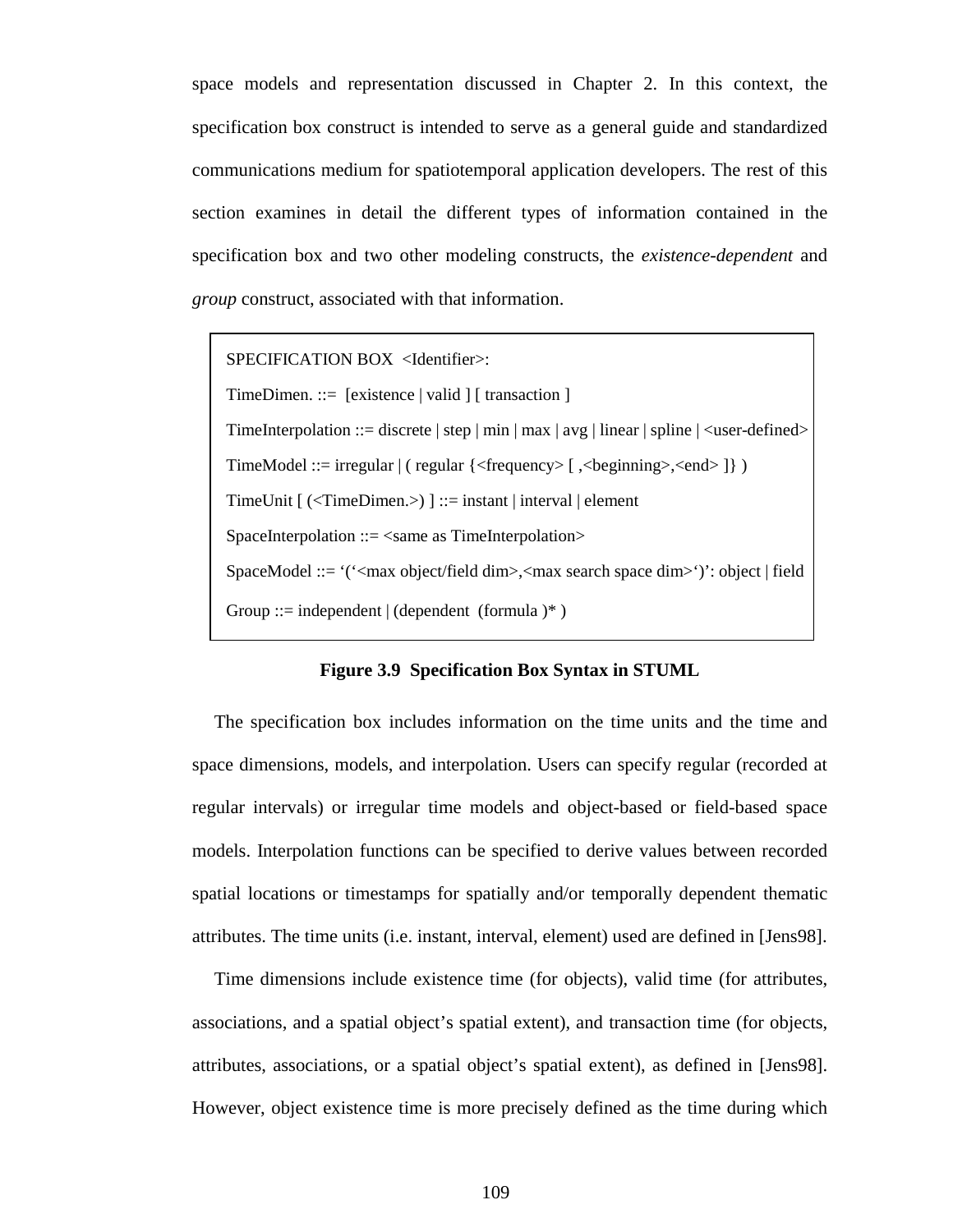existence-dependent attributes and associations can be defined (i.e. have legal values) for that object. In other words, existence-dependent attributes and associations are those that are defined only when the related object(s) exist. This implies that attributes and associations that are not existence-dependent (e.g. an employee's social-security number) may be defined even when the related object(s) no longer exist. Other attributes, e.g. work-phone number, are defined only while the related object(s) exist (e.g. the employee works at the company) and are therefore existence-dependent.

Note that existence time is not necessarily equivalent to the biological or physical lifespan of an object. For example, existence time may be used to model the time that a given hospital is open; whereas the hospital may be associated with grounds and physical facilities even when it is not open. For example, this could be true before the initial opening, during a period of temporary closure, or after permanent closure but before being demolished. Thus the existence time of the hospital is not equivalent to the physical lifespan of the hospital. The exact meaning of the term *existence time* will be dependent on the application; therefore, individual applications define which attributes and associations are existence-dependent. Object identifiers are never existence-dependent, as they can be used to refer to historical objects. Any other attribute or association can be defined as being existence-dependent.

If existence time is associated with a given object, the existence-dependent attributes and associations for that object class must be explicitly marked as such by adding the superscript *ED* (the *existence-dependent* construct) to the attribute or association name. Conversely, existence-dependent attributes and associations can only be defined for objects having existence time specified. In the case of an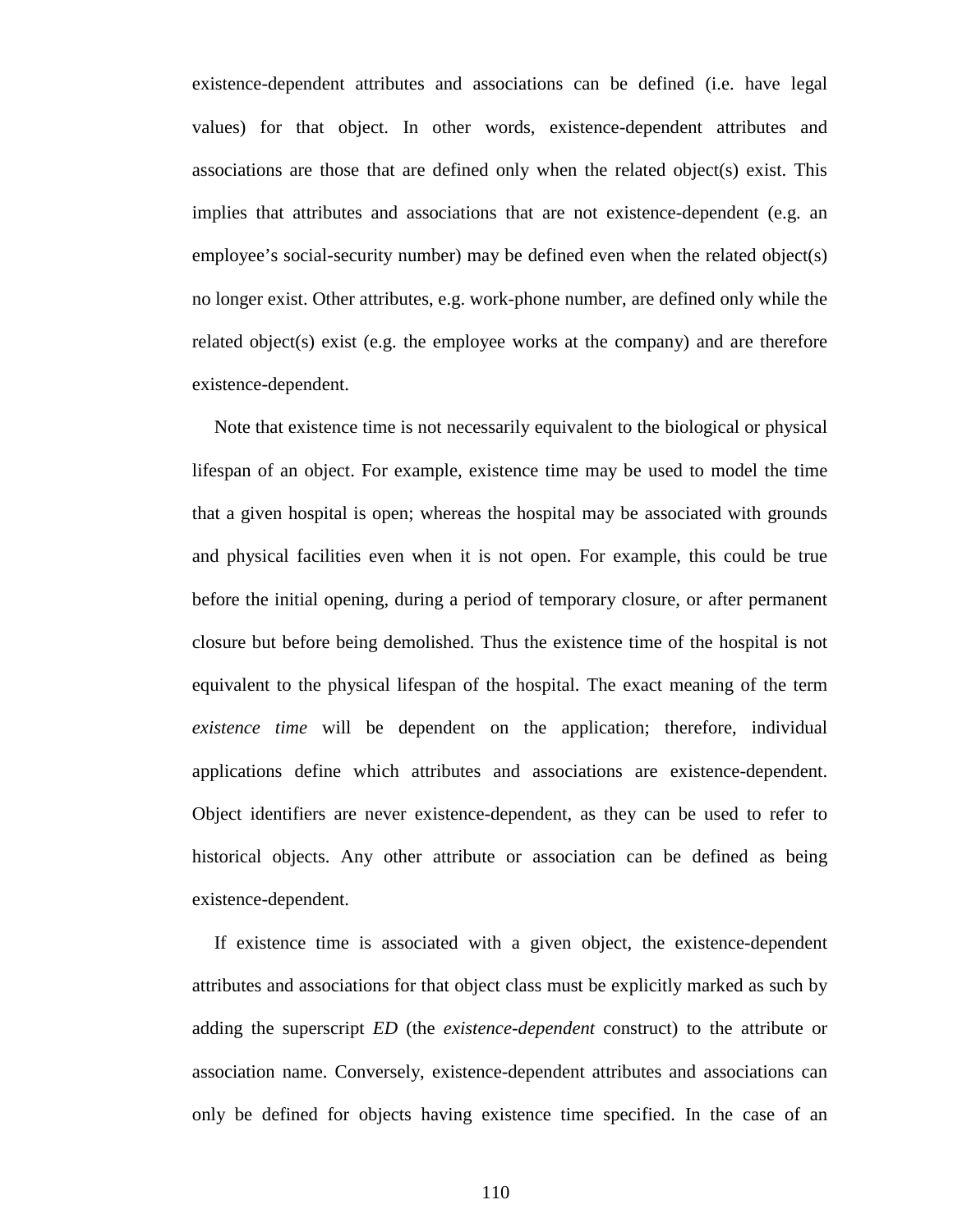existence-dependent association, existence time must be defined for at least one of the participating objects.

If an existence-dependent attribute of an object is temporally dependent, then every valid-time timestamp for the attribute's instance data must be included within the existence time of the corresponding object instance. If an existence-dependent association (or an existence-dependent attribute of an association) is temporally dependent, then every valid-time timestamp for the association's instance data (or for the attribute's instance data) must be included in the intersection of the existence times for those participating object instances that have existence time defined. An existence-dependent object attribute is undefined outside the existence time of the corresponding object instance. Similarly, an existence-dependent association (or association attribute) is undefined outside the intersection of the existence times for those participating object instances that have existence time defined.

In the case of a temporally dependent spatiotemporal object having existence time for the object and valid time for its associated spatial extent, it is assumed that the spatial extent is *not* existence dependent on the object. Otherwise, the object's associated spatial extent must be modeled as a separate existence-dependent attribute of the object. Furthermore, the time specifications for the object's spatial extent are given separately from those of the object; although both are located in the same object specification box. The time specifications for the object itself (i.e. existence time and/or transaction time) precede the space specifications that describe the object's spatial extent. The time specifications for the object's spatial extent (i.e. valid time and/or transaction time) are listed after the space specifications.

Note that the time model and interpolation specification apply only to valid time, whereas the time unit specification is used both for valid or existence time and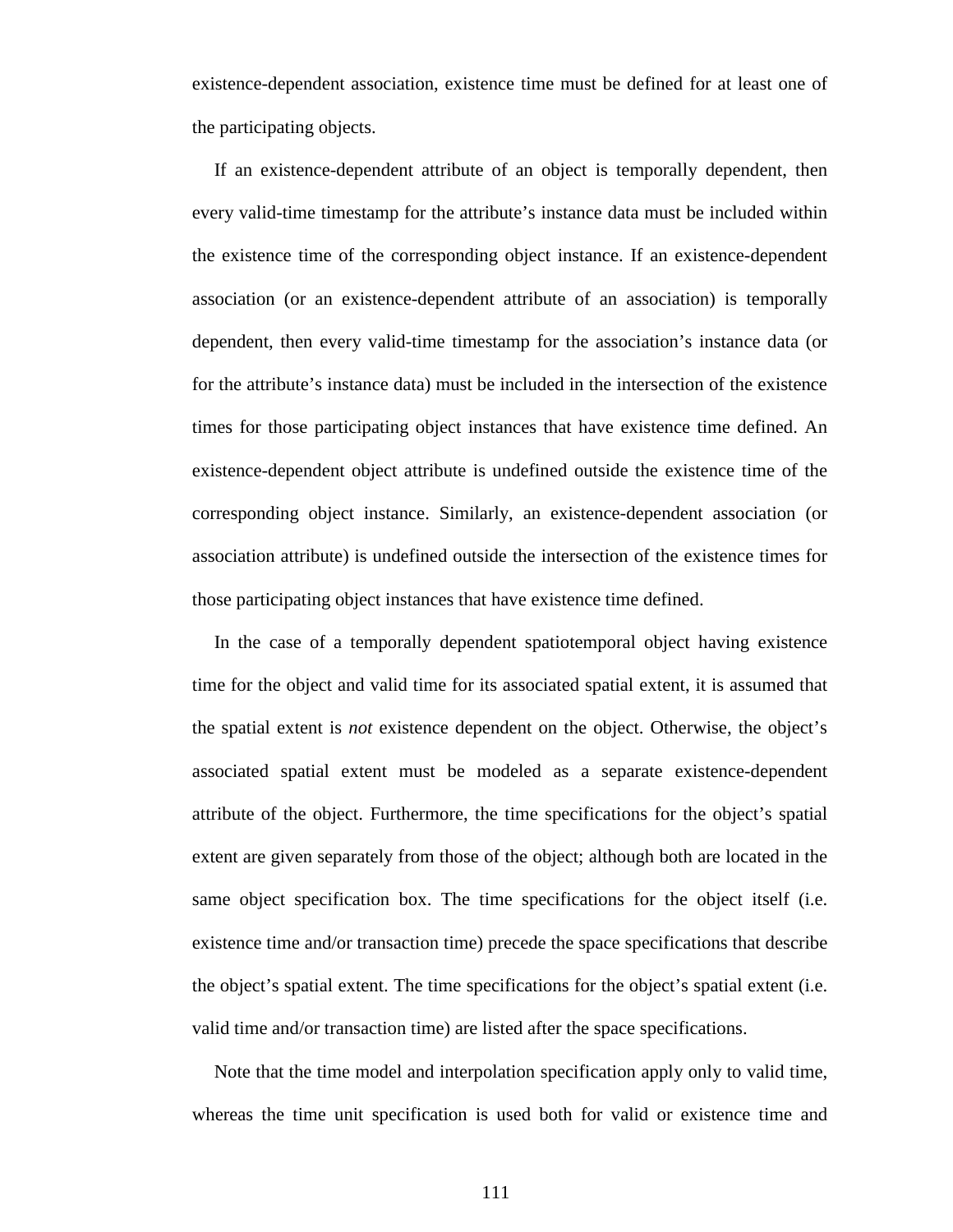transaction time. Therefore, the dimension must be specified for time unit whenever a model element is associated with both valid or existence time and transaction time. In addition, time interpolation is normally used for temporally dependent thematic attributes. Time interpolation of spatial attributes (i.e. spatial extents) must be discrete (i.e. no interpolation) or user defined. If not specified, the default assumption is an irregular time model and discrete interpolation (i.e. no interpolation), i.e. the first option listed for each of these categories in the specification box syntax from Figure 3.9.

Space dimensions include the dimensions of the spatial extent(s) being specified, followed by the dimensions of the underlying search space. The object-based spatial model is used for a spatial object or spatial attribute. This indicates that a single spatial extent is recorded for a given object instance or its attribute instance respectively. The field-based spatial model is used for a spatially dependent thematic attribute; where a single object instance has a set of thematic values for that attribute, each associated with a different spatial extent. Space interpolation applies only to spatially dependent thematic attributes using the field-based spatial model. As with time, the default assumption is discrete (i.e. no) space interpolation if not otherwise specified.

The specification box can also be used to specify spatiotemporal constraints within an attribute group. Otherwise, the default assumption is that the attributes in the group are independent. The *group* construct and symbol is used to group attributes sharing the same timestamps or spatial extents (i.e. measured at the same times and locations), which then only need to be specified once for the group. Thus, the group symbol graphically illustrates associated sets of attributes and avoids the possibility of redundantly specifying the same spatial extents and timestamps. Note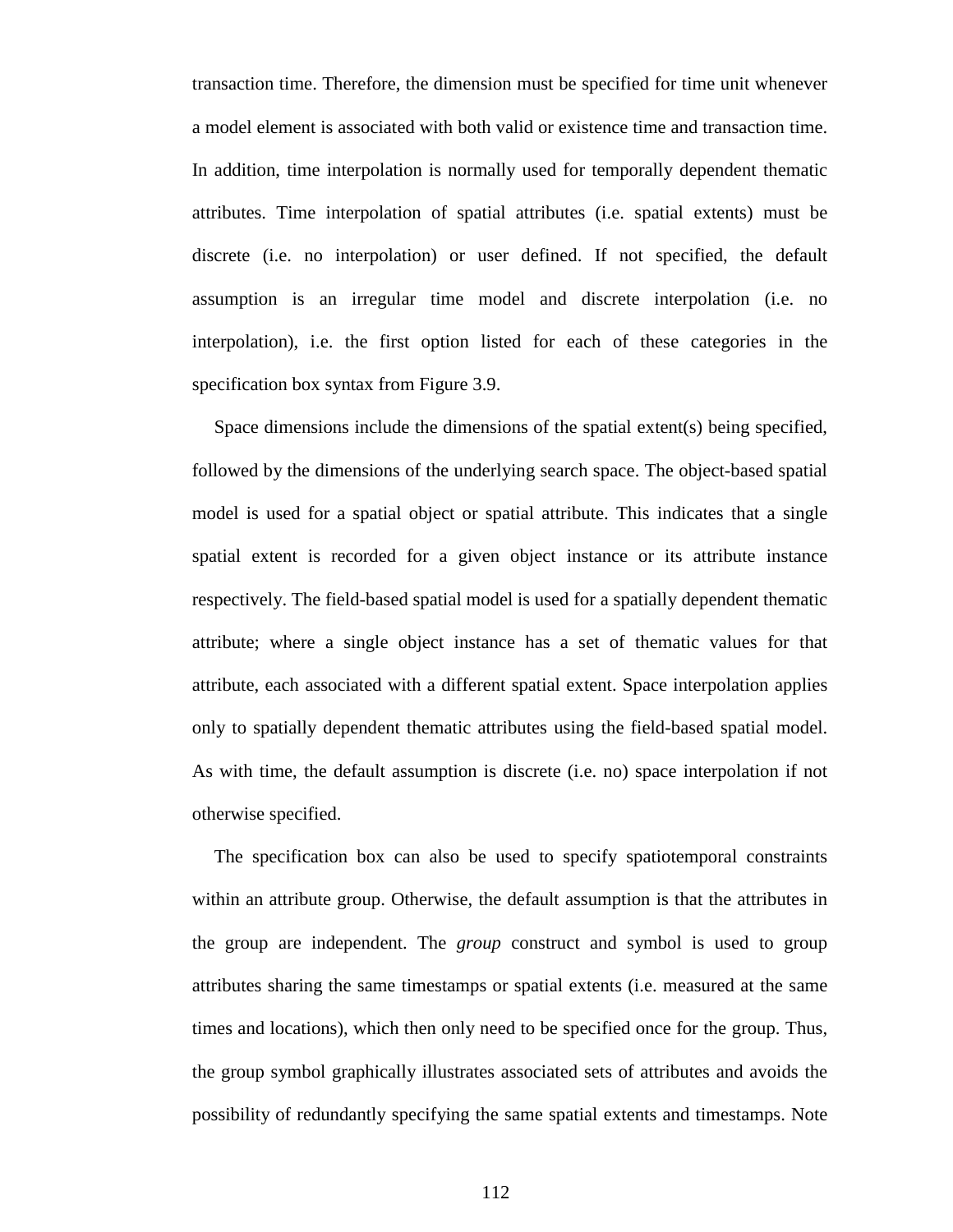that a group's attributes never share thematic values, even if the thematic symbol is used in the group specification. If the group's attributes have different thematic domains, then these can be indicated next to each attribute using standard UML text notation. Otherwise, the spatiotemporal semantics and syntax of attribute groups is identical to that of spatially and/or temporally dependent thematic attributes (described in Section 3.4.2).

Finally, any additional spatiotemporal constraints beyond those explicitly supported by the specification box syntax can be specified for the associated construct. For example, n-ary topological constraints on an association between a set of spatial objects (called a *spatial Part-Whole relationship* and described in Chapter 5) can be specified in the specification box for that association. This is described in Section 6.6.2, using the explicit modeling constructs proposed in Section 6.5 for specification of n-ary topological constraints.

# **3.6 Using STUML: the Regional Health Care Example**

Figure 3.10 shows the full regional health application described in Section 3.3.1 as it would be represented using the proposed UML extension, STUML. The use of spatial, temporal, and thematic STUML symbols was illustrated in Section 3.4. Figure 3.10 shows how the specification box, group, and existence-dependent constructs are used with these symbols to specify detailed spatiotemporal semantics.

Following UML convention, another compartment, called the *specification* compartment, is added to each object class to accommodate the *specification boxes* for that class. The *specification* compartment can be used to specify spatiotemporal semantics for the object, the attributes of the object class, and any associations in which the object class participates. Alternatively, a *specification* compartment can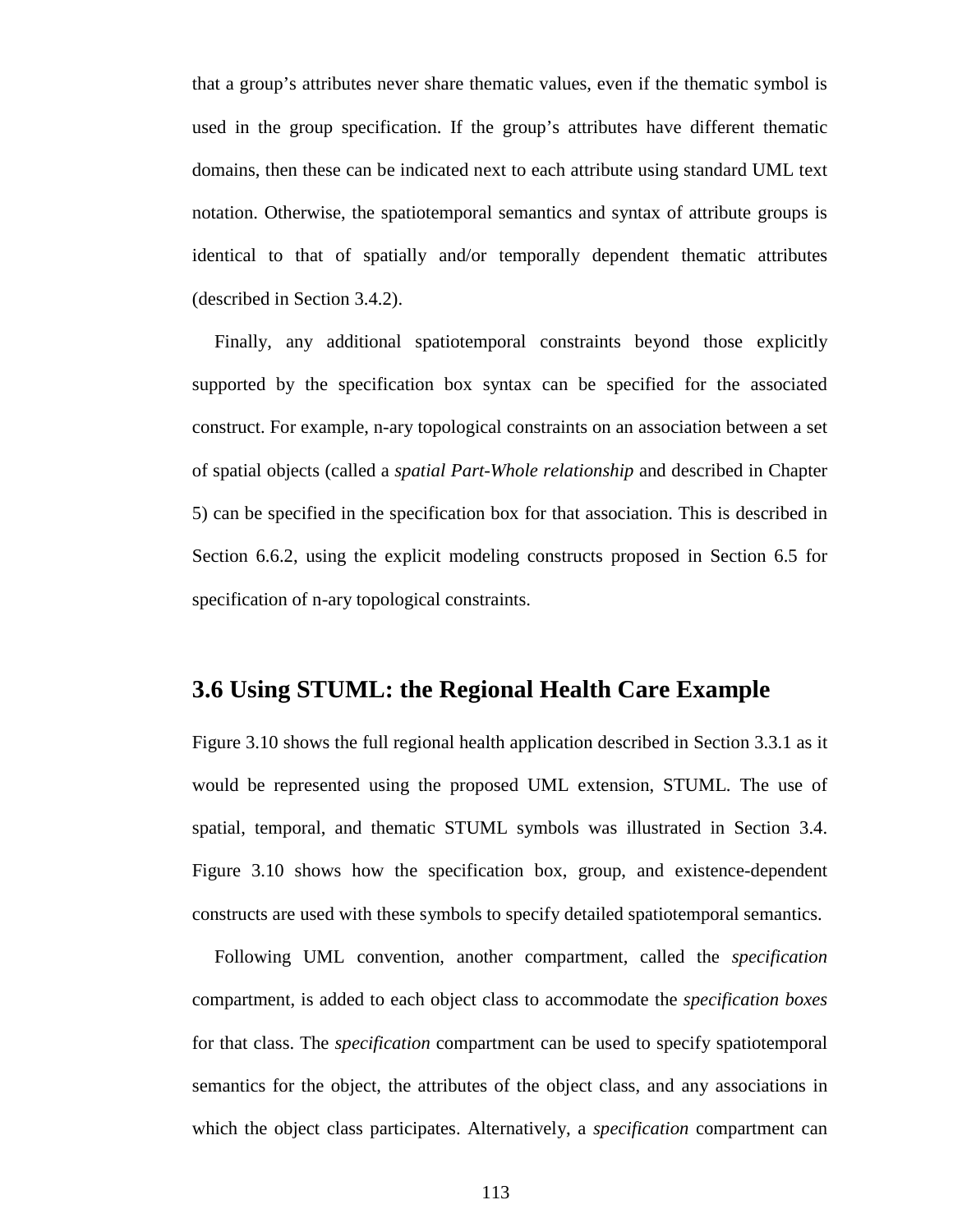be added to an association class to specify spatiotemporal semantics for that association and its attributes.



**Figure 3.10 Regional Health Application Specification in STUML**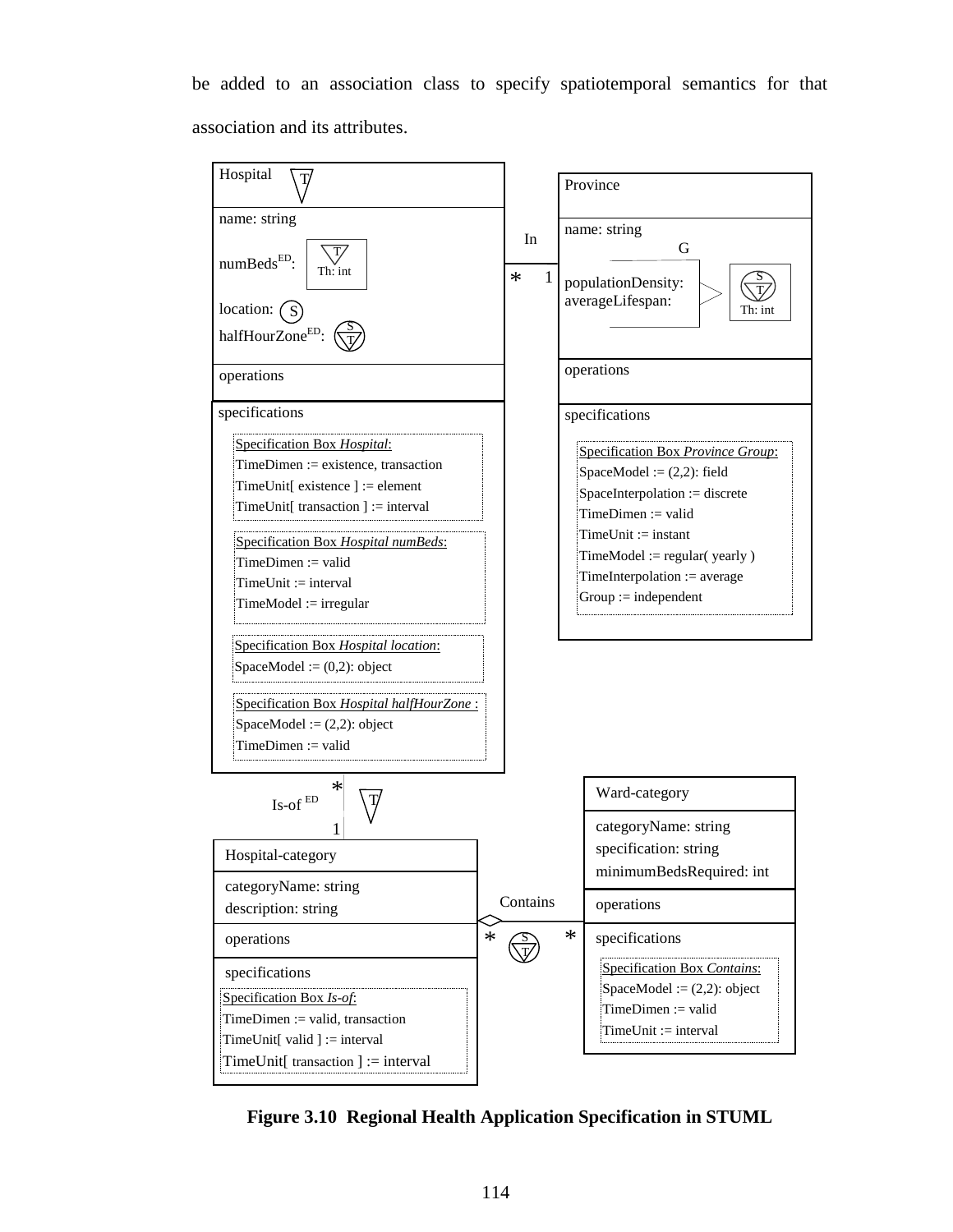In Figure 3.10, each of the object classes has a specification compartment. Four specification boxes are added to the specification compartment of the *Hospital* object class to describe the spatiotemporal semantics of the *Hospital* object, *numBeds* attribute, *location* attribute, and *halfHourZone* attribute respectively. No specification box is needed for the *name* attribute since it is a standard thematic attribute without spatiotemporal properties.

Specification boxes for those associations with spatiotemporal semantics, *Is-of* and *Contains*, are located in the specification compartments of their participating object classes, *Hospital-category* and *Ward-category* respectively. Note that the specification box for an association can be placed in the specification compartment of any participating object class. Therefore, the specification box for *Is-of* could have been located in the *Hospital* instead of the *Hospital-category* object class. Similarly, the specification box for *Contains* could have been located in the *Hospital-category* instead of the *Ward-category* object class.

Finally, the specification box giving spatiotemporal details for the attribute group in the *Province* object class is located in the class's specification compartment. As with *Hospital name*, no specification box is needed for *Province's name* attribute since it does not have any spatiotemporal properties. We then proceed to look at the spatiotemporal semantics specified for individual attributes, attribute groups, objects, and associations in more detail to illustrate the expressive power of STUML.

*Hospital location* is specified as a single point in 2D space. *Hospital halfHourZone* and *Contains* are specified as a region in 2D space. In contrast, the *Province populationDensity* and *averageLifespan* group is associated with a 2D field in 2D space. This means that, for a single object instance, the two attributes in the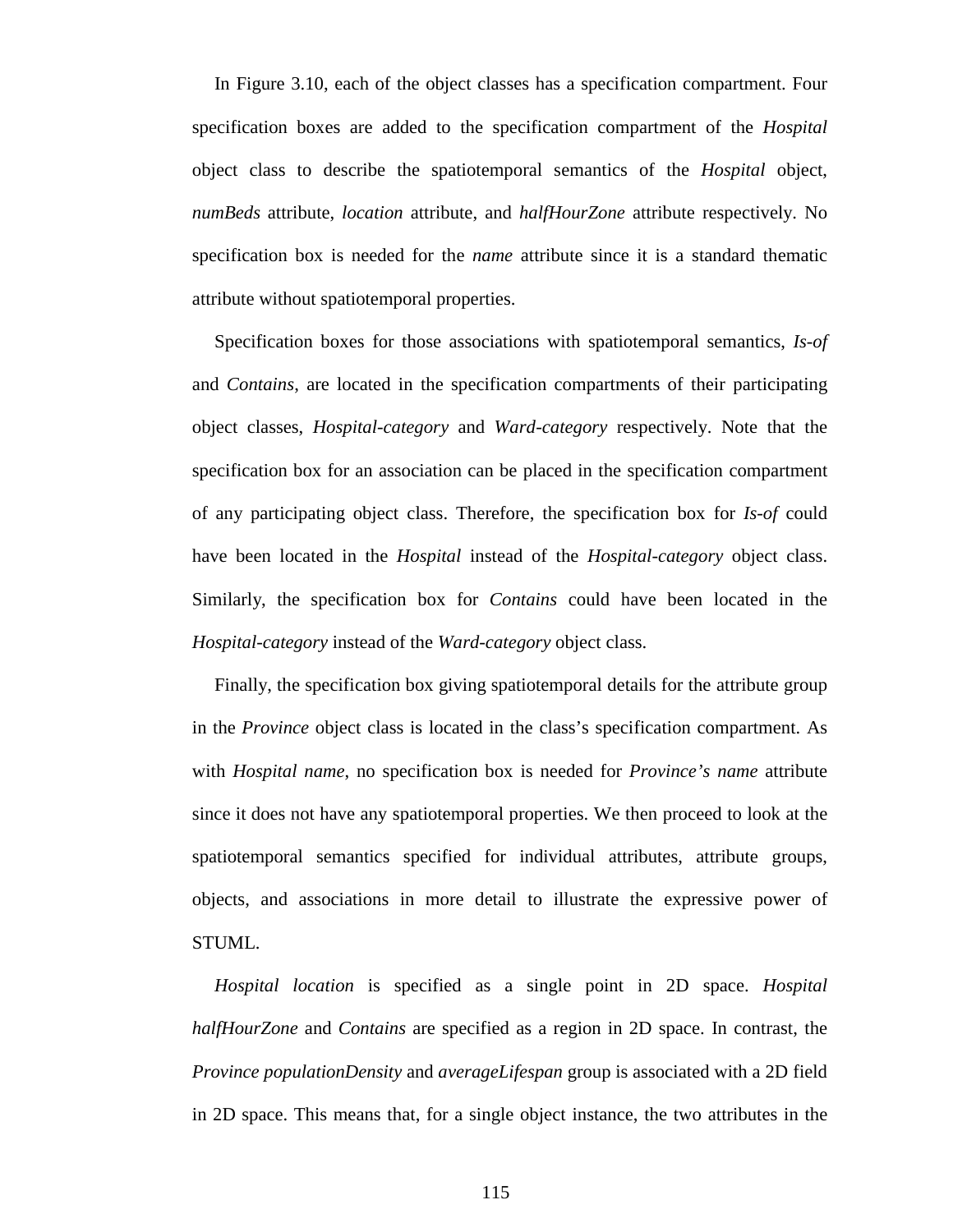group are associated with a set of regions and have a separate attribute value for each region for a given point in time. Since these two attributes share common timestamps and spatial extents, they are grouped. Since both attributes are integers, we can specify the thematic domain in the group symbol. If the attributes had different thematic domains, then we would specify them for each attribute rather than for the group.

The group is then associated with a single symbol and *specification box*. Here we specify that any attribute in the group uses average interpolation in time and no interpolation in space, has a valid time dimension using *instant* as the time unit, and is measured yearly (i.e. a new set of values is recorded for the attribute each year). This means that the population density and average lifespan between recorded time instants is assumed to be the average of the values at the two nearest time instants and undefined outside of recorded spatial regions. No inter-attribute constraints are defined for the group, as shown by the keyword *independent*.

The temporal symbol at the *Hospital* object level is used to indicate existence time and transaction time. Existence time is used to model the periods when the hospital is open, i.e. when the existence-dependent attributes *numBeds* and *halfHourZone* and the existence-dependent association *Is-of* are defined. Since these model elements are temporally dependent, the valid timestamps of all their instances must be included within the *Hospital* existence time. As explained in Section 3.3.1, a time element is used to model hospital existence time since a hospital can close temporarily and re-open later.

Attribute *numBeds* is specified as irregular because this attribute is not recorded periodically: whenever it changes the new value is recorded. As explained in Section 3.5, this is the default assumption for any model element with temporal properties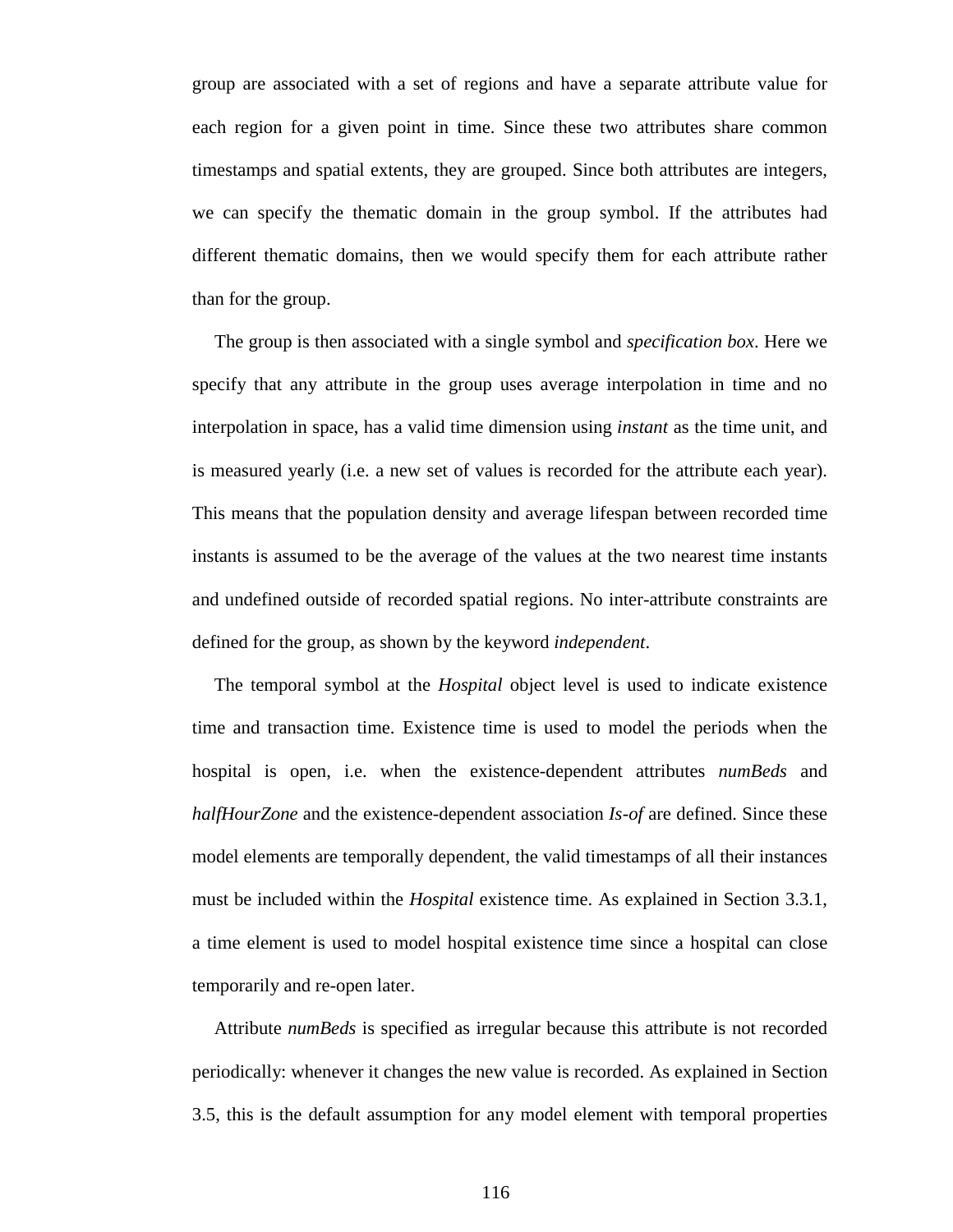unless specified otherwise. Similarly, discrete time and space interpolation are assumed except where specified otherwise (e.g. as with the attribute group in Figure 3.10). In contrast, there are no default assumptions for time dimensions, time units, or space model. When these specifications are missing, as with the time units for the *halfHourZone* hospital attribute, this indicates that those specifications have not yet been decided. This is an example of incremental design.

As previously noted, the specification box for an association (e.g. *Is-of*) can be placed in the specification compartment of either of its participating object classes (e.g. *Hospital* or *Hospital-category*). Note that since *Hospital-category* is not temporal and therefore does not have existence time defined, the only constraint on the valid-time timestamps of the *Is-of* association comes from the *Hospital class* existence time. Therefore, it may be preferable to include the *Is-of* specification box in the *Hospital* class. Analogously, a convention of placing the specification box for an aggregation or composition association (e.g. *Contains*) in the *whole* object class (e.g. *Hospital-category*) would be more consistent with the rules for spatial Part-Whole relationships described in Chapter 5.

Comparing the schemas of the regional health application from Figure 3.10 and Figure 3.2, the schema that uses STUML specifications is much simpler than the corresponding UML schema. As discussed in Section 3.3.1, the UML schema required the creation of additional classes for each association or attribute group with spatial and/or temporal properties. If attribute domains were further restricted to being atomic rather than composite, then even more classes would have to be created for each thematic attribute with spatial and/or temporal properties and for each spatial attribute with temporal properties. Therefore, the use of UML in Figure 3.2 results in the creation of a host of artificial constructs to represent spatiotemporal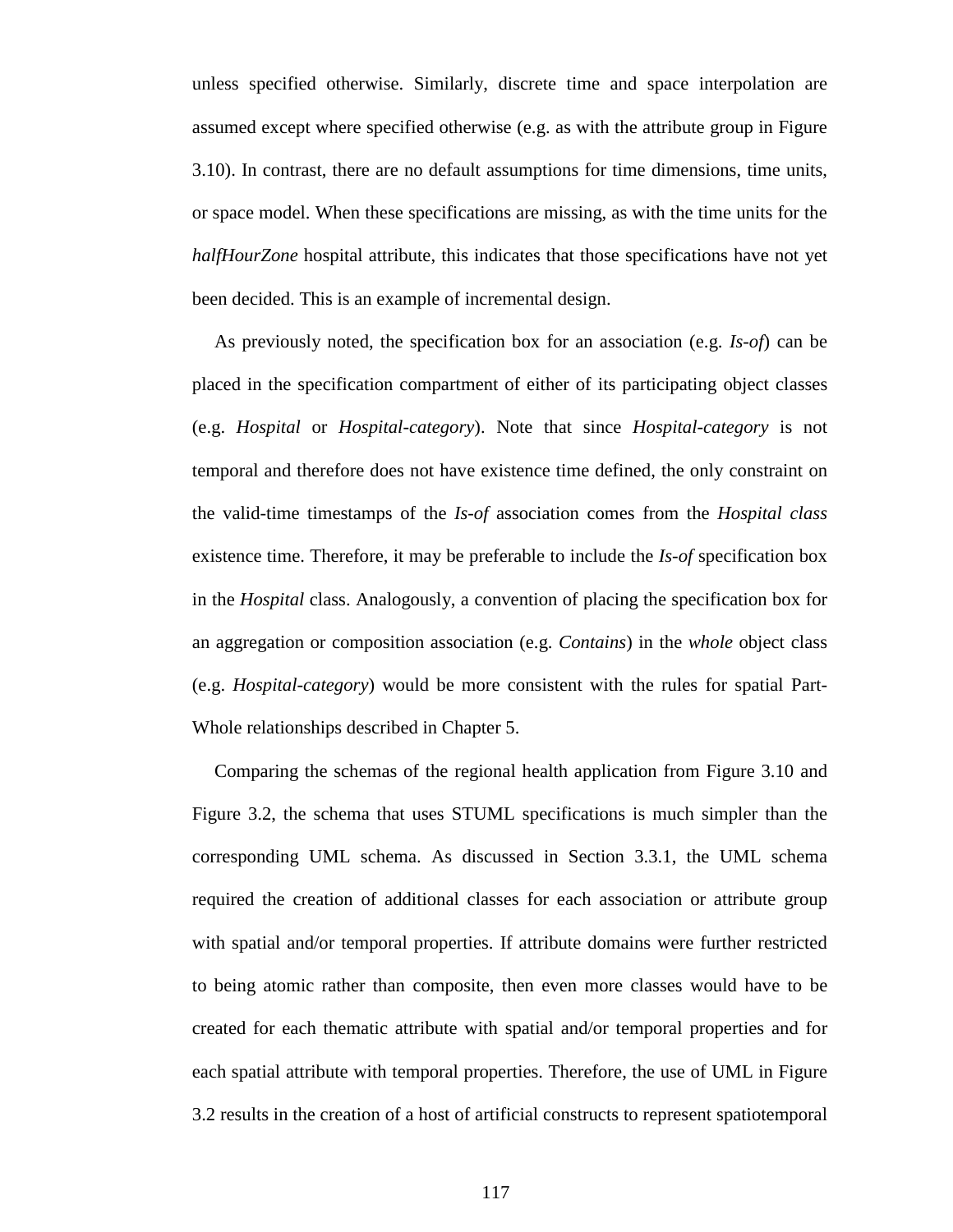semantics, obscuring the schema design. We can see that far fewer object classes are required in Figure 3.10 to describe the same application example. Note also that the part-whole semantics between hospital and ward categories can be modeled (using aggregation) in the STUML schema but cannot be represented in the equivalent UML schema for the reasons given in Section 3.3.1.

Modeling representative excerpts of actual spatiotemporal applications, e.g. a cadastral application [Tryf99] and medical multimedia application [Dion98], showed a similar pattern. In particular, fewer object classes were required to model spatiotemporal associations or attribute groups. Fewer attributes were required, since graphical symbols and specification boxes were used instead of extra attributes (e.g. for time dimensions or identification) to provide a compact, distinct, and consistent representation of spatiotemporal properties.

By incorporating spatiotemporal semantics in the modeling language itself, STUML reduces the complexity of the resulting schemas. The level of detail is reduced without sacrificing understandability. This allows the application developer to concentrate on the characteristics of the specific application domain of interest. The modular specification of spatiotemporal properties also facilitates schema reuse and extension.

For example, if we want to reuse the schema from Figure 3.10 for the same application but without historical records; we can simply delete all of the temporal symbols and specifications. Similarly, if hospital definitions do not vary regionally, one need only remove the spatial symbol from the *Contains* icon and specification box. In contrast, the modifications required to reuse the schema from Figure 3.2 are not nearly so obvious or modular. Each schema element would have to be examined to determine which model elements would need to be modified or deleted.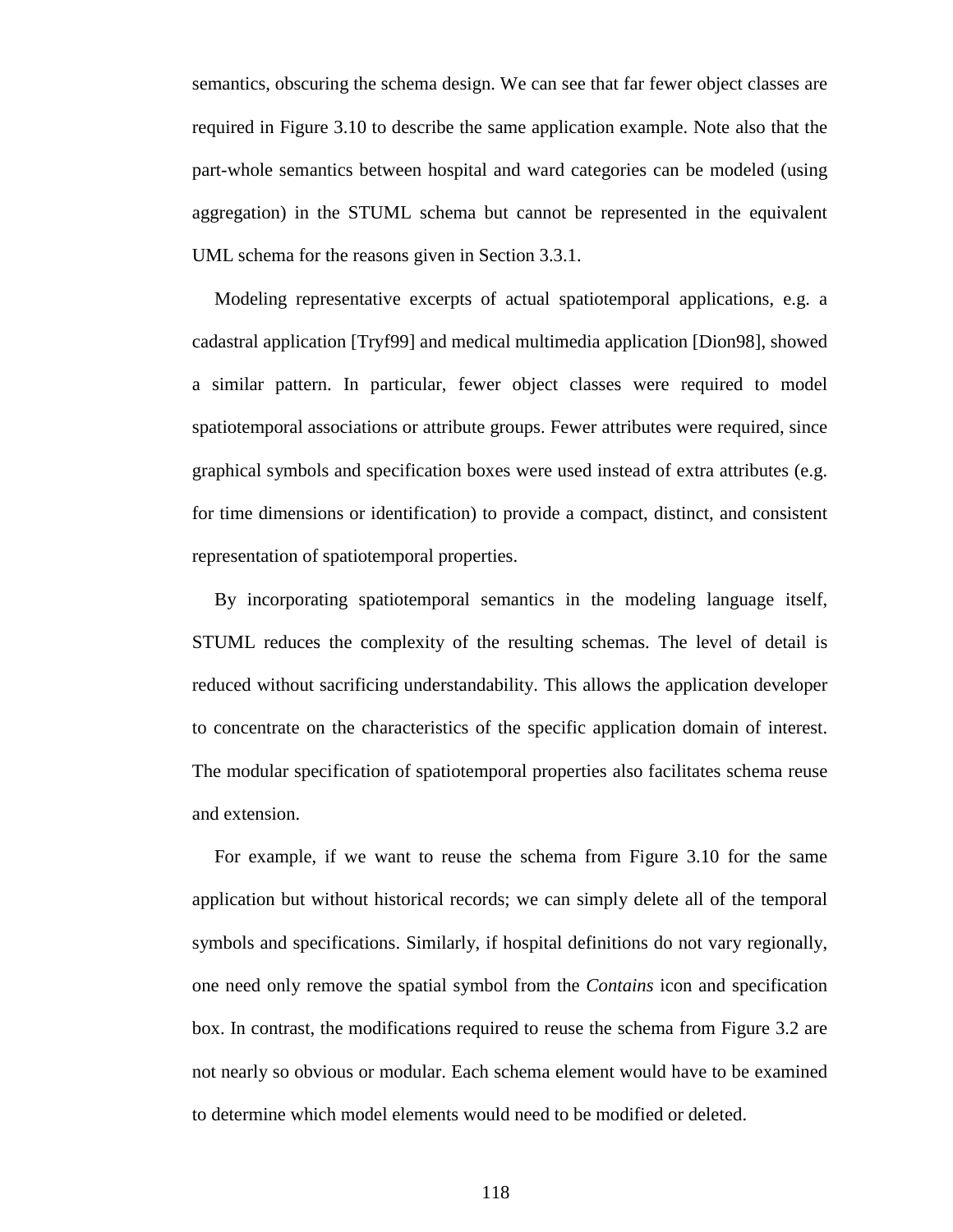If, on the other hand, we want to extend the Province class from the existing application with another group of spatiotemporally dependent thematic attributes with shared properties; we simply add another group to the definition of the *Province* object class (or alternatively define a sub-class of *Province* containing this additional group). The same extension would be much more complicated in the schema from Figure 3.2, involving the creation of a new object class, association, and association class for the additional spatial extents and their associated timestamped thematic attributes (similar to the UML representation of the existing attribute group in Figure 3.2). This process substantially complicates the extended schema and reduces its readability.

The specification box aids readability by providing a clear and consistent framework for the detailed specification of spatiotemporal semantics. As illustrated in Figure 3.2, these semantics are represented in UML using constraints and notes. Such ad hoc notation is unlikely to be standardized among users, making the diagram more difficult to read. The specification box can serve as a guideline for application developers, highlighting generally relevant semantics to be considered when modeling spatiotemporal data. This facilitates effective communication and consistent design documentation.

# **3.7 Comparison to Other Modeling Languages**

Contemporaneous to the research described in this thesis, several papers have been published that specifically address the need for a graphical modeling language to support conceptual design of spatiotemporal applications. In the following comparison of these modeling languages—MADS [Paren99], STER [Tryf99], and Perceptory [Brod00]—to STUML, we adopt the terminology used for STUML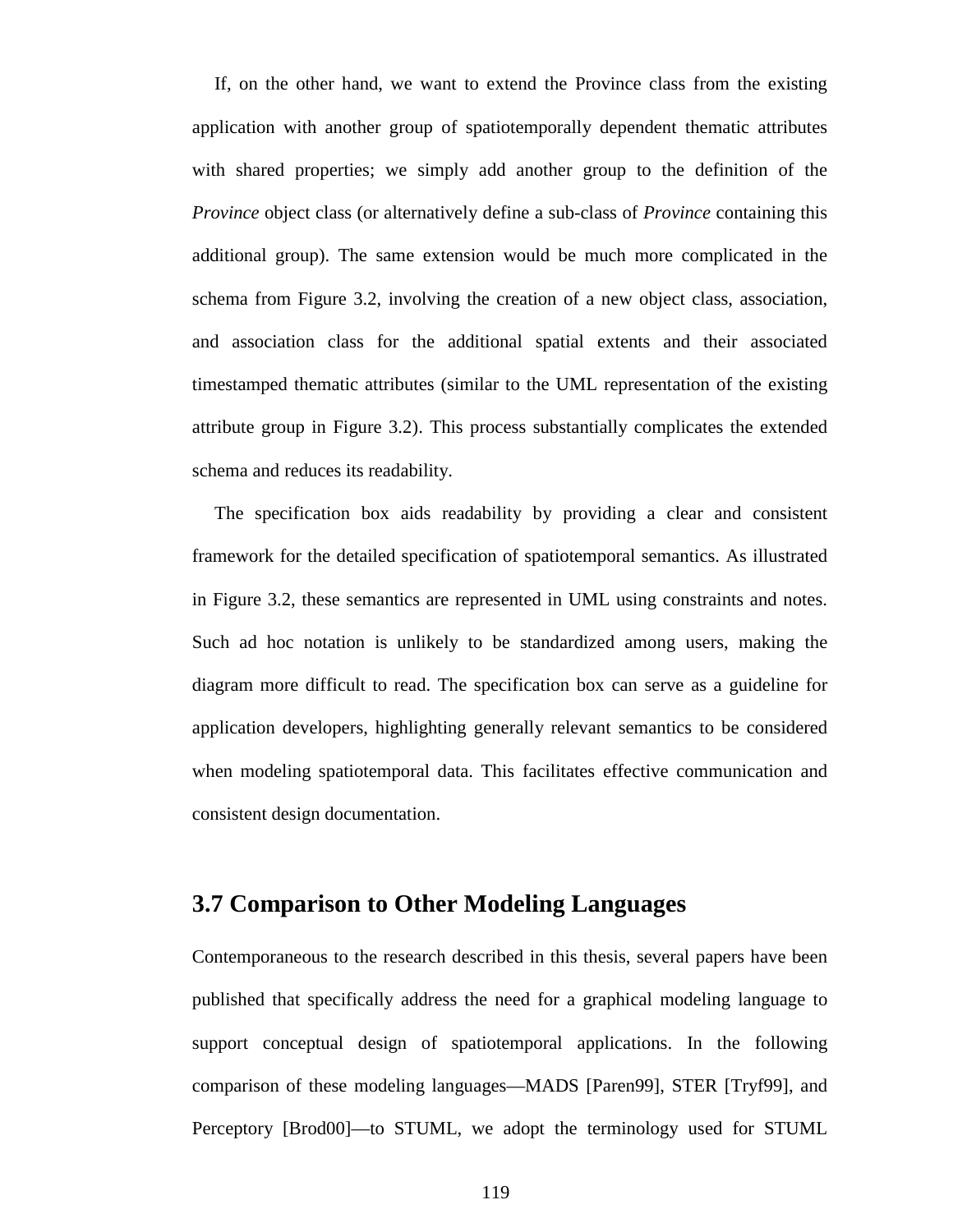rather than that of the individual authors in order to avoid confusion. Furthermore, except where explicitly indicated otherwise, the following discussions apply equally to the ER or OO models even though OO terminology (attribute, object, and association rather than attribute, entity, and relationship) is used for convenience. Table 3.3 compares the spatiotemporal semantics of the four languages.

## **Table 3.3 Comparison of Spatiotemporal Semantics**

**(Abbreviations: s. = spatial, t. = temporal, s.t. = spatiotemporal)**

|                                                                | Language:                           |                                       |                                     |                                                            |
|----------------------------------------------------------------|-------------------------------------|---------------------------------------|-------------------------------------|------------------------------------------------------------|
| Feature:                                                       | <b>STER</b>                         | <b>MADS</b>                           | <b>Perceptory</b>                   | <b>STUML</b>                                               |
| <b>Model</b>                                                   | ER                                  | Hybrid<br>ER/OO                       | OO (UML)                            | OO (UML)                                                   |
| Level of spatial<br>property support                           | Entity                              | Entity,<br>Attribute,<br>Relationship | Object                              | Attribute,<br>Attribute group,<br>Object,<br>Association   |
| <b>Support for</b><br>dependent spatio-<br>temporal properties | Yes                                 | N <sub>0</sub>                        | N <sub>0</sub>                      | Yes                                                        |
| <b>Support for thematic</b><br>attribute variation             | s., t., s.t.                        | s., t., s.t.                          | none                                | s., t., s.t.                                               |
| <b>Support for</b><br>multiple granularity                     | Explicit                            | Explicit                              | Explicit<br>$(x$ alternate)         | Implicit<br>(add extra<br>spatial attributes)              |
| <b>Support for</b><br>time dimensions                          | Valid,<br>Transaction,<br>Existence | Valid,<br>Transaction,<br>Existence   | Valid                               | Valid,<br>Transaction,<br>Existence*<br>(* defined)        |
| <b>Support for</b><br>spatial constraints                      | Topological                         | Spatial                               | None                                | Topological,<br><b>Spatial Part-Whole</b><br>relationships |
| <b>Other</b>                                                   | Textual<br>language<br>equivalent   | <b>CASE</b> tool                      | CASE tool,<br>Standards-<br>aligned | Attribute groups                                           |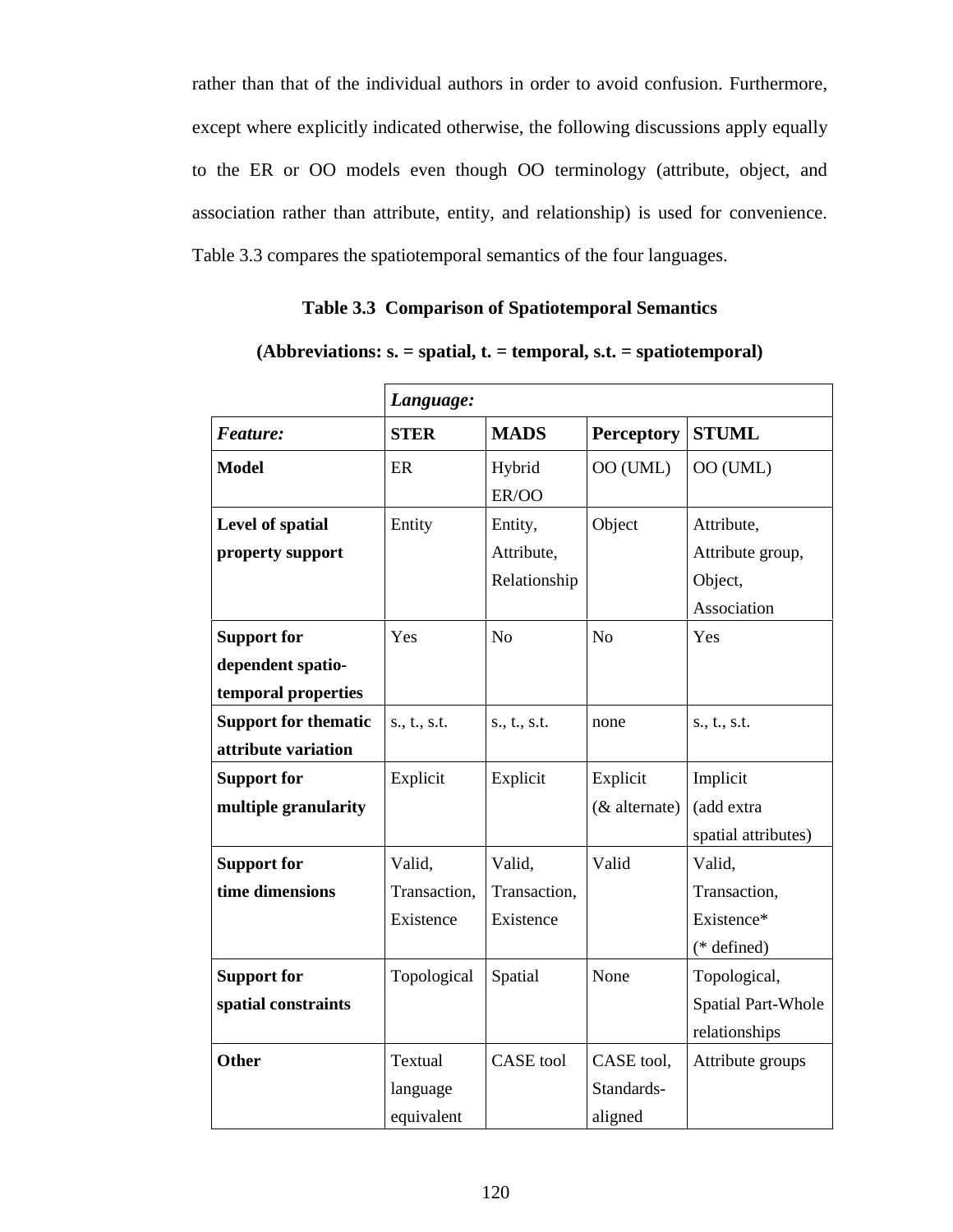A language that supports spatiotemporal properties at any level of the model allows users the flexibility to select the most appropriate modeling construct for their application. For example, the centerline in a road can be more naturally modeled as an attribute (with a spatial domain) of the spatial road object than as a separate spatial object with distinct identity. However, the road itself is more naturally modeled as a separate spatial object since it is has its own name. This shows that some spatial extents in an application may be separately identified while others are not; however, each of these two cases can be directly modeled only in languages such as STUML and MADS that can model spatial properties at both object and attribute levels.

Neither Perceptory nor STER have provision for attributes having a spatial domain. (Instead, the use of the spatial icon at the attribute level in STER indicates spatial variation in thematic attributes.) This reduces the flexibility of the resulting models since any data element associated directly with several different spatial extents must be modeled as an association of spatial objects (requiring the use of artificial identifiers for each new object) rather than a single object with several spatial attributes.

Furthermore, neither STER nor Perceptory consider associations having spatial extents (i.e. composite data that are associated with a spatial extent or whose components vary over space) and Perceptory does not support temporal associations. Instead, the association must first be promoted to an association class before adding spatial or temporal properties, introducing an artificial identifier for the new class and increasing the complexity of the resulting schema.

To illustrate the importance of spatiotemporal dependencies, consider a spatial object that is associated with an existence time separate from and independent of the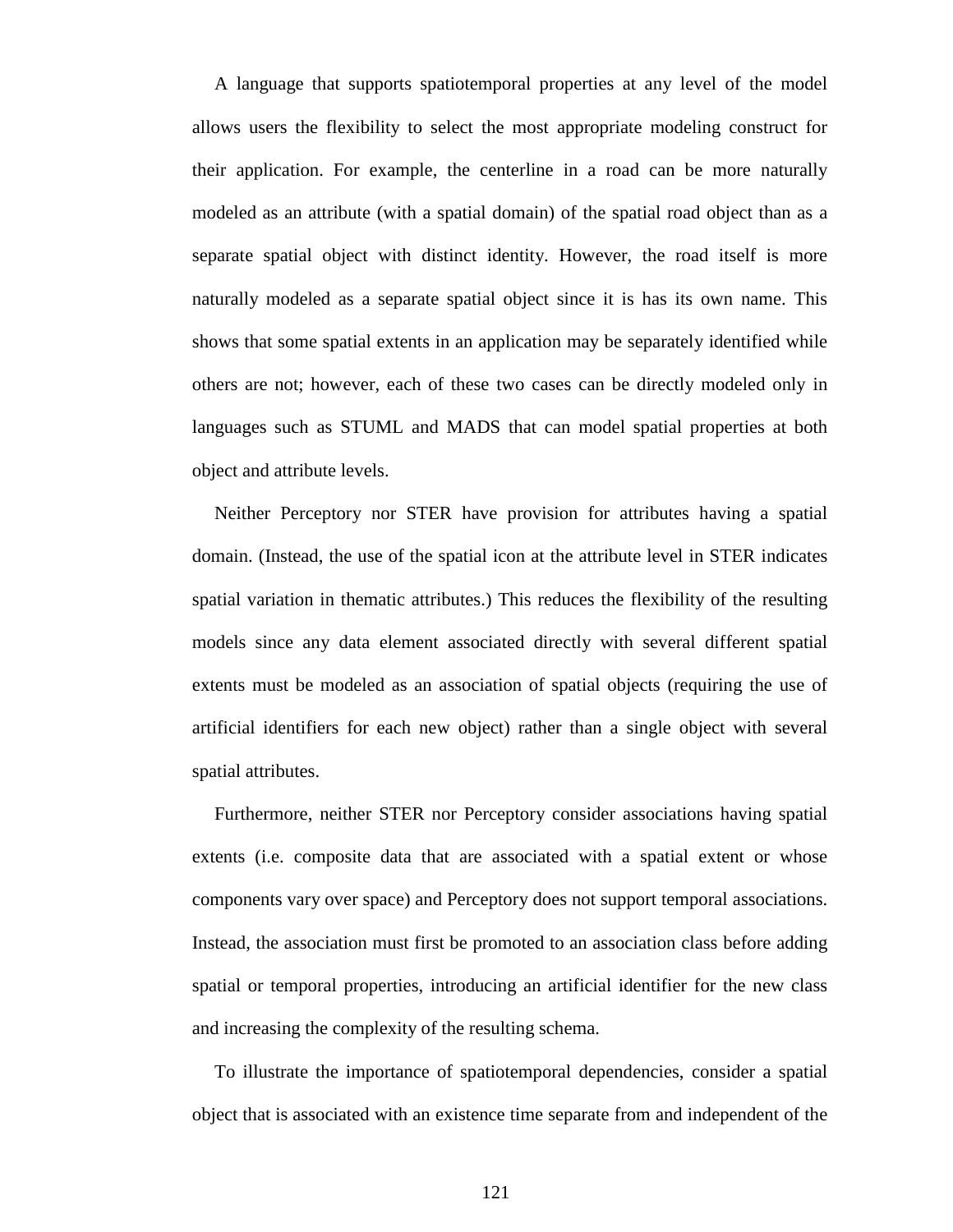valid time of its associated spatial extent (see Section 3.5). For example, assuming that existence time is used to model the time when a given hospital is open (see Section 3.5), a hospital may be associated with a spatial extent (its grounds) even when it is not open (before initial opening or during a period of closure). This can only be modeled in languages—such as STER and STUML—that provide separate constructs for independent and dependent spatiotemporal properties. Of the four languages, only STUML supports modeling of spatiotemporal semantics and dependency at all levels of the object-oriented model.

The previous discussion essentially relates to an object-based view of space. Support for a field-based view of space involves modeling variation in thematic attribute values over space and/or time. STER, MADS, and STUML provide explicit support for modeling spatial, temporal, and spatiotemporal variation in thematic attributes. In contrast, the emphasis in Peceptory is on supporting spatial objects rather than fields, as there is no explicit support for modeling spatiotemporal variation in thematic attributes.

One advantage of the other three models as compared to STUML is their explicit support (proposed in STER and MADS, implemented in Perceptory) for representing multiple spatial granularities for a single spatial object. Multiple granularities can always be represented in OO (or ER) models by defining a separate (*i*) sub-class, (*ii*) sub-type (as illustrated in [Paren99]), or (*iii*) spatial attribute (as discussed in [Brod00]) for each possible granularity in which a spatial object can be represented. However, these solutions lead to the artificial creation of extra object classes or attributes to represent the different granularities. Therefore, the most natural and flexible modeling option would be to allow multiple spatial granularities to be modeled directly in a single modeling construct (e.g. attribute, object,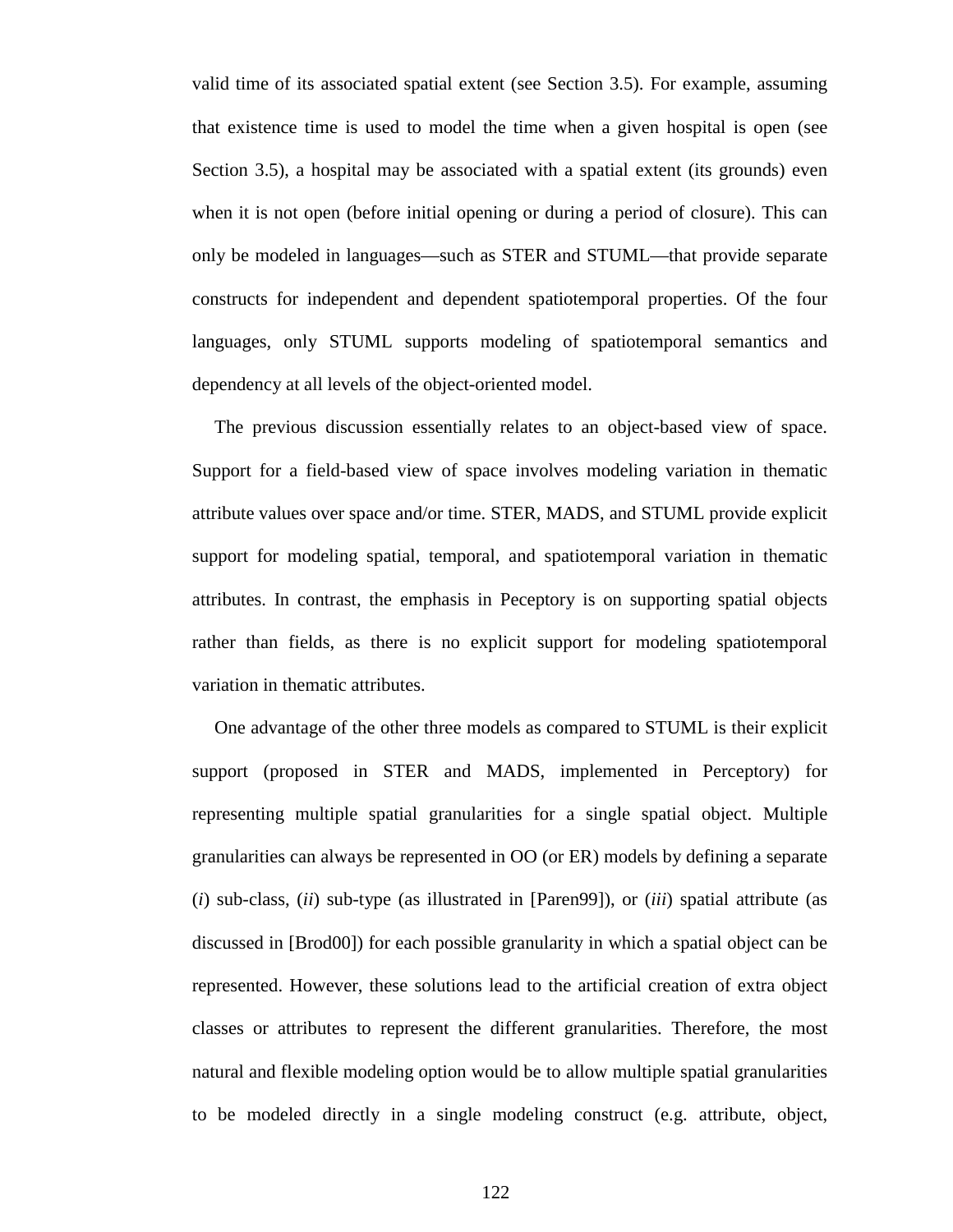association). This is supported by Perceptory, MADS, and STER; represented by adding additional icons, each representing the different geometries, to the modeling construct's icon list. Perceptory further differentiates between multiple granularities, where a single object has more than one geometric representation, and alternative granularities, where a single object has a single representation with alternative options for the geometry of that representation explicitly specified. The latter case is represented graphically by physically joining geometry icons rather than listing them separately.

With respect to time dimensions for temporal properties, only valid time is supported by Perceptory; whereas existence, valid, and transaction time are supported in the other three models. Precise definitions for valid and transaction time are given in [Jens98]. However, there is no precise definition of existence time and its semantics in either MADS, STER, or in the general literature on temporal databases. The ambiguities and contradictions inherent in the common usage of existence time as lifespan are discussed in [Paren99]. To remedy this problem, a precise definition of existence dependence is given in STUML in terms of application defined dependencies and a construct, the existence-dependent construct, proposed to model such dependencies.

All of the models except Perceptory provide some degree of explicit support for expressing spatial constraints. Topological constraints on associated (or related) objects are expressed in STER and MADS by appending icons to the association. In the case of MADS a limited set of pre-defined icons is provided for the purpose. In STER, a general spatial icon on a relationship indicates the presence of a topological constraint that must then be specified textually. In STUML, as mentioned in Section 3.4.4, specific modeling constructs, called *spatial Part-Whole relationships*, are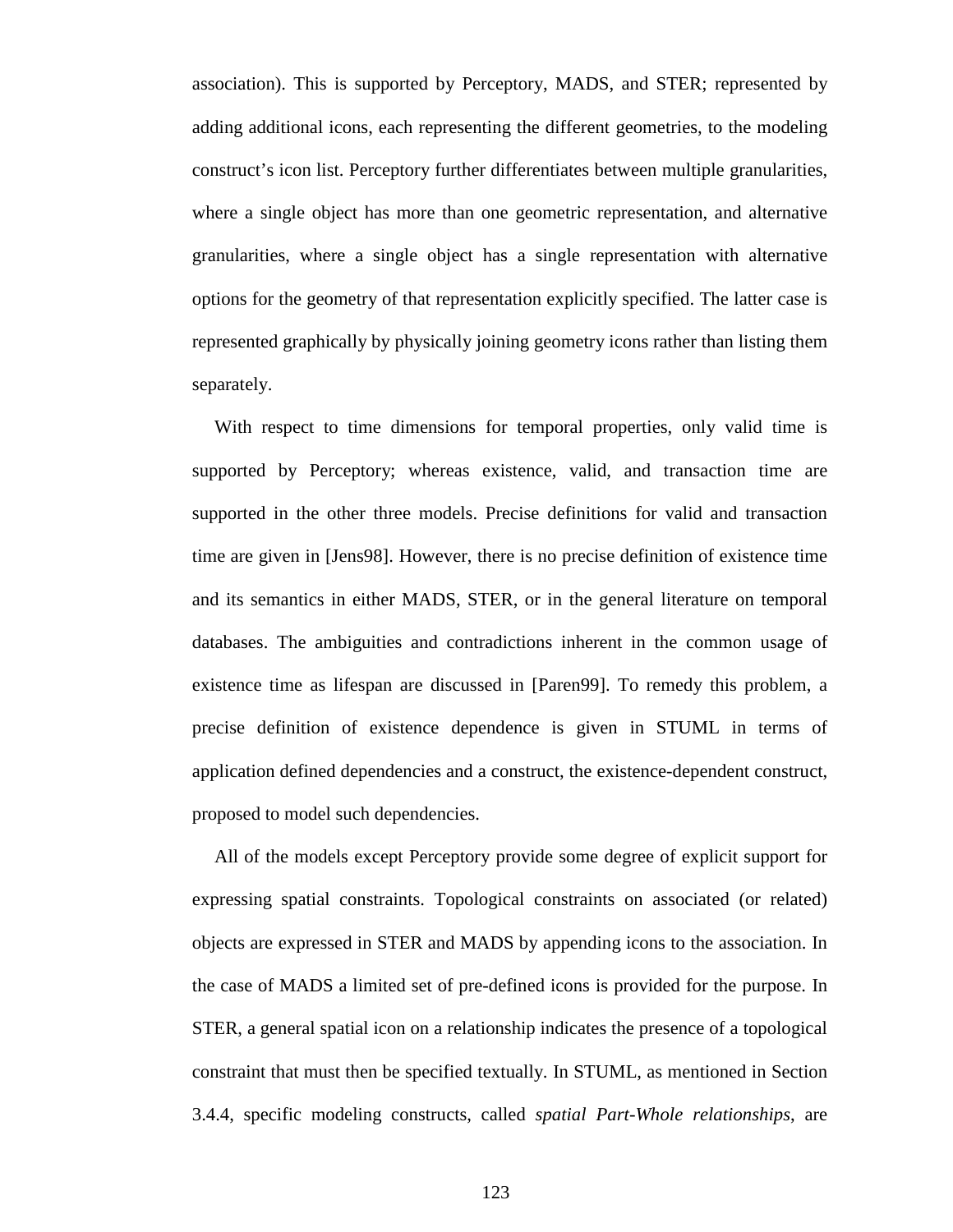defined for associations of spatial objects with implied spatial constraints. These include a set of pre-defined modeling constructs for common spatial derivation and topological constraints between whole and part spatial objects (discussed in Chapter 5). Other topological constraints between the whole and the parts, or between parts, can be specified using the general modeling constructs defined for binary and n-ary topological relationships (discussed in Chapter 6).

Additional features provided include an equivalent textual notation for the modeling language in STER, an implemented CASE tool for MADS and Perceptory, and an attribute group construct in STUML to model a group of related thematic properties measured at the same times and locations. By explicitly modeling and graphically denoting related groups of attributes, the attribute group construct facilitates understanding of dependency semantics between attributes and provides a mechanism whereby automatic translation tools can optimize the physical design based on these dependencies. For example, consider the case where a schema with an attribute group is to be implemented. The resulting implementation need only record associated timestamps and spatial extents once for the group rather than separately for each attribute.

Moving from a discussion of semantics to their representative syntax, the graphical notation of the four models is compared in Table 3.4. Graphical icons are used to represent spatial and temporal properties and to add spatial and/or temporal semantics to an existing modeling construct in all four models; however, their application is significantly different in STER, MADS, and Perceptory than in STUML.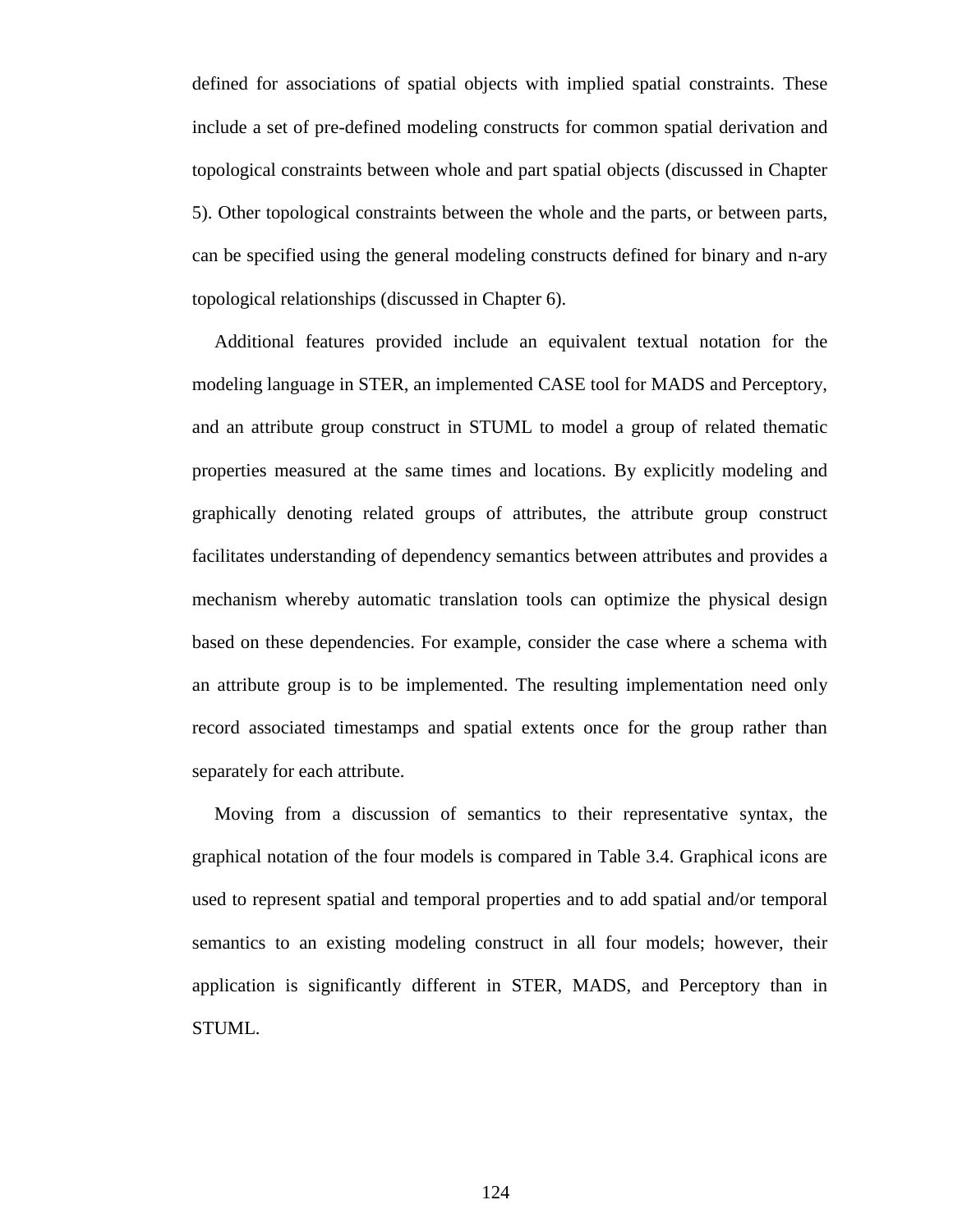#### **Table 3.4 Comparison of Spatiotemporal Syntax**

| Language:    | <b>Different graphical icons</b>   | <b>Graphical notation used to</b> |
|--------------|------------------------------------|-----------------------------------|
|              | used to distinguish:               | combine icons:                    |
| <b>STER</b>  | Between s., t., & s.t. properties, | Icon listing:                     |
|              | Geometries,                        | for all purposes                  |
|              | Multiple granularities,            |                                   |
|              | Time dimensions,                   |                                   |
|              | Topological constraints,           |                                   |
|              | Dependent vs. independent s.t.     |                                   |
|              | properties                         |                                   |
| <b>MADS</b>  | Between s. & t. properties,        | Icon listing:                     |
|              | Geometries,                        | for all purposes                  |
|              | Topological constraints,           |                                   |
|              | Spatial object versus field        |                                   |
| Perceptory   | Between s. & t. properties,        | Icon listing:                     |
|              | Geometries (including aggregate),  | for all purposes except alternate |
|              | Multiple & alternate               | spatial representations.          |
|              | granularities,                     | Joined icon listing:              |
|              | Time units,                        | alternate spatial representations |
|              | Attribute derivation               |                                   |
| <b>STUML</b> | Between s. & t. properties         | Icon listing:                     |
|              | Spatial Part-Whole relationships   | independent s.t. properties,      |
|              | (Specification box used to         | Icon nesting:                     |
|              | describe all other types of        | dependent s.t. properties,        |
|              | properties and constraints)        | Separate association icon:        |
|              |                                    | spatial Part-Whole relationships  |

### **(Abbreviations: s. = spatial, t. = temporal, s.t. = spatiotemporal)**

In MADS, STER, and Perceptory, separate icons are used to represent different spatial geometries (e.g. point, line, region, set of geometries, aggregate geometries<sup>7</sup>) and multiple granularities (e.g. a land parcel represented both as a point and a region). Additional icons are used to represent different time dimensions (e.g. existence, valid, transaction, and bitemporal time), topological constraints, and

<sup>&</sup>lt;sup>7</sup> A variation of icon listing, without icon borders, is used to represent aggregate geometry (e.g. a composite formed from a region and line) and distinguish it from multiple granularities.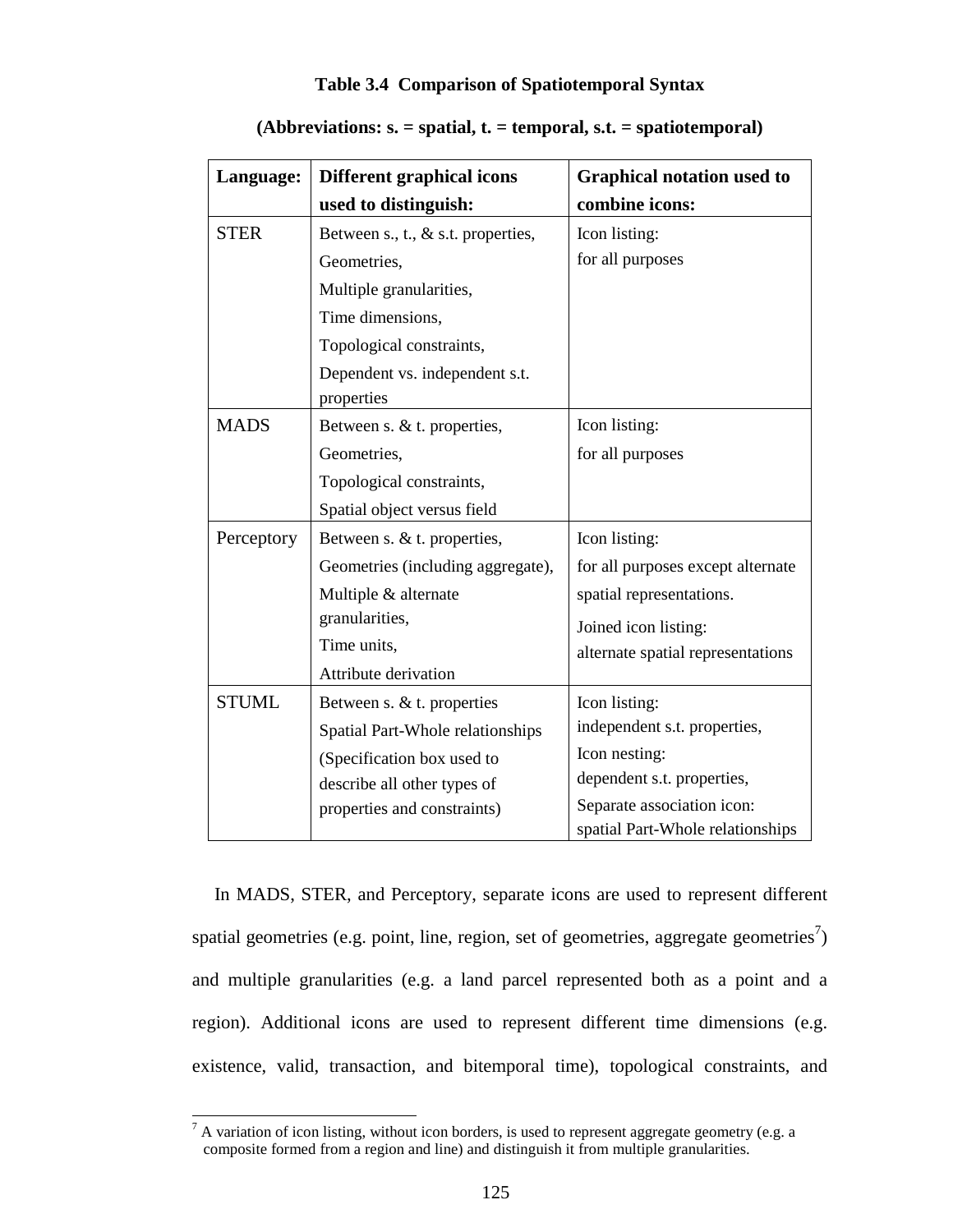dependent spatiotemporal semantics in STER; time units (e.g. instant and interval) in Perceptory; and spatial data types or topologies in MADS (e.g. spatial objects versus spatial fields, contains versus inclusion). As many icons as appropriate to model the relevant semantics can then be added to a given modeling construct, which we will call an *icon list* for the purposes of this discussion.

The result of this approach is a proliferation of different icons at the language definition level, i.e. defined in the model, and at the language application level, i.e. added to individual modeling constructs. This increases the complexity of both the model and the resulting schemas created using the model. Users must be able to remember all of the possible icons, squeeze them into the schema diagram when creating the schema, and read all of the resulting detail when interpreting an existing schema. For instance, four separate icons would need to be added in STER to an entity that can be represented as either a point or a region and for which both existence and transaction time is recorded. That is, the icon list for the one entity consists of existence, transaction, point, and region icons. Furthermore, some of the icons are cumbersome to draw and reproduce consistently in MADS and Perceptory. Therefore, for all practical purposes, users are limited to using the associated graphical CASE tool to draw schemas.

STUML does not have the same problems of icon proliferation at language definition and application (i.e. schema diagram) levels or graphically complex icons. To maintain the graphic simplicity of the modeling language and schemas, spatiotemporal details such as geometry, time dimension, or general topological constraints are represented textually in the specification box rather than graphically through separate icons. This corresponds well to the common cognitive process of hierarchically structuring levels of abstraction, as described in [Timpf99] for maps,

126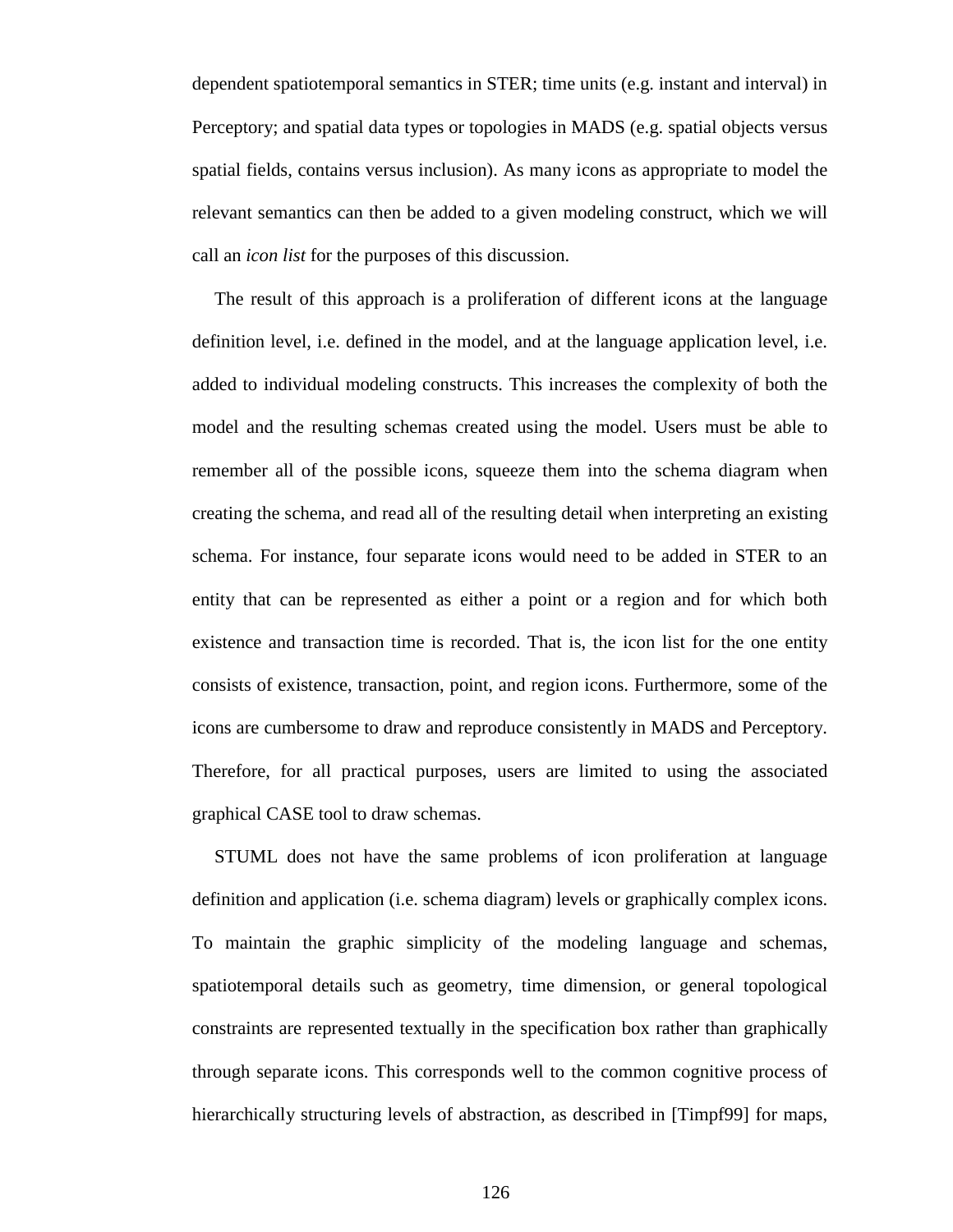so that the level of detail considered is appropriate to the current requirements. Further support for this approach comes from Bedard's experimental observation [Bedar99] that spatial database developers include minimal spatial information in the graphical schema, relying on accompanying textual specifications (e.g. in the data dictionary) to provide detailed information.

The use of spatial and temporal icons to describe both properties and constraints in STER and MADS also means that a single graphical icon or notation (i.e. method of combining icons) relates in some cases to data structure and in others to data integrity rules. For example, in STER, entities annotated with spatial icons or relationships annotated with temporal icons describe data structure (i.e. spatial extent for the entity or timestamps for the relationship), whereas relationships annotated with spatial icons describe data integrity (i.e. spatial constraints between the related spatial objects). In contrast, STUML consistently uses spatial and temporal icon annotations of an existing modeling construct to describe data structure at every level of the model, therefore ensuring consistent semantic interpretation. Note that although STUML includes additional graphical icons to model spatial Part-Whole relationships (see Chapter 5), these icons cannot be added to existing UML symbols but instead are used in place of standard UML association symbols. Therefore, the semantic difference between data structure and data integrity is clearly reflected by a completely distinct style of graphical icons and notation.

All of the languages generally share with STUML the philosophy of combining spatial and temporal constructs in an orthogonal manner to represent spatiotemporal semantics rather than adding completely new constructs and icons, thus increasing expressive power without sacrificing simplicity. However, this approach is exploited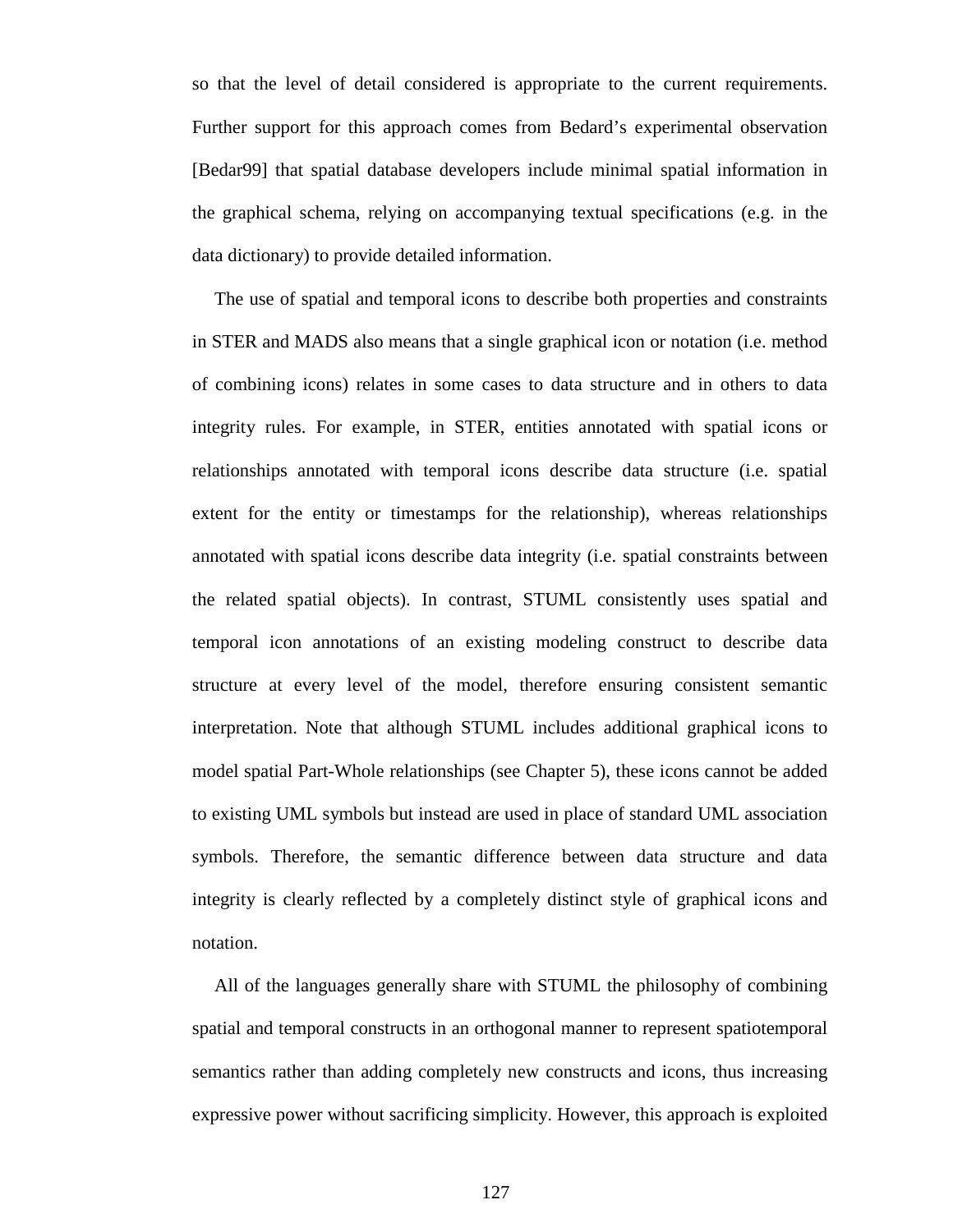more fully in STUML by including two different but simple methods for combining the icons to represent two fundamentally different semantic concepts. Icon nesting is used to represent dependent relations between value domains (e.g. a temporally dependent spatial object) whereas icon pairing (where pairing is equivalent to an icon list with exactly two icons) is used to represent independent relations between value domains (e.g. a spatiotemporal object). Nesting spatial and temporal icons represents a functional composition from one domain to the other; whereas, pairing the same icons represents two independent functions.

To illustrate, consider the example of hospital in Figure 3.7 (c). The pairing of symbols shows that independent information is recorded for the temporal and spatial properties of an object, for example, the time dimensions and associated spatial extent of an object respectively. The symbol nesting shows that the spatial extent associated with the object is dependent on the time it is recorded, i.e. can vary over time.



**Figure 3.11 Representation of Hospital in STER**

Figure 3.11 shows how the same hospital would be represented in STER, assuming that both existence and transaction time is recorded for the object and that both valid and transaction time is recorded for the object's associated spatial extent. Object existence time and transaction time is represented by the *et* and *tt* icons respectively; whereas the spatial extent of the object is represented by the *sbt* icon. In this case, the same graphical technique—icon listing—is used to represent two different semantic concepts—that of multiple time dimensions and that of combining spatial and temporal properties to represent independent spatiotemporal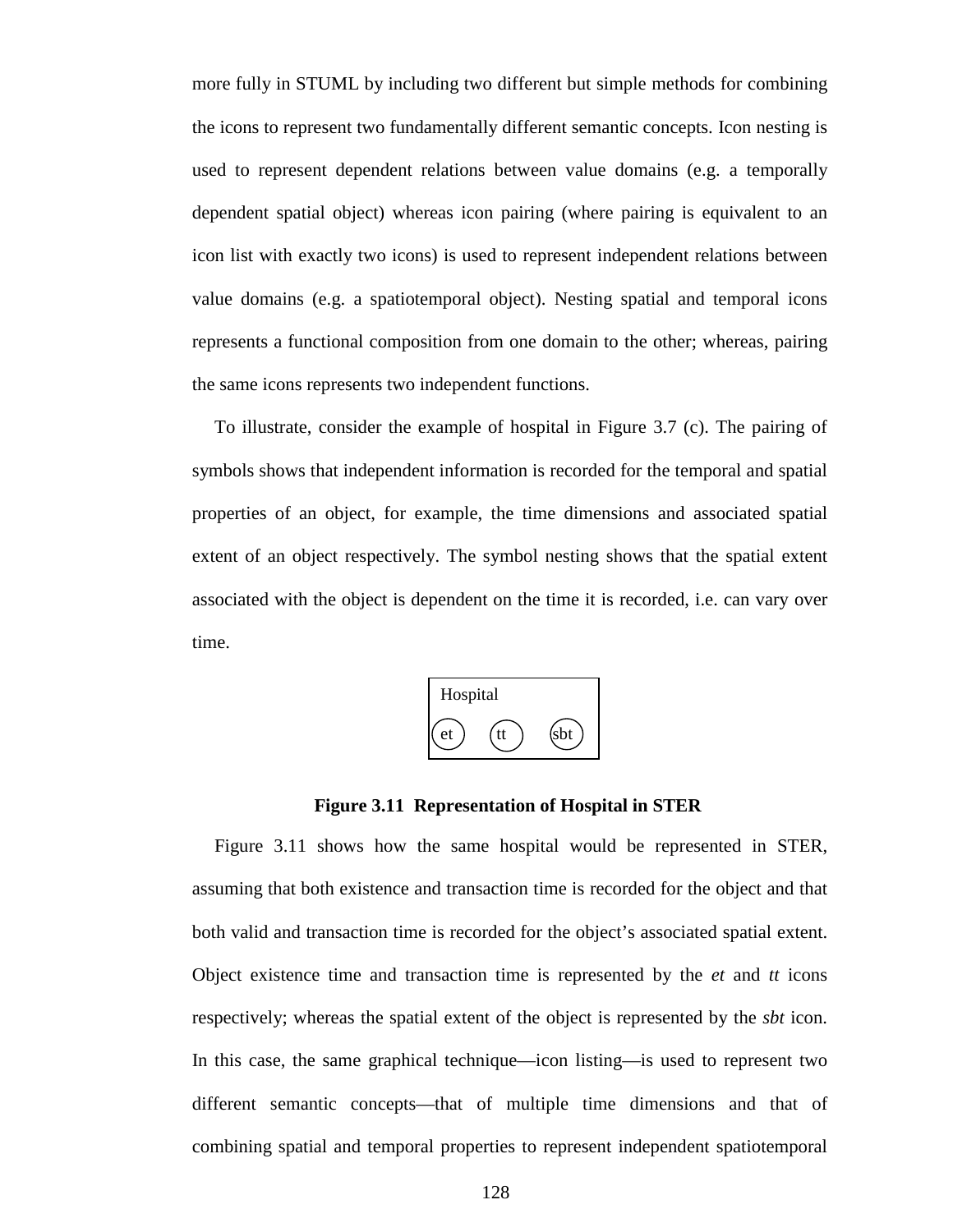data properties. (Note that dependent spatiotemporal properties are represented in STER by creating a new icon, *sbt*. There is no provision representing this concept or distinguishing between dependent and independent spatiotemporal semantics in MADS or Perceptory, so a spatial icon would be used instead.) The same type of ambiguity is found in MADS and Perceptory. In contrast, STUML represents base spatiotemporal semantics by combining spatial and temporal icons (using two different graphical notations to represent dependent and independent semantics) and details such as time dimensions, time units, or spatial geometry by standard textual notation in the associated specification box.

Finally, the introduction of the thematic symbol in STUML aids consistency by permitting consistent representation of functional composition semantics, regardless of whether thematic, spatial, and/or temporal domains are involved. It also makes graphically explicit the fundamental semantic distinction between attributes having a spatial domain and thematic attributes whose values depend on space.

# **3.8 Summary**

In summary, this chapter proposed a UML extension to support applications requiring a range of spatiotemporal models and types. A clean technique was introduced for modeling *composite data whose components vary depending on time or location, temporal changes in spatial extents,* and *changes in the value of thematic data across time and space.* The proposed extension supports alternative models of time and change processes, as well as valid, transaction, and existence time dimensions. By introducing a small base set of modeling constructs that can be combined and applied at different levels of the UML model (including attribute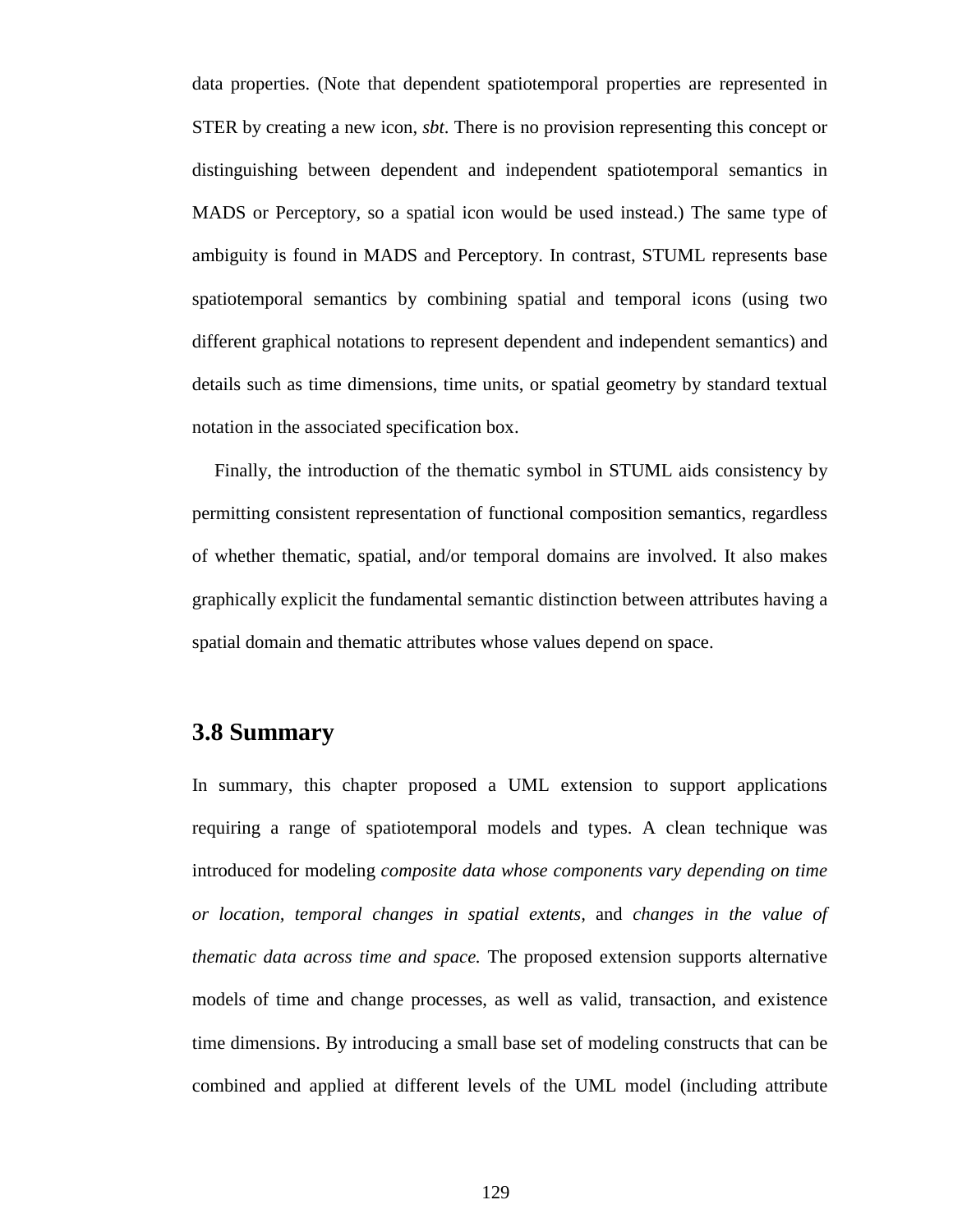groups), language clarity and simplicity is maintained without sacrificing expressive power or flexibility.

The introduction of a thematic symbol and formal rules for combining spatial, temporal, and thematic symbols provides a consistent and well-defined notation for representing spatiotemporal semantics. Temporal and spatial associations are treated in a parallel manner, i.e. to describe model structure. Attribute groups are introduced to explicitly model related groups of thematic attributes with common spatial and/or temporal properties.

In addition, existence time has been precisely defined based on applicationdefined dependencies of individual object properties and modeling constructs introduced to reflect these semantics. This allows users to differentiate between those properties that *are* still defined when the object does not exist (e.g. employee social security number) and other properties that *are not* (e.g. work phone number).

STUML is clearly distinguished from other graphical modeling languages proposed for spatiotemporal applications. The distinctive characteristics of STUML include:

- support for representation of spatiotemporal semantics and dependency at all levels of the object-oriented model; and
- a consistent and simple mapping between graphical representation and semantics with a two-layer representation of spatiotemporal semantics (using graphical icons and the specification box) at different levels of abstraction,
- the definition of an attribute group construct to explicitly model a related group of thematic attributes with common spatial and/or temporal properties, and

130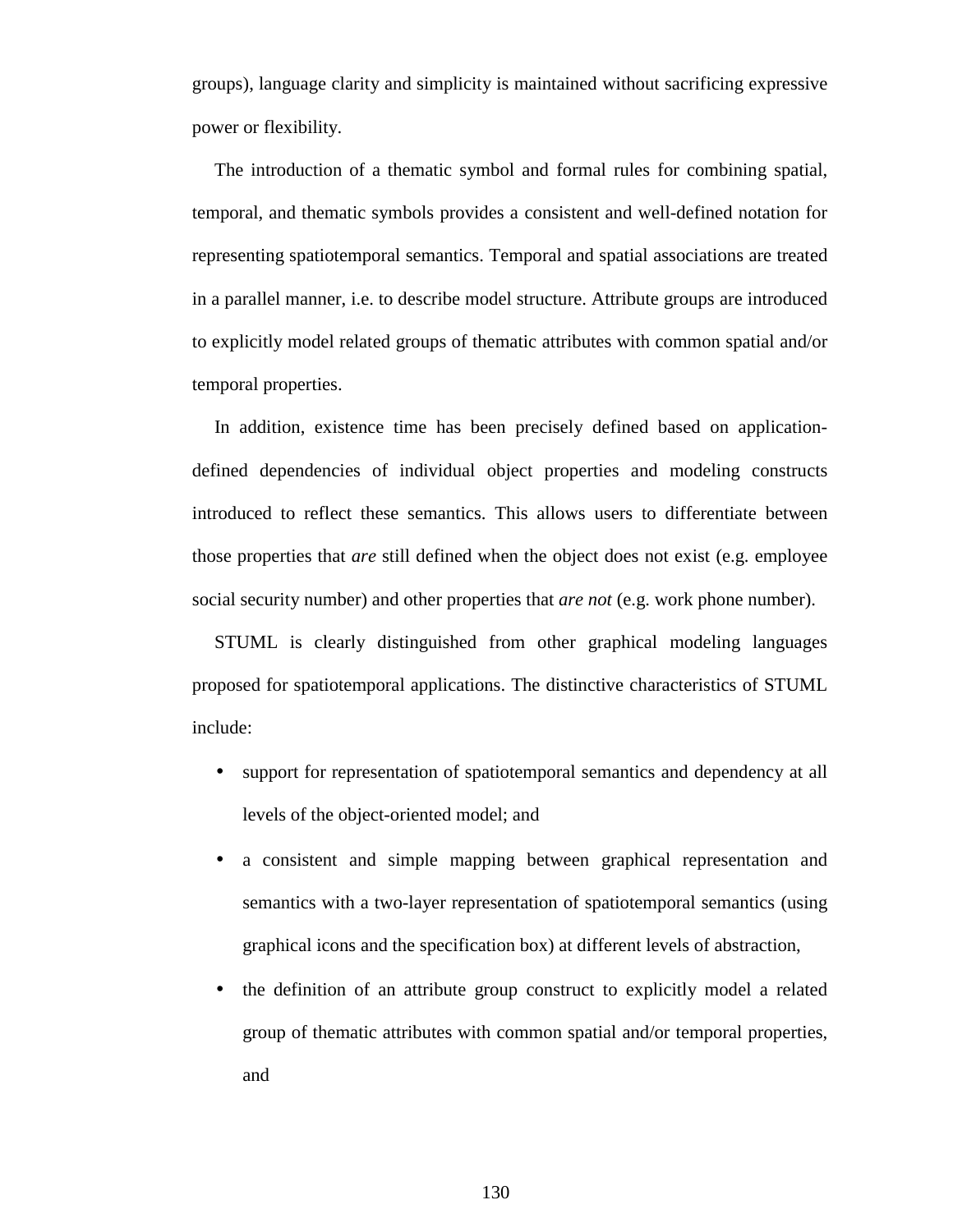• the precise definition of existence time and its associated modeling construct in terms of application-defined dependencies.

In Chapter 4, formal rules for mapping a STUML schema to an equivalent UML schema are given. These transformation rules provide a theoretical basis for implementing STUML schemas using tools and products developed for UML. They could also be used as a basis for implementing spatiotemporal extensions to existing UML case tools such as Rational Rose [Quat98, Ratio98a, Ratio98b], which are used to automatically convert a conceptual into a logical (implementable) and then a physical (implemented) schema.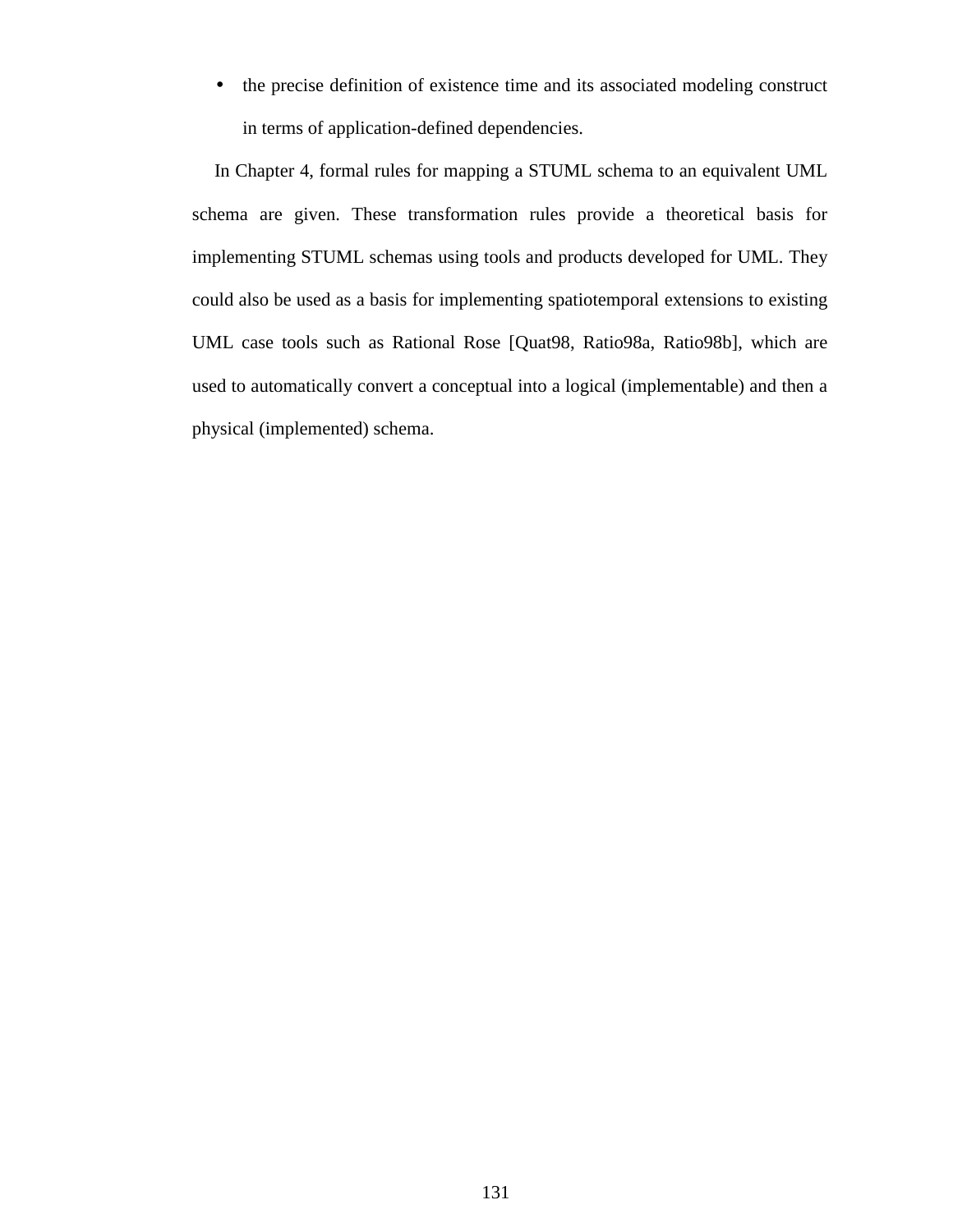# **Chapter 4**

# **Mapping STUML to UML**

### **4.1 Introduction**

In this chapter, we present a comprehensive set of transformation rules for mapping a schema expressed in STUML to an equivalent schema in UML. The discussion of alternative UML representations of spatiotemporal semantics in Section 3.3.1 provides a foundation for developing such rules, specifically formulated to support conversion from STUML to UML at the conceptual level and facilitate the potential exploitation of existing UML development tools for use with STUML.

As discussed in [Bedar99, Booch99, Rumb99], there may be cases where a purely conceptual representation in STUML or UML may be sufficient to satisfy the requirements of the end user. This is the case, for example, when the conceptual modeling language is being used primarily as an aid to thought processes, visualization, documentation, communication, or high-level specification. For these purposes, the focus of the modeling abstractions are on global and real-world (application) views of data and their inter-dependencies. The utility and understandability of these abstractions depends on limiting the information included to the essential and relevant real-world characteristics in the application domain context. Implementation details relating to physical representation or efficiency concerns are omitted, as they would unnecessarily complicate the schema (since these details are not important and may not even be known at this stage). At this stage, it is sufficient and even desirable to represent spatial and temporal data as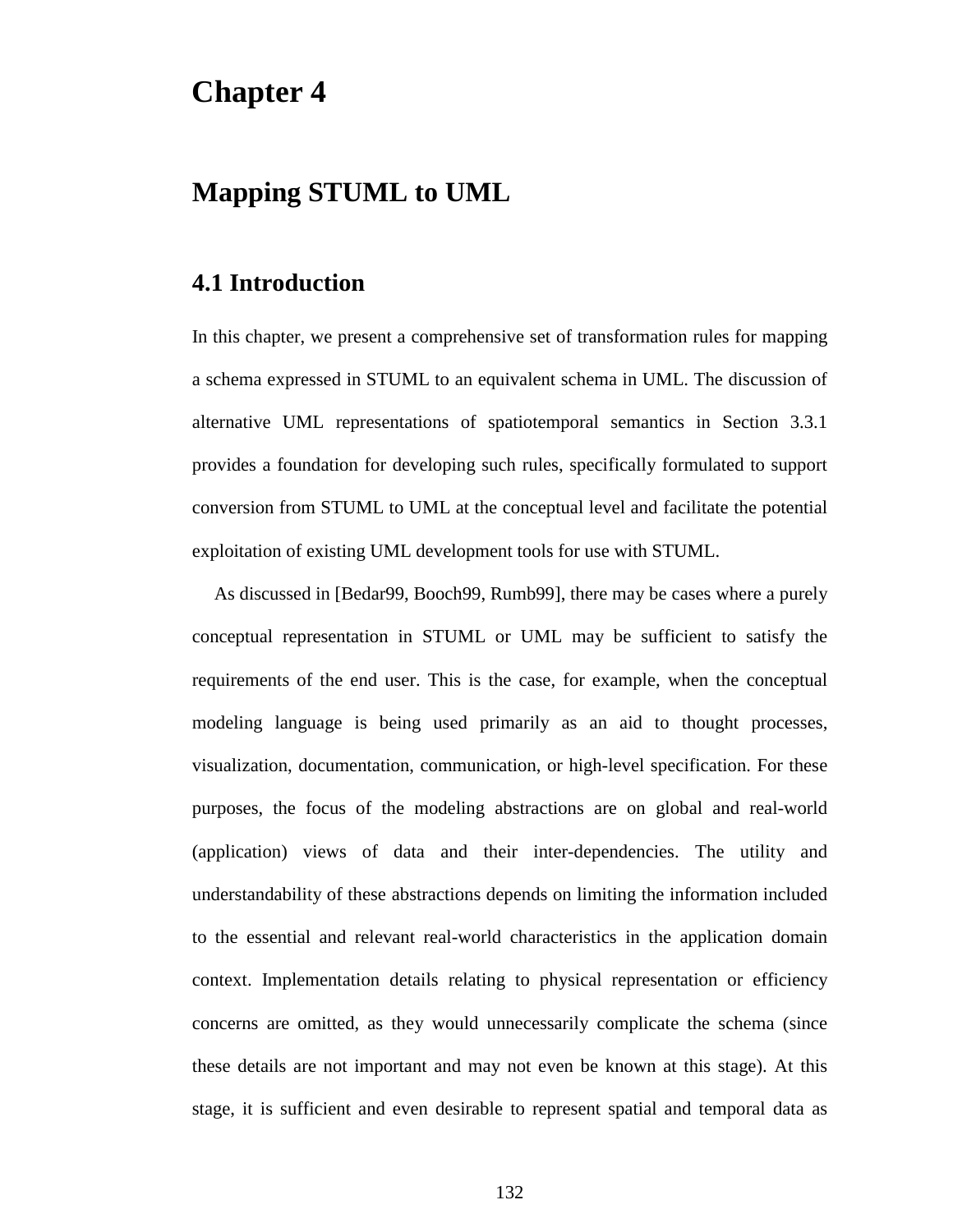abstractions, e.g. the representations of spatial extents and timestamps introduced in 3.3.1.

In other cases, the goal is to realize a software implementation through the transformation of these high-level models to detailed, implementable, low-level specifications and then to code, using either manual or automated methods or some combination of the two. Implementation issues related to efficient data representation and access play a critical role in this transformation process. Such issues are even more critical in the context of spatiotemporal applications, given the potential for generation of large volumes of data and the inherent complexity of spatial data. Many different discrete representations for spatial data have been proposed, including boundary (e.g. vectors, arcs and nodes, or polygons), raster, and tessellated (i.e. describing a surface in terms of non-overlapping polygons) representations. Continuous representations in terms of mathematical models have also been proposed. The selection of a suitable spatial representation and related data access mechanisms are highly application dependent. Such considerations are outside the scope of this thesis and are not discussed further here, but extensive discussions of these issues can be found in [Worb95] for spatial, [Tans93] for temporal, and [Lang93] for spatiotemporal data.

Assuming that the goal of conceptual modeling is eventual translation into implementable designs, the transformation rules presented in this chapter provide a theoretical basis for implementing STUML schemas using tools developed for UML or extending those tools with spatiotemporal extensions based on STUML. For example, the transformation rules presented in this chapter could be used to adapt an existing UML case tool, which can be used to generate an implementable schema from a conceptual schema, for use with STUML schemas. Where there is more than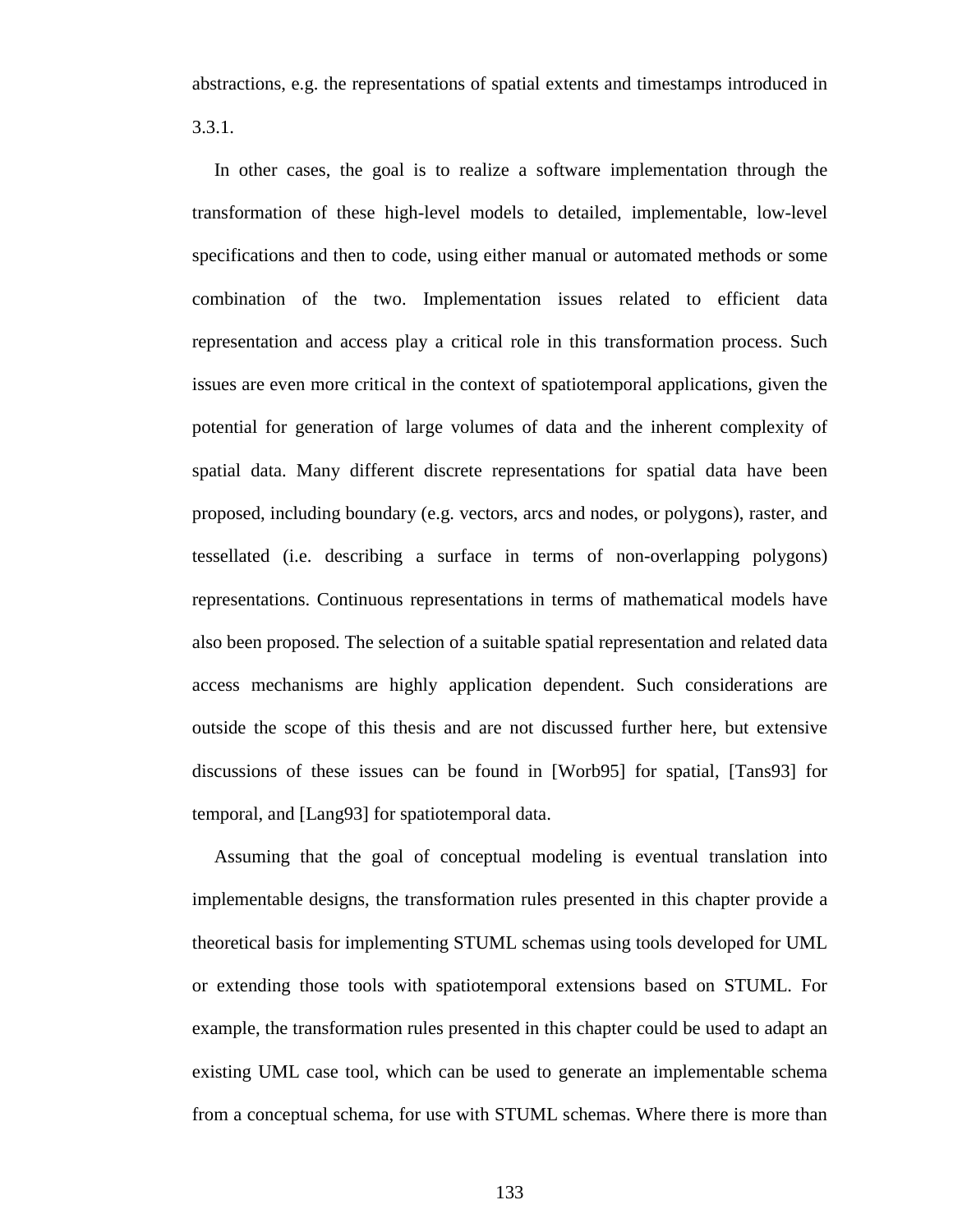one equivalent UML schema; the particular alternative selected can influence the effectiveness of any subsequent automated or semi-automated generation of an implementation using a case tool. This chapter, therefore, describes a set of guidelines for mapping STUML to UML that are generally applicable in this context and designed to minimize redundancy in any implementation generated from the resulting UML schema.

The general mapping approach adopted is described in Section 4.2. The transformation rules for spatiotemporal properties at the attribute (and attribute group) level is given in Section 4.3 for object attributes and Section 4.4 for association attributes. The transformation rules for spatiotemporal properties at the object level are given in Section 4.5 and at the association level in Section 4.6. The rules are summarized in Section 4.7.

#### **4.2 An Overview of Transformation Rules**

The transformation rules presented in this chapter were formulated based on two primary considerations: (*i*) general applicability and (*ii*) minimizing redundancy to reduce implementation storage requirements. First, the transformation rules are formulated assuming that the resultant UML schemas use atomic rather than composite attribute domains. The use of composite attribute domains results in more compact schemas and reduces the need for artificial identifiers. However, it represents a less general solution than using atomic domains since many models (e.g. ER, relational), case tools, database management systems, and programming languages still support only primitive data types as attribute domains.

To avoid reliance on composite attribute domains, one option is to translate composite attribute domains to separate attributes within the same class. However,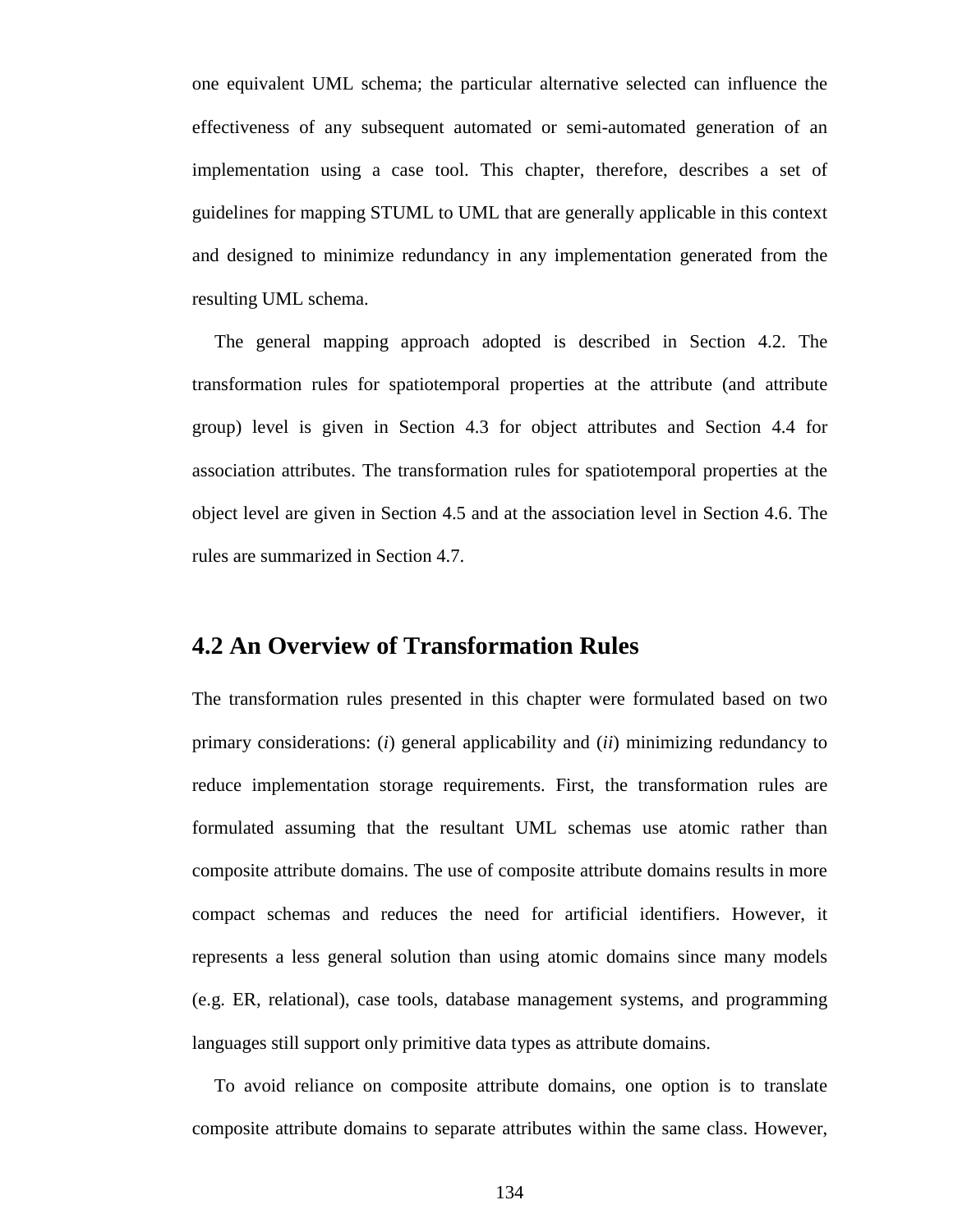as discussed in Section 3.3.1, this does not allow identical composite attribute instances (i.e. data values) to be shared rather than copied. A more general solution that allows sharing of attribute instances is to model composite attribute domains using separate classes. This is particularly important in the case of storageconsuming spatial data, illustrated in Figure 3.2 by a single *Measurement-Region* whose thematic attribute values vary over time. Such considerations lead to the second principle used here to formulate transformation rules: selecting design approaches that can be expected to minimize redundancy in the resulting implementation. This is analogous to the primary motivation for normalizing relational databases. (Note the contrast with the stated goals and priorities for STUML schemas, that they be simple, clear, and consistent without consideration of redundancy in later development stages.) Although there may be individual cases where efficiency concerns and application priorities require controlled redundancy to be introduced in later stages of application development, the general approach adopted in this chapter is to adopt strategies that can minimize redundancy in later development stages.

There are four different UML modeling templates used in the transformation rules, as shown in Figure 4.1. The label *Class* or *Association-Class* is used to show classes present in the original STUML schema before transformation. All the other classes shown in the figures are added during the transformation process. Figure 4.1 shows the template used when a spatiotemporal property is represented using (a) an existing class, (b) a new associated class, (c) a new associated class and association class (or a new association class for an existing association whose label is indicated in parentheses, or an existing association and association class whose labels are both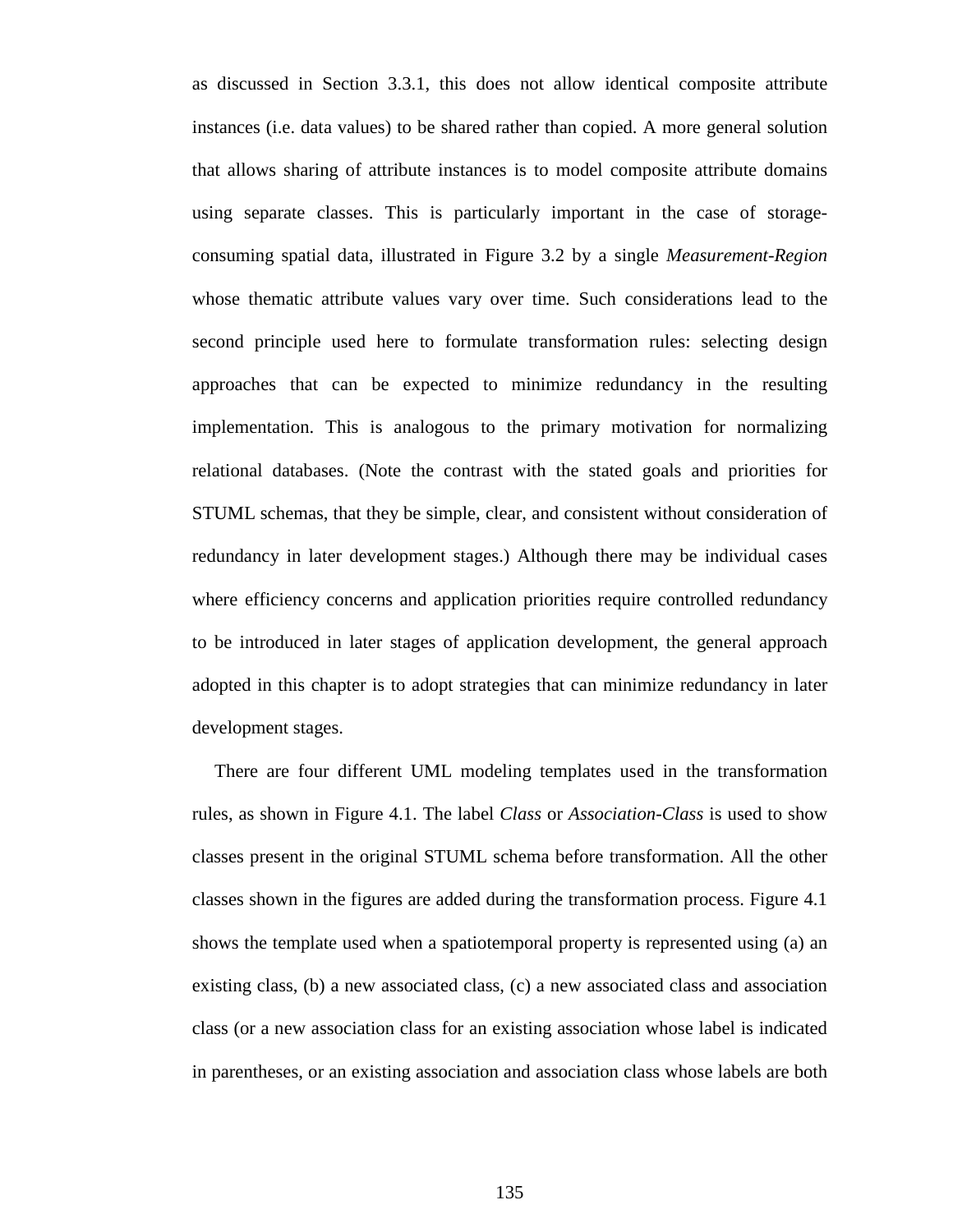indicated in parentheses), or (d) a new ternary association (created from an existing binary association) and association class.



**Figure 4.1 Templates for Modeling Spatiotemporal Data in UML**

Note that artificial identifiers must be created for each new object or association class created, as discussed in Section 3.3.1 and illustrated in Figure 3.2. However, these identifiers are not shown in the figures in this chapter for the sake of readability. A spatial or temporal property is represented by an additional attribute, if one does not already exist. The value of the attribute is either a spatial extent (to represent a spatial property) or a timestamp (to represent a temporal property). The abstractions that were introduced in 3.3.1 for spatial extents and timestamps are used in this chapter to represent primitive (i.e. *atomic*) spatial and temporal data types. They are reproduced here (in BNF notation) for reference:

spatial-extent := { point | line | region | volume }<sup>n</sup>

timestamp := { instant | interval | element }

Since the transformation rules do not rely on composite attribute domains; each timestamp, spatial extent, or thematic attribute value is represented as a separate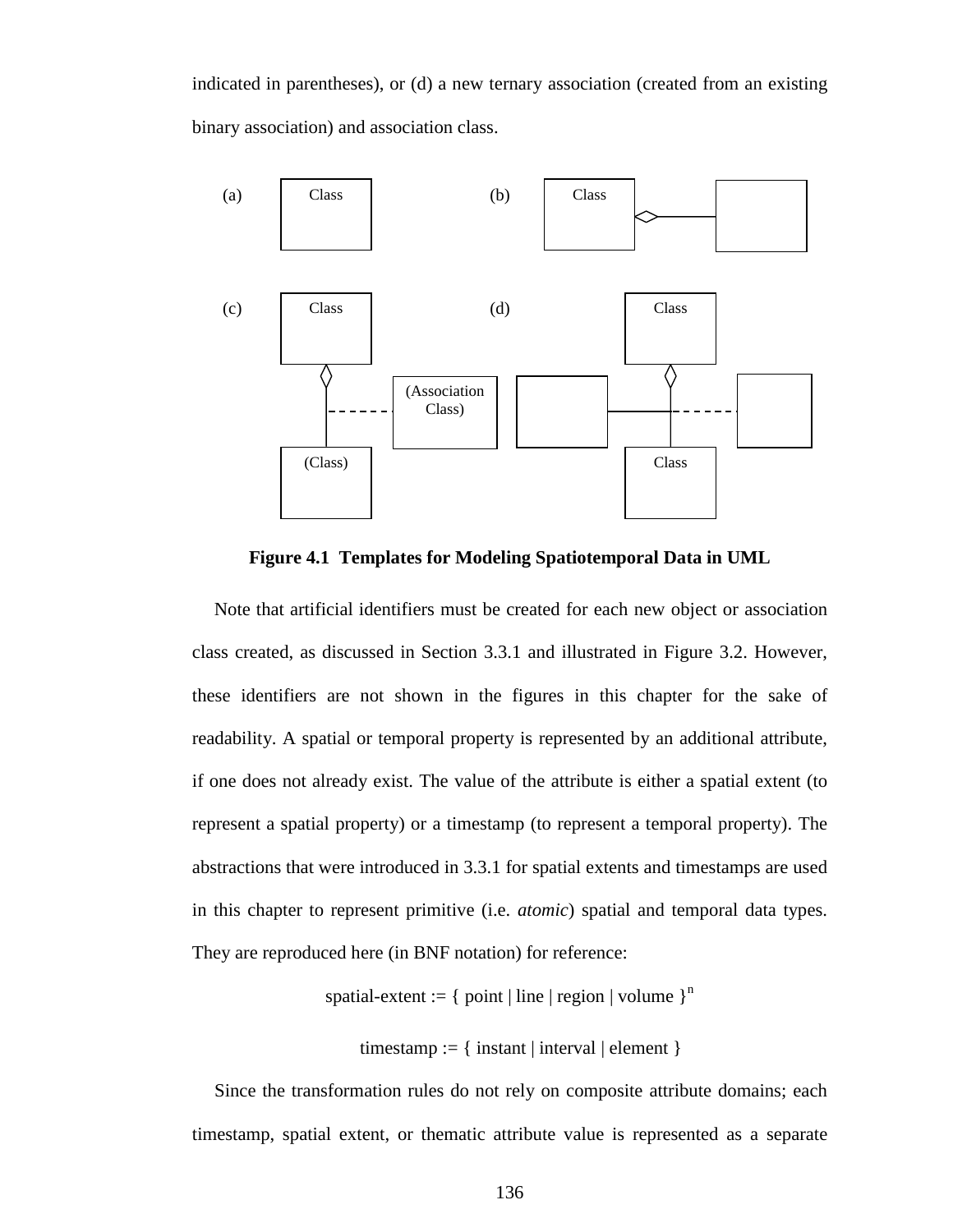attribute in UML. As discussed in Section 3.3.1 and illustrated in Figure 3.2, information contained in the specification box (e.g. time units for timestamps, dimensions for spatial extents, derivation rules) and existence-dependencies represented by the existence-dependent construct in STUML would be translated to UML constraints. In this chapter, the focus is on translation of the fundamental STUML constructs, i.e. the base spatiotemporal semantics represented by combinations of the spatial, temporal, and thematic symbols. The rules represent spatiotemporal properties in UML using one of the modeling templates from Figure 4.1 and adding attributes as required, indicated by including the appropriate attribute domain(s) in one or more classes of the template.

In general, the alternative preferred in the majority of cases will be incorporated into the transformation rule. Only if each alternative offers clear advantages, but for different cases, will more than one alternative be included in the set of mapping rules with accompanying selection guidelines. Unless specified otherwise in the caption, sub-figures in a figure show alternative transformation rules. Earlier subfigures show the simpler and later sub-figures show the more general alternatives respectively. For example, Figure 4.1 (a) is the simplest and 4.1 (d) the most general solution. Similarly, in Section 4.3, Figure 4.2 (a) is simpler than 4.2 (b) and, in Section 4.5, Figure 4.8 (b) is simpler than 4.8 (c).

### **4.3 Converting Object Attributes**

In STUML, object attributes with spatial or temporal properties are represented using one of the following modeling constructs: *spatial attributes, temporally dependent spatial attributes,* and *spatially, temporally,* or *spatiotemporally*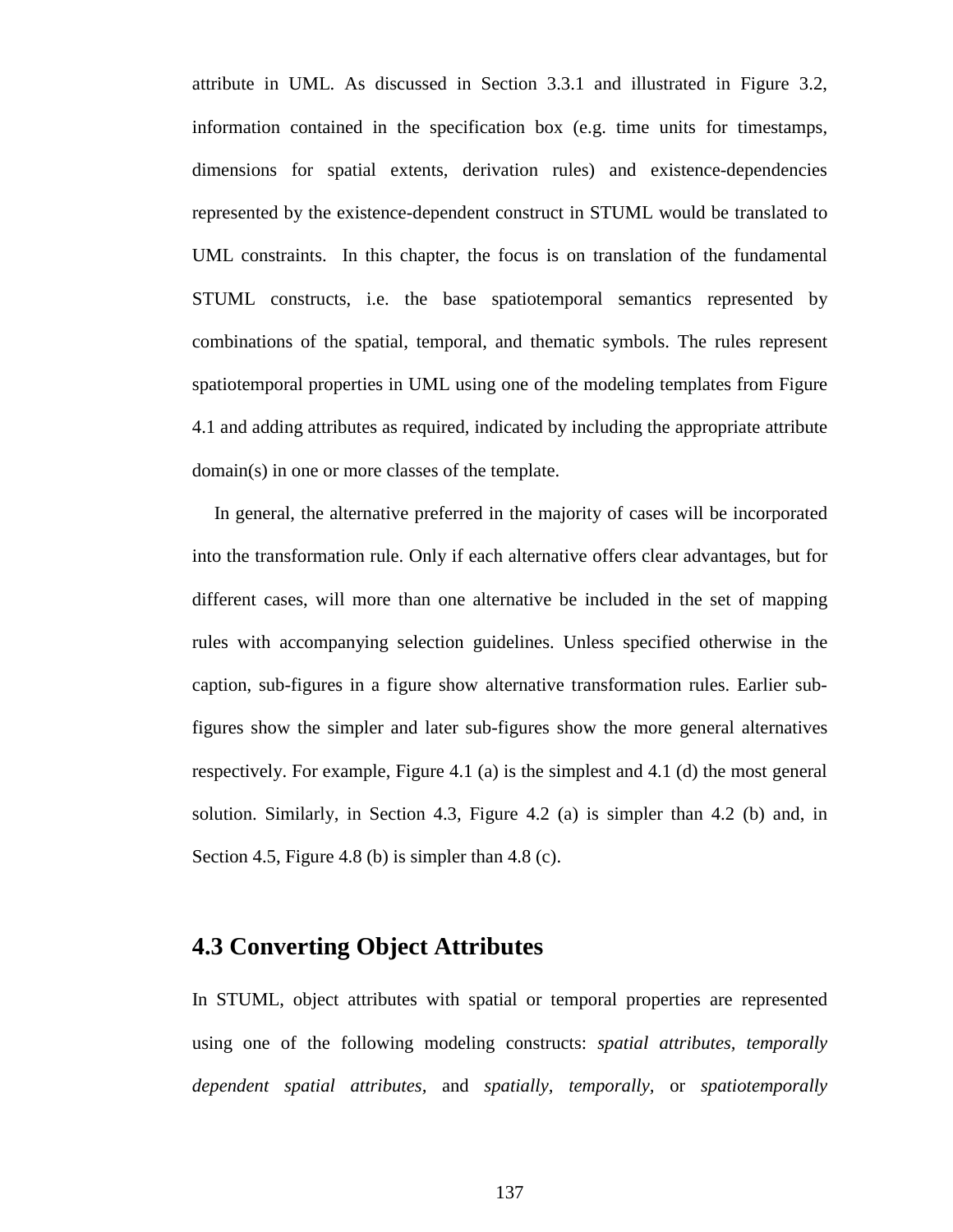*dependent thematic attributes*. The thematic attributes may be members of an attribute group.

Figure 4.2 shows two alternative rules for transforming an object's *spatial attribute* (an attribute having only spatial properties) in STUML to an equivalent representation in UML. If every class instance has a unique spatial extent distinct from that in any other class instance, then we can use the simple option of converting the spatial attribute to its UML equivalent. Thus the spatial property is still represented directly as an attribute in the class, as shown in Figure 4.2 (a). The new UML attribute has a spatial domain whose values are spatial extents. An example of using this transformation rule is the transformation of the spatial attribute *location* in the STUML schema shown in Figure 3.10 to an attribute of the same name whose value is a spatial extent in the UML schema shown in Figure 3.2.



**Figure 4.2 Modeling Attributes having only Spatial Properties in UML**

If class instances can share the same spatial extent, then the representation shown in Figure 4.2 (a) would lead to duplication of the same spatial extent for each different class with that spatial extent. To eliminate this source of redundancy from the design, a new class is instead created for the spatial property and associated with the original class, as shown in Figure 4.2 (b). The spatial extent is represented as an attribute value in the new class. Applying this transformation rule to the spatial attribute *location* from Figure 3.10 would require that the *location* attribute from Figure 3.2 be modeled in a separate class, newly created for the purpose and associated with the hospital class.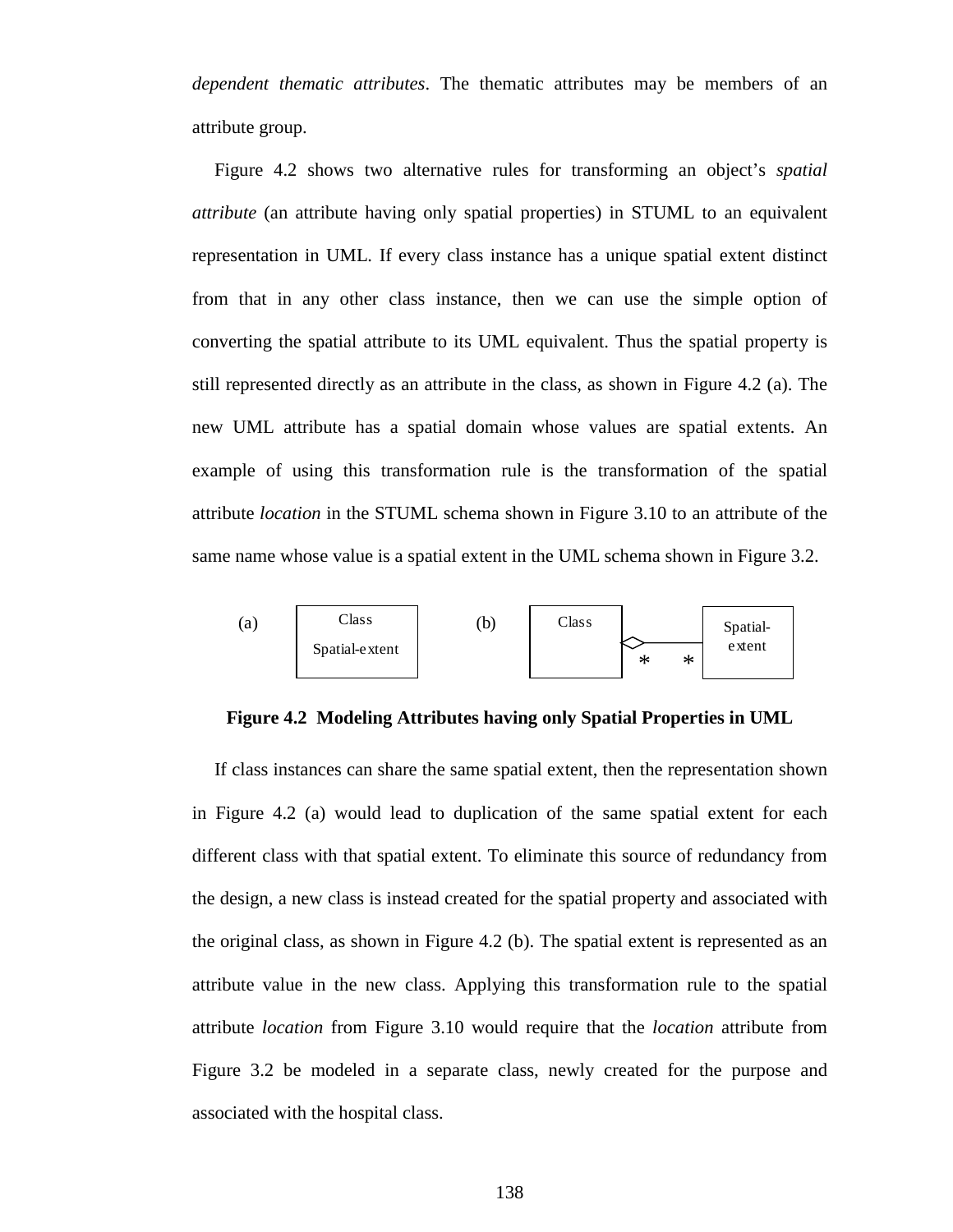To transform temporally dependent spatial attributes, spatially dependent thematic attributes, and spatiotemporally dependent thematic attributes of objects in STUML to UML equivalents, the spatial property (i.e. the spatial extent) is represented as an attribute in a new class associated with the original class. This is illustrated in Figure 4.3 (a).



**Figure 4.3 Modeling Attributes having Spatial and Other Properties in UML**

A new association class is added to the association and used to represent the remaining temporal and/or thematic properties, where the temporal property consists of one or more timestamps (e.g. valid and/or transaction timestamps) and the thematic property consists of one or more thematic values (there will be several thematic values for each timestamp in the case of an attribute group). So given a temporally dependent spatial attribute, each timestamp would be represented as a separate attribute in the new association class. In the case of a spatially dependent thematic attribute, each thematic value would be represented using a separate attribute in the new association class. For spatiotemporally dependent thematic attributes, both the timestamp(s) and thematic value(s) would be represented as attributes in the association class. This transformation rule is illustrated by the transformation of the spatiotemporally dependent attribute group consisting of *populationDensity* and *averageLifespan* in the STUML schema shown in Figure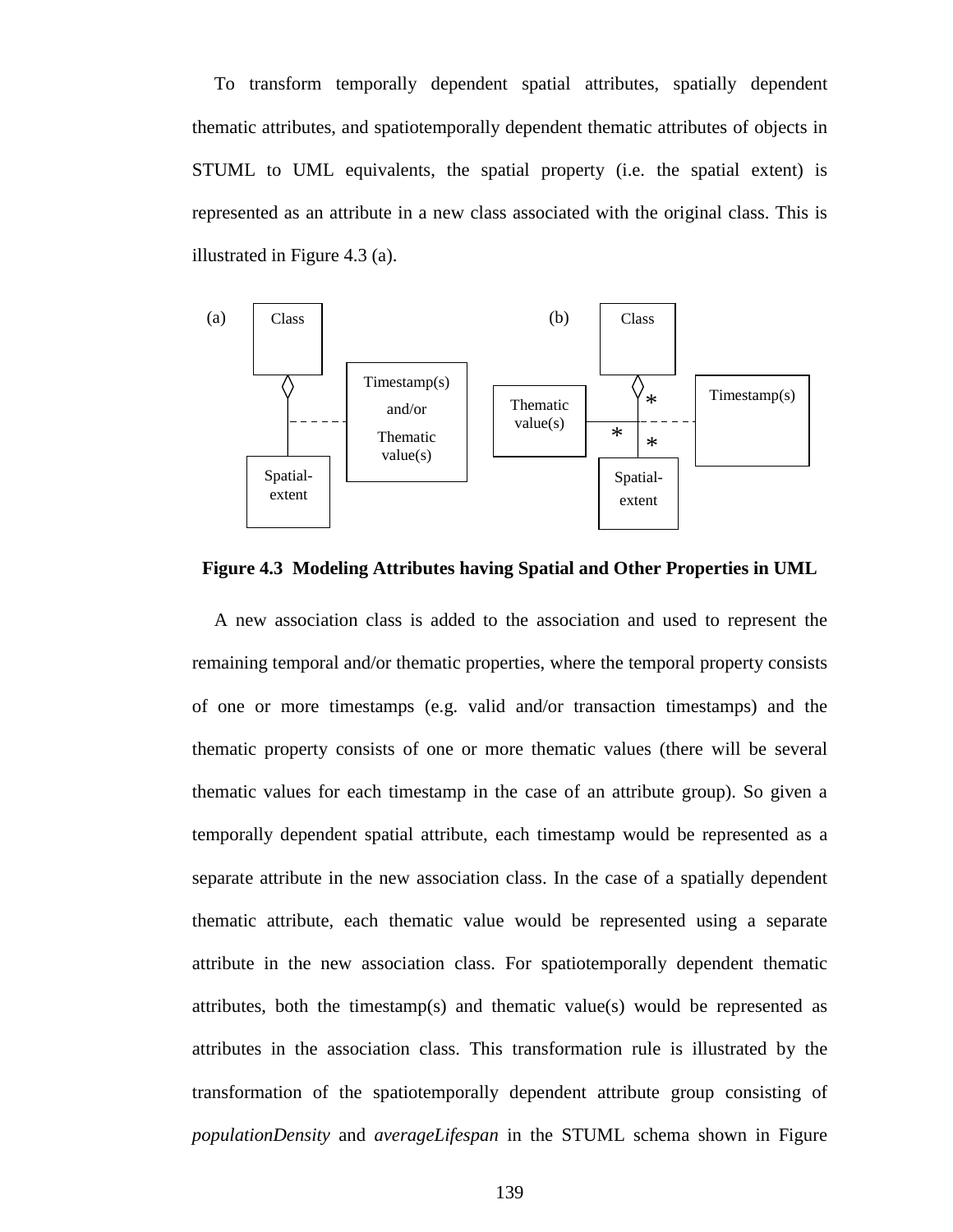3.10 to attributes in a new association class *Has* and associated class *Measurement-Region* in the UML schema shown in Figure 3.2.

Using the representation in Figure 4.3 (a) for spatiotemporally dependent thematic attributes means that the same thematic attribute value(s) are duplicated for each different timestamp with those value(s), since the thematic and temporal properties are modeled together in a single class. There may be some cases where the thematic property value(s) are large enough that it is desirable to be able to model the thematic property separately from the timestamp(s) in order to eliminate this source of redundancy from the schema design. This is likely to be the case, for example, whenever the thematic property consists of an attribute group. In this case, a new ternary association is used to represent both the thematic value(s) and spatialextent as separate classes associated with the original class. The association class is used to represent the temporal properties. This approach is illustrated in Figure 4.3 (b), using two new classes associated with the original class in a ternary relationship to represent the spatial and thematic properties respectively and a new association class to represent the temporal properties of a spatiotemporally dependent thematic attribute from STUML in UML. Applying this transformation rule for the spatiotemporally dependent attribute group in Figure 3.10 would have required the creation of a new class in Figure 3.2 for the thematic values in the attribute group (i.e. *populationDensity* and *averageLifespan*) and the addition of the new class to the existing association between *Province* and *Measurement-Region,* creating a ternary association with the same association class *Has*.

Temporally dependent thematic attributes of objects in STUML are transformed to UML as shown in Figure 4.4. As discussed for spatiotemporally dependent thematic attributes, if the thematic values are large and repeated for different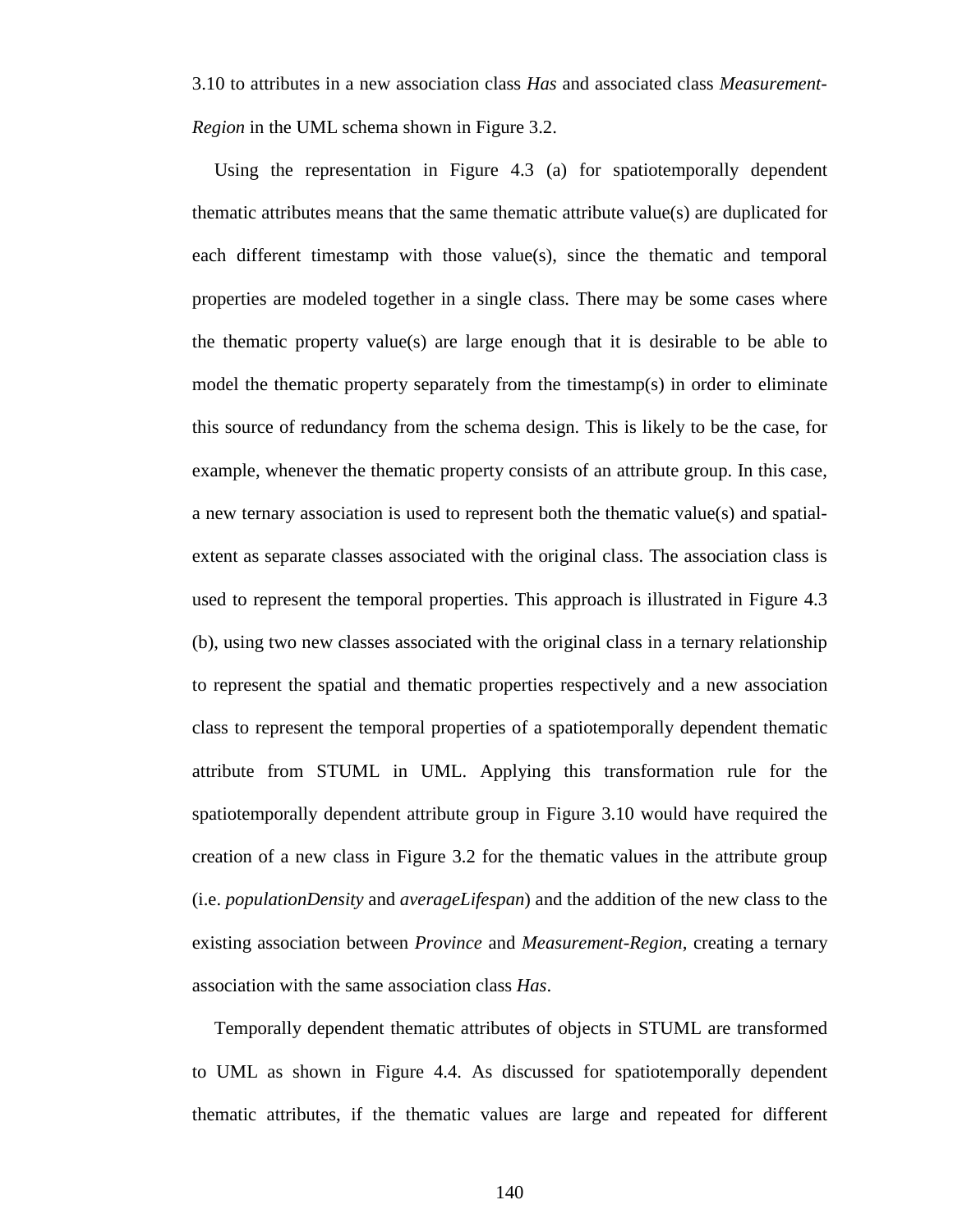timestamps then it is desirable to separate the modeling of thematic from the temporal properties. This is illustrated in Figure 4.4 (b) where the thematic property is modeled as a new class associated with the original class and the temporal property is modeled as a new association class. Otherwise, the simpler mapping approach illustrated in Figure 4.4 (a) can be employed, where both the thematic and temporal properties are modeled in the new class. Consider the example of the temporally dependent thematic attribute *numBeds* from the STUML schema shown in Figure 3.10. To apply these transformation rules to the UML schema in Figure 3.2, the integer and valid-timestamp values would be represented using separate attributes (i.e. *numBeds* for the integer value and a new attribute for the valid timestamp) and a new class would have to be created and associated with the *Hospital* class. Using the simpler transformation rule from Figure 4.4 (a), both the integer and valid-timestamp attributes would be added to the new class associated with the *Hospital* class. Using the more general transformation rule from Figure 4.4., only the integer attribute would be included in the new class. The valid-timestamp attribute would be included in a newly created association class added to the association with the *Hospital* class.



**Figure 4.4 Modeling Attributes having Temporal and Thematic Properties in UML**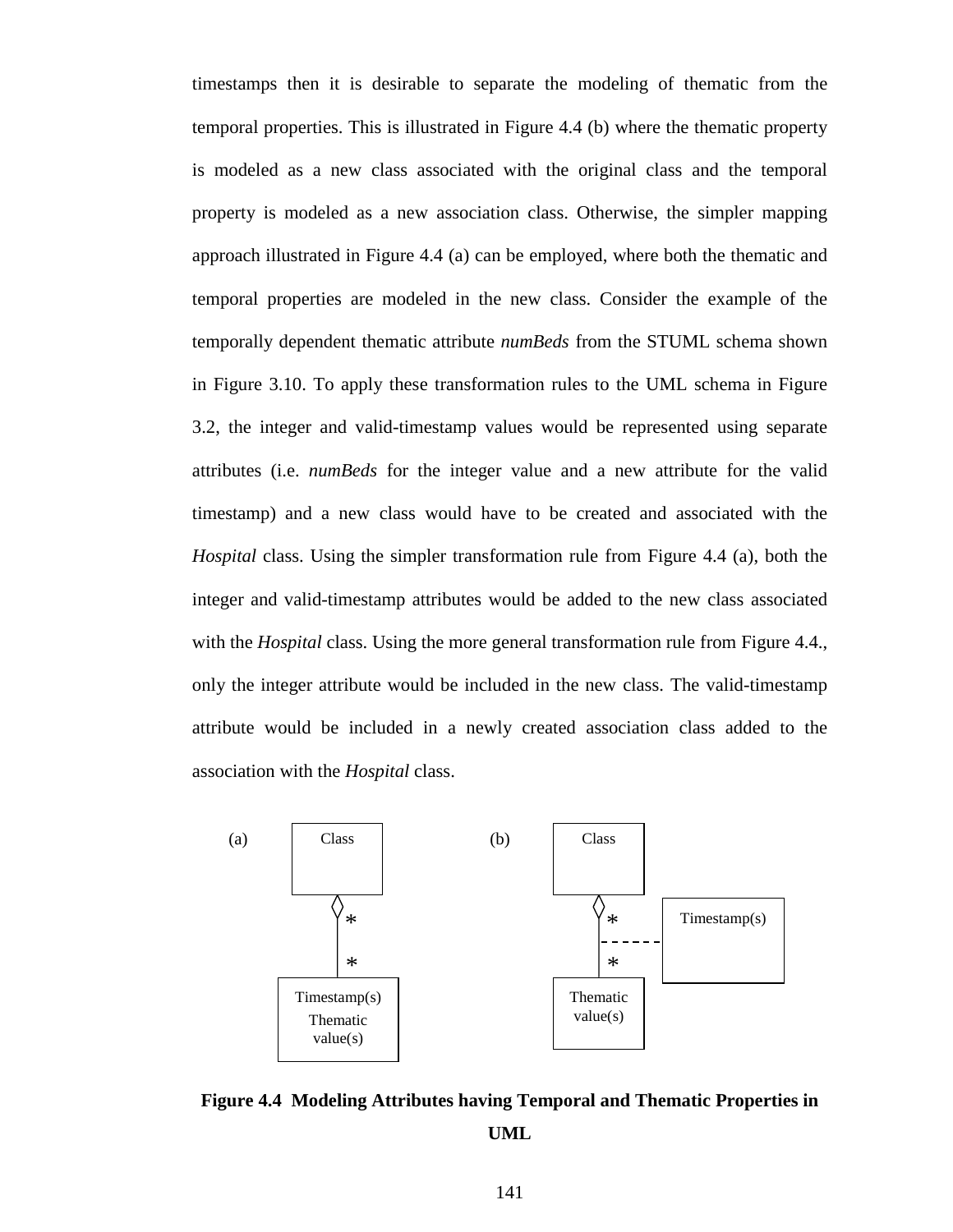#### **4.4 Converting Association Attributes**

As is the case with object attributes, associations in STUML can have *spatial attributes, temporally dependent spatial attributes,* and *spatially, temporally,* and *spatiotemporally dependent thematic attributes*. The thematic attributes can be members of an attribute group. Following the standard UML convention, attributes are added to associations in STUML by attaching an association class with the attributes as discussed in Section 3.4.2. This is the case whether the attribute has spatiotemporal properties or not.

Consider the case of classes linked by an association and an attached association class that has an attribute with spatial and/or temporal properties (i.e. one of the five types of attributes listed above). To transform this attribute from STUML to UML, the most general solution is to promote the association class to a full object class with the same attributes and add the new object class to the existing association (increase the degree of the association by one). Any attribute with spatial and/or temporal properties can then be converted to UML using the transformation rules for attributes of objects described in Section 4.3.

Using this approach, the association class *In* from Figure 3.6 would be transformed to an object class of the same name with a temporally dependent thematic attribute *rank*. The binary association between the *Hospital* object class and the *Province* object class would then be changed to a ternary association between the *Hospital* object class*, Province* object class, and the new *In* object class. Assuming that *rank* is associated with valid and transaction timestamps, the temporally dependent attribute *rank* in the new *In* object class can then be converted to UML using the transformation rule described in Section 4.3 for temporally dependent thematic attributes of objects. Assuming that the transformation rule depicted in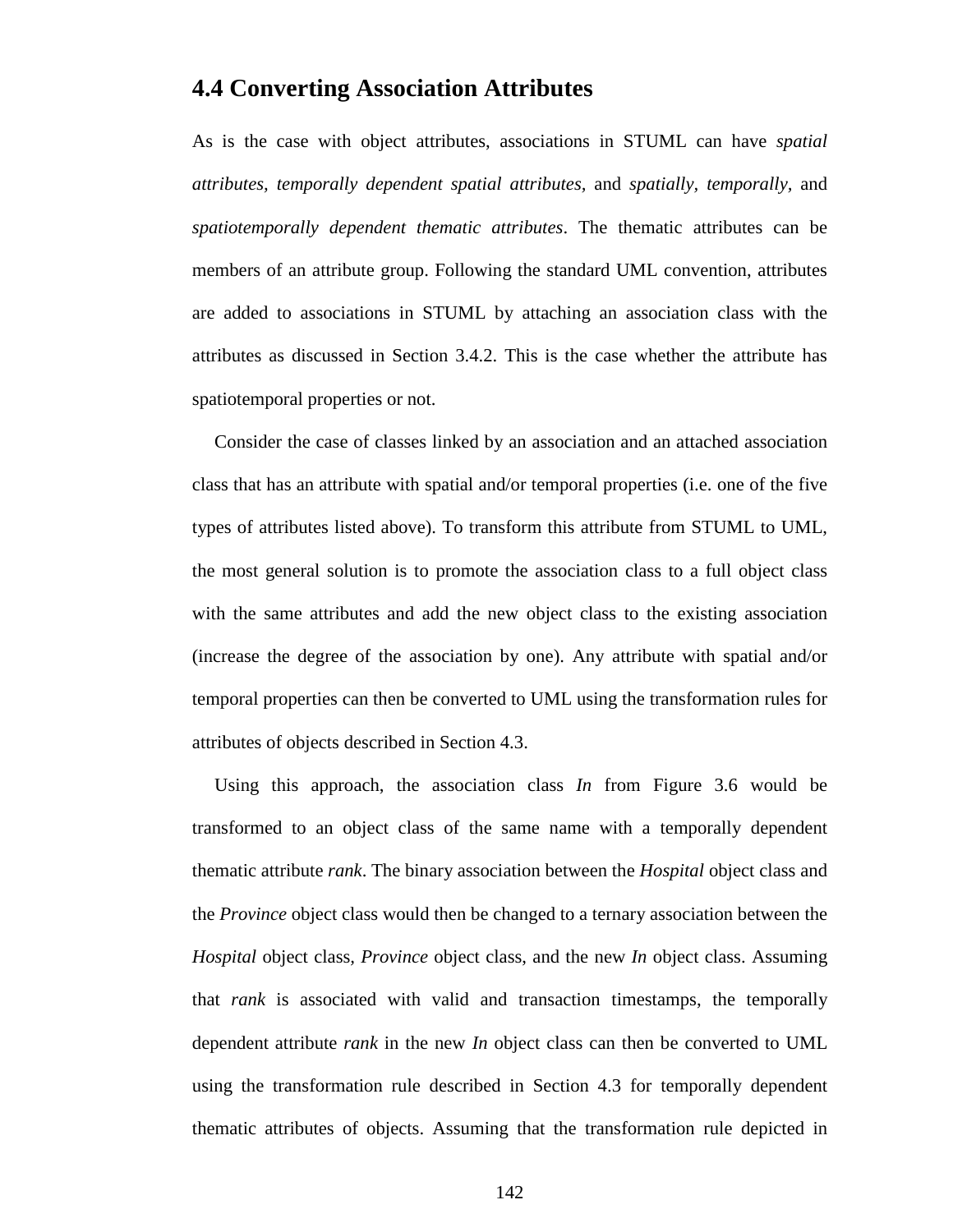Figure 4.4 (a) is used (since the value of *rank* is an integer), the result of this twostage conversion process is illustrated in Figure 4.5 (b). (Note that the many-to-one (\*:1) cardinality from the original binary association between *Hospital* and *Province* is no longer evident from the schema. This would have to be explicitly specified as an additional constraint using the UML convention of enclosure in curly braces.)



**Figure 4.5 Example of Modeling a Temporally Dependent Thematic Attribute in UML**

If the STUML association class *In* had additional thematic attributes, then these would be directly transferred to the new UML object class *In*. If the STUML association class *In* had additional attributes with spatial and/or temporal properties, then each of these attributes would first be transferred to the new object class *In* and then converted separately using the rules described in Section 4.3 for attributes of objects. This is the same two-stage conversion process that was illustrated using the temporally dependent attribute *rank*.

 If an association class has only one spatial attribute or temporally dependent thematic attribute (as is the case with *In*) where the thematic value is small (as is the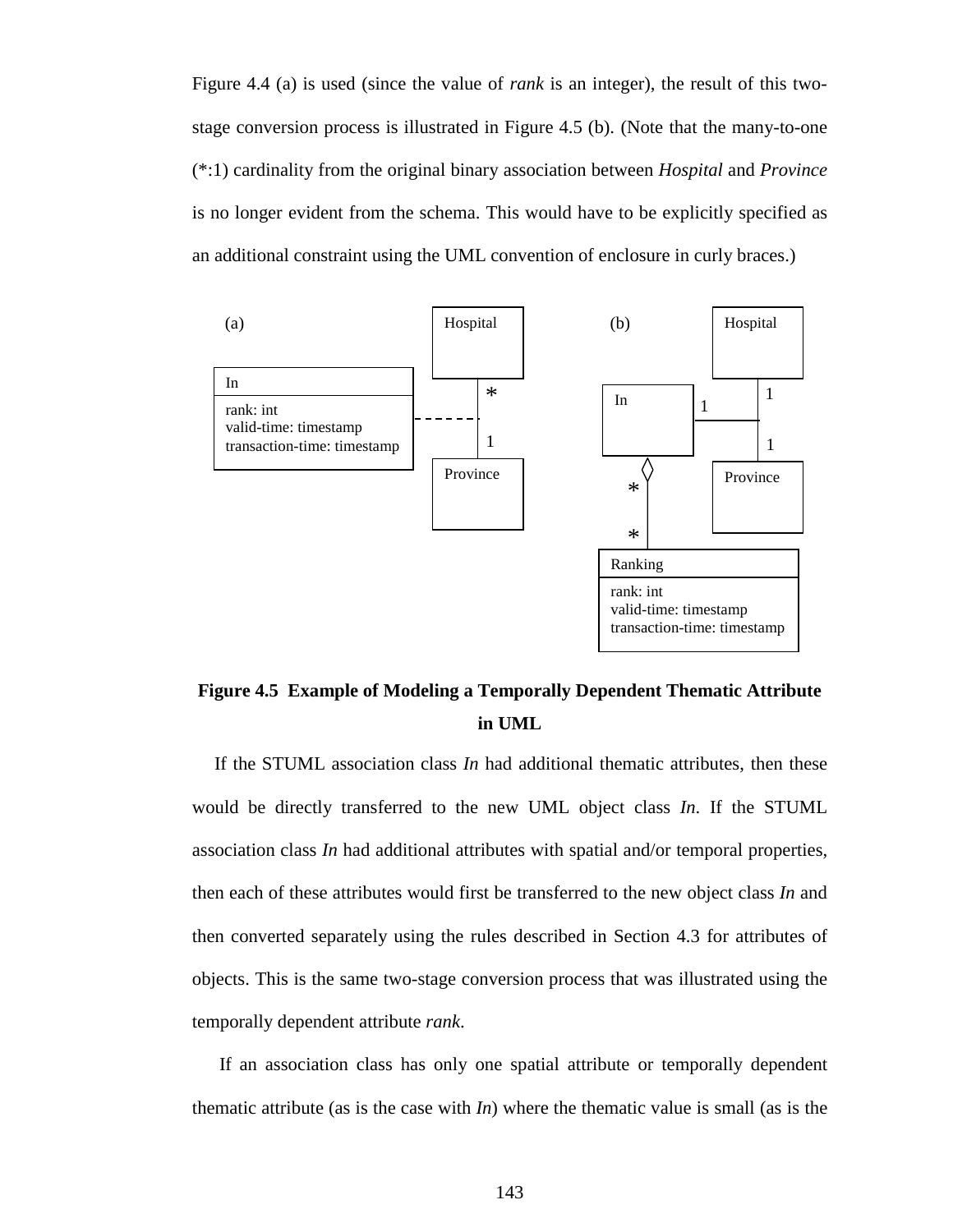case with *rank*), then a simpler transformation rule can be used. The rule is analogous to the simpler transformation alternatives described previously for spatial attributes and temporally dependent thematic attributes, illustrated in Figure 4.2 (a) and Figure 4.4 (a) respectively. Instead of promoting the association class to an object class, the spatial or temporally dependent thematic attributes are converted to their UML equivalents within the association class. Thus the spatial, temporal, and thematic properties are still represented directly as attributes in the association class, as shown in Figure 4.6 (a) for spatial attributes and Figure 4.6 (b) for temporally dependent thematic attributes. To convert from STUML to UML, a spatial attribute in an association class would simply be converted to a new UML attribute in the same association class having a spatial extent as its value. Similarly, a temporally dependent thematic attribute from an association class would be converted to new UML attributes each having a timestamp or thematic value. This simpler conversion process is illustrated in Figure 4.5 (a) for the temporally dependent attribute *rank* from the association class *In* (from the STUML schema in Figure 3.6).



**Figure 4.6 Modeling Spatial (a) or Temporally Dependent Thematic (b) Attributes in UML**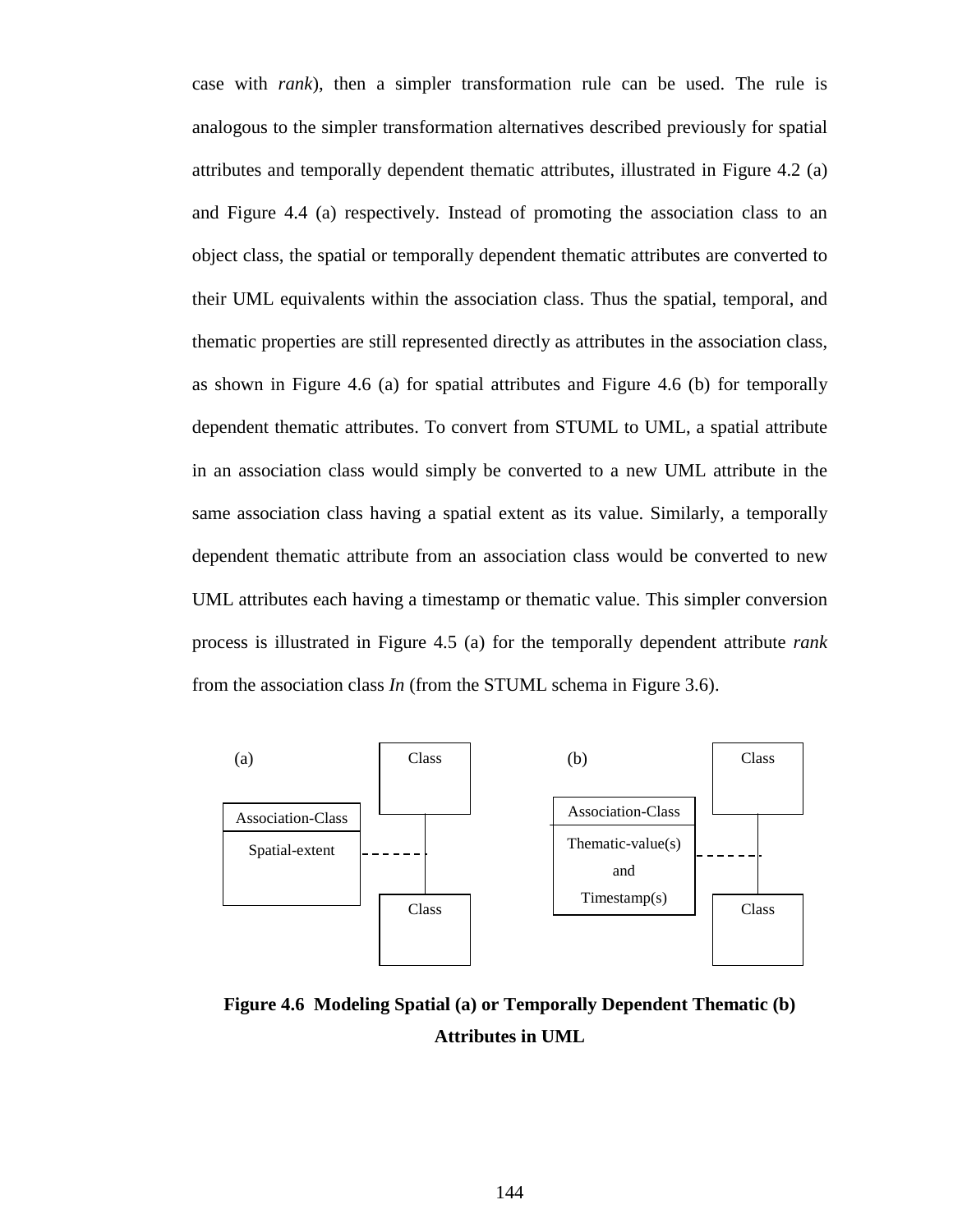## **4.5 Converting Objects**

In STUML, an object with spatial or temporal properties is represented using one of the following STUML modeling constructs: *spatial object, temporal object, spatiotemporal object, temporally dependent spatial object,* or *temporally dependent spatiotemporal object.*

Transforming a spatial object in STUML, an object associated with a spatial extent, is essentially the same as transforming a spatial attribute of an object in STUML. The only difference is that the spatial property of the object in STUML is converted to UML by explicitly creating a new attribute (whose value is a spatial extent), since one does not already exist. If every class instance has a unique spatial extent distinct from that in any other class instance, then the new attribute is added to the existing object class; otherwise, a new object class is created and the new attribute is added to that class. The alternative transformation rules are illustrated by Figure 4.7 (a) and (b) respectively. This is identical to Figure 4.2 for spatial attributes, but reproduced here for convenience and consistency. Assuming a STUML schema has a spatial object *Hospital* (i.e. denoted by the use of a spatial symbol in the class name compartment), the use of the *location* attribute in the UML schema shown in Figure 3.2 illustrates the simpler transformation rule for spatial objects from Figure 4.7 (a). If the more general transformation rule from Figure 4.7 (b) were used, then a new class associated with *Hospital* would have to be created for the *location* attribute in Figure 3.2.



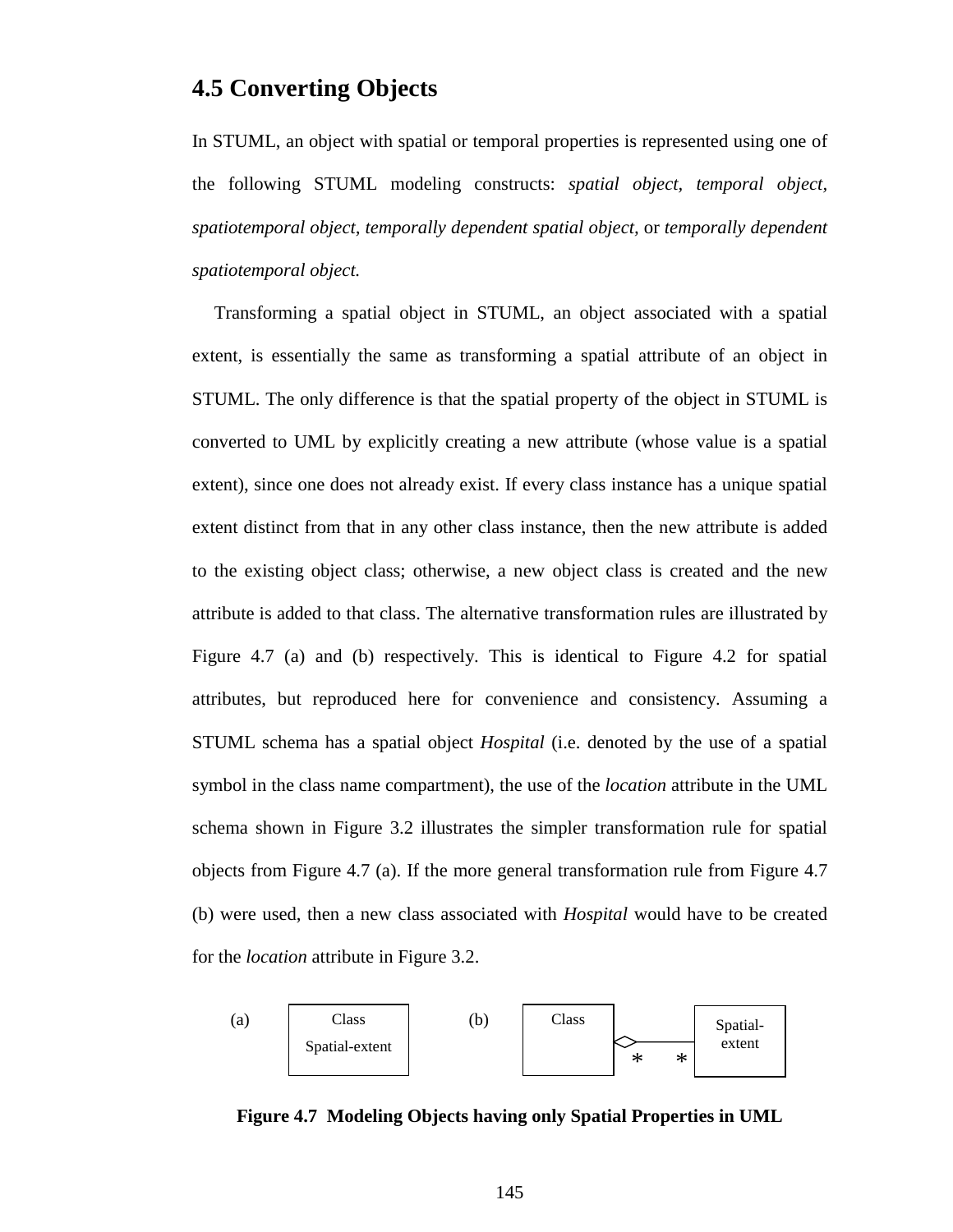A temporal object in STUML, associated with existence and/or transaction time, is converted to UML by representing the temporal property as an attribute having timestamp value(s) in the original object class as illustrated in Figure 4.8 (a). This is analogous to the simple transformation rule for a spatial object in Figure 4.7 (a). The transformation rule from Figure 4.8 (a) is illustrated by the transformation of the temporal object *Hospital* in the STUML schema shown in Figure 3.10 to the *hospital-existence-time* and *hospital-transaction-time* attributes in the UML schema shown in Figure 3.2.



**Figure 4.8 Modeling Temporal (a) and Spatiotemporal (b,c) Objects in UML**

The transformation rule for a spatiotemporal object is a combination of the rule for transforming a temporal object, shown in Figure 4.8 (a), and either alternative rule for transforming a spatial object, shown in Figure 4.7 (a) and 4.7 (b). The result is new attributes having either timestamp or spatial-extent values. Note that, for a spatiotemporal object, the timestamp is not related to the spatial extent but rather to the object itself. If the spatial extent is unique to each class, then both attributes can be modeled in the original class, as illustrated in Figure 4.8 (b); otherwise, a new class is created for the spatial extent and associated with the original class, as illustrated in Figure 4.8 (c).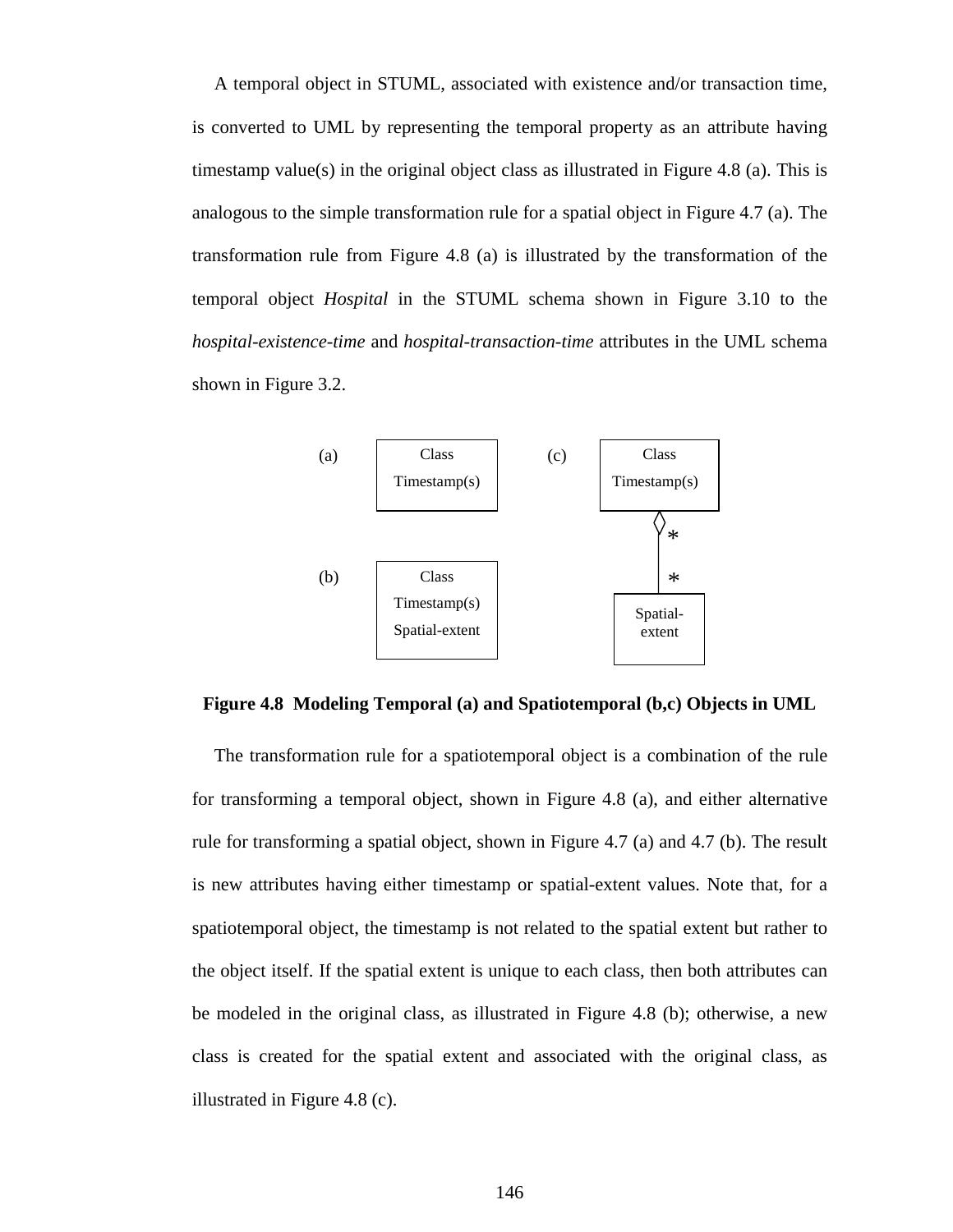If we assume that a STUML schema has a spatiotemporal object *Hospital* (i.e. denoted by the use of a spatial and a temporal symbol placed next to each other in the class name compartment), then the simpler transformation rule for spatiotemporal objects shown in Figure 4.8 (b) is illustrated by the use of the *hospital-existence-time, hospital-transaction-time,* and *location* attributes in the UML schema shown in Figure 3.2. If the more general transformation rule from Figure 4.8 (c) were used, then a new class associated with *Hospital* would have to be created for the *location* attribute in Figure 3.2.

To transform a temporally dependent spatial (or spatiotemporal) object, where the object's spatial extent is associated with valid and/or transaction time; the temporal property of the spatial extent is represented by new attribute(s) having timestamp value(s) in a new association class. The new association class is added to the association shown in Figure 4.7 (b) for a spatial object or in Figure 4.8 (c) for a spatiotemporal object. (The more general transformation rule for spatial and spatiotemporal objects is used, assuming that the same spatial extent can be repeated for different timestamps.) This is illustrated in Figure 4.9 (a) and (b) respectively



**Figure 4.9 Modeling Temporally Dependent Spatial (a) and Spatiotemporal (b) Objects in UML**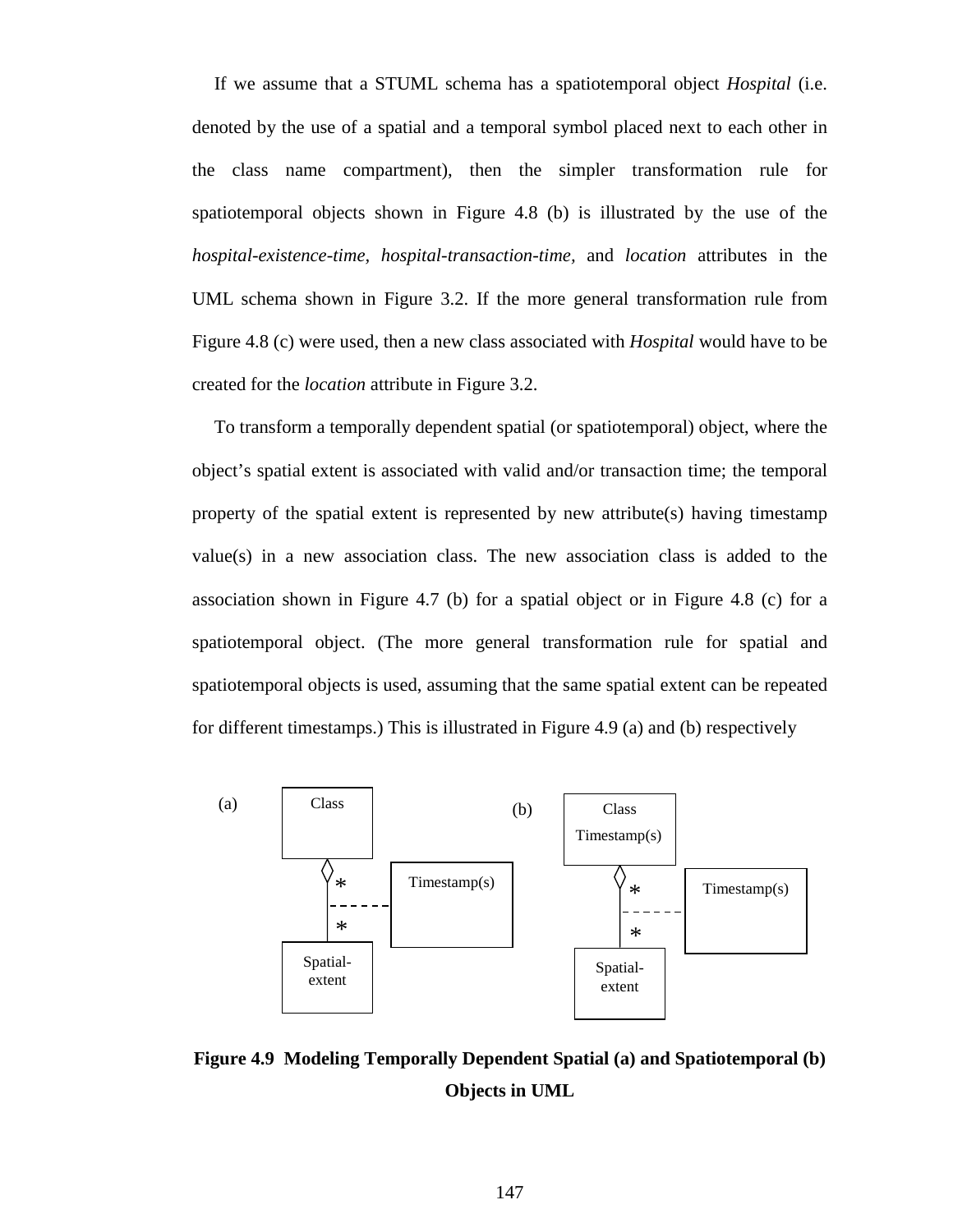Consider the temporally dependent spatiotemporal object *Hospital* from Figure 3.7 (c), assuming that the existence and transaction times are recorded for the hospital and valid time for its spatial extent. Figure 4.10 shows the results of applying the transformation rule shown in Figure 4.9 (b) to *Hospital* (the attribute *numBeds* is not shown). As described previously for spatial objects and spatiotemporal objects, a new class associated with the *Hospital* class is created for the *location* attribute. Thus the *Hospital* instance need not be changed every time that the hospital location changes. We assume that a new hospital could be built on the site of an old hospital (i.e. one that no longer exists): thus *M:M* cardinality is shown between the *Hospital* and *Hospital-location* classes. As described previously for temporal objects, the *hospital-existence-time* and *hospital-transaction-time* attributes in the *Hospital* class are used to represent the hospital existence and transaction time. Finally, the valid time of the hospital's spatial extent is represented by the *valid-time* attribute in the new association class *Has*. The conversion of a temporally dependent spatial object using the transformation rule shown in Figure 4.9 (a) would look the same, except that the *hospital-existence-time* and *hospitaltransaction-time* attributes would be omitted.



**Figure 4.10 Example of Modeling a Temporally Dependent Spatiotemporal Object in UML**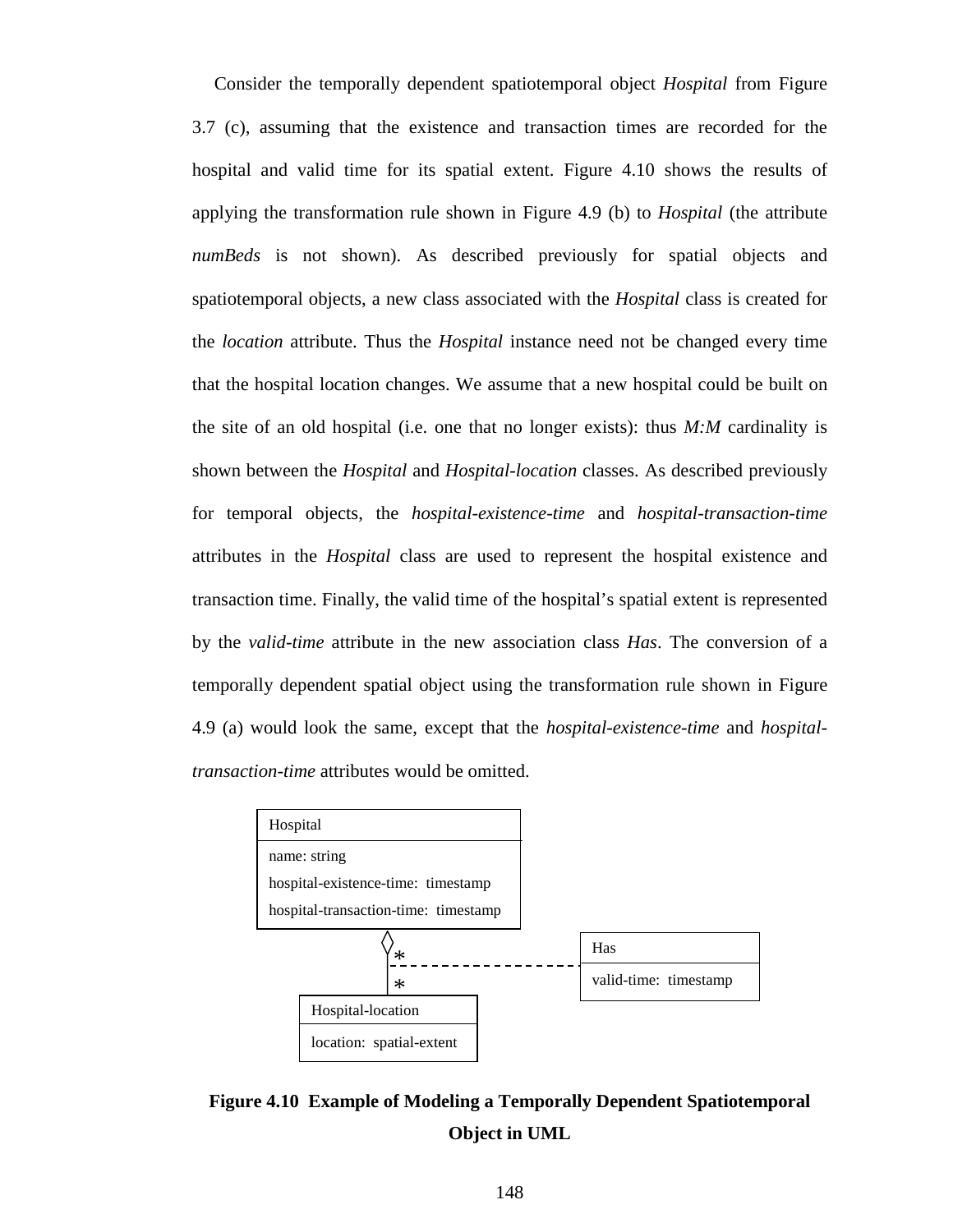### **4.6 Converting Associations**

In STUML, an association with spatial, temporal, or both spatial and temporal properties is represented as a *spatially dependent association, temporally dependent association*, or a *spatiotemporally dependent association* respectively*.* To transform a spatially or temporally dependent association from STUML to UML, new attributes are created for the spatial extent or timestamp(s) respectively. A new association class is then created for the new attribute(s) and associated with the original association, illustrated in Figure 4.11 (a). The result of applying this rule to the temporally dependent association *Is-of* in the STUML schema from Figure 3.10 is the *Is-of* association class (with its attributes) in the UML schema from Figure 3.2. Note that if an association class already exists for the original association (i.e. if the association has additional thematic attributes without spatial or temporal properties), the new attribute(s) can be directly added to the existing association class. However, if spatial extents are likely to be repeated for different thematic attribute values; then it is preferable to follow the rule for spatiotemporally dependent associations described below (shown in Figure 4.11 (b)) and create another object class for the spatial extent (with the extra thematic attributes in the association class).



**Figure 4.11 Modeling Spatially or Temporally Dependent (a) and Spatiotemporally Dependent (b) Associations in UML**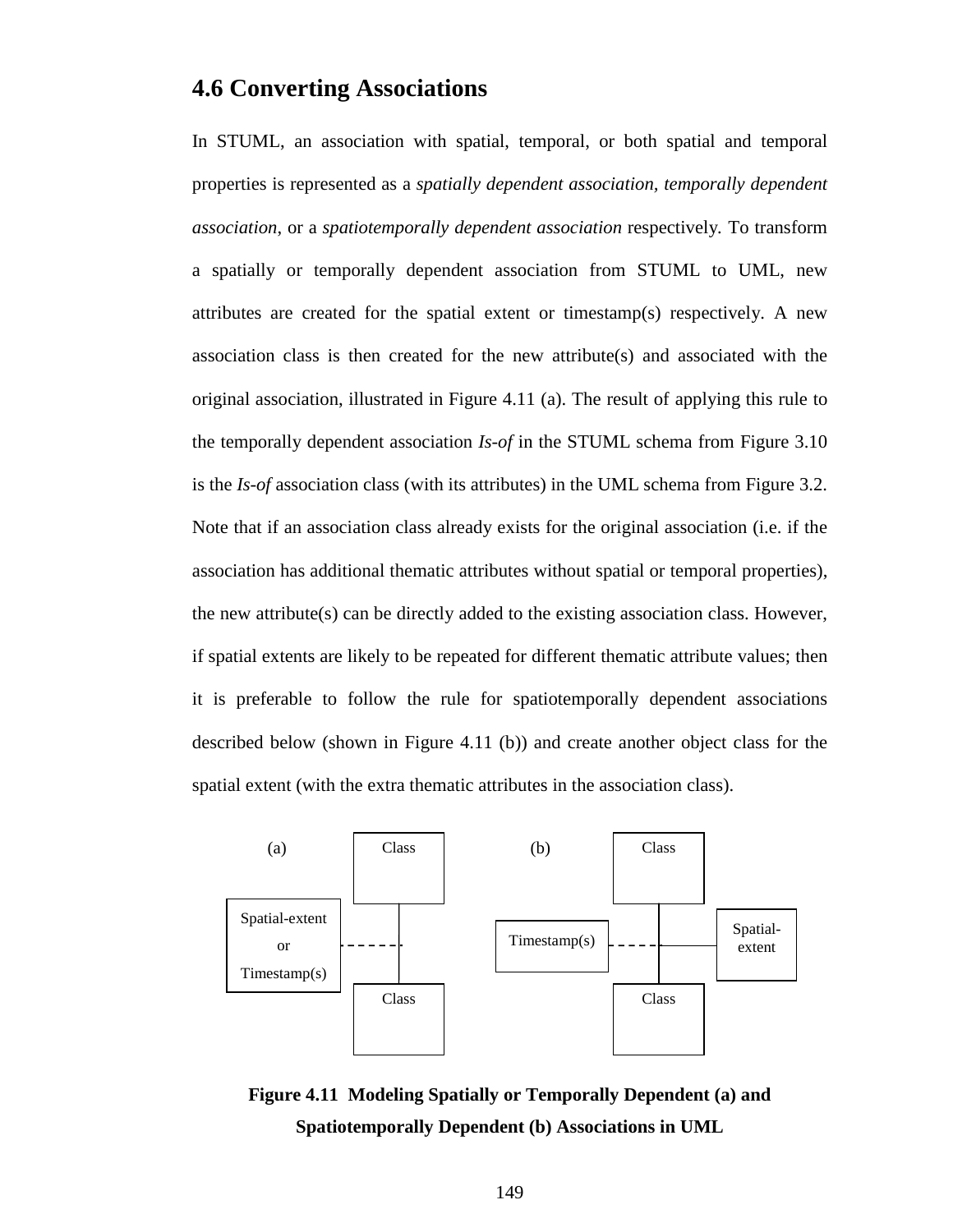A spatiotemporally dependent association can be associated with the same spatial extent at different times. Therefore, to allow sharing rather than duplication of the spatial extent, the spatial extent and timestamp(s) shown modeled together in one class in Figure 4.11 (a) should instead be modeled in two separate classes. Therefore, the transformation rule for a spatiotemporally dependent association has one additional step as compared to the rule just described for spatially or temporally dependent associations. Instead of including the spatial extent in the new association class, another object class is created for the spatial extent and added to the original association. That means that one degree is added to the original association (e.g. a binary association becomes a ternary association). The resulting transformation rule for spatiotemporally dependent associations is illustrated in Figure 4.11 (b). If the original association had any extra thematic attributes without spatial or temporal properties, they can be added to the association class with the timestamps.

For example, the result of applying the rule illustrated in Figure 4.11 (b) to the spatiotemporally dependent association *Contains* in the STUML schema from Figure 3.10 is the ternary relationship and *Contains* association class in the equivalent UML schema from Figure 3.2. If the spatial extent associated with an administrative region were added as an additional attribute to the new association class *Contains*, then the spatial extent would have to be duplicated whenever there is a change in the regulations affecting ward-categories (even if the administrative region in which the regulation applies hasn't changed). Adding another class for the administrative region allows the associated spatial extent to be shared rather than duplicated.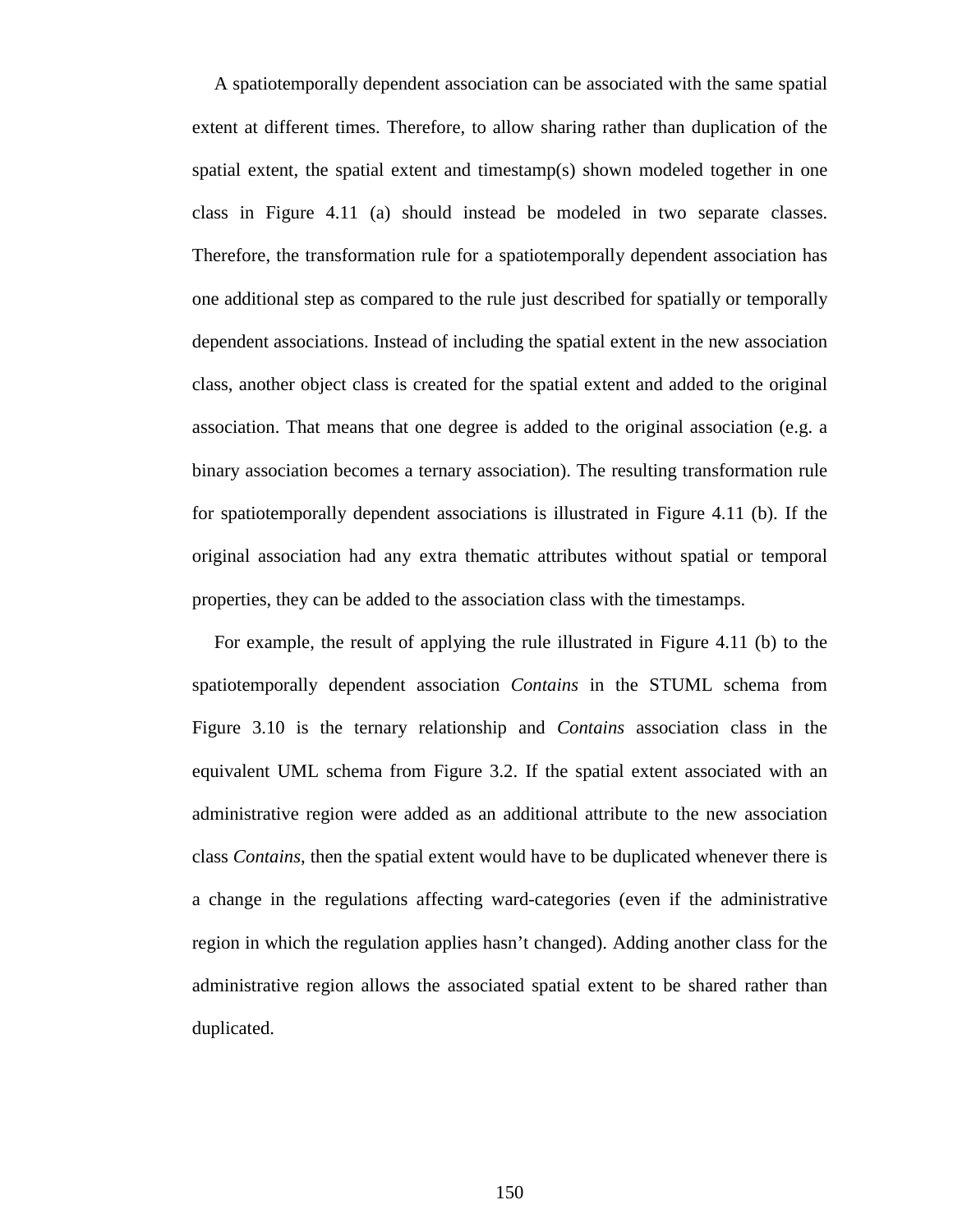### **4.7 Summary**

In this chapter, a comprehensive set of transformation rules has been presented for mapping STUML schemas to equivalent UML schemas. The transformation rules provide a theoretical basis for implementing STUML schemas using tools developed for UML, for example, either by mapping the STUML schema to a format suitable for an existing UML case tool or by extending the case tool with a spatiotemporal extension. The case tool can then be used to generate an implementable schema. The transformation rules that have been presented were formulated to facilitate such a process. In general, it is possible to find more than one UML schema equivalent to a given STUML schema. The priority has been to find an UML mapping that provides a general solution (i.e. does not require the use of or assume software support for composite attribute domains) and that is likely to minimize or reduce redundancy in the physical implementation generated from the conceptual UML schema.

The transformation rules are summarized in Table 4.1. For each STUML construct, the table shows the new attributes for the existing class, new associated object class(es), and/or a new association class required to represent the STUML construct in UML. Timestamps describe attributes, associations, objects, or an object's spatial extent. Adding one (e.g. for a spatial object) or two (e.g. for a spatiotemporally dependent thematic attribute) new associated object classes to an existing object class in a schema results in a new binary or ternary association respectively. Adding one new associated object class to an existing association in a schema (i.e. for a spatiotemporally dependent association or an association having attributes with spatial and/or temporal properties) results in an increase in the association degree by one.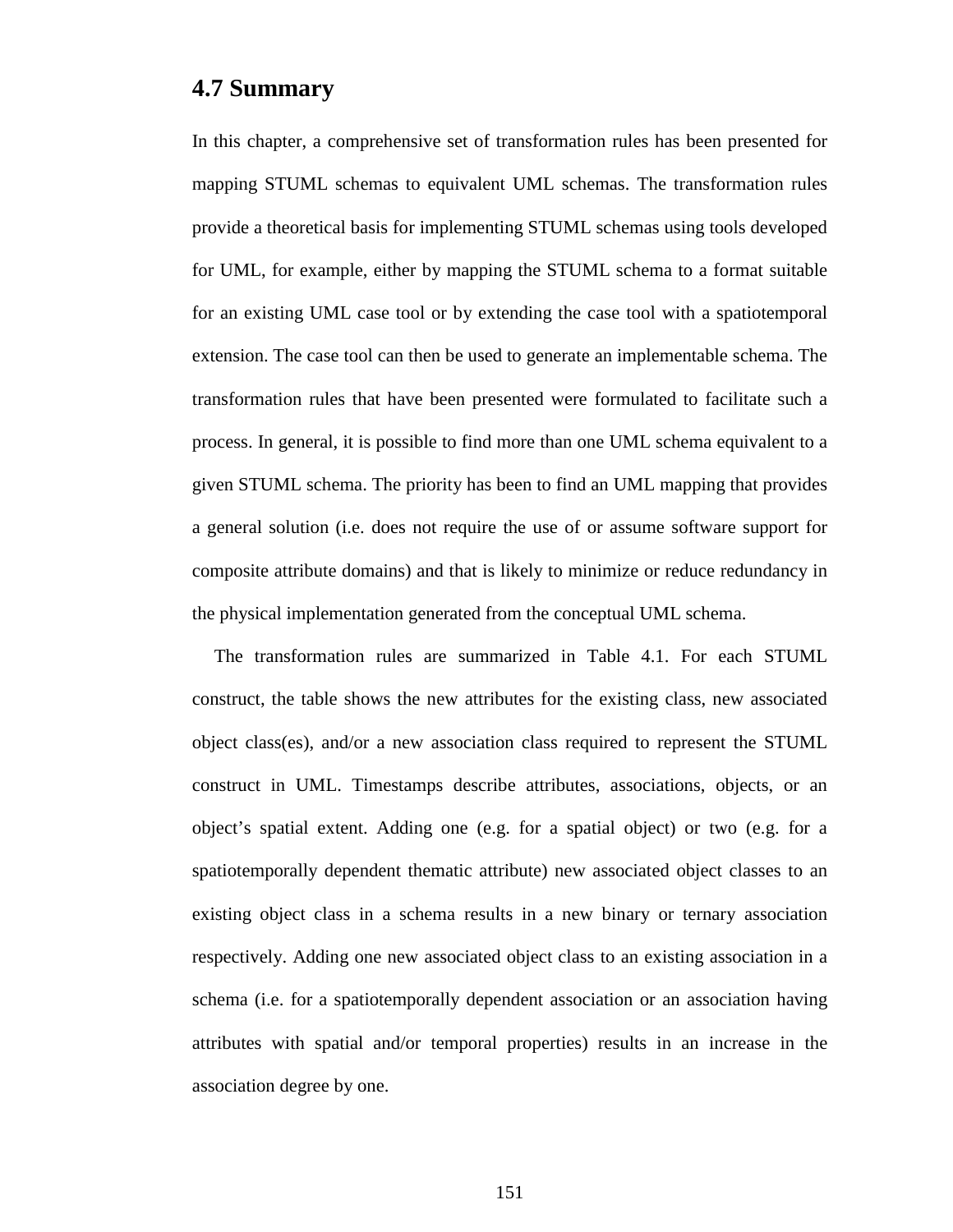#### **Table 4.1 Summary of STUML to UML Transformation Rules**

| <b>STUML</b> construct                               | <b>Existing Class</b>                     | <b>New Associated</b><br>Class(es), default=1 | <b>New Association</b><br><b>Class</b> |
|------------------------------------------------------|-------------------------------------------|-----------------------------------------------|----------------------------------------|
| For objects:<br>Spatial attribute                    | [spatial extent]                          | spatial extent                                |                                        |
| For objects:                                         |                                           | spatial extent                                | $timestamp(s)$ or                      |
| Temporally dependent<br>spatial attribute or         |                                           |                                               | thematic value(s)                      |
| Spatially dependent<br>thematic attribute            |                                           |                                               |                                        |
| For objects:                                         |                                           | 2 classes:                                    | timestamp(s)                           |
| Spatiotemporally                                     |                                           | $1st$ : spatial extent                        | [and                                   |
| dependent thematic<br>attributes                     |                                           | $2nd$ :thematic value(s)                      | thematic value(s) $\,$ ]               |
| For objects:                                         |                                           | thematic value(s)                             | timestamp(s)                           |
| Temporally dependent<br>thematic attributes          |                                           | [and timestamp(s) ]                           |                                        |
| For associations:                                    | Promote existing                          |                                               | $[$ (timestamp(s)                      |
| Temporally dependent                                 | association class to                      |                                               | and thematic                           |
| thematic attribute or                                | object class* and<br>follow rule for      |                                               | $value(s)$ ) or                        |
| Spatial attribute                                    | object attribute.                         |                                               | spatial extent]                        |
| For associations:                                    | Promote existing                          |                                               |                                        |
| Temporally dependent<br>spatial attribute            | association class to<br>object class* and |                                               |                                        |
| Spatially dependent                                  | follow rule for                           |                                               |                                        |
| thematic attribute                                   | object attribute.                         |                                               |                                        |
| Spatiotemporally<br>dependent thematic<br>attributes |                                           |                                               |                                        |
| Spatial object                                       | [spatial extent]                          | spatial extent                                |                                        |
| Temporal object                                      | timestamp(s)                              |                                               |                                        |
| Spatiotemporal object                                | object timestamp(s)                       | spatial extent                                |                                        |
|                                                      | [and spatial extent]                      |                                               |                                        |
| Temporally dependent<br>spatial object               |                                           | spatial extent                                | $timestamp(s)$ of<br>spatial extent    |
| Temporally dependent<br>spatiotemporal object        | object timestamp(s)                       | spatial extent                                | $timestamp(s)$ of<br>spatial extent    |
| Spatially dependent<br>association or                |                                           |                                               | spatial extent or                      |
| Temporally dependent<br>association                  |                                           |                                               | timestamp(s)                           |
| Spatiotemporally<br>dependent association            |                                           | spatial extent*                               | timestamp(s)                           |

#### **(Notes: \* = increase degree of existing association by 1)**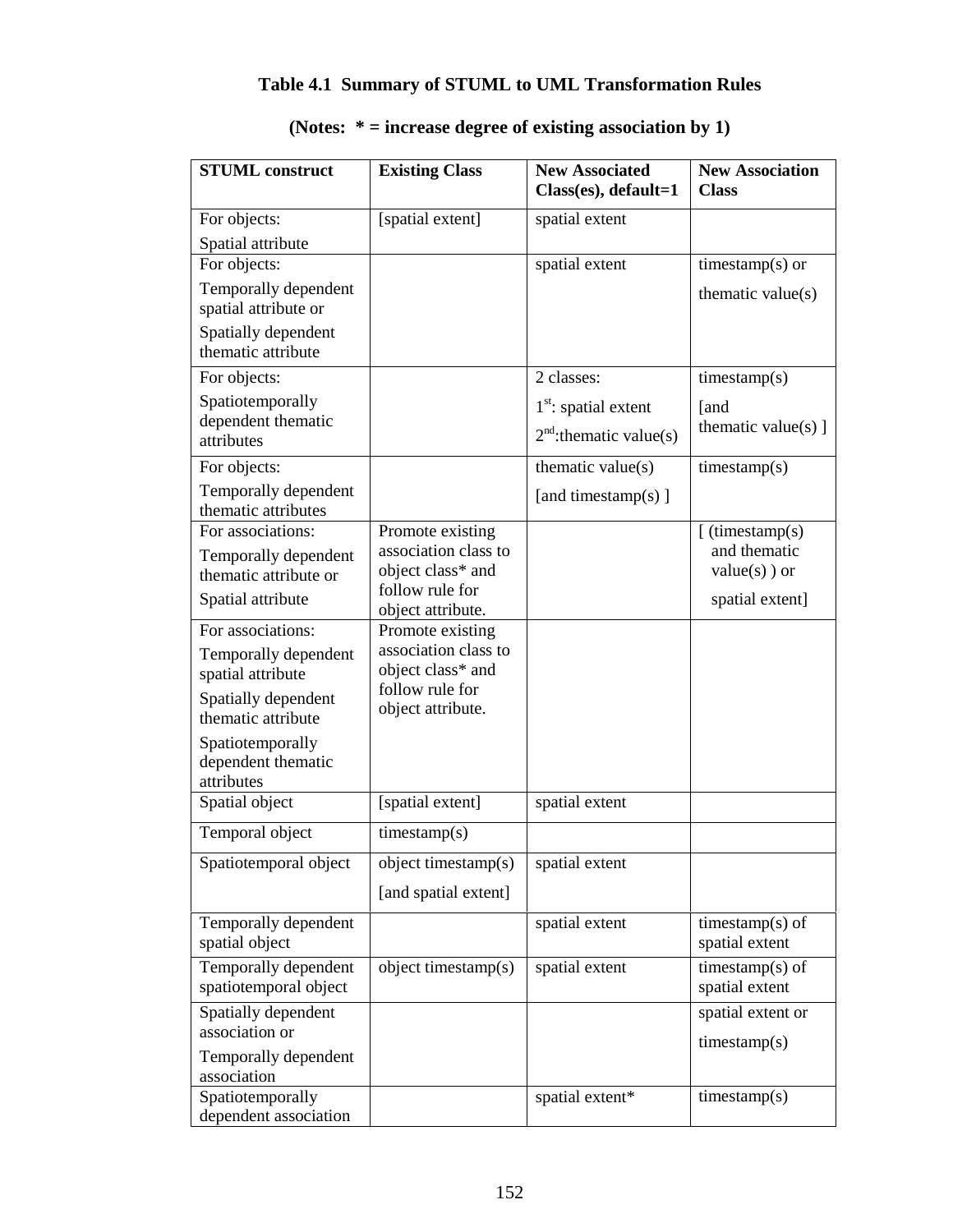Square brackets indicate a simpler alternative rule when each value of the bracketed type is expected to be unique or, if not unique, of small enough size that duplication is not a problem. For example, the STUML spatial attribute construct for objects has square brackets enclosing the *spatial extent* type under the *existing class* column. This means that if each spatial attribute value is unique to a single object instance, the spatial extent for a spatial attribute can be represented as an attribute in the existing object class rather than as an attribute in a new associated object class.

The STUML language and its mapping to UML have been presented thus far in the thesis, providing general support for conceptual modeling of spatiotemporal applications. Such applications are further characterized by the need to manage complex spatial objects formed from spatial sub-units. STUML provides support for modeling spatial objects and associations; however, there are no explicit provisions for modeling the different types of complex spatial objects commonly seen in geographic and other spatial applications. In the next chapter, the specific problem of modeling complex spatial objects is investigated.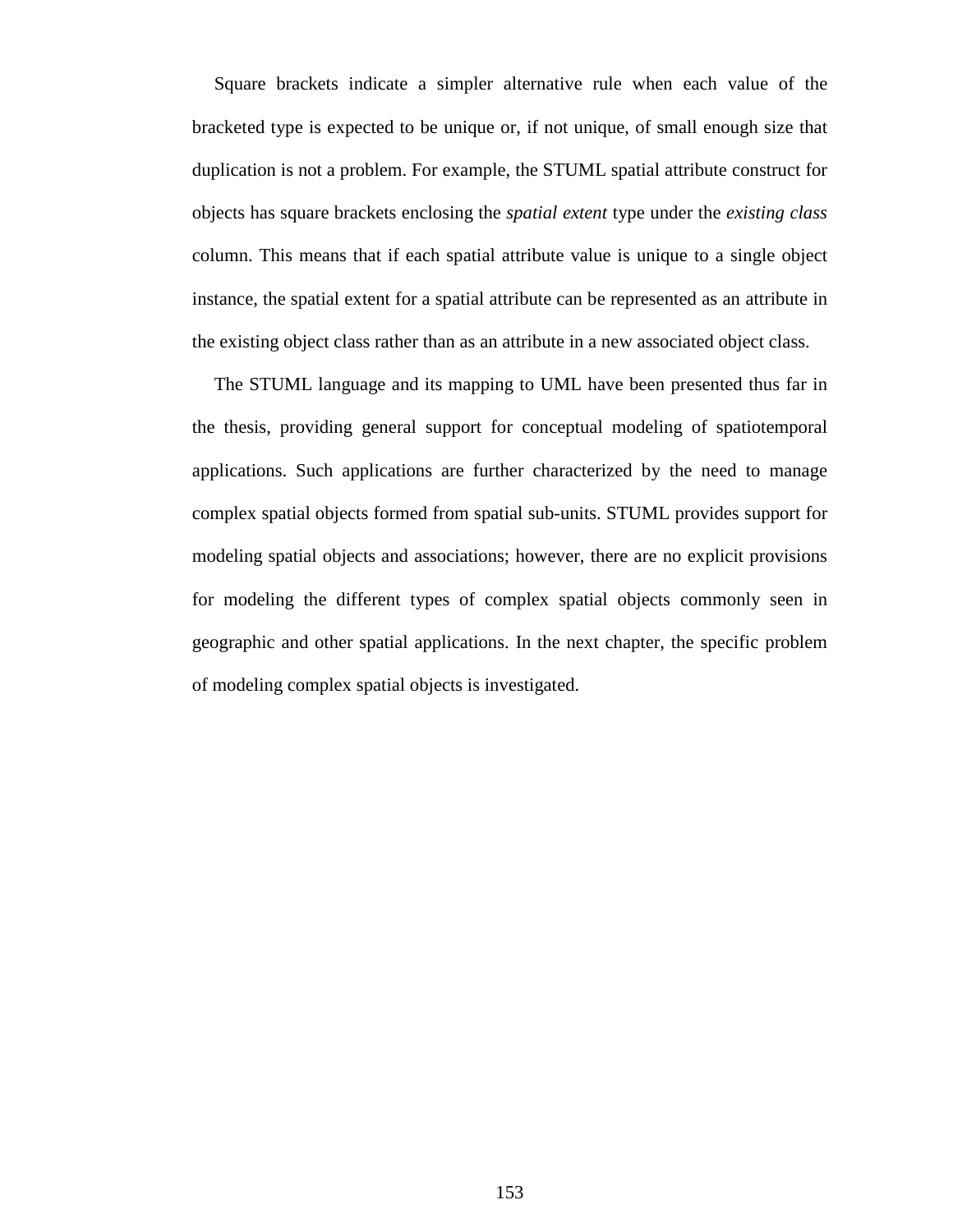# **Chapter 5**

# **Modeling Part-Whole Relationships for Spatial Data**

### **5.1 Introduction**

One of the characteristics of spatial (and spatiotemporal) applications is the need to record and manage complex relationships between spatial objects*.* Some of these relationships involve the aggregation of spatial objects into a larger composite; for example, a collection of countries aggregated into a supranational organization such as the European Union (EU) or North Atlantic Treaty Organization (NATO). In the same way, a national land transport network consists of separate rail, bus, and road networks. Such relationships may lead to hierarchies of composite spatial objects. For example, a road network is itself composed of separate roads. In all of these cases, the spatial extent of one object (e.g. a supranational organization, national land transport network, or road network) is derived from the spatial extents of its components (e.g. member countries, individual transport networks, or individual roads respectively); however, there are other attributes (e.g. the location of the organization headquarters, the budget for the road network) that cannot be derived.

Other complex relationships may involve spatial constraints, rather than derivation, between spatial objects. For instance, the spatial extent (i.e. area) of a building site must include all of the buildings and other structures on the site. Note that the spatial extent of the building site cannot necessarily be derived from those of its contained structures since it may contain empty space not occupied by any structure. However, other attributes of the building site such as installed power or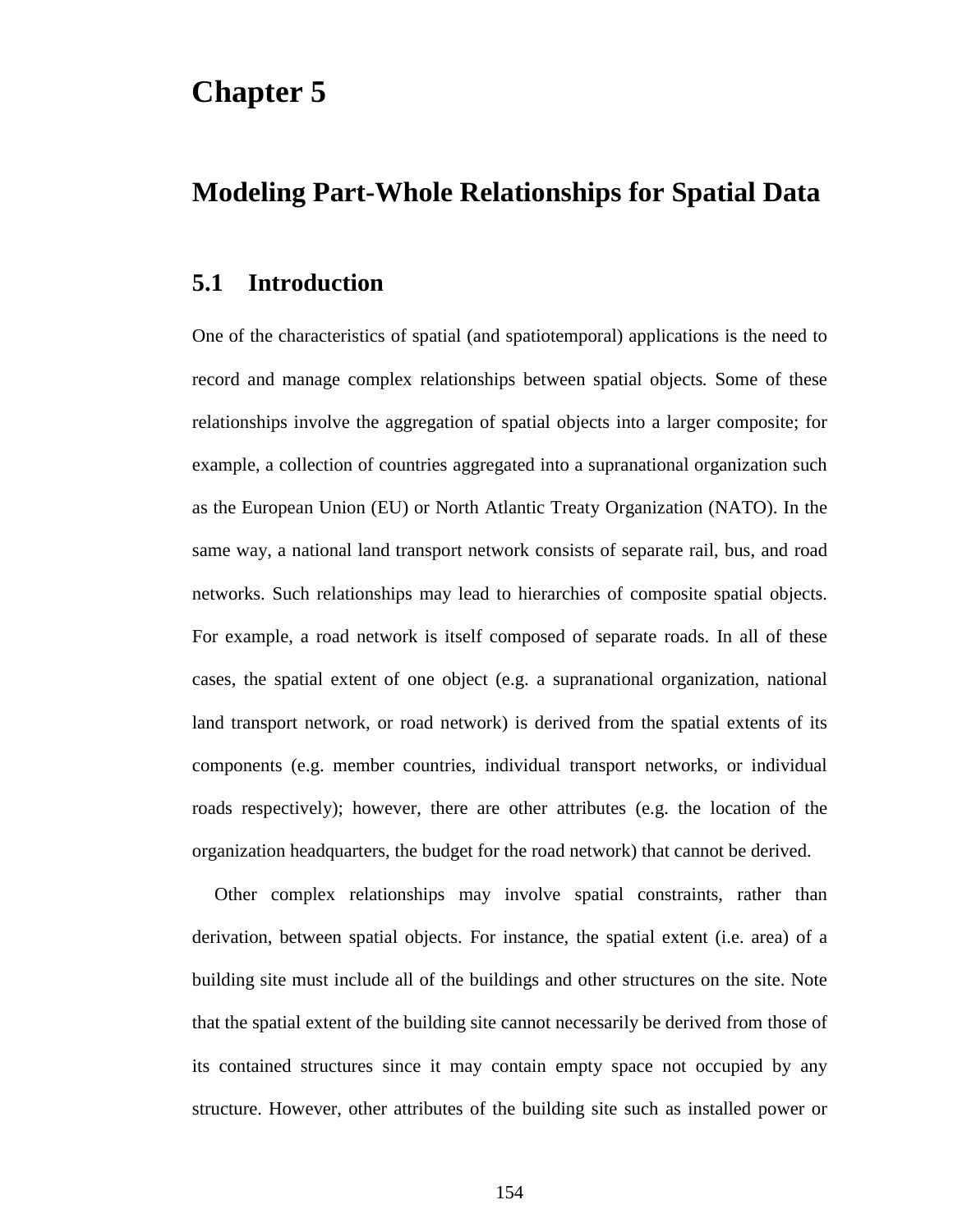percentage green space<sup>1</sup> will be so derived. As in the earlier examples, the building site also has attributes, such as purchase date or price, that are independent of the attributes of its contained buildings or structures. Examples of other types of spatial constraint relationships include a guaranteed mobile phone service area that must be completely covered by the combined ranges of phone service cells and an administrative area that must be equal to the combined area of its land use zones.

We can see that these examples all involve an asymmetric (i.e. *non-peer*) relationship between spatial objects, where one object (i.e. the *whole*) can be regarded as, in some sense, representative of or an abstraction of a group of other objects (i.e. the *parts*). Thus a reference to the EU represents an implicit reference to its group of member countries. However, the whole is more than just the sum of its parts, since it has some properties such as EU headquarters not dependent or derviable from those of its parts. In this thesis, we refer to such relationships generally as *Part-Whole* (*PW*) *relationships* or, when the related objects are *spatial objects* (i.e. associated with a spatial extent), *spatial PW relationships.* These include relationships commonly called aggregation, part-of, part/whole, composition, or membership relationships in the literature.

In the research presented in this chapter, we adopt a practical approach to defining spatial PW relationships. The intention is to facilitate conceptual analysis and design of spatial applications by providing explicit support for modeling spatial PW relationships. This work integrates efforts from the object-oriented and spatial research communities; therefore, relevant research from each field is reviewed in Section 5.2. Section 5.3 introduces basic terminology and definitions relevant to PW

 $\overline{a}$ 

<sup>1</sup> The installed power of a site is derived from the installed power of the buildings on that site. The percentage green space of a site depends on the area used for buildings and other structures.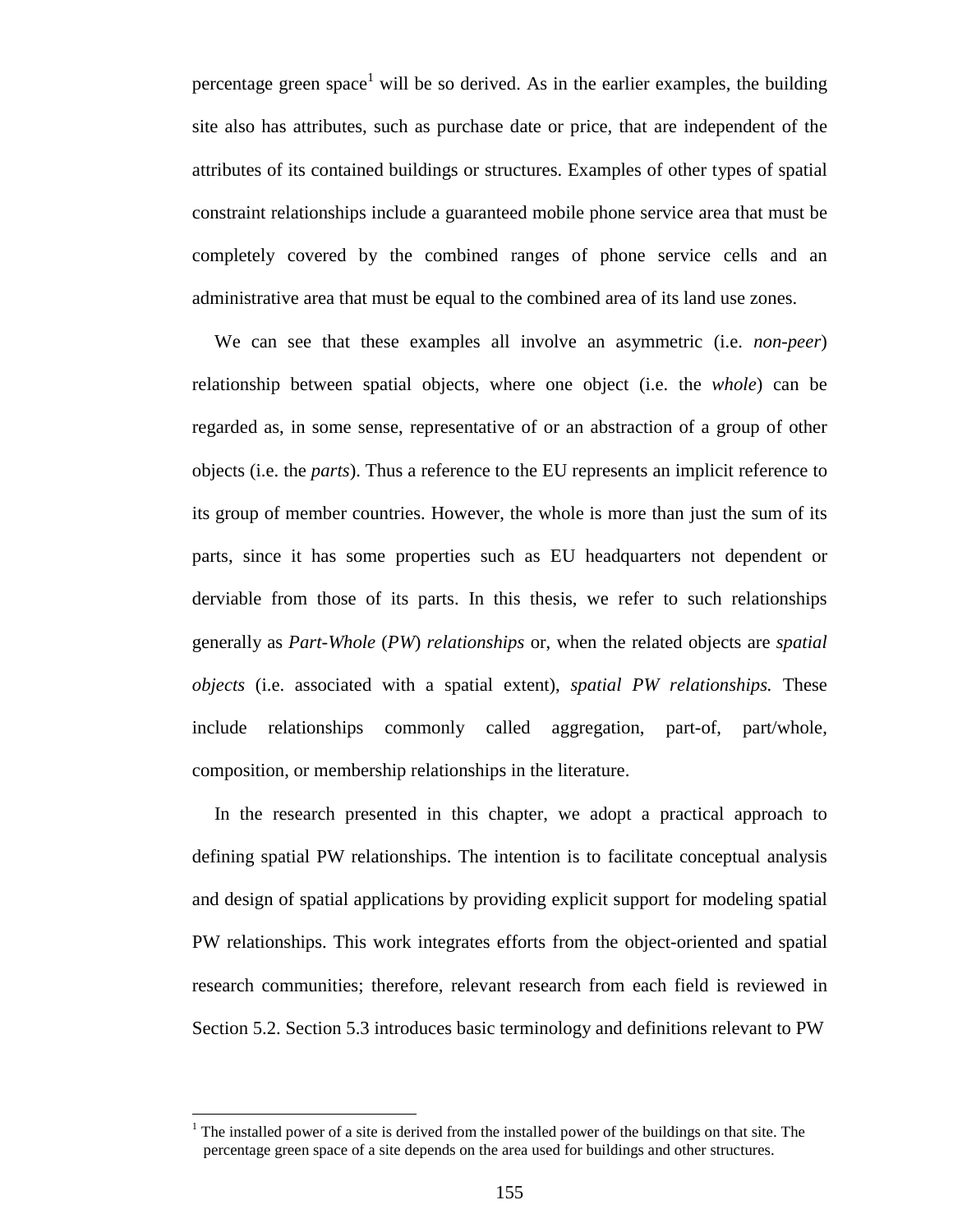relationships. Section 5.4 describes a framework for describing *spatial PW relationships* based on spatial derivation and constraints between whole and part objects. This framework can then be used as a basis for defining specific constructs as needed for different applications. Adopting this approach, we then identify five spatial PW relationships of general utility in geographic applications from a range of examples, viz., *spatial part*, *spatial membership*, *spatial inclusion, spatial cover*, and *spatial equal*, and define modeling constructs based on these relationships. These spatial PW relationships and associated modeling constructs are described in Sections 5.5 and 5.6*.* A technique for supporting such relationships explicitly in a conceptual data model is described in more detail in Section 5.7, using STUML. Although STUML is used here for illustration, the principles described are general and could be applied to any object-oriented model. Finally, in Section 5.8, the results of the investigation described in this chapter are summarized.

#### **5.2 Review of Part-Whole Relationships in the Literature**

PW relationships such as aggregation have been well researched in the objectoriented context [Hend98, Hend99a, Hend99b, Kilo94, Mots99, Odell94, Saks98, Wins87]. This work is marked by continuing efforts to (*i*) define the semantics of such relationships, (*ii*) differentiate between various types of PW relationships, and (*iii*) resolve inconsistent, ambiguous, or even self-contradictory use of terminology in the literature and in object-oriented standards such as the Unified Modeling Language (UML). UML [Booch99, OMG99, Rumb99] includes an *aggregation* construct for modeling relationships with PW semantics and a *composition* construct for modeling specialized aggregations that do not allow part instances to be shared. However, UML's approach to partitioning PW relationships into different categories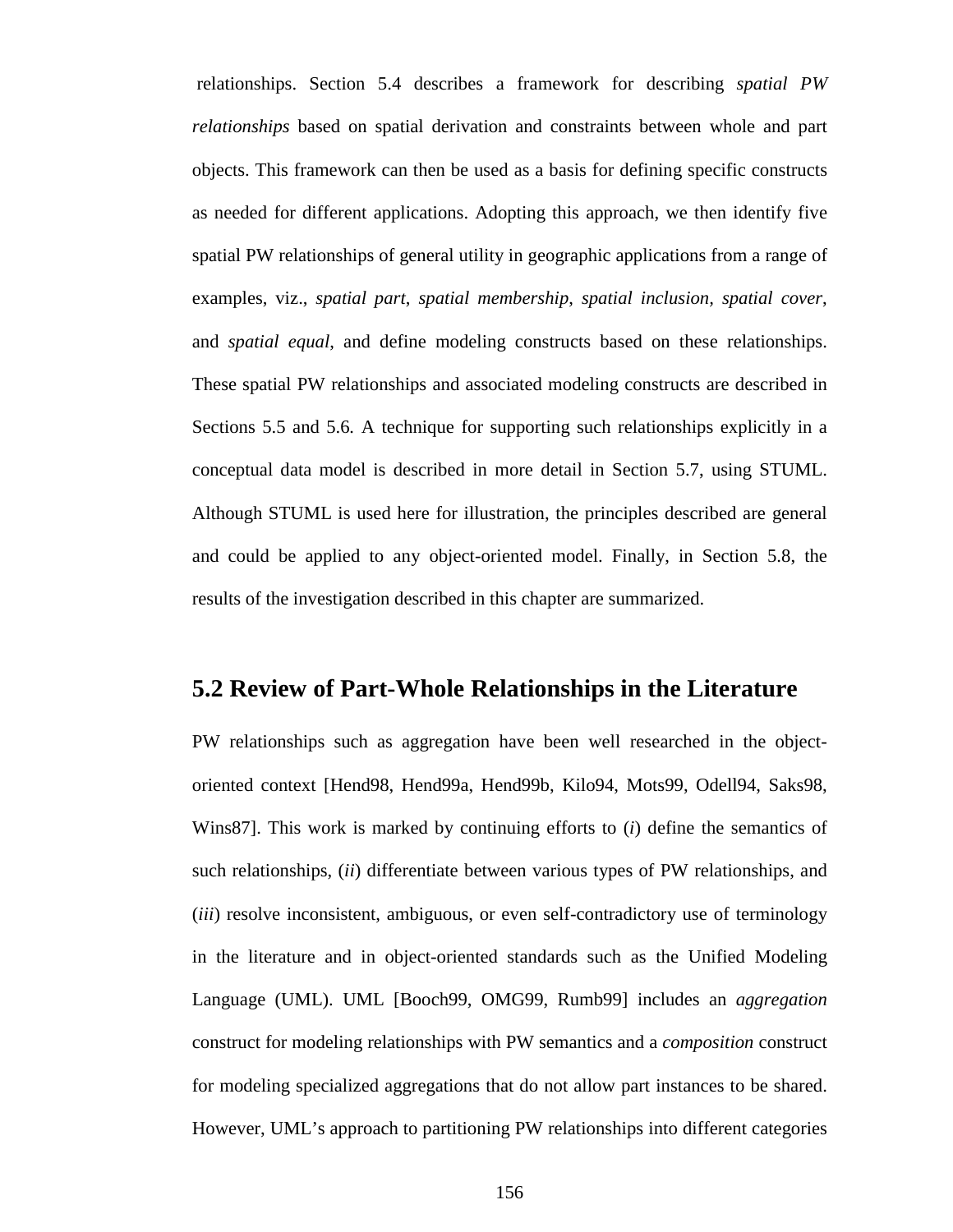based on part shareability is not necessarily the best choice for describing spatial PW relationships. Furthermore, the inconsistent and self-contradictory definitions of aggregation and composition constructs in UML, which have been well-documented in [Hend99a, Hend99b], make it difficult to base the discussion or definition of spatial PW relationships on these UML constructs.

Of particular relevance for modeling spatial PW relationships, the proposals for the OPEN Modelling Language (OML) [Hend98] consider one type of spatial relationship explicitly, that of containment (i.e. inclusion) and define a graphical notation for this relationship within OML. However, the construct is described as a referential relationship rather than a spatial PW relationship, since attributes of the containing object are not derived from those of the contained objects.

In general, the object-oriented research community has not explicitly considered PW relationships in the context of spatial data and therefore their work does not adequately describe the common spatial PW relationships typical of spatial (and spatiotemporal) applications. For instance, the distinction between *component/object*, *portion/mass*, and *place/area* PW relationship categories listed in [Mots99, Wins87] is not relevant in the context of spatial objects. Characteristics of relationships relevant to spatial applications, such as the spatial derivation and constraint characteristics described earlier, are not considered. Consequently, the common classes of spatial PW relationships remain unexplored.

There has been some exploration of spatial PW relationships in the spatial community. In [Tryf99], spatial constraint relationships can be modeled but they are treated as referential rather than PW relationships, as with OML. Modeling derived spatial extents is not supported. Parent [Paren98, Paren99] defines a spatial aggregation construct and allows the user to specify inter-object constraints on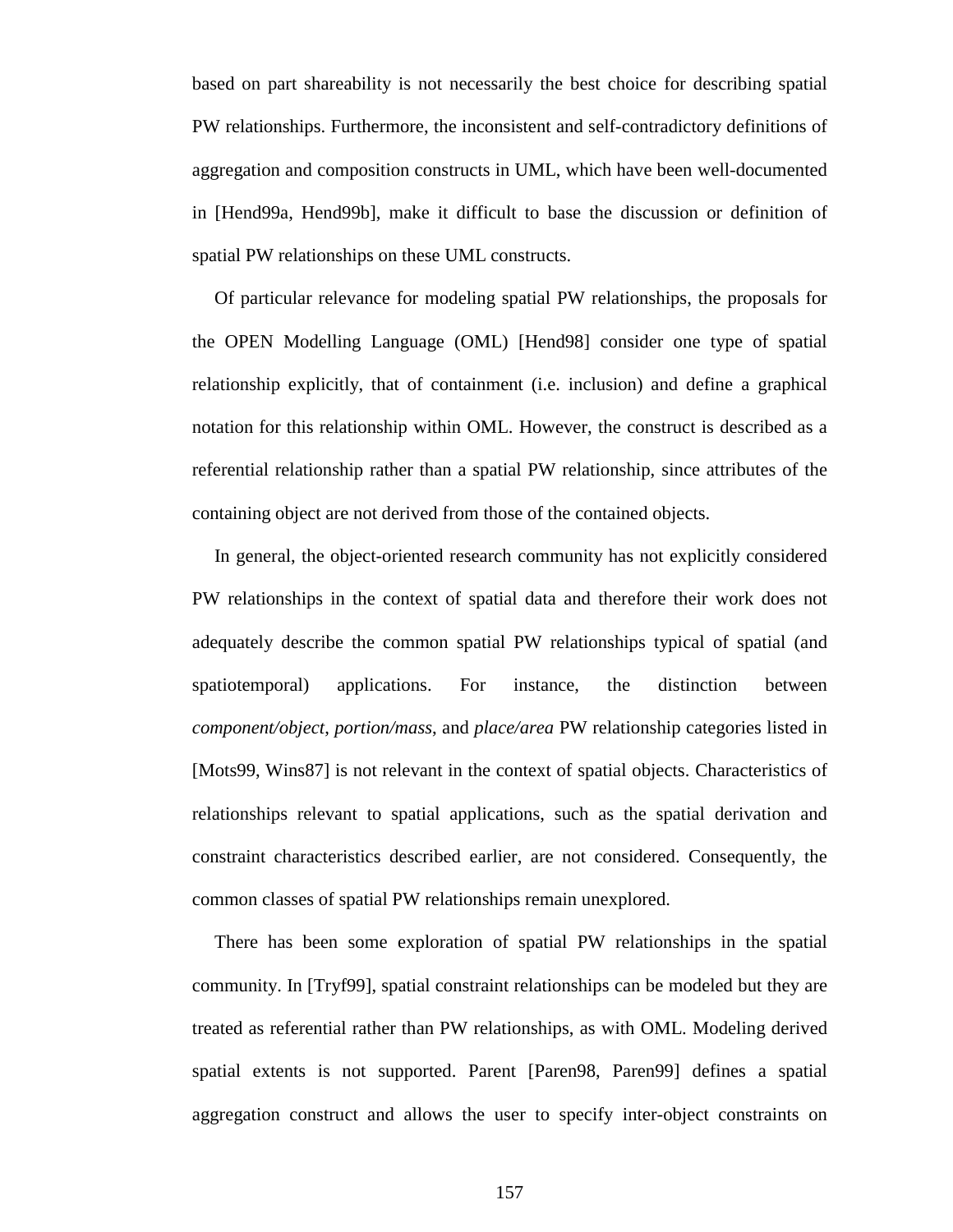geometry or lifespan. Examples of inclusion and other topological constraints are given to illustrate aggregation constraints that can be specified by the user. However, there are no formal definitions given and no semantic or notational differentiation between the different types of aggregation.

Extensions to Object Modeling Technique (OMT) for Geographic Information Systems (GIS) are defined in [Tryf97b] for spatial aggregation and grouping relationships, involving spatial derivation and spatial inclusion respectively. A spatial aggregation is formally defined as the relationship between a group of objects where the spatial extent of one spatial object is derived from the geometric union (GU) of the spatial extents of the other spatial objects in the group. The GU is the union of all points from a set of spatial extents. A spatial grouping is defined as a group of spatial objects each of whose spatial extents are of the same geometric type and are covered by (i.e. included in) the spatial extent of another spatial object.

However, the semantic distinction between spatial derivation and grouping is not clearly illustrated. For example, the first example given for spatial grouping, a network composed of segments, is likely to be a result of spatial derivation and thus necessarily covering. Another example of spatial grouping given is partitioning the area of a landparcel by soil type. This example does not involve spatial derivation. It does involve spatial cover since every soil type partition must be inside the land parcel. However, the definition of cover in [Tryf97b] does not fully describe the spatial relationship since it does not account for the additional requirement that the land parcel must be *completely* covered by soil type partitions, i.e. every point of the land parcel must be classified as being of some soil type. Furthermore, non-spatial characteristics of aggregation relationships such as transitivity, asymmetry, and separability are not considered.

158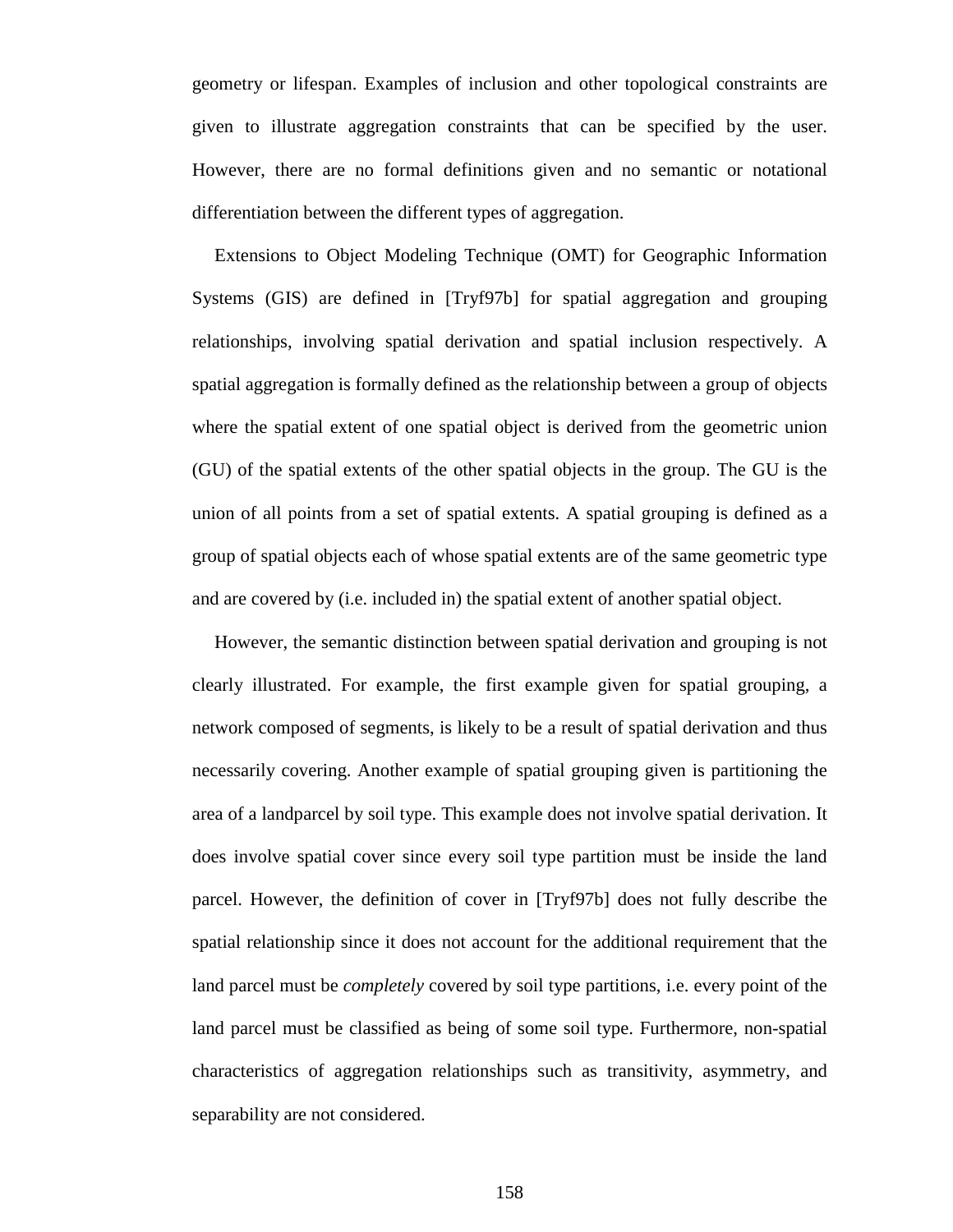#### **5.3 Basic Terminology and Definitions**

In this section, we consider the characteristics of relationships most relevant to the definition of PW relationships (and hence to spatial PW relationships) in that they can be used to differentiate such relationships from general associations<sup>2</sup> in the object-oriented model. Given the inconsistent or ambiguous references that can be found in the literature, the aim of this section is to precisely define such characteristics and the specific terminology adopted in this thesis as a basis for defining spatial PW relationships in Sections 5.4 through 5.6.

In order to avoid the confusion resulting from the inconsistent use and definition of phrases such as *part-of*, *composition,* and *aggregation*, we adopt the terminology introduced earlier for non-peer relationships: *PW relationship* for an asymmetric relationship between a *whole* object and *part* objects or *spatial PW relationship* when the whole and parts are *spatial objects*. These terms will be defined formally in terms of their fundamental characteristics in subsequent sections. Throughout the following discussion, the term *property* is used for application information or data that needs to be recorded (e.g. the purchase date of a building site), the term *attribute* is used to refer to a specific modeling construct representing such data (e.g. an attribute called *purchaseDate* used to represent the purchase date property), and the term *characteristic* is used to refer to constraints inherent to the definitions of specific modeling constructs (e.g. the asymmetry constraint used to define a PW relationship).

Characteristics relevant to the definition of PW relationships are summarized in Table 5.1 and then formally defined in this and subsequent sections.

 $\overline{a}$ 

<sup>2</sup> The terms *relationship* and *association* are used as synonyms to describe a semantic link between objects.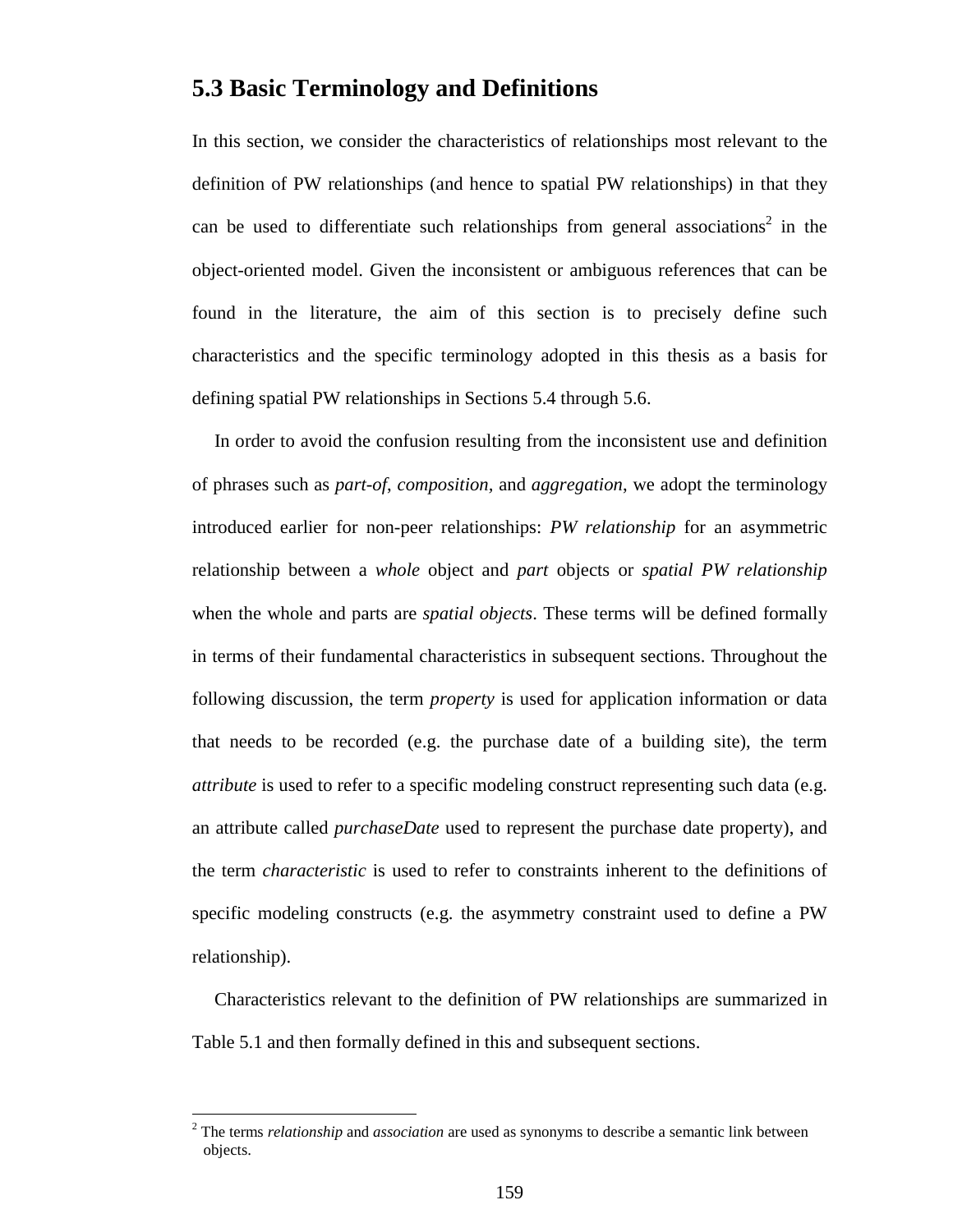| <b>Type of</b>         | Characteristic                        | <b>Description of the Relationship (or Association)</b>                                                                                                                                                                 |
|------------------------|---------------------------------------|-------------------------------------------------------------------------------------------------------------------------------------------------------------------------------------------------------------------------|
| <b>Characteristic</b>  |                                       | having that characteristic. (GU=geometric union)                                                                                                                                                                        |
| Mathematical           | transitivity                          | If an object has a relationship with a $2nd$ object that has the<br>same relationship with a $3rd$<br>object, then the same<br>relationship exists between the $1st$ and $3rd$ object.                                  |
|                        | instance<br>anti-symmetry             | The same 2 object instances cannot participate in 2 different<br>instances of the same relationship type with roles reversed.                                                                                           |
|                        | type<br>anti-symmetry                 | The same 2 object types cannot participate in 2 different<br>instances of the same relationship type with roles reversed.                                                                                               |
|                        | instance<br>irreflexivity             | An object cannot have a relationship with itself.                                                                                                                                                                       |
|                        | type<br>irreflexivity                 | The relationship cannot have an instance between two objects<br>of the same type.                                                                                                                                       |
|                        | instance<br>asymmetry                 | The relationship is both instance anti-symmetric and instance<br>irreflexive.                                                                                                                                           |
|                        | type<br>asymmetry                     | The relationship is both type anti-symmetric and type<br>irreflexive.                                                                                                                                                   |
|                        | exclusivity                           | A single part object instance can participate in only 1 PW<br>relationship instance.                                                                                                                                    |
| Dependency-<br>related | existence<br>dependence               | A part object instance cannot exist without or be separated<br>from an associated whole object instance.                                                                                                                |
|                        | inseparability                        | After being associated with a whole object instance, a part<br>object instance cannot be removed from that association as<br>long as it exists.                                                                         |
|                        | essentiality                          | A part object must be associated with some whole object at<br>all times or vice versa; however, transfers of part objects<br>between associations can occur.                                                            |
| Structural             | emergent<br>property(s)               | At least 1 property of the whole object is independent of (not<br>derived from) the part objects' properties.                                                                                                           |
|                        | resultant<br>property(s)              | At least 1 property of the whole object is dependent on<br>(derived from) the part objects' properties.                                                                                                                 |
|                        | homeomerousity                        | At least 1 property is required to have identical values for all<br>part objects (and possibly the whole object) in a PW<br>relationship.                                                                               |
|                        | propagation                           | The value of at least 1 emergent property of the whole object<br>propagates to the part objects.                                                                                                                        |
|                        | configurational<br>constraint         | There are functional (e.g. logical order) or structural (e.g.<br>topological) constraints on part objects in a PW relationship.                                                                                         |
| Spatial                | spatial<br>derivation                 | The spatial extent of the whole object is derived from those of<br>its part objects (i.e. equivalent to the GU of the part objects'<br>spatial extents).                                                                |
|                        | spatial<br>constraint                 | The spatial extent of the whole object constrains those of its<br>part objects, i.e. there is a topological constraint between the<br>whole object's spatial extent and the GU of the part objects'<br>spatial extents. |
|                        | spatial inclusion,<br>cover, or equal | The GU of the part objects' spatial extents is less than or<br>equal to, more than or equal to, or equal to the spatial extent<br>of the whole object.                                                                  |

# **Table 5.1 Summary of Relationship or Association Characteristics**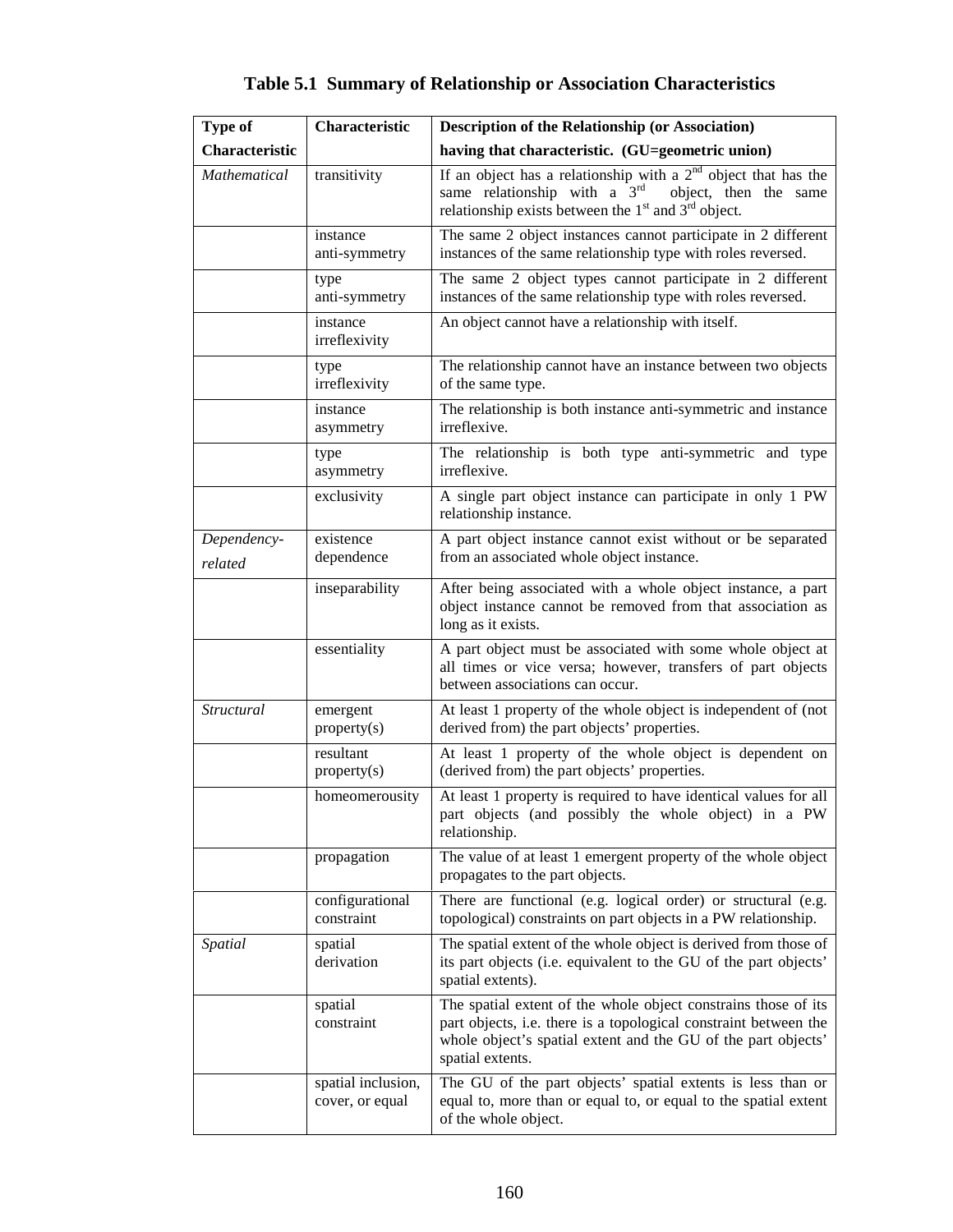To understand the characteristics used to define and classify different types of PW relationships, we categorize them as being either: *mathematical*, *dependencerelated*, *structural,* or *spatial*. The spatial characteristics used to classify spatial PW relationships are defined in Sections 5.4 through 5.6. Implementation characteristics such as reference versus value semantics and access characteristics are not relevant to the current discussion on conceptual data modeling but are considered in [Hend99a, Wins87]. The *mathematical, dependence-related,* and *structural* characteristics used to describe spatial PW relationships are defined as follows.

*Mathematical* characteristics of a relationship, i.e. constraints on legal sets of relationship instances in the database, include those of: *transitivity, anti-symmetry, irreflexivity, asymmetry,* and *exclusivity*. To define these characteristics, we assume that we have the following:

- object instances *a* and *a*' of object type<sup>3</sup> *A*, object instances *b* and *b*' of object type *B*, and object instances  $o_1$ ,  $o_2$ , and  $o_3$  of the same or different object types, where:
	- any two of *a, a*'*, b, b*'*, o<sub>1</sub>, o<sub>2</sub>, and o<sub>3</sub> could refer to the same or different* object instances unless otherwise specified, and
	- A and B could refer to the same or different object types unless otherwise specified, and
- $a=a'$  means that *a* and *a*' are the same object instance, whereas  $a \neq a'$  means that *a* and *a*' are not the same object instance, and
- A=B means that A and B are the same object type, and

 $\overline{a}$ 

• *a R b* means that instances *a* and *b* are related by a relationship of type *R.*

<sup>3</sup> The term *object type* is used synonymously with *object class* in this thesis to mean an extension defined by conformance to a given intension, as the distinction is not relevant to this thesis.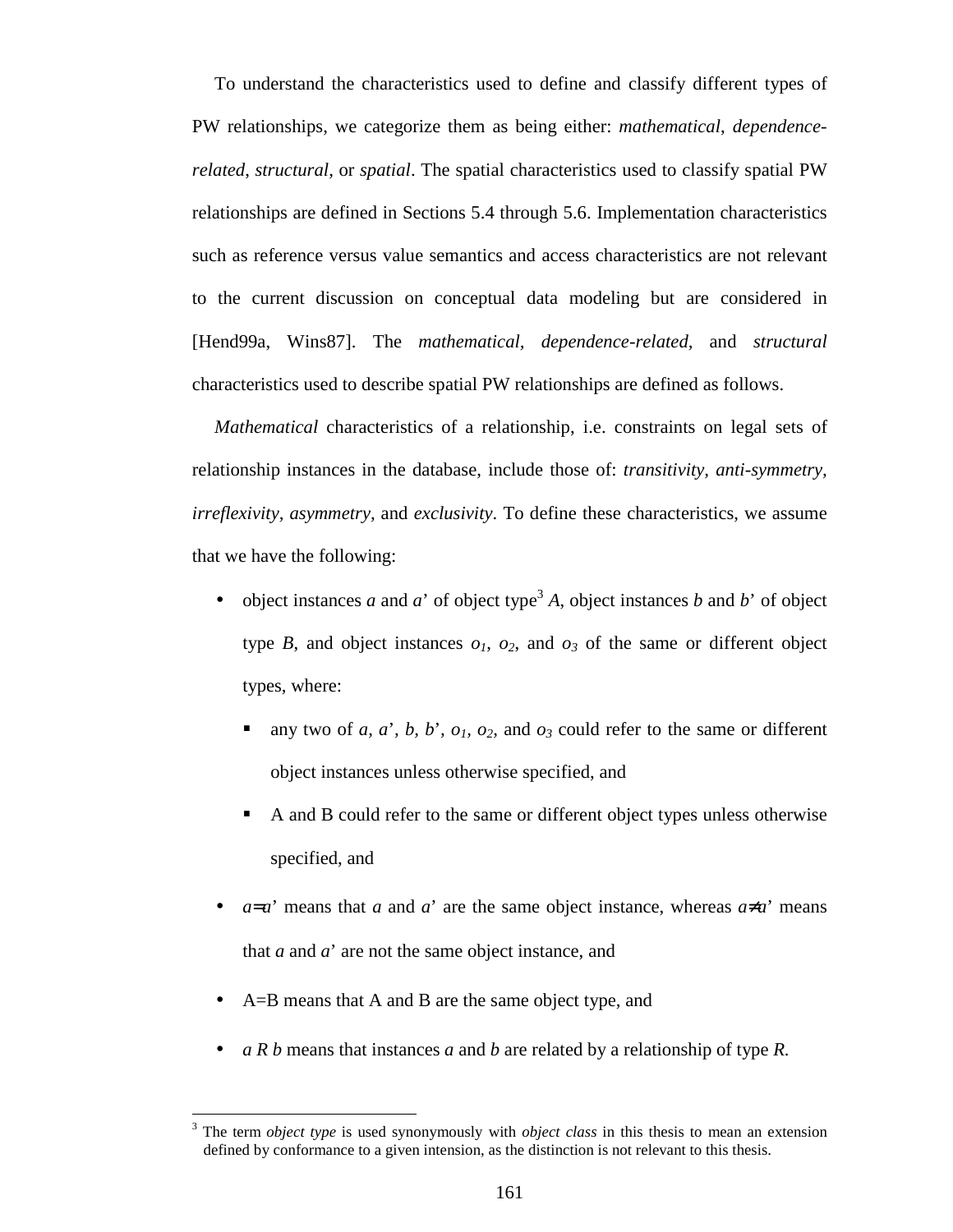A relationship *R* is said to be *transitive* if and only if  $(o_1 R o_2) \wedge (o_2 R o_3) \Rightarrow (o_1)$ *R*  $o_3$ ). Assume a relationship *R* that is transitive. Then if object instance  $o_1$  has a relationship *R* with object instance  $o_2$ , and object instance  $o_2$  also has the relationship *R* with object instance  $o_3$ , then object instance  $o_1$  must have the same relationship *R* with object instance  $o_3$ . Transitive relationships are often characterized by hierarchies of associated object instances.

Symmetry and reflexivity are closely related characteristics and can be defined at either the object type or object instance level. Symmetry, its converse, asymmetry, and the related characteristic, anti-symmetry, involve two different object instances or object types; whereas, reflexivity and its converse, irreflexivity, involve only one object instance or object type.

If a relationship *R* is *instance anti-symmetric*, then  $(o_1 R o_2) \wedge (o_2 R o_1) \Rightarrow o_1 = o_2$ . A relationship is said to be *type anti-symmetric* if and only if  $(a R b) \wedge (b' R a') \Rightarrow$ *A*=*B.* In other words, if two different objects (or object types) participate in an instance (or type) anti-symmetric relationship, then they cannot participate in another instance of the same relationship with their roles reversed. A relationship *R* is *instance irreflexive* if and only if  $\neg \exists a$  (*a R a*). This means that a relationship instance between an object instance and itself is not legal. A relationship *R* is *type irreflexive* if and only if  $\neg \exists a, a' (a R a')$ . This means that a relationship instance between two objects of the same type is not legal.

A relationship R is said to be *asymmetric* if it is anti-symmetric and irreflexive. This can be defined as  $(o_1 R o_2) \Rightarrow \neg (o_2 R o_1)$  for instances and  $(a R b) \Rightarrow \neg \exists$  $a$ ',  $b$ '  $(b' R a')$  for types. Assume a relationship *R* with instance asymmetry. Then if object instance  $o_1$  has the relationship *R* with object instance  $o_2$ ; then object instance  $o_2$  cannot have the same relationship *R* with object instance  $o_1$ , where  $o_1$ ,  $o_2$  could be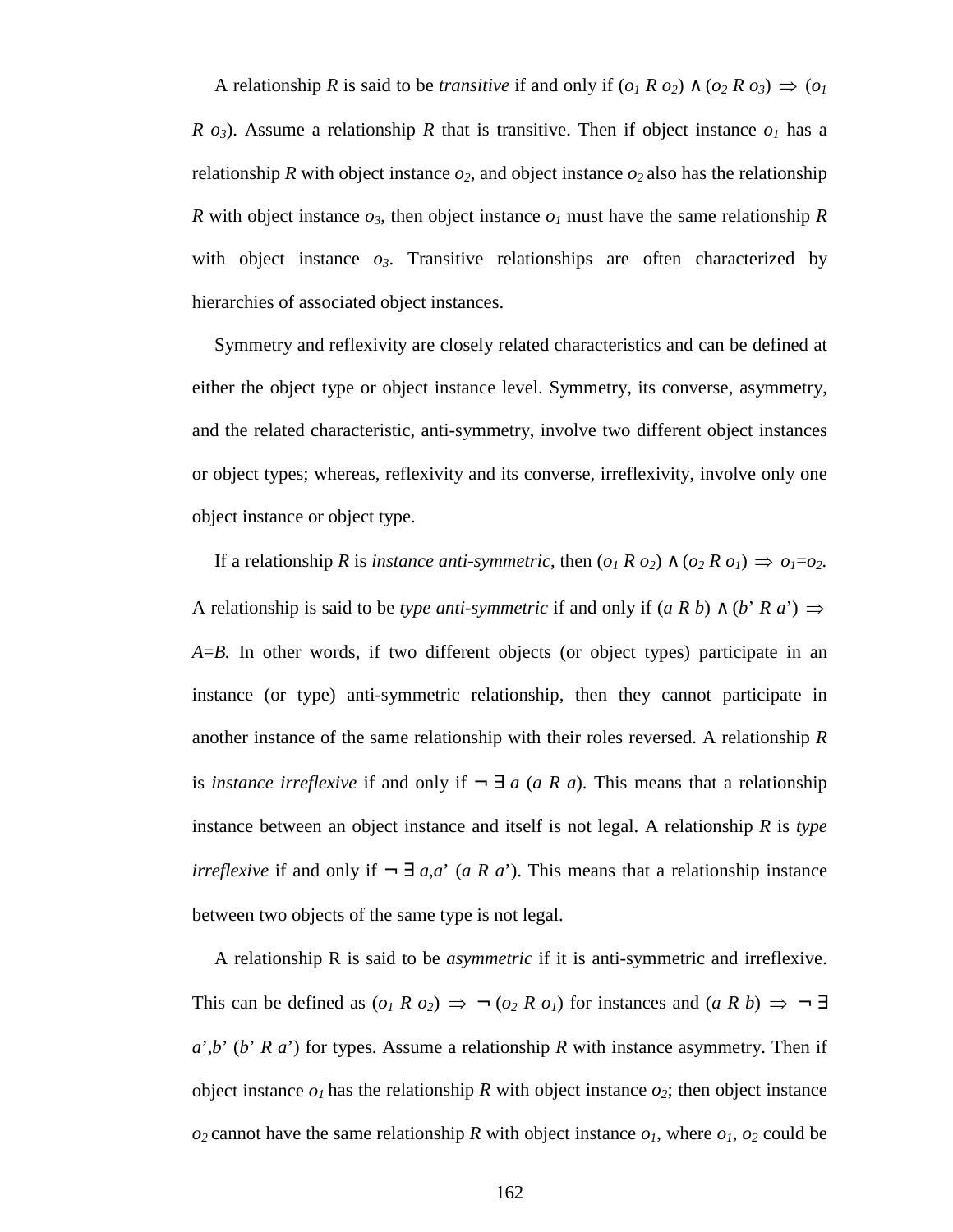different instances (i.e. anti-symmetry) or the same instance (i.e. irreflexivity). Assume instead a relationship *R* with type asymmetry. Then if an instance of type *A* has relationship *R* with an instance of type *B*, no instance of type *B* can have the relationship *R* with an instance of type *A*; where *A* and *B* may be different types (i.e. type anti-symmetry) or the same type (i.e. type irreflexivity).

*Exclusivity* (sometimes called instance exclusivity) refers to whether an object instance can participate in more than one relationship instance. Because it is usually assumed that the participation of a whole object in PW relationships is not exclusive (i.e. may be shared by more than one part object), this characteristic is usually used to refer to the shareability of the part object between different whole objects*.* In general, exclusivity applies across different PW relationship types, i.e. a part object instance can never participate in more than one PW relationship instance. A less restrictive variant of exclusivity, where the constraint applies only within a single PW relationship type (i.e. a part object instance can participate in more than one PW relationship instance as long as they belong to different PW relationship types), can be specified using cardinality and so requires no special treatment.

Three *dependency-related* characteristics (constraints) of PW relationships are described in [Mots99]: *existence dependence* (i.e. connection mandatory and immutable), *essentiality* (i.e. connection mandatory but mutable), and/or *inseparability* (i.e. connection optional but immutable once established). *Existence dependence* implies that one object instance cannot exist without the other related object instance, i.e. its existence time must be contained in or equal to that of the related object. *Essentiality* implies that an object instance must be associated with some other object instance at all times; however, the specific association can change over time. Therefore, an object must be associated with another object on creation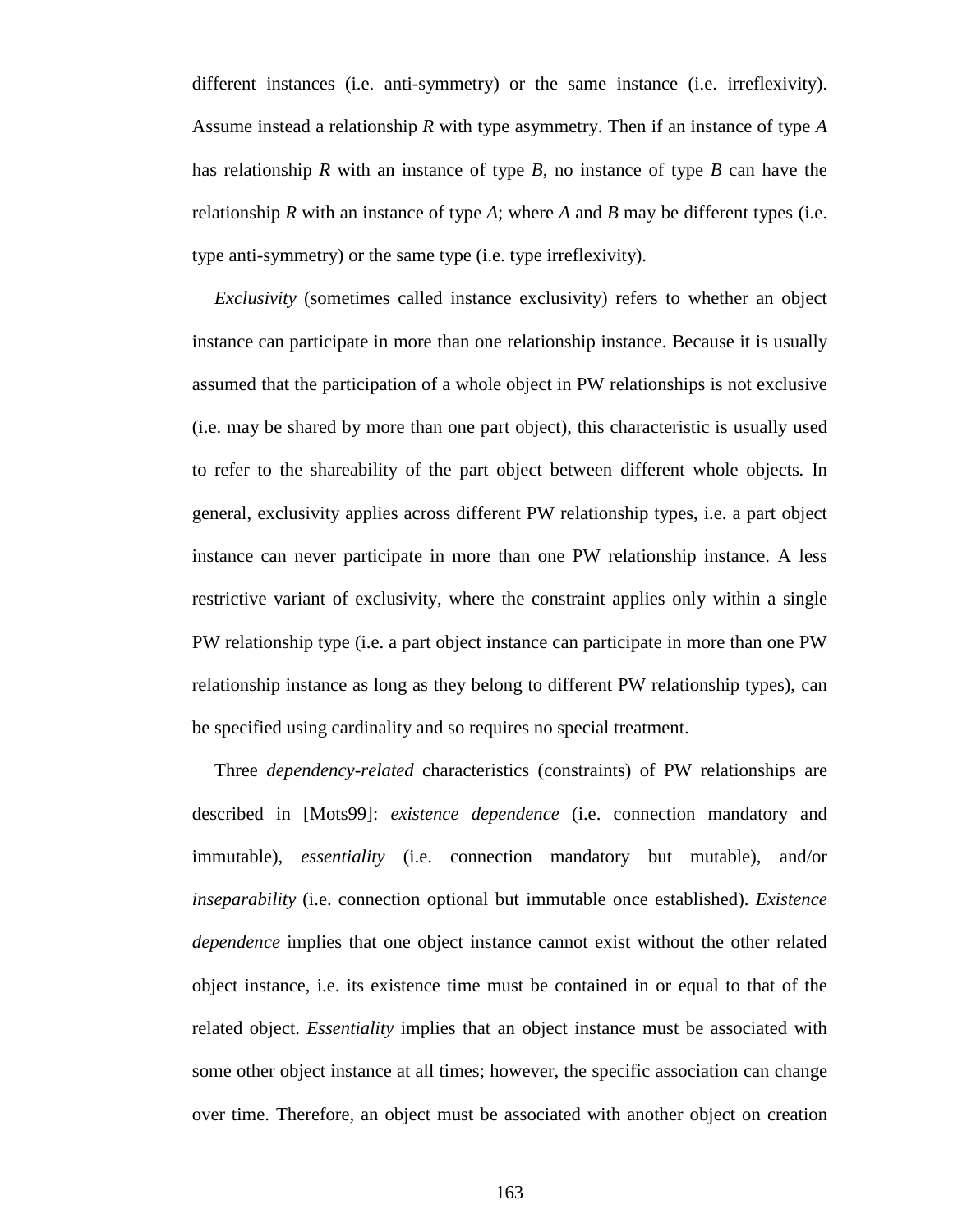and must be either destroyed or transferred to another association if the first association is destroyed. Finally, *inseparability* implies that an association instance, once created, cannot be changed as long as the associated objects exist. Therefore, the objects can be created in any order; however, once associated, there are deletion dependencies. This implies that the destruction of one object, usually the whole object, results in the destruction of the associated or part objects.

In the context of PW relationships, existence dependence and inseparability usually refer to dependencies of parts on a whole object, i.e. a part cannot exist without an associated whole or a part cannot be separated from an associated whole after it is attached respectively. Essentiality can refer to either dependencies from the parts to the whole or vice versa.

*Structural* characteristics describe constraints on the properties of the whole and/or part objects in a PW relationship. The structural characteristics of a relationship include the following: *emergent, resultant, homeomerous, propagating,* and *configurational*. *Emergent* and *resultant* characteristics describe a relationship where one or more properties of the whole object are, respectively, *independent of* (i.e. not derived from) and *dependent on* (i.e. derived from) the parts' properties. In a *homeomerous* relationship, there is some property of the participating objects that is constrained to be identical (i.e. *homogeneous*) for all of the part instances and/or for the part and whole instances. For example, a relationship is homeomerous with respect to object type if the participating objects have identical types. A *propagating* relationship refers to the propagation of certain emergent property values of the whole object to the part objects. Finally, some authors [Hend99b, Kilo94, Mots99] have described a *configurational* characteristic as functional or structural constraints between part objects within a PW relationship, e.g. logical order or topological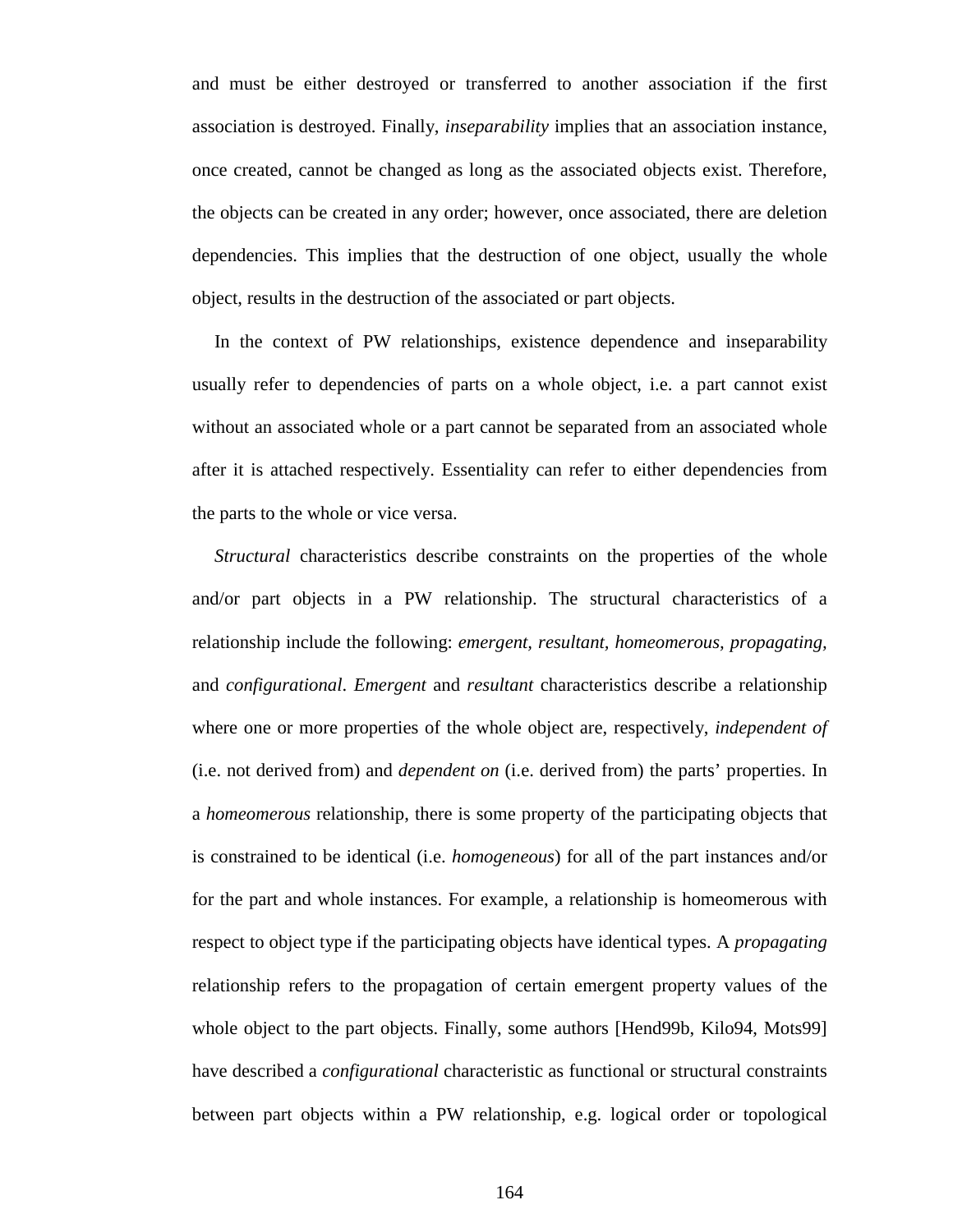constraints on the part objects. Essentially, the configurational characteristic would be expressed as complex inter-object constraints on the legal values of a part object's attributes. Logical order would involve constraints on part sequence possibly expressed in terms of a *sequence-number* attribute on for each part object. Topological constraints limit the legal topological relationships allowed between the part's spatial-extents and are considered in depth in Chapter 6.

Any of the characteristics described above apply equally well in the context of spatial data. Mathematical and dependency-related characteristics of relationships are independent of the types of objects being related. As far as structural characteristics, the spatial properties of the whole object could be emergent (i.e. the whole's spatial extent is independent of the parts' spatial extents) or resultant (i.e. the whole's spatial extent is derived from the parts' spatial extents using set-based geometric operators such as geometric union). Homeomerous and configurational constraints could relate to spatial properties of the parts and/or the whole object. Spatial extents are of a certain geometric type and dimension, e.g. 2D line, 3D cube, and have geometric (i.e. measurement), topological (i.e. constant under rubber-sheet transformations), and directional (i.e. orientation) properties. Spatial PW relationships may involve homeomerousity constraints on geometric type and homeomerousity or configurational constraints on any of the spatial properties of an object (i.e. geometry, topology, or orientation).

In order to define a given modeling construct based on these characteristics, it is important to distinguish between the characteristics that are primary (i.e. defining and essential), derived (i.e. consequent on the primary characteristics), or secondary (i.e. varying and non-essential) for a given category of spatial PW relationships. Common or generally useful secondary characteristics can be identified in order to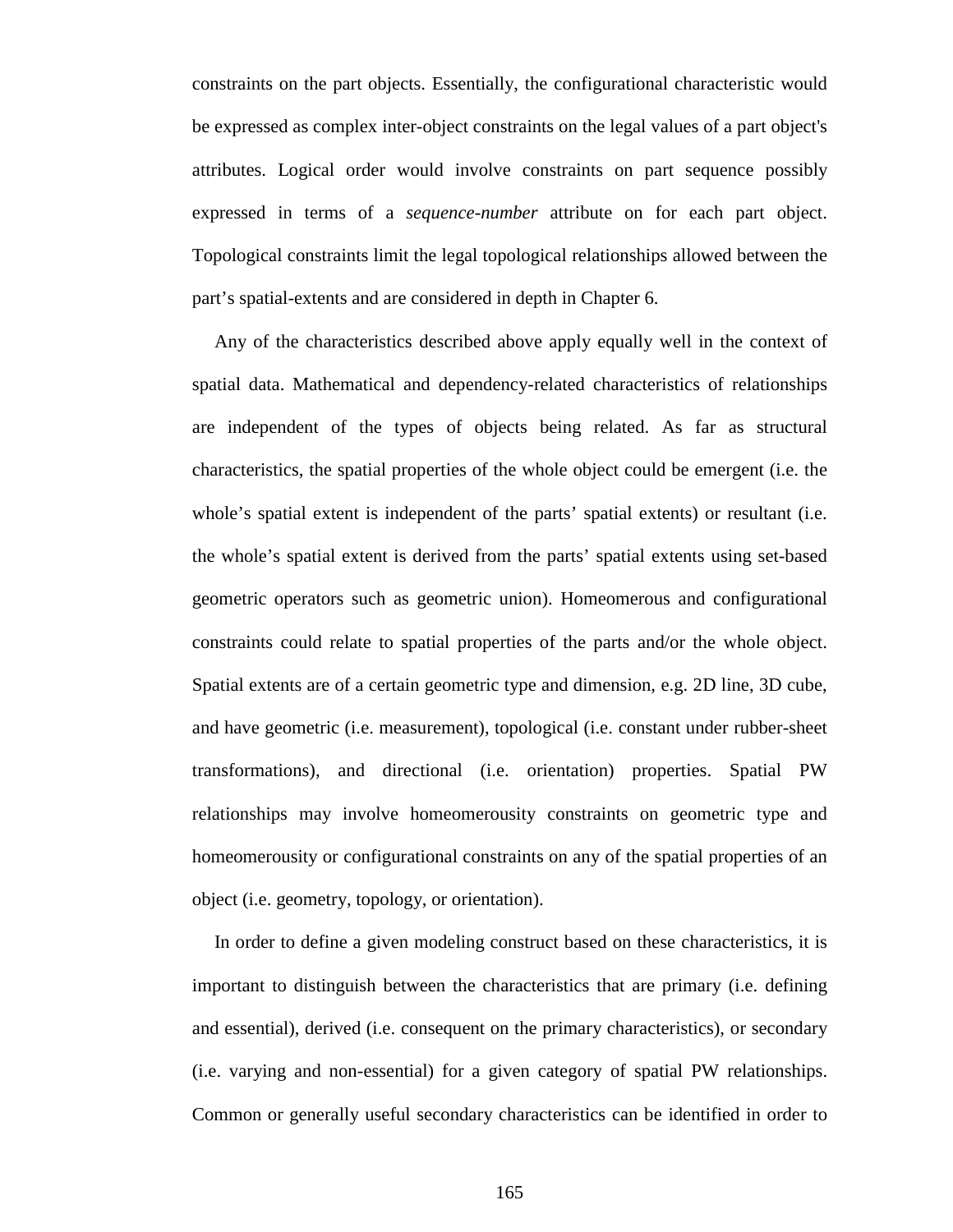serve as a guideline to designers and as an aid in identifying and specifying variants of the base spatial PW relationship categories.

### **5.4 Spatial Part-Whole Relationships**

Having precisely defined relevant characteristics, a formal definition of spatial PW relationships is possible, using the application examples described in Section 5.1 and UML notation for illustration purposes. The relevant UML diagram, the Class diagram, captures the static structure of a database design. As described earlier in Section 3.2, the diagram consists of descriptions of object classes (i.e. class name, attributes, and operations) inter-connected through *generalization* (i.e. sub-classes defined based on a super-class) or *association* (i.e. semantic relationships between object classes), including the specialized forms of association described earlier, i.e. *aggregation and composition*.

Spatial PW relationships are denoted in the diagrams using a new type of association construct with a circle at one end (i.e. analogous to UML's aggregation and composition constructs), where cardinality is indicated using the symbols *1* and *\** to mean *one* and *many* respectively. The abbreviation inside the circle shows which type of spatial PW relationship is being modeled. Figure 5.1 shows the class relationship notation used relevant to the current discussion on PW relationships, with the addition of the spatial PW relationship.



#### **Figure 5.1 Class Relationships**

The characteristics that are fundamental to the characterization of spatial PW relationships include at the minimum some degree of abstraction and asymmetry.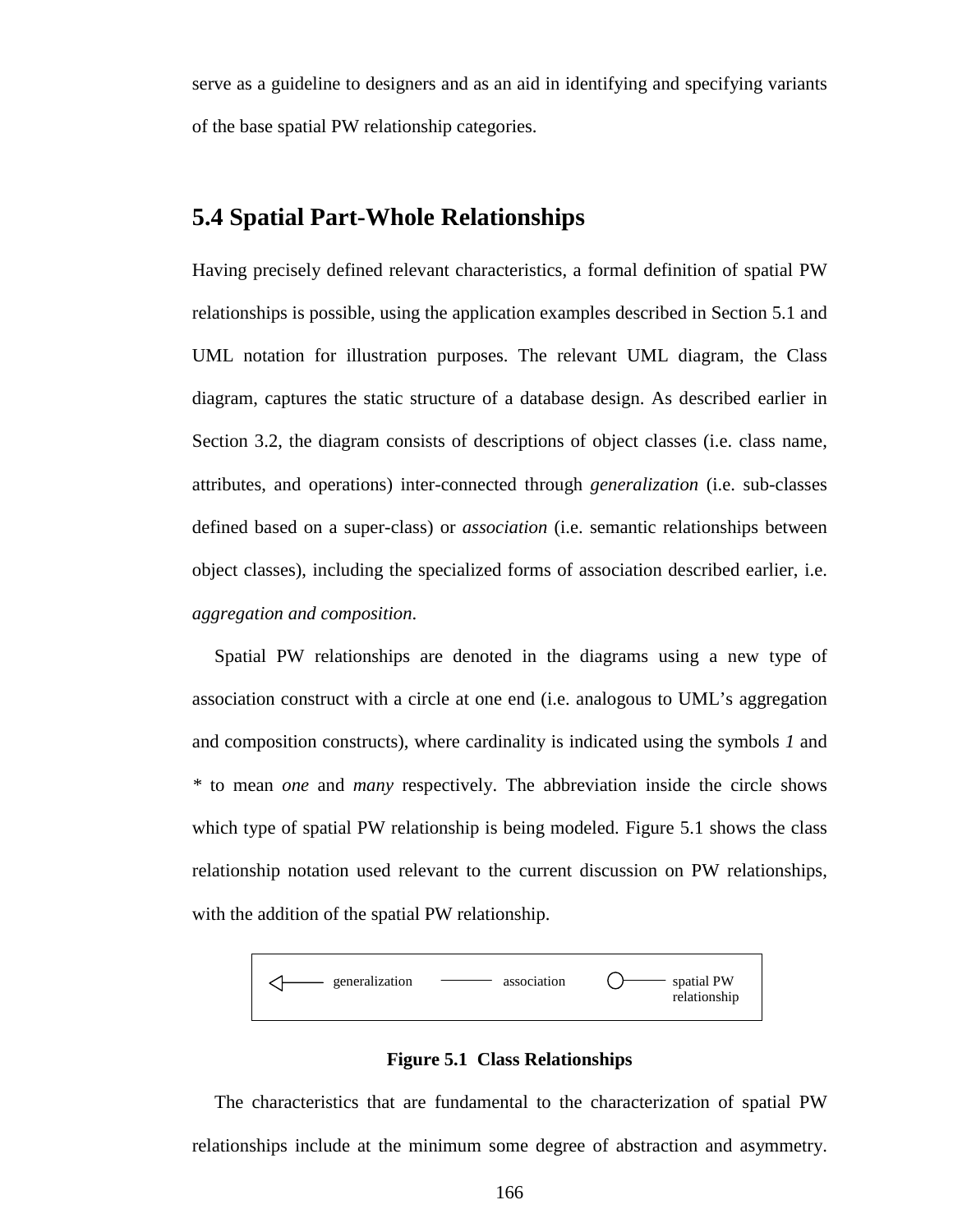The role of abstraction is essentially that of information hiding to reduce complexity, where the details of the individual part objects are not relevant (and so can be temporarily hidden) and are, in some respect, represented semantically by the abstraction. Abstraction further implies that the whole object is more than just the sum of its part objects. At the minimum, the whole object has its own identifier in order to be modeled as an object separate from those of its parts. Emergent and resultant characteristics can be used to model the combination of independent and derived semantics that characterizes abstraction. Asymmetry can be formally defined using the anti-symmetry and irreflexivity characteristics described in the previous section. We therefore define a *spatial PW relationship* between a whole object and a finite number of part objects where:

- each object (whether whole or part) is a *spatial object*, i.e. has an associated spatial extent, and
- the whole object has at least one emergent and one resultant attribute, other than the object identifier, and
- the relationship has instance asymmetry (i.e. instance anti-symmetry and instance irreflexivity).

Based on this definition, we then distinguish between two fundamentally different categories of spatial PW relationships, *spatial derivation relationships* and *spatial constraint relationships*. The difference between these two categories is illustrated by the supranational organization and building site examples respectively. The fundamental characteristic used to categorize spatial PW relationships is whether the spatial extent of the whole is derived from or constrains that of its parts. Both are structural characteristics of a relationship, i.e. resultant and configurational (topological) respectively. This distinction is especially important in the context of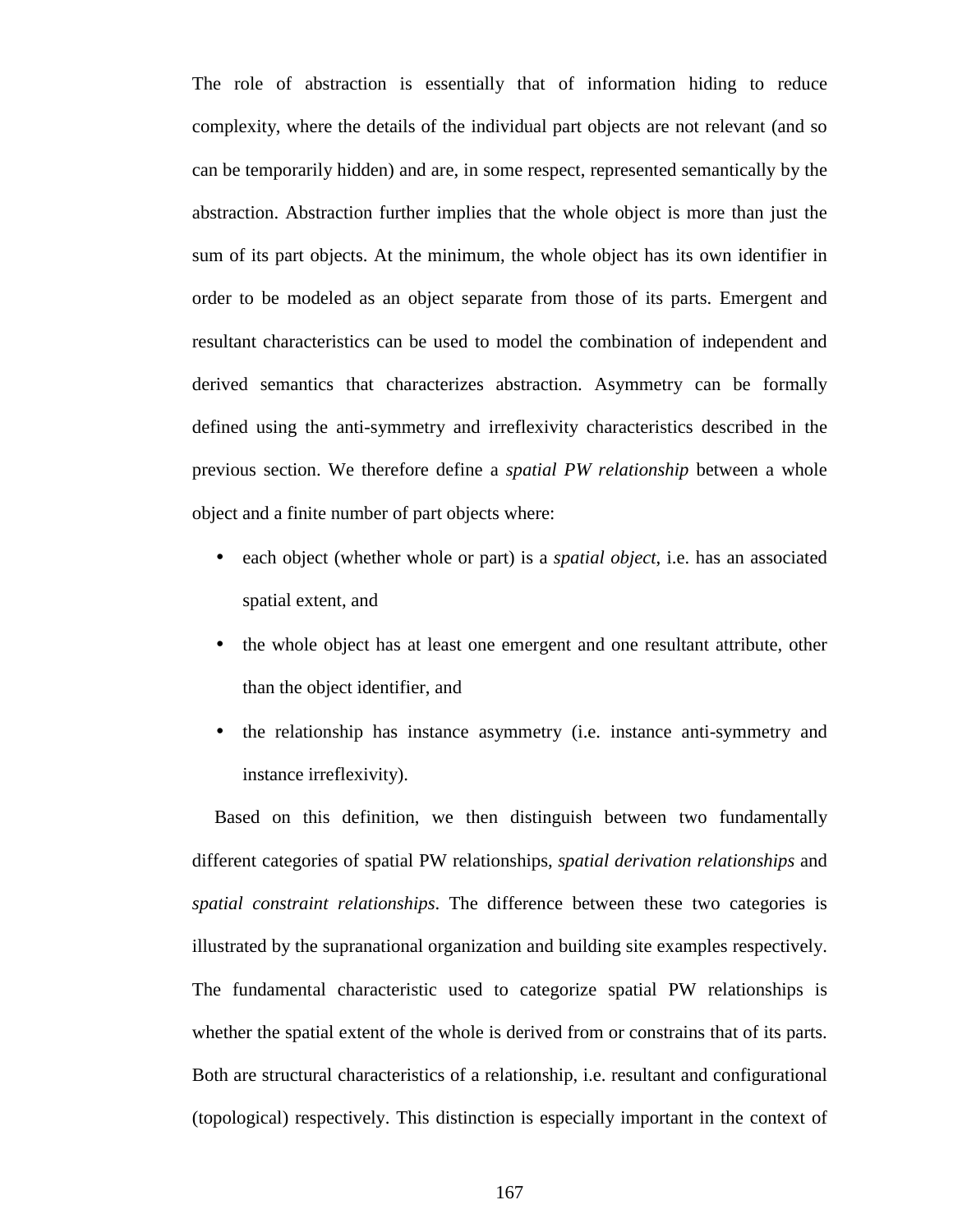spatial PW relationships in that it determines whether the spatial extent of the whole depends on those of its parts or vice versa.

Within the framework of spatial derivation and constraint relationships, five specific types of spatial PW relationships of general utility in geographic applications are identified from a range of examples<sup>4</sup>: *spatial part, spatial membership, spatial inclusion, spatial cover*, and *spatial equal.* Figure 5.2 illustrates how the definitions of these relationships are related in terms of their primary and derived characteristics, where a nested box indicates a more specific category of relationship. The abbreviation used to model each type of spatial PW relationship is also indicated. An overview of the relationships and their defining characteristics are presented next: individual categories are examined in detail in Sections 5.5 and 5.6.

The first two cases, *spatial part* and *spatial membership*, are examples of a *spatial derivation relationship*. Specifically, the whole object's spatial extent is equivalent to and directly derived from the GU of the part objects' spatial extents (called a *part-union*, both *GU* and *part-union* are defined formally in Section 5.5). Examples are the supranational organization, national land transport network, and road network examples discussed earlier. For instance, the spatial extent of the European Union depends on and is derived from that of its member countries. Similarly, the spatial extent of a national land transport network is derived from those of its component road, bus, and rail networks.

Although these relationships are all examples of spatial derivation, they have distinct differences in semantic interpretations and characteristics. The relationships between a national land transport network, a road network, and roads are transitive.

 $\overline{a}$ 

<sup>4</sup> Specification of additional variants or modeling constructs based on these categories, relevant in the context of a specific geographic application, are illustrated in Chapter 6.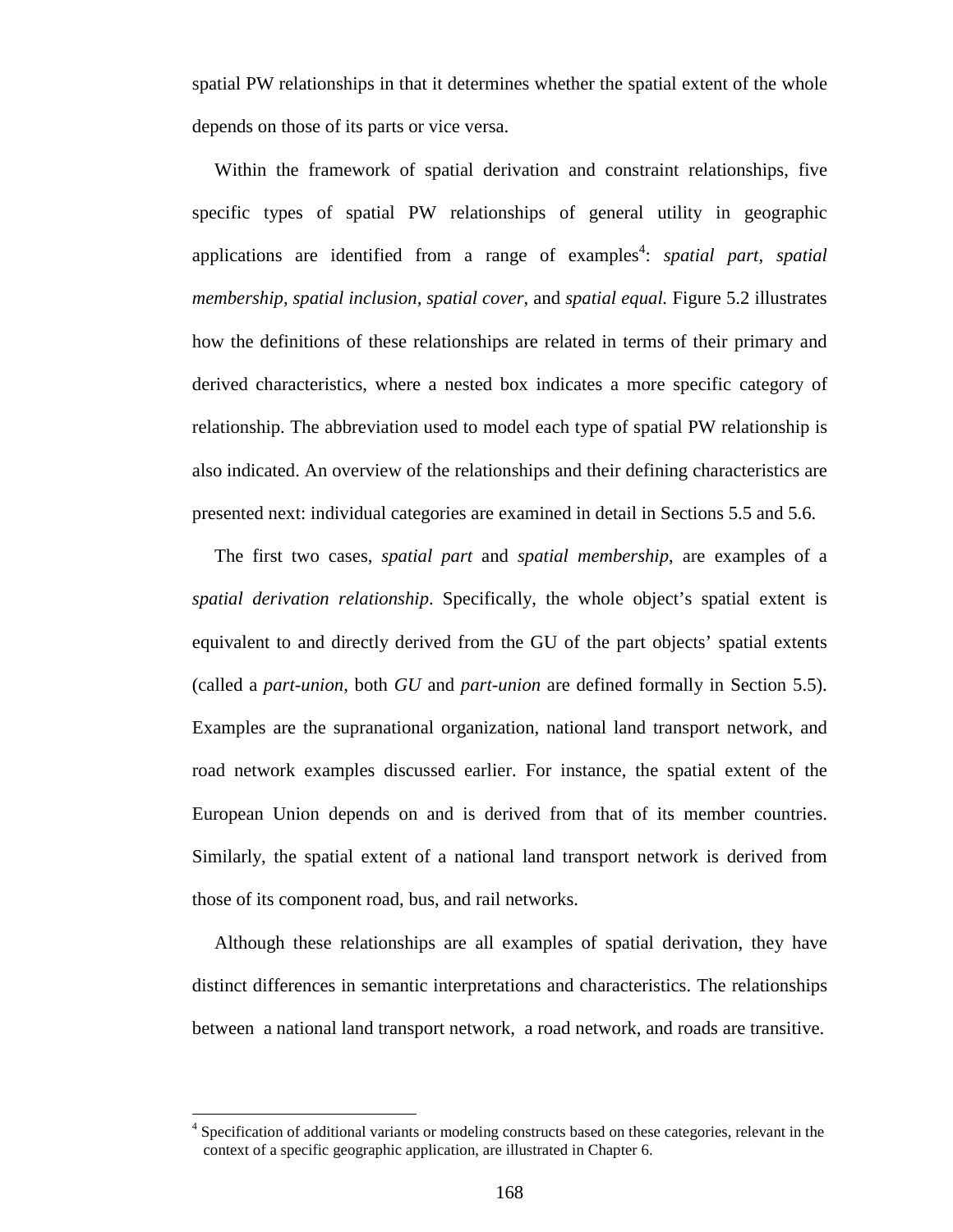That is, if a road is part of the road network, and that road network is part of a national land transport network, then the road must also be part of the national land transport network. This is an example of a *spatial part* relationship. *Spatial part* represents an assembly whose transitive semantics typically lead to the formation of nested hierarchies.



# **Figure 5.2 Spatial Part-Whole Relationships (Primary & Derived Characteristics)**

In contrast, *spatial membership* represents a grouping of objects which are homeomerous with respect to geometric type, which belong to (i.e. are members of) a collection or organization, and whose relationships do not exhibit transitivity. For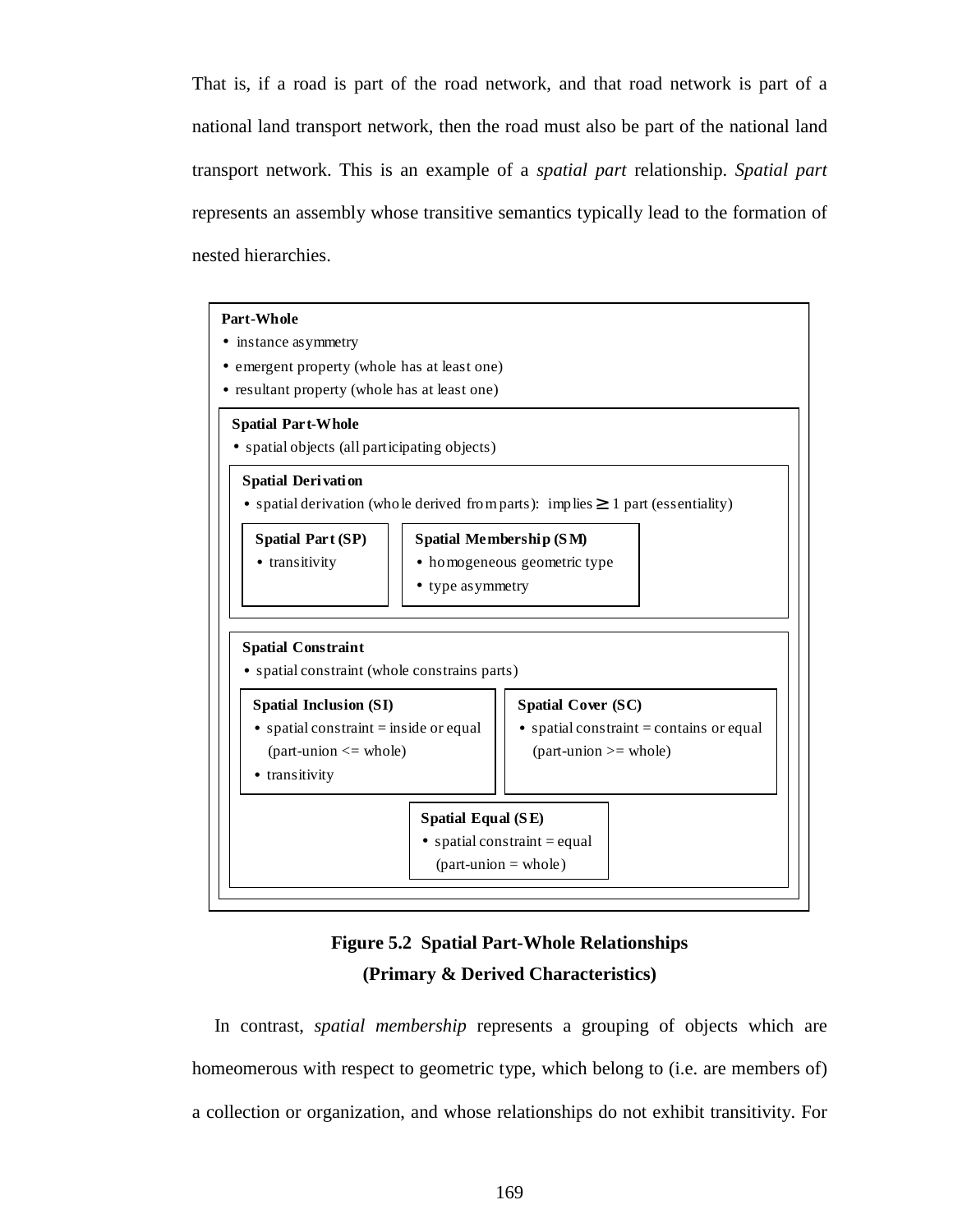example, all of the countries which are members of EU are associated with a bounded 2D area. Countries may be further subdivided into political units such as states; however, these political units are not considered members of the EU.

In a *spatial constraint relationship*, the whole and part objects each have separately defined spatial extents, i.e. the spatial extent of the whole cannot be derived from those of its parts. However, the spatial extent of the whole constrains the GU of the parts' spatial extents (i.e. the part-union) and thus the legal spatial extents of the parts. This is an example of a type of spatial PW relationship distinguished by a specific configurational characteristic describing topological constraints on the relationship between the spatial extent of the whole and the partunion.

*Spatial inclusion* is one specific type of *spatial constraint relationship,* where the constraint is one of inclusion. This can be illustrated by the case of a building-site and the buildings or structures located on that site. That is, the GU of the part's spatial extents (e.g. the structure's ground areas) must be less than or equal to that of the whole's spatial extent (e.g. the building site area). Or, equivalently, the area of the whole spatial object (the building site) *contains or is equal to* the combined (or individual) spatial extents of the part objects (the sites' buildings and structures).

*Spatial cover*, where the GU of the part's spatial extents is greater than or equal to the whole's spatial extent, is illustrated by the requirement that a combined range of a set of phone service cells completely cover a guaranteed mobile phone service area. Finally, the division of an administrative area into land use zones (e.g. residential, industrial, agricultural, recreational) demonstrates *spatial equal*, where the GU of the parts (the land use zones) must be exactly equal to the whole's spatial extent (the administrative area).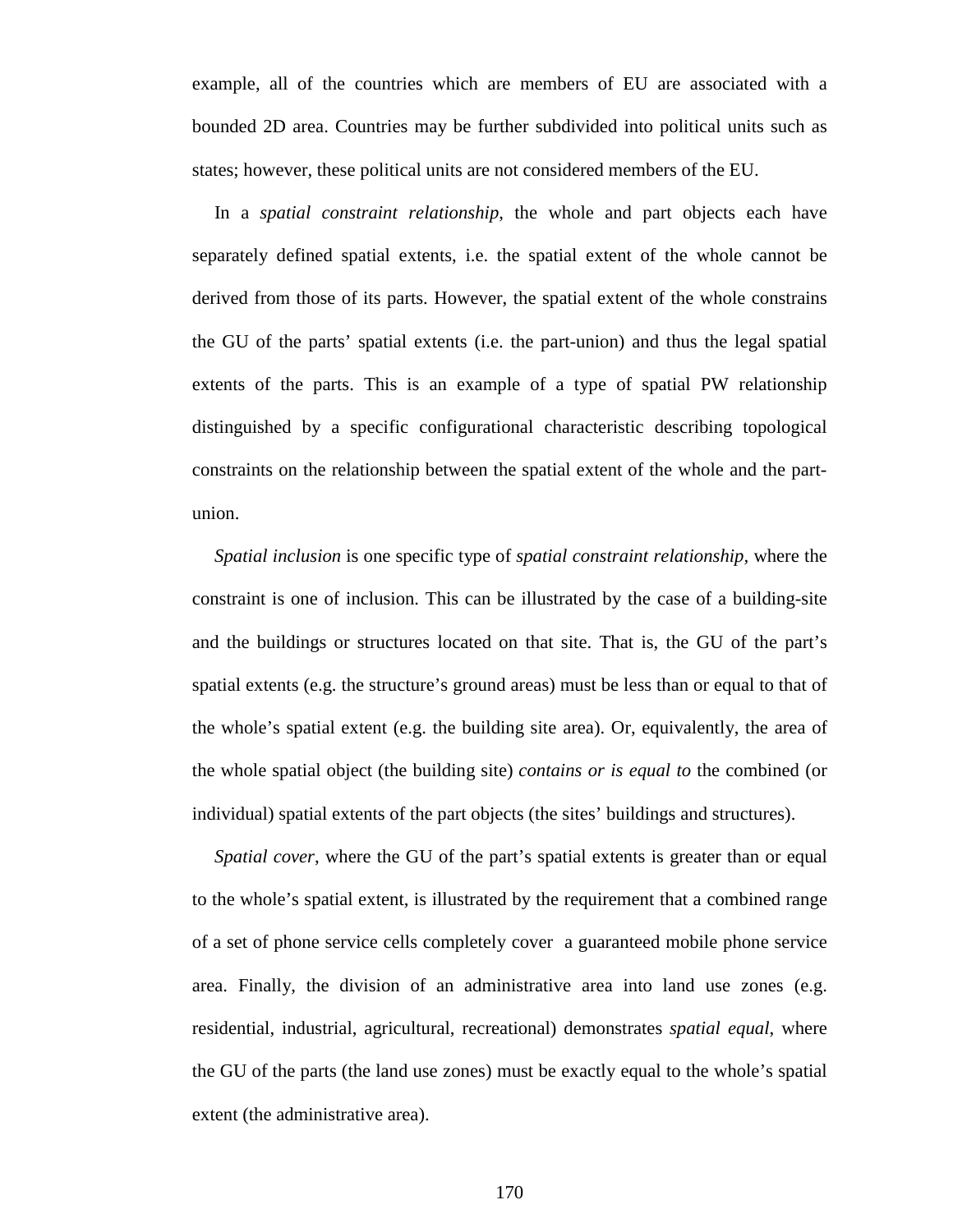Note the distinction between the *spatial derivation* relationships and the *spatial equal* relationship. In both cases, the combined spatial extent of the parts is equal to that of the whole. In the case of *spatial derivation* relationships, this is because the spatial extent of the whole is directly *derived from* those of its parts (and cannot exist independently of its parts). In the case of the *spatial equal* relationship, this is because the spatial extent of the whole *constrains* those of its parts (but exists independently of that of its parts).

The distinctions between the two types of relationships can be further elaborated. As a consequence of the dependence of the whole's spatial extent on the part's spatial extents, at least one part must exist for the spatial extent of the whole to be defined in a spatial derivation relationship. Thus, the area of the European Union is not defined independently of the area of its member countries. In contrast, the spatial extent of the whole is defined prior to and independently of those of its parts for a spatial equal relationship.. This type of relationship typically involves a sub-division of an existing region into parts, where the combined spatial extents of the resulting parts are *constrained* to equal that of the whole For example, an existing administrative region can be divided into land use zones; however, the dimensions of its spatial extent are determined before (and independently of) those of its zones.

These relationships are explained in detail in Sections 5.5 and 5.6. Spatial derivation relationships are defined formally in Section 5.5 and spatial constraint relationships in Section 5.6.

# **5.5 Spatial Derivation Relationships**

A *spatial derivation relationship* is a spatial PW relationship between a set of part objects and a whole object whose spatial extent represents the GU of the part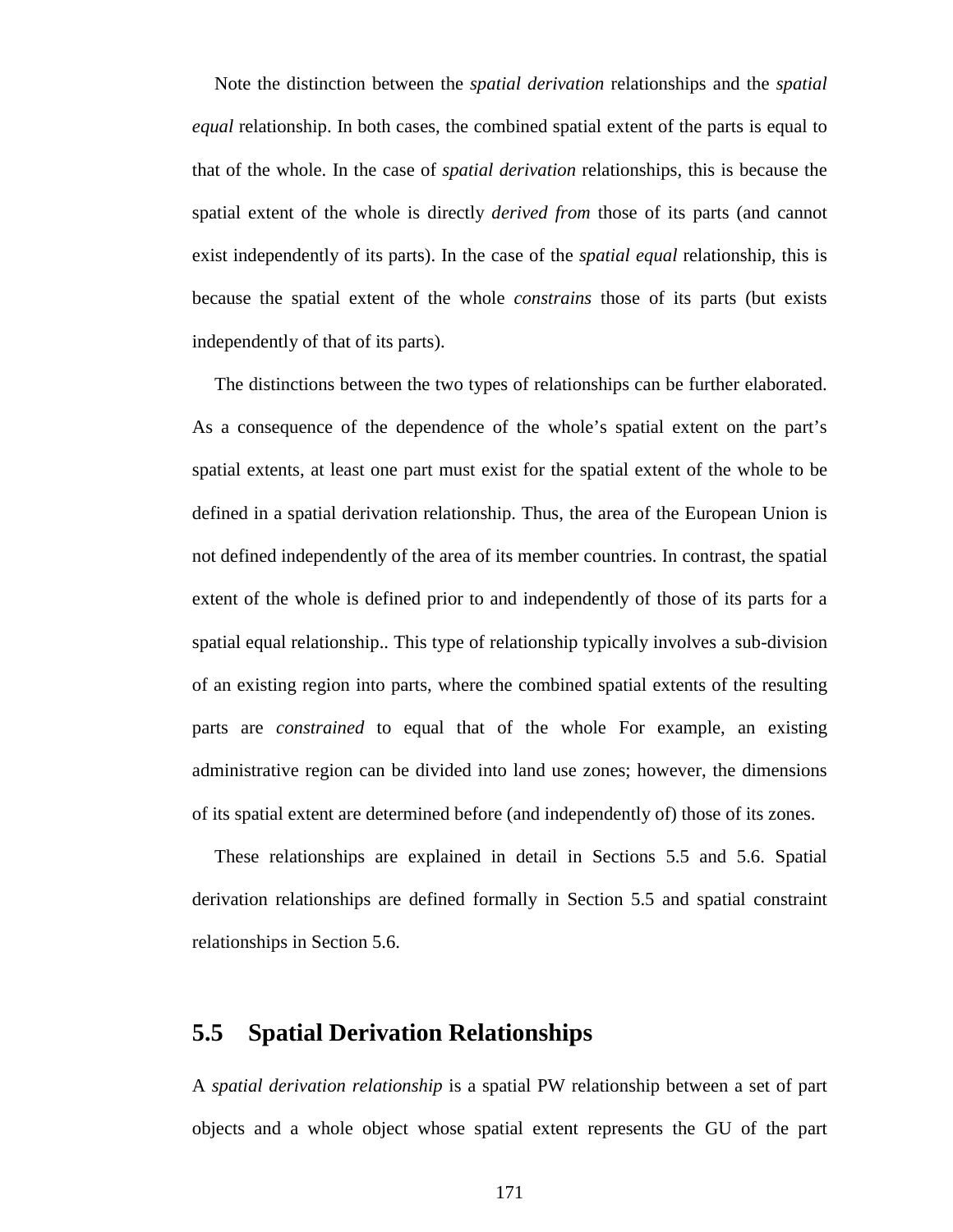objects' spatial extents. The GU function has the following signature and semantics. The signature is:

$$
f_{\text{geometric-union}}
$$
:  $2^{\text{SE}} \rightarrow \text{SE}$  where:

- SE is the domain of spatial extents and  $2^{SE}$  is the power set for the domain, i.e. the collection of all subsets of SE, and
- the definition of GU function, adapted from the definition given in [Tryf97b], is as follows:

Let *p* be a point in space. Let  $s_1, \ldots, s_i, \ldots, s_n$  be a finite, non-empty  $(n>0)$  set of spatial extents and *s*<sub>geometric-union</sub> be the spatial extent resulting from the GU of  $s_1, \ldots, s_i, \ldots, s_n$ . Then

$$
f_{\text{geometric-union}}(s_1, \ldots, s_i, \ldots, s_n)
$$

= *s*geometric-union

$$
= \{ p \mid \exists i \ (p \in s_i) \land \forall i \ (p \in s_i \Rightarrow p \in s_{\text{geometric-union}}) \}
$$

If the *n* spatial extents above represent the spatial extents associated with a set of *n* part objects in a spatial PW relationship, then the result of the GU of their associated spatial extents, *s*geometric-union, is called the *part-union* for that spatial PW relationship. Therefore, a spatial PW relationship between a whole object *owhole* with spatial extent  $s_{whole}$  and *n* part objects  $o_1, \ldots, o_i, \ldots, o_n$  with spatial extents  $s_1, \ldots, s_i, \ldots, s_n$ is called a spatial derivation relationship if and only if  $s_{whole} = f_{geometric}$  $u_{\text{minor}}(s_1,...,s_i,...,s_n)$  when  $n>0$  and  $s_{\text{whole}}$  is undefined otherwise (when  $n=0$ ).

Therefore, *spatial derivation relationships* have the characteristics of *spatial PW relationships* (i.e. the *instance asymmetry*, *emergent property*(*s*), and *resultant property*(*s*) of a PW relationship and the *spatial objects* of a spatial PW relationship) and the additional characteristic of a *derived spatial extent for the whole object* as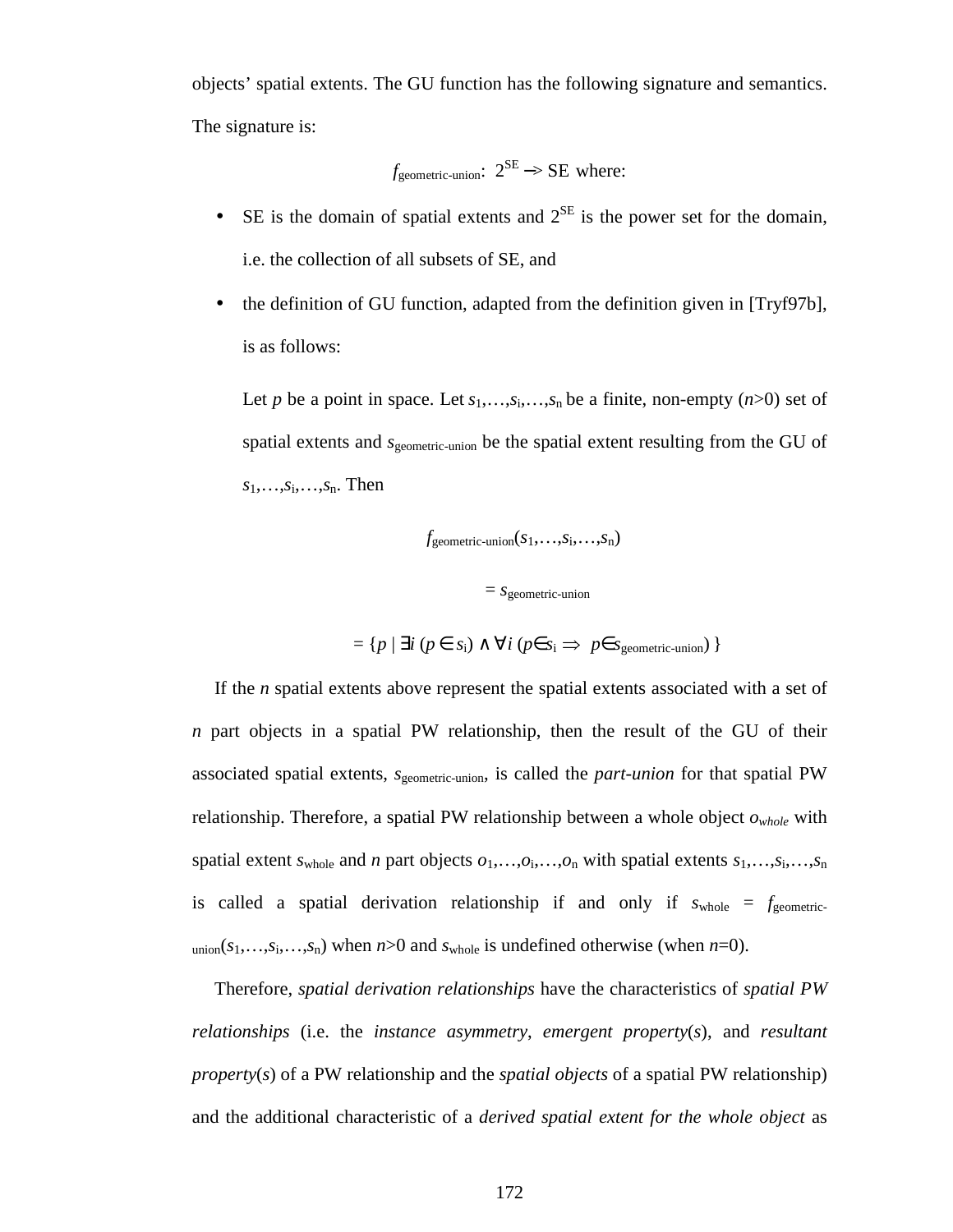described above. Note that spatial derivation of the whole's spatial extent actually implies that the relationship has instance asymmetry (since instance symmetry or reflexivity would make derivation impossible) and that the whole object has at least one resultant property (its spatial extent). However, these characteristics are already assumed as primary characteristics since a spatial derivation relationship is also a PW relationship. Further consequent on the characteristic of spatial derivation, we can derive the following additional constraint:

 $\bullet$   $> = 1$  part: The whole object cannot exist without at least one part object (i.e. essentiality of whole on part), otherwise its spatial extent would be undefined.

The specific sub-categories of spatial derivation relationships, *spatial part* and *spatial membership* relationships, are described in Sections 5.5.1 and 5.5.2 respectively. Secondary characteristics for spatial derivation relationships, which lead to variants of the basic spatial part and spatial membership relationships, are described in Section 5.5.3.

#### **5.5.1 Spatial Part Relationships: Primary Characteristics**

The primary characteristics of *spatial part* are described in detail in this sub-section. The national land transport example discussed in Section 5.1 and shown in Figure 5.3 is used to illustrate the characteristics of spatial part relationships. Two alternative representations are shown. Figure 5.3 (a) uses generalization to define the different types of transport networks and to illustrate the use of spatial part relationships with generalization, e.g. each different type of transport network inherits the associated spatial part relationships. Alternatively, in Figure 5.3 (b), each type of transport network is defined directly as a separate part object type with its own spatial part relationship to the network segments. Although less compact,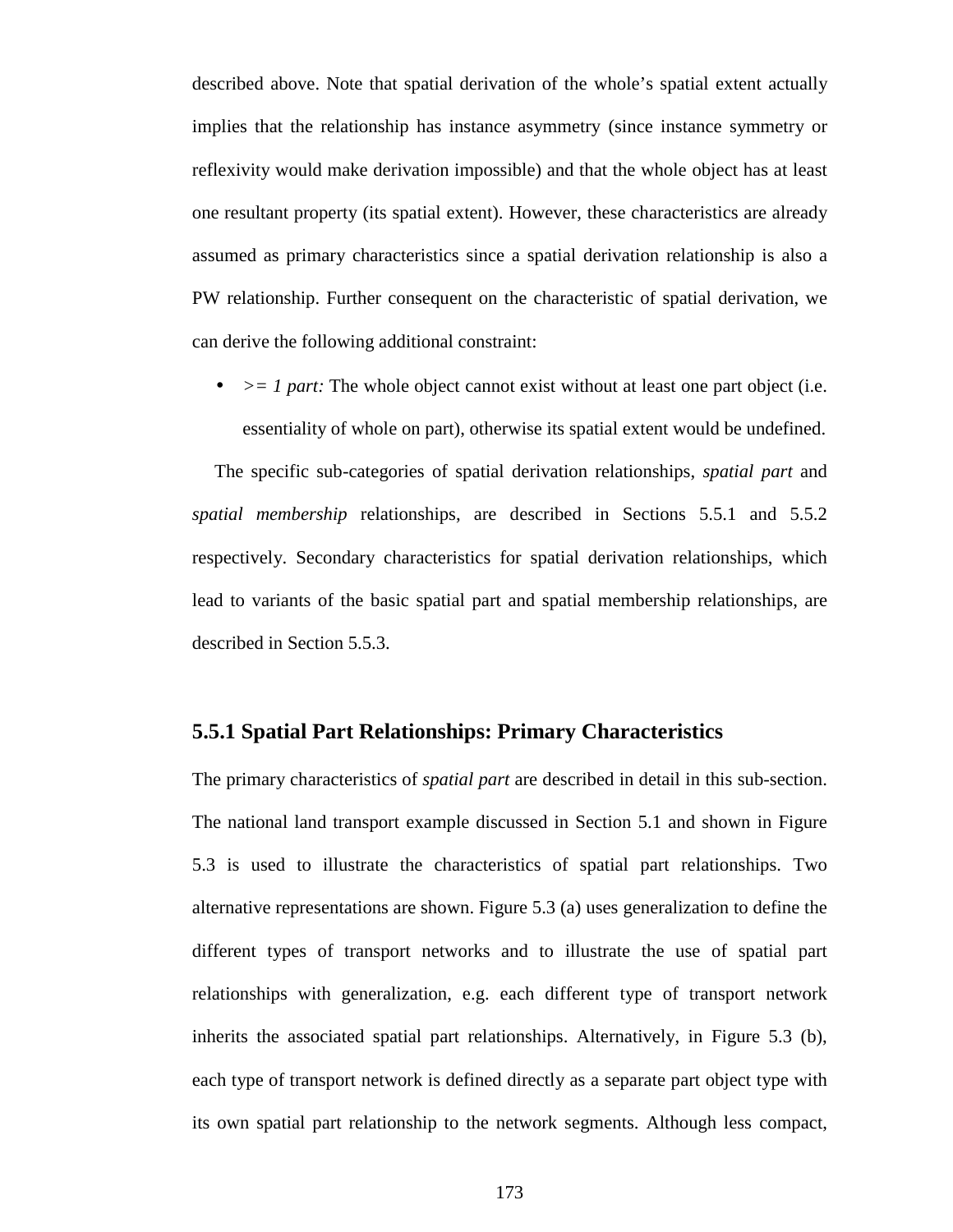this approach more clearly shows that a single national land transport network can be composed of more than one road network, bus network, and/or rail network and allows the clear specification of the specific type of network segment applicable to each type of transport network.



**Figure 5.3 Spatial Part Relationship**

As illustrated in Figure 5.2, the primary characteristics of a spatial part relationship include those of its "parent" categories as well as those characteristics specific to spatial part relationships. Because a spatial part relationship is a PW relationship, it has *instance asymmetry*, at least one *emergent property*, and at least one *resultant property*. A spatial part relationship consists of *spatial objects* because it is a spatial PW relationship and has *spatial derivation* because it is a spatial derivation relationship. Finally, a spatial part relationship is further characterized by its *transitivity*.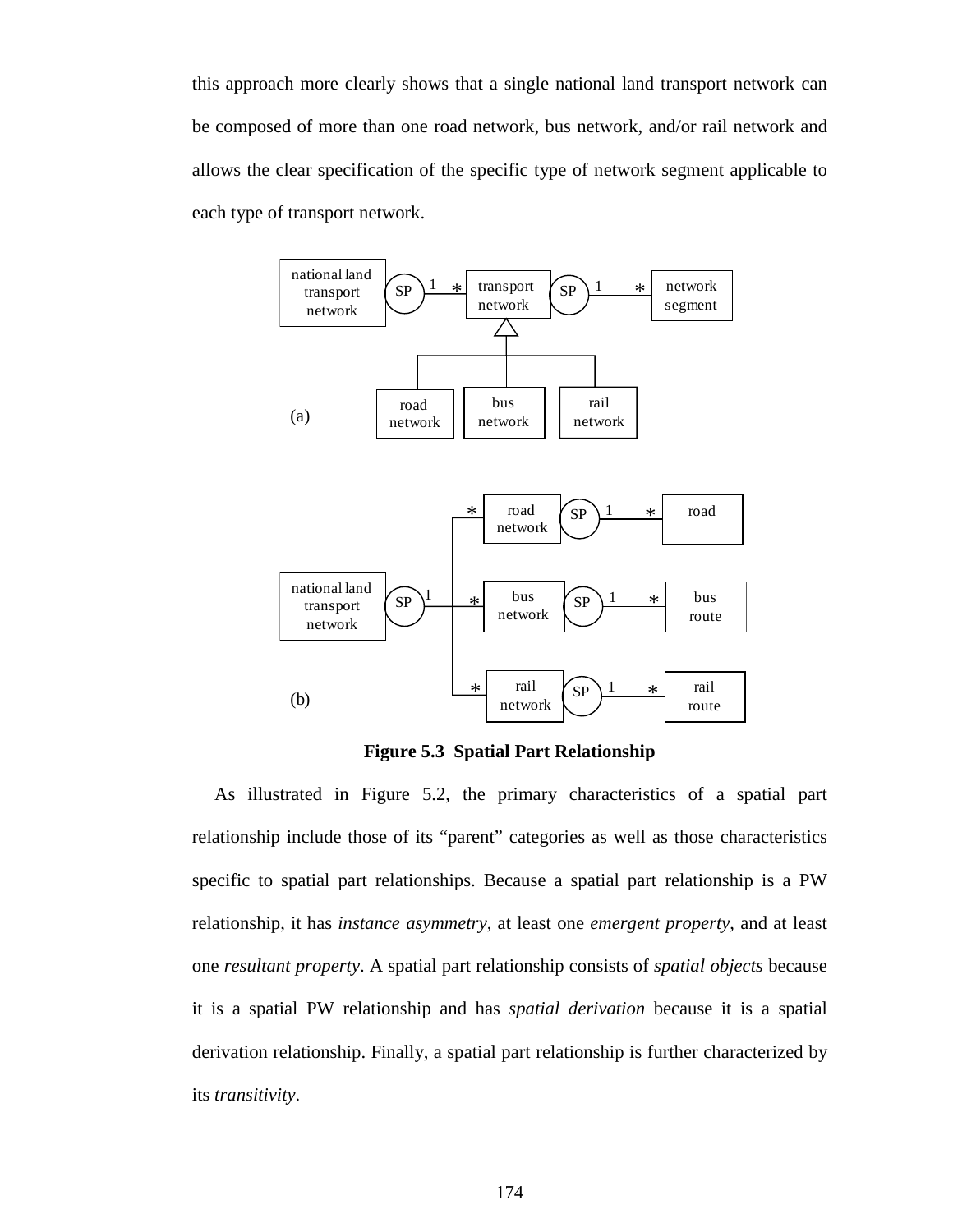These characteristics can be illustrated using the national land transport example. All of the objects in the example, the national land transport network, individual transport networks, and individual network segments, have associated spatial extents and so are spatial objects. The spatial extent of the national transport network is derived from those of its constituent transport networks, which are in turn derived from those of its constituent network segments. As discussed in Section 5.5, this derivation implies both instance asymmetry and that the whole object has at least one resultant property (the spatial extents of the national transport network and individual transport networks); since it would be impossible to derive spatial extents if there was instance symmetry or reflexivity. For example, the hypothetical cases of a given transport network being part of itself (instance reflexivity) or part of a national transport network which is then part of the same transport network (instance symmetry) are not logical and would make it impossible to derive the spatial extent of the transport network. An emergent property can be illustrated by a *headquarters* attribute representing the headquarters of the national land transport network (not derivable from attributes of its individual transport networks). Transitivity can be demonstrated as follows. If a given network segment is part of a transport network and that transport network is part of a national land transport network, then the same network segment also forms part of the national land transport network.

Another spatial derivation relationship, spatial membership, is described in the next section. Because it has the same parent categories as the spatial part relationship (as illustrated in Figure 5.2), it shares the same characteristics except for the one characteristic specific to the spatial part relationship (i.e. transitivity).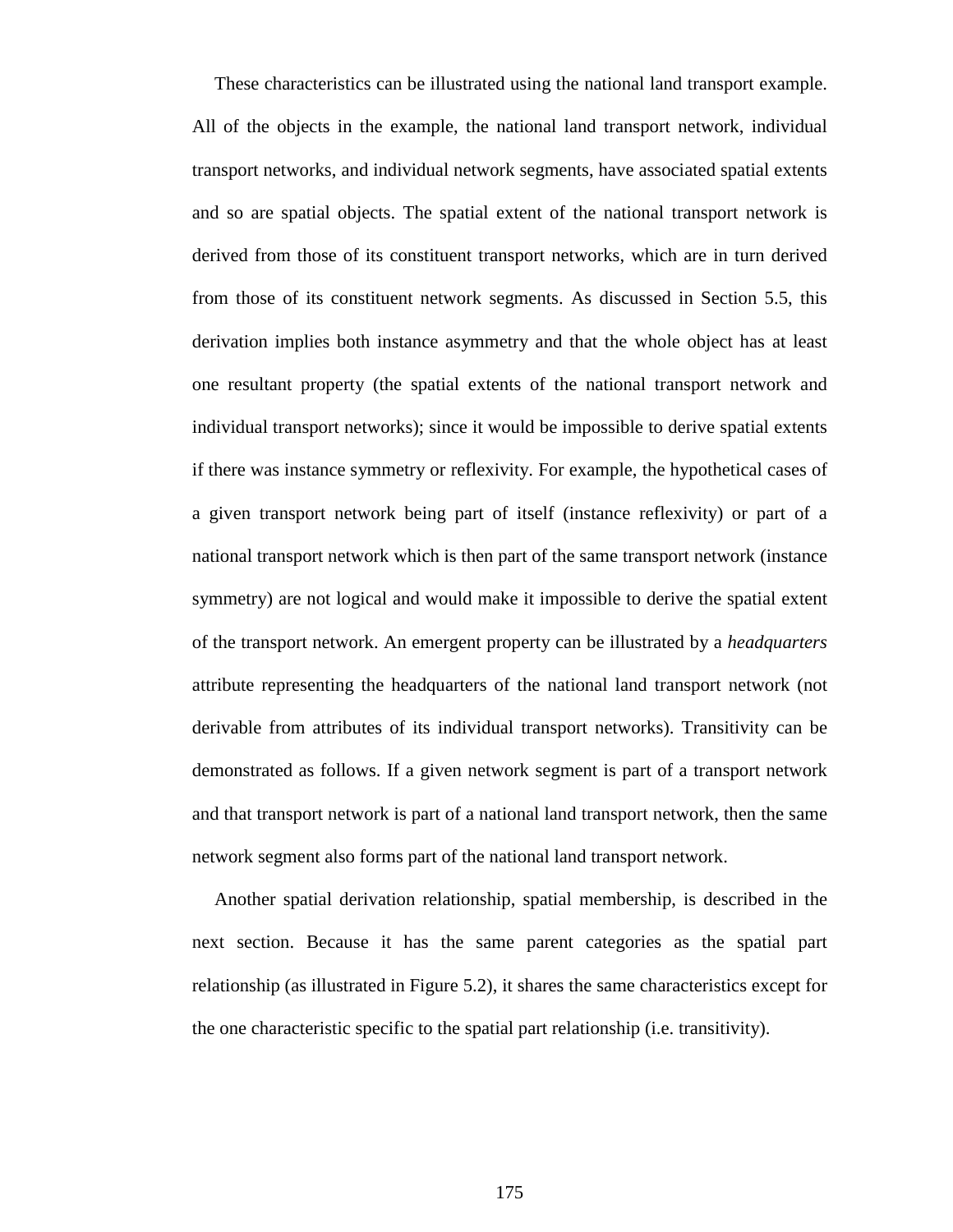#### **5.5.2 Spatial Membership Relationships: Primary Characteristics**

We now describe in detail the primary characteristics of *spatial membership*, using the example of supranational organizations, such as the EU or NATO, having member countries, that was introduced in Section 5.1 and is illustrated in Figure 5.4. We also show a member country having a spatial part relationship with its constituent states to illustrate the combination of different types of spatial PW relationships in a single diagram. The assumption here is that a country is formed from a union of its states, as with the United States, where the states have areas defined prior to and independently of their identification with a country but the reverse does not hold. Thus the spatial extent of a country is derived from that of its states. Analogously, a state could be considered to be formed from a union of its counties, leading to a transitive spatial part hierarchy.



**Figure 5.4 Spatial Membership Relationship**

As illustrated in Figure 5.2, the primary characteristics of a spatial membership relationship include those of its "parent" categories as well as those characteristics specific to spatial membership relationships. Because a spatial membership relationship is a PW relationship, it has *instance asymmetry*, at least one *emergent property*, and at least one *resultant property*. A spatial membership relationship consists of *spatial objects* because it is a spatial PW relationship and has *spatial derivation* because it is a spatial derivation relationship. Finally, a spatial membership relationship is further characterized by its *type asymmetry* and the *homogeneous geometric type* of its part objects. The last characteristic means that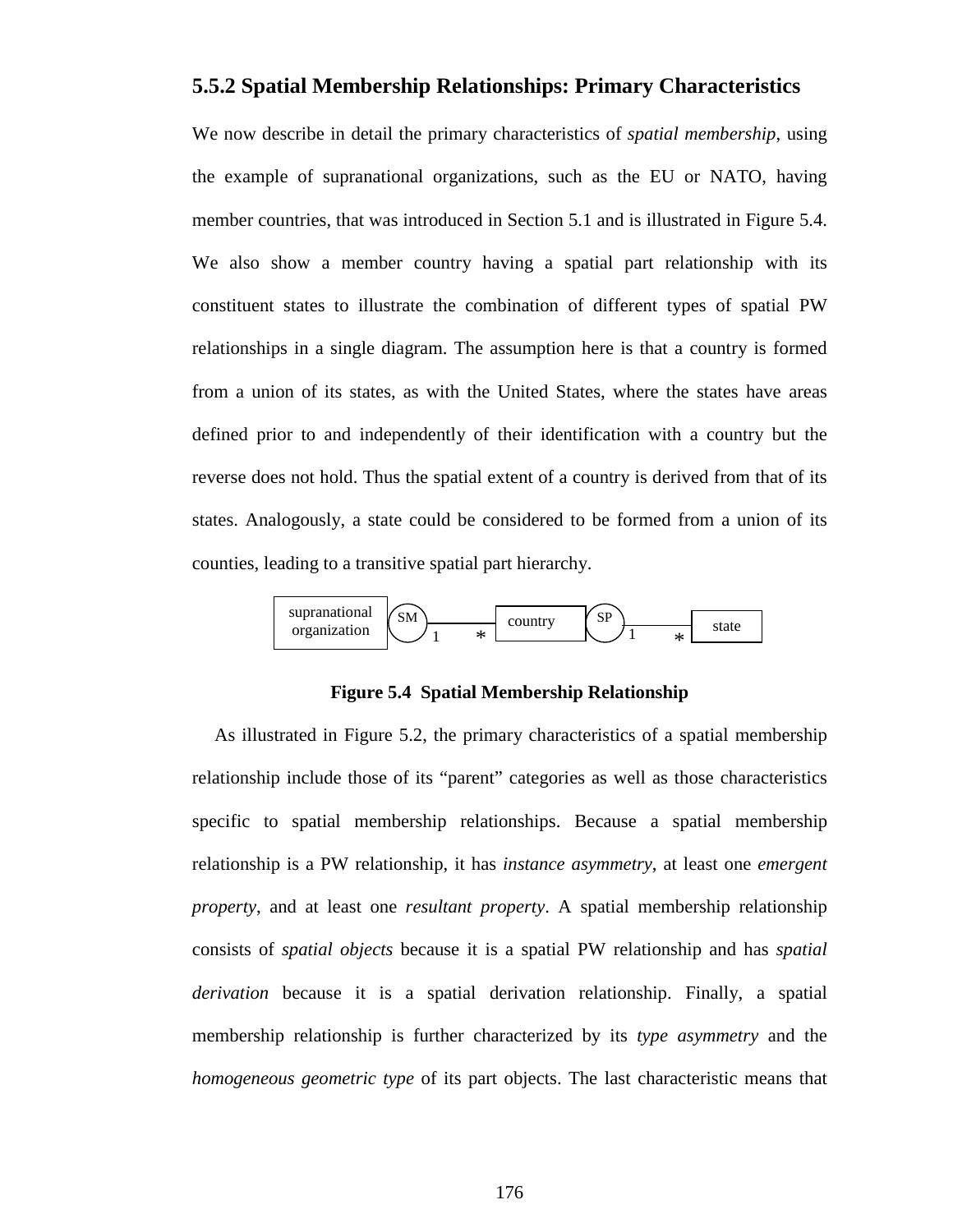the spatial extents of all part objects in a spatial membership relationship belong to the same base geometric type (e.g. points, lines, polygons, volumes).

These characteristics can be illustrated using the supranational organization example and the EU as a specific instance of a supranational organization. All of the objects in the example, the supranational organization and its member countries, have associated spatial extents and so are spatial objects. The spatial extent of a supranational organization such as the EU is derived from those of its constituent member countries. As discussed in Section 5.5, this derivation implies both instance asymmetry and that the whole object has at least one resultant property (the supranational organization's spatial extent); since it would be impossible to derive spatial extents if there was instance symmetry or reflexivity. For example, the hypothetical cases of the EU being part of itself (instance reflexivity) or a country such as France being part of the EU that is, in turn, a part of France (instance symmetry) are not logical and would make it impossible to derive the spatial extent of the EU. An emergent property can be illustrated by a *headquarters* attribute representing the headquarters of a supranational organization such as the EU (not derivable from attributes of its member countries). Other attributes of the EU, such as budget, may be derivable from the contributions of its members. However, the contributions are not, strictly speaking, attributes of the members themselves, but of their association with the EU.

The characteristics specific to spatial membership can also be illustrated using the EU example. Part objects with homogeneous geometric type are illustrated by the (possibly irregular) bounded 2D area associated with all EU member countries. The characteristic of type asymmetry can be illustrated by considering examples of its converse: type symmetry or type reflexivity. Type symmetry would imply that a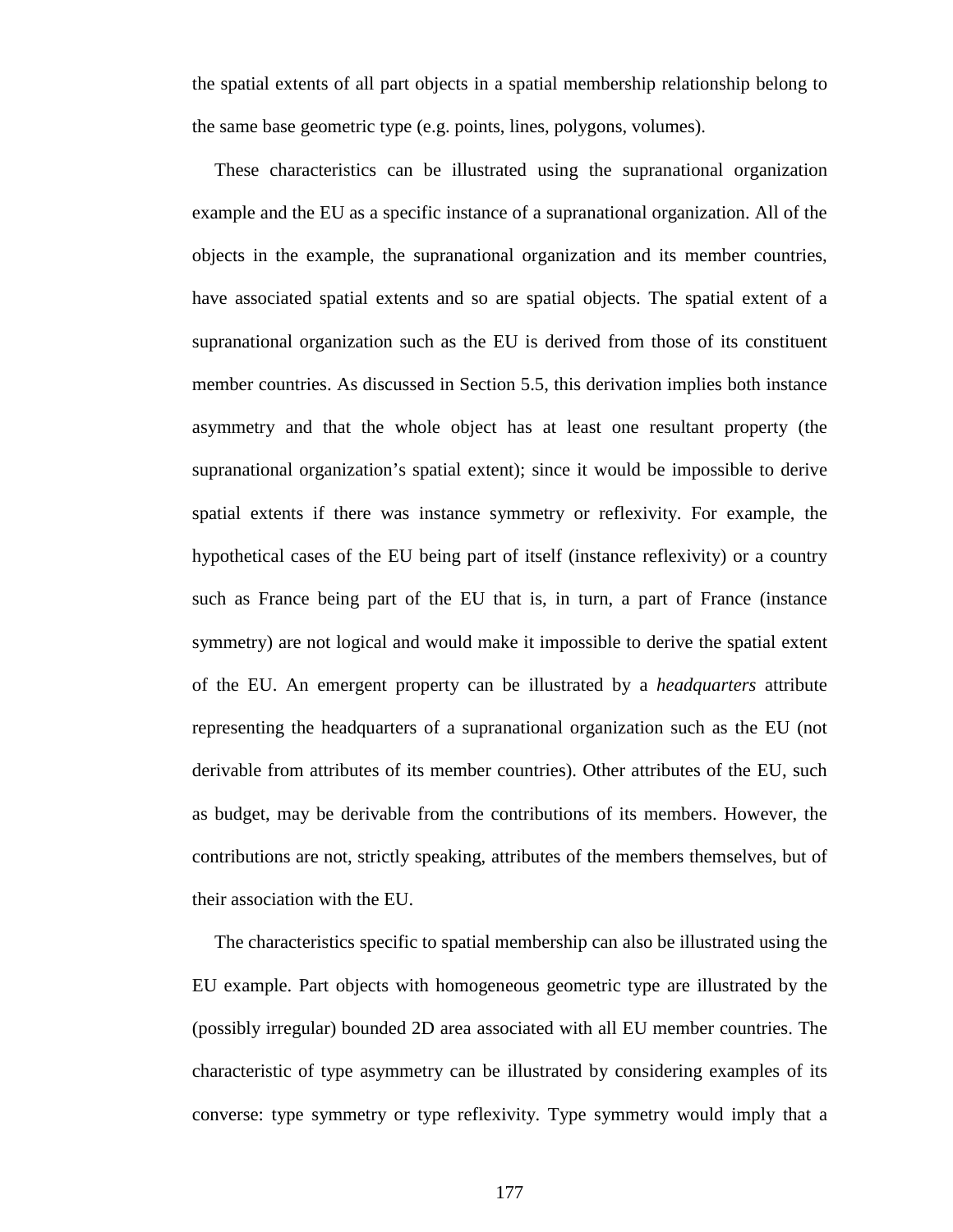supranational organization could be a member of a country (since a country can be a member of a supranational organization). Type reflexivity would imply that a supranational organization could be a member of another supranational organization. Although the first example is clearly not logical, the latter seems possible. However, a closer examination shows that the ambiguity of natural language hides the fact that semantically we have two different object types. A supranational organization has member countries, whereas a "mega" organization's members are other organizations. Since a *mega organization* cannot have a country as a member, it cannot participate in the same types of relationships as the *supranational organization*. Therefore, although they may share the same ancestor object type *organization*, *supranational organization* and *mega organization* must be separate object types.

In the next section, common secondary characteristics of spatial derivation relationships are identified.

#### **5.5.3 Spatial Derivation Relationships: Secondary Characteristics**

In this section, we describe secondary characteristics of spatial derivation relationships. These characteristics are not essential or defining characteristics of spatial derivation relationships or their sub-categories, but instead one or more characteristics may be used to specify additional constraints on spatial derivation relationships that lead to variants of the basic *spatial part* or *spatial membership* relationship categories. Those secondary characteristics that apply only to spatial part relationships are indicated by an asterisk; otherwise, they apply equally to spatial part and membership relationships. The list of secondary characteristics is not intended to be exhaustive, but instead provides a set of generally useful secondary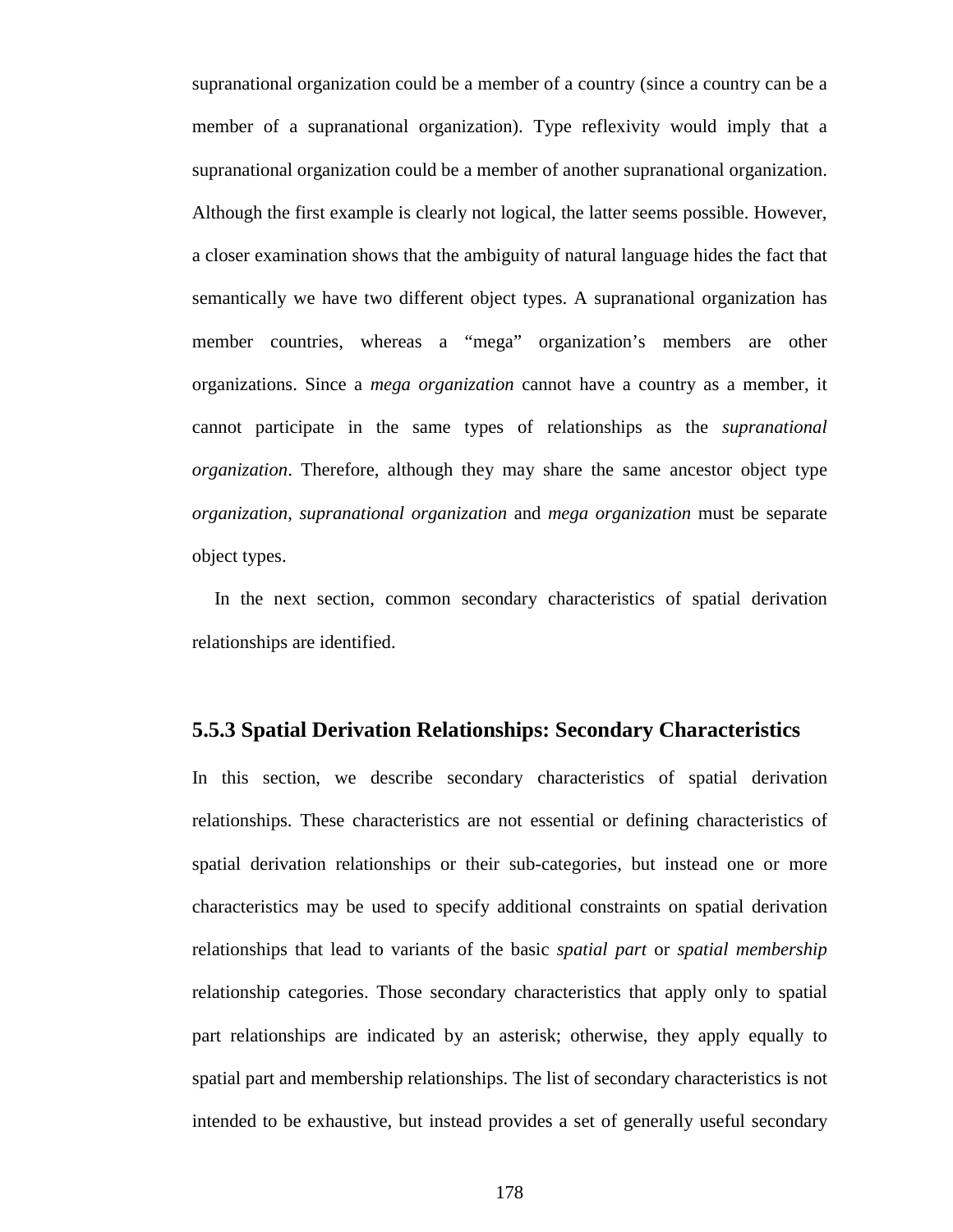characteristics that can serve as a practical guideline to designers and as an aid in identifying and specifying variants of the base spatial derivation categories.

- *Set-based spatial constraints on parts* (*topological, orientation, geometric*): This includes topological configurational constraints such as requiring nonoverlapping parts or equal parts and geometric constraints such as requiring parts with the same geometric type\* (this refers only to spatial part, since it is a primary characteristic for spatial membership) or geometric property (i.e. shape, size, orientation, position).
- *Non-spatial constraints:*
	- *Homogeneous object type*: All objects are of the same object type. This refers only to part objects for spatial membership, since the type asymmetry characteristic mandates that the whole and part objects cannot have the same object type.
	- *Exclusivity*: A part object instance cannot be shared between different whole objects, i.e. be in a spatial PW relationship with more than one whole object.
	- *Inseparability of Part from Whole*: A part object instance cannot be disconnected from a given whole object instance once connected. This implies that a part object may be created before or after the whole object, but must be destroyed with the whole object.
	- *Existence Dependence of Part on Whole*: A part instance cannot exist separately from some whole instance. This implies that the part instance must be connected to some whole object instance when created and either destroyed or transferred to some other whole object instance if the first is destroyed.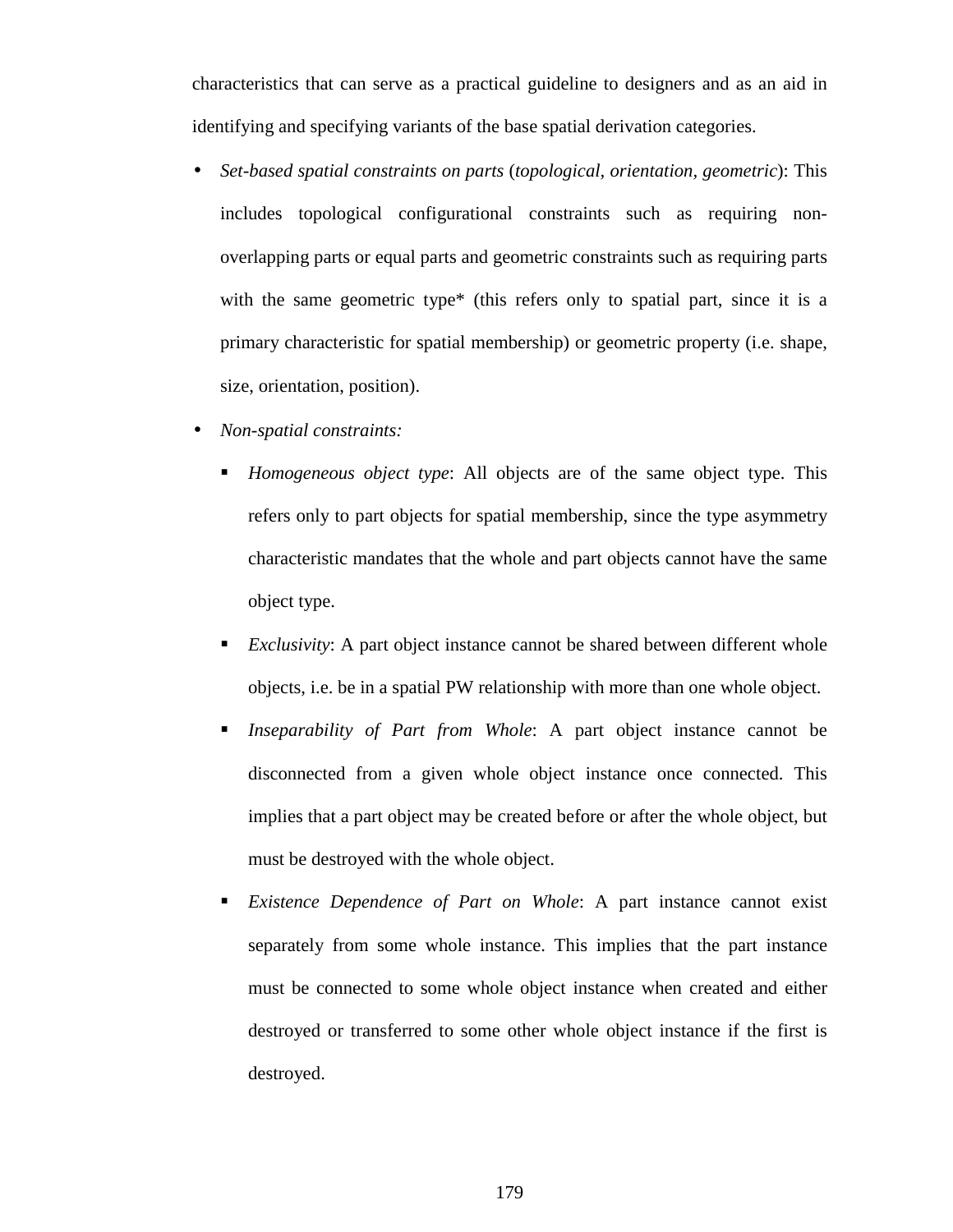*Essentiality of Part on Whole*: A part must be connected to some whole instance but the connection can be changed.

Having considered the definition, sub-categories, and secondary characteristics of spatial derivation relationships, we do the same for spatial constraint relationships in the next section.

# **5.6 Spatial Constraint Relationships**

A *spatial constraint relationship* is a spatial PW relationship between a whole object and a set of part objects where there is a specific topological relationship between the whole object's spatial extent and the GU of the part objects' spatial extents (i.e. the *part-union*). In other words, the spatial extent of the whole object constrains the part-union based on some topological constraint. The terms *GU* and *part-union* have the same definitions as that given for spatial derivation relationships in Section 5.5.

In contrast to spatial derivation relationships, where essentiality of the whole on parts is consequent on the derivation of the whole's spatial extent; a spatial constraint relationship does not depend on the existence of parts. That is, the spatial extent of the whole object is defined even when there are no part objects. For example, a building site area, guaranteed phone coverage area, and administrative area are defined even without any buildings, phone service cells, or land-use zones respectively.

Note that a spatial constraint between objects represents a spatial constraint relationship only if it is associated with the other characteristics of a spatial PW relationship (i.e. the *instance asymmetry*, *emergent property*(*s*), and *resultant property*(*s*) of a PW relationship and the *spatial objects* of a spatial PW relationship).

180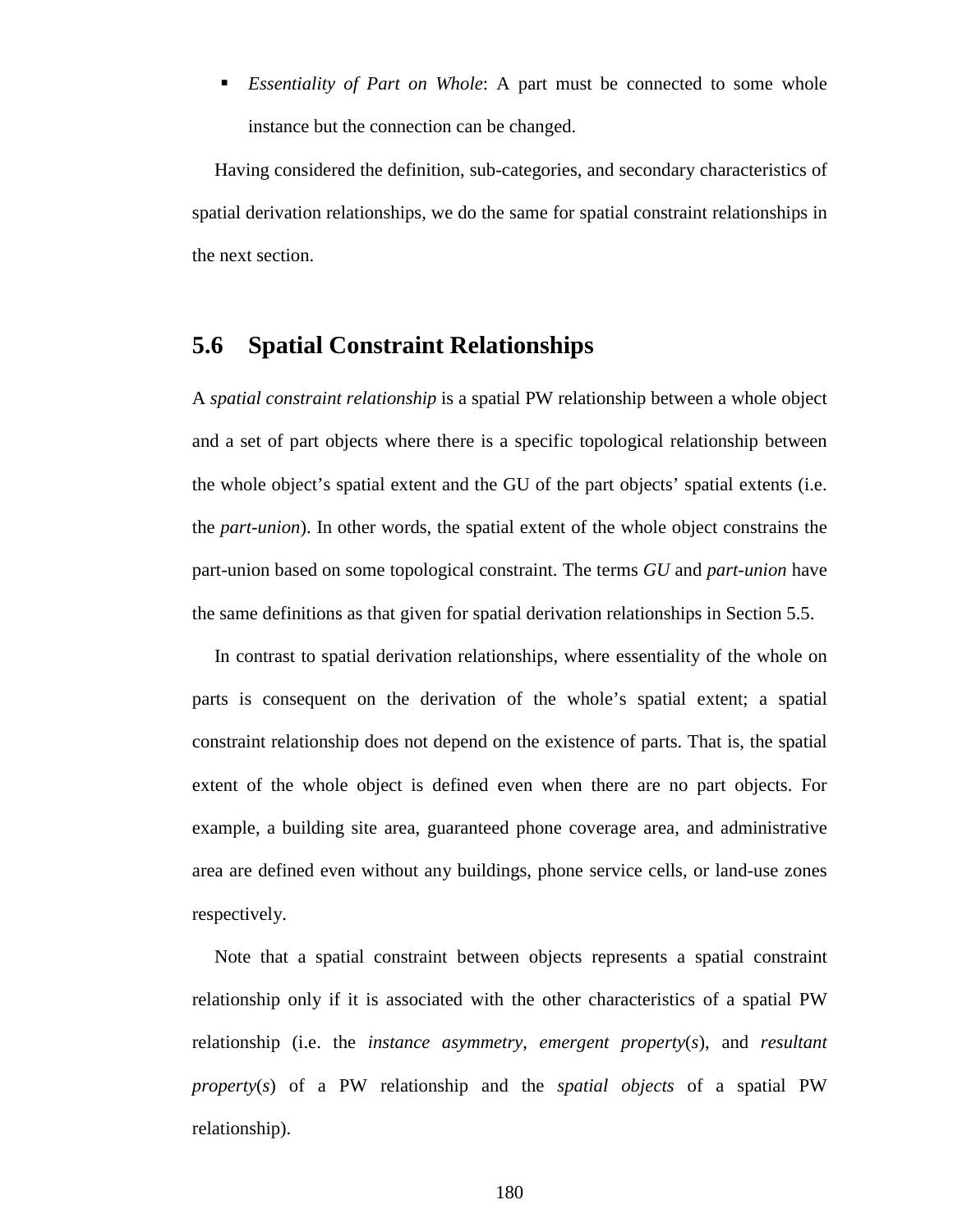As illustrated in Figure 5.2, the specific topological constraint involved in a spatial constraint relationship determines the spatial constraint sub-category. The three sub-categories shown in Figure 5.2, *spatial inclusion, spatial cover,* and *spatial equal* relationships, are described in Sections 5.6.1, 5.6.2, and 5.6.3 respectively. The distinguishing topological constraint for each specific subcategory of spatial constraint relationship is described in terms of points belonging to the whole and part spatial extents. Secondary characteristics for spatial constraint relationships, which lead to variants of the basic spatial inclusion, spatial cover, and spatial equal relationships, are described in Section 5.6.4. A more general method of describing spatial constraint relationships is discussed in Chapter 6 in the context of providing a classification scheme for topological relationships useful for conceptual modeling.

#### **5.6.1 Spatial Inclusion Relationships: Primary Characteristics**

In the case of the spatial inclusion relationship, the topological constraint is one of inclusion (i.e. containment). The spatial inclusion relationship was described in Section 5.4 as being a relationship between a set of part objects*,* each having a spatial extent, and a whole object whose spatial extent contains or equals (i.e. includes) the GU of the parts' spatial extents. In this case, the spatial constraint relationship can be equivalently and more simply stated in terms of the spatial extent of each individual part object, i.e. the spatial extent of each part object is contained by or equal to (i.e. is included in) the spatial extent of the whole object. We can state this mathematically as follows.

Let  $p$  be a point in space. Let  $s_{whole}$  be the spatial extent of a whole object and  $s_1, \ldots, s_i, \ldots, s_n$  the spatial extents of the part objects in a spatial PW relationship. Then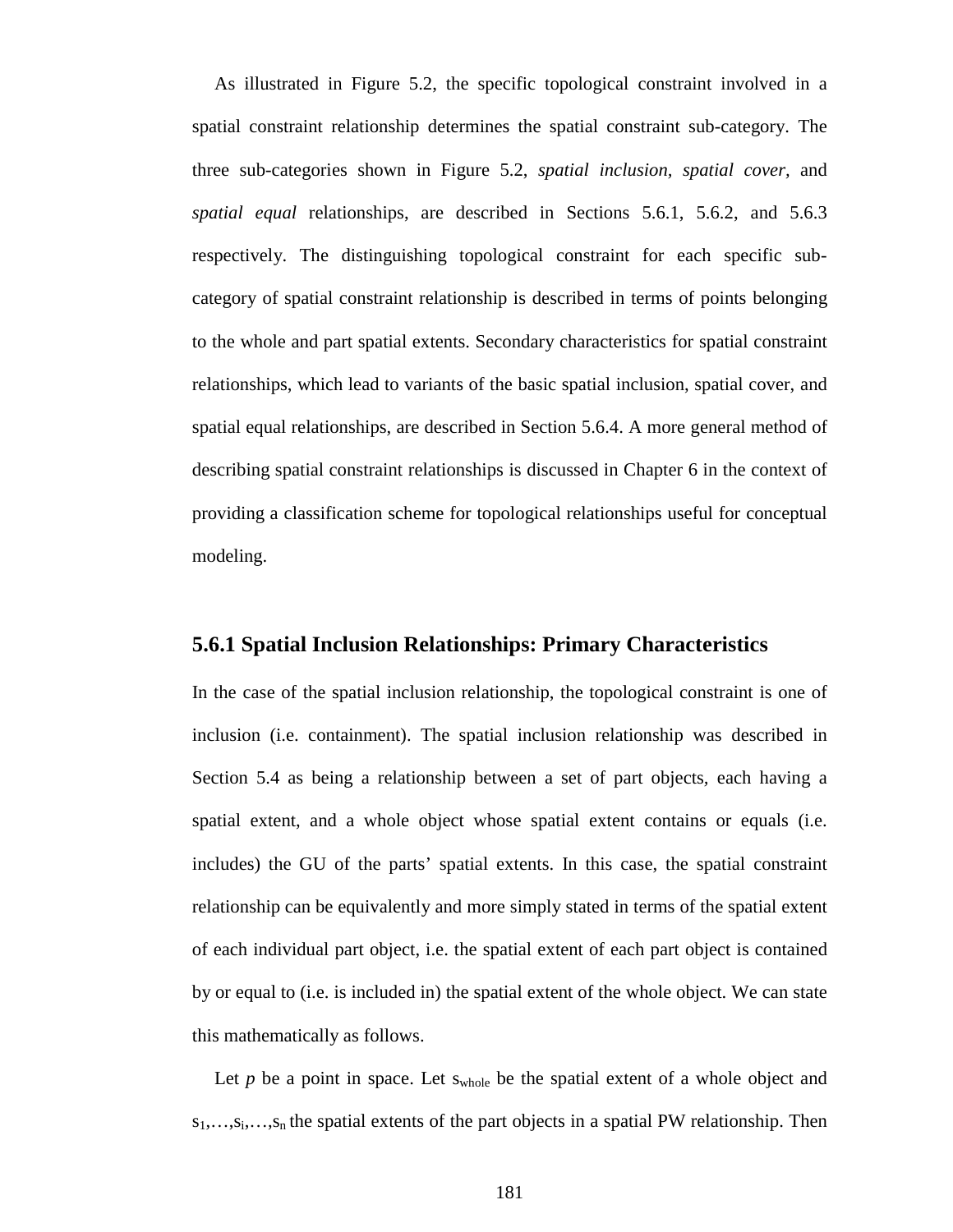saying that there is a spatial inclusion relationship between the part objects and the whole object means that:

$$
\forall i \ (p \in s_i \Rightarrow p \in s_{\text{whole}})
$$

This means that every point in any part object's spatial extent must also belong to (i.e. be included in) the whole object's spatial extent. However, note that the reverse may not be true, i.e. there may be points in the whole object's spatial extent that do not belong to any part object's spatial extent. The spatial inclusion constraint is further characterized by its transitivity, since the inclusion constraint between the whole object's spatial extent and the GU of the part objects' spatial extents can be equivalently expressed as a constraint between the whole and each part individually.

The primary characteristics of *spatial inclusion* can then be described in detail. The building site example (with its buildings and structures) discussed in Section 5.1 and shown in Figure 5.5 is used to illustrate the characteristics of spatial inclusion relationships.



**Figure 5.5 Spatial Inclusion Relationship**

As illustrated in Figure 5.2, the primary characteristics of a spatial inclusion relationship include those of its "parent" categories as well as those characteristics specific to spatial inclusion relationships. Because a spatial inclusion relationship is a PW relationship, it has *instance asymmetry*, at least one *emergent property*, and at least one *resultant property*. A spatial inclusion relationship consists of *spatial objects* because it is a spatial PW relationship and has a *spatial constraint* because it is a spatial constraint relationship. The specific spatial constraint is that of inclusion, as defined above. This topological constraint is further characterized by its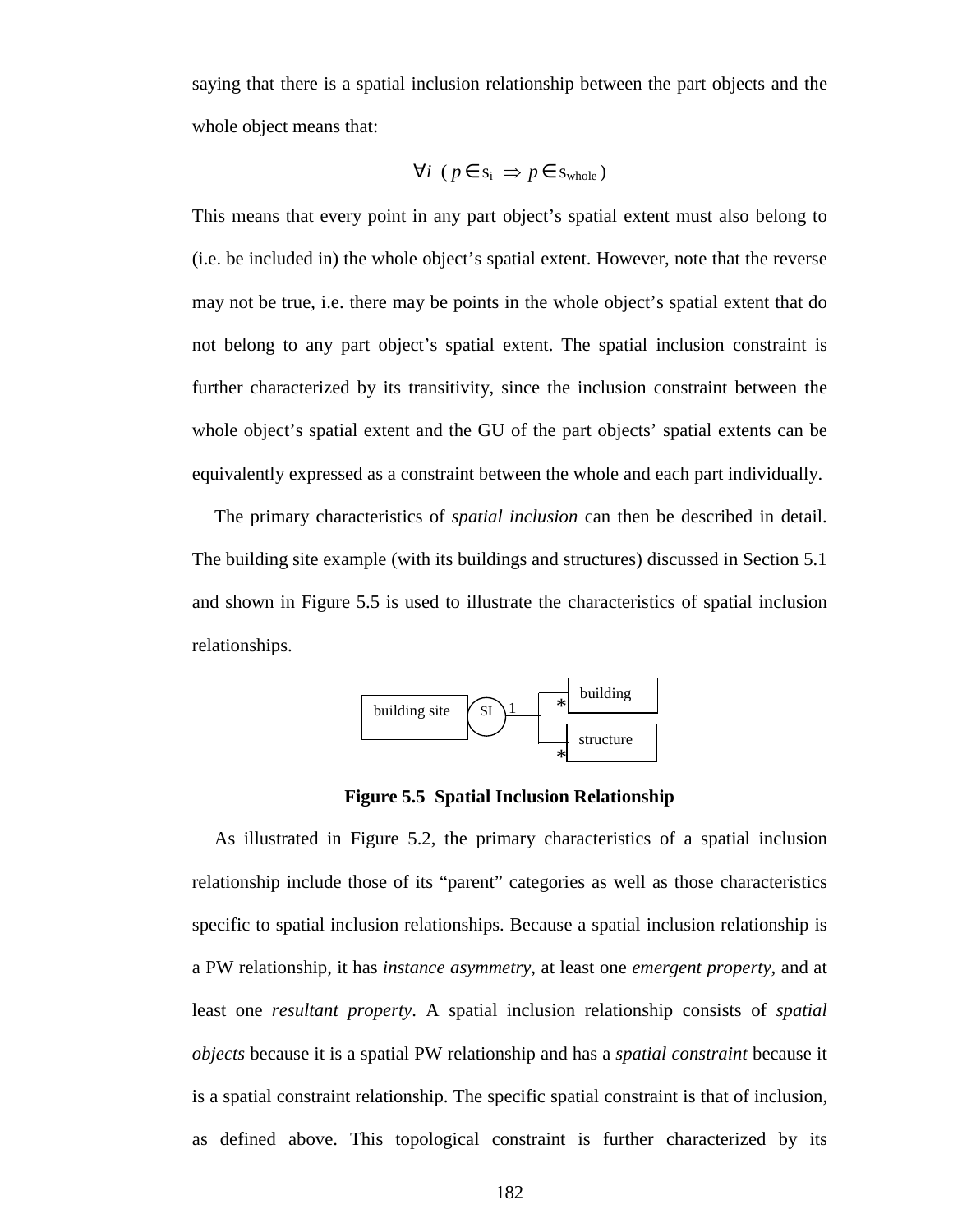transitivity, as explained above. Therefore, the characteristics specific to spatial inclusion relationships are the topological constraint of *spatial inclusion* (between the whole object's spatial extent and the GU of the parts) and *transitivity*.

These characteristics can be illustrated using the building site example. All of the objects in the example, the building site, buildings, and structures, have associated spatial extents and so are spatial objects. The characteristic of instance asymmetry can be illustrated by considering examples of its converse: instance symmetry or instance reflexivity. That is, it does not make sense for a building site to contain itself (instance reflexivity), or to contain a building that in turn contains the same site (instance symmetry). (The characteristic of instance asymmetry can also be derived from the inclusion constraint, since the definition of containment precludes a spatial extent containing itself.) The original purchase price of the building site, the date the site was purchased, and the spatial extent of the building site cannot be derived from the price of its buildings and structures, the dates they were built, or their spatial extents; therefore, these represent examples of emergent properties. However, the installed power and green space of a building site are derived from attributes of its buildings and structures, as discussed in Section 5.1. Therefore, they demonstrate resultant properties. No structure or building on a building site can extend beyond the confines of that building site. So the spatial extent of the structure or building must be included in that of its building site. Therefore, there is an inclusion constraint between a building site and any of its structures or buildings. Transitivity can be illustrated using the building site example as follows. If a building contains an auditorium, and that building is located on the building site, then the auditorium is contained by the building site.

183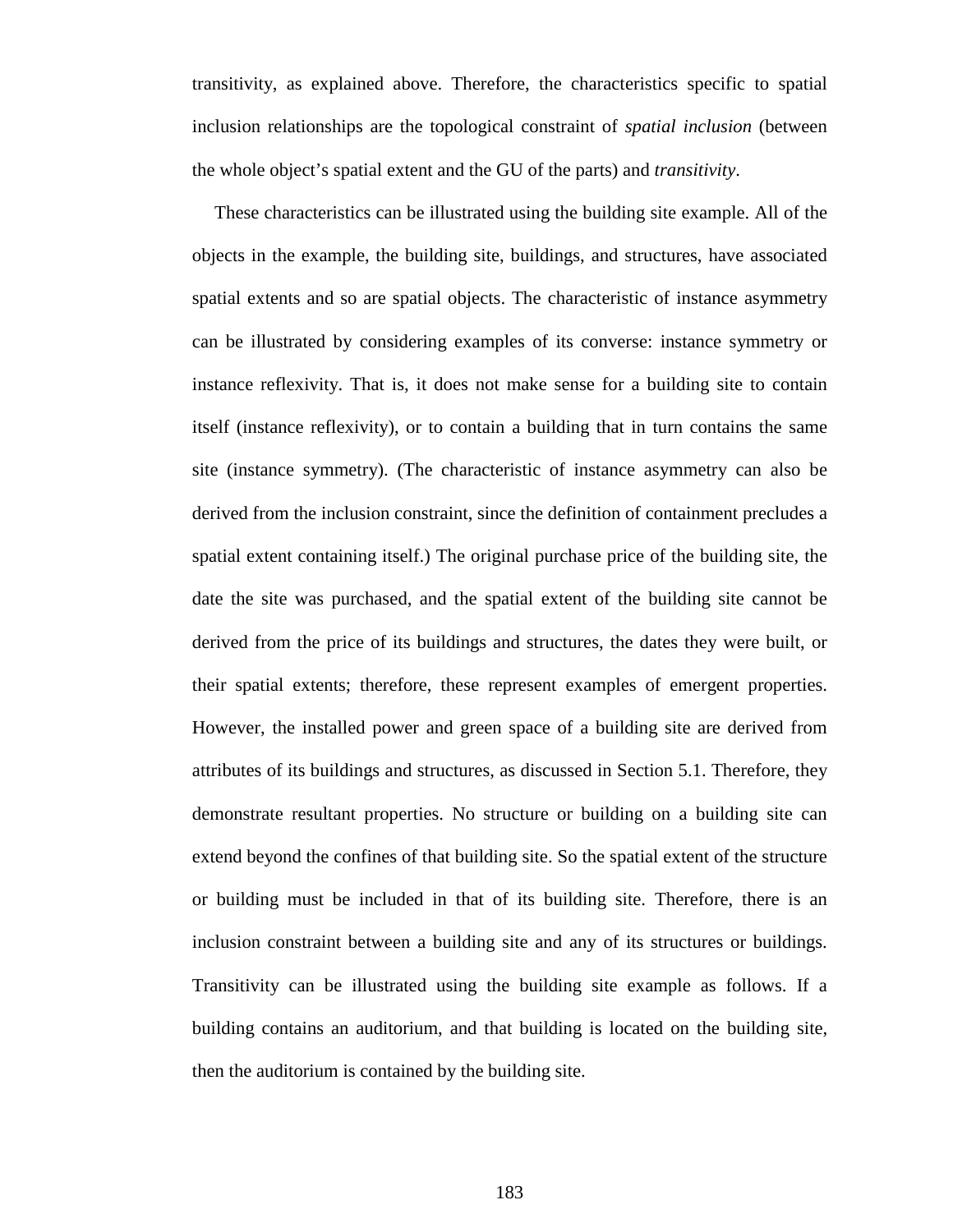Another spatial constraint relationship, spatial cover, is described in the next section. Because it has the same parent categories as the spatial inclusion relationship (as illustrated in Figure 5.2), it shares the same characteristics except for the characteristics specific to the spatial inclusion relationship (i.e. the inclusion constraint and transitivity).

#### **5.6.2 Spatial Cover Relationships: Primary Characteristics**

In the spatial cover relationship, the topological relationship between the whole object's spatial extent and the GU of the parts' spatial extents is the reverse of that in spatial inclusion. The GU of the parts' spatial extents contains or equals that of the whole. We can state this mathematically as follows.

Let  $p$  be a point in space. Let  $s_{whole}$  be the spatial extent of a whole object and  $s_1, \ldots, s_i, \ldots, s_n$  the spatial extents of the part objects in a spatial PW relationship. Then saying that there is a spatial cover relationship between the part objects and the whole object means that:

$$
p \in s_{\text{whole}} \Rightarrow \exists i (p \in s_i)
$$

This means that every point in the whole object's spatial extent must also belong to one of the part object's spatial extents. However, note that the reverse may not be true, i.e. there may be points in one or more part objects' spatial extents that do not belong to the whole object's spatial extent. In contrast to the spatial inclusion relationship, the spatial cover relationship is not transitive since it cannot be equivalently expressed in terms of the relationship between the spatial extent of each individual part and the whole. A given part's spatial extent may be disjoint from, overlapping, included in, containing, or equal to that of the whole. That is, no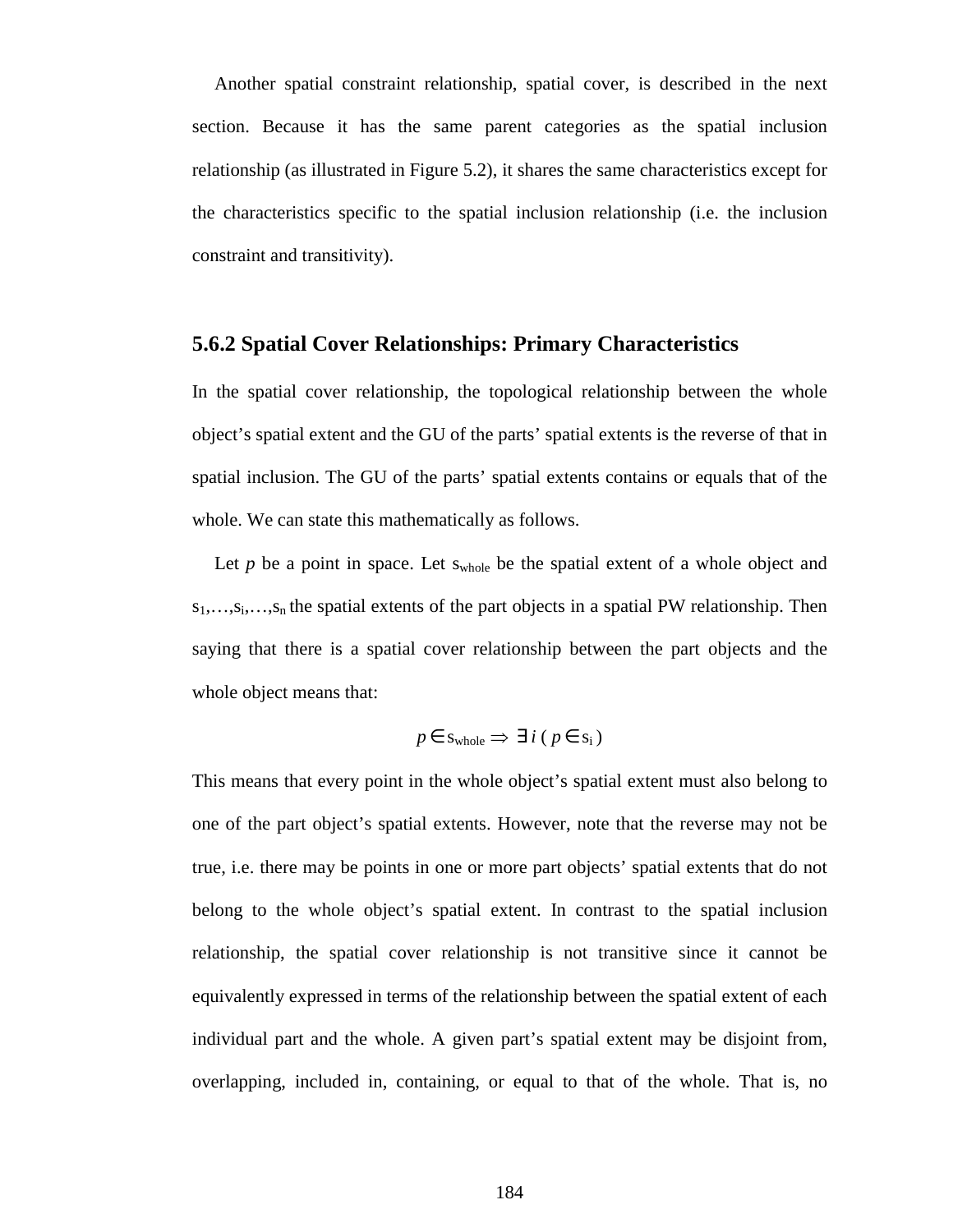statement can be made regarding the topological relationship between the spatial extent of any individual part with that of the whole object.

The primary characteristics of *spatial cover* can then be described in detail using the mobile phone example discussed in Section 5.1 and shown in Figure 5.6. This illustrates the case where the combined range of a set of mobile phone service cells is required to completely cover an specific area with guaranteed mobile phone coverage. The spatial extent associated with each phone service cell represents its service range.



**Figure 5.6 Spatial Cover Relationship**

As illustrated in Figure 5.2, the primary characteristics of a spatial cover relationship include those of its "parent" categories as well as those characteristics specific to spatial cover relationships. Because a spatial cover relationship is a PW relationship, it has *instance asymmetry*, at least one *emergent property*, and at least one *resultant property*. A spatial cover relationship consists of *spatial objects* because it is a spatial PW relationship and has a *spatial constraint* because it is a spatial constraint relationship. The specific spatial constraint is that of *spatial cover* (between the GU of the part object's spatial extents and the whole object's spatial extent), as defined above.

These characteristics can be illustrated using the mobile phone example. All of the objects in the example, the guaranteed mobile phone coverage area and phone service cells, have associated spatial extents and so are spatial objects. The area of the guaranteed mobile phone service area cannot be derived from that of its phone cell ranges; therefore, this illustrates an emergent property. In contrast, the type of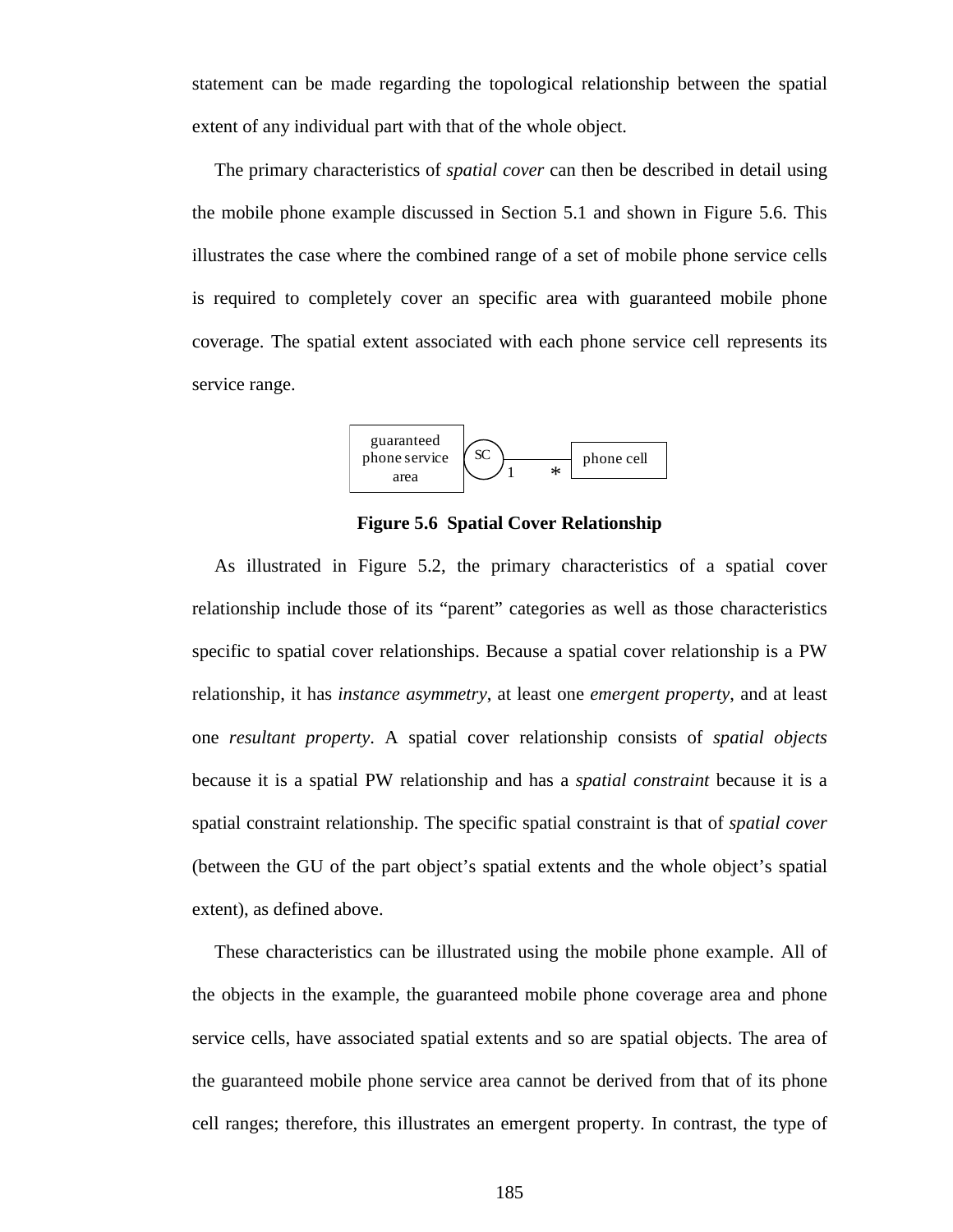phone coverage (analog or digital) in the guaranteed mobile phone service area is derived from the type of phone coverage offered by its phone cells. This illustrates a resultant property. The GU of the phone service cell ranges contains or equals the guaranteed mobile phone service area, demonstrating a spatial cover constraint. The characteristic of instance asymmetry can be derived from the spatial cover constraint, since the definition of containment precludes a spatial extent containing itself. Obviously, it does not make sense for a guaranteed mobile phone service area to contain itself, or to contain a phone service cell that in turn contains the same guaranteed mobile phone service area.

Another spatial constraint relationship, spatial equal, is described in the next section. Because it has the same parent categories as the spatial inclusion and cover relationships (as illustrated in Figure 5.2), it shares the same characteristics except for the characteristics specific to those relationships (i.e. the inclusion constraint and transitivity for the spatial inclusion relationship and the cover constraint for the spatial cover relationship).

#### **5.6.3 Spatial Equal Relationships: Primary Characteristics**

In the spatial equal relationship, the GU of the parts' spatial extents equals that of the whole. We state this mathematically as follows.

Let  $p$  be a point in space. Let  $s_{whole}$  be the spatial extent of a whole object and  $s_1, \ldots, s_i, \ldots, s_n$  the spatial extents of the part objects in a spatial PW relationship. Then saying that there is a spatial equal relationship between the part objects and the whole object means that:

$$
\forall i \ (p \in s_i \Rightarrow p \in s_{\text{whole}}) \land (p \in s_{\text{whole}} \Rightarrow \exists i (p \in s_i))
$$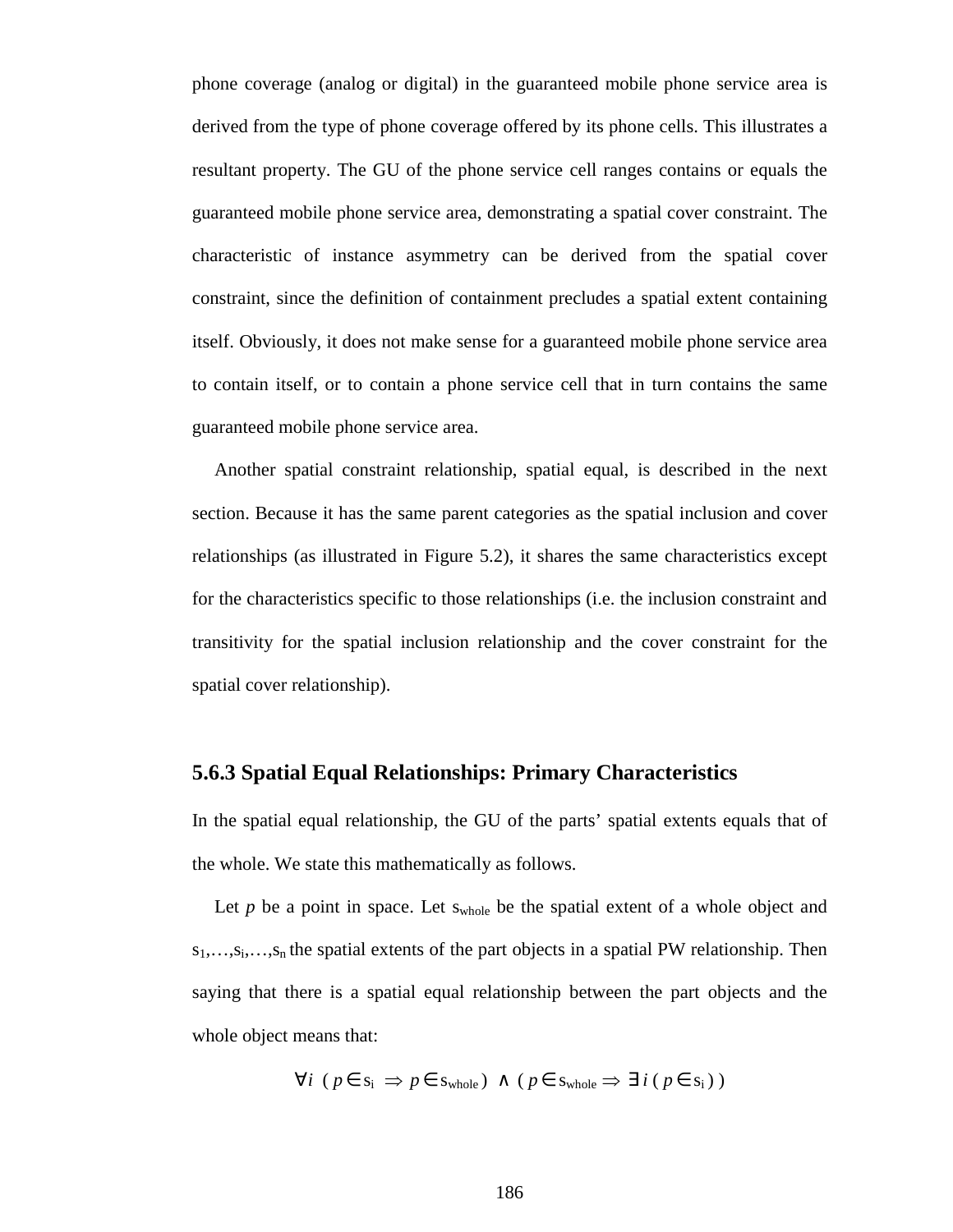This means that every point in any part objects' spatial extent must belong to the whole object's spatial extent and that every point in the whole object's spatial extent must belong to one of the part object's spatial extents. In other words, the spatial extent of the whole and the GU of the part object's spatial extents consist of exactly the same set of points. As with the spatial cover relationship, the spatial equal relationship is not transitive since it cannot be equivalently expressed in terms of the relationship between the spatial extent of each individual part and the whole.

We define the primary characteristics of *spatial equal* as follows, using the administrative region example introduced in Section 5.1 and shown in Figure 5.7, where the spatial extent of the administrative region must be the same as the GU of the administrative region's land-use zones (i.e. sub-divisions).



**Figure 5.7 Spatial Equal Relationship**

As illustrated in Figure 5.2, the primary characteristics of a spatial equal relationship include those of its "parent" categories as well as those characteristics specific to spatial equal relationships. Because a spatial equal relationship is a PW relationship, it has *instance asymmetry*, at least one *emergent property*, and at least one *resultant property*. A spatial equal relationship consists of *spatial objects* because it is a spatial PW relationship and has a *spatial constraint* because it is a spatial constraint relationship. The specific spatial constraint is that of *spatial equal* (between the GU of the part object's spatial extents and the whole object's spatial extent), as defined above.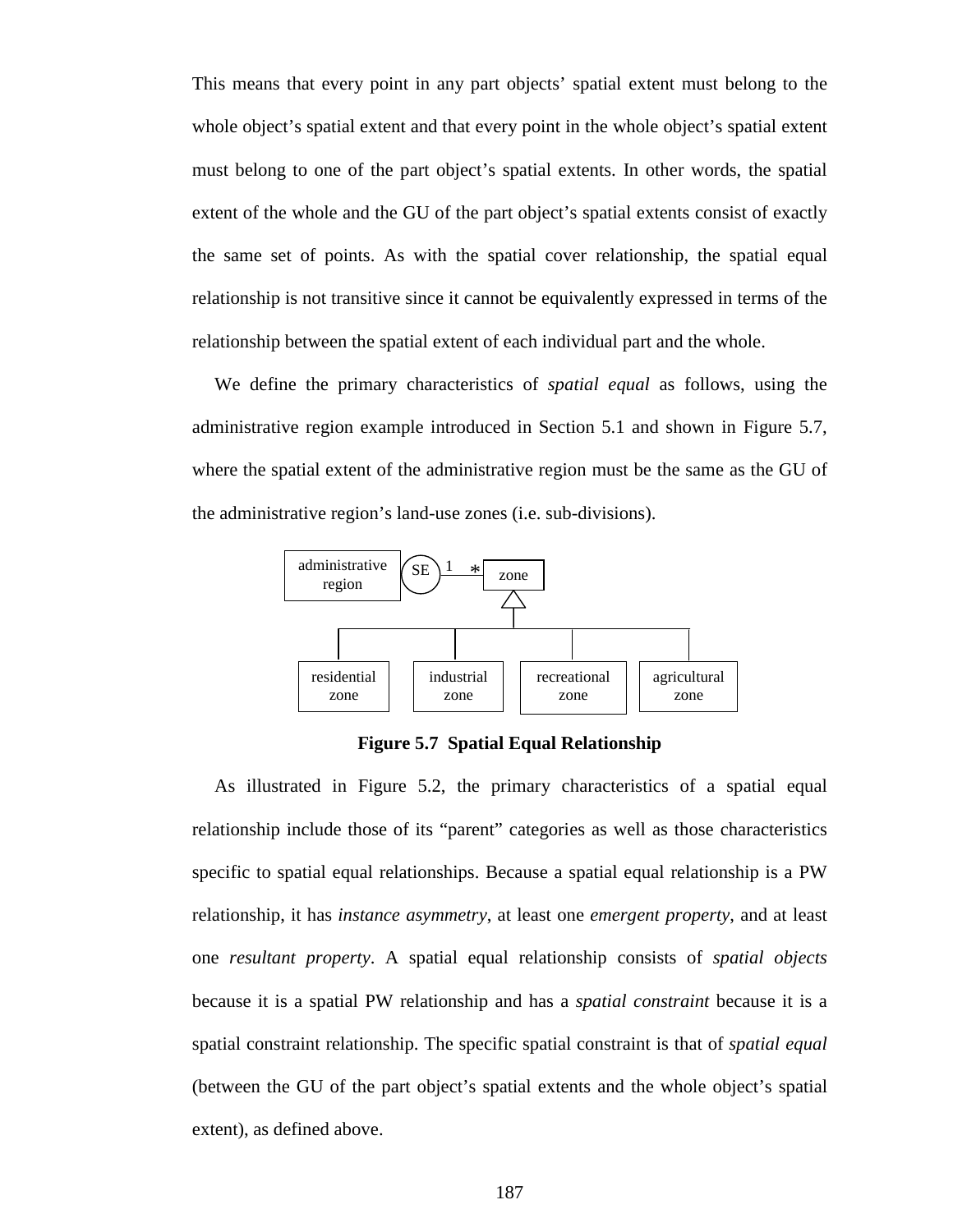These characteristics can be illustrated using the land-use zone example. All of the objects in the example, the administrative region and land-use zones, have associated spatial extents and so are spatial objects. The administrative region has emergent properties such as administrator and budget that cannot be derived from the properties of its land-use zones. The administrative region has resultant properties such as average allowable noise level, total resident population, or total working population that can be derived from properties of its land-use zones (assuming each zone has an allowable noise level, resident population, and transient working population representing employment figures specified). The spatial equal constraint is illustrated by the requirement that the spatial extent of the administrative region equal that of the GU of its land-use zones' spatial extents.

Note that the topological relationship between spatial extents in a spatial equal relationship may be instance reflexive (e.g. the area of an administrative region is equal to itself) or symmetric (e.g. for an administrative region consisting of only one land-use zone, the area of the region is equal to that of the zone and vice versa). However, when considering the full semantics of the spatial equal relationship (i.e. abstraction semantics with emergent and resultant properties), the spatial equal PW relationship is not instance symmetric or reflexive. It does not make sense to consider an administrative region part of itself or part of one of its own zones. This illustrates the instance asymmetry of the spatial equal relationship.

In the next section, common secondary characteristics of spatial constraint relationships are identified.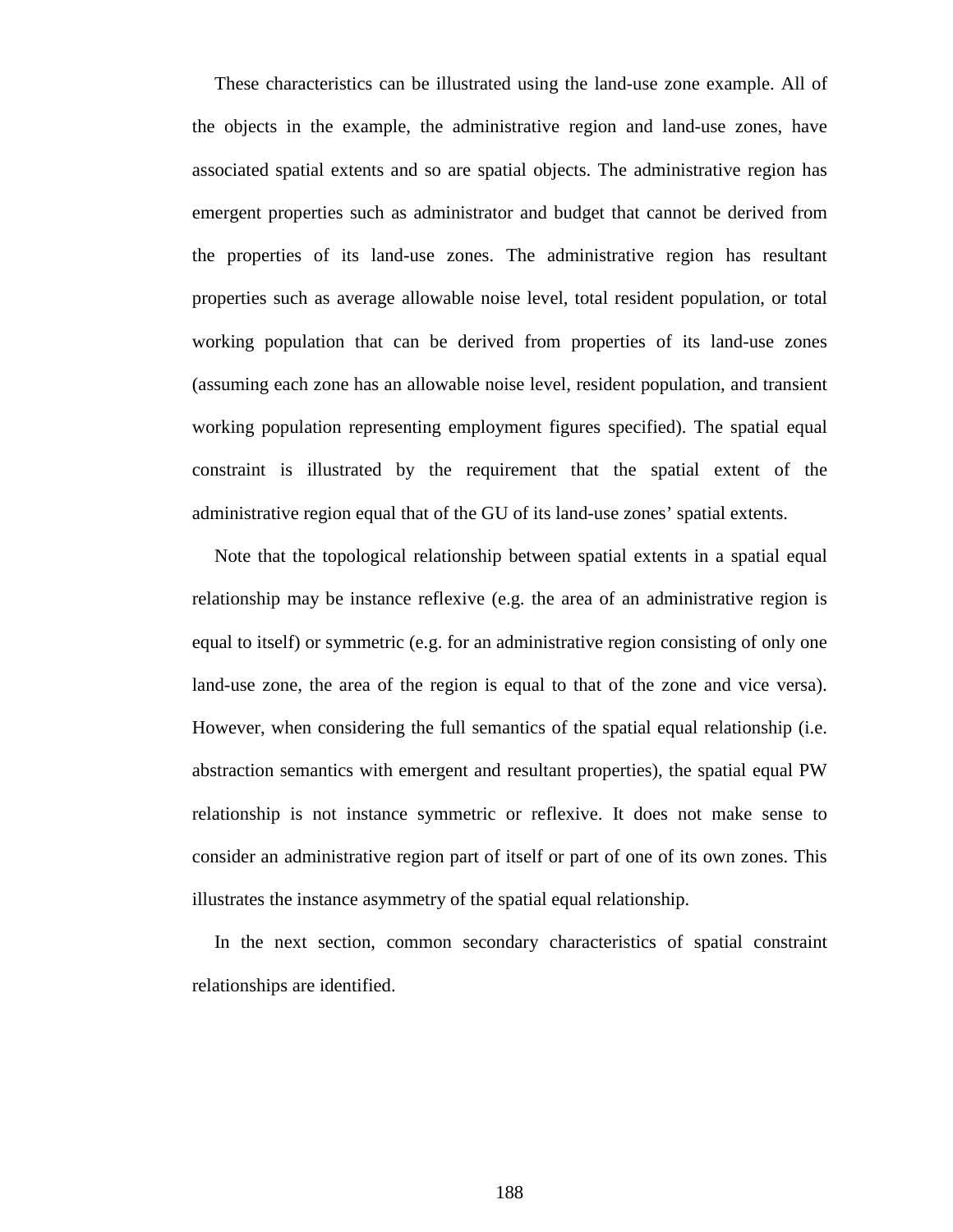#### **5.6.4 Spatial Constraint Relationships: Secondary Characteristics**

In this section, we describe secondary characteristics of spatial constraint relationships. These characteristics are not essential or defining characteristics of spatial constraint relationships or their sub-categories, but instead one or more characteristics may be used to specify additional constraints on spatial constraint relationships that lead to variants of the basic *spatial inclusion, spatial cover,* or *spatial equal* relationship categories. The list of secondary characteristics is not intended to be exhaustive, but instead provides a set of generally useful secondary characteristics that can serve as a practical guideline to designers and as an aid in identifying and specifying variants of the base spatial constraint categories.

- *Set-based spatial constraints* (*topological, orientation, geometric*): This includes topological configurational constraints between parts such as requiring nonoverlapping parts or equal parts and geometric constraints such as requiring all objects in the spatial PW relationship to have the same geometric type or geometric property (i.e. shape, size, orientation, position).
- *Non-spatial constraints:*
	- *Homogeneous object type*: All objects are of the same object type.
	- *Exclusivity* (*for spatial cover or spatial equal relationships only*): A part object instance cannot be shared between different whole objects, i.e. be in a spatial PW relationship with more than one whole object.
	- *Inseparability of Part from Whole*: A part object instance cannot be disconnected from a given whole object instance once connected. This implies that a part object may be created before or after the whole object, but must be destroyed with the whole object.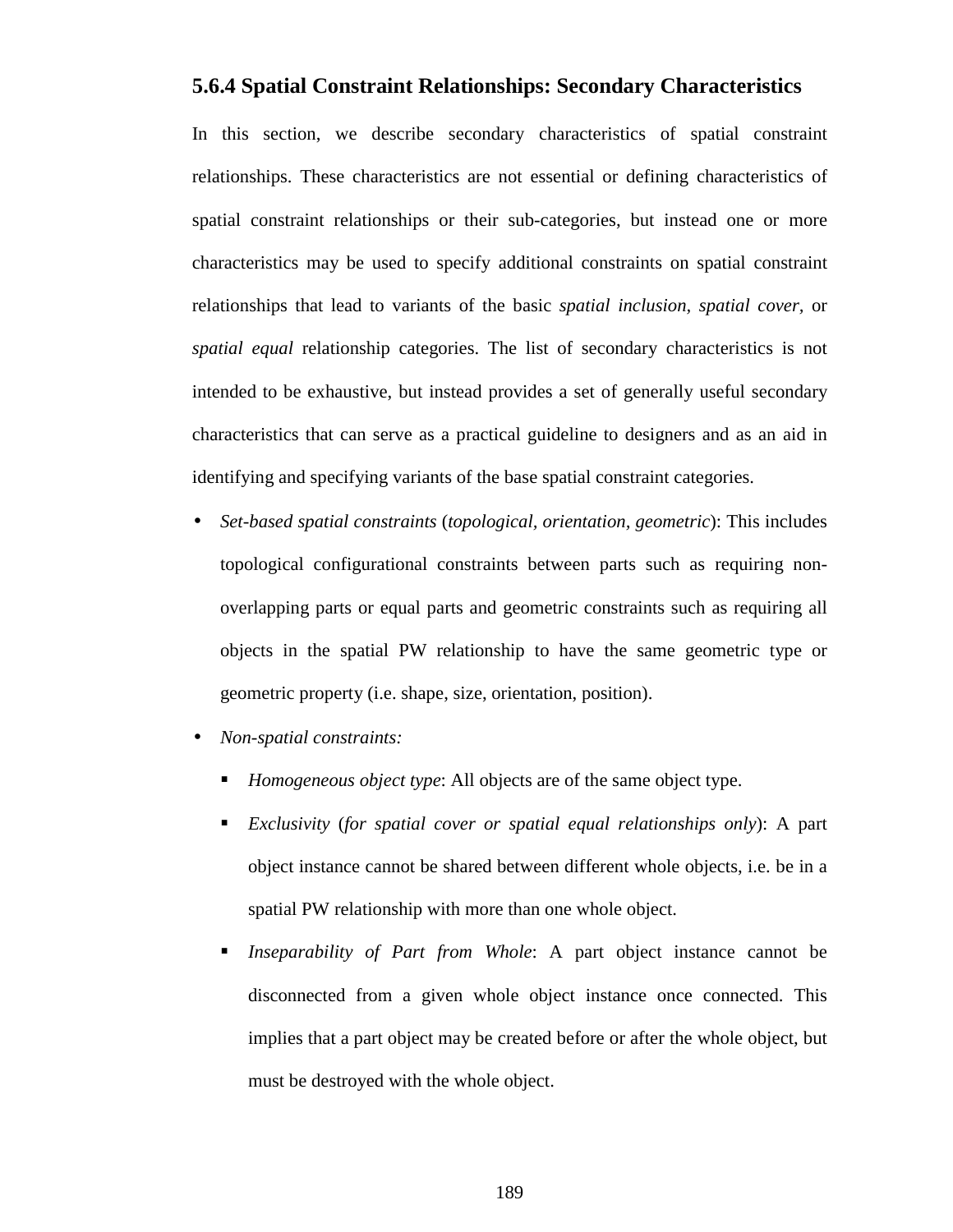- *Existence Dependence of Part on Whole*: A part instance cannot exist separately from some whole instance. This implies that the part instance must be connected to some whole object instance when created and either destroyed or transferred to some other whole object instance if the first is destroyed.
- *Essentiality of Part on Whole or Whole on Part*: A part must be connected to some whole instance but the connection can be changed or vice versa.

Note that these secondary characteristics are basically the same as for spatial derivation relationships with the following exceptions. Exclusivity cannot be a secondary characteristic for spatial inclusion relationships, since transitivity in this case also implies inclusion by more than one object. Furthermore, homogeneous geometric type and geometric property or essentiality can also be applied to the whole object. (The homogeneity constraints cannot be applied to the whole object when the whole's spatial extent is derived from that of the parts. The essentiality of the whole on parts is consequent on spatial derivation, as explained in Section 5.5.)

To illustrate how the specification of one or more secondary characteristics can lead to variants of the basic spatial PW categories shown in Figure 5.2, consider an application involving a spatial equal relationship where all the part objects are further constrained to have the same spatial extent (i.e. dimensions, orientation, and position) as the whole object. Such a case could arise if a thematic attribute that varies over space is instead modeled as an object, i.e. as a spatial overlay. This approach might be warranted for thematic attributes which have a complex domain or when there are several such attributes with inter-relationships that must be modeled as objects with associations. An example, shown in Figure 5.8, would be a mountain with vegetation, hydrography, and elevation, where each is modeled as a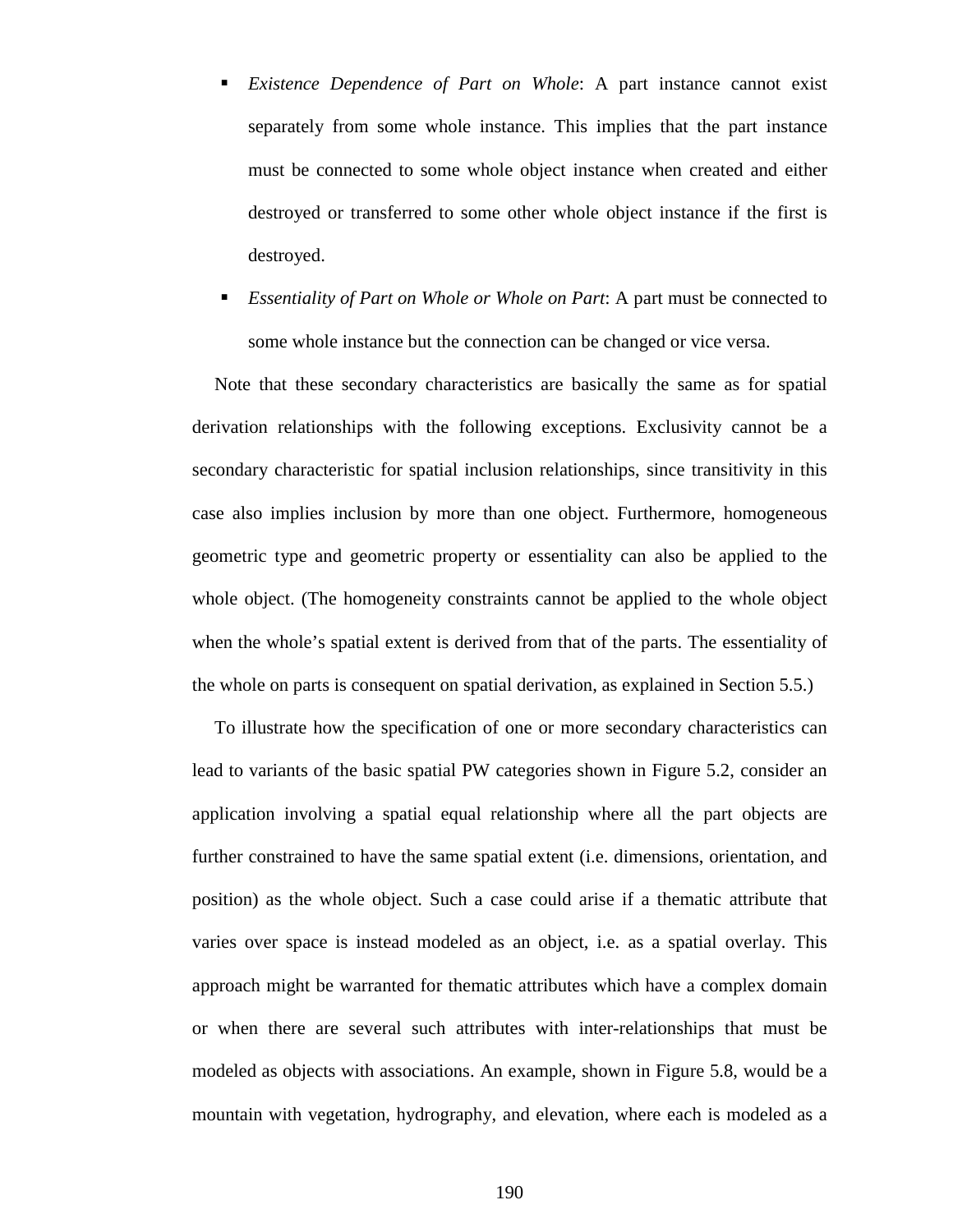spatial object over the same area. Such a case can best be modeled using secondary characteristics to specify the additional topological constraints between the parts.



**Figure 5.8 A Special Case of Spatial Equal: Spatial Overlay**

Having described a framework for and characteristics of spatial PW relationships in Sections 5.3 through 5.6, the incorporation of these spatial PW relationships in a conceptual modeling language such as STUML is considered in the next section.

## **5.7 Using Spatial Part-Whole Relationships in STUML**

In this section, we discuss the incorporation of spatial PW relationships in STUML. We discuss the additional notation required for spatial PW relationships and demonstrate using the supranational organization example from Section 5.1.

As discussed in Section 5.4, we incorporate spatial PW relationships in UML by introducing a new type of association (represented by a circle at one end and an abbreviation inside the circle to indicate the type of spatial PW relationship). The same approach applies to the incorporation of spatial PW relationships in STUML.

As with any other association in STUML, all of the standard UML notations (e.g. cardinality) can be used and the same inheritance rules apply as with standard UML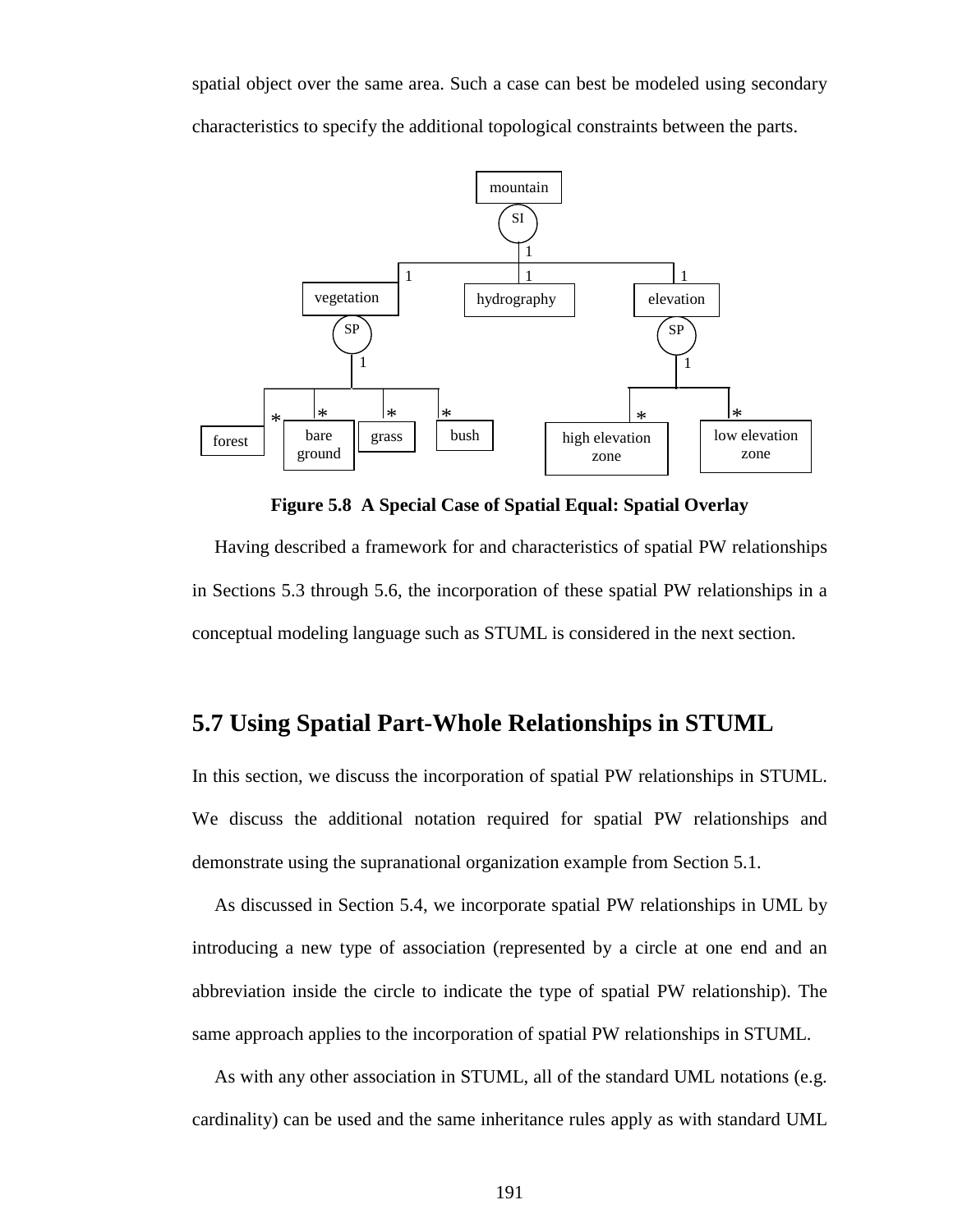associations. STUML temporal associations can be used to define time-dependent spatial PW relationships. As with any other STUML symbol, an identification label can be included in the circle and used to refer to a specification box giving further details of the spatial PW relationship's semantics. For instance, the specification box is used to specify the base geometric type of part objects for the spatial membership relationship. Variants of the base spatial PW relationship categories shown in Figure 5.2, for example, the special case of spatial equal discussed in Section 5.6.4, can be specified by adding additional constraints based on secondary characteristics to the associated specification box. The specification box for a spatial PW relationship is located in the specification compartment of the whole object type.

Since more than one spatial extent can be associated with an object in STUML (e.g. a supranational organization such as the EU may have a spatial extent describing its location and another spatial extent describing its headquarters), the spatial PW relationship always refers to the spatial extent directly associated at the object level with each whole and part object. Therefore, every object type in a spatial PW relationship must have a spatial extent modeled at the object level. This results in some loss of modeling flexibility from the original STUML, since the same spatial extent cannot be alternatively represented as a named attribute (although UML notes can be used to indicate the name for this spatial extent if that clarifies the semantics). However, it is preferable to adopt this approach in the interest of simplicity rather than adding another symbol to select the relevant spatial extent.

A down arrow is used to indicate any attribute of a part object whose value propagates from the whole object attribute of the same name and domain. Note that this allows the individual specification of propagation in terms of the particular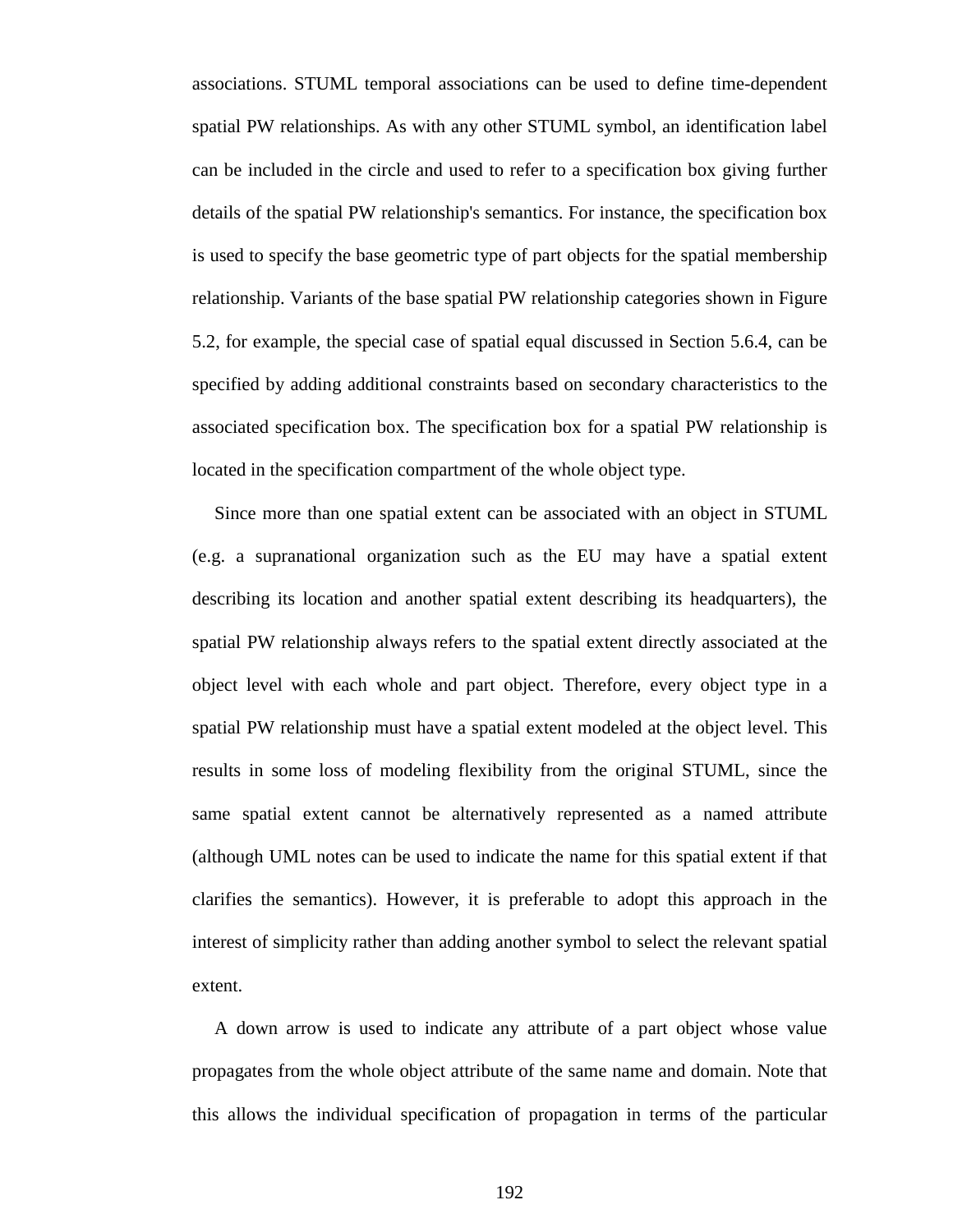attribute and part object type. Similarly, any attribute of the whole object that is derived from the values of part objects can be indicated with a labeled up arrow. The derivation formula is specified in the corresponding specification box in the whole object's specification compartment. Alternatively, we can use an operation that references the attributes of the part objects instead of a derived attribute.

We illustrate the use of STUML with spatial PW relationships in Figure 5.9 by modeling the supranational organization example with its member countries as follows.



**Figure 5.9 Supranational Organization with Spatial Part-Whole Relationship**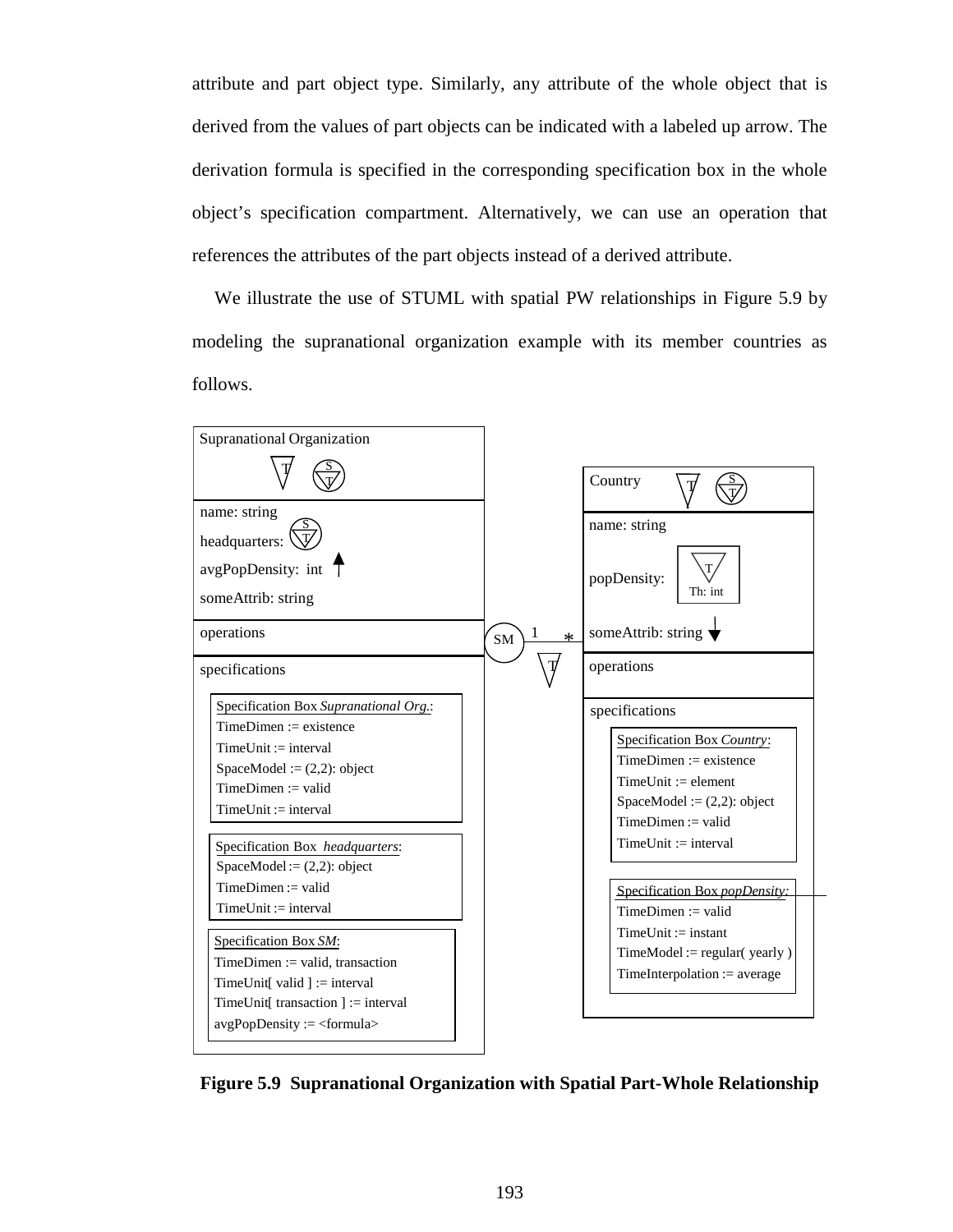A supranational organization has a name, headquarters, and average population density (derived from the current population density of its members). An up arrow is used to graphically represent the derivation of average population density from attributes of its parts and the specification box is used to specify the derivation formula.

The members each have a name and population density. There may be cases where the member countries have an attribute whose value propagates from the corresponding attribute (i.e. with the same name) in the supranational organization (e.g. passport for EU). We use the generic attribute *someAttribute* to represent such an attribute. A down arrow is used to illustrate the propagation of *someAttribute*'s value from the whole to the part objects.

A supranational organization, its member countries, and its headquarters each have a two dimensional spatial extent (mapped in 2D space) for which valid time intervals are recorded<sup>5</sup>. Since there may be historical periods during which a country does not exist as an independent object, its existence time is modeled as an element (set of time intervals). Its population density is measured yearly at a given point in time (an instant) and the average value used to estimate population density between yearly measurement points. The existence time of a supranational organization and the valid and transaction time of the association of a country with the organization are modeled as intervals.

Note that the spatial extent of the whole object in a spatial derivation relationship is always derived from that of its part objects. This is already implied by the use of a SP or SM spatial PW relationship; therefore, there is no need for any additional notation at the object level. Similarly, if the spatial derivation relationship, whole's

 $\overline{a}$ 

 $<sup>5</sup>$  The time specifications for an object and for its spatial extent are listed separately (see Section 3.5).</sup>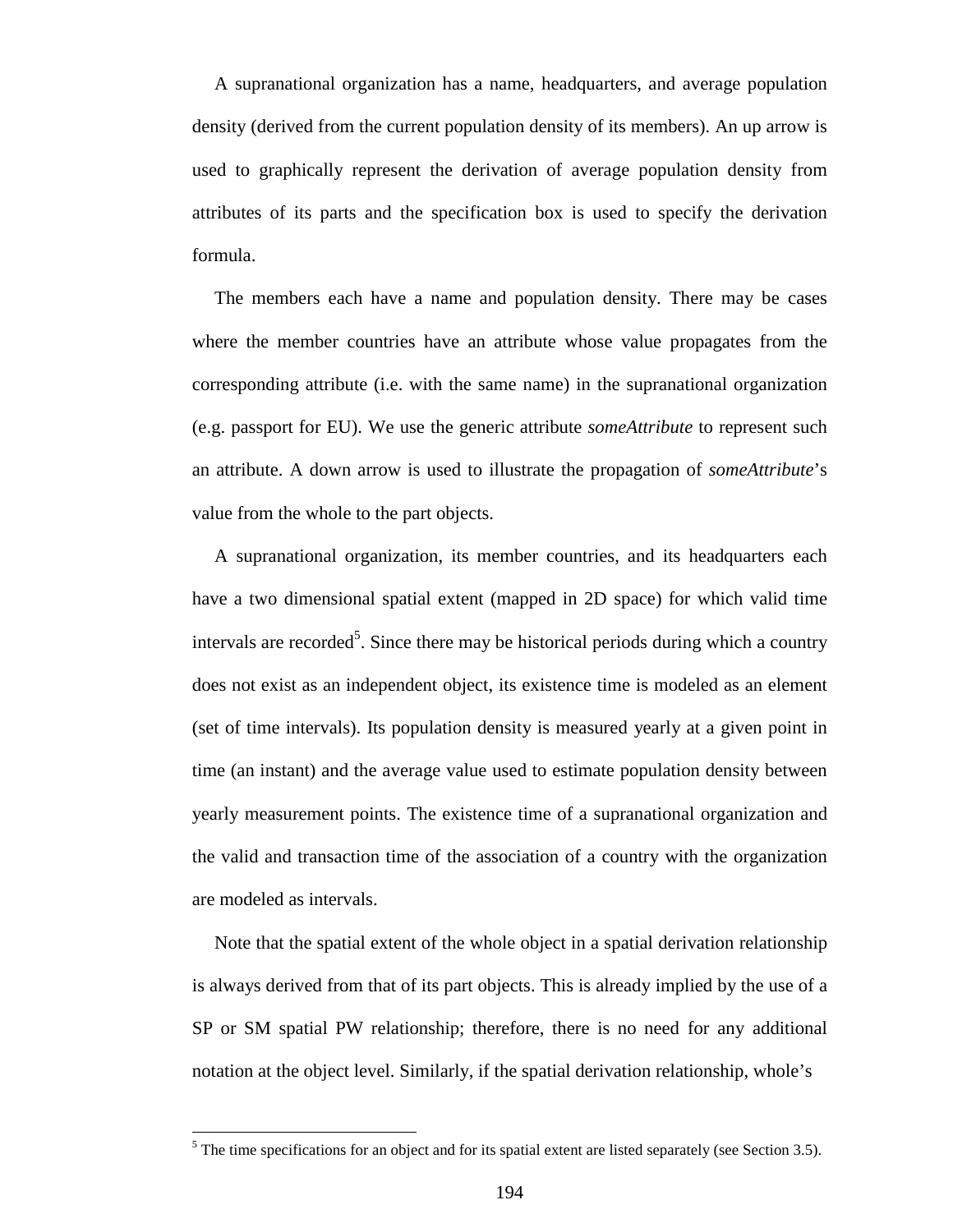spatial extent, and parts' spatial extents are timestamped, then any timestamps for the whole object's spatial extent can be always be derived and there is no need of any additional notation to indicate this at the object level (i.e. it is implied by the use of the spatial derivation relationship). For example, if we know when certain countries were members of the EU and when their spatial extents changed during that time, then we can determine the complete history of the change in the EU's spatial extent over time. The same applies to derived attributes of the whole that are timestamped.

In this example, the spatial PW relationship corresponds to a separately and clearly defined modeling construct with an associated graphical notation. The use of explicit constructs for spatial PW relationships provides a standard graphical notation to represent the semantics of common spatial PW relationships such as spatial membership. In this way, the use of the spatial membership symbol in Figure 5.9 is associated with a well-defined set of constraints such as spatial derivation of the whole object's spatial extent (e.g. the supranational organization's location) and type asymmetry (e.g. a supranational organization cannot be a member of a country). Propagation or derivation of specific attributes can be clearly and consistently modeled on an individual basis as needed for different applications, as demonstrated by the *someAttribute* and *avgPopDensity* attributes respectively in Figure 5.9. Without the use of constructs for spatial PW relationships, users must individually specify such information using UML constraints or notes (described in Section 3.2 and illustrated in Figure 3.2); however, these will not be standardized between users or applications and, without an easily recognized graphical representation, will not be immediately obvious from the schematic diagram.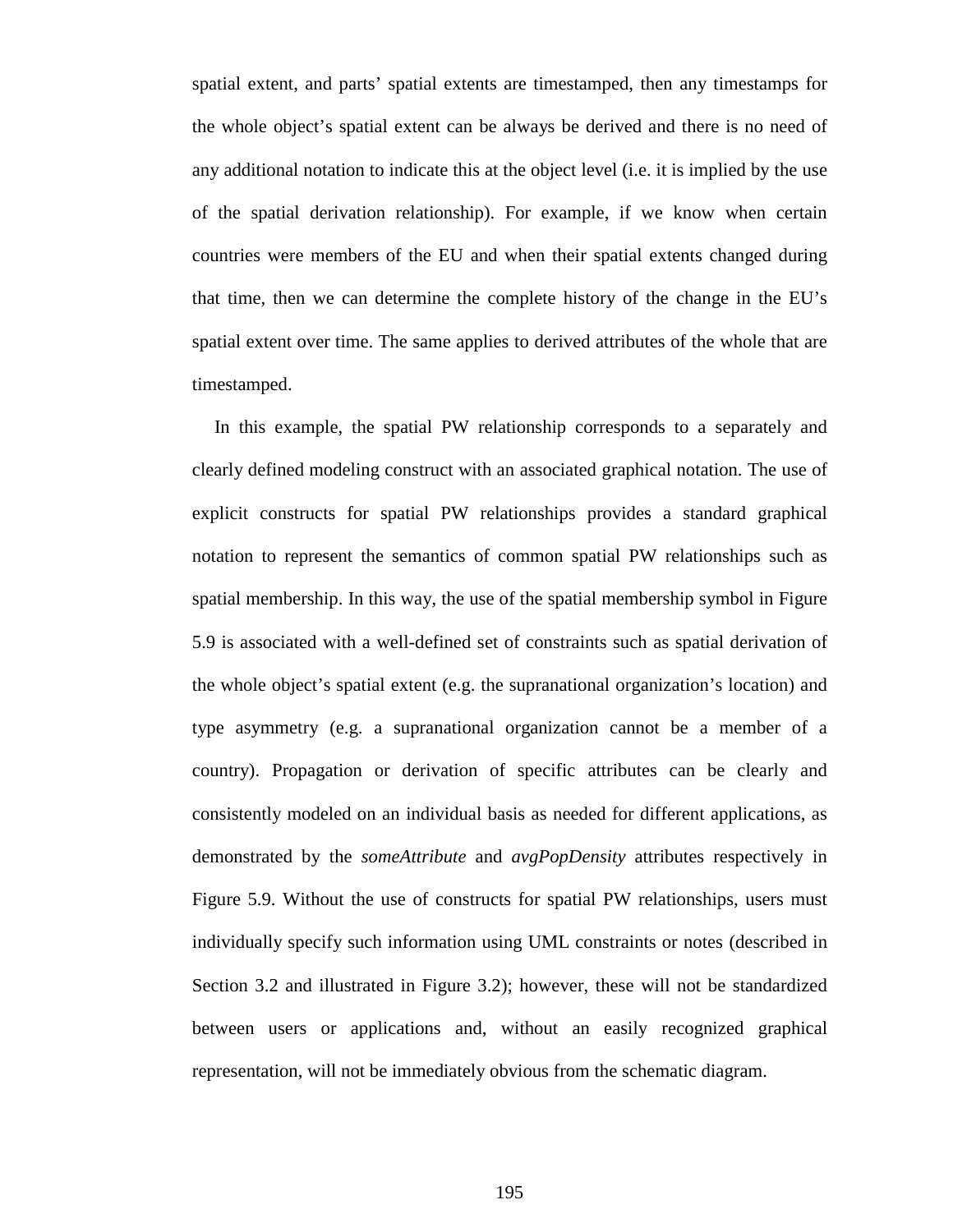### **5.8 Summary**

In this chapter, we have defined precisely and unambiguously characteristics relevant to spatial PW relationships and provided a formal definition of spatial PW relationships based on these characteristics. In addition, five different types of spatial PW relationships−spatial part, membership, inclusion, cover, and equal−that are of general utility in spatial applications have been identified and formally defined using a consistent classification framework based on spatial derivation and constraint relationships.

The intention was to develop modeling constructs of general utility in spatiotemporal data modeling and a consistent framework for their definition and use. This framework can easily be extended to accommodate other types of spatial PW relationships as they are identified or as required for individual applications. Alternatively, individual variants can be specified explicitly in applications based on their secondary characteristics using constraints to specify the appropriate values.

A consistent method for modeling such spatial relationships has been demonstrated by adding two modeling constructs to STUML: spatial PW relationships, represented as a new type of association (denoted by a circle), and *propagated/derived attributes* (denoted by a down/up arrow respectively). This allows for a consistent and clear modeling approach that would otherwise require individual users to formulate and specify a complex set of constraints.

In the next chapter, the issue of topological constraints in spatial PW relationships is examined in more detail. A formal classification scheme for binary topological relationships is proposed that is suitable for describing the part-whole topology of spatial constraint relationships. This scheme is then used as a basis to define formal modeling constructs for n-ary topological relationships suitable for

196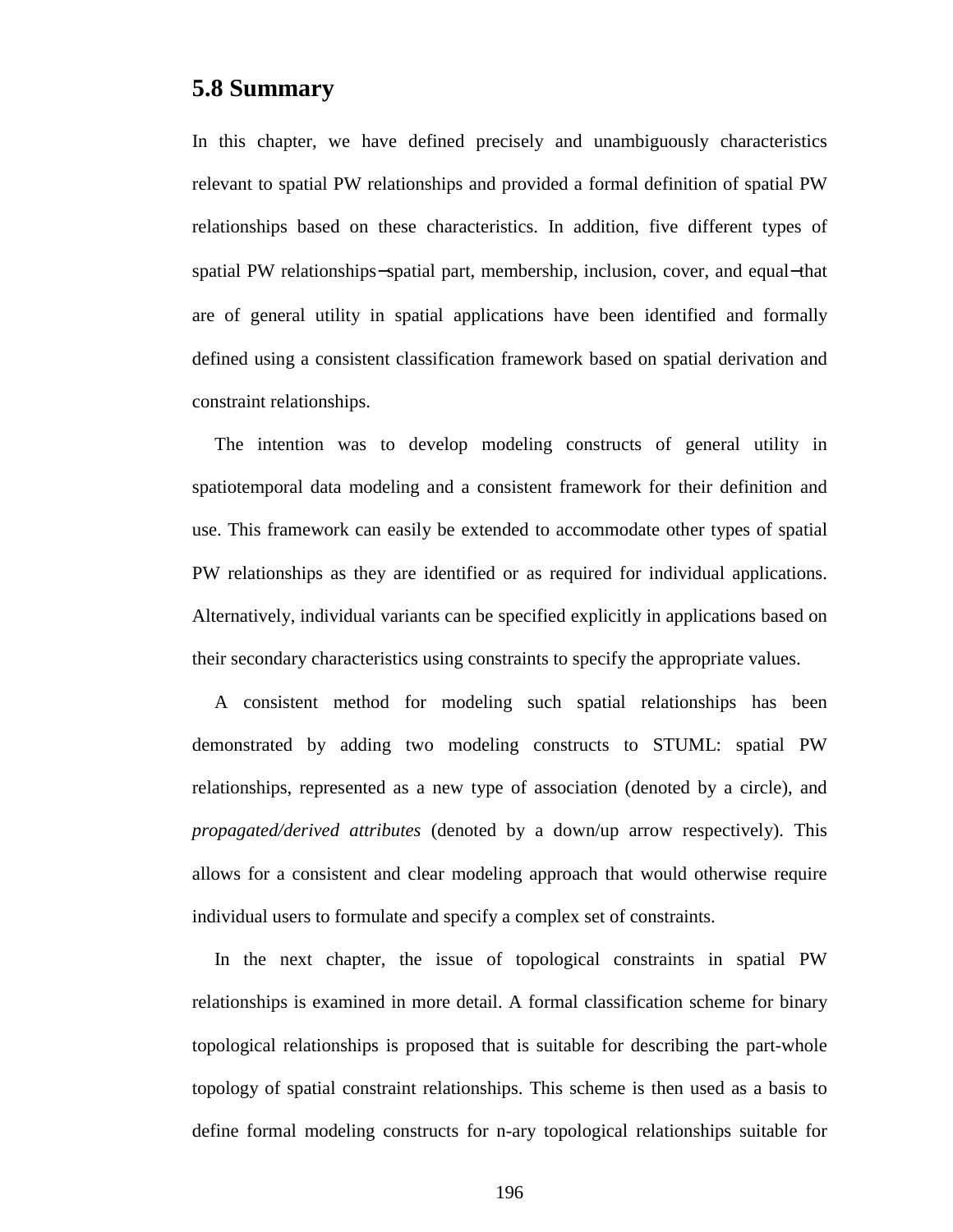specification of part-part topological constraints in spatial PW relationships. Together, the binary and n-ary topological modeling constructs allow the precise specification of whole-part or part-part topology in spatial PW relationships. The nary topological modeling constructs can be used, for example, to model the spatial overlay example discussed in Section 5.6.4. More generally, these modeling constructs can be used to extend the basic framework for spatial PW relationships with additional categories or variants based on topological constraints.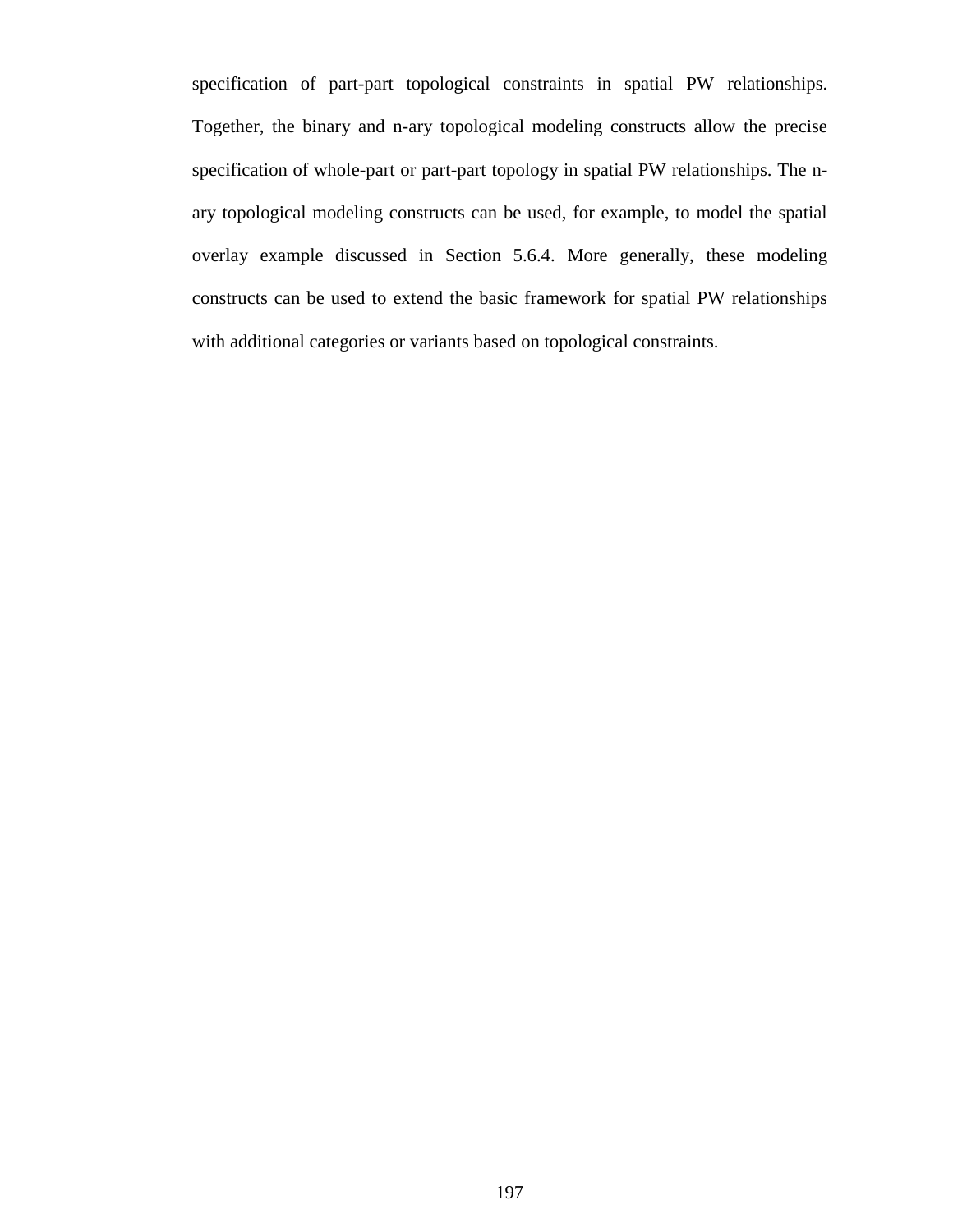# **Chapter 6**

# **Topological Constraints in Spatial Part-Whole Relationships**

# **6.1 Introduction**

Spatial Part-Whole (PW) relationships between spatial objects were defined and classified based on both their spatial and non-spatial characteristics in Chapter 5. This chapter focuses on the specification of one spatial characteristic, topology, in the context of spatial PW relationships. Support for describing both binary and n-ary topological constraints are required to model whole-part and part-part topology respectively. Furthermore, topological modeling techniques are required that support the diversity of geometric types typical of geographic applications (e.g. spatial objects with disconnected components or irregularities such as holes, cuts, crossings or unbounded areas) and are suitable in the context of requirements analysis and design (e.g. simple to use and understand). The objective of this chapter is the development of formal definitions and conceptual modeling techniques that address these requirements.

The work presented in this chapter is motivated by the importance of topology for conceptual modeling of spatial objects. Spatial properties include orientation (directional relations), geometry (also called *metric* properties because they involve quantitative measurements), and topology (properties invariant under rubber-sheet transformations such as scaling, translation, and rotation). Of these three spatial properties, topology serves as a particularly useful descriptor in conceptual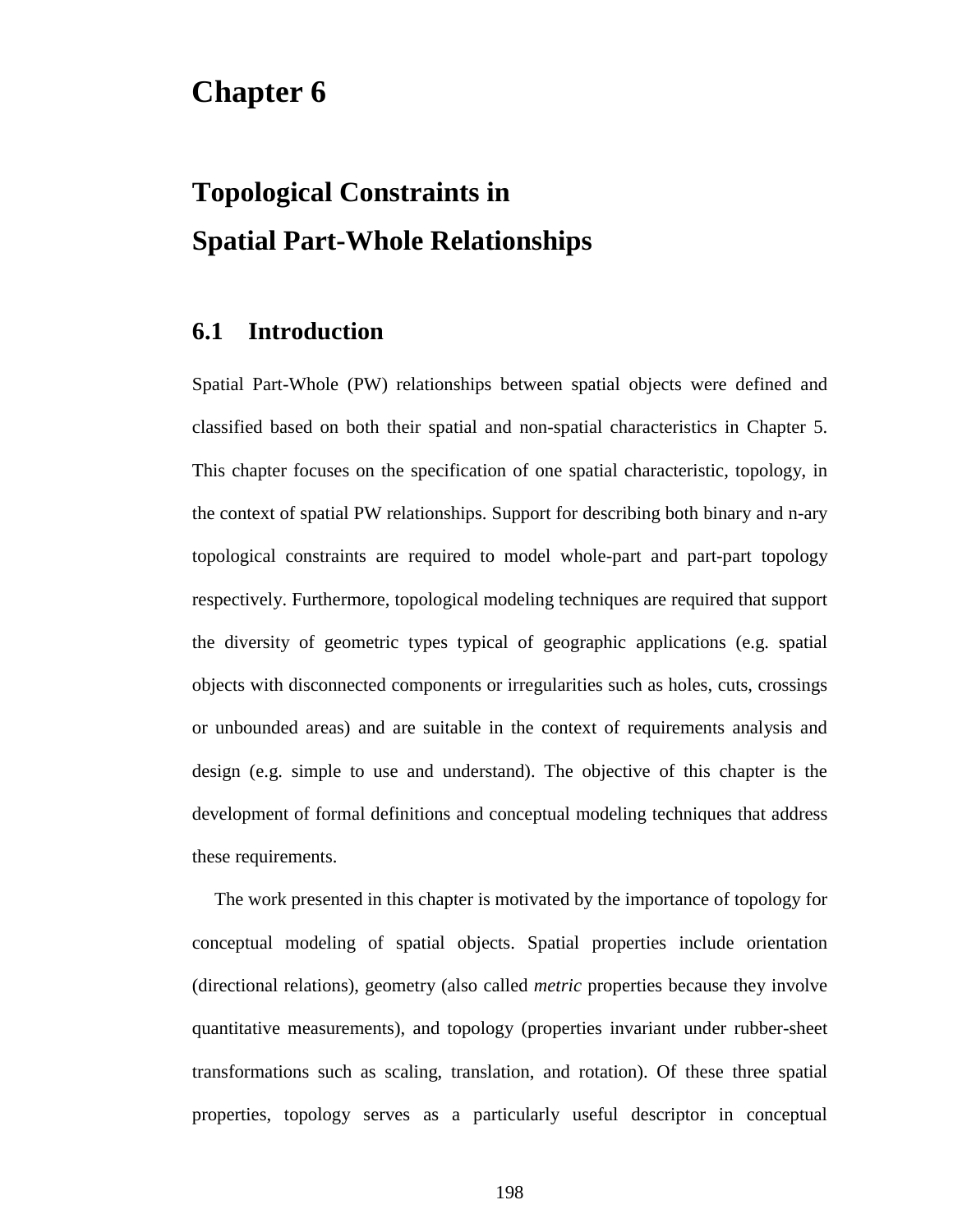application modeling for two reasons. First, because it is qualitative, topology is more intuitive than a quantitative property such as geometry. It is easier for a user to recognize a specific topology such as *contains* than a specific metric such as a *distance* measurement. Second, topology is a more reliable discriminator of object configurations than geometry or orientation since it is preserved through many of the common changes and distortions that can occur in representations of real world objects.

In the context of spatial PW relationships, topological relationships between the whole and all of its parts and between the individual parts are important for constraint specification at the modeling stage and update and query at the operational stage of application and database development. These relationships play an important role in the classification of spatial PW relationships, as described in Chapter 5. The binary topological relationship between the whole and the parts (their GU) is the primary characteristic used to differentiate between various spatial constraint relationships and differentiate them from spatial derivation relationships. The set-based topological relationship between the parts is described as one of the secondary characteristics used to define variants of the base spatial PW relationship types, such as the overlay variant of spatial equal described in Section 5.6.4 and illustrated in Figure 5.8.

In this chapter, a classification framework and modeling constructs intended to facilitate specification of general topological constraints between two or more spatial objects, in the context of spatial PW relationships, are proposed. The proposed method should be general enough to be suitable for a range of different applications yet simple to use and understand. Specifically, the goal is to cater for the following: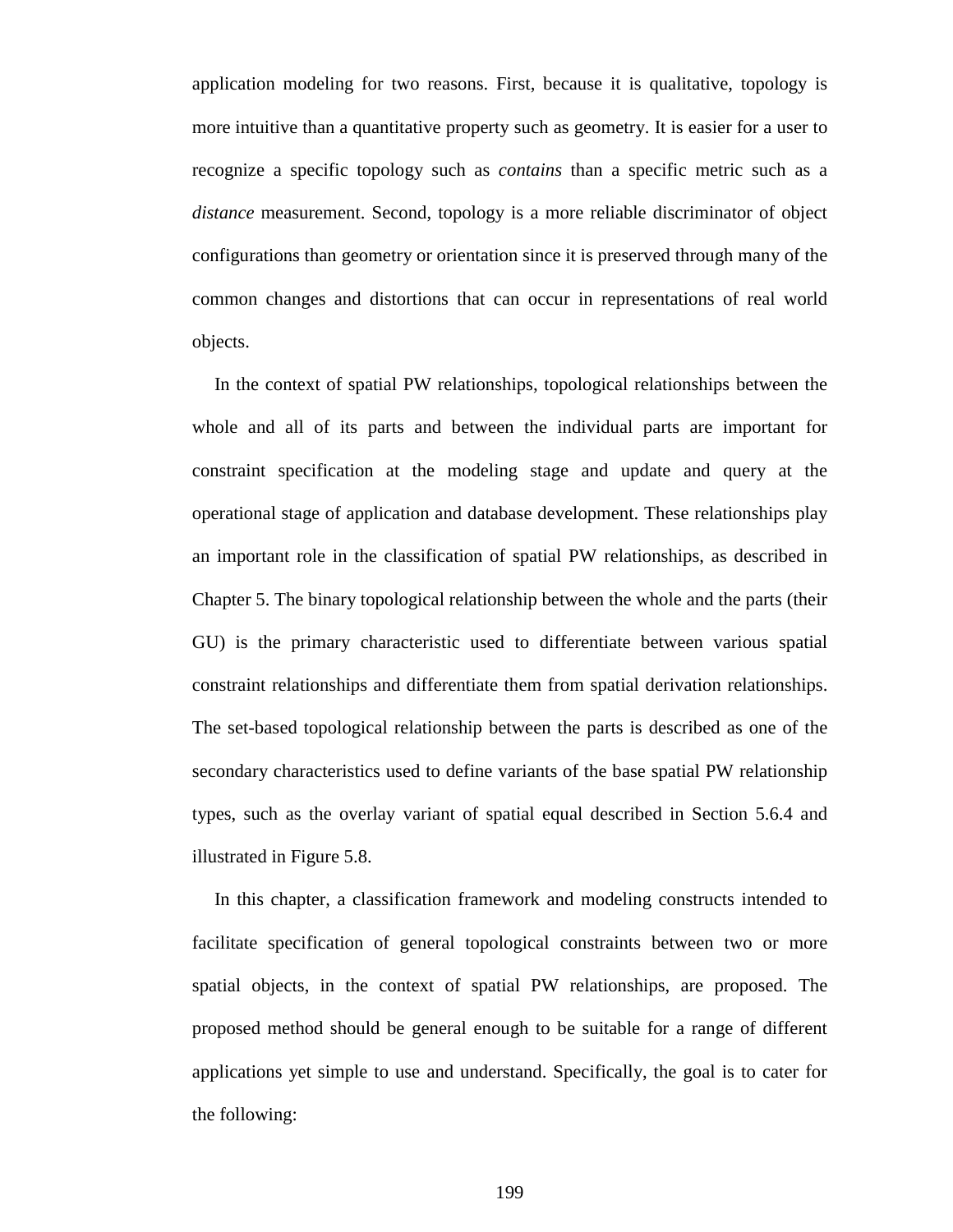- composite (i.e. having disjoint components), complex (e.g. irregular, mixed dimension), and higher dimensional (i.e. 3D) as well as simple (i.e. connected) 1D and 2D spatial objects,
- specification of n-ary as well as binary topological relationships that are useful for modeling part-part as well as whole-part topological constraints in spatial PW relationships, and that are of general applicability in the context of composite spatial objects, and
- a level of complexity suitable for use in conceptual modeling.

In Section 6.2, previous work on topological relationships is reviewed. The assumptions and terminology relevant to this chapter are given in Section 6.3. Section 6.4 describes a simple approach to modeling binary topological relationships based on intersection and difference of spatial extents. This is extended to describe n-ary topological relationships in Section 6.5. In Section 6.6, we apply these methods to the spatial PW relationships discussed in Chapter 5, using the proposed binary and n-ary topological relationships to describe constraints on whole-part and part-part relationships respectively. Examples are given to show the applicability and ease of use of the approach adopted. The chapter is summarized in Section 6.7.

# **6.2 Review of Topological Relationships in the Literature**

Binary topological relationships have been considered in the context of objectoriented modeling [Borges99, Hend98, Yang96] and spatial query languages [Card93, Egen94a, Guti91, Yang96]. Although not considering spatial objects in general, Henderson [Hend98] does include a modeling construct for spatial containment. An extension of the object-oriented modeling language OMT for spatial queries is proposed in Borges [Borges99] based on earlier work by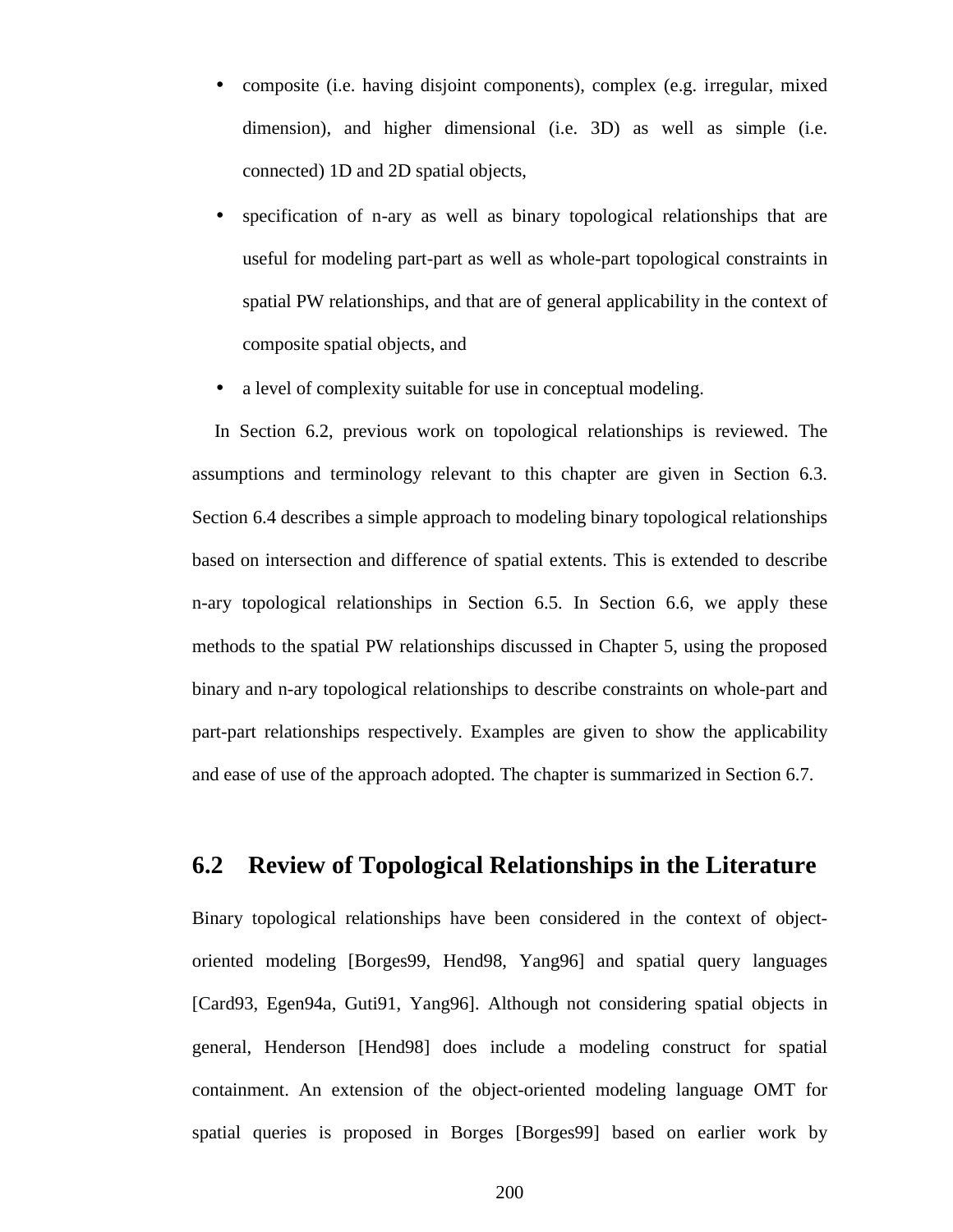Clementini [Clem93] classifying binary topological operators. Both Egenhofer [Egen94a] and Yang [Yang96] base their spatial query languages on the classification scheme proposed in Egenhofer [Egen91b]. A limited, ad hoc set of binary topological operators is proposed in the spatial algebra of Güting [Guti91] and the graphical query language of Cardenas [Card93]. However, none of this work focuses on providing a comprehensive classification and definition of topological relationships.

Classification schemes for binary topological relationships have been the subject of extensive study over the years [Clar00, Clem93, Clem94, Clem95a, Clem95b, Egen90, Egen91a, Egen94a, Egen94b, Hadz92, Tryf97a], with the research focus on the development of mathematical formalisms to precisely and exhaustively specify topological relationships. The majority of topological research to date is based on assumptions that are too restrictive for use as a general modeling tool. They assume objects with simple, bounded (closed, i.e. including all boundary points), and regular regions and lines embedded in 2D space. However, many Geographic Information Systems applications involve semantic entities having holes, discontinuities, and other irregularities. For example, the country Italy has a spatial extent with an interior hole representing the autonomous entity Vatican City. The land mass of countries such as Denmark, Greece, and Indonesia does not form one contiguous region, but instead is composed of physically separated spatial parts. Applications mapping the spatial distribution of a non-spatial characteristic (e.g. soil acidity, soil type, linguistic groups) can lead to the formation of an *archipelago*, a single semantic entity having widely dispersed spatial fragments. Additionally, the dimension of spatial data objects may range from zero to three dimensions. For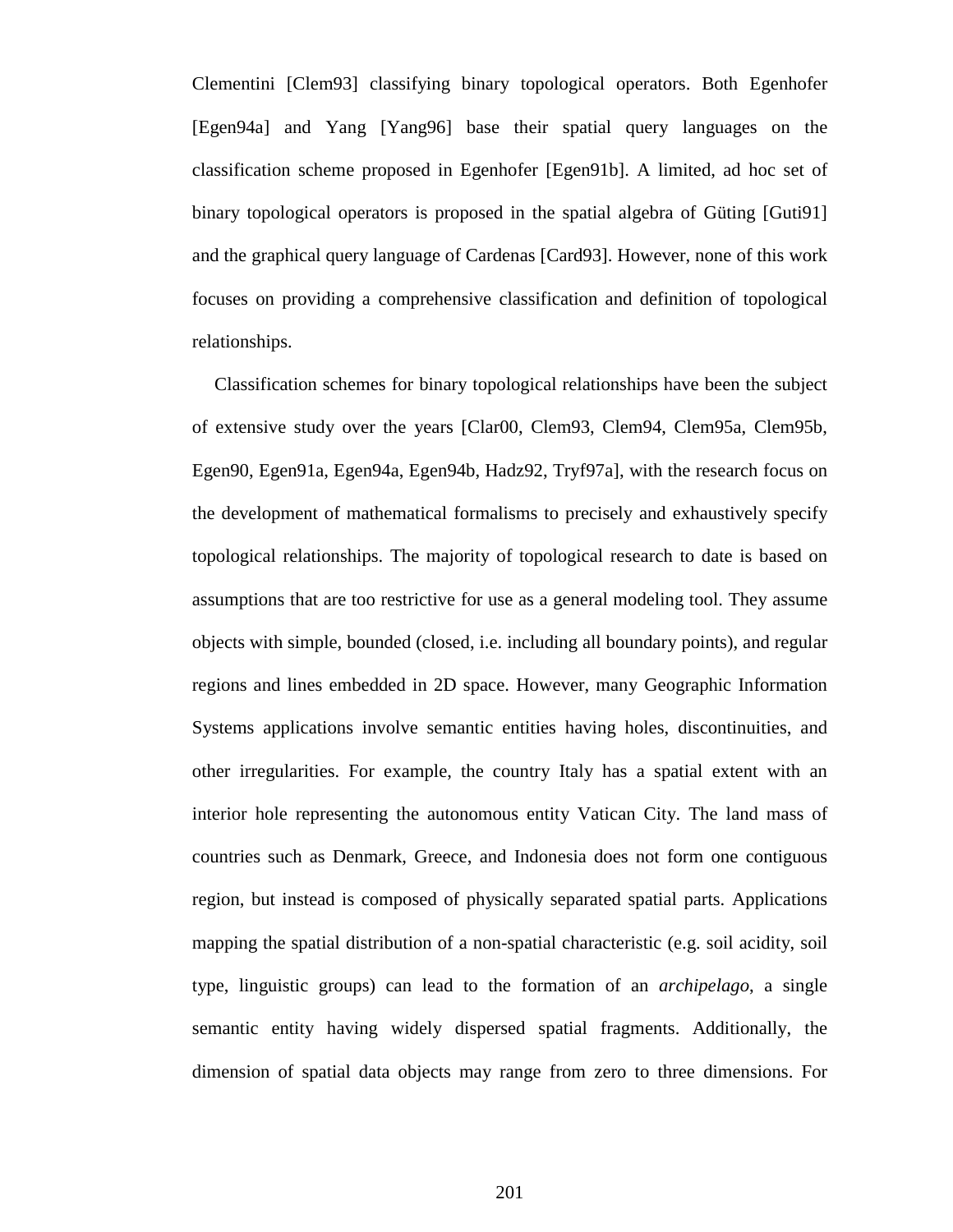example, applications measuring location in terms of latitude, longitude, and elevation require 3D spatial objects and embedding space.

Recently, researchers have tried to address the challenges of extending topological research to include a wider range of spatial objects, including regions with holes and lines with multiple end-points [Egen91a, Egen94b] and composite spatial extents [Clar00, Clem94, Clem95a, Tryf97a]. In Egenhofer [Egen91a, Egen94b] and Tryfona [Tryf97a], topological relations between spatial objects are described based on boundary and interior intersections between object closures (including all points interior to and on the object's boundary to regularize spatial extents with holes or discontinuities) and object components or discontinuities (e.g. holes or gaps). The most comprehensive work, in terms of the range of spatial object types considered, is described in Clementini [Clem94]. It considers bounded composite<sup>1</sup> spatial objects formed exclusively from either lines (possibly with selfcrossings or extra end-points beyond the usual two), points, or regions (possibly with holes). A mutually exclusive and complete set of binary topological relations *touch, in, overlap, disjoint,* and *cross*—is defined based on boundary, interior, and object intersections (and their dimensions), using separate definitions of boundary and interior for each type of composite spatial object. In Clementini [Clem95a], equivalent definitions for the binary topological relations between composite regions are given in terms of relations between their components (using component pairs composed of a component from each composite object).

In Claramunt [Clar00], a more comprehensive solution to the challenge of describing topological relationships between composite objects at the component level is described. This is based on a complete set of adverbs that can be used to

l

<sup>1</sup> Used to mean disjoint components in this thesis, but including regions connected by a finite set of points in Clementini. The difference is not significant in this context and so can be disregarded.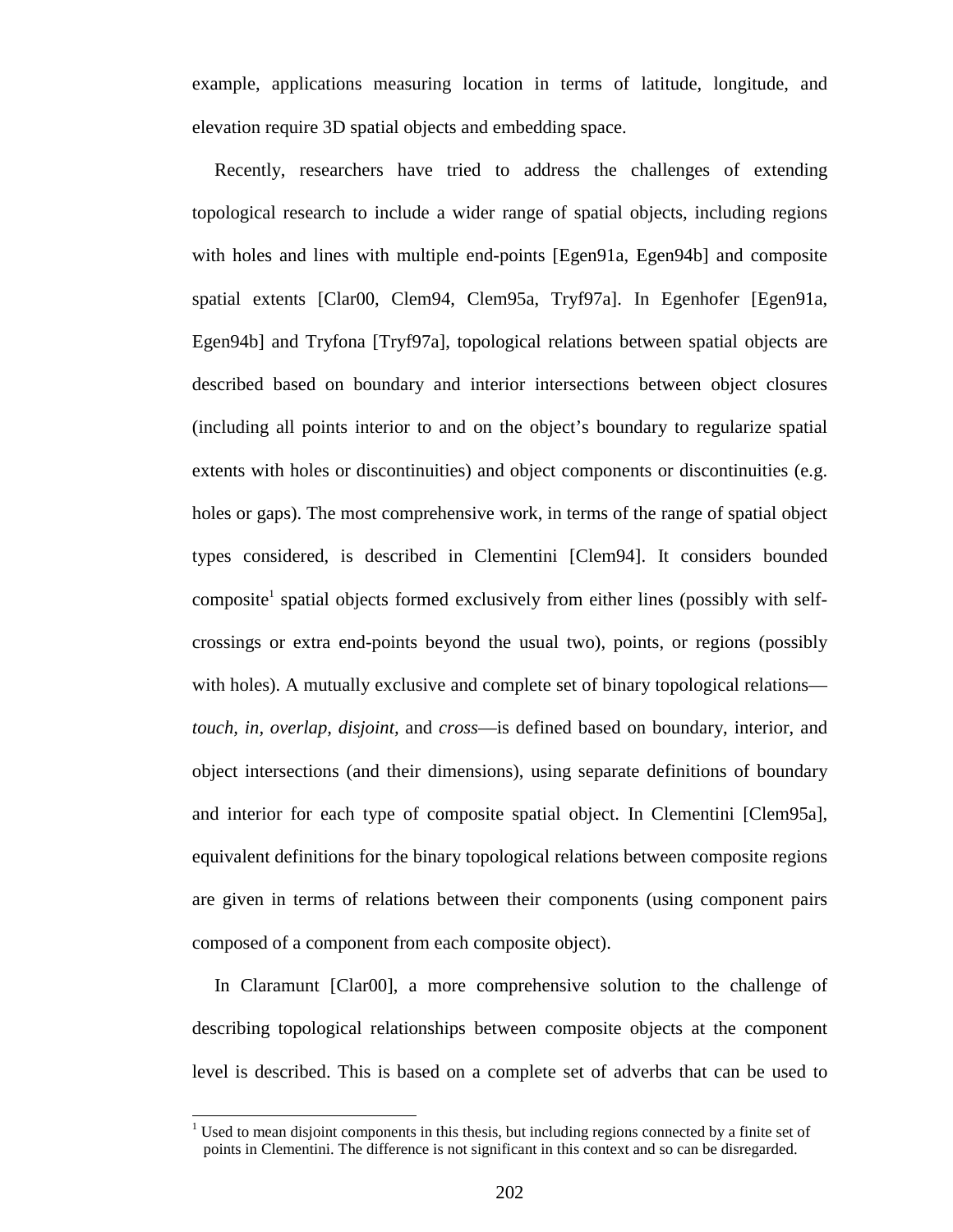refine an existing binary classification scheme by extending it to the component level. These adverbs are independent of the set of topological relationships or types of components used and are discussed later with respect to the topological relations proposed in this thesis chapter. Assume that we are given the following:

- two composite spatial extents *A*, *B* consisting of regions*;*
- a binary topological relationship *R*, where R(A,B) means that *A* is related to *B* by the relationship *R*, and its inverse *Rrev* (e.g. *contains* and *inside*, note that *R* = *Rrev* for symmetric *R* such as *equals*); and
- component pairs  $(c_A, c_B)$  consisting of one component each from *A* and *B*.

Then seven adverbs are used to describe possible micro-configurations as follows<sup>2</sup>:

- *never*  $(R(A,B))$  when  $(R(c_A, c_B))$  is not true for any of the component pairs  $(c_A,c_B),$
- *mostly*  $(R(A,B))$  when for each of *B*'s components  $c_B$ , *A* has a component  $c_A$ such that  $R(c_A, c_B)$ ; this means that there may be one or more components  $c_A$ of *A* such that  $R(c_A, c_B)$  is not true for any component  $c_B$  of *B*,
- *mostly<sub>rev</sub>*  $(R(A,B))$  for the inverse case of *mostly*, when for each of *A*'s components  $c_A$ , *B* has a component  $c_B$  such that  $R(c_B, c_A)$ ; this means that there may be one or more components  $c_B$  of *B* such that  $R(c_B, c_A)$  is not true for any component *cA* of *A*,
- *partially*  $(R(A,B))$  when  $(R(c_A, c_B))$  for some (at least one) of the component pairs  $(c_A, c_B)$  and all the other component pairs  $(c_A, c_B)$  are disjoint,
- *occasionally*  $(R(A,B))$  when  $(R(c_A, c_B))$  for some (at least one) of the component pairs  $(c_A, c_B)$ ,

l

<sup>2</sup> Note that *entirely*⇒*completely*⇒*mostly*⇒*occasionally* and *entirely*⇒*completely*⇒*partially* for the definitions as stated here and in Claramunt [Clar00]. Therefore, the proof of mutual exclusivity for these adverbs given in [Clar00] *does not hold* for the definitions as stated in the same paper.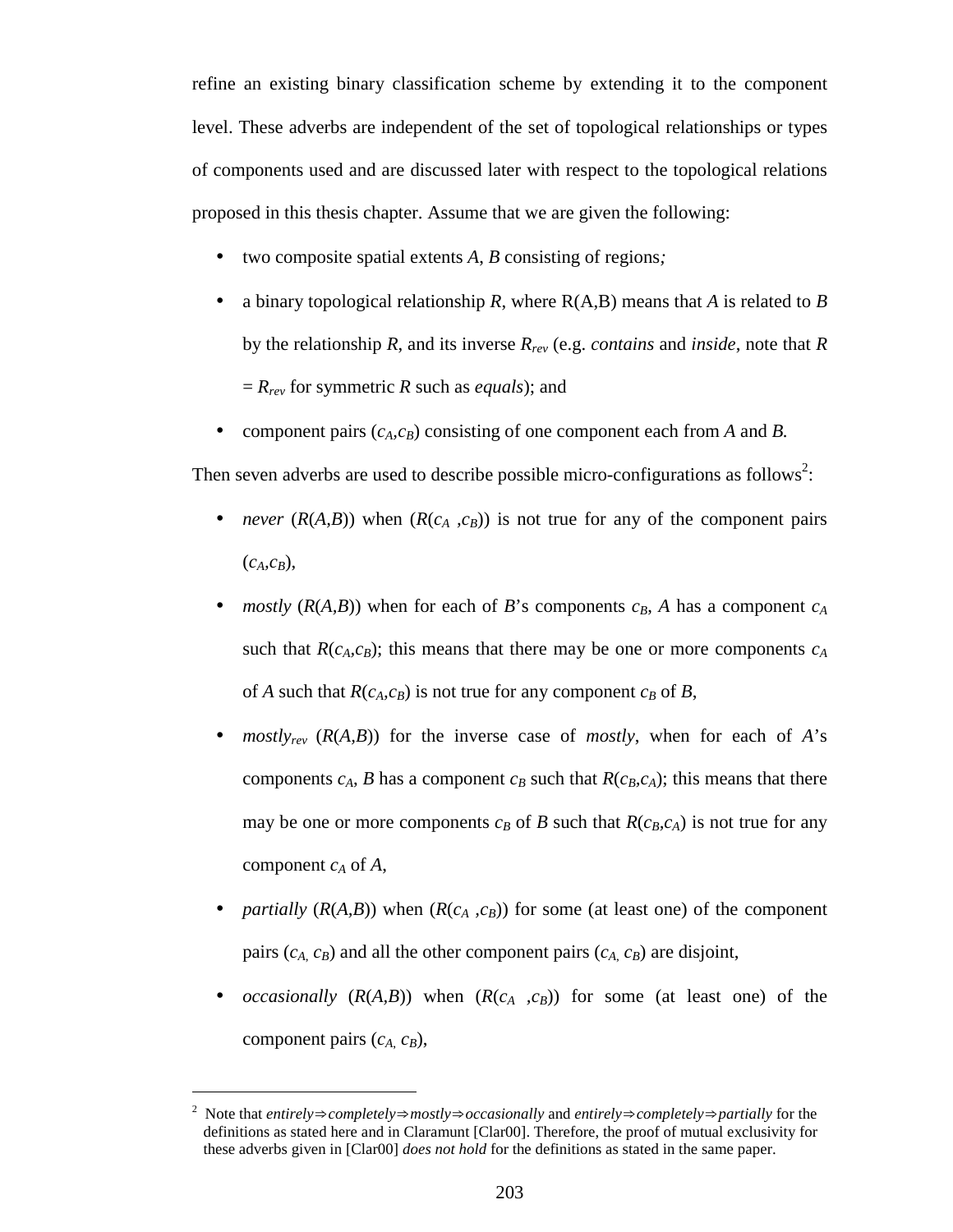- *completely* ( $R(A,B)$ ) when *mostly* ( $R(A,B)$ ) and *mostly* ( $R_{rev}(B,A)$ ),
- *entirely* ( $R(A,B)$ ) when for every component pair ( $c_A$ ,  $c_B$ ), ( $R(c_A, c_B)$ )and ( $R_{rev}$  $(c_B, c_A)$ ).

Figure 6.1 illustrates the difference between the adverbs *Mostly*, *Completely*, and *Entirely* using the definition of *Touch* (boundary overlap) from Clementini [Clem93]. The spatial extent *A* is colored red (with left diagonal stripes for 2D regions or 2D faces of solid 3D volumes) and the spatial extent *B* is colored blue (with right diagonal stripes for 2D regions or 2D faces of solid 3D volumes). This convention is followed throughout the chapter. In Figure 6.1, *A* and *B* are each composite with disjoint components. Thus, *A* consists of four disjoint 2D regions and one 1D point in Figure 6.1 (a) and two disjoint 2D regions in Figure 6.1 (c).



**Figure 6.1 Illustrating Claramunt's Adverbs**

In Figure 6.1 (a), every component of *B* touches a component of *A*; however, there are some extra components of *A* not touching any component of *B*. In Figure 6.1 (b), every component of *B* touches some component of *A* and every component of *A* touches some component of *B*. In Figure 6.1 (c), every pair of *A* and *B* components (i.e. with one component from *A* and one from *B*) touch.

To illustrate the use of these adverbs in an application context, consider the components of two countries such as Indonesia and the Philippines consisting of island archipelagos. Ideally, they should *never* overlap (i.e. no pair of components, one from each country, overlaps). However, if the reality of boundary disputes is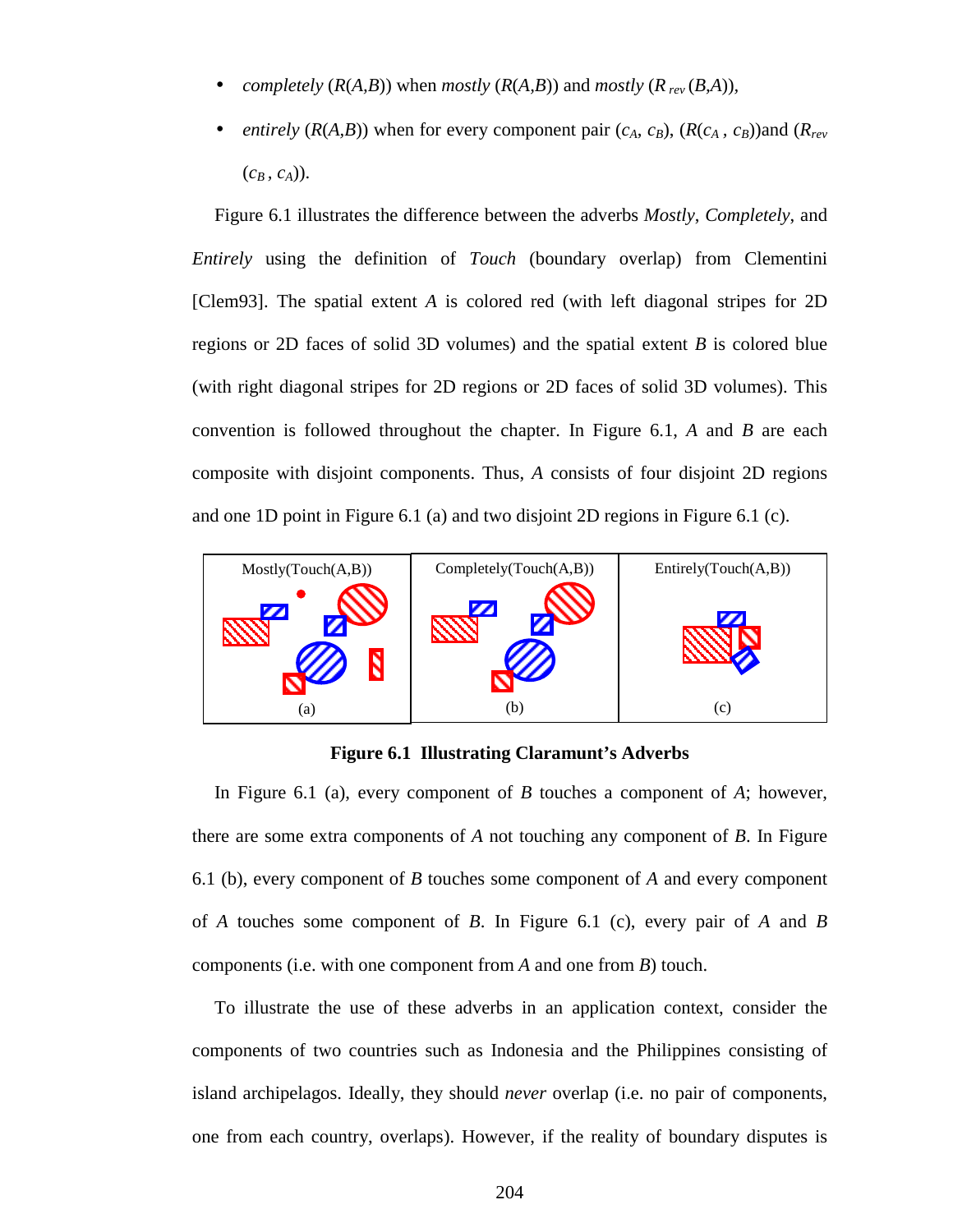considered, the two countries may *partially* overlap (i.e. there may be some component pairs with overlap where there are boundary disputes, but otherwise component pairs are disjoint).

In the context of modeling spatial PW relationships, existing topological research has limitations with respect to the range of spatial data types considered, the understandability of the models proposed, and support for modeling n-ary topological relationships (required to model constraints between spatial parts). To our knowledge, none of the binary topological classification schemes to date explicitly consider spatial extents that are not closed; irregularities such as loops, punctures, and cuts; mixed-dimension composites (e.g. a single composite object consisting of regions, lines, and points); or 3D objects and embedding space. In addition, even when the work considers more complex spatial objects, it is fundamentally based on boundaries and interior intersections [Egen91a, Egen94b, Clem94, Clem95a, Tryf97a]. Although this allows a high-degree of expressiveness in terms of being able to precisely describe a wide range of topological configurations, this comes at the price of increased complexity and reduced understandability. An example is the redefinition of boundary and interior required for each type of composite spatial object in Clementini [Clem94] or the identification of topological classes by number rather than name in Egenhofer [Egen91a] and in Hadzilacos [Hadz92] or by complex conjunctions in Tryfona [Tryf97a].

A further problem is that the formal definitions of boundary, interior, and dimension used vary considerably depending on the underlying mathematical model assumed and may not match the intuitive understanding the user has of these concepts. To illustrate, consider the differences between the point-set topologic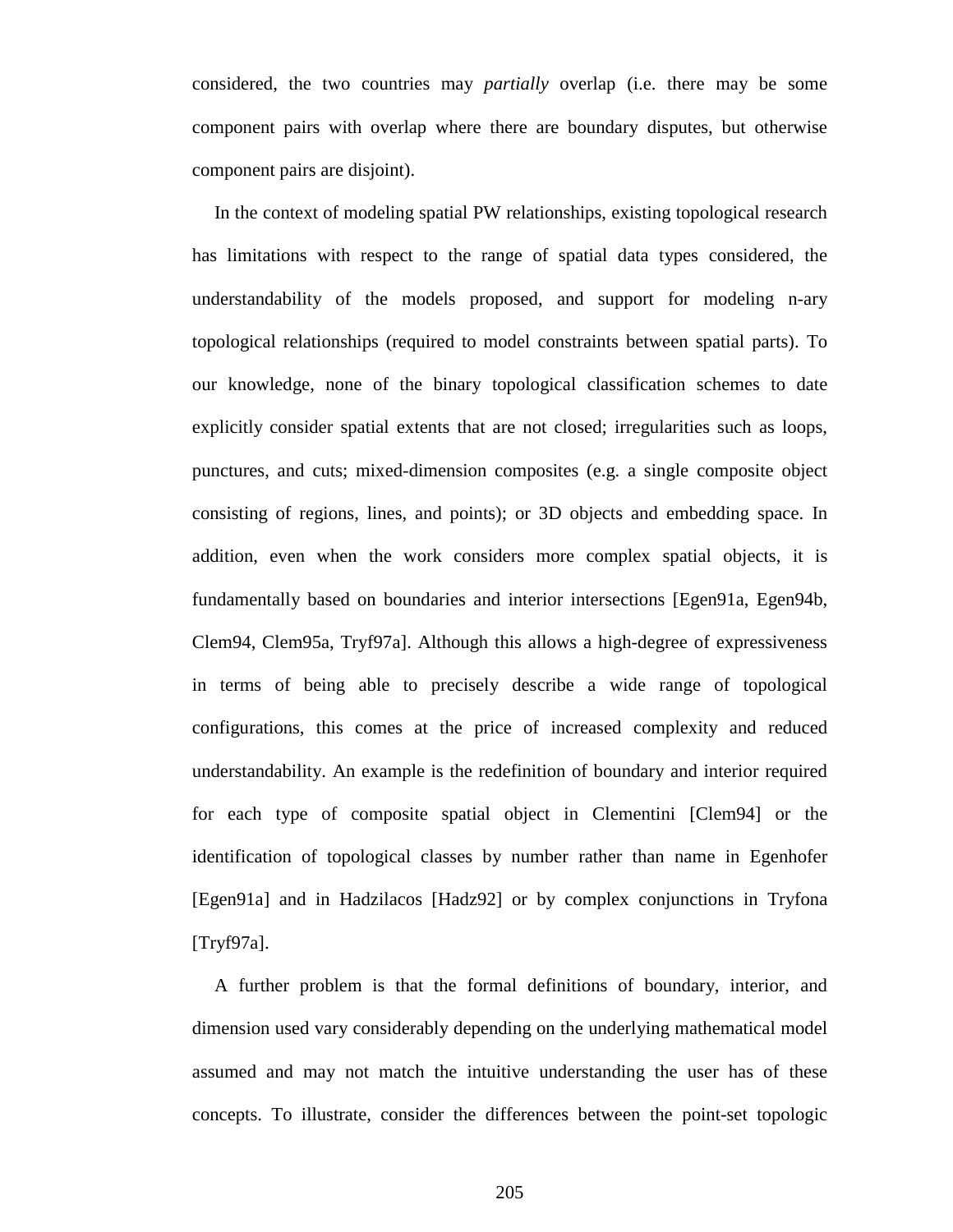model [Arms79]—based on sets of points—and the algebraic topologic model [Gibl77]—based on simplicial complexes. The definitions of boundary and interior are formulated only in terms of the dimensions of the spatial object in algebraic topology. In point-set topology, the definitions depend on the dimensions of the embedding space as well. Assuming an algebraic topologic model, the boundary of a simple line embedded in 1D, 2D, or 3D space consists of the line's end-points. In contrast, the boundary of a simple line in the point-set topologic model consists of the line's end-points in 1D but *not* in 2D or 3D embedding space. When the same line is embedded in a plane or volume (i.e. 2D or 3D embedding space), the whole line is considered to be the boundary with no interior points. These problems are discussed in detail in Zhilin [Zhil00], including the additional problem of defining boundary and interior for discrete, rasterized space. Similarly, the concept of dimension—used, for example, in Clementini [Clem94, Clem95a] to describe intersections—is less intuitive when applied in the following cases:

- to a composite spatial object having components of different dimensions,
- to a single spatial object composed from objects of different dimensions connected by a finite number of points (e.g. a line connected to a region by one point), or
- to intersections consisting of sets of disconnected spatial extents (is the dimension of a set of points the same as that for one point?).

In the context of analysis and design of spatiotemporal applications, we need a different modeling approach to address the requirements of application developers. The level of complexity must be suitable for use in early application development phases, i.e. general enough to be suitable for a range of different applications yet simple to use and understand. This potentially means sacrificing, to some degree, the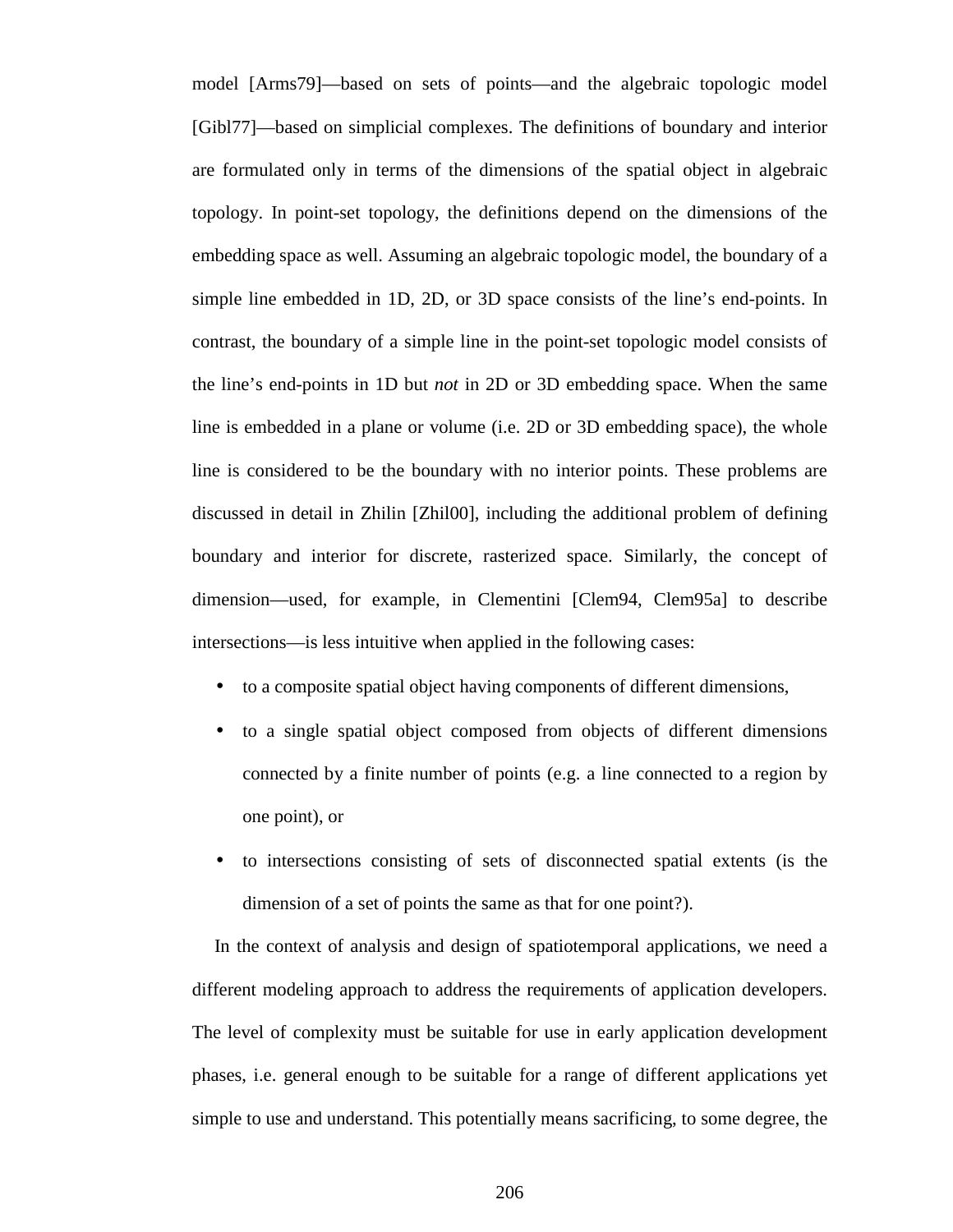expressiveness of the model (i.e. the number of different topological relationships that can be described) for the sake of generality (i.e. being able to model the range of different types of spatial objects that are found in spatiotemporal applications) and clarity (i.e. based on concepts and classifications that are highly intuitive).

Furthermore, in order to model spatial PW relationships, we must be able to describe the n-ary topological relationships between the parts. Topological research to date has focussed on binary topological relationships suitable only for describing the relationship between the whole and the geometric union of its parts. Research work describing n-ary temporal relations in the context of multimedia databases can be evaluated for its potential relevance to defining n-ary topological relations. Little [Little93] defines an n-ary temporal relation consisting of an ordered finite sequence of temporal intervals where any two adjacent intervals have an identical temporal relation. However, ordering is not suitable for describing topological relationships between a set of spatial objects since there is no inherent linear order in space (except in the special case of 1D space).

These limitations highlight the need for a topological classification scheme and conceptual modeling techniques applicable to spatial PW relationships in geographic applications, such as those that will be proposed in Sections 6.4 and 6.5. In the next section, basic assumptions and terminology related to topology are reviewed as a basis for discussing those proposals.

## **6.3 Assumptions and Terminology**

In this section, we review the assumptions and terminology relevant to the topological modeling techniques presented in Sections 6.4 and 6.5. In the context of geographic applications (see the discussion in Section 2.2.2), it is sufficient to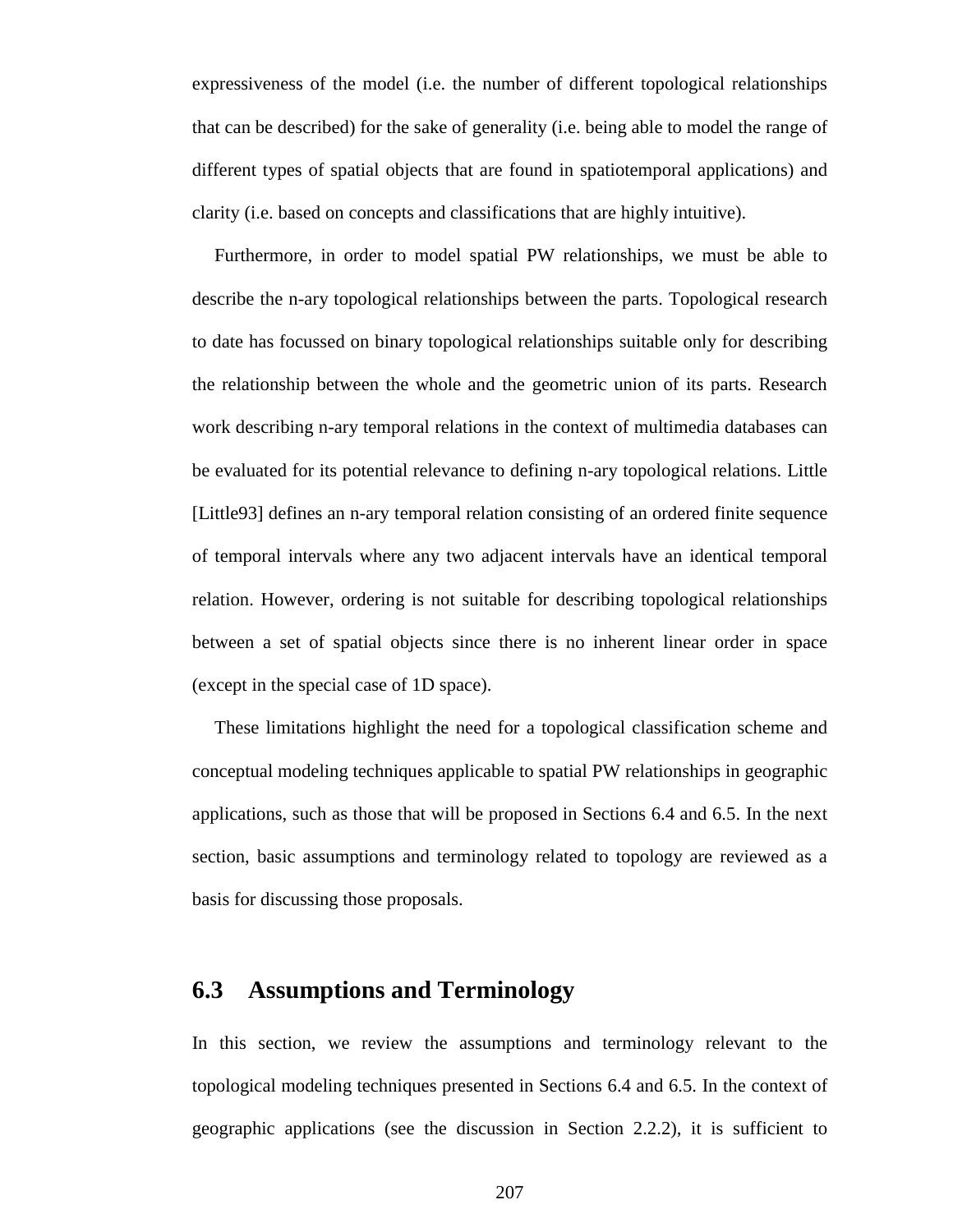assume an Euclidean model of space with spatial objects embedded in that space, where the embedding space could be 1D, 2D, or 3D. The classification described here holds under either point-set or algebraic topology (based on sets of points [Arms79] or simplicial complexes [Gibl77] respectively); therefore, either can be used as a theoretical basis for discussion. We choose point-set terminology here as the more natural choice, given that the classification scheme proposed in Section 6.4 uses set-based concepts of intersection and difference. A *spatial extent* is then described as a subset of the points in the embedding space. The spatial extent is considered to be *connected* if any two of its points can be connected by a path consisting entirely of points within the spatial extent and considered to be *disconnected* otherwise. It is *weakly connected* if the same spatial extent becomes disconnected after removal of a finite number of points and *strongly connected* otherwise. The *dimension* of a strongly connected spatial extent is zero, one, two, or three for points; arcs or loops; areas; and volumes respectively.<sup>3</sup> A spatial extent that is disconnected is called a *composite* spatial extent consisting of a finite set of disjoint (non-intersecting) *components*, each of which is a weakly or strongly connected spatial extent. A *Geometric Union* (GU) of a finite number of spatial extents is the set consisting of all the points from each of the spatial extents including, if composite, all of their components.

Point-set topology is built from the concept of *neighborhoods*, where there exists a neighborhood both for every point in space and inside the intersection of any two neighborhoods for that point. A *near point* for a spatial extent is one where each of the point's neighborhoods includes a point in the spatial extent. A spatial extent whether *connected* or *composite*—forms an *open set* if every point has a

l

 $3$  Dimension can be more precisely defined in terms of topological equivalence [Worb95]; however, an informal description suffices since dimension is not used in the classification proposed here.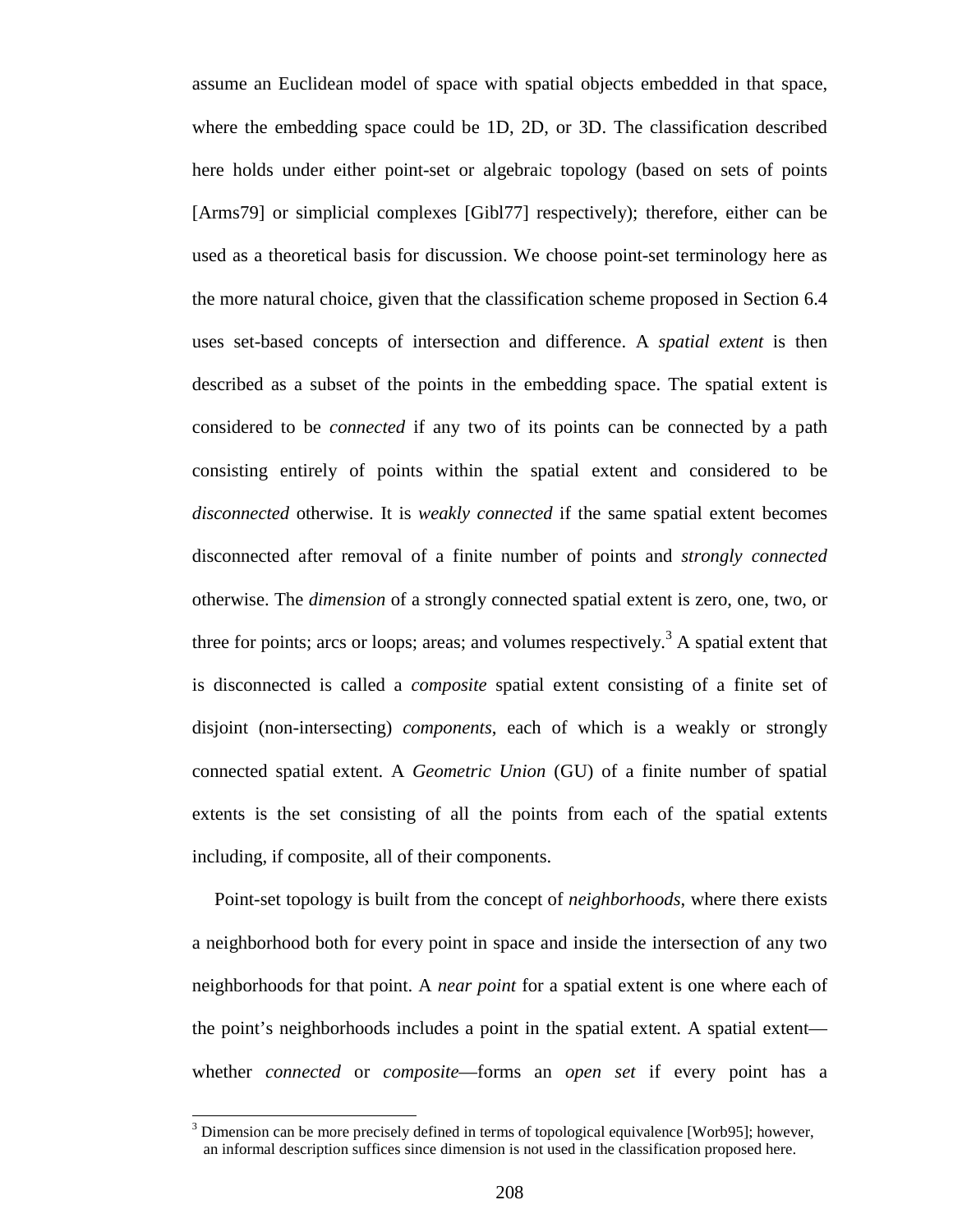neighborhood completely within the spatial extent and forms a *closed set* if it includes all its near points. A spatial extent is called *unbounded* if open, *bounded* if closed, and *partially bounded* otherwise. The largest *open set* in the spatial extent is usually called the *interior* and the remaining points the *boundary*; however, these terms are not always used consistently in the literature for the reasons discussed earlier. A spatial extent is called *simple* if it is connected and *regular* if it is bounded and contains no irregularities (e.g. no holes, crossings, isolated missing punctures or cuts, extra end-points for lines).

We adopt the well-known concept of a minimum bounding box (i.e. MBR or MBC). Rather than describing an inherent property of a spatial object, the minimum bounding box is used to approximate an object's location in the embedding space. The minimum bounding box in a 2D embedding space for a given spatial extent is the smallest rectilinear rectangle completely enclosing that spatial extent. More generally and without restricting the dimension or the type of figure used, the term *minimum bounding figure* is used here to refer to any simple, regular bounding figure in 1D to 3D space. For example, a circle could be used in 2D or cube in 3D space. This concept is important for establishing whether the components of two disjoint composite spatial extents are interspersed or completely separate.

With this foundation, the proposed classification scheme for binary topological relationships is described in the following section.

## **6.4 Modeling Binary Topological Relationships**

Consider the building site example described in Chapter 5. It is essential that any structure erected on that site does not extend beyond the site boundary. In an analogous manner, when an administrative region is divided into voting districts or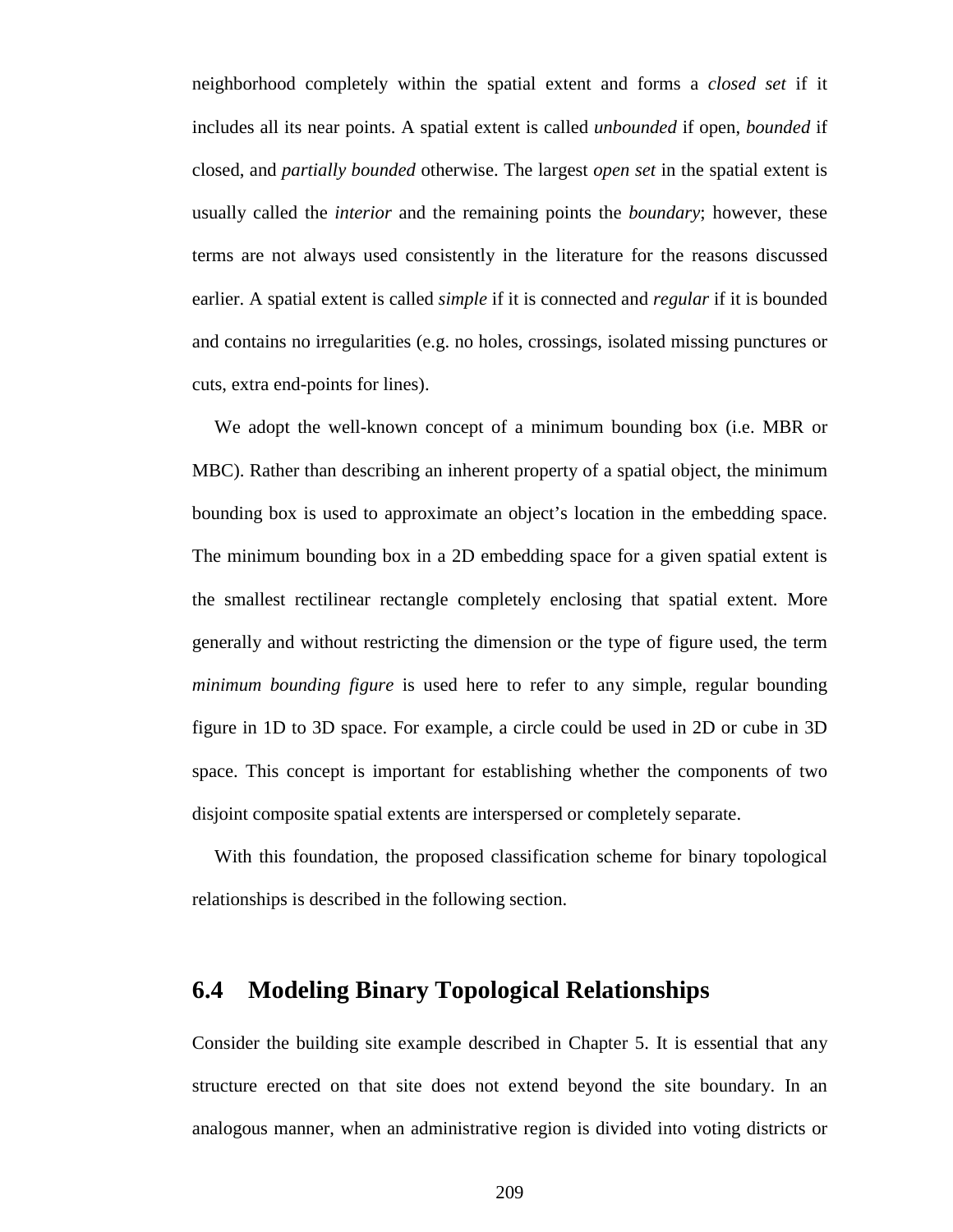land-use zones, the combined spatial extents of the resulting voting districts or landuse zones must be exactly equal to that of the administrative region. To model these constraints, we require a formal yet simple method of describing binary topological constraints such as the containment relationship between the building site and its structures or the equality constraint between the administrative region and its combined voting districts. In this section, we propose a classification method for topological relationships specifically designed to facilitate conceptual modeling of binary whole-part topological constraints in spatial PW relationships.

The classification is based on a mathematical formalism so that it (*i*) can be precisely specified and consistently interpreted to aid communication and (*ii*) can be automatically translated into an implementation in later stages of development. However, this formalism must be simple enough to be completely intuitive. Furthermore, as discussed previously, it should support the range of geometric types typical of geographic applications.

We introduce a two-level classification of topological relationships between two spatial extents. The approach adopted is not predicated on the geometric type restrictions described in Section 6.2 for other topological classification schemes in the literature. Thus, a given spatial extent can consist of any finite number of disconnected or weakly connected parts of the same or different dimensions (between 0D and 3D); can have irregularities such as holes, punctures, cuts, selfcrossings, extra end-points and loops; and can be bounded, partially bounded, or unbounded.

The first level of classification is based only on whether the intersection and difference of the two spatial extents is empty or non-empty, concepts that are easily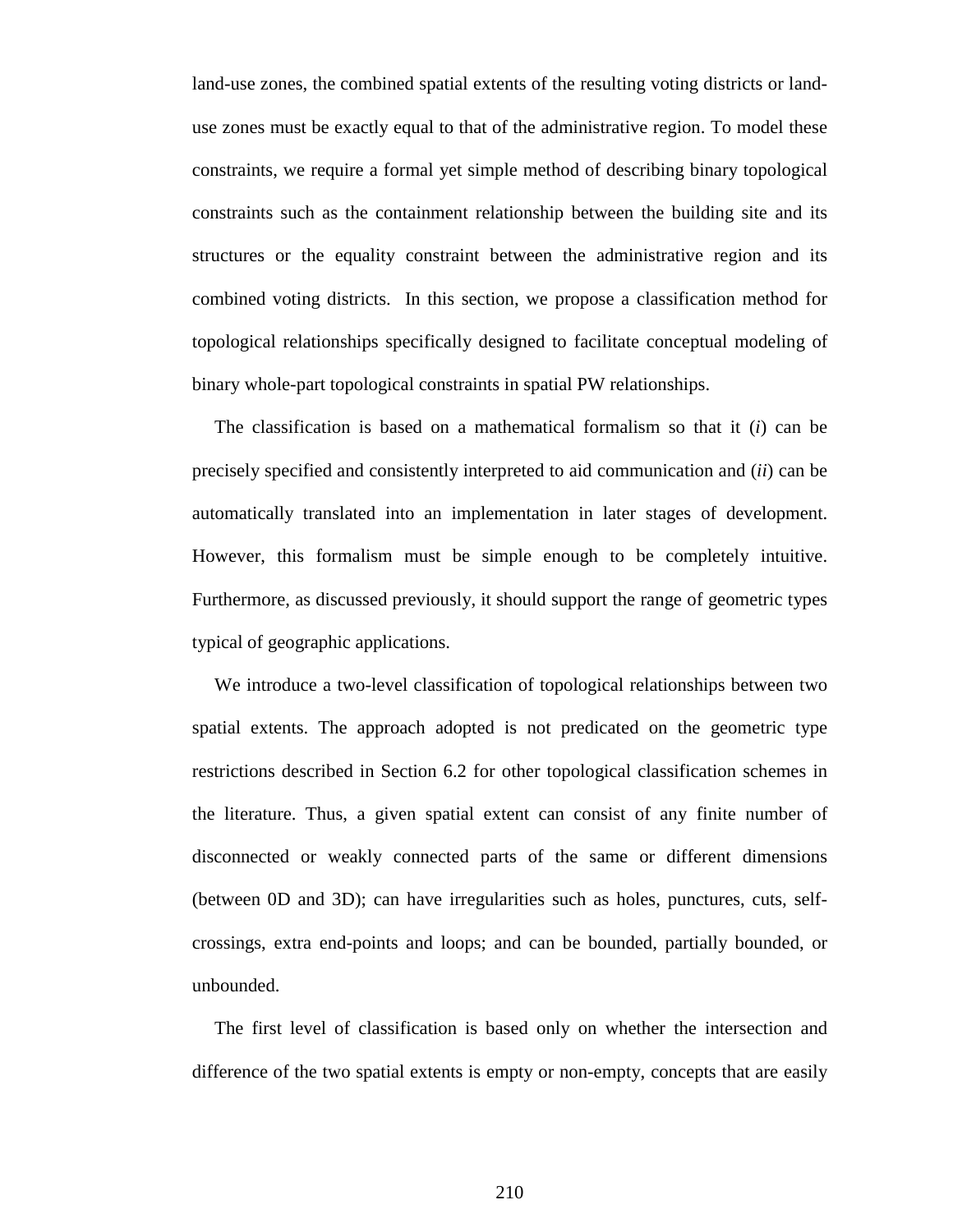understandable, intuitive, and not dependent on the dimension of the embedding space. This classification scheme is illustrated in Table 6.1.

| Example(s) of $R(A, B)$<br>$(R$ is the relationship,<br>spatial extent $A$ is red, $B$ is blue) | <b>Intersection</b> | $A - B$ :<br>Forward<br><b>Difference</b> | $B - A$ :<br><b>Reverse</b><br><b>Difference</b> | <b>Name</b><br>of<br>$\boldsymbol{R}$ |
|-------------------------------------------------------------------------------------------------|---------------------|-------------------------------------------|--------------------------------------------------|---------------------------------------|
|                                                                                                 | Ø                   | Ø                                         | Ø                                                | not named<br>$(A,B=\varnothing)$      |
|                                                                                                 | Ø                   | ıØ                                        | Ø                                                | not named<br>$(B = \emptyset)$        |
|                                                                                                 | $\varnothing$       | Ø                                         | √ר                                               | not named<br>$(A = \emptyset)$        |
|                                                                                                 | Ø                   | -Ø                                        | $\neg\varnothing$                                | Disjoint                              |
|                                                                                                 | ⊣Ø                  | Ø                                         | Ø                                                | Equal                                 |
|                                                                                                 | ıØ                  | ıØ                                        | Ø                                                | Contains<br>(Nested)                  |
|                                                                                                 | ıØ                  | Ø                                         | ¯                                                | Inside<br>(Nested)                    |
|                                                                                                 | -Ø                  | -Ø                                        | $\neg \varnothing$                               | Connected                             |

**Table 6.1 Binary Topological Relationships using Intersection and Difference**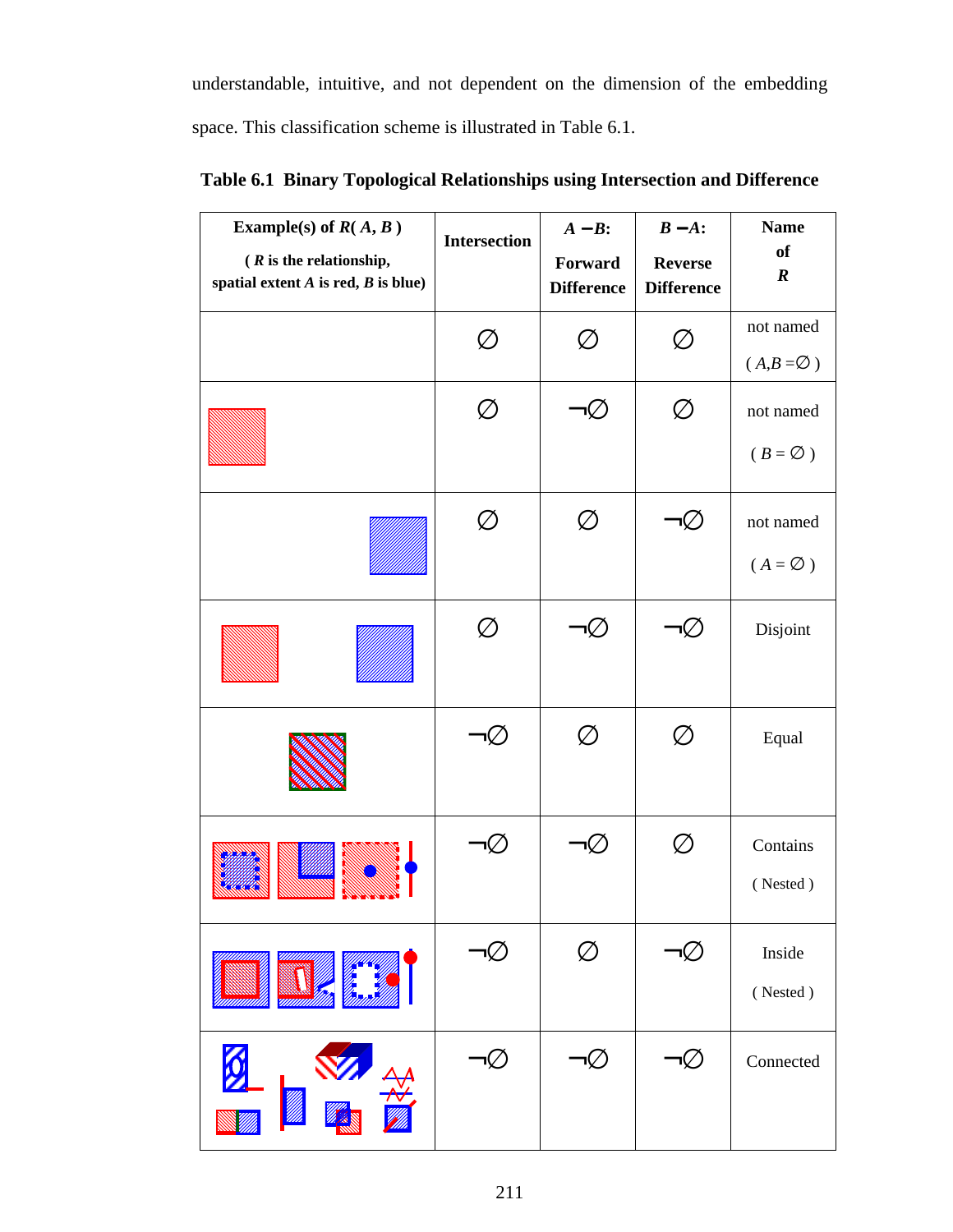Colors are used to distinguish between the two spatial extents *A* (in red) and *B* (in blue). A dotted line is used to indicate a partially bounded or unbounded spatial extent and diagonal stripes indicate a 2D region or 2D face of a solid 3D volume. Only simple spatial extents are used in the table for the sake of understandability. Thus each pair of red and blue figures represents a different example of a binary topological relationship (i.e. with different values for *A* and *B*). So the categories *Contains, Inside,* and *Connected* each have multiple pairs shown in Figure 6.1 and thus multiple examples. Examples of composite spatial extents appear in Figures 6.2 through 6.4. Spatial dimensions of simple spatial extents or components of composite spatial extents range from 0D to 3D in the examples given in Figures 6.1 through 6.4.

After eliminating trivial cases where at least one of the two spatial extents is the empty set  $(\emptyset)$ , we have the following topological categories: disjoint, equal(s), contain(s), inside, and connected. Essentially, non-intersecting spatial extents (when the intersection is the empty set) are disjoint and intersecting spatial extents (when the intersection is non-empty) have one of the following topological relationships:

- equal (the difference in both directions is the empty set),
- contain (the forward difference, *A*−*B*, is non-empty and the reverse difference, *B*−*A*, is the empty-set),
- inside (the forward difference, *A*−*B*, is the empty-set and the reverse difference, *B*−*A*, is non-empty), or
- connected (the difference in both directions is non-empty).

So, for example, the *equal* and *contain* relationships can be used to model the administrative region and building site examples respectively.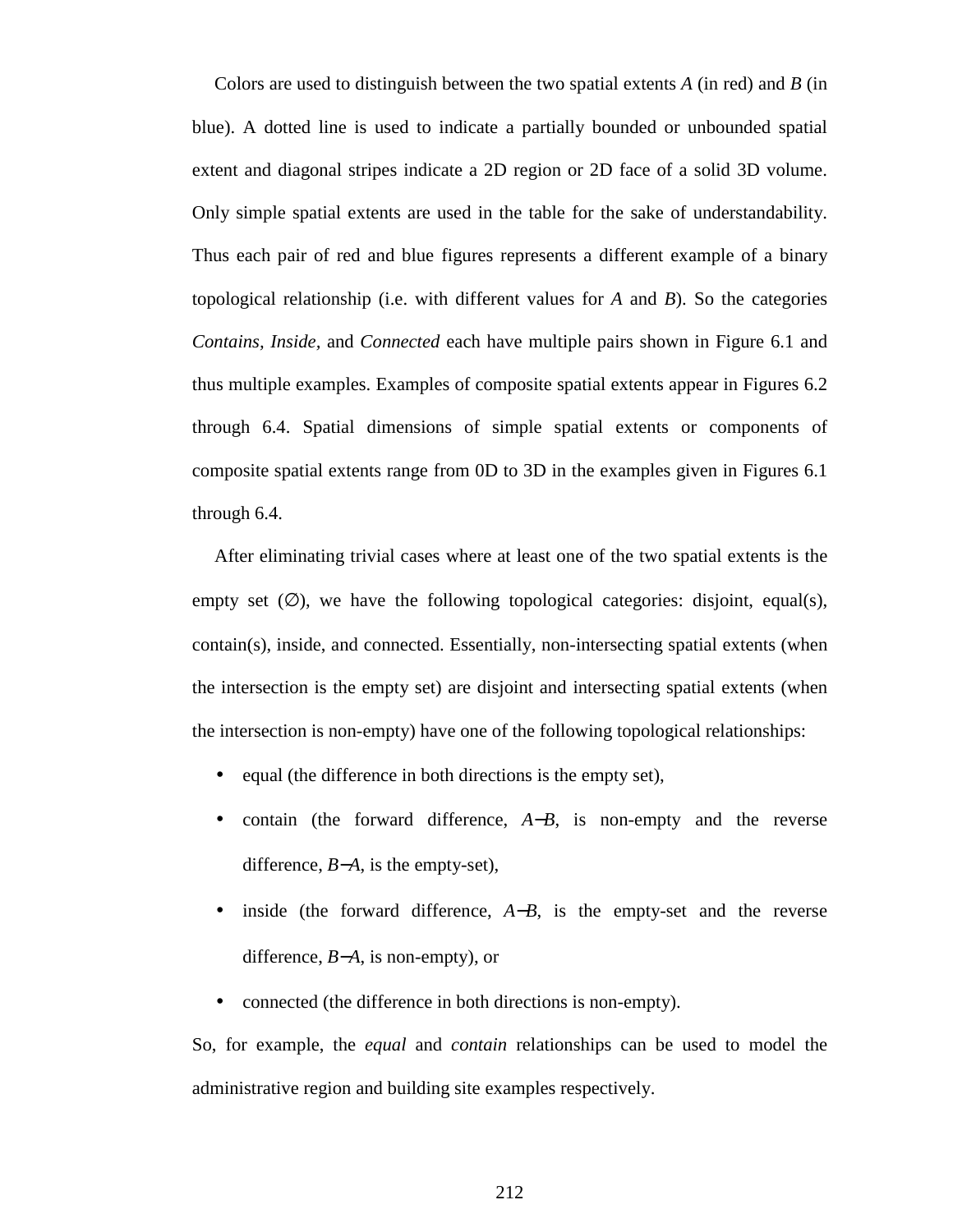This set of relationships is complete and mutually exclusive for two non-empty spatial extents, e.g. any relationship between two objects falls into exactly one of these categories. The intersection, forward difference, and reverse difference of any two spatial extents must each be either empty or non-empty. Therefore, by considering exhaustively all the possible permutations when defining the topological categories in Table 3.1, the resulting categories must be both complete and mutually exclusive. The two non-symmetrical relationships, *contain* and *inside* (i.e. contained-by), can be combined through disjunction into one symmetric *nested* relationship where either the forward difference or the reverse difference, but not both, is the empty set. The *connected* and *disjoint* categories have a further level of classification defined.

*Connected* objects can be further classified based on whether they have a *boundary*, *interior*, or *mixed overlap*, i.e. whether their intersection includes only boundary, only interior, or both boundary and interior points. Since boundary and interior points usually represent semantic differences in applications, it is useful to be able to specify whether the intersection involves object boundaries, interiors, or both. For example, in the case of voting districts for a given administrative region, interior points are used to represent administrative jurisdiction and boundary points are used to represent a change in jurisdiction. This example will be discussed further in Section 6.5, in the context of n-ary topological constraints between spatial parts.

A crucial aspect of the sub-categories of the *connected* relationship is that, in contrast to other proposed topological classification schemes, the only assumption is that every point in a spatial extent must be either a boundary or interior point but not both. Further definition is left to the user as appropriate to specific application requirements. This approach supports the intuitive notion that boundary points differ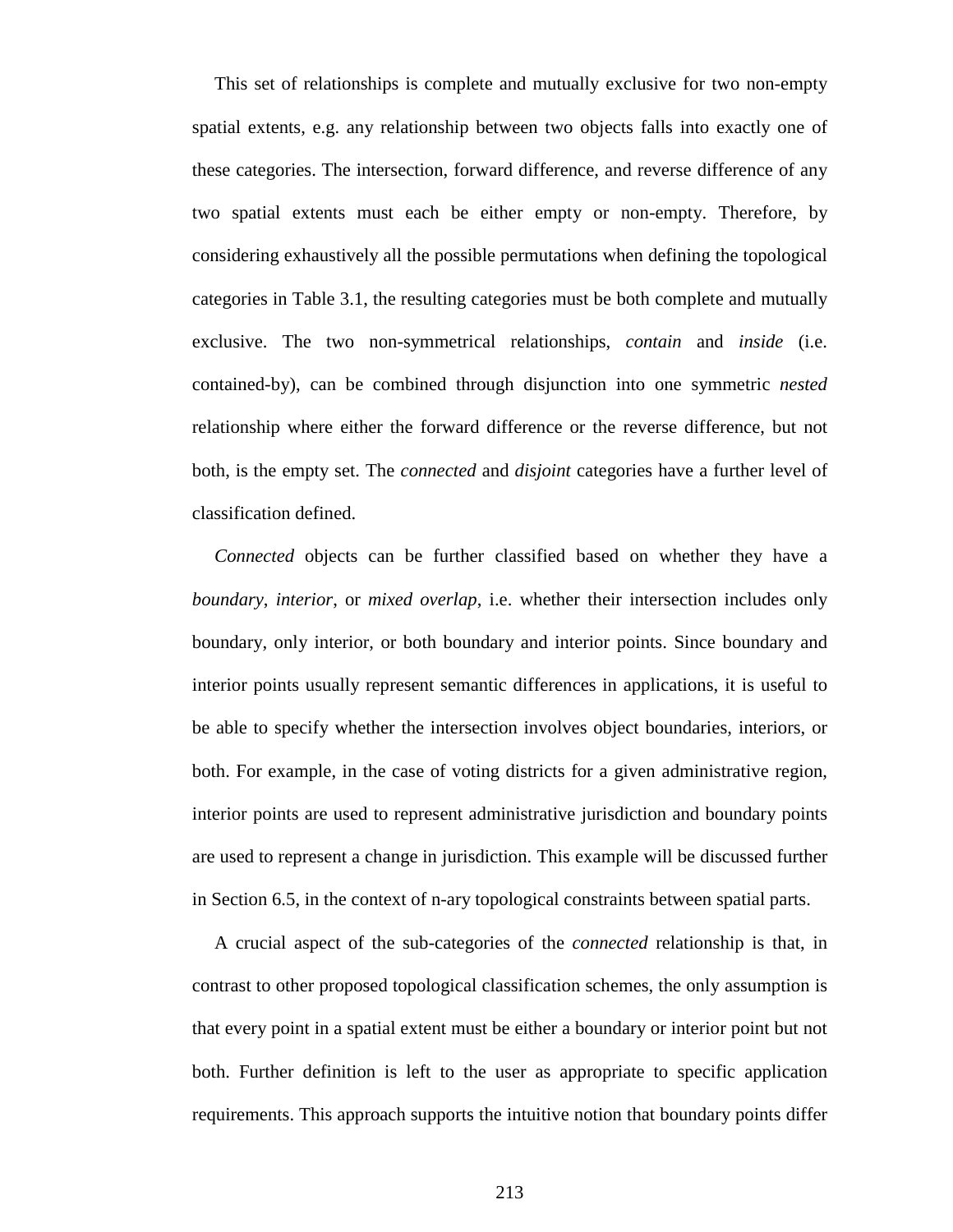semantically from interior points, but does not dictate further those aspects of the definition that may vary between applications.

Figure 6.2 illustrates the three different sub-categories of *connected* objects. The spatial extents *A* and *B* are shown in red and blue respectively and separate pairs of red and blue figures represent different examples (and different instances of the spatial extents *A* and *B*). Note that the *Boundary-Overlap* category has one example of a composite spatial extent *A* (consisting of several disjoint line segments) and one example of a weakly-connected spatial extent *A* (consisting of a line connected by one point to a rectangle with a hole). A dotted line is used to indicate a partially bounded or unbounded spatial extent and diagonal stripes to indicate a 2D region.



**Figure 6.2 Sub-Categories of the Connected Relationship**

In this figure, we assume a 2D embedding space and definitions of boundary and interior dependent on the embedding dimension as described in Section 6.2 and in Worboys [Worb95] for point-set topology. Thus (*i*) a single point and (*ii*) every point of a 1D line embedded in 2D space is a boundary point. If we were to assume that the embedding space was 3D instead of 2D, then all the examples of *Interior-Overlap* or *Mixed-Overlap* would also become *Boundary-Overlap*. This is because all the points in a 2D area embedded in 3D space are boundary points under the definition for boundary and interior assumed for this example.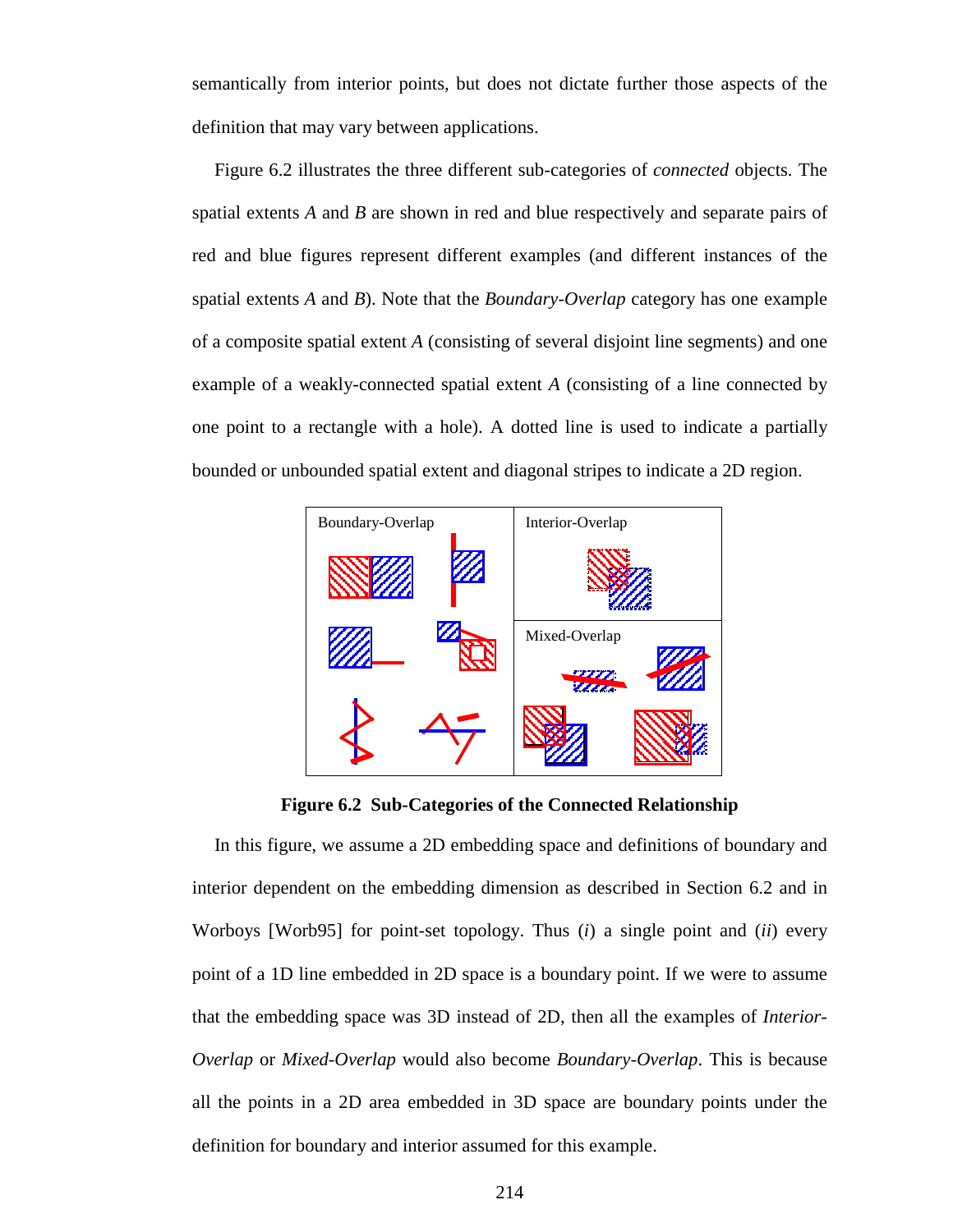A *disjoint* relationship between two spatial entities can be further distinguished based on whether their spatial extents interpenetrate, i.e. whether the minimum bounding figures of the two objects intersect. The method used to calculate the minimum bounding figure is application dependent, e.g. with respect to the orientation of the axes and granularity. As with the definition of boundary and interior used for the sub-categories of *connected*, the decision as to exactly how to determine the minimum bounding figure is left to the user. *Separate* is a disjoint relationship where the minimum bounding figures of the two spatial extents do not intersect and *interpenetrating* is a disjoint relationship where they do intersect. This distinction is particularly relevant for the applications involving so-called *archipelagos*, such as the distribution of soil types discussed in Section 6.2, where the spatial parts in a spatial PW relationship are widely dispersed.

Figure 6.3 shows examples of separate and interpenetrating disjoint relationships between two composite spatial extents *A* (in red) and *B* (in blue), each having its own set of 0D-3D components embedded in 3D space. A dotted line is used to indicate a partially bounded or unbounded spatial extent and diagonal stripes show a 2D region or 2D face on a solid 3D volume.



**Figure 6.3. Sub-Categories of the Disjoint Relationship**

Even two simple spatial extents can have an interpenetrating disjoint relationship. This is illustrated by the intersection of the two minimum bounding boxes shown in black, where one minimum bounding box encloses a single component from the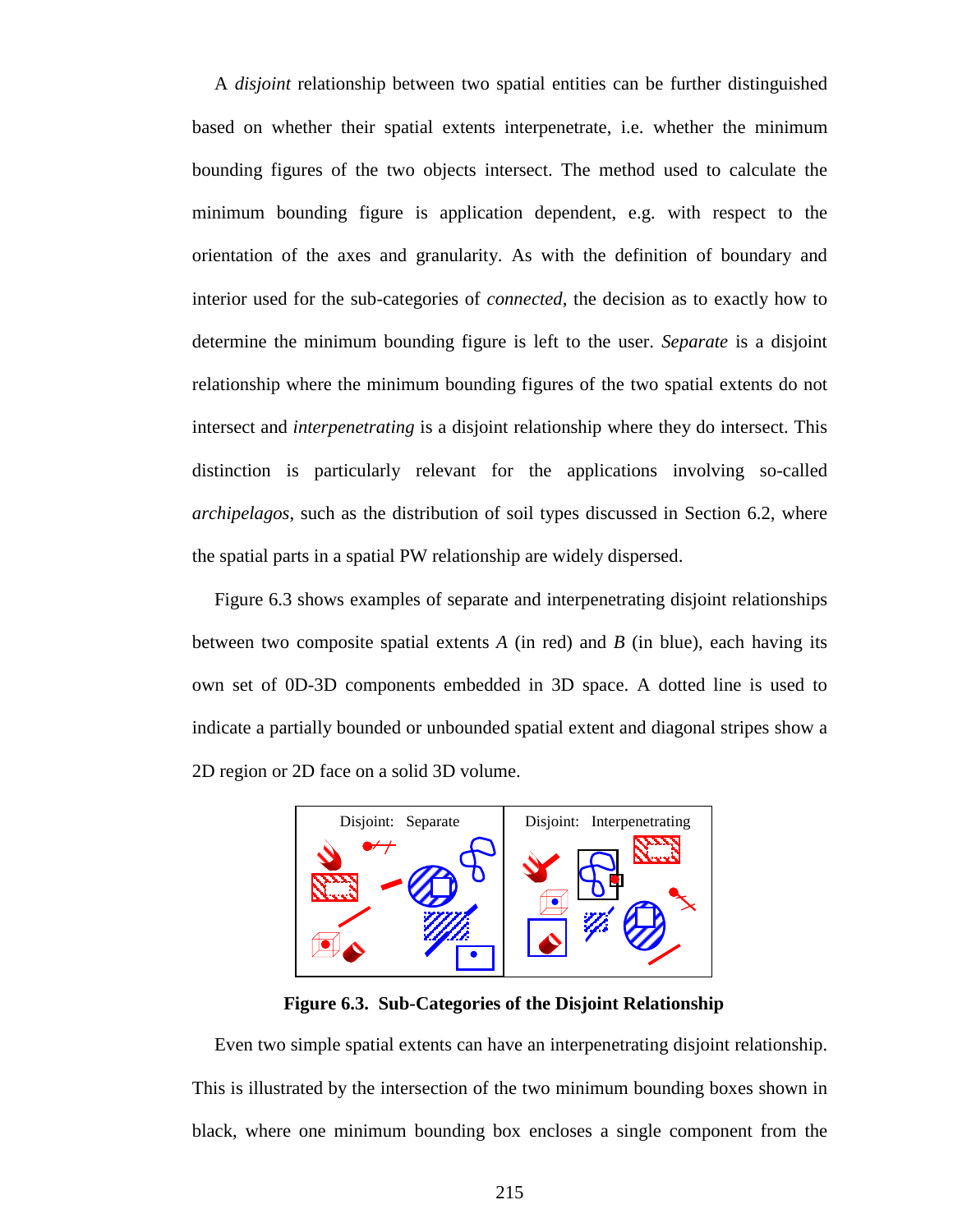composite spatial extent *A* and the other minimum bounding box encloses a single component from the composite spatial extent *B*.

The second level of classification consists of complete and mutually exclusive sub-categories within the specific category. For example, every disjoint relationship is either separate or interpenetrating but not both. That follows logically from the definition of the two categories based on whether the minimum bounding figures of the two spatial extents intersect. Each minimum bounding figure represents a spatial extent, and we previously said that the intersection of two spatial extents must be either empty or non-empty. Similarly, mutual exclusivity of the *connected* subcategories follows logically from the assumption stated earlier that a spatial extent can be completely partitioned into mutually exclusive sets of boundary and interior points.

Thus the eight categories—separate, *interpenetrating*, *equal*, *contain*, *inside*, *boundary-overlap, mixed-overlap, and interior-overlap*—represent a complete and mutually exclusive set of binary topological relationships. Note that we do not adopt a minimal set, since that would require the use of negation, a less natural modeling technique. The more general categories*disjoint, intersecting, nested, connected*—can be derived from these eight relationships. Except for *contain* and *inside*, all of the relationships are symmetric. We use the notation *R*(*A,B*) to indicate that *A* has the relationship *R* with *B*, where *A* and *B* are spatial extents and *R* is a binary topological relationship.

Although the set of topological relationships is complete and mutually exclusive, certain applications may require a greater degree of precision even at the requirements analysis and conceptual modeling phases of system development. For applications requiring a more detailed understanding of the topological relationships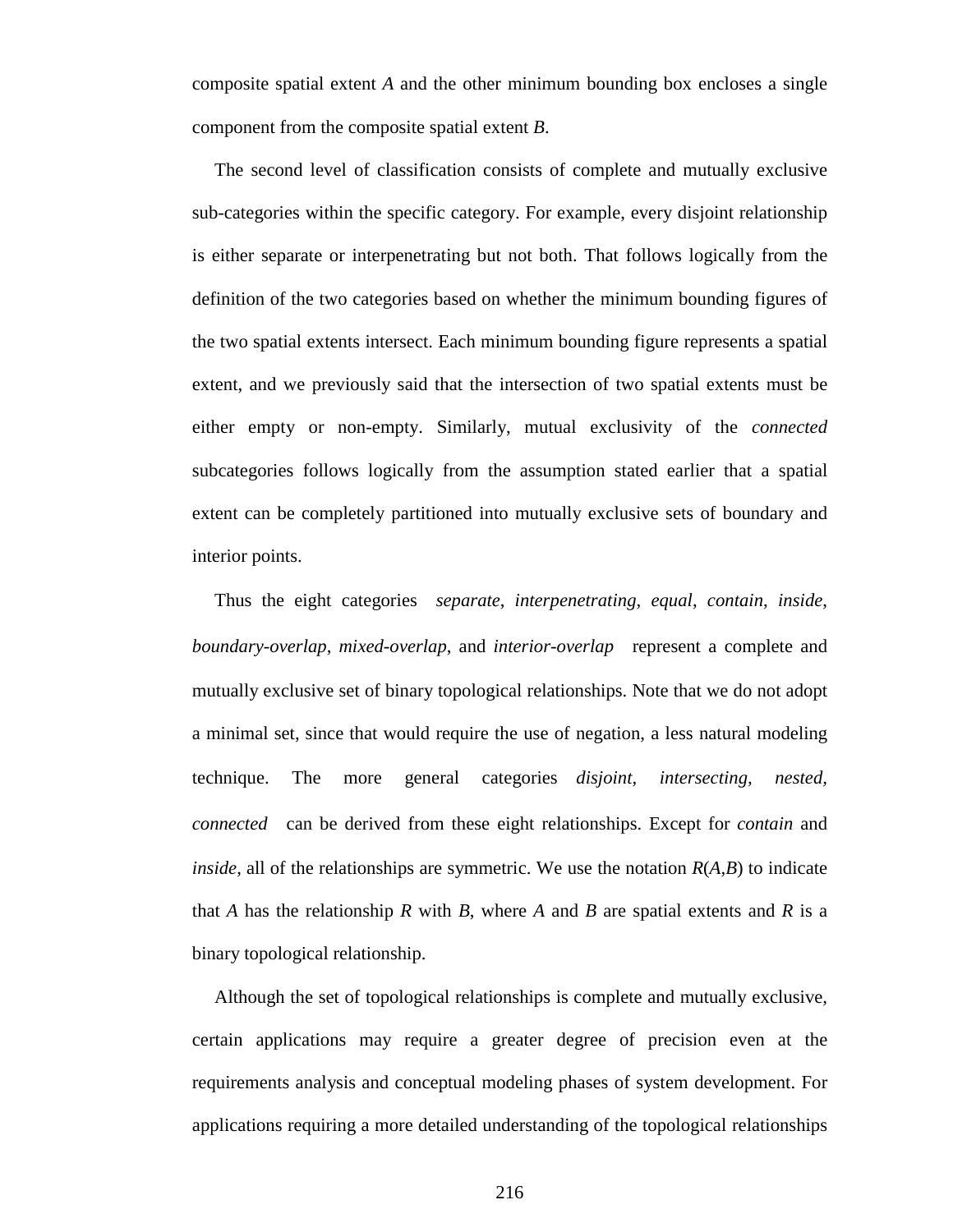between components in pairs of composite objects, Claramunt's adverbs [Clar00] (described in Section 6.2) can be employed with the binary topological relationships introduced in this section. Note that the adverbs were originally defined in Claramunt [Clar00] only for a union of bounded, simple, non-intersecting regions in 2D space (i.e. composite spatial extents with simple, bounded regions as components). However, the adverbs apply equally as well in the more general case when each component is only constrained to be connected and substituting the word *component* for *region* in the adverb definitions. The adverbs can then be used explicitly with the binary topological relationships defined in this section (or disjunctions and/or conjunctions of those constraints) to express constraints between components of two different composite objects. This is illustrated in Figure 6.4 using two composite spatial extents  $A$  (in red) and  $B$  (in blue), each having its own set of 0D through 3D components embedded in 3D space. A dotted line is used to indicate a partially bounded or unbounded spatial extent and diagonal stripes a 2D region or 2D face of a solid 3D volume.



**Figure 6.4 Using Adverbs for Component-Level Topological Constraints**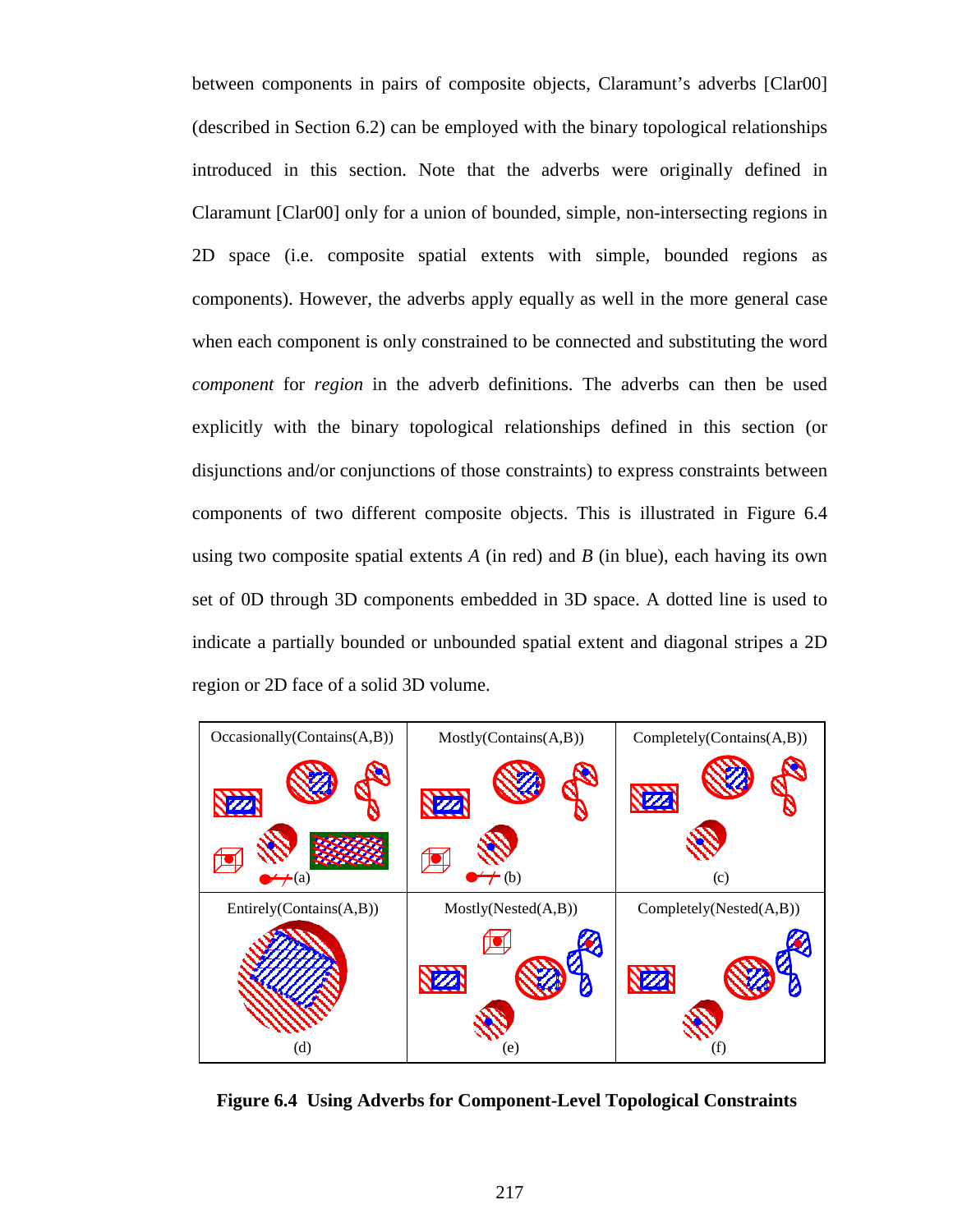Figure 6.4 (a) through (d) are all examples of the binary inclusion relationship *Contains*(*A,B*). The adverbs can be used to specify more restrictive constraints and differentiate between these four examples as shown in Figure 6.4, with increasing restrictions from (a) to (d). Both Figure 6.4 (e) and (f) are examples of *Connected*(*A,B*). Note that although *Nested* is true at the component level (based on pairwise comparison of components) in Figure 6.4 (e) and (f); it is not true at the composite level (at the level of the whole object), since both the forward and reverse differences are non-empty.

Adverbs can be used to indicate specific cases of *Connected*(*A,B*) with nesting of component pairs, with increasing restrictions from (e) to (f). In Figure 6.4 (e), the use of the adverb *Mostly* indicates that every component of *B* must be nested with a component of *A*. The use of the adverb *Completely* in Figure 6.4 (f) further specifies that every component of *A* must be nested with a component of *B*. Similarly, to specify that two composite spatial extents should have at least one component in common, we can use:

#### *Occasionally*( *equal* ( *A,B* ) )

Or to specify that each component of either composite spatial extent should be equal or have a boundary-overlap with at least one component of the other composite spatial extent, we can use:

#### *Completely*( $equal (A,B) \vee boundary-overlap (A,B))$ )

In other cases, further distinctions in the topological relationships between connected components may be required. For example, what if we need to be able to distinguish between the different cases of boundary-overlap shown in Figure 6.2? In this case, the binary topological relationships described here, even in combination with the adverbs from Claramunt [Clar00], will not suffice. In these specific cases,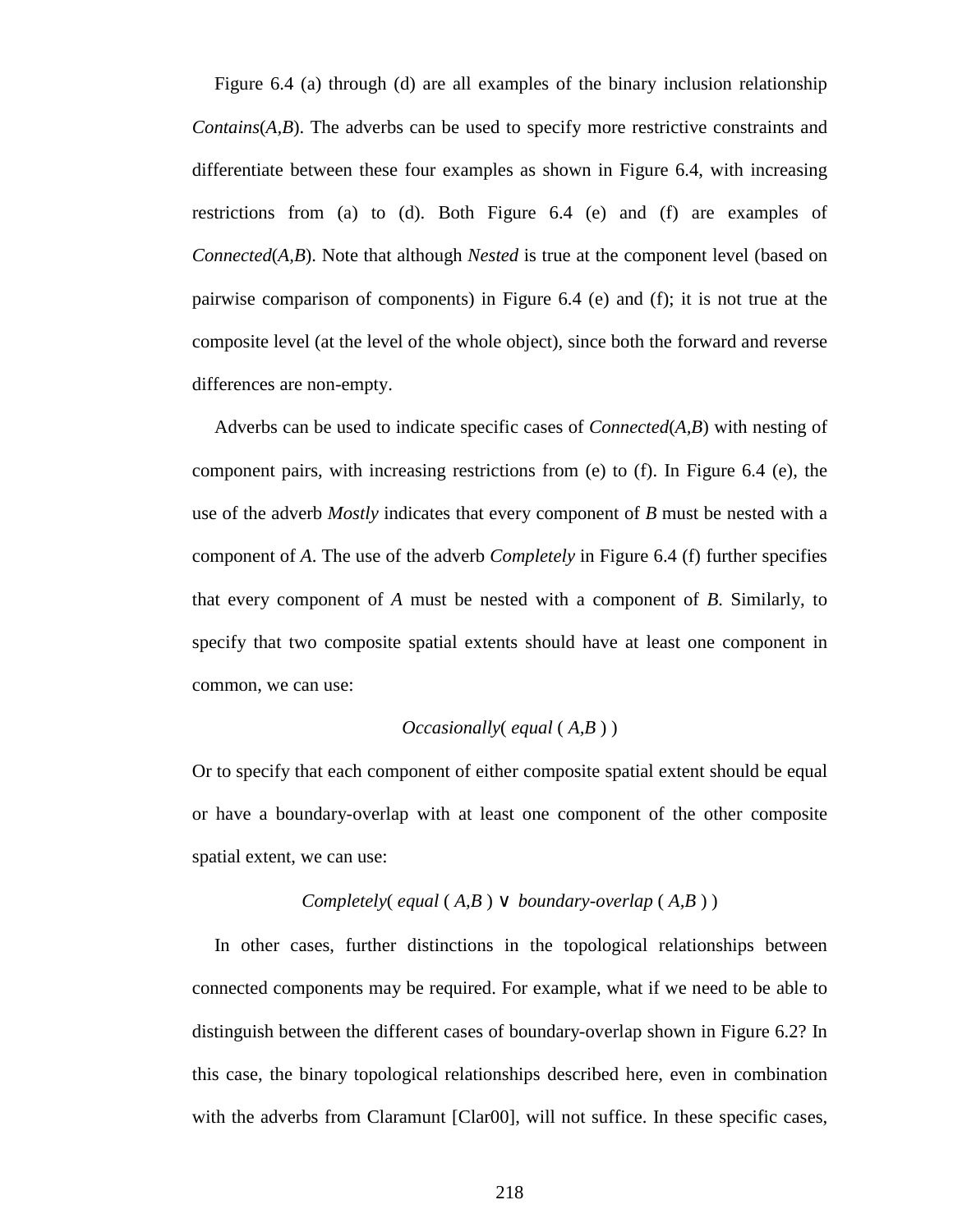models involving a more limiting set of assumptions and more complex geometric concepts, such as those described in Section 6.2, can be employed.

Note that the efficient implementation of the binary topological constraints in later development phases based on a specific topological classification scheme (whether those described in Section 6.2 or that proposed here) requires the use of representation-based algorithms to verify intersection and difference of spatial extents, their boundaries, and their interiors. An overview of the types of representations used for 0D through 3D spatial objects and associated algorithms used for these operations are described in [Worb95].

The next subsection discusses the semantics of the proposed binary topological relationships when applied to composite spatial objects, from the perspective of the possible component configurations characterizing each relationship. These semantics were illustrated by example in this section. They are further elucidated in the next subsection through a comparison of the proposed relationships to equivalent expressions using Claramunt's adverbs [Clar00] to describe explicitly component relationships between the two composite objects.

#### **6.4.1 Expressing Binary Topological Relationships Using Adverbs**

The topological relationships *disjoint*, *equal*(*s*), *contain*(*s*), *inside*, *nested*, and *connected* can be re-stated in terms of component relationships between two composite objects using the adverbs from Claramunt [Clar00]. Assuming a binary topological relationship *R* and two composite spatial extents *A* and *B*, the same relationship can be expressed in terms of component relationships as follows:

- *disjoint*  $(A,B) \Leftrightarrow$  *entirely*( *disjoint*  $(A,B)$  )
- *equal*  $(A,B) \Leftrightarrow \text{completely}(\text{ equal } (A,B))$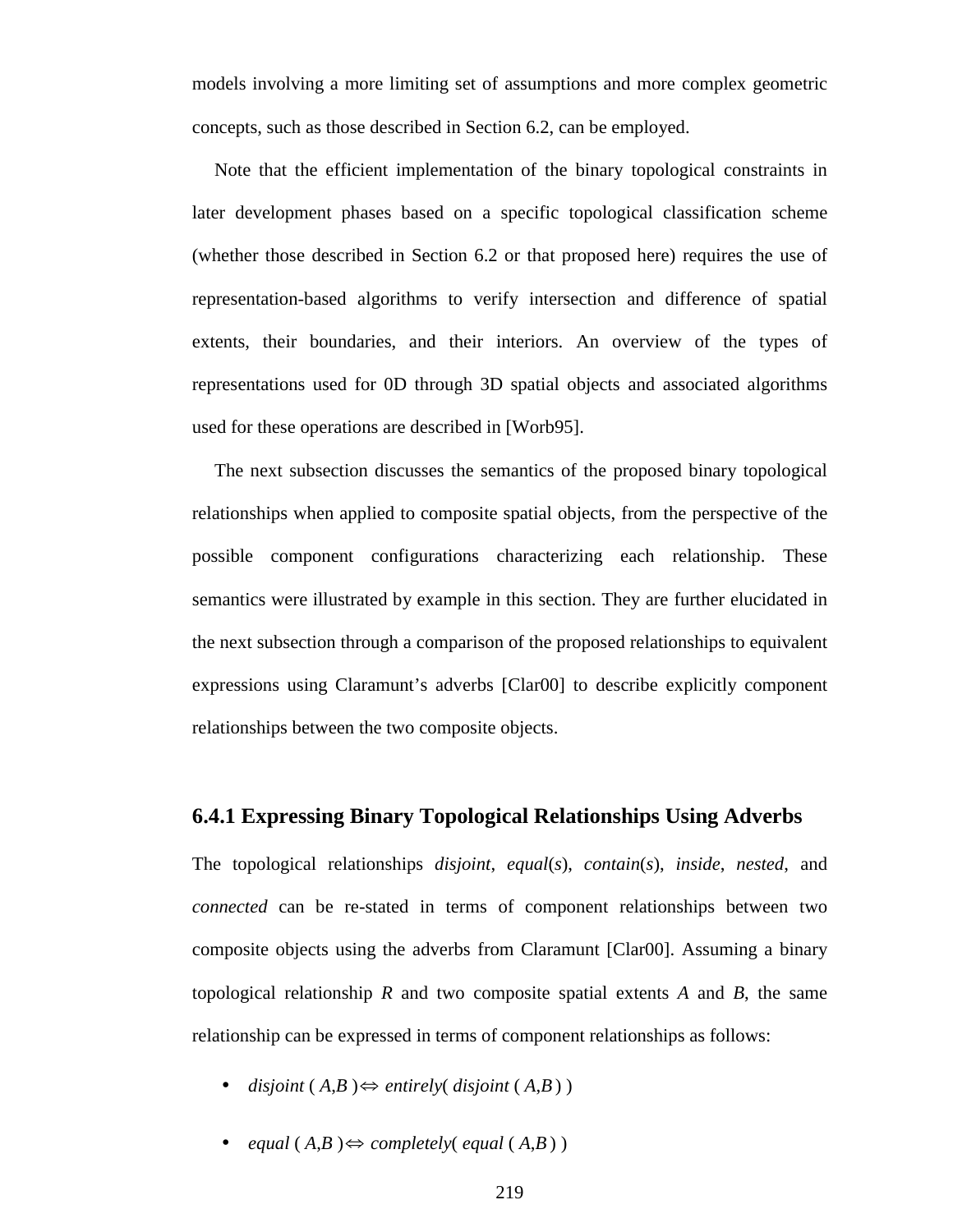•  $inside (A,B)$ 

 $\Leftrightarrow$  *mostly*( *contain*  $\vee$  *equal* ( $B$ , $A$ ))  $\wedge$  (  $\neg$  *completely*( *equal* ( $A$ , $B$ ))

• *contain*  $(A,B)$ 

 $\Leftrightarrow$  *mostly*( *contain*  $\vee$  *equal* ( $A,B$ ) )  $\wedge$  (  $\neg$  *completely*( *equal* ( $A,B$ ) )

•  $nested (A,B)$ 

 $\Leftrightarrow$  *inside* (*A*,*B*)  $\vee$  *contain* (*A*,*B*)

- $\Leftrightarrow$  (*mostly*(*contain* ∨ *equal* (*B,A*)) ∨ *mostly*(*contain* ∨ *equal* (*A,B*)))  $∧ (¬completely( equal (A,B)) )$
- *connected*  $(A,B)$

$$
\Leftrightarrow (\neg \text{ disjoint } (A,B)) \land (\neg \text{ nested } (A,B)) \land (\neg \text{ equal } (A,B))
$$

⇔ *occasionally*( *connected* ∨ *equal* ∨ *nested* ( *A*,*B* ) )

 $∧ (¬ mostly( contain ∨ equal ( B,A) ) )$ 

 $∧ (¬ mostly( contain ∨ equal(A,B)))$ 

Note that the equivalent definition of *contain* using the adverbs has to account for all four cases of *contain* in Figure 6.4 (a) through (d). Similarly, the equivalent definition of *connected* must account for all of the possible component combinations, some of which are illustrated in Table 6.1 under the *connected* category and in Figure 6.4 (e) and (f).

The sub-categories of *connected* and *disjoint* have no equivalents using the adverbs. For the former case, the initial instinct would be to define the categories of connected as follows:

• *boundary-overlap*( *A*,*B* )

 $\Leftrightarrow$  *connected*( $A,B$ )  $\land$  *never*(*interior-overlap*( $A,B$ ))

• *interior-overlap*( *A*,*B* )

 $\Leftrightarrow$  *connected*( $A,B$ )  $\land$  *never*( $boundary-overlap(A,B)$ )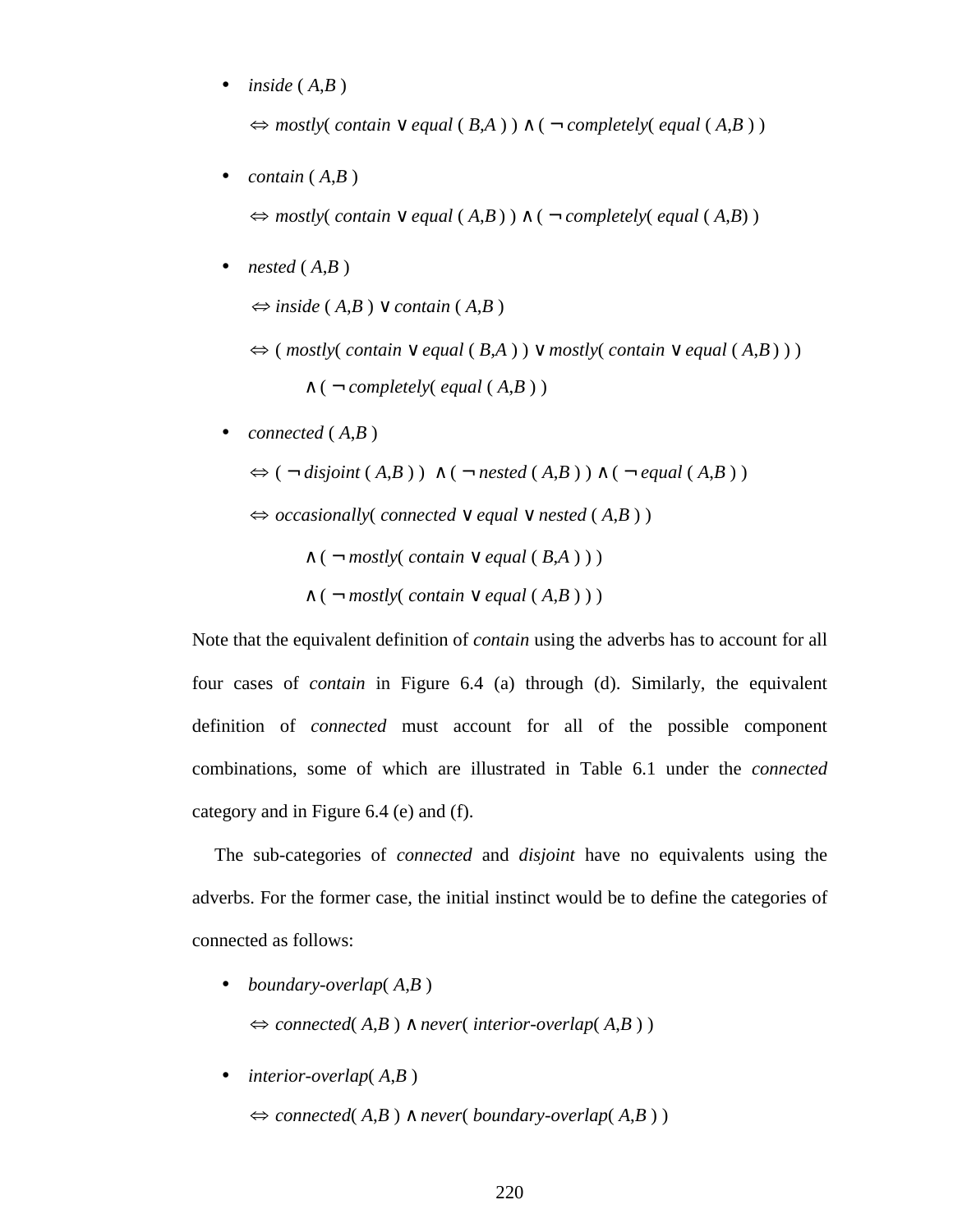However, consider the case where *connected* composite spatial extents have some component pairs *nested* (see Figure 6.4(e) and 6.4(f)) or *equal*. To determine which *connected* sub-category we have, we must be able to determine whether the intersection of a *nested* or *equal* component pair includes component boundary and/or interior points. This would require the definition of additional binary topological relations based on whether the intersection of two *nested* or *equal* spatial objects consists of only boundary, only interior, or both types of points.



**Figure 6.5 Disjoint Relationship Examples with Entirely Separate Components**

Finding an equivalent of the *disjoint* sub-categories in terms of component relations is more difficult and cannot be resolved by defining additional binary topological relations. This is illustrated in Figure 6.5, using two composite spatial extents *A* (in red) and *B* (in blue), each having its own set of 0D-3D components embedded in 3D space, where dotted lines indicate an unbounded or partially bounded spatial extent and diagonal lines indicate a 2D region or 2D face of a solid 3D volume.

Two *interpenetrating* or two *separate* composite extents can both have *entirely separate* pairs of components. For example, *entirely*(*separate*(*A,B*)) is true for both the examples of the *disjoint* relationship (i.e. *separate*(*A*,*B*) and *interpenetrating* $(A,B)$  shown in Figure 6.5. Therefore, none of the other binary topological relations defined can be used to distinguish further between these categories at the component level. In fact, the definitions of *disjoint* sub-categories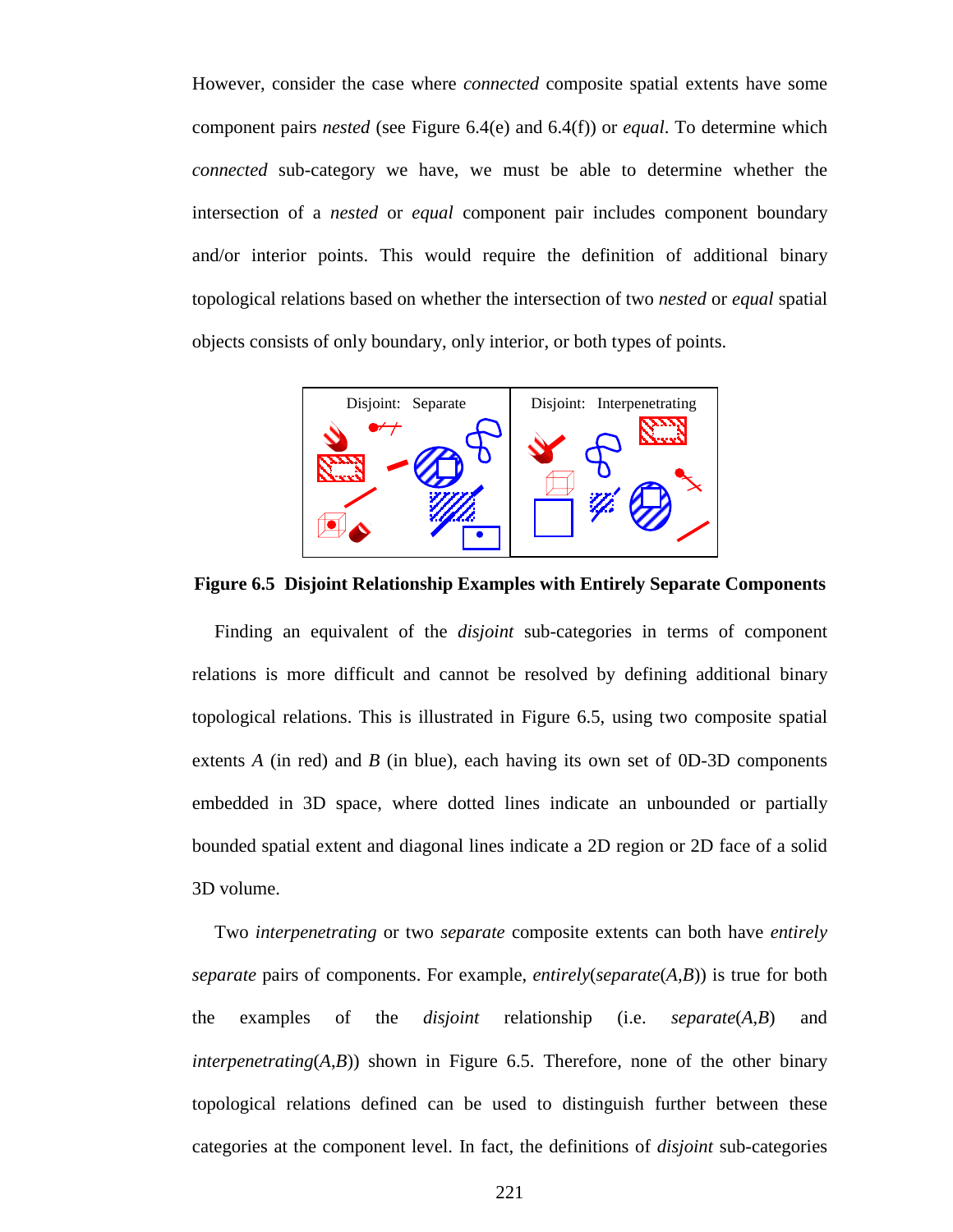*interpenetrating* and *separate* depend, for the two spatial extents, on the minimum bounding figure of the GU of all of the components in a composite spatial extent and cannot necessarily be determined by the examination of individual components. Therefore, Claramunt's adverbs, which are based on topological relationships between pairs of individual components, are not relevant in these two cases.

## **6.5 Modeling N-ary Topological Relationships**

The binary topological classification described previously in Section 6.4 is sufficient to describe topological constraints between a whole and the GU of its parts (i.e. between the *spatial extent* of the whole and the GU of the *spatial extents* of its parts, where the latter is called the *part-union*). However, n-ary topological relationships are required to describe topological constraints between the parts. For example, the voting districts created for an administrative region cannot have overlapping interiors, as this would lead to the possibility of a single constituent being able to vote in more than one district. In this section, a general method of modeling n-ary topological relationships is described.

Given some binary topological relationship *R* defined for two spatial objects, how can this be extended to *n* spatial objects? For example, how can the definition of *boundary-overlap* be extended to describe the constraint on the set of voting districts, i.e. that none of the voting districts can share interior points? It follows logically that if a binary topological constraint *R* is extended to *n* spatial objects at least one of the following three conditions is true:

- *Condition 1: R* holds for every pair (i.e. *all*) of the *n* spatial objects.
- *Condition 2: R* holds for at least one pair (i.e. *some*) of the *n* spatial objects.
- *Condition 3: R* holds for no pair (i.e. *none*) of the *n* spatial objects.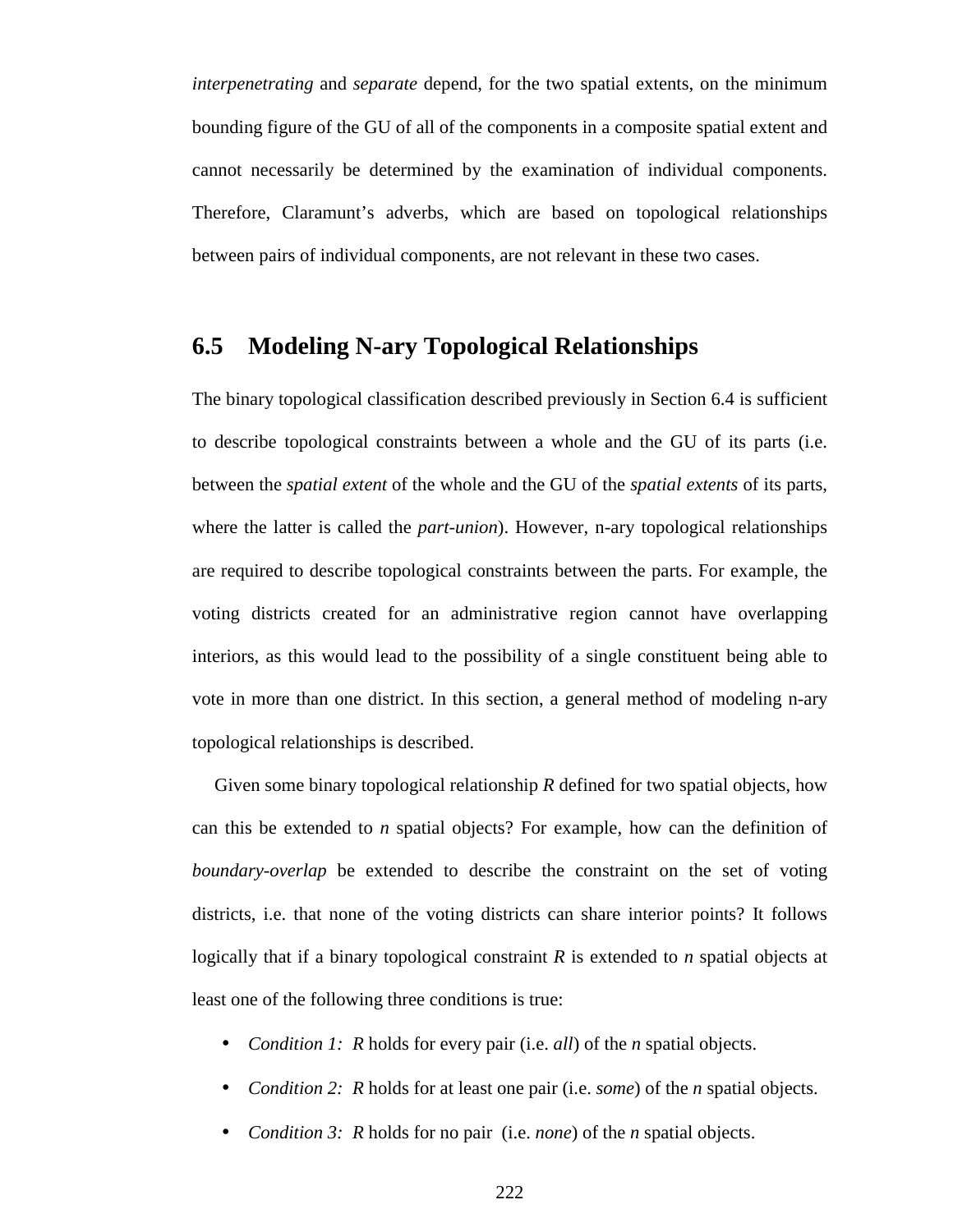Although complete (i.e. given a binary relationship *R* and *n* spatial extents at least one of the three conditions holds), the three conditions are not minimal, since condition 3 is equivalent to the negation of condition 2. Nor are they mutually exclusive, since condition 2 does not preclude condition 1. Exclusivity would require that the second condition be modifed from *some* to *some but not all* as follows:

• *R* holds for at least one pair (i.e. *some*) of the *n* spatial objects and *R* does not hold for at least one pair (i.e. *some*) of the *n* spatial objects.

With condition 1, this would form a minimal, mutually exclusive, and complete set of conditions, since condition 3 could then be expressed as the negation of the disjunction of the two other conditions.

However, the conditions are formulated with reference to conceptual modeling with simplicity and ease of modeling as a priority. It is more intuitive to model the constraint *some* as *at least one* as evidenced by common usage in natural language. If required, the constraint *at least one but not all* can still be expressed as *some*  $\wedge$  ( $\neg$ *all*) using the conjunction of condition 2 with the negation of condition 1. Analogously, although not strictly required, condition 3 is included because it is more natural to model this constraint directly rather than as a negation of condition 2. Therefore, the set of conditions 1, 2, and 3 as originally formulated are used as the basis for defining modeling constructs to describe n-ary topological relationships. These constructs are defined formally as follows.

We first describe the notation used for the spatial extents and their topological relationships:

Let 
$$
O \equiv \{o_1, \ldots, o_i, \ldots, o_j, \ldots, o_n\}
$$

≝ a finite set of *n* spatial extents*,* where *n* ≥ 2 and *i* ≠ *j*.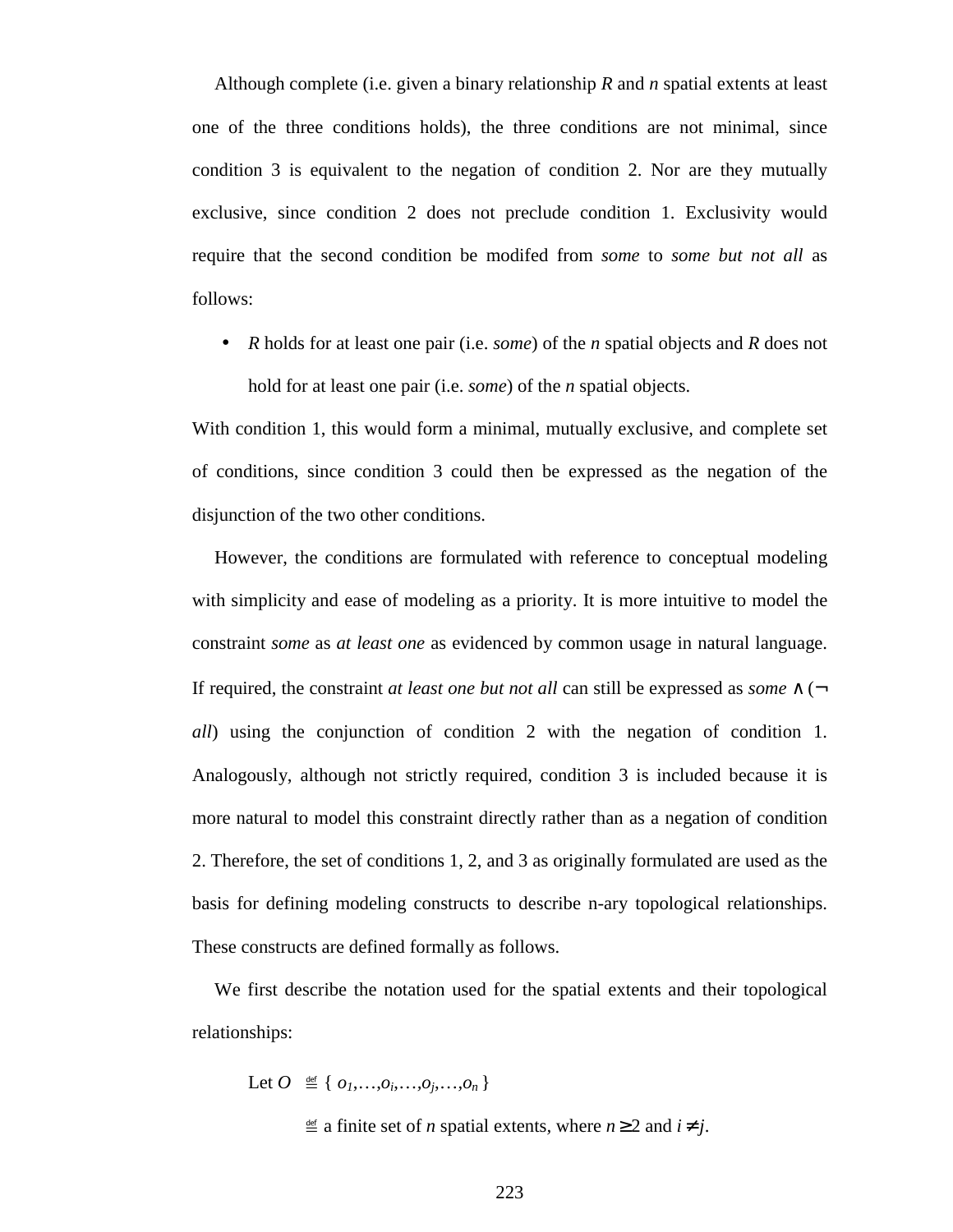Let *R* be a topological expression  $\stackrel{\text{def}}{=}$ :

- (a) one of the binary topological relationships from Section 6.4, or
- (b) a disjunction and/or conjunction of binary topological relationships from Section 6.4, or
- (c) one of the adverbs *mostly, mostlyrev, completely, partially, occasionally, entirely,* or *never* from [Clar00] with (a) or (b)
- (d) a disjunction and/or conjunction of (c).

Let  $S \subseteq O$  (a non-empty sub-set of *O*)

 $\stackrel{\text{def}}{=} \{ S_1, \ldots, S_k, \ldots, S_p \}$ 

≝ a set of *p* spatial extents*,* where p ≥ 1 and *p* ≤ *n*−2.

We then define the following modeling constructs for describing n-ary topological relationships, assuming  $i \neq j$  and  $S ⊆ O$  as described above.

$$
all(R, O) \stackrel{\text{def}}{=} \forall o_i, o_j \in O \ (o_i \, R \, o_j)
$$
\n
$$
some(R, O) \stackrel{\text{def}}{=} \exists o_i, o_j \in O \ (o_i \, R \, o_j)
$$
\n
$$
none(R, O) \stackrel{\text{def}}{=} \neg \exists o_i, o_j \in O \ (o_i \, R \, o_j)
$$
\n
$$
linked(R, O) \stackrel{\text{def}}{=} \forall o_i, o_j \in O \ ((o_i \, R \, o_j) \vee
$$

 $(\exists S ((o_i R s_1) ∧ (s_1 R s_2) ∧ ... ∧ (s_{k-1} R s_k) ∧ ... ∧ (s_p R o_j))))$ 

The first three constructs are based on the three conditions discussed earlier. The last construct, *linked*, describes a special case of *some* where any two spatial extents in the set can be related directly or indirectly by the given topological expression. This concept can be illustrated using the example of the *connected* relationship. Constraining a set of spatial extents to be *linked* for the *connected* relationship means that for any two spatial extents in the set, either (*i*) they are directly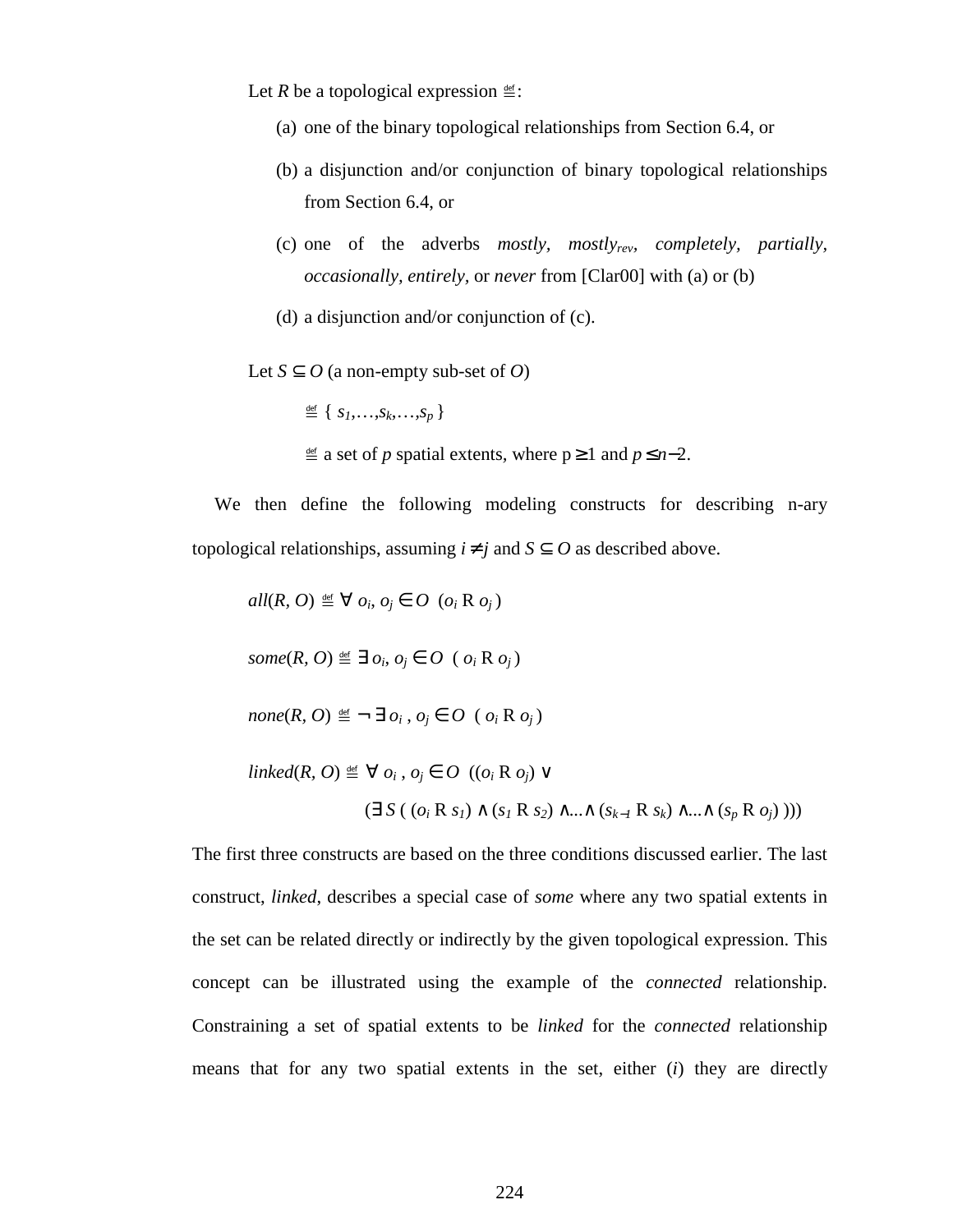connected, or (*ii*) they can be indirectly connected by some sequence of intermediate spatial extents from the set.

Note that the definition of *O* excludes sets of spatial extents having zero members or one member. If *O* is empty or has only one member, then *all*, *some*, *none*, and *linked* are defined to be *true* for all R. If O has two members, then all  $\Leftrightarrow$  *some*  $\Leftrightarrow$ *linked* for all symmetric *R*.

These modeling constructs allow specification of general topological relationships between the spatial extents, whether simple or composite, of *n* spatial objects. With the adverbs from Claramunt [Clar00], the same modeling constructs allow specification of topological relationships between components of pairs of *n* different composite spatial extents.

There may be some cases where we want to treat a set of composite spatial extents as a set of their individual components. This could be used to model topological constraints between all the individual components (*i*) of a composite object or (*ii*) of a set of composite spatial extents without any reference to the original composite configurations. To do this, an additional modeling construct that decomposes a set of spatial extents into the set of all their individual components is defined. That is, given a set *O* of *m* composite spatial extents  $o_1, \ldots, o_i, \ldots, o_m$  with  $n_1, \ldots, n_i, \ldots, n_m$  components respectively and where  $c_{ik}$  is the *k*th component of the *i*th composite spatial extent  $o_i$ , we define the following:

 $decompose(O) \triangleq \{...,c_{ik},...\}$  where  $1 \leq i \leq m$  and  $1 \leq k \leq n_i$ 

We can then use any of the previously defined constructs for n-ary topological relationships, replacing *O* with *decompose*(*O*).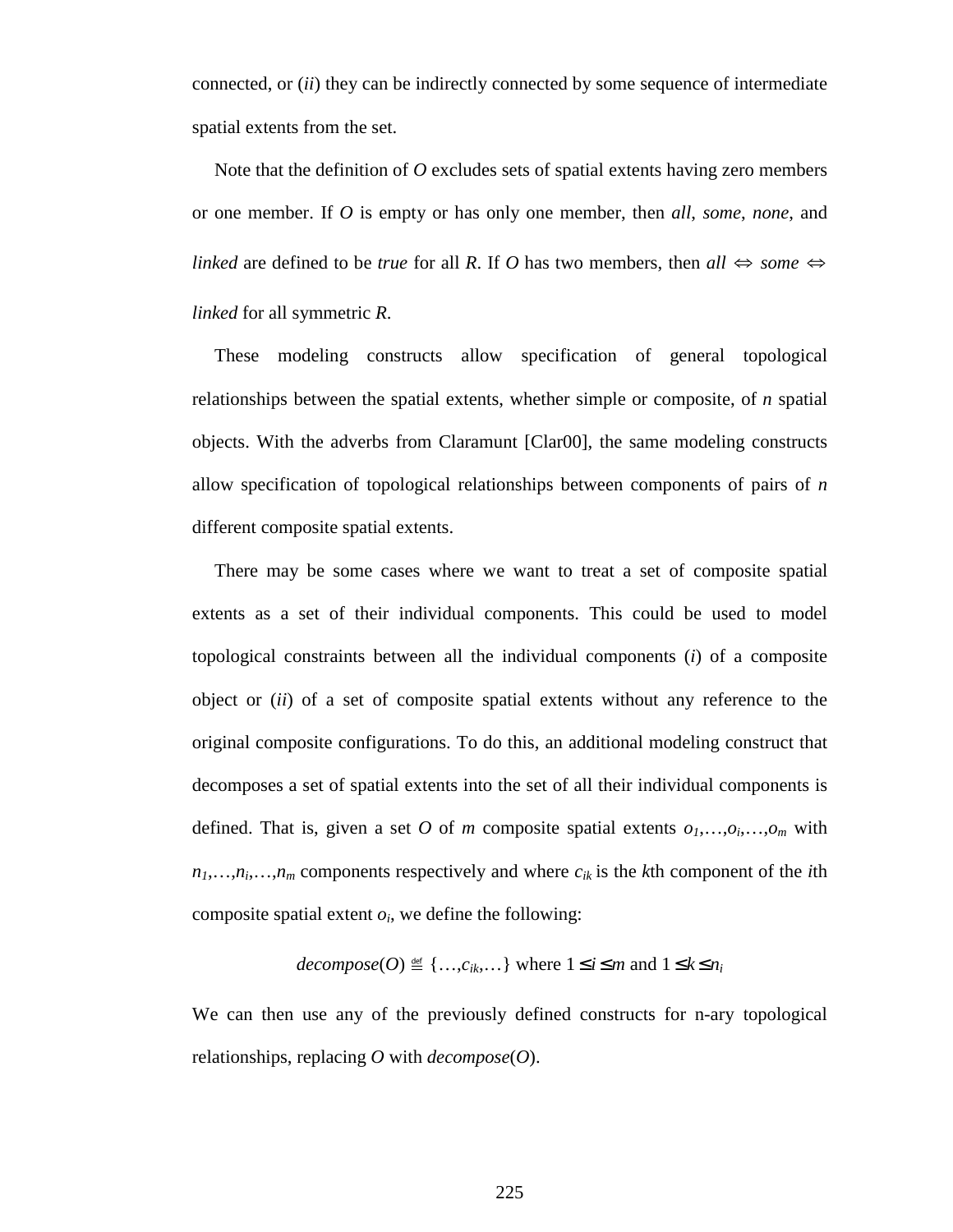For example, consider the case of a national road network, with the entities being individual roads with spatial extents describing their location and geometry. Although a single road usually is a simple polyline, there may be cases where a road may consist of several disconnected segments. For instance, consider a long-distance road that is a freeway for most of the distance, but has a few segments inherited from local road networks that have different names, are not freeways, and may not even be administered by the same transport authority, as illustrated in Figure 6.6.



**Figure 6.6 Disconnected Road Segments**

When modeling the national road network, we want to enforce the constraint that the road network as a whole must be continuous, i.e. no part of the road network is isolated from the rest of the network. Since a road can have a composite spatial extent consisting of disconnected segments, this means that there must be some way to travel between every two segments of road in the network. In order to evaluate topological relationships between road segments rather than roads, the *decompose* operator is used to refer to individual road segments. The *connected* binary topological operator is used to compare pairs of road segments. The *linked* relation is then used to specify that it must be possible to find a finite sequence of connected pairs linking any two road segments. Assuming that we have the set of roads  $r_1, \ldots, r_n$ in the road network, this constraint would be formally specified as:

*linked*(*connected*, *decompose*( $\{r_1, \ldots, r_n\})$ )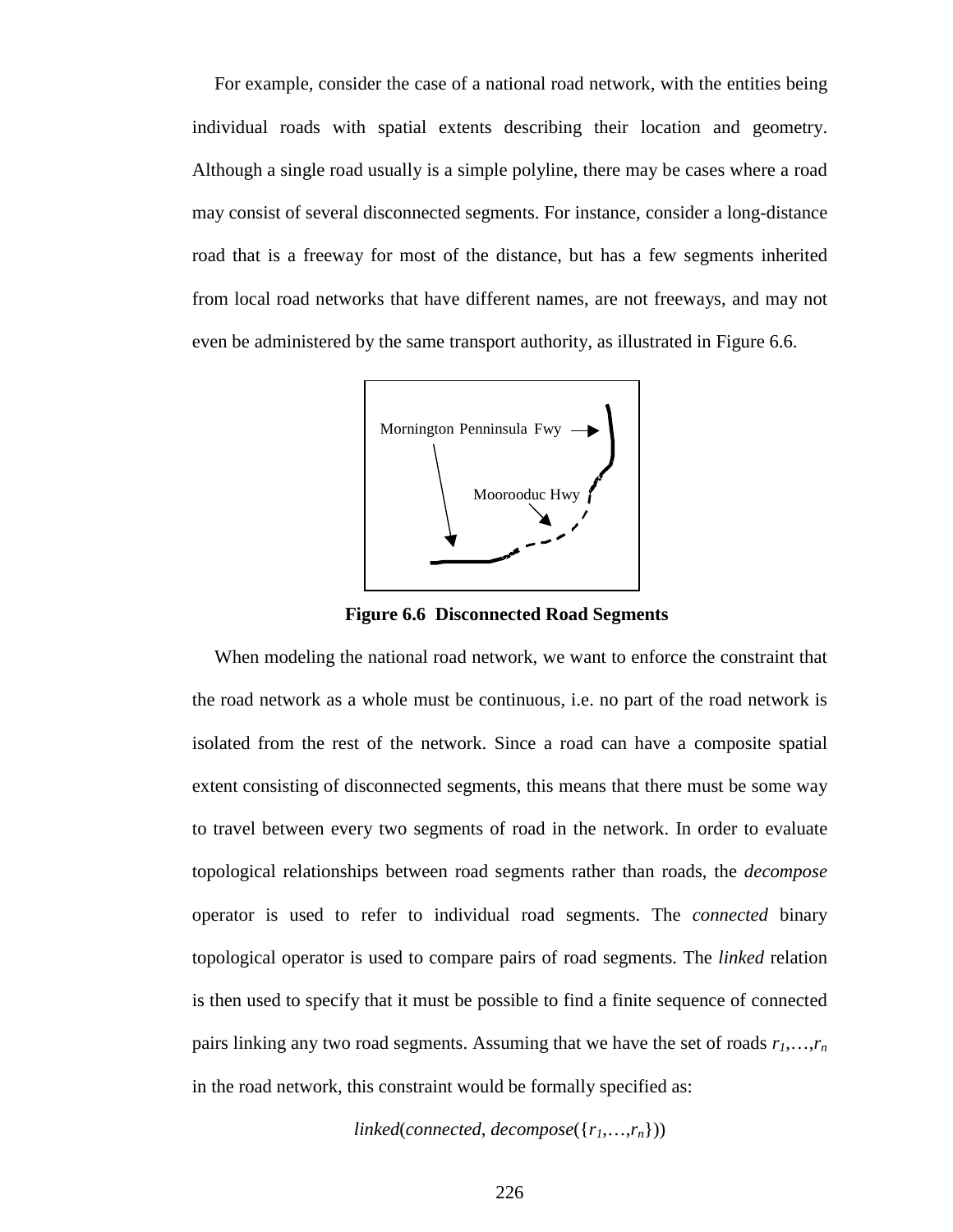## **6.6 Topological Constraints on Spatial PW Relationships**

A classification framework for spatial PW relationships was described in Chapter 5. The binary and n-ary topological modeling techniques defined in Sections 6.4 and 6.5 respectively can now be used to refine that framework and illustrate its use. Specifically, the application of these techniques to defining sub-categories of *spatial constraint relationships* based on whole-part topology (one of the primary characteristics of spatial constraint relationships discussed in 5.6) and to specifying variants of *spatial PW relationships* based on inter-part topology (one of the secondary characteristics discussed in Section 5.5.3 and 5.6.4 for spatial derivation and spatial constraint relationships respectively) are discussed in Section 6.6.1 and 6.6.2 respectively. Extensive application examples are used in both sections to illustrate the utility of this approach. Based on these examples, Figure 6.7 summarizes the role topology plays in modeling spatial PW relationships.

#### **6.6.1 Specifying Part-Whole Topology**

Binary topological relationships can be used to describe *spatial constraint relationships* based on whole-part topology, as illustrated in the top portion of Figure 6.7. The specific binary topological constraint between the *part-union* and the *whole* is indicated in bold type for each sub-category. Using the binary topological relationships defined in Section 6.4, we can see that in *spatial inclusion*, *spatial cover,* and *spatial equal* the relationship of the part-union with the whole is respectively *inside or equals*, *contains* or *equals*, and *equals*. Note that these three categories of spatial constraint relationships are not mutually exclusive, since the *spatial equal* constraint is just a more restrictive version of the *spatial inclusion* and *spatial cover* constraints. This is illustrated graphically in Figure 6.7.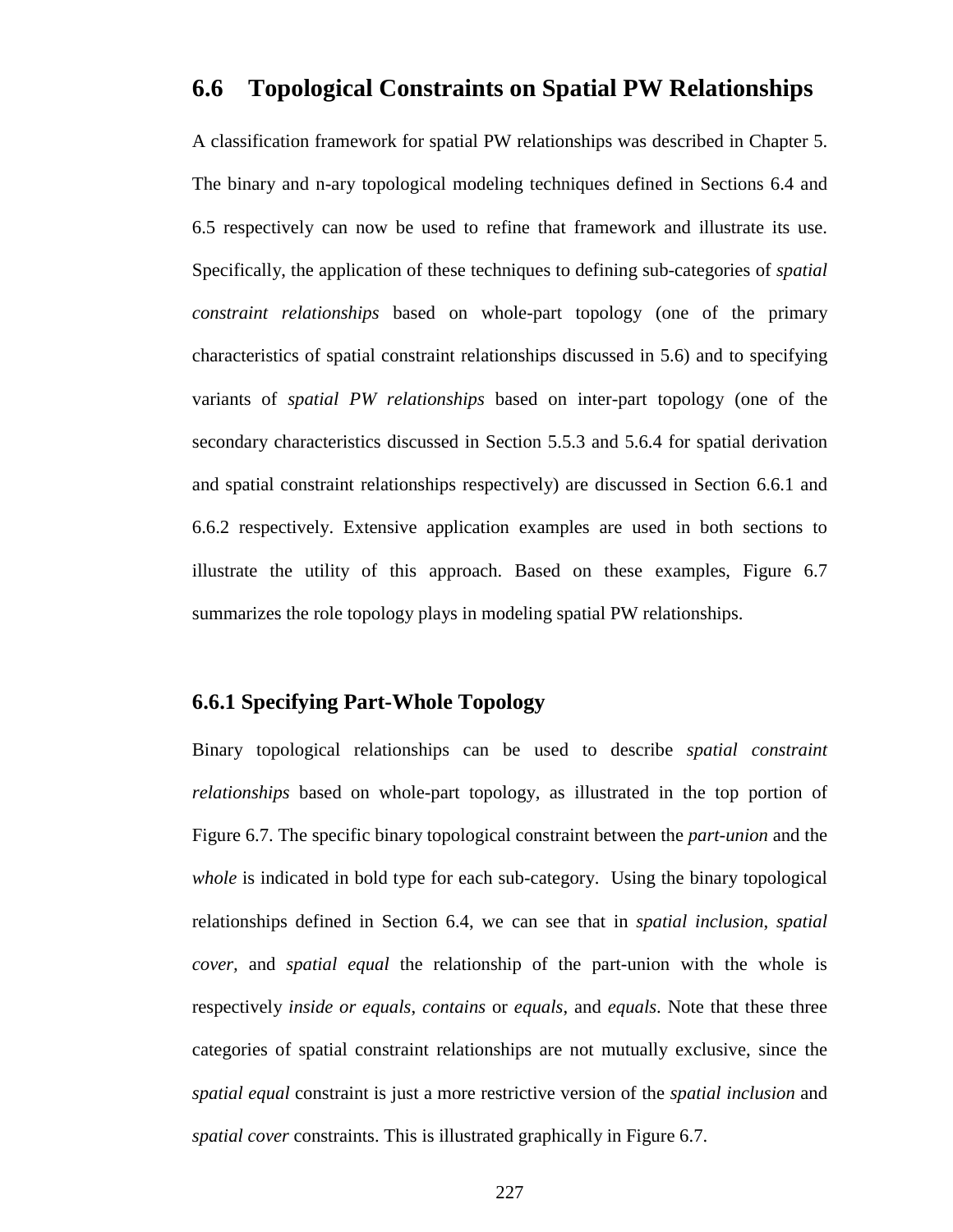

**Figure 6.7 Topological Constraints in Spatial Part-Whole Relationships**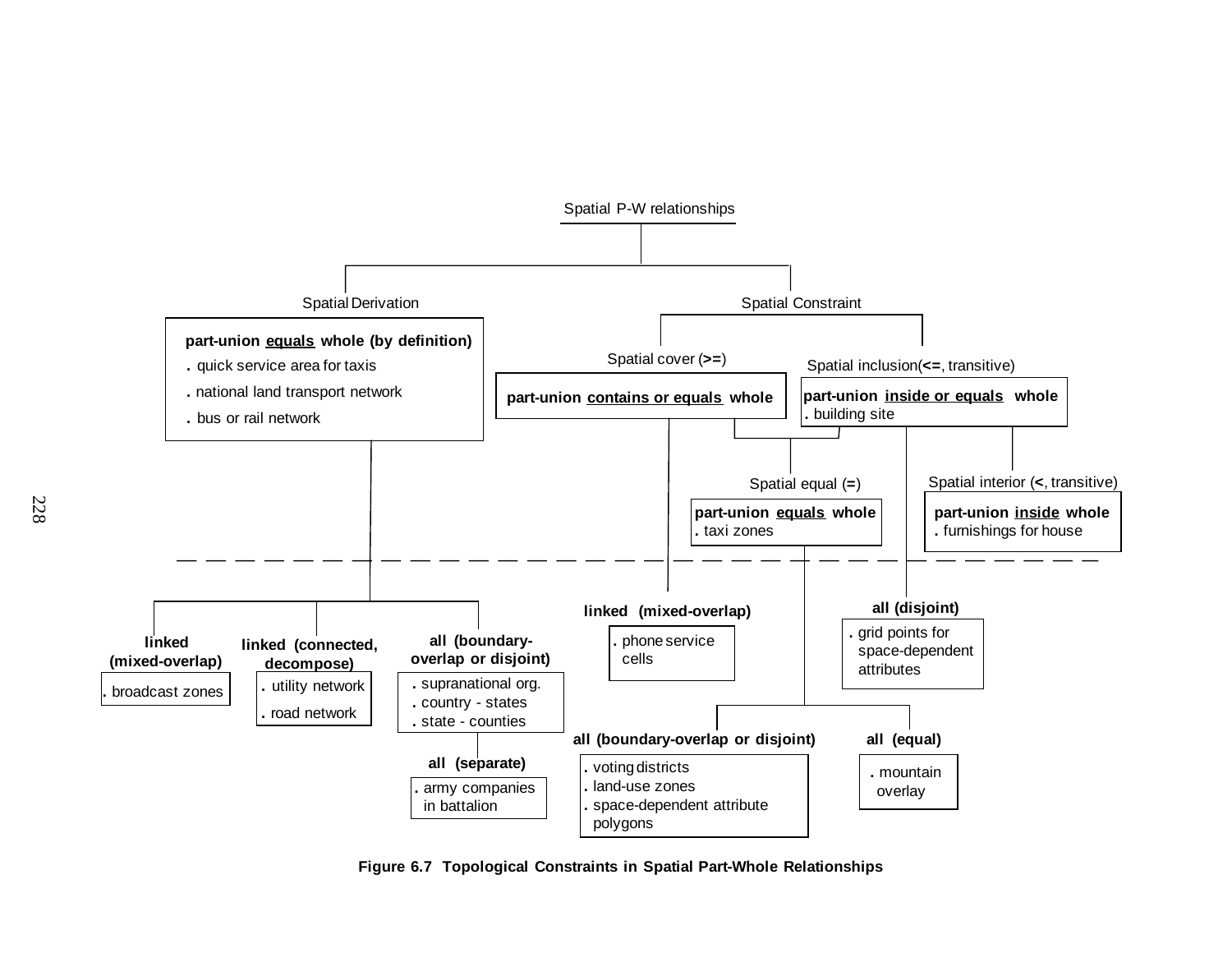If individual applications involve further restrictions on the legal topology of the whole and part-union than those defined for the three basic spatial constraint types described in Chapter 5, the binary topological relationships defined in Section 6.4 can be used to specify the additional constraints. For instance, consider the case where furnishings are required to be strictly inside a house. A new *spatial interior* category can be defined with the primary characteristic that spatial extent of the partunion must be *inside* that of the whole. This is a more restrictive constraint than that of *spatial inclusion*, as illustrated graphically in Figure 6.7.

It is important to consider whether the new sub-category has any additional nonspatial characteristics, as true with spatial inclusion. In the case of spatial inclusion, the constraint (*inside* or *equals*) between the part-union and the whole can be equivalently expressed as a constraint (*inside* or *equals*) between each part and the whole individually. This is the reason why the inclusion constraint is always transitive, e.g. any sub-components of a structure located on a building site are also located on that building site. The spatial interior constraint is transitive since it can also be expressed in terms of individual parts.

One or more application examples for each spatial constraint sub-category are given in Figure 6.7. As discussed in Section 5.1, *Spatial cover* is exemplified by a guaranteed phone service coverage area that must be completely covered by the GU of the phone service cells' spatial extents. That is, the combined phone service range *covers* (contains or equals) the guaranteed phone service area. This example is discussed further in Section 6.6.2, in the context of n-ary topological constraints. A building site and the structures on that building site represent an example of *spatial inclusion*, since no structure can extend outside the building site (also discussed in Section 5.1). The stricter constraint of *spatial interior* applies to house furnishings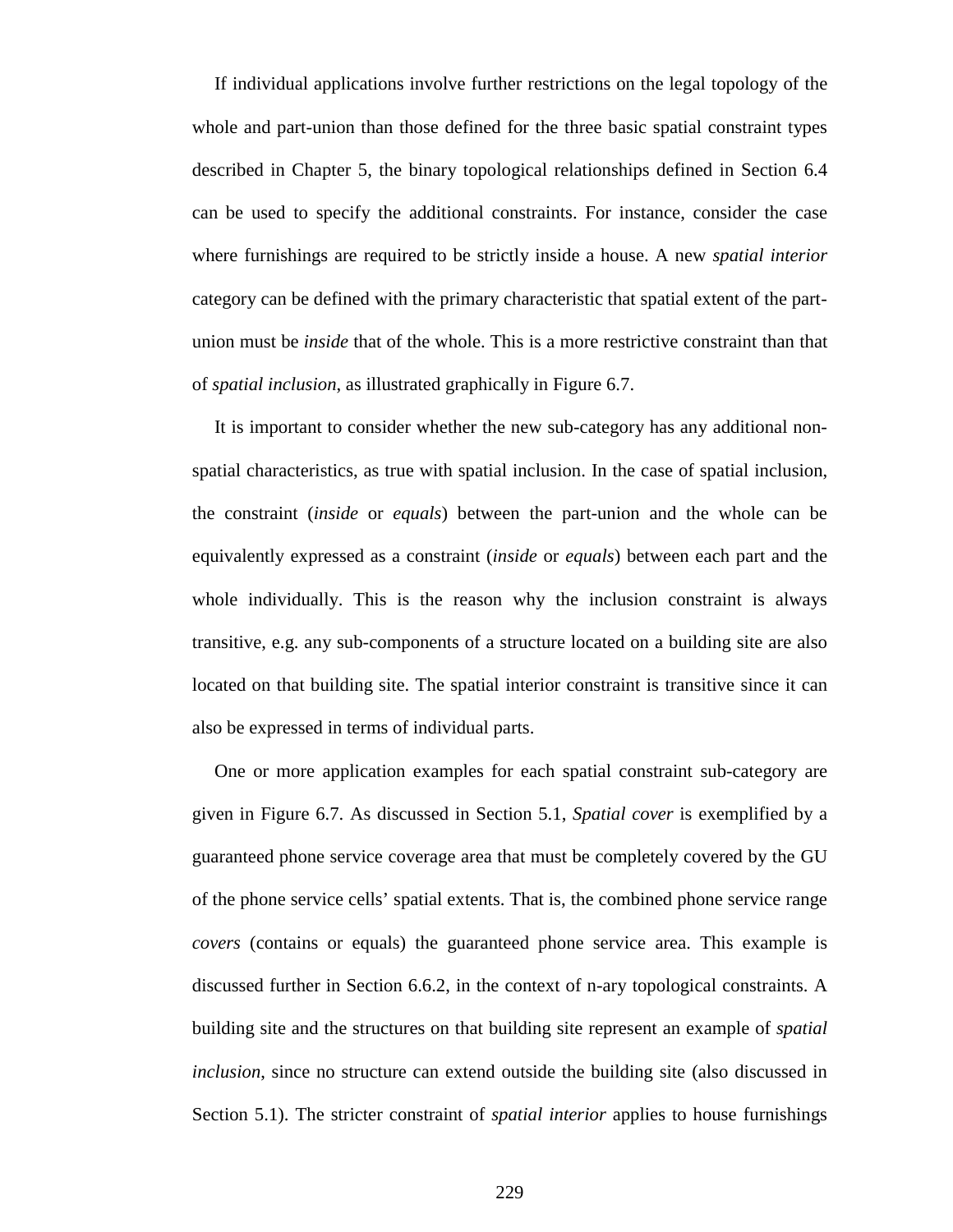(referring here to appliances and furniture), since the furnishings must be inside but cannot completely cover the area of the house in order to ensure walking room. Note that if furnishings included carpets and lamp fixtures, then this would still be true, since then we would be dealing with 3D rather than 2D space and cannot completely fill the house volume in order to allow movement through the house! Finally, the GU of taxi dispatch zones (the area over which a given taxi driver ranges) must be exactly equal to the metropolitan area covered by the taxi company, i.e. *spatial equal*. This ensures complete coverage of the metropolitan area without risking cases outside the specified coverage area where the company insurance policy may not be applicable. Other examples of *spatial equal* are voting districts and land-use zones. They generally represent a deliberate sub-division of pre-existing land area for specific purposes. These two examples, and further examples of spatial constraint relationships shown in the bottom portion of Figure 6.7, are discussed in Section 6.6.2 in the context of n-ary topological relationships.

Spatial derivation is also included in the top portion of Figure 6.7 for completeness, although the topological relationship between the part-union and whole is equal by definition (since the whole is derived from the part-union) rather than constraint. The sub-categories of spatial derivation, spatial part and spatial membership, are not relevant to the current discussion (and therefore not shown in Figure 6.7) since their distinction is based on non-spatial characteristics. One example of spatial derivation is that of a quick service area for taxis. An area that can be serviced immediately (e.g. within 5 minutes) is defined for each taxi based on its current location. The total quick service area for the taxi company is then the union of those quick service areas for its taxis. Another example of spatial derivation (discussed in Section 5.1) is the national land transport network, composed of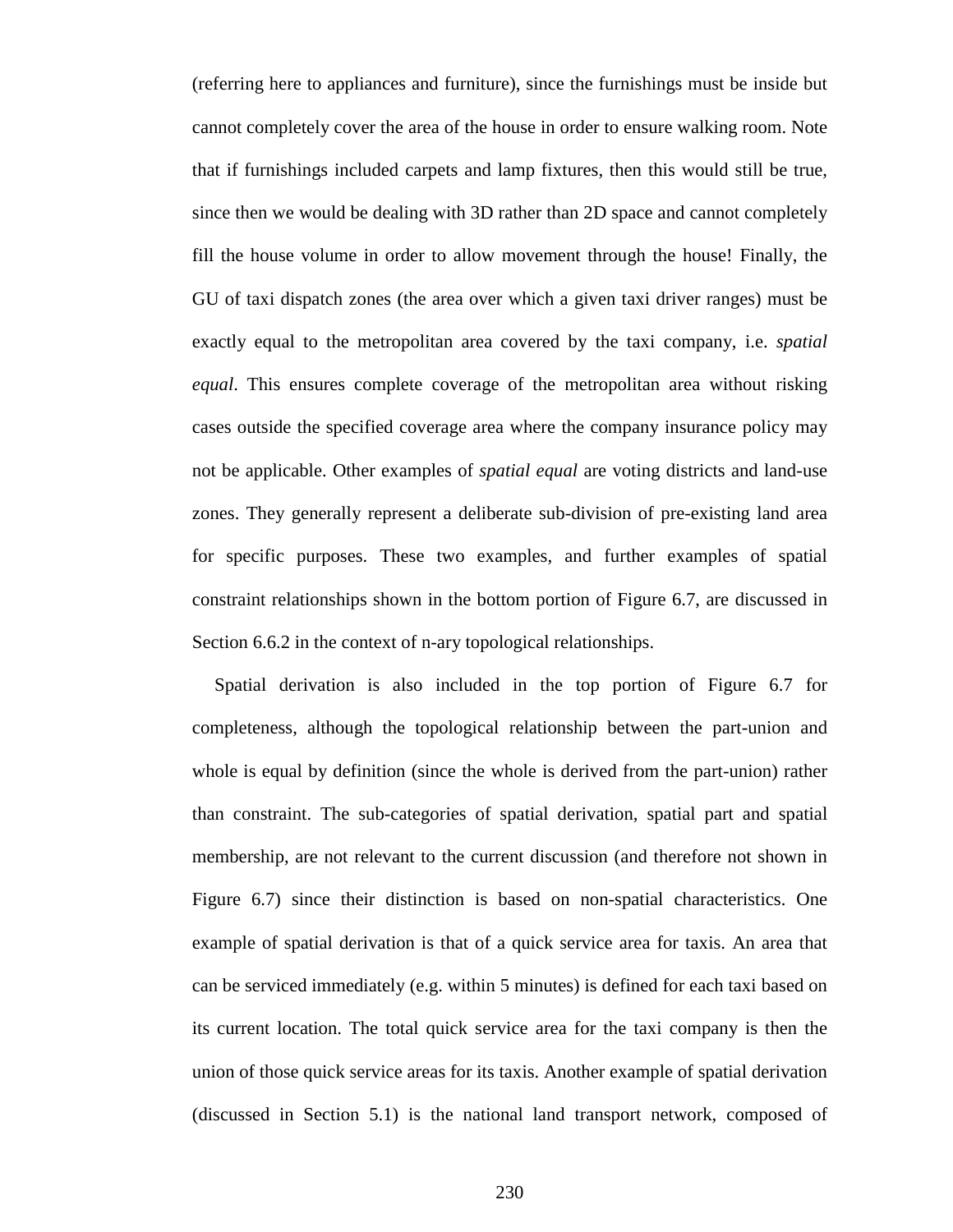separate road, bus, and rail networks. Further examples of spatial derivation relationships shown in the bottom portion of Figure 6.7 are discussed in Section 6.6.2 in the context of n-ary topological relationships.

#### **6.6.2 Specifying Inter-Part Topology**

In the same way that binary topological relationships are used to describe whole-part topology, n-ary topological relationships can be used to describe part-part topology in spatial derivation and spatial constraint relationships. In particular, the n-ary topological relationships proposed in Section 6.5 can be used to specify variants of the basic spatial PW relationship types based on additional topological constraints between parts. This is illustrated by the examples in the bottom portion of Figure 6.7. The n-ary topological constraint applicable to a specific example is indicated in bold type. The second argument of the n-ary topological constraint (the set of spatial extents) is omitted in Figure 6.7 and in the following discussion on examples of nary topological constraints for the sake of readability.

Application examples can be used to illustrate the use of the modeling constructs defined in Section 6.5 for n-ary topological constraints for specifying variants of the basic spatial PW relationship categories based on the secondary characteristic of inter-part topology. To ensure that the placement of a set of broadcasting transmitters results in continuous broadcasting coverage across the set of transmitters, the *linked*(*mixed-overlap*) constraint is used to specify that there is a sequence of overlapping broadcast zones—each a simple, bounded spatial extent. Constraints on a set of phone service cells are similar to those on broadcast zones, except with the additional constraint that every point in a given area have phone service—that is, be contained in some phone service cell. This is reflected in the use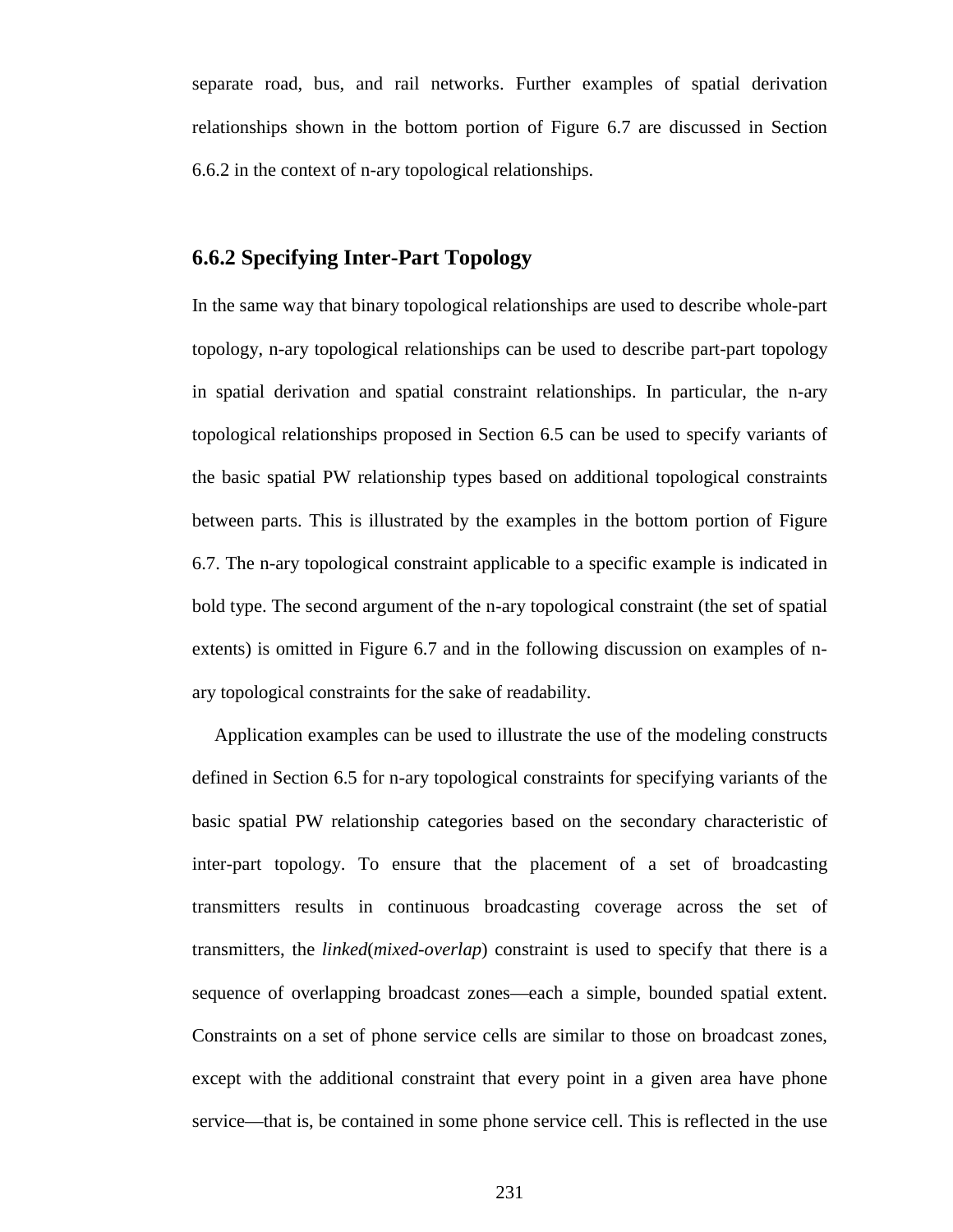of the *spatial cover* modeling construct instead of the spatial derivation construct, where the *whole* represents the area to be completely covered (i.e. coverage area) by the GU of the *parts* (i.e. the phone service cells).

In the road network and utility network application examples where a given road or utility component can have a composite spatial extent, *decompose* is used with the *linked*(*connected*) constraint to ensure a continuous road network and utility network (i.e. the *whole*) with no isolated components (i.e. the *parts*). Note that although individual roads may not be continuous (see Section 6.5), the overall road network should be for any given road network (assuming that the roads on any isolated land mass or island form a separate road network within the national land transport network). In contrast, bus and rail networks may not be continuous; however, individual bus or rail routes should be. The national land transport network is not necessarily continuous overall, since the only access to isolated islands may be by air or ship.

Since boundaries are used to uniquely partition administrative responsibility, there cannot be cases of overlapping interior points for member countries of a supranational organization, states in a country, counties in a state, or voting districts in an administrative region. Similarly, shared interior points would be inconsistent in the case of land-use zones and space-dependent attribute polygons, used to represent differences in permissible land usage or an observed attribute values respectively. The modeling construct *all*(*boundary-overlap or disjoint*) is used to specify the constraint that interior points cannot be shared between parts in a spatial PW relationship.

In the case of army companies, they must be disjoint and spread out (i.e. not interpenetrating so *all*(*separate*)) for strategic reasons and to reduce the risk of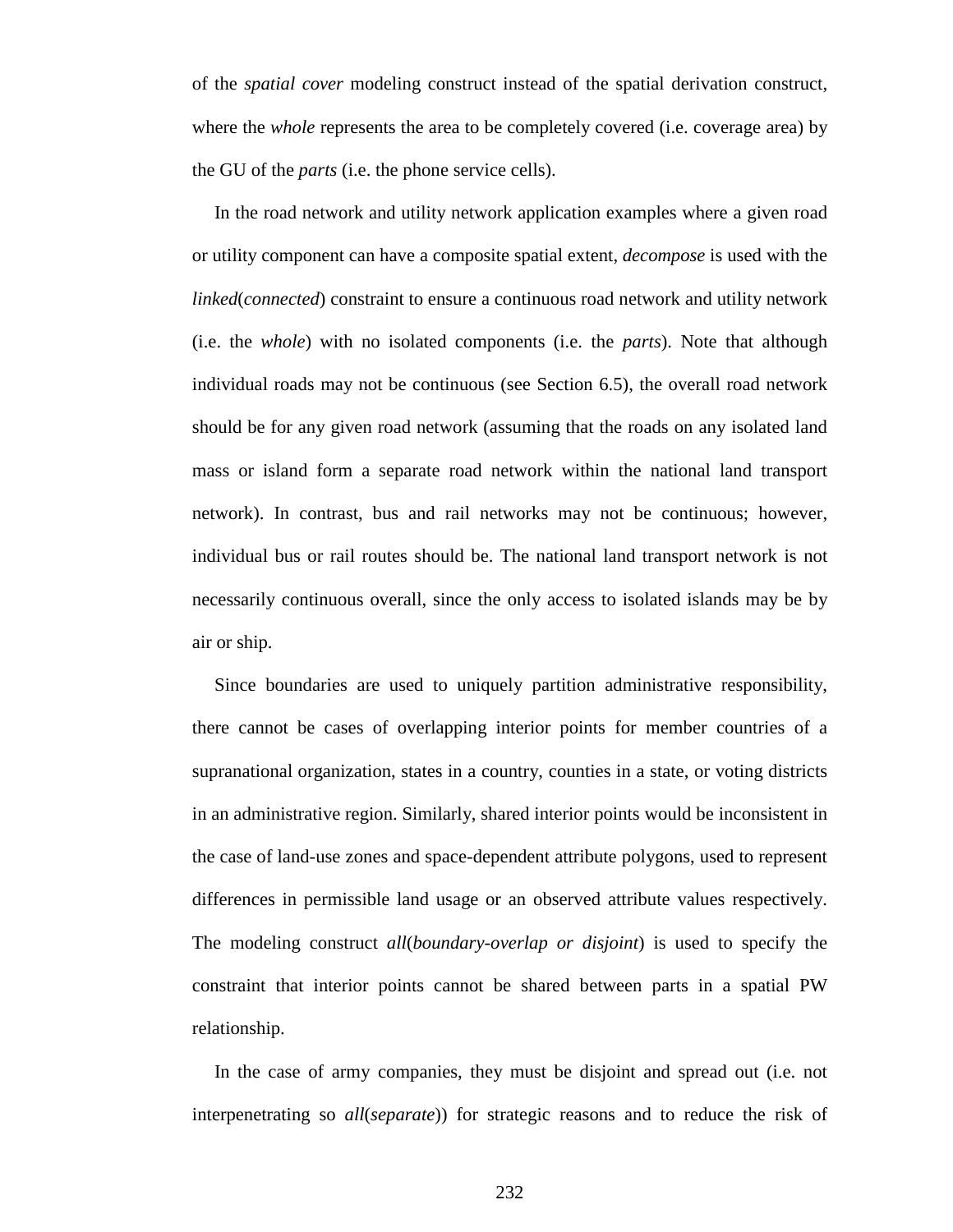friendly fire. Sample points used to measure space-dependent attributes should be spread out (i.e. disjoint) to improve the estimation (i.e. sampling) accuracy within the sampling area. In this case, disjoint points are necessarily separate, so there is no need to specify this constraint explicitly.

Finally, we have the case of overlays for different thematic attributes over a given region (e.g. mountain vegetation, hydrography, and elevation) in a geographic application as illustrated in Figure 5.8 and described in Section 5.6.4. In this case, the constraint *all*(*equal*) is used to specify that the spatial extents of overlays must be equal.

The modeling constructs defined in this chapter and illustrated in these examples can be used in conjunction with STUML or other conceptual modeling languages to provide a clear, consistent method of specifying additional topological constraints (i.e. beyond those already defined in the spatial PW relationship classification framework from Figure 5.2 in Section 5.4) for spatial PW relationships. For example, Figure 5.9 in Section 5.7 illustrates the specification of a spatial PW relationship (spatial membership) between a supranational organization and its member countries in a STUML schema. As discussed above, member countries cannot share interior points. This can be specified in the STUML schema shown in Figure 5.9 by adding the constraint *all*(*boundary-overlap or disjoint, Countries*) to the specification box describing the spatial membership relationship (Specification Box *SM*) in the *Supranational Organization* class. In UML, the same constraint could be included in curly braces (used to indicate a constraint in UML as discussed in Section 3.2) on an association link between *Supranational Organization* and *Country* classes.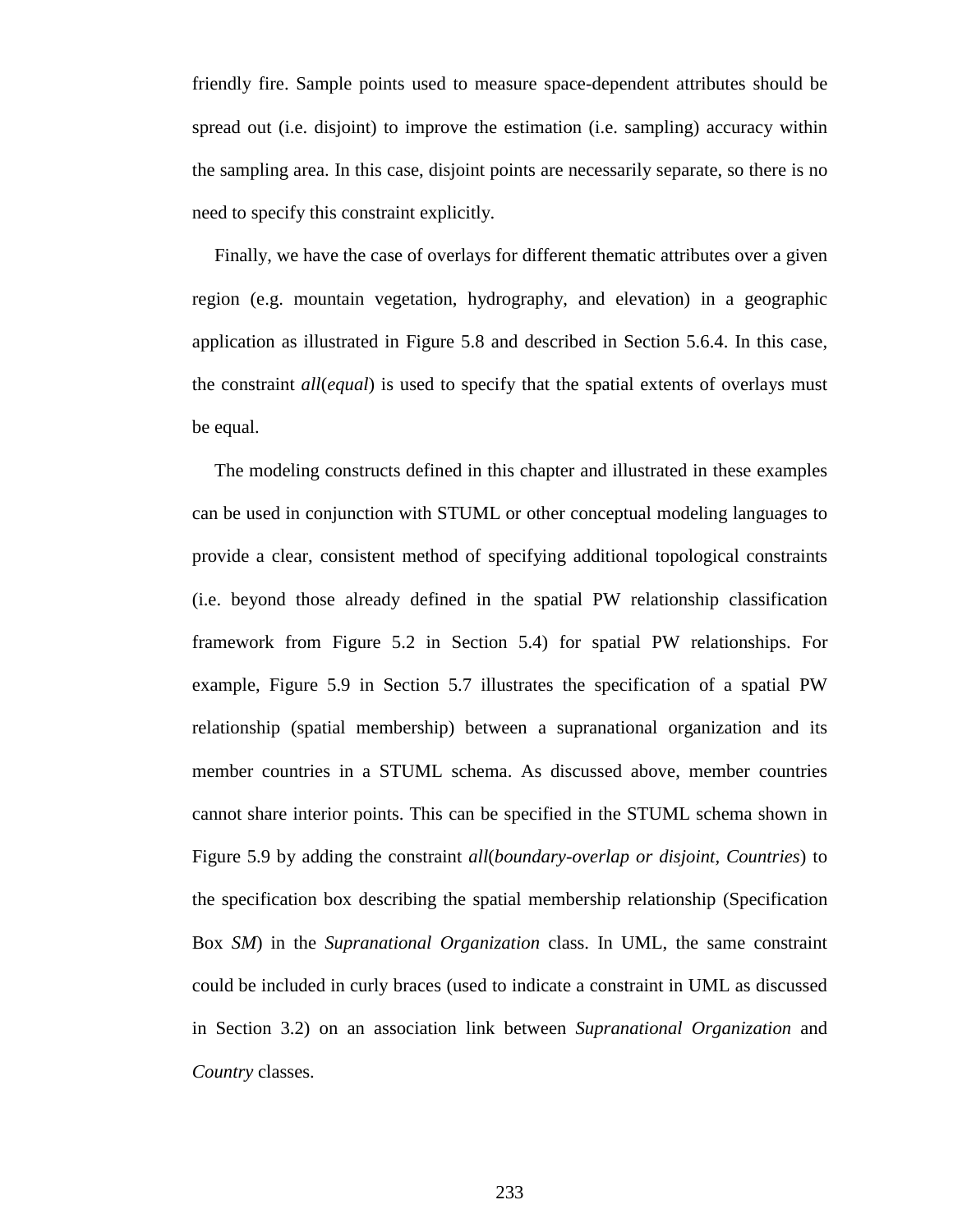## **6.7 Summary**

In this chapter, formal techniques for modeling binary and n-ary topological constraints during requirements analysis and conceptual design of spatial applications have been presented that are of general applicability in the context of composite spatial objects and spatial PW relationships. A two-level classification scheme for describing binary topological relationships has been proposed that is general enough to be suitable for a range of different applications yet is simple to use and understand. The first level of binary topological relationships—*disjoint*, *equal*, *contains*, *inside*, and *connected*—is based on intersection and difference, concepts that are intuitive and can be applied in a simple and consistent manner regardless of the complexity or dimension of the spatial objects considered. The second level represents a refinement of the disjoint and connected categories based on application dependent definitions of minimum bounding figures and boundary versus interior respectively. That is, users can select the definition best suited to their application domain as long as it conforms to certain minimal assumptions, i.e. that a given disjoint relationship cannot be both separate and interpenetrating and that a given point in a spatial extent cannot be both boundary and interior for that spatial extent.

The final set of eight topological relationships—separate, interpenetrating, *equal, contain, inside, boundary-overlap, mixed-overlap,* and *interioroverlap*—represents a complete and mutually exclusive set of binary topological relationships. The defined relationships include those between single and mixeddimension composites, irregular, partially bounded or unbounded, and 3D spatial objects. Using this set of binary topological relationships, we then defined modeling constructs for the specification of n-ary topological relationships. Finally, we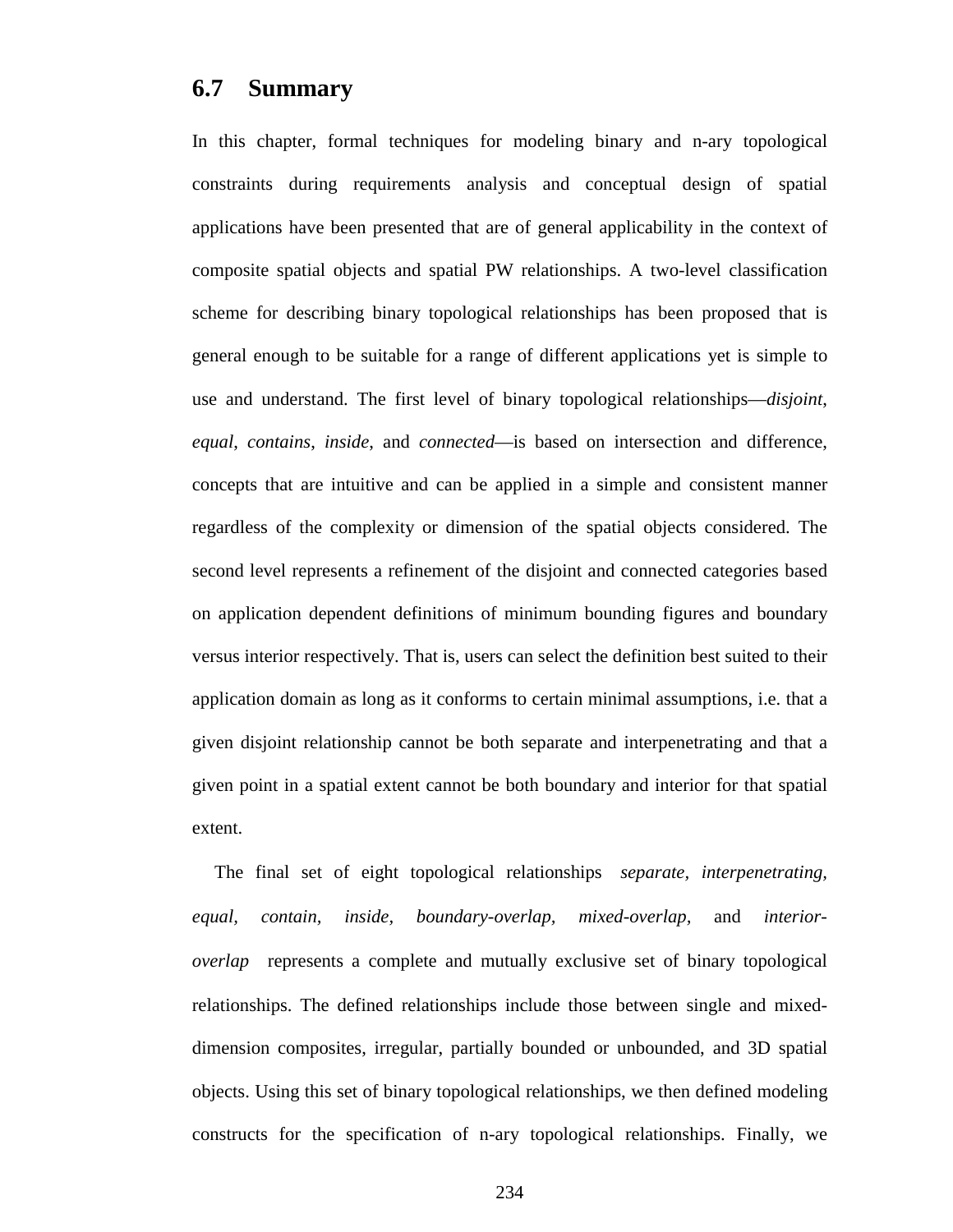showed how the proposed techniques can be used to specify topological constraints between components of composite spatial objects and—both between parts and between the whole and parts—in spatial PW relationships. Existing conceptual modeling languages such as UML or spatiotemporal extensions based on UML [Brod00] contain provisions for general constraint specification but no specific support for describing topological constraints on spatial objects. The techniques that have been proposed here can be used in conjunction with such languages to add the necessary support for describing topological constraints between components of composite spatial objects and in spatial PW relationships.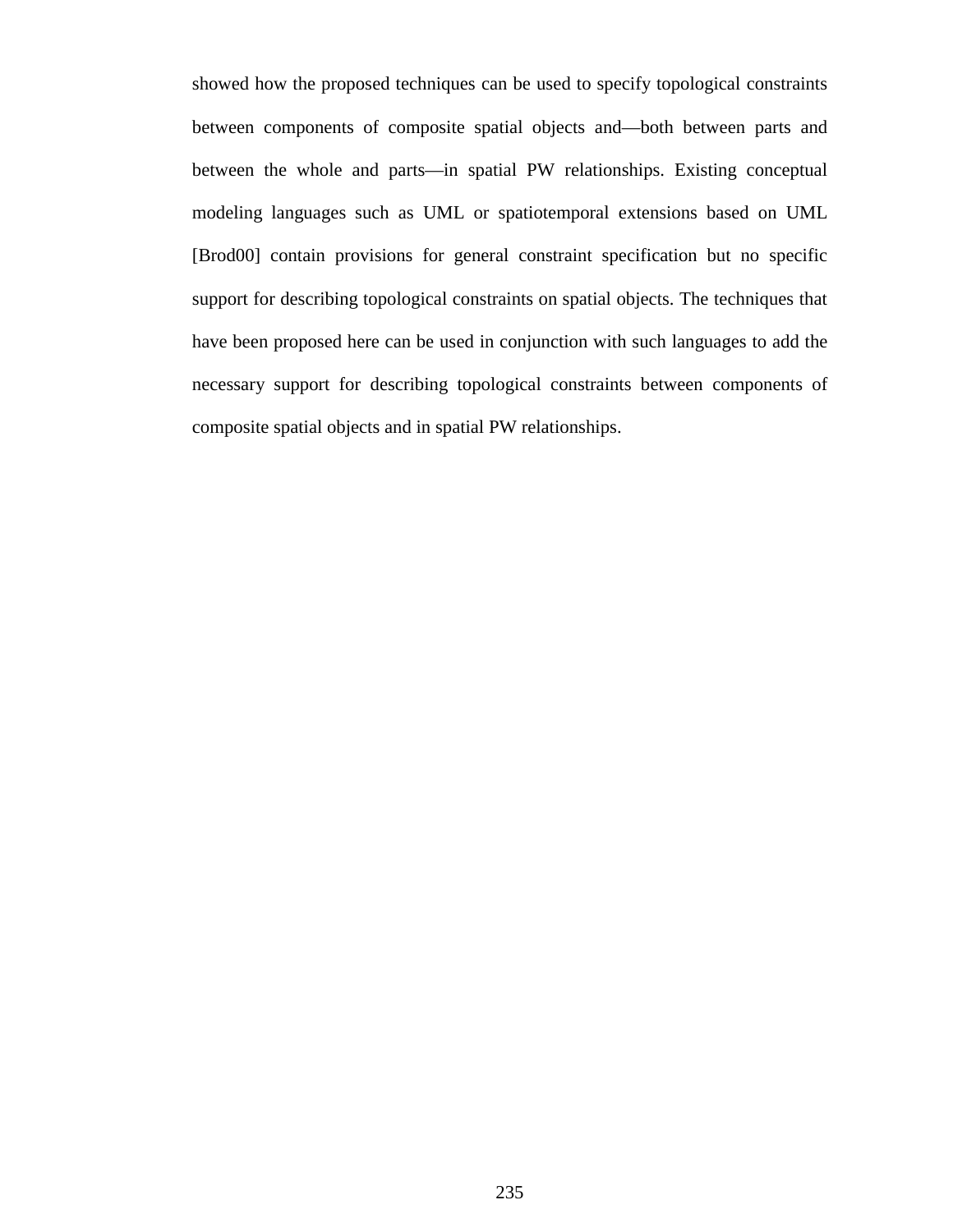# **Chapter 7**

## **Conclusion**

## **7.1 Contributions**

This thesis has addressed the problem of providing support for conceptual analysis and design of spatiotemporal applications, focusing specifically on the requirements of geographic information systems. The stated goals were to develop modeling techniques general enough to support a wide variety of geographic applications, simple and practical enough to serve as useful aids in the early phases of application development, yet based on formal definitions to facilitate unambiguous specification and subsequent implementation.

A graphical modeling language, the SpatioTemporal Unified Modeling Language (STUML), has been proposed based on extending the object-oriented standard, the Unified Modeling Language (UML). Spatiotemporal semantics are represented using a small base set of modeling constructs—*spatial*, *temporal*, and *thematic* that can be combined and applied to different UML constructs in an orthogonal manner, thus preserving language clarity and simplicity without sacrificing expressive power or flexibility. A consistent technique has been introduced for modeling temporal change in spatial data and spatiotemporal change in thematic or composite data. The main contributions of STUML include:

• support for representation of spatiotemporal semantics and dependencies at every level of the object-oriented STUML model (i.e. attribute, attribute group, object, association); resulting in simpler, more compact, and more reusable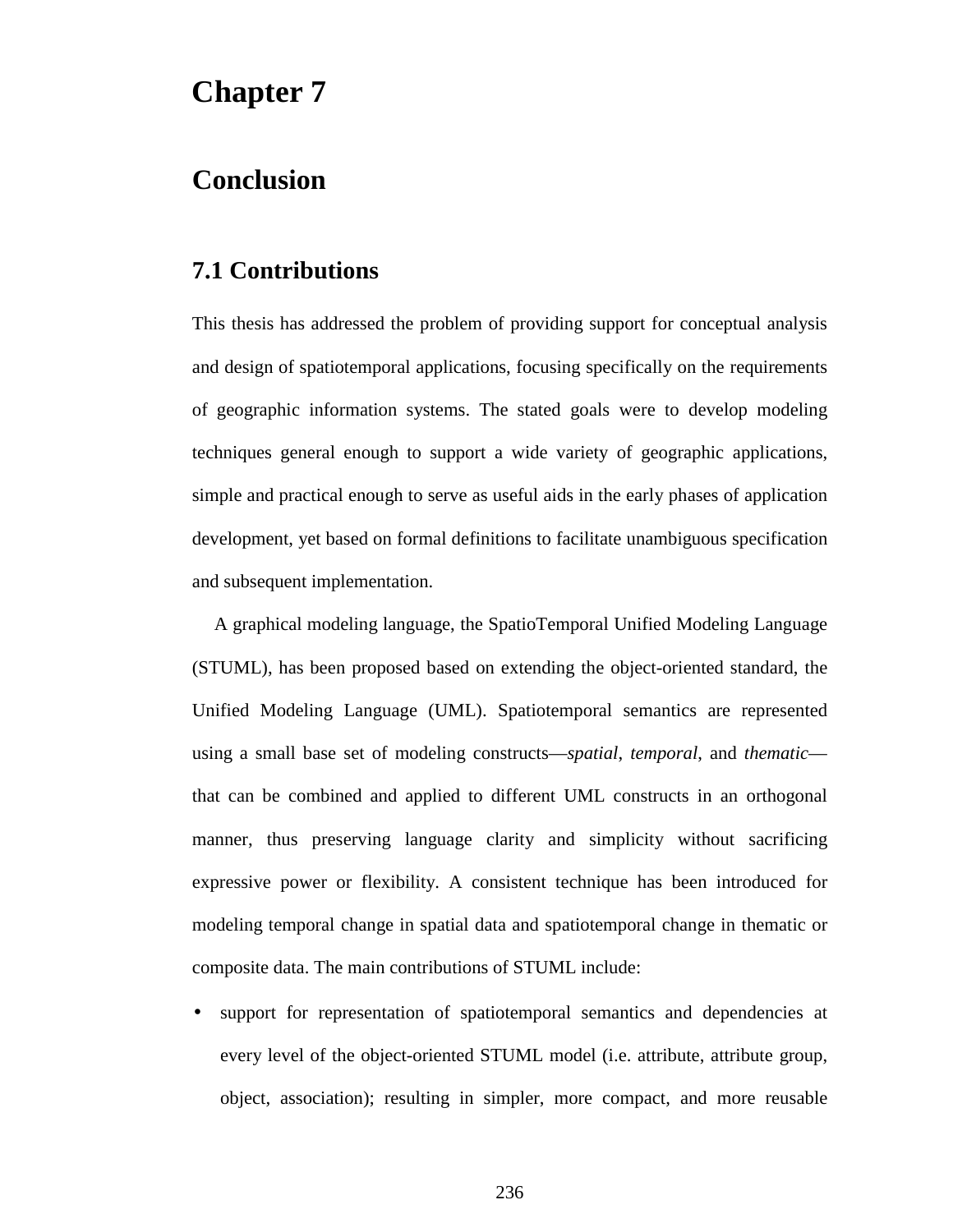schemas for spatiotemporal applications as compared to equivalent UML schemas,

- explicit support for modeling common spatial and/or temporal properties in a related group of thematic attributes (i.e. alphanumeric, not spatial or temporal, attributes) through the introduction of the attribute group construct,
- the precise definition of existence time and the associated modeling construct,
- support for representing both space-dependent and time-dependent composite data,
- the introduction of a thematic construct and simple rules for combining spatial, temporal, and thematic constructs to allow consistent representation of functional composition semantics across all three domains,
- a consistent and simple mapping between graphical representation and spatiotemporal semantics, clearly distinguishing graphically between dependent and independent spatiotemporal semantics, object-based versus field-based spatial semantics, structural and integrity model components, and different levels of abstraction, and
- a formal functional specification of the semantic modeling constructs and their combinations to provide a rigorous theoretical basis for specifications.

Guidelines for mapping STUML to UML schemas have been presented, providing a theoretical basis for implementing STUML schemas using tools developed for UML or extending those tools with spatiotemporal extensions based on STUML. This provides an immediate strategy for implementing STUML by exploiting the extensive set of tools and commercial products already available for UML. This further serves as a proof of concept for STUML by demonstrating that any STUML modeling construct can be mapped to an equivalent expression in a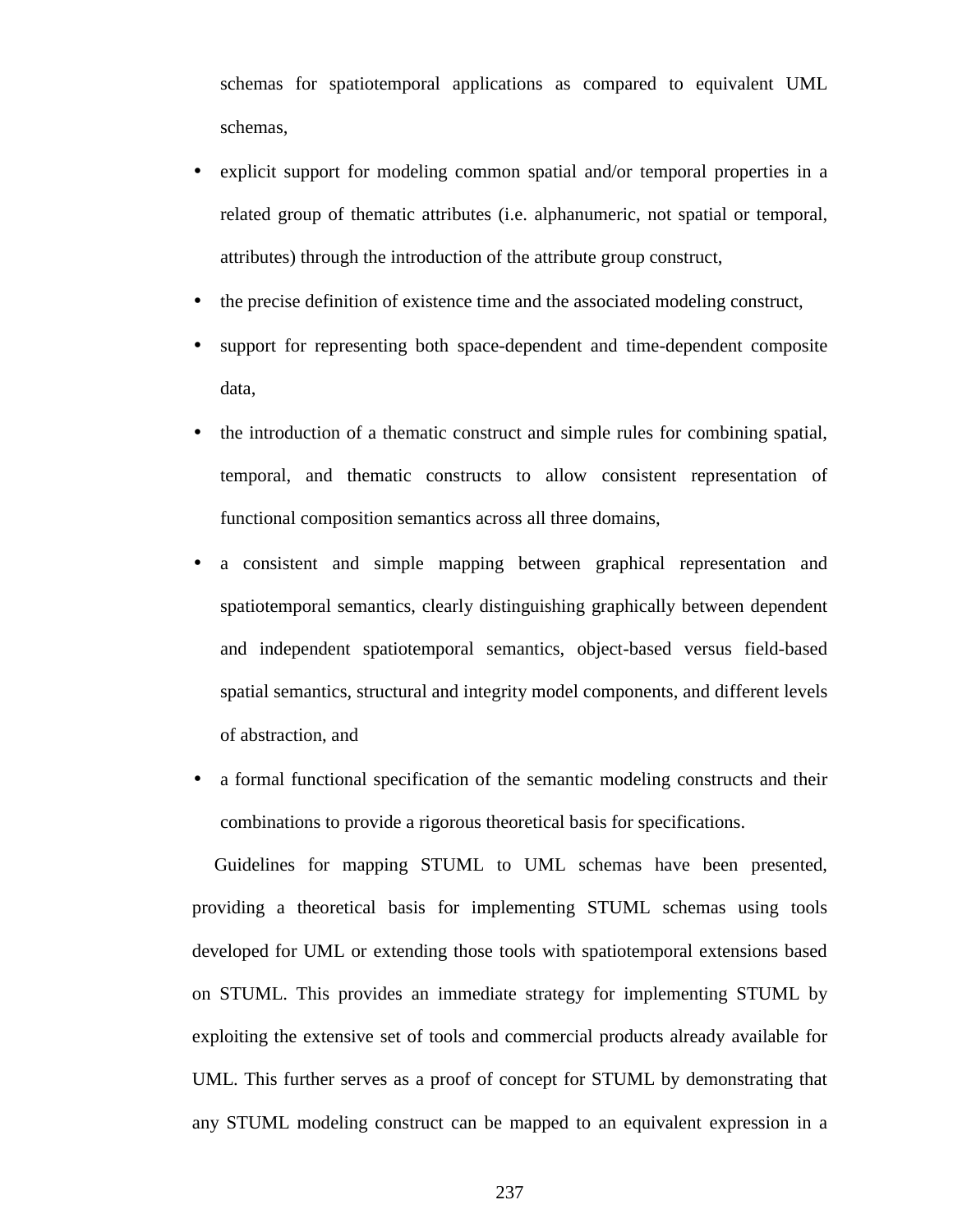well-established existing modeling language. A comprehensive set of transformation rules have been given to convert spatiotemporal modeling constructs from STUML to equivalent UML constructs. In the case of multiple UML mappings, the mapping providing the most general solution was selected, i.e. that does not rely on support for composite domains and that is expected to minimize redundancy in any implementation generated from the conceptual UML schema.

The specific problem of modeling the types of complex spatial objects typically found in geographic applications and the topological relationships characterizing such complex spatial objects has been addressed in this thesis. Explicit modeling constructs for different types of complex spatial objects and their topological relationships have been defined and their integration in a conceptual modeling language has been demonstrated using STUML.

The term *spatial Part-Whole (PW) relationships* has been introduced to convey the asymmetric nature of the relationship between a complex spatial object and its spatial sub-units. Five different types of spatial PW relationships that are of general utility in geographic applications have been described and a general classification framework for such relationships formally defined. The framework provides a systematic approach to specifying spatial part-whole relationship types based on both their spatial and non-spatial characteristics, providing a basis for defining both the five identified spatial PW relationship types and further spatial PW relationship types as required in a given application context. The primary contributions of the work on spatial PW relationships are:

• the identification of specific spatial PW relationship types useful in modeling geographic applications and the definition of corresponding modeling constructs that can be incorporated into a conceptual modeling language, and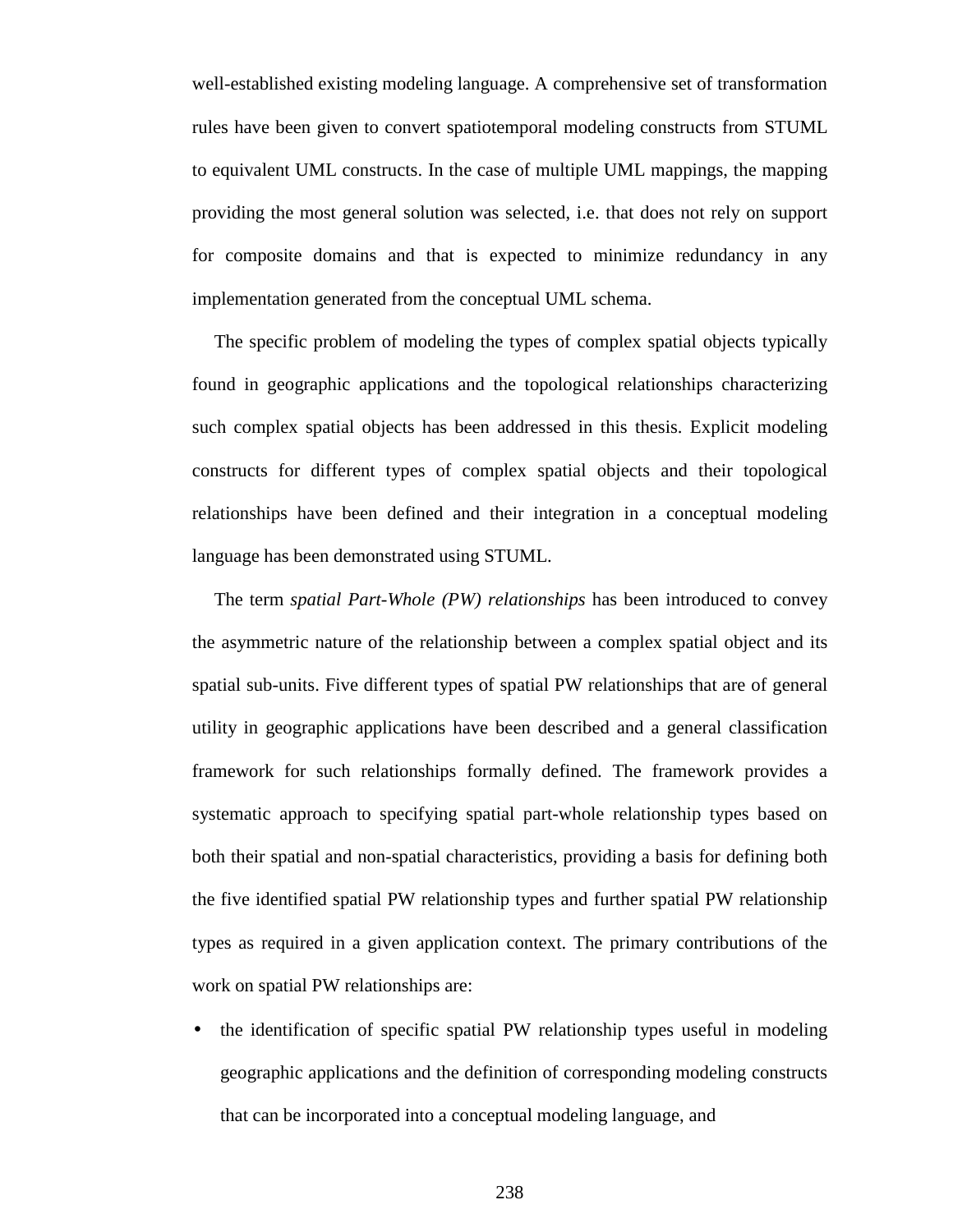• the formal definition and classification of spatial PW relationships, including the identified types, based on *both* spatial and non-spatial characteristics of the relationships.

Finally, a comprehensive method for specifying binary topological constraints between a complex spatial object and its spatial sub-units (i.e. the *whole* and its *parts*) and n-ary (set-based) topological constraints between the spatial sub-units (i.e. the *parts*) has been described and formally defined. The proposed method has the following advantages over other topological classification schemes described in the literature.

- The simplicity of the proposed method (characterized by a much lower level of complexity than other schemes proposed in the literature) makes it particularly suitable for use in early application development phases. The method is fundamentally based on the simple and intuitive concepts of intersection and difference of spatial extents and not dependent on the specific mathematical model used to describe topological concepts.
- The proposed modeling techniques cater for a wide range of irregular and composite object types required for general support of geographic applications. These include spatial object types not previously considered, such as spatial extents that are not closed; irregularities such as loops, punctures, and cuts; mixed-dimension composites (e.g. a single composite object consisting of regions, lines, and points); and 3D objects or embedding space.
- The proposed modeling techniques provide support for specification of set-based topological constraints between the spatial components of a composite spatial object and between the spatial part objects in a spatial PW relationship. Definitions of binary topological relationships between two spatial objects are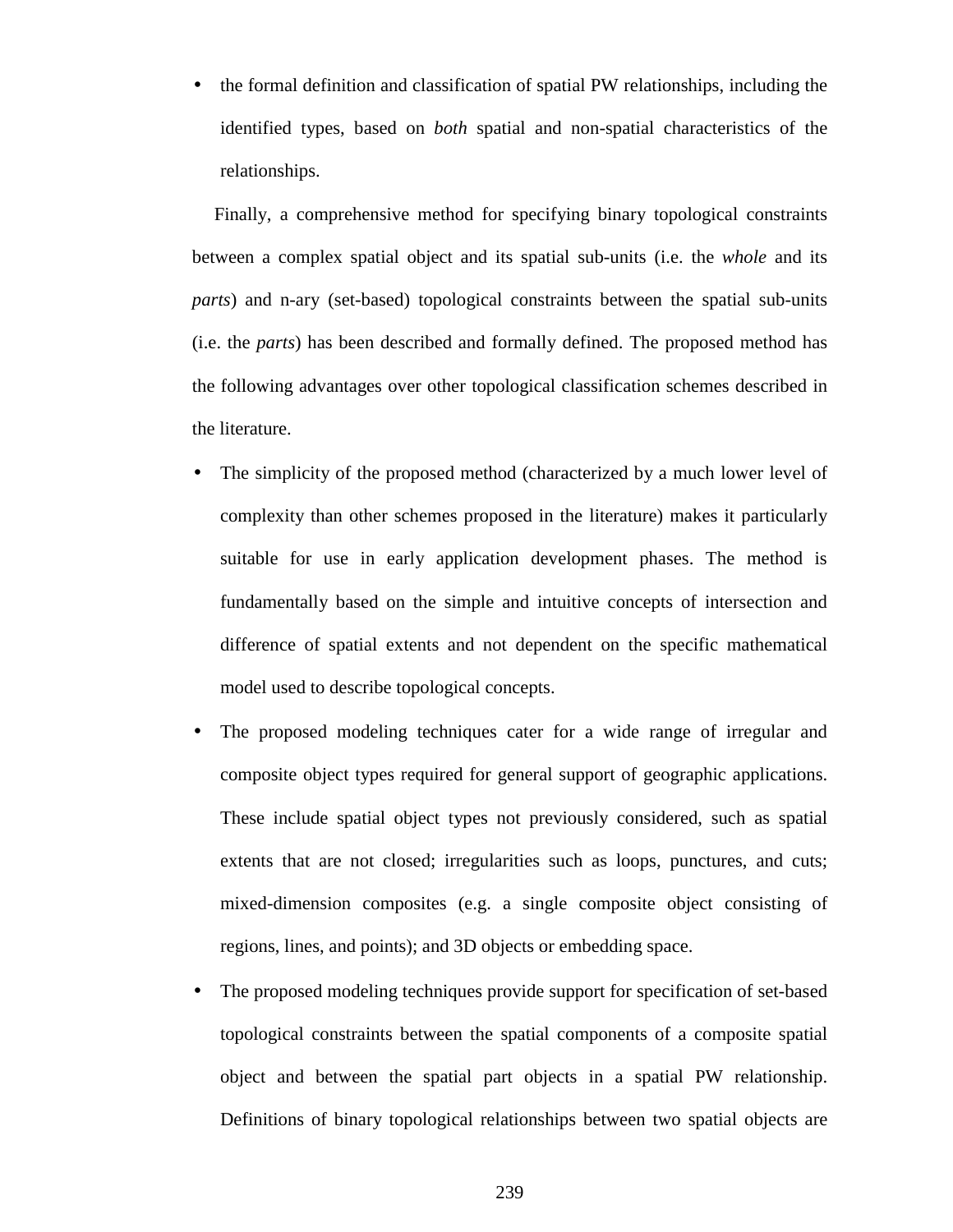extended to describe n-ary topological relationships between *n* spatial objects, as required to specify set-based topological constraints between components in a composite spatial object or between parts in a spatial PW relationship.

## **7.2 Future Research**

The approach taken in this thesis suggests several future areas of research in the context of providing conceptual modeling support for spatiotemporal applications. These include exploiting alternate STUML symbol nestings for physical schema and query optimization; incorporating a temporal dimension in the modeling techniques proposed for spatial PW relationships and their topology; extending set-based constraint specification to include orientation and metric constraints; and investigating the applicability of STUML to non-geographic applications. These future areas of research are discussed in Sections 7.2.1 through 7.2.4 respectively.

### **7.2.1 Physical Schema and Query Optimization**

The different user perspectives of spatiotemporal application data represented by the different orders of nesting STUML spatial, temporal, and thematic symbols have been formally defined in the thesis. As discussed in the thesis, these alternative views may reflect distinctions in user query or access patterns, represented graphically by the specific symbol nesting selected. The different orders of nesting STUML symbols could therefore be deliberately exploited in later development phases to indicate preferred data clustering patterns or access strategies. These preferences could potentially be utilized by the database management system when generating the physical schema or by the query optimizer when selecting access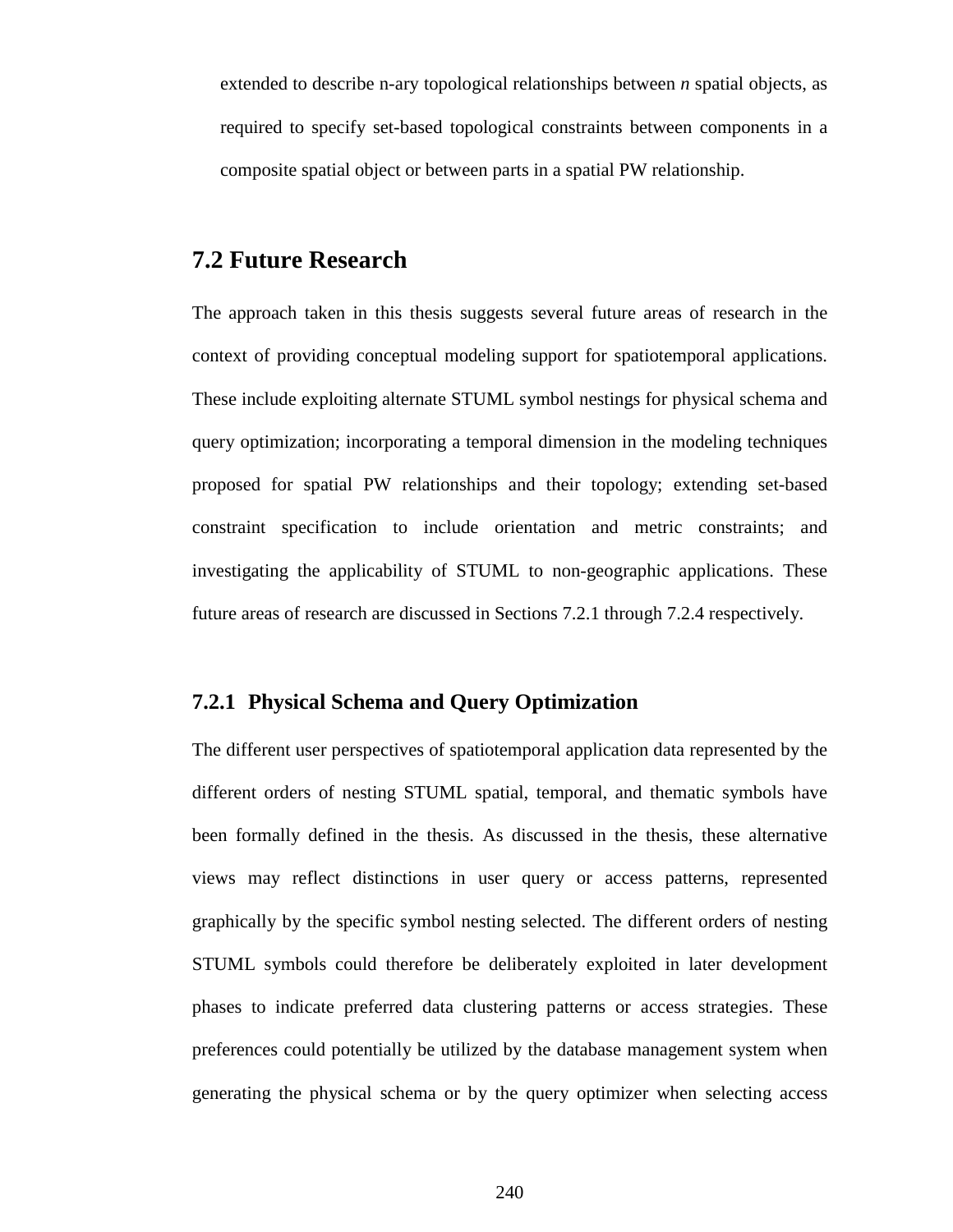strategies for individual queries based on expected query frequencies, access priorities, etc.

#### **7.2.2 Adding Time to Spatial Part-Whole Relationships**

To support spatiotemporal applications, time restrictions can be incorporated in the spatial PW relationship and topological modeling techniques proposed here. For example, spatial PW relationships may have specific restrictions on the existence time or association of parts relative to the whole or vice versa beyond that of simple dependencies, e.g. a part must be associated with a whole for a certain minimum time period. Specific constraints related to the type of PW relationship or their characteristics (whether spatial or non-spatial) may have additional time dependencies, i.e. time periods when they do or do not apply. This can be illustrated using the example of topological constraints on spatial PW relationships.

If topological constraints are specified for an application that maintains historical as well as current data, the default assumption is that these constraints *always* apply. Thus, even when the temporal dimension is not explicitly catered for, temporal semantics are implied by any constraint specified for the application. However, there may be cases where this assumption is not valid, e.g. where the constraint is valid (*i*) only since some historical point in time, (*ii*) only after some future point in time, and/or (*iii*) only until some future point in time. Such temporal restrictions may apply to individual database states, database transitions, sequences of database states, or user-defined interval relations between database states.

Single-state time restrictions applying to individual database snapshots can easily be introduced in the binary and n-ary topological relations that have been proposed in this thesis. Logic-based languages such as that described in [Bohl94, Chom94] are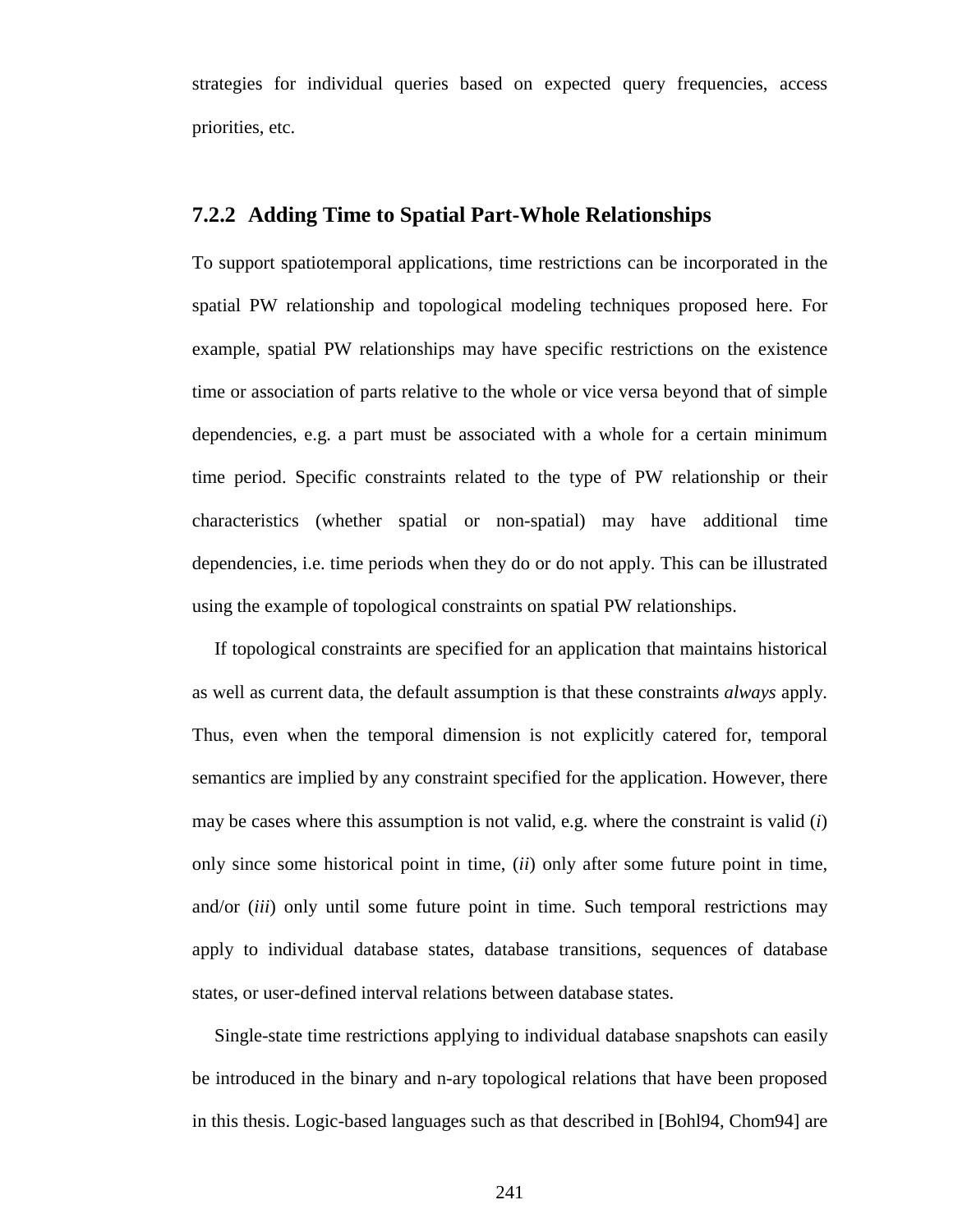typically used to specify multi-state temporal constraints involving comparison of database snapshots; however, finding specification techniques simple enough to be practical for requirements analysis and conceptual design is an open question. More research is needed in this area.

#### **7.2.3 Extending Set-Based Constraint Specification**

The set-based constraint specification that has been proposed in this thesis for n-ary topological constraints can be applied to other spatial characteristics such as orientation or metrics. For example, the proposed set-based topological techniques were used in this thesis to enforce the constraint that the distance between any two road segments in a road network can be traversed through a sequence of adjacent intermediate roads. Similarly, set-based metric constraints could be used to ensure continuous phone coverage over an area by specifying that the distance between any two phone service cells can be traversed in intermediate phone service cell "hops" of less than *x* kilometers based on phone cell transmitting ranges.

## **7.2.4 Non-Geographic Applications**

As discussed in the thesis, other non-geographic spatiotemporal applications include multimedia information retrieval systems, mobile computing, mobile telephony, and applications with non-geographic references such as molecular chemistry or medical pathology. For example, multimedia applications require the composition, cataloguing, retrieval, and display (or playback) of artifacts with both spatial and temporal dimensions, such as graphic animations, image sequences, video, or multimedia presentations. Conceptual models of the spatiotemporal properties of such artifacts facilitates their retrieval based on these properties and provide a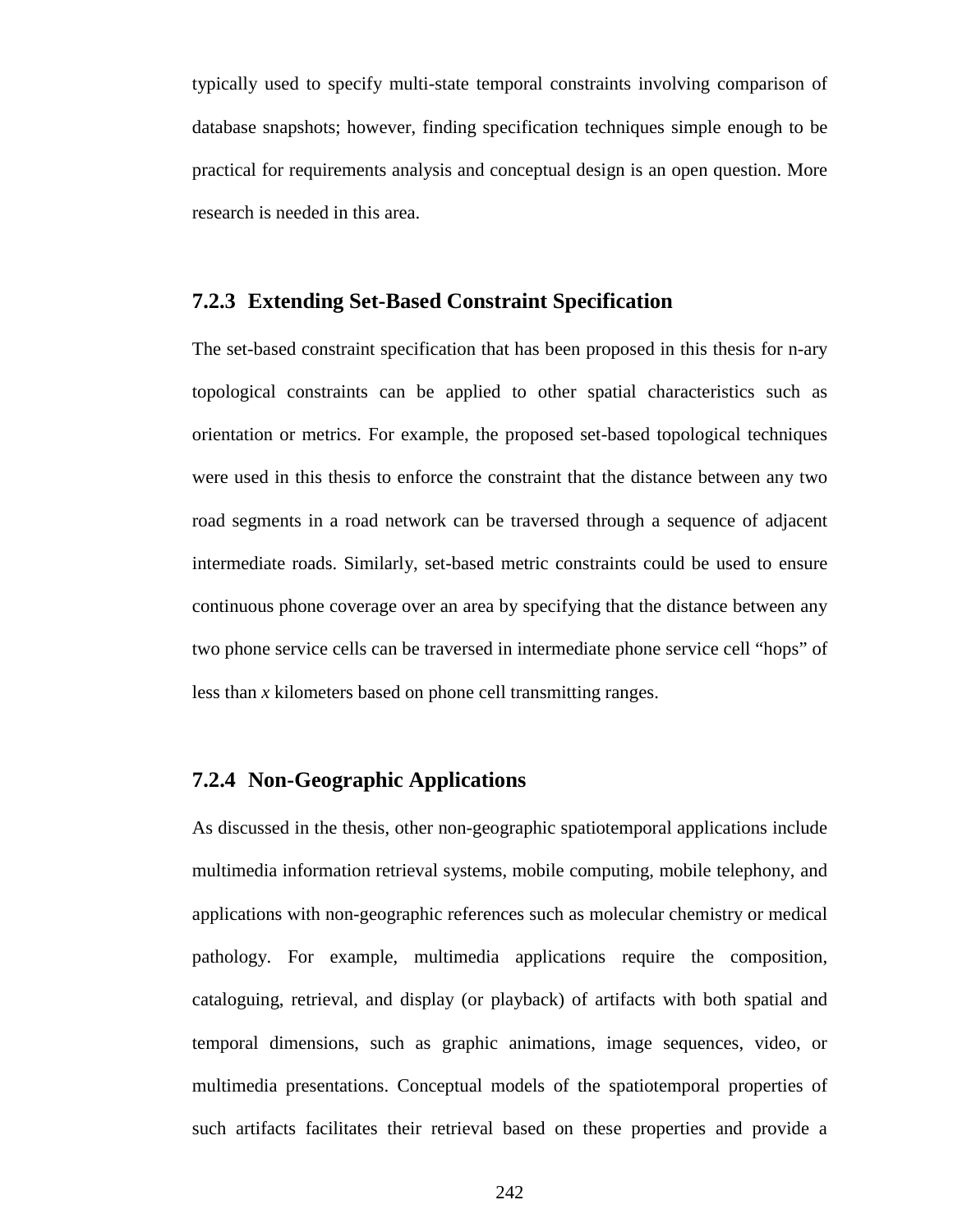template that can be used to synchronize their presentation in a prescribed manner. In mobile computing and telephony, maintaining a record of historical changes in the location of both the resources to be accessed and the users aids in trend analysis, performance tuning, and security management. Similarly, understanding chemical and biological processes (e.g. disease progression, anatomical development) requires that the dynamics of molecular or anatomical spatial configurations be recorded. The applicability of STUML (with the associated techniques for modeling spatial PW relationships and topology) to conceptual modeling in these application contexts is worth investigation.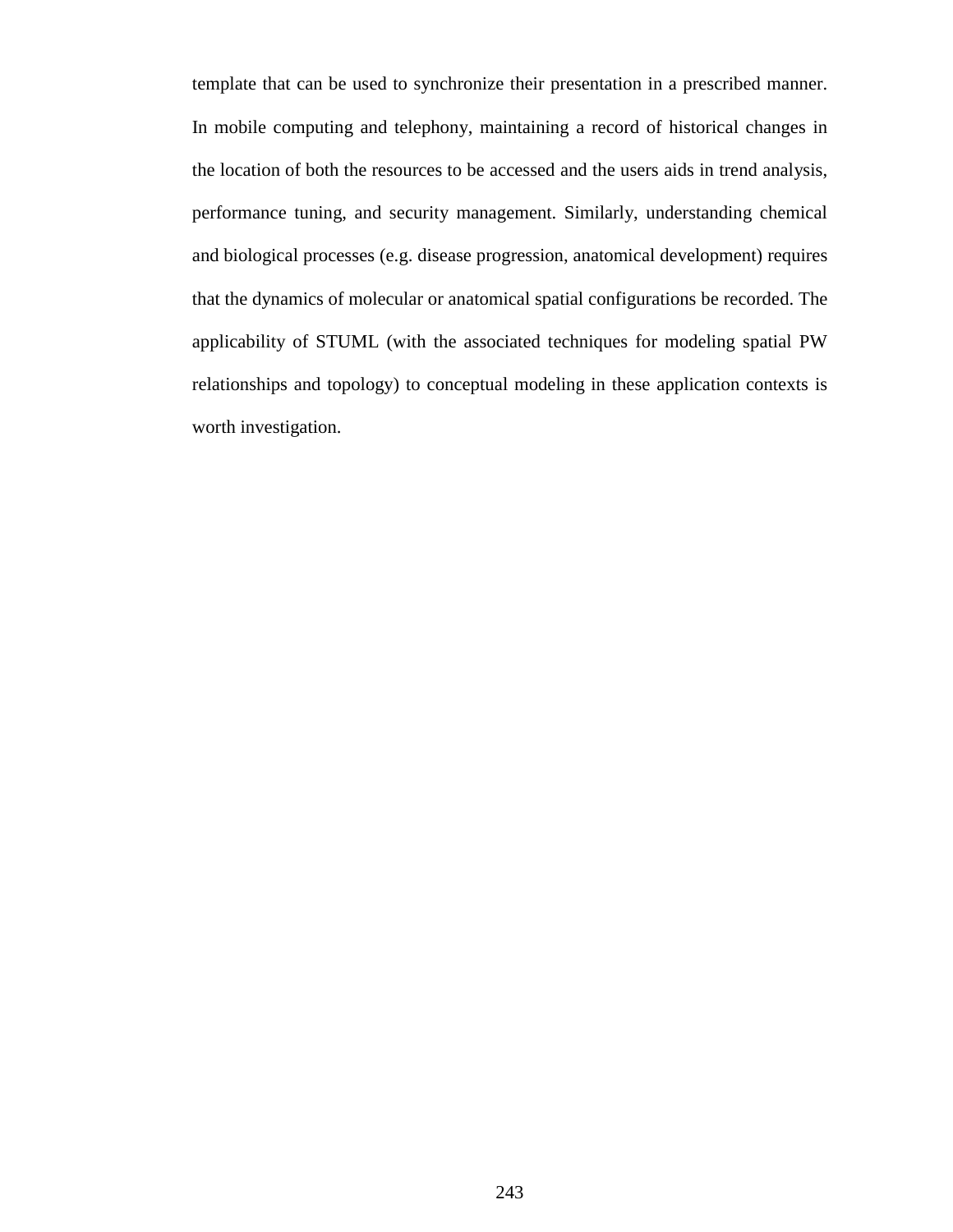# **References**

- [Abra99] Abraham, T. and J. F. Roddick. *Survey of Spatio-Temporal Databases*, GeoInformatica, Volume 3, Issue 1, 1999, 61-99.
- [AlK99] Al-Khatib, W. et al. *Semantic Modeling and Knowledge Representation in Multimedia Databases*, IEEE Transactions on Knowledge and Data Engineering, Volume 11, Issue 1, 1999, 64-80.
- [Allen83] Allen, James. *Maintaining Knowledge about Temporal Intervals*, Communications of the ACM, Volume 26, Issue 11, 1983, 832-843.
- [AlTa93] Al-Taha, K., R.T. Snodgrass, and M.D. Soo. *Bibliography on Spatiotemporal Databases*, SIGMOD Record, Volume 22, Issue 1, 1993, 59-67.
- [AlTa94] Al-Taha, K., R.T. Snodgrass, and M.D. Soo. *Bibliography on Spatiotemporal Databases*, International Journal on Geographical Information Systems, Volume 8, Number 1, 1994, 95-103.
- [ANSI92] American National Standards Institute (ANSI) Document ANSI X3.135- 1992, 1992.
- [Arit97] Aritsugi, M., T. Amagasa, T. Tagashira, and Y. Kanamori. *An Approach to Spatio-Temporal Queries—Interval-Based Contents Representation of Images*, Proceedings of the Eighth International Workshop on Database and Expert Systems Applications, 1997, 202-213.
- [Arms79] Armstrong, M. A. Basic Topology, McGraw-Hill, Maidenhead, 1979.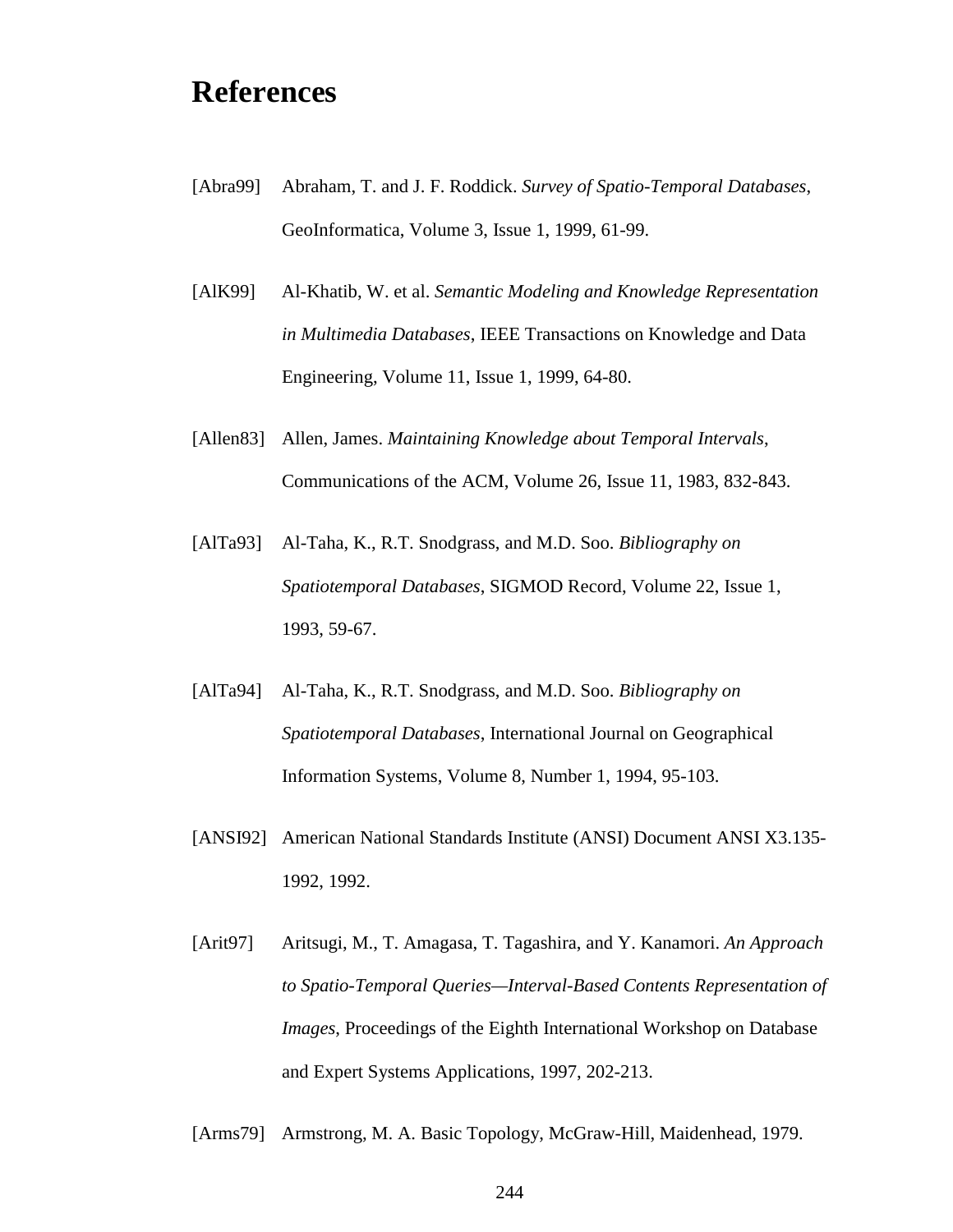- [Asla99] Aslandogan, Y.A. and C.T. Yu. *Techniques and Systems for Image and Video Retrieval*, IEEE Transactions on Knowledge and Data Engineering, Volume 11, Issue 1, 1999, 56-63.
- [Baez99] Baeza-Yates, R. and B. Ribeiro-Neto. Modern Information Retrieval, Addison-Wesley, New York, 1999.
- [Barb99] Barbara, D. *Mobile Computing and Databases—A Survey*, IEEE Transactions on Knowledge and Data Engineering, Volume 11, Issue 1, 1999, 108-117.
- [Barr91] Barrera, R., A. Frank, and K. Al-Taha, editors. *Temporal Relations in Geographic Information Systems: A Workshop at the University of Maine*, SIGMOD Record, Volume 20, Issue 3, 1991, 85-91.
- [Beck96] Becker, L., A. Voigtmann, and K. Hinrichs. *Temporal Support for Geo-Data in Object-Oriented Databases*, Proceedings of the Seventh International Workshop on Database and Expert Systems Applications, 1996, 79-93.
- [Bedar99] Bédard, Y. *Visual Modelling of Spatial Databases: Towards Spatial PVL and UML*, Geoinformatica, Volume 53, Issue 2, 1999, 169-186.
- [Belu97] Belussi, A., E. Bertino, and B. Catania. *Manipulating Spatial Data in Constraint Databases*, Proceedings of the Fifth International Symposium on Large Spatial Databases, Berlin, 1997, 115-141.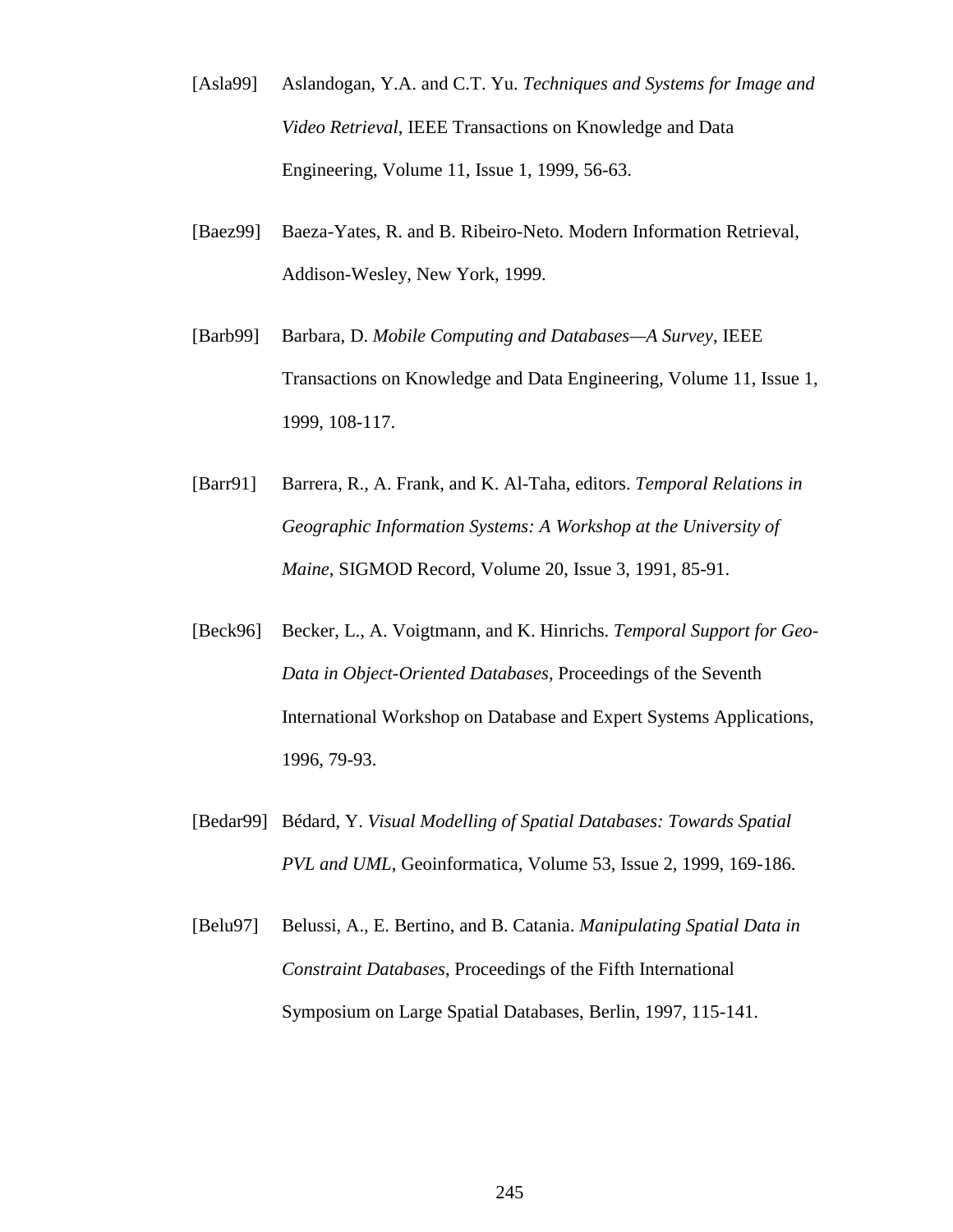- [Bohl94] Böhlen, M. H. *Valid Time Integrity Constraints*, Technical Report TR 94-30, Department of Computer Science, University of Arizona, 1994, 1-19.
- [Booch99] Booch, G., J. Rumbaugh, and I. Jacobson. The Unified Modeling Language User Guide, Addison-Wesley, Reading, M.A., 1999.
- [Borges99] Borges, K, A.H.F. Laender, and C.A. Davis Jr. *Spatial Data Integrity Constraints in Object Oriented Geographic Data Modeling*, Proceedings of the Seventh ACM International Workshop on Advances in Geographic Information Systems, 1999, 1-6.
- [Brod00] Brodeur, J., Y. Bedard, and M. Proulx. *Modelling Geospatial Application Databases using UML-based Repositories Aligned with International Standards in Geomatics*, Proceedings of the Eighth ACM International Workshop on Advances in Geographic Information Systems, 2000, 39-46.
- [Burr98] Burrough, P. A. and R. A. McDonnell. Principles of Geographical Information Systems, Oxford University Press, Oxford, 1998.
- [Card93] Cardenas, A.F., I. T. Ieong, R. K. Taira, R. Barker, and C. M. Breant. *The Knowledge-Based Object-Oriented PICQUERY+ Language*, IEEE Transactions on Knowledge and Data Engineering, Volume 5, Issue 4, 1993, 644-657.
- [Chom94] Chomicki, J. *Temporal Integrity Constraints in Relational Databases*, Bulletin of the Technical Committee on Data Engineering, Volume 17, Issue 2, 1994, 33-37.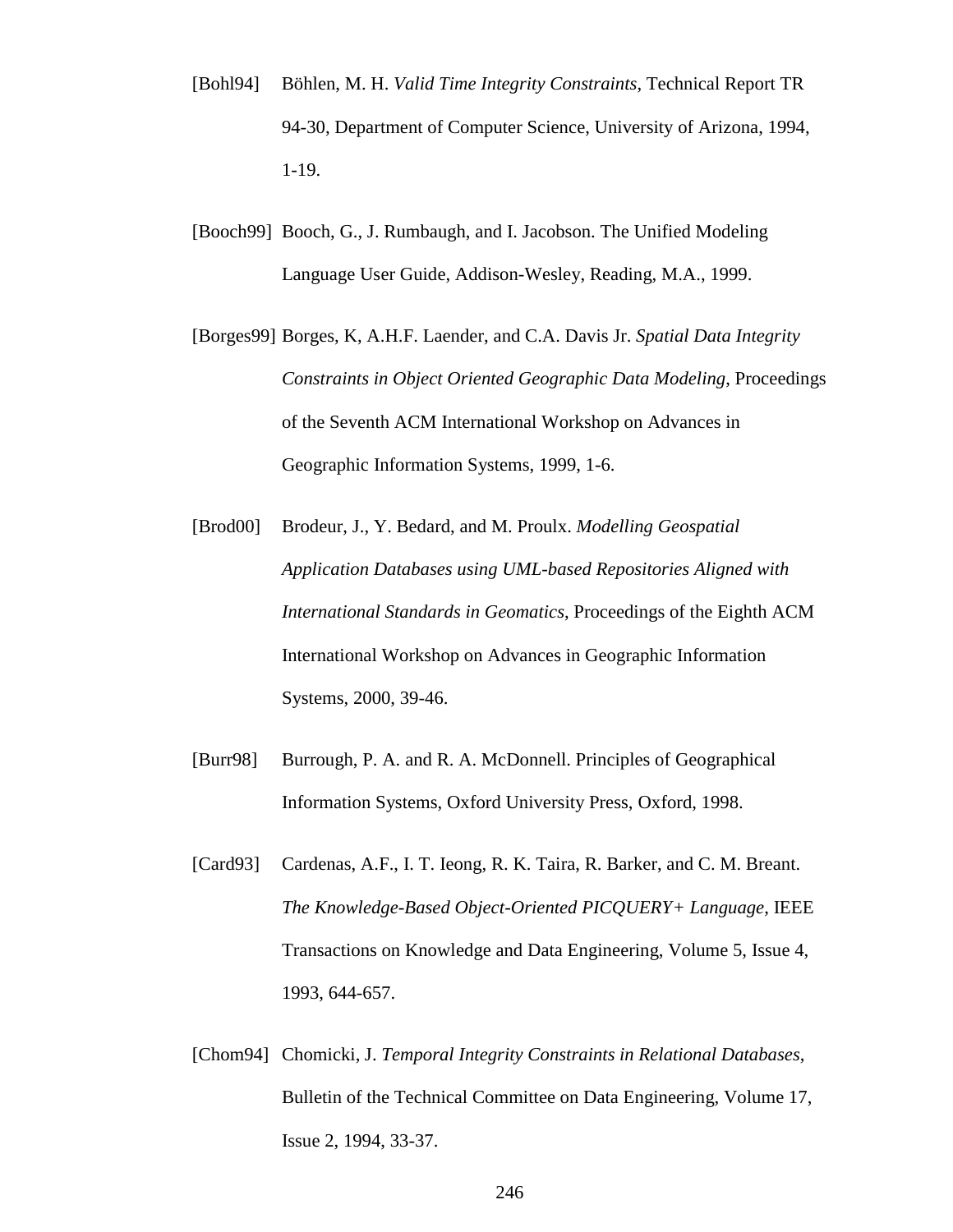- [Chom97] Chomicki, J. and P.Z. Revesz. *Constraint-Based Interoperability of Spatiotemporal Databases*, Proceedings of the Fifth International Symposium on Large Spatial Databases, Berlin, 1997, 142-161.
- [Chris95] Christodoulakis, S. and L. Koveos. *Multimedia Information Systems: Issues and Approaches The Object Model, Interoperability, and Beyond*, Chapter 16 in Modern Database Systems, editor Won Kim, Addison-Wesley, Reading, Mass., 1995, 318-337.
- [Clar95] Claramunt, C. *Managing Time in GIS An Event-Oriented Approach*, Proceedings of International Workshop on Temporal Databases, 1995, 23-42.
- [Clar00] Claramunt, C. *Extending Ladkin's Algebra on Non-convex Intervals towards an Algebra on Union-of Regions,* Proceedings of the Eighth ACM International Workshop on Advances in Geographic Information Systems, 2000, 9-14.
- [Clem93] Clementini, E., P. Di Felice, and P. Oosterom. *A Small Set of Formal Topological Relationships Suitable for End-User Interaction*, Proceedings of the Third International Symposium on Large Spatial Database Systems, Lecture Notes in Computer Science, Volume 692, Springer-Verlag, Singapore, 1993, 277-295.
- [Clem94] Clementini, E. and P. Di Felice. *A Model for Representing Topological Relationships between Complex Geometric Features in Spatial Databases*, Information Sciences, 1994, 1-17.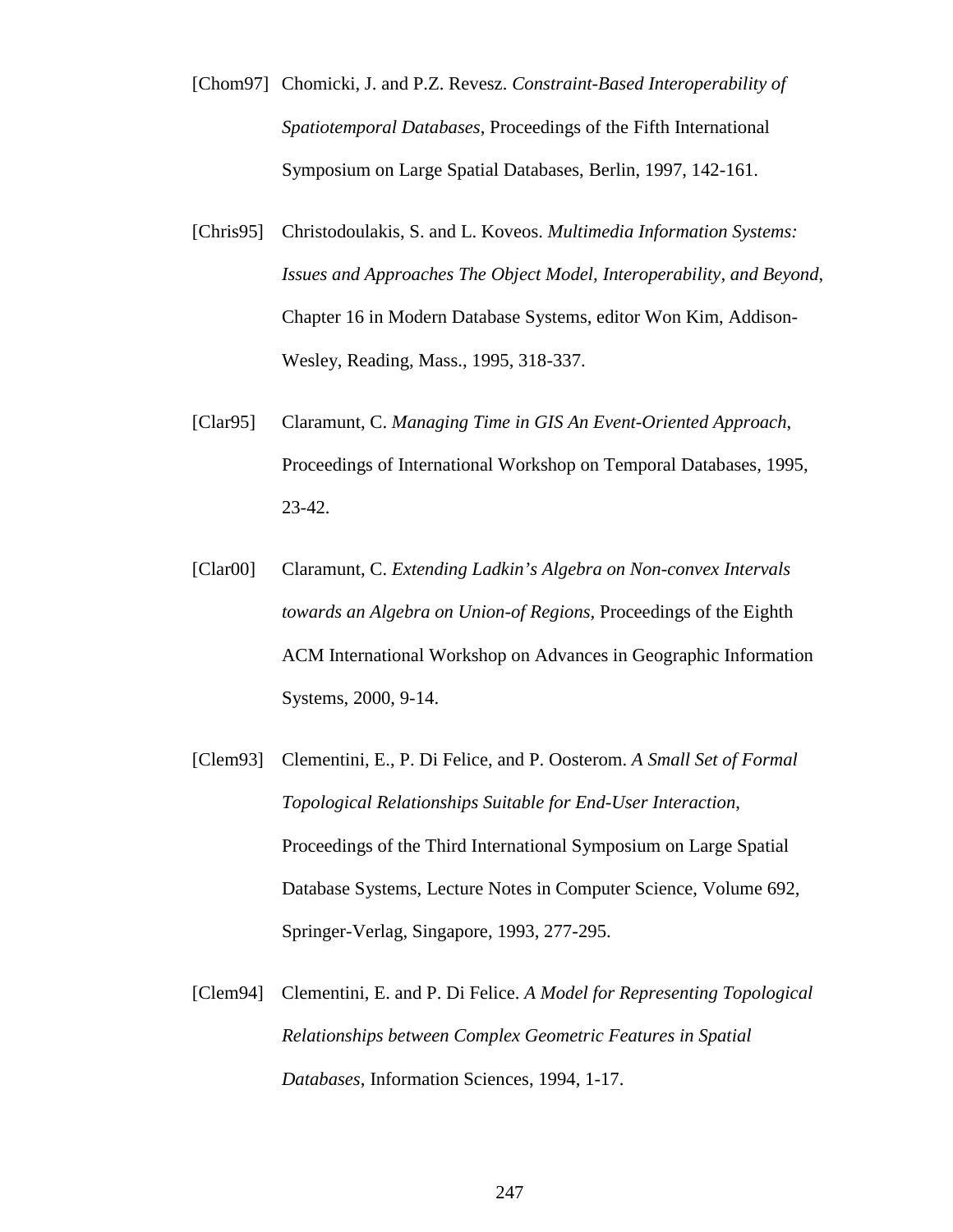- [Clem95a] Clementini, E., P. Di Felice, and G. Califano. *Composite Regions in Topological Queries*, Information Systems, Volume 20, Issue 7, 1995, 579-594.
- [Clem95b] Clementini, E. and P. Di Felice. *A Comparison of Methods for Representing Topological Relationships*, Information Sciences, Volume 3, 1995, 149-178.
- [Cock97] Cockcroft, S. *A Taxonomy of Spatial Data Integrity Constraints*, GeoInformatica, Volume 1, Issue 4, 1997, 327-243.
- [Conn02] Connolly, T. M. and C. E. Begg. Database Systems A Practical Approach to Design, Implementation, and Management, Third Edition, Addison-Wesley, Harlow, England, 2002.
- [Dagt98] Dagtas, S. et al. *A Hybrid Content-Based Retrieval Approach for Video Data*, Technical Report TR-ECE 98-13, Purdue Univ., 1998.
- [Day95] Day, Young Francis, S. Dagtas, M. Iino, A. Khokhar, and A. Ghafoor. *Object-Oriented Conceptual Modeling of Video Data*, Proceedings of the Eleventh International Conference on Data Engineering, 1995, 401- 408
- [DelB95] Del Bimbo, A., E. Vicario, and D. Zingoni. *Symbolic Description and Visual Querying of Image Sequences Using Spatio-Temporal Logic*, IEEE Transactions on Knowledge and Data Engineering, Volume 7, Issue 4, 1995, 609-621.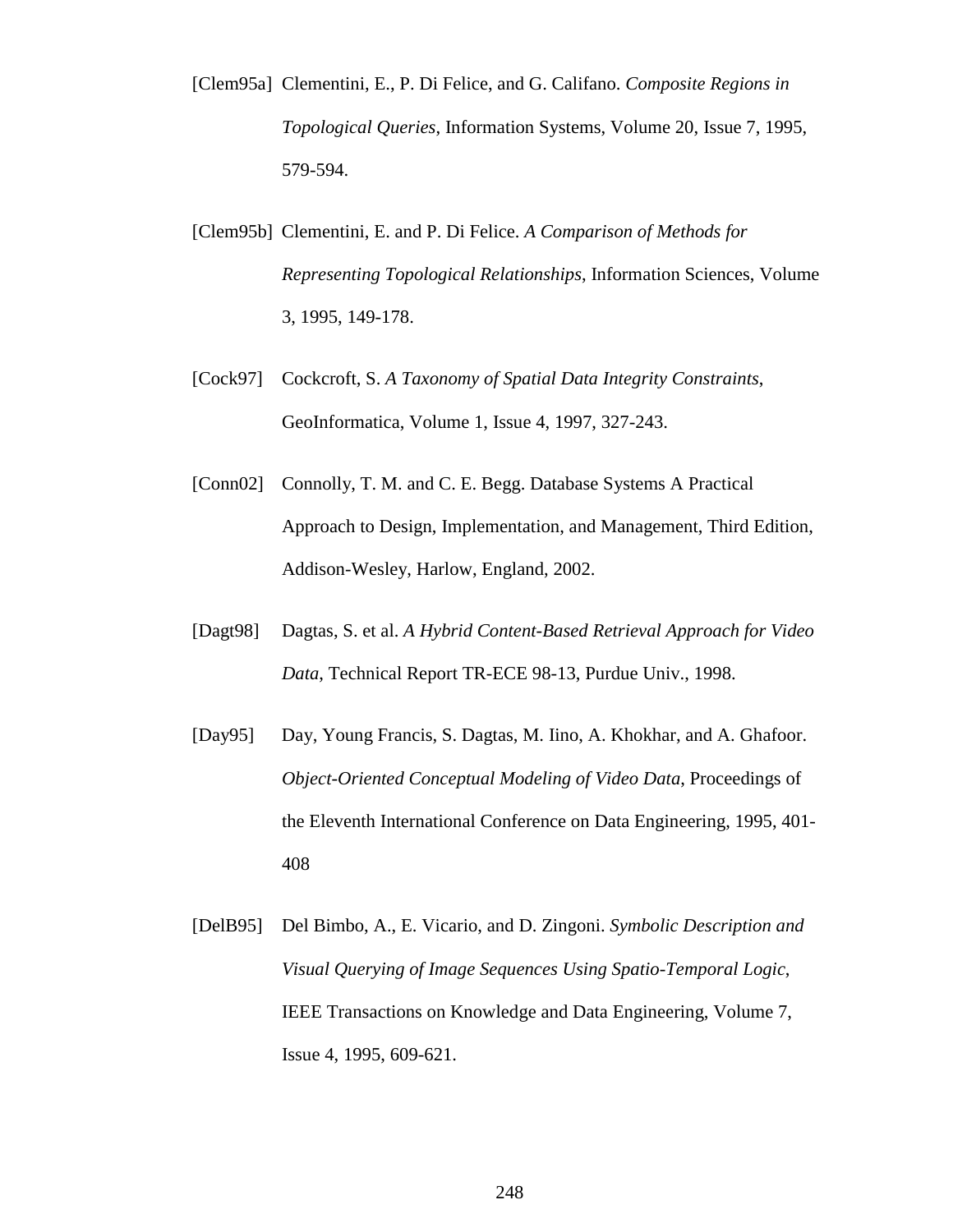- [DelB96] Del Bimbo, A. and E. Vicario. *A Logical Framework for SpatioTemporal Indexing of Image Sequences*, Intelligent Image Database Systems, editors S.K. Chang, E. Jungert, and G. Tortora, World Scientific, Singapore, 1996, 165-196.
- [Dimit97] Dimitrova, N.and F. Golshani. *Video and Image Content Representation and Retrieval*, in Chapter 4 in The Handbook of Multimedia Information Management, editors W. I. Grosky, R. Jain, and R. Mehrotra, Prentice Hall PTR (ECS Professional), New Jersey, 1997, 95-138.
- [Dion98] Dionisio, J.D.N. and A.F. Cardenas. *A Unified Data Model for Representing Multimedia, Timeline, and Simulation Data*, IEEE Transactions on Knowledge and Data Engineering, Volume 10, Issue 5, Sept/Oct 1998, 746-767.
- [Egen90] Egenhofer, M. and J.R. Herring. *A Mathematical Framework for the Definitions of Topological Relationships*, Proceedings of the Fourth International Symposium on Spatial Data Handling, 1990, 803-813.
- [Egen91a] Egenhofer, M. and J.R. Herring. *Categorizing Binary Topological Relationships Between Regions, Lines, and Points in Geographic Databases*, Technical Report, Department of Surveying Engineering, University of Maine, Orono, ME, 1991, 1-33.
- [Egen91b] Egenhofer, M. and R. Franzosa. *Point-set Topological Spatial Relations*, International. Journal of Geographical Information Systems, Volume 5, Number 2, 1991, 161-174.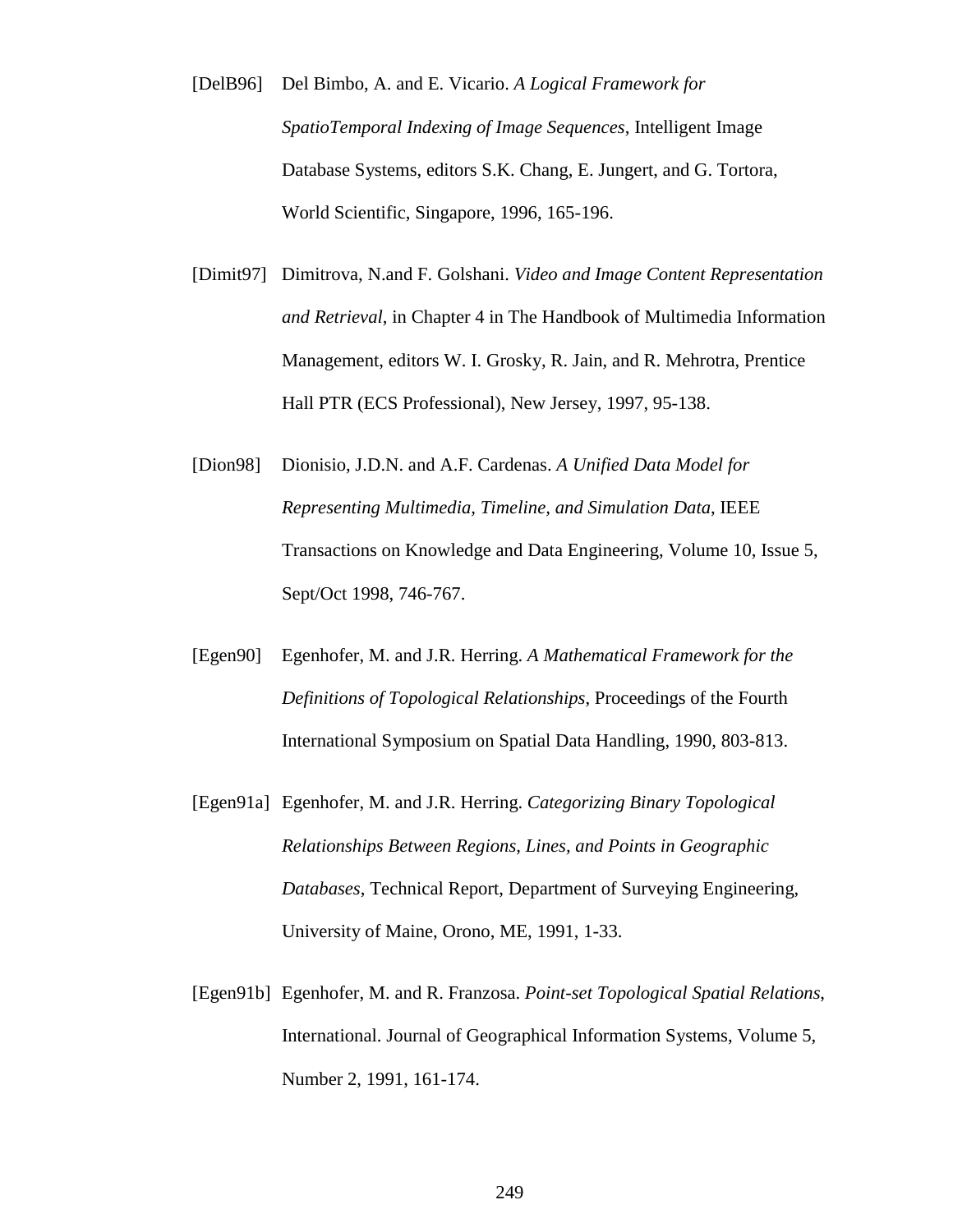- [Egen92] Egenhofer, M.J. and K.K. Al-Taha. *Reasoning about Gradual Changes of Topological Relationships*, Theories and Methods of Spatiotemporal Reasoning in Geographic Space, editor A. Frank, Lecture Notes in Computer Science, Volume 639, Springer-Verlag, 1992, 196-219.
- [Egen94a] Egenhofer, M. *Spatial SQL: a Query and Presentation Language*, IEEE Transactions on Knowledge and Data Engineering, Volume 6, Issue 1, 1994, 86-95.
- [Egen94b] Egenhofer, M, E. Clementini, and P. Di Felice. *Topological Relations between Regions with Holes*, International Journal of Geographical Information Systems, Volume 8, Number 2, 1994, 129-142.
- [Erwig99] Erwig, M., R. H. Güting, M. Schneider, and M. Vazirgiannis. *Spatio-Temporal Data Types: An Approach to Modeling and Querying Moving Objects in Databases*, GeoInformatica, Volume 3, Issue 3, 1999, 269- 296.
- [Faria98] Faria, G., C. B. Medeiros, and M.A. Nascimento. *An Extensible Framework for Spatio-Temporal Database Applications*, Time Center Technical Report TR-27, 1998, 1-15.
- [Form94] Forman, G. and J. Zahorjan. *The Challenges of Mobile Computing*, University of Washington Computer Science Engineering Technical Report# 93-11-03, 1994, 1-16.
- [Fowl97a] Fowler, M. and K. Scott. UML Distilled, Addison-Wesley, Reading, M.A., 1997.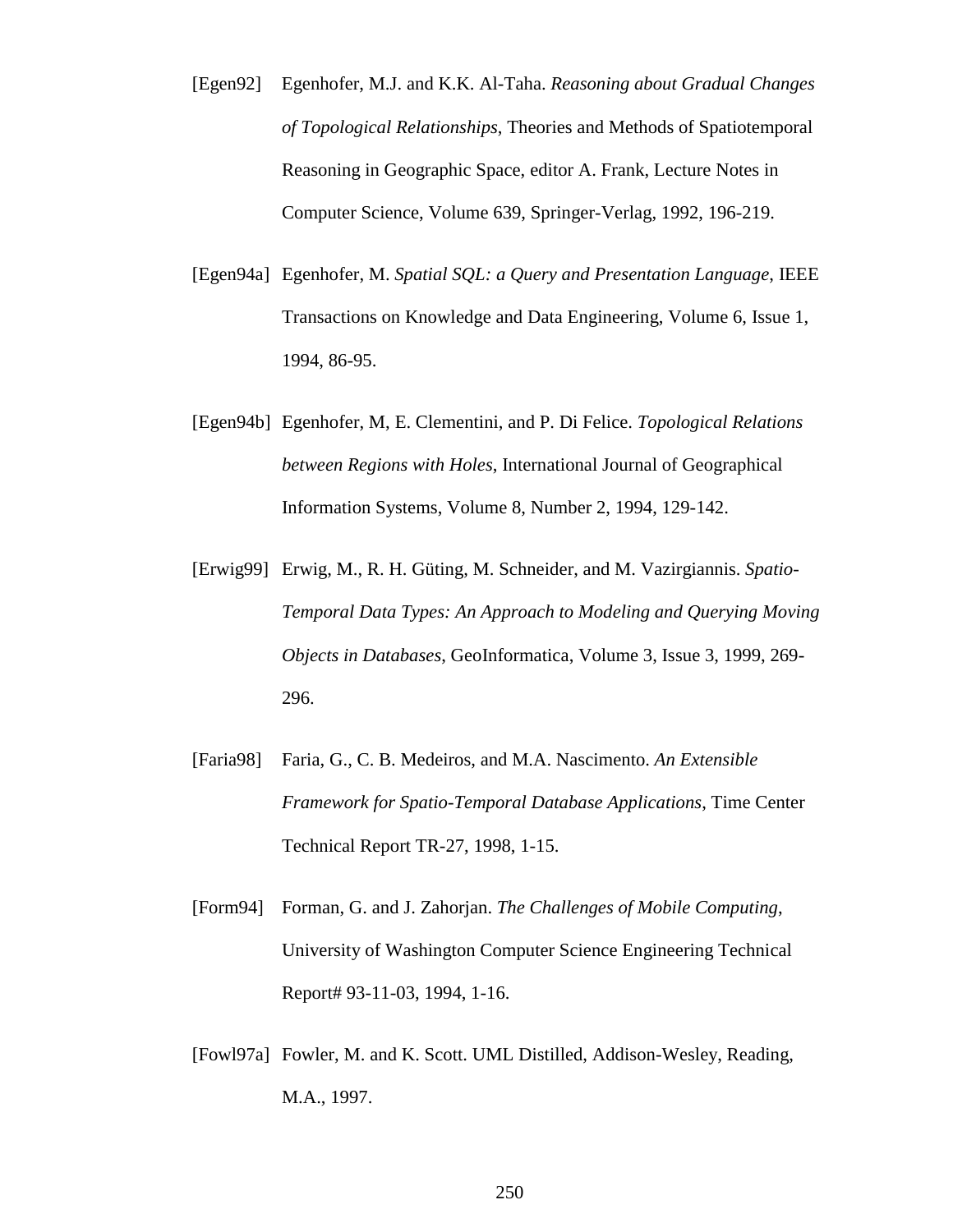- [Fowl97b] Fowler, M. Analysis Patterns: Reusable Object Models, Addison-Wesley, Menlo Park, C.A., 1997.
- [Gibbs97] Gibbs, S, C. Breiteneder, and D. Tsichritzis. *Modeling Time-Based Media*, Chapter 1 in The Handbook of Multimedia Information Management, editors W. I. Grosky, R. Jain, and R. Mehrotra, Prentice Hall PTR (ECS Professional), New Jersey, 1997, 13-38.
- [Gibl77] Giblin, P. J. Graphs, Surfaces and Homology—An Introduction to Algebraic Topology, Chapman and Hall, London, 1977.
- [Golsh94] Golshani, F. and N. Dimitrova, *Retrieval and Delivery of Information in Multimedia Database Systems*, Information and Software Technology, Volume 36, Issue 4, 1994, 235-242.
- [Gord97] Gordillo, S., F. Balaguer., F. Das Neves. *Generating the Architecture of GIS Applications with Design Patterns,*, Proceedings of the Fifth ACM International Workshop on Advances in Geographic Information Systems, 1997, 30-34.
- [Gord98] Gordillo, S. and F. Balaguer. *Refining an Object-Oriented GIS Design Model: Topologies and Field Data*, Proceedings of the Sixth ACM International Workshop on Advances in Geographic Information Systems, 1998, 76-81.
- [Greg99] Gregersen, H. and C.S. Jensen. *Temporal Entity-Relationships Models a Survey*, IEEE Transactions on Knowledge and Data Engineering, Volume 11, Issue 3, 1999, 464-497.

251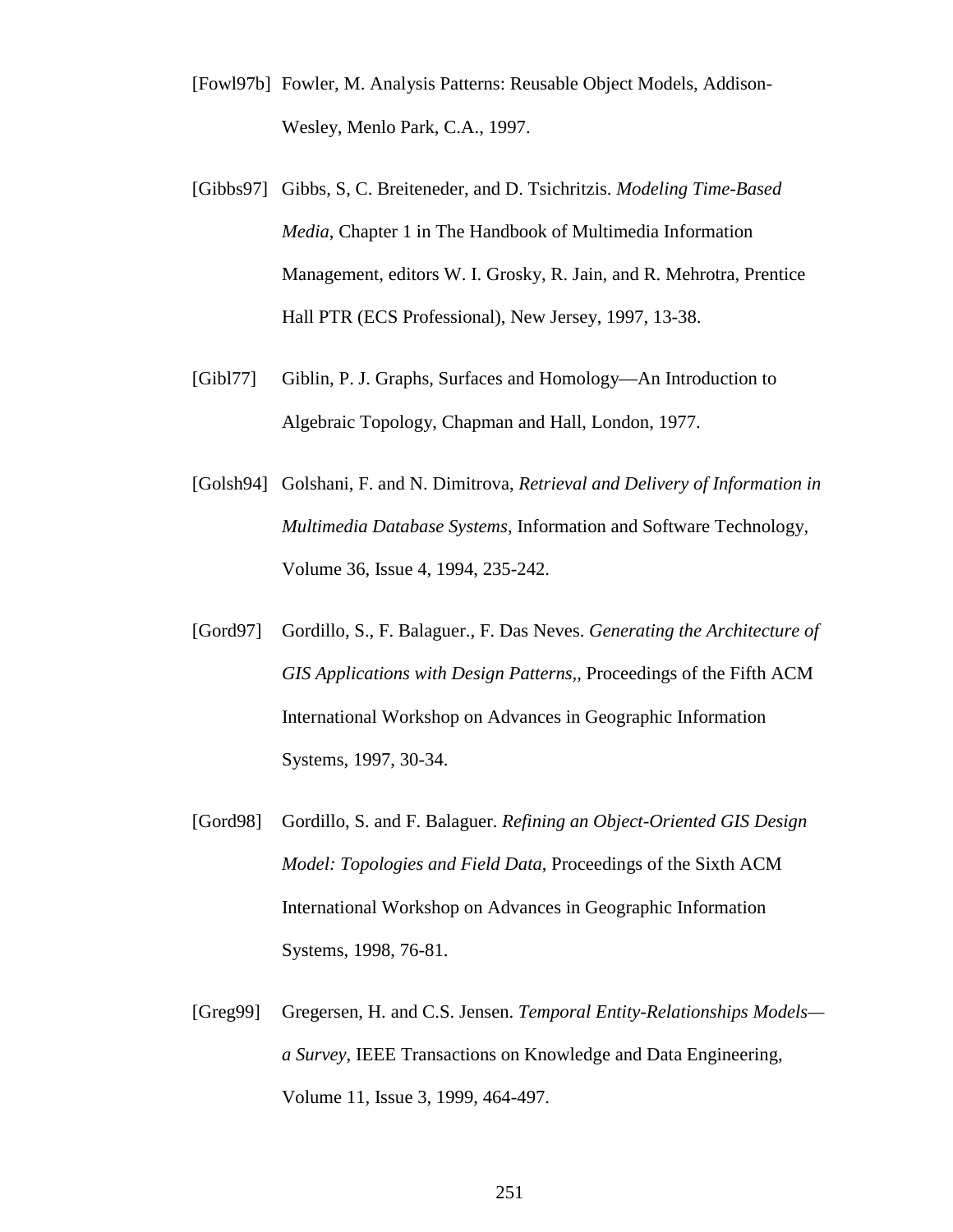- [Gros97] Grosky, W.I., R. Jain, and R. Mehrotra, editors. The Handbook of Multimedia Information Management, Prentice Hall PTR (ECS Professional), New Jersey, 1997.
- [Guti91] Güting, R.H. *Geo-Relational Algebra: A Model and Query Language for Geometric Database Systems*, Proceedings of the International Conference. On Extending Database Technology, 1991, 506-527.
- [Guti98] Güting, R. H., M. H. Böhlen, M. Erwig, C. S. Jensen, N. A. Lorentzos, M. Schneider, and M. Vazirgiannis. *A Foundation for Representing and Querying Moving Objects*, FernUniversitat Hagen, Informatik-Report 238, 1998, 1-49.
- [Hadz92] Hadzilacos, T. and N. Tryfona. *A Model for Expressing Topological Integrity Constraints in Geographic Databases*, Theories and Methods of Spatio-Temporal Reasoning in Geographic Space, Springer-Verlag, Berlin, 1992, 252-268.
- [Harar69] Harary, F. Graph Theory, Addison-Wesley, Reading, MA, 1969.
- [Haze91] Hazelton, N.W.J. *Integrating Time, Dynamic Modelling and Geographical Information Systems: Development of Four-Dimensional GIS*, Ph.D. Dissertation, Department of Surveying and Land Information, University of Melbourne, 1991.
- [Hend98] Henderson-Sellers, B. *OML: Proposals to Enhance UML*, The Unified Modeling Language, UML'98: Beyond the Notation, editors J. Bezivin and P.A. Muller, Springer-Verlag, Berlin, 1998, 349-364.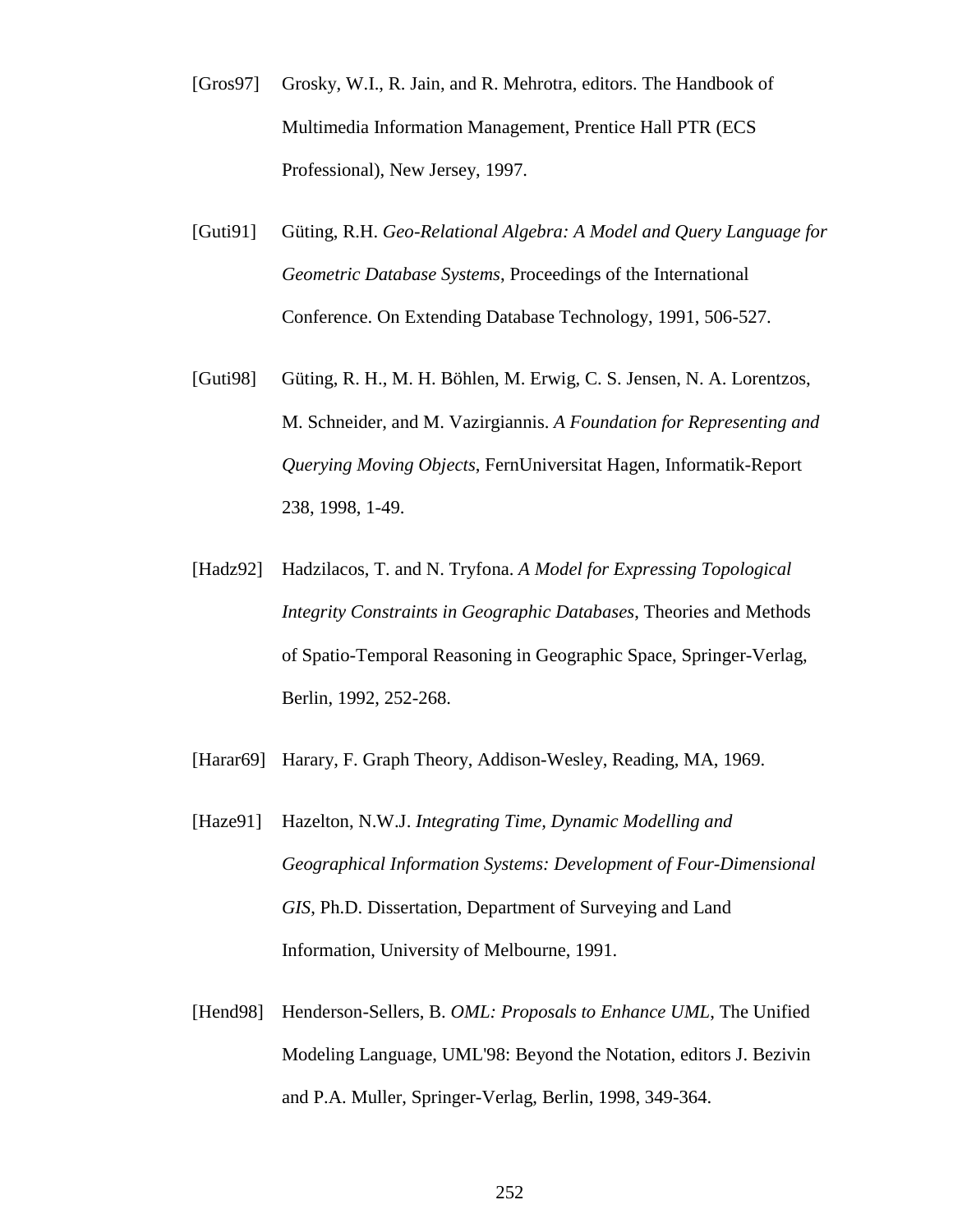- [Hend99a] Henderson-Sellers, B. and F. Barbier. *What Is This Thing Called Aggregation?*, Proceedings of the International Conference on Technology of Object-Oriented Languages and Systems (TOOLS) EUROPE, 1999, 216-230.
- [Hend99b] Henderson-Sellers, B. and F. Barbier. *Black and White Diamonds*, Proceedings of the International Conference on Unified Modeling Language, 1999, 550-565.
- [Imiel93] Imielinski, T. and B.R. Badrinath. *Data Management for Mobile Computing*, SIGMOD Record, Volume 22, Issue 1, 1993, 34-39.
- [Jähne93] Jähne, Bernd. Spatio-Temporal Image Processing. Theory and Scientific Applications, Springer-Verlag, Berlin, 1993.
- [Jain94] Jain, R. *Metadata in Video Databases*, SIGMOD Record, Volume 23, Issue 4, 1994, 27-33.
- [Jens98] Jensen, C. and C. E. Dyreson, editors *The Consensus Glossary of Temporal Database Concepts—Feb 1998 Version*. editors O. Etzion, et al, Temporal Databases: Research and Practice, Lecture Notes in Computer Science, Volume 1399, Springer-Verlag, 1998, 367-405.
- [Kilo94] Kilov, H. and J. Ross. Information Modeling, An Object-Oriented Approach, Prentice Hall, 1994.
- [Lang88] Langran, G. *Temporal GIS Design Tradeoffs.* Proceedings of the Third International Conference of Geographic Information Systems/Land Information Systems (GIS/LIS), Volume 2, 1988, 890-899.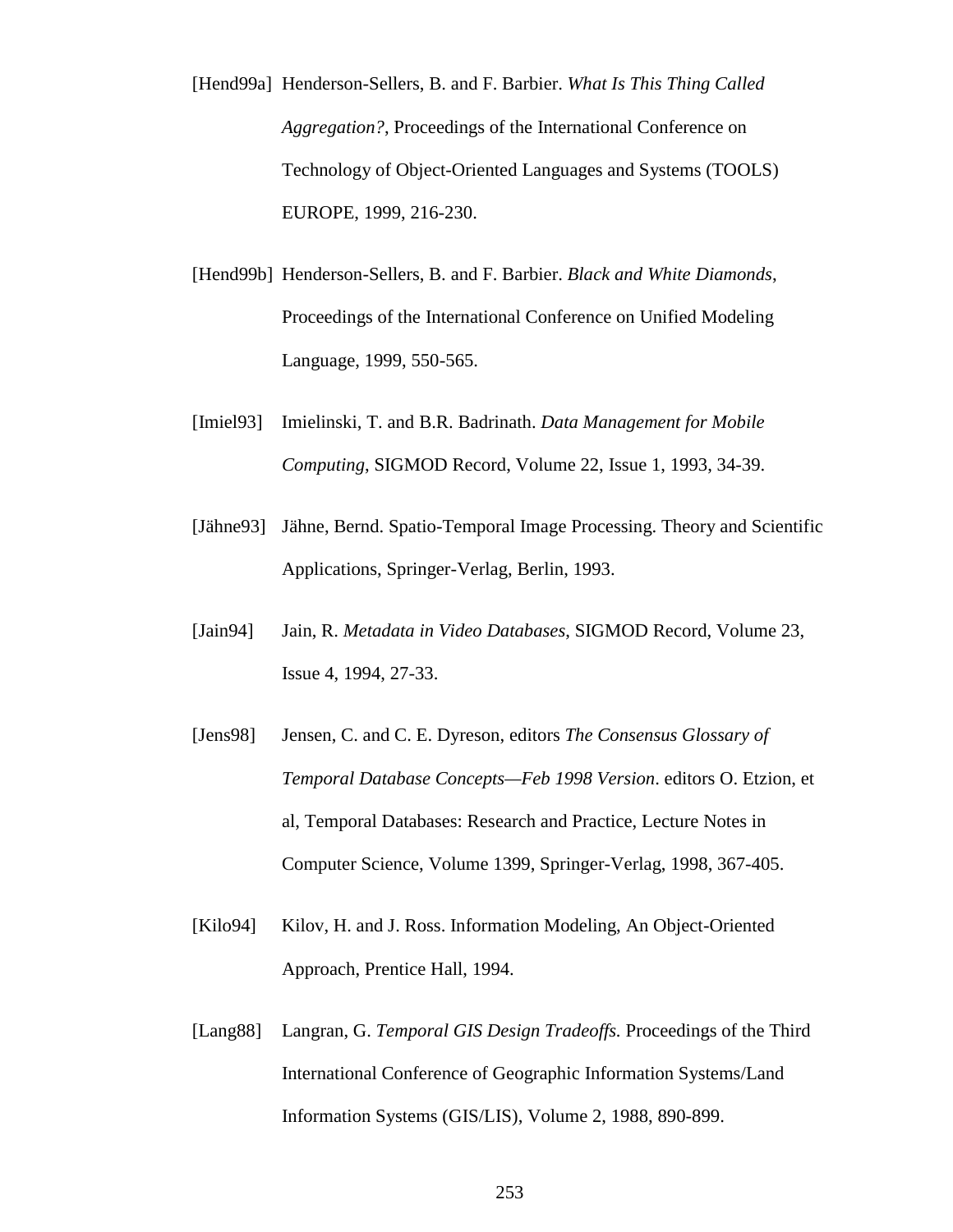- [Lang89] Langran, G. *A Review of Temporal Database Research and its use in GIS Applications*, International Journal of Geographical Information Systems, Volume 3, Number 3, 1989, 214-232.
- [Lang93] Langran, G. Time in Geographic Information Systems, Taylor & Francis, London, 1993.
- [Leban86] Leban, B., D. McDonald, and D. Forster. *A Representation for Collections of Temporal Intervals*, Proceedings of the Fifth National Conference on Artificial Intelligence, Volume 1, 1986, 367-371.
- [Little93] Little, T.D.C. and A. Ghafoor. *Interval-Based Conceptual Models for Time-Dependent Multimedia Data*, IEEE Transactions on Knowledge and Data Engineering, Volume 5, Issue 4, 1993, 551-563.
- [MacD91] MacDougall, E. B. *Dynamic Statistical Visualization of Geographic Information Systems*, Proceedings of the International Conference on Geographic Information Systems/Land Information Systems, Volume 1, 1991, 158-165
- [Mitas95] Mitasova, H., L. Mitas, W. M. Brown, D. P. Gerdes, I. Kosinovsky, and T. Baker. *Modelling Spatially and Temporally Distributed Phenomena: New Methods and Tools for GRASS GIS*, International Journal of Geographical Information Systems, Volume 9, Number 4, 1995, 443- 446.
- [Mots99] Motschnig-Pitrik, R. and J. Kaasboll. *Part-Whole Relationship Categories and Their Application in Object-Oriented Analysis*, IEEE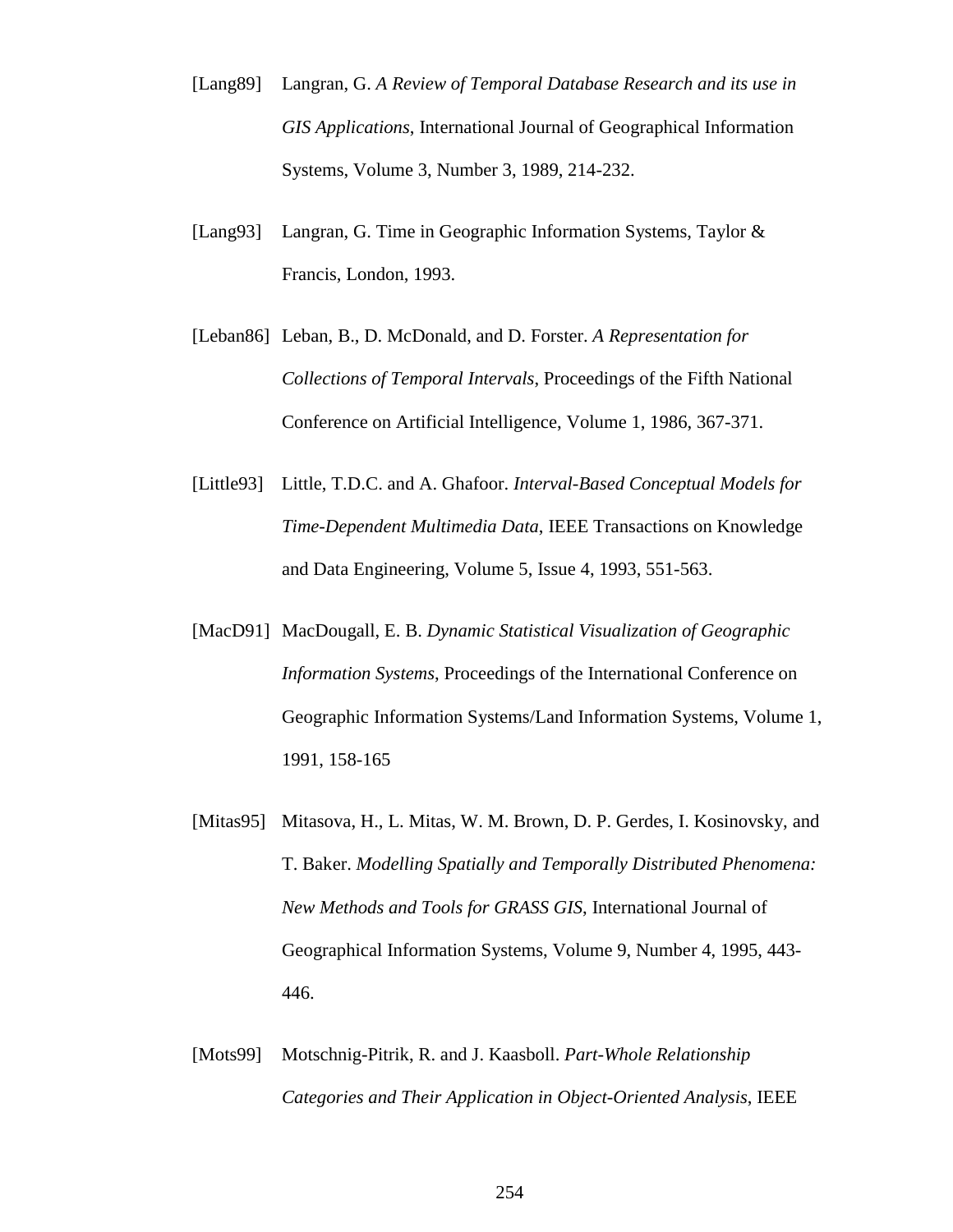Transactions on Knowledge and Data Engineering, Volume 11, Issue 5, 1999, 779-797.

- [Odell94] J.J. Odell. *Six Different Kinds of Composition*, Journal of Object-Oriented Programming, Volume 6, Issue 8, 1994, 10-15.
- [OMG99] OMG Unified Modeling Language Specifications, version 1.3. Object Management Group, Needham, M.A., Retrieved May 19, 2000 from World Wide Web: http://www.ftp.omg.org/pub/docs/ad/99-06-08.pdf, 1999, 1-800.
- [Oomo97] Oomoto, E. and K. Tanaka. *Video Database Systems—Recent Trends in Research and Development Activities*, Chapter 13 in The Handbook of Multimedia Information Management, editors W. I. Grosky, R. Jain, and R. Mehrotra, Prentice Hall PTR (ECS Professional), New Jersey, 1997, 405-448.
- [Paren98] Parent, C., S. Spaccapietra, E. Zimanyi, P. Donini, C. Plazanet, and C. Vangenot. *Modeling Spatial Data in the MADS Conceptual Model*, Proceedings of the Eighth International Symposium on Spatial Data Handling, 1998, 138-150.
- [Paren99] Parent, C.**,** S. Spaccapietra, and E. Zimanyi. *Spatio-Temporal Conceptual Models: Data Structures + Space + Time*, Proceedings of the Seventh ACM Symposium on Advances in Geographic Information Systems, Nov 5-6, 1999, 26-33.
- [Pavl98] Pavlopoulos, A. and B. Theodoulidis. *Review of SpatioTemporal Data Models*. TimeLab Technical Report TR-98-3, 1998.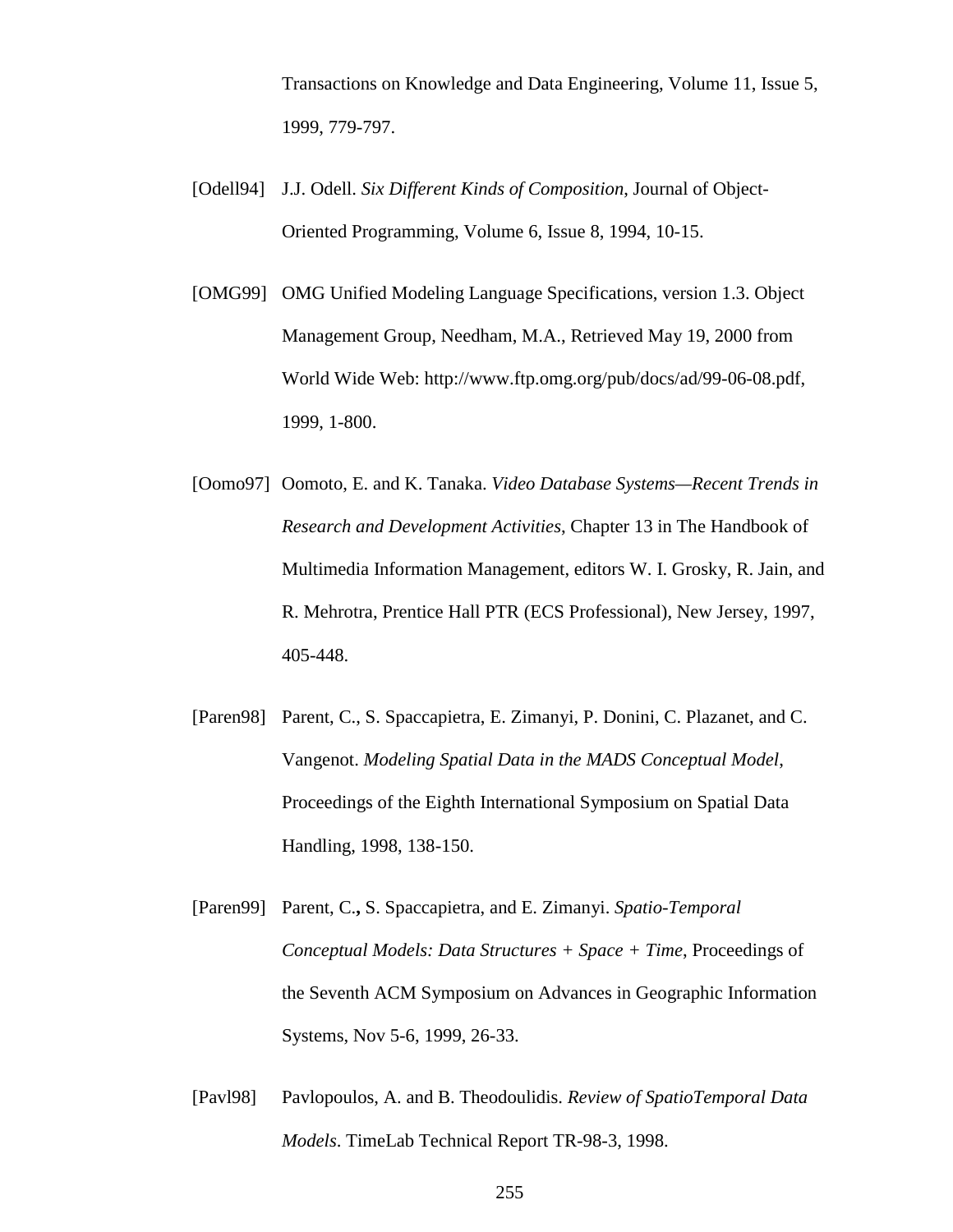- [Pequ95] Pequet, D. J. and Duan. N. *An Event-Based Spatiotemporal Data Model (ESTDM) for Temporal Analysis of Geographical Data*, International Journal of Geographical Information Systems, Volume 9, Number 1, 1995, 7-24.
- [Price91] Price, R. *Multimedia Information Systems*, Chapter 5 in Multimedia: Technology and Applications, editor J. Waterworth, Ellis Horwood, Chichester, UK, 1991, 114-150.
- [Price99a] Price, R., B. Srinivasan, and K. Ramamohanarao. *Extending the Unified Modeling Language to Support Spatiotemporal Applications*, Proceedings of the Tenth International Conference on Technology of Object Oriented Languages and Systems (TOOLS) PACIFIC, 1999, 163-174.
- [Price99b] Price, R, K. Ramamohanarao, B. Srinivasan. *Spatiotemporal Extensions to Unified Modeling Language*, Proceedings of the Tenth International Workshop on Database and Expert Systems Applications, 1999, 460- 461.
- [Price99c] Price, R., K. Ramamohanarao, B. Srinivasan. *A Spatiotemporal Modeling Language for Multimedia Applications*, Advances in Intelligent Computing and Multimedia Systems, editors S. M. Rahman, O. R. Baiocchi, and G. E. Lasker, International Institute for Advanced Studies in Systems Research and Cybernetics, Windsor, Ontario, Canada, 1999, 125-130.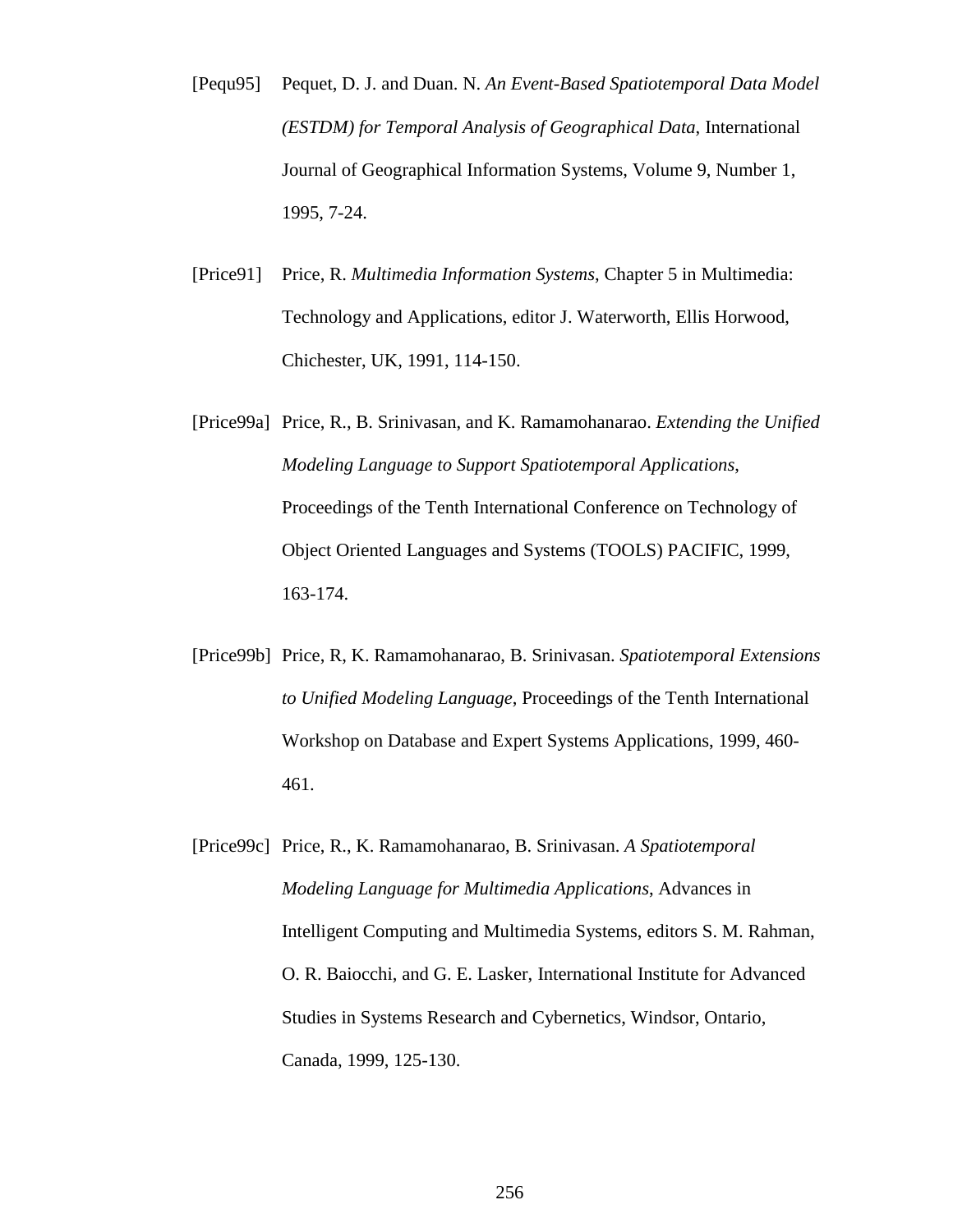- [Price00a] Price, R., N. Tryfona, and C. S. Jensen. *Modeling Part-Whole Relationships for Spatial Data,* Proceedings of the Eighth ACM International Workshop on Advances in Geographic Information Systems, 2000, 1-8.
- [Price00b] Price, R., N. Tryfona, and C.S. Jensen. *Extended Spatiotemporal UML: Motivations, Requirements, and Constructs*, Journal of Database Management, Volume 11, Issue 4, Oct-Dec 2000, 14-27.
- [Price01a] Price, R., N. Tryfona, and C.S. Jensen. *Modeling Topological Constraints in Spatial Part-Whole Relationships*, Proceedings of the 20<sup>th</sup> International Conference on Conceptual Modeling (ER2001), Yokohama, Japan, 2001, in press.
- [Price01b] Price, R., B. Srinivasan, and K. Ramamohanarao. *Issues in Spatiotemporal Data Modeling*, Design and Management of Multimedia Information Systems: Opportunities and Challenges, editor S. M. Rahman, Idea Group Publishing, Hershey, PA., 2001, 412-433.
- [Quat98] Quatrani, T. Visual Modeling with Rational Rose and UML, Addison-Wesley, Reading, Massachusetts, 1998.
- [Ratio98a] Using Rational Rose, Rational Software Corporation, 1998.
- [Ratio98b] Using Rational Rose98/Oracle8, Rational Software Corporation, 1998.
- [Rumb99] Rumbaugh, J, I. Jacobson, and G. Booch. The Unified Modeling Language Reference Manual, Addison-Wesley, Reading, M.A., 1999.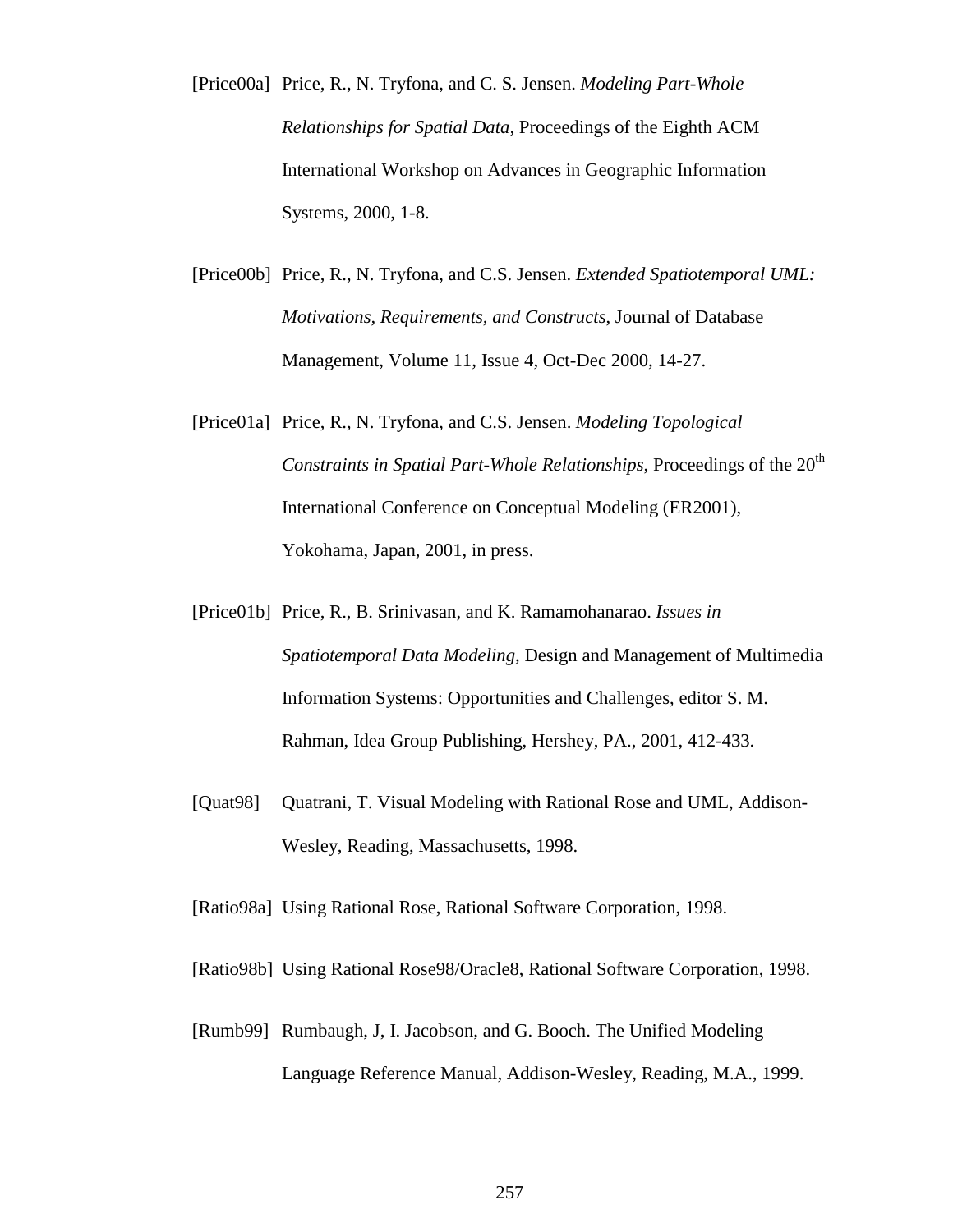- [Saks98] Saksena, M. et al. *Extending Aggregation Constructs in UML,* The Unified Modeling Language, UML'98: Beyond the Notation, Springer-Verlag, Berlin, 1998, 434-441.
- [Salt83] Salton, G. and M. J. McGill. Introduction to Information Retrieval, McGraw-Hill, New York, 1983.
- [Salt89] Salton, G. Automatic Text Processing, Addison-Wesley Publishing Co., 1989.
- [Schw98] Schwalb, E. and L. Vila. *Temporal Constraints: A Survey*, Constraints: An International Journal, Volume 2, 1998, 129-149.
- [Sloc93] Slocum, T., J. C. Davis, and S. L. Egbert. *Developing Software for Exploring Temporal Spatial Data*, Proceedings of the International Conference on Geographic Information Systems/Land Information Systems, Volume 2, 1993, 642-653.
- [Suth75] Sutherland, W. A. Introduction to Metric and Topological Spaces, Clarendon Press, Oxford, 1975.
- [Tans93] Tansel, A.U., J. Clifford, S. Gadia, S. Jojodia, A. Segev, and R. Snodgrass. Temporal Databases Theory, Design, and Implementation, Benjamin/Cummings Publishing Company, Inc., Redwood City, California, 1993.
- [Timpf99] Timpf, S. *Abstraction, Levels of Detail, and Hierarchies in Map Series*, Proceedings of International Conference on Spatial Information Theory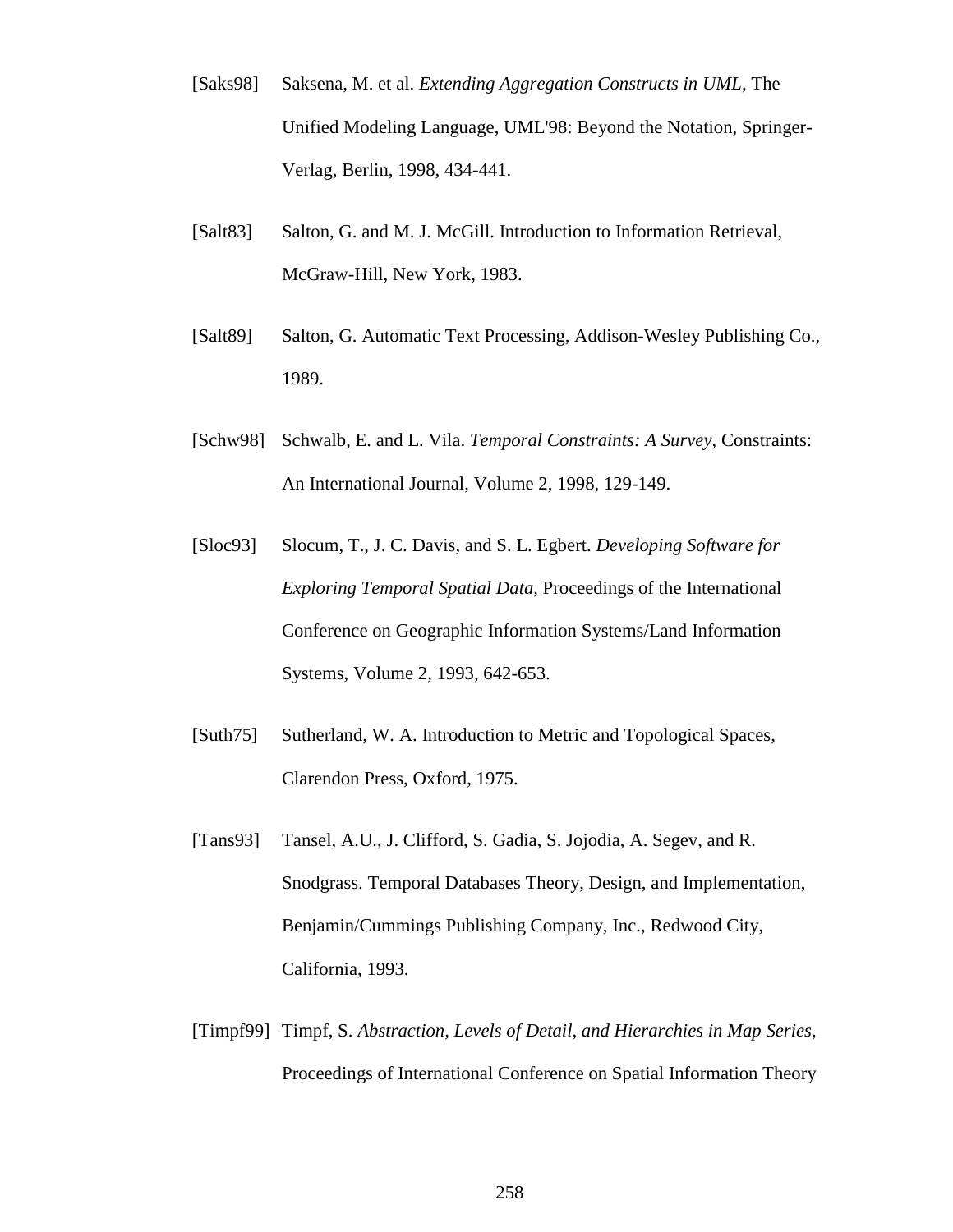(COSIT'99), editors C. Freksa and D. M. Mark, Springer-Verlag, Berlin, 1999, 125-139.

- [Tryf97a] Tryfona, N. and M.J. Egenhofer. *Consistency among parts and aggregates: A computational model*, Transactions in Geographic Information Systems, Volume 1, Issue 3, 1997, 189-206.
- [Tryf97b] Tryfona, N., D. Pfoser, and T. Hadzilacos. *Modeling Behavior of Geographic Objects: An Experience with the Object Modeling Technique*, Proceedings of the Ninth International Conference CAiSE'97, editors A. Olive and J. A. Pastor, Lecture Notes in Computer Science, Volume1250, Springer-Verlag, Berlin, 1997, 347-359.
- [Tryf99] Tryfona, N. and C. Jensen . *Conceptual Data Modeling for Spatiotemporal Applications*, GeoInformatica, Volume 3, Issue 3, 1999, 245-268.
- [Wins87] Winston, M.E., R. Chaffin, and D. Herrmann. *A Taxonomy of Part-Whole Relations*, Cognitive Science, Volume 11, 1987, 417-444.
- [Worb92] Worboys, Micheal. *Object-Oriented Models of Spatiotemporal Information*, Proceedings of the International Conference on Geographic Information Systems/Land Information Systems, Volume 2, 1992, 825- 834.
- [Worb95] Worboys, Michael. GIS A Computing Perspective, Taylor & Francis, London, 1995.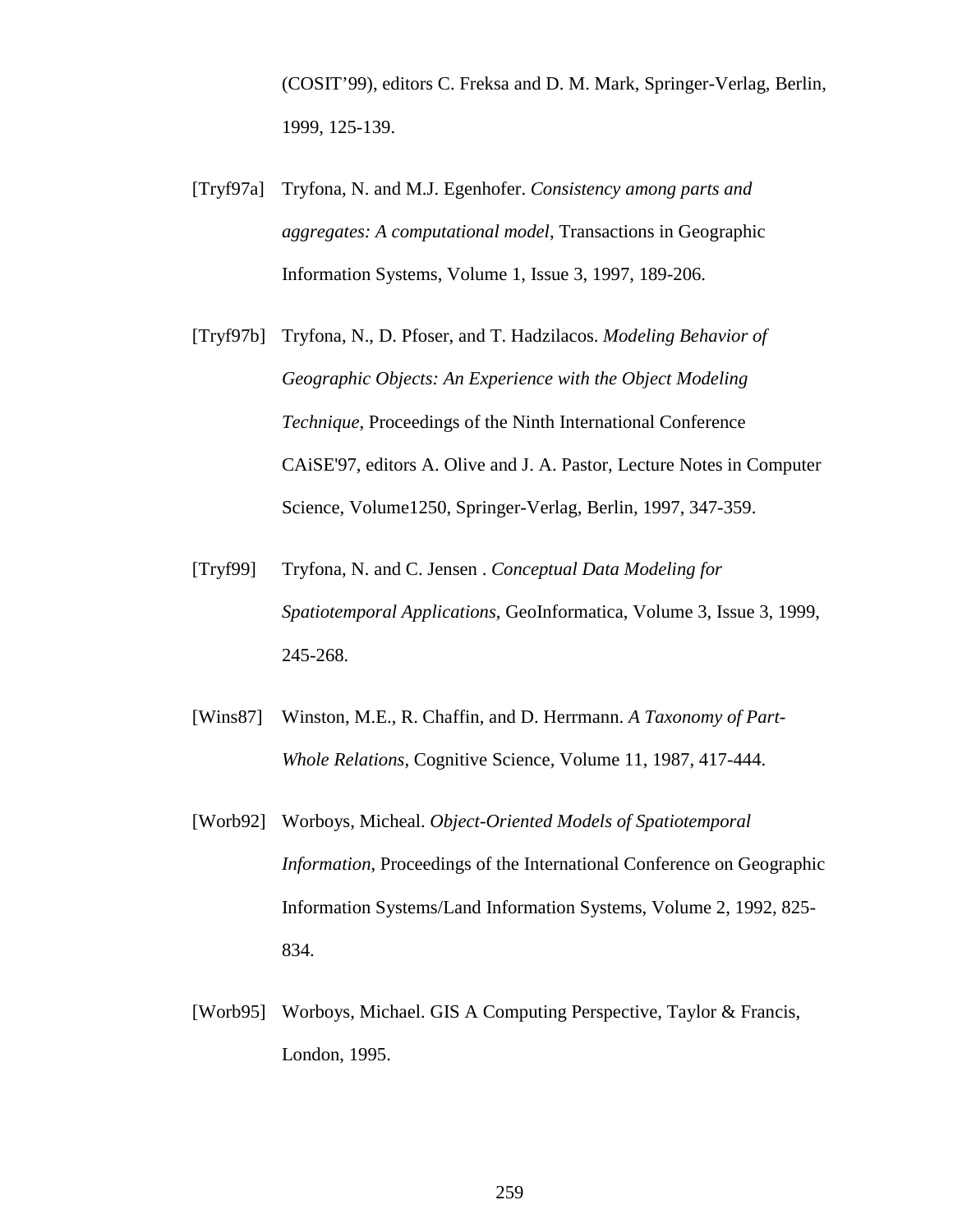- [Xiao89] Xiao, Q. and H. Raafat. *A Temporal/Spatial Database Structure for Remotely Sensed Image Data Management within GIS*, Proceedings of the Fourth International Conference on Geographic Information Systems/Land Information Systems (GIS/LIS), Volume 1, 1989, 116- 122.
- [Yang96] Yang, H. K., M. S. Kim, S. H. Kwon, and C. S. Jeong. *The Object-Oriented Design of KROSS: An Object-Oriented Spatial Database System*, Proceedings of the Seventh International Conference of Database and Expert System Applications, 1996, 603-612.
- [Yeh92] Yeh, T.S. and Y.H. Viemont. *Temporal Aspects of Geographical Databases*, Proceedings of the Third International Conference on European Geographic Information Systems, Volume 1, 1992, 320-328.
- [Yosh99] Yoshitaka, A. and T. Ichikawa. *A Survey on Content-Based Retrieval for Multimedia Databases*, IEEE Transactions on Knowledge and Data Engineering, Volume 11, Issue 1, 1999, 81-93.
- [Zani97] Zaniolo, Carlo et al. Advanced Database Systems, Morgan Kaufmann Publishers, S.F., CA., 1997.
- [Zetts97] Zettsu, K., K. Uehara, K. Tanaka, and N. Kimura. *A Time-Stamped Authoring Graph for Video Databases*, Proceedings of the Eighth International Workshop on Database and Expert Systems Applications, 1997, 192-201.